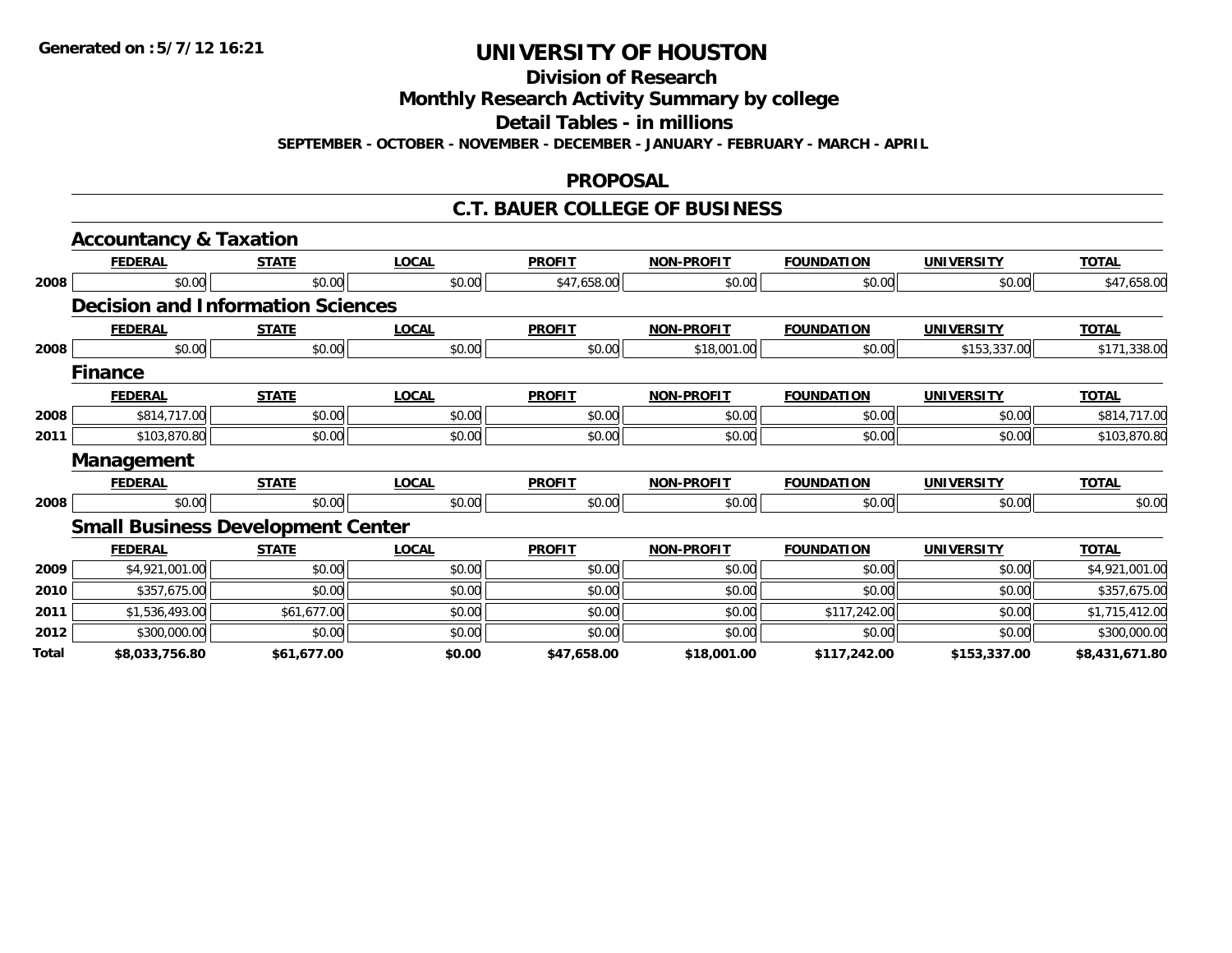### **Division of Research**

**Monthly Research Activity Summary by college**

**Detail Tables - in millions**

**SEPTEMBER - OCTOBER - NOVEMBER - DECEMBER - JANUARY - FEBRUARY - MARCH - APRIL**

### **PROPOSAL**

### **COLLEGE OF ARCHITECTURE**

|        | Architecture       |              |              |               |                   |                   |                   |                |  |  |  |
|--------|--------------------|--------------|--------------|---------------|-------------------|-------------------|-------------------|----------------|--|--|--|
|        | <b>FEDERAL</b>     | <b>STATE</b> | <b>LOCAL</b> | <b>PROFIT</b> | <b>NON-PROFIT</b> | <b>FOUNDATION</b> | <b>UNIVERSITY</b> | <b>TOTAL</b>   |  |  |  |
| 2008   | \$62,938.00        | \$96,124.00  | \$0.00       | \$65,000.00   | \$0.00            | \$0.00            | \$0.00            | \$224,062.00   |  |  |  |
| 2009   | \$25,000.00        | \$0.00       | \$0.00       | \$47,500.00   | \$0.00            | \$0.00            | \$49,500.00       | \$122,000.00   |  |  |  |
| ا 2010 | \$2,739,299.10     | \$0.00       | \$0.00       | \$0.00        | \$0.00            | \$0.00            | \$0.00            | \$2,739,299.10 |  |  |  |
| 2011   | \$1,587,604.88     | \$25,000.00  | \$0.00       | \$5,000.00    | \$0.00            | \$25,000.00       | \$0.00            | \$1,642,604.88 |  |  |  |
| 2012   | \$140,758.05       | \$0.00       | \$0.00       | \$0.00        | \$5,000.00        | \$8,200.00        | \$0.00            | \$153,958.05   |  |  |  |
|        | Dean, Architecture |              |              |               |                   |                   |                   |                |  |  |  |

|              | EENEDAI<br>CUCRA     | <b>STATE</b>   | <b>_OCAL</b> | <b>PROFIT</b>                               | <b>DDAEIT</b><br>חחו | FOUNDATION          | <b>UNIVERSITY</b> | -^-                           |
|--------------|----------------------|----------------|--------------|---------------------------------------------|----------------------|---------------------|-------------------|-------------------------------|
| 2011         | ልስ ስስ<br>JU.UU       | A<br>- ツム い いい | \$0.00       | $\mathfrak{c}\cap\mathfrak{c}\cap$<br>JU.UU | 0000<br>JU.UU        | \$0.00              | no ool<br>וטט.טי  | $\sim$ $\sim$<br>v.v          |
| <b>Total</b> | مم مم<br>.ooo.ouu.u. | 24.00          | \$0.00       | .500.00                                     | non no<br>.uuu.uu    | 33.200.00<br>$\sim$ | 49.500.00<br>-40  | n <sub>0</sub><br>റാ<br>- 906 |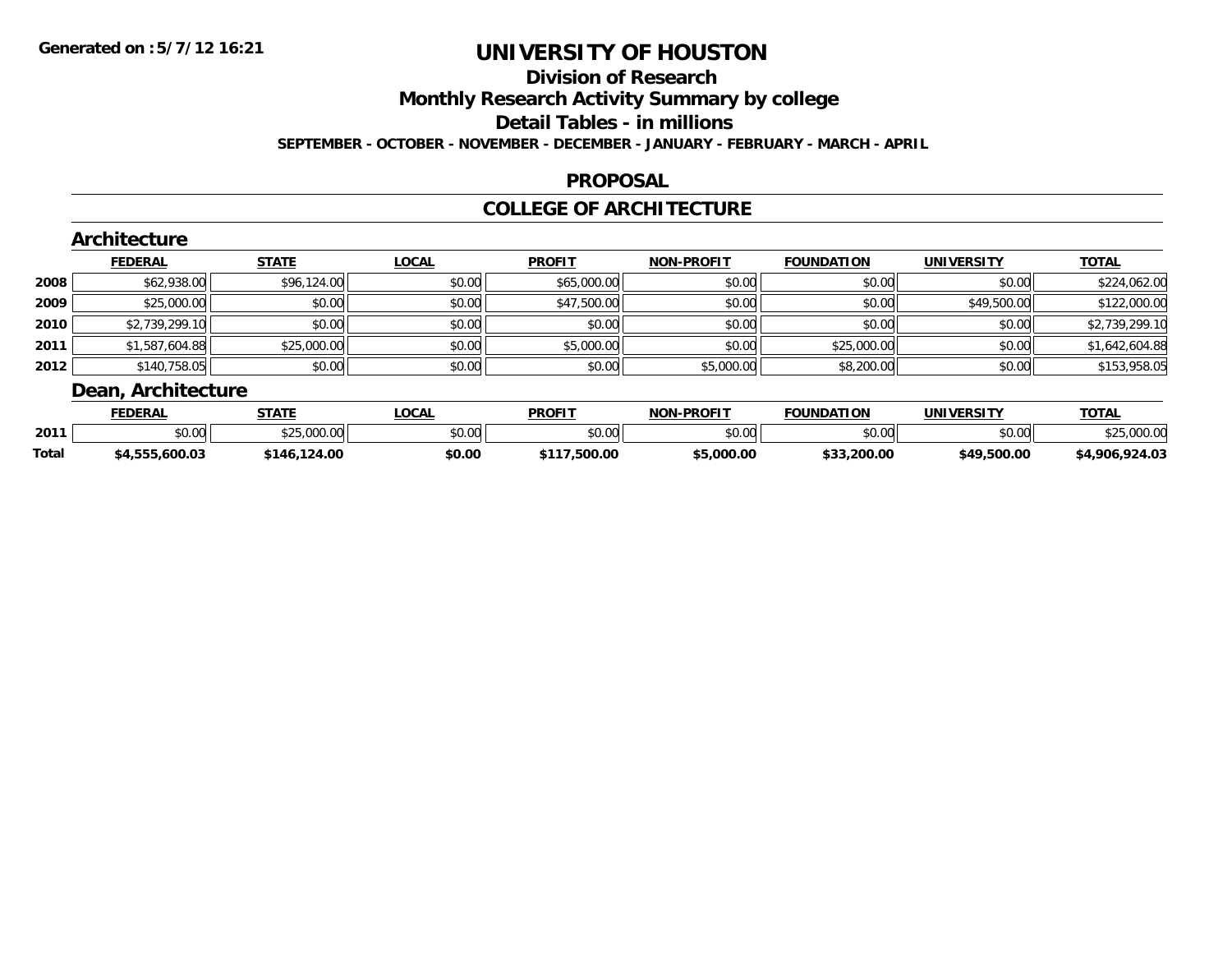#### **Division of Research**

**Monthly Research Activity Summary by college**

#### **Detail Tables - in millions**

**SEPTEMBER - OCTOBER - NOVEMBER - DECEMBER - JANUARY - FEBRUARY - MARCH - APRIL**

#### **PROPOSAL**

#### **COLLEGE OF EDUCATION**

|       | <b>Consistency Mgmt and Coop Disc</b>                |                |              |               |                   |                   |                   |                 |
|-------|------------------------------------------------------|----------------|--------------|---------------|-------------------|-------------------|-------------------|-----------------|
|       | <b>FEDERAL</b>                                       | <b>STATE</b>   | <b>LOCAL</b> | <b>PROFIT</b> | <b>NON-PROFIT</b> | <b>FOUNDATION</b> | <b>UNIVERSITY</b> | <b>TOTAL</b>    |
| 2010  | \$0.00                                               | \$0.00         | \$0.00       | \$0.00        | \$0.00            | \$0.00            | \$0.00            | \$0.00          |
| 2011  | \$0.00                                               | \$0.00         | \$0.00       | \$0.00        | \$0.00            | \$0.00            | \$0.00            | \$0.00          |
|       | <b>Curriculum and Instruction</b>                    |                |              |               |                   |                   |                   |                 |
|       | <b>FEDERAL</b>                                       | <b>STATE</b>   | <b>LOCAL</b> | <b>PROFIT</b> | <b>NON-PROFIT</b> | <b>FOUNDATION</b> | <b>UNIVERSITY</b> | <b>TOTAL</b>    |
| 2008  | \$4,299,827.50                                       | \$256,000.00   | \$10,041.00  | \$195,831.58  | \$377,231.15      | \$49,562.00       | \$154,595.00      | \$5,343,088.23  |
| 2009  | \$1,262,037.30                                       | \$50,000.00    | \$24,522.00  | \$100,428.00  | \$432,421.54      | \$3,158,643.46    | \$156,791.00      | \$5,184,843.30  |
| 2010  | \$6,351,152.99                                       | \$322,538.00   | \$37,786.00  | \$0.00        | \$118,889.00      | \$39,952.00       | \$0.00            | \$6,870,317.99  |
| 2011  | \$4,713,291.90                                       | \$1,458,613.20 | \$295,410.00 | \$124,500.00  | \$268,868.00      | \$0.00            | \$246,279.00      | \$7,106,962.10  |
| 2012  | \$6,337,442.55                                       | \$714,991.00   | \$150,000.00 | \$0.00        | \$1,014,561.00    | \$0.00            | \$1,024,174.00    | \$9,241,168.55  |
|       | Dean, Education                                      |                |              |               |                   |                   |                   |                 |
|       | <b>FEDERAL</b>                                       | <b>STATE</b>   | <b>LOCAL</b> | <b>PROFIT</b> | <b>NON-PROFIT</b> | <b>FOUNDATION</b> | <b>UNIVERSITY</b> | <b>TOTAL</b>    |
| 2009  | \$0.00                                               | \$0.00         | \$0.00       | \$0.00        | \$0.00            | \$0.00            | \$0.00            | \$0.00          |
|       | <b>Educational Leadership &amp; Cultural Studies</b> |                |              |               |                   |                   |                   |                 |
|       | <b>FEDERAL</b>                                       | <b>STATE</b>   | <b>LOCAL</b> | <b>PROFIT</b> | <b>NON-PROFIT</b> | <b>FOUNDATION</b> | <b>UNIVERSITY</b> | <b>TOTAL</b>    |
| 2008  | \$0.00                                               | \$0.00         | \$0.00       | \$0.00        | \$39,988.00       | \$0.00            | \$0.00            | \$39,988.00     |
| 2010  | \$494,390.50                                         | \$0.00         | \$0.00       | \$0.00        | \$0.00            | \$169,377.00      | \$0.00            | \$663,767.50    |
|       | <b>Educational Psychology</b>                        |                |              |               |                   |                   |                   |                 |
|       | <b>FEDERAL</b>                                       | <b>STATE</b>   | <b>LOCAL</b> | <b>PROFIT</b> | <b>NON-PROFIT</b> | <b>FOUNDATION</b> | <b>UNIVERSITY</b> | <b>TOTAL</b>    |
| 2008  | \$1,814,214.75                                       | \$50,000.00    | \$0.00       | \$0.00        | \$0.00            | \$0.00            | \$321,014.00      | \$2,185,228.75  |
| 2009  | \$1,347,422.70                                       | \$190,532.00   | \$0.00       | \$0.00        | \$15,494.00       | \$168,589.90      | \$389,000.00      | \$2,111,038.60  |
| 2010  | \$1,492,333.50                                       | \$1,608,227.90 | \$0.00       | \$118,211.00  | \$295,140.00      | \$288,840.26      | \$241,642.50      | \$4,044,395.16  |
| 2011  | \$4,283,054.70                                       | \$503,639.70   | \$0.00       | \$68,419.00   | \$10,133.00       | \$378,905.65      | \$0.00            | \$5,244,152.05  |
| 2012  | \$4,897,201.76                                       | \$1,562,159.00 | \$0.00       | \$0.00        | \$32,160.00       | \$87,667.00       | \$1,752,798.74    | \$8,331,986.50  |
| Total | \$37,292,370.15                                      | \$6,716,700.80 | \$517,759.00 | \$607,389.58  | \$2,604,885.69    | \$4,341,537.27    | \$4,286,294.24    | \$56,366,936.73 |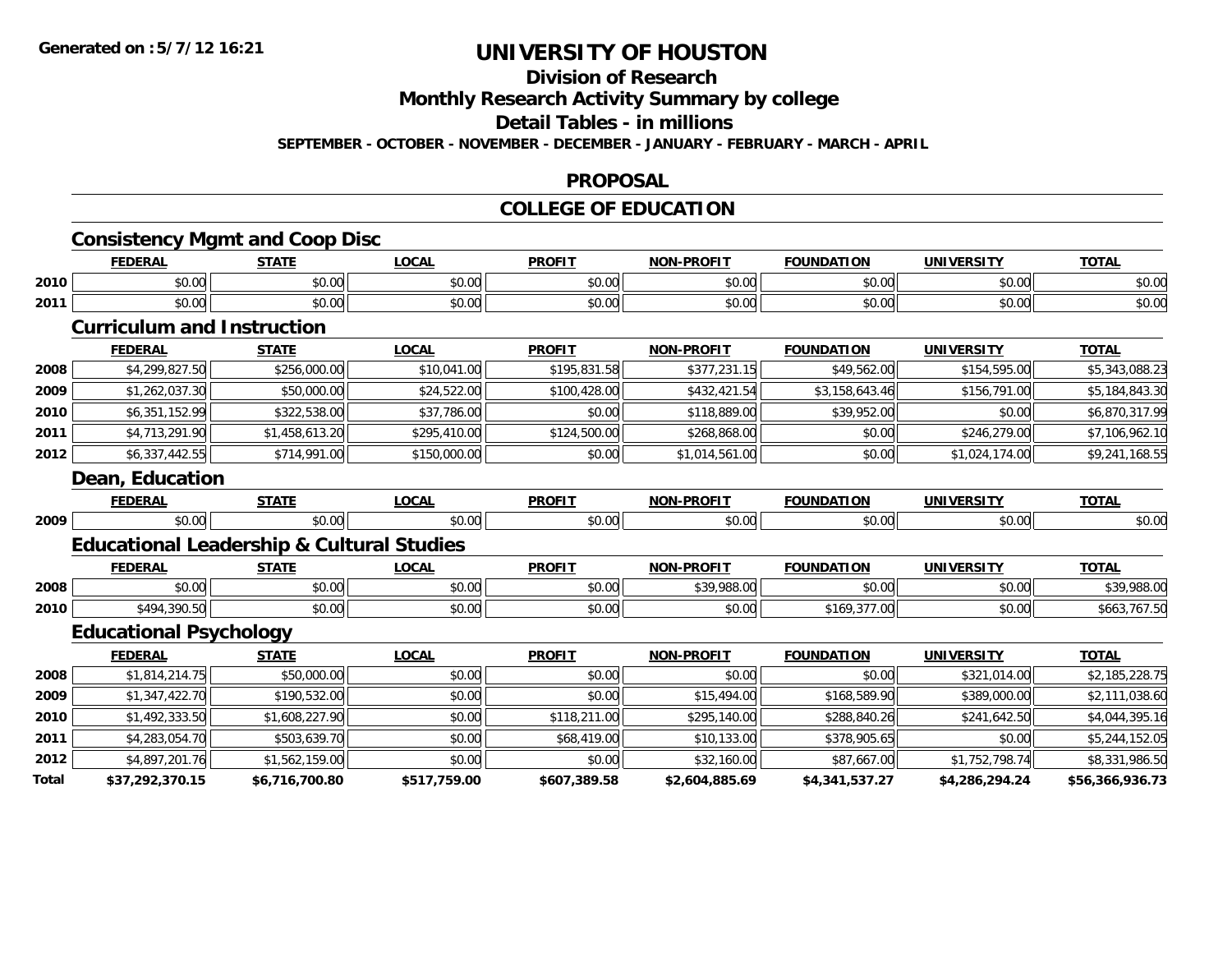# **Division of Research**

**Monthly Research Activity Summary by college**

#### **Detail Tables - in millions**

**SEPTEMBER - OCTOBER - NOVEMBER - DECEMBER - JANUARY - FEBRUARY - MARCH - APRIL**

#### **PROPOSAL**

|      | Art                              |              |              |               |                   |                   |                   |                |
|------|----------------------------------|--------------|--------------|---------------|-------------------|-------------------|-------------------|----------------|
|      | <b>FEDERAL</b>                   | <b>STATE</b> | <b>LOCAL</b> | <b>PROFIT</b> | NON-PROFIT        | <b>FOUNDATION</b> | <b>UNIVERSITY</b> | <b>TOTAL</b>   |
| 2008 | \$0.00                           | \$0.00       | \$0.00       | \$0.00        | \$9,300.00        | \$0.00            | \$0.00            | \$9,300.00     |
| 2010 | \$10,000.00                      | \$0.00       | \$0.00       | \$0.00        | \$0.00            | \$0.00            | \$0.00            | \$10,000.00    |
| 2011 | \$14,979.30                      | \$0.00       | \$0.00       | \$0.00        | \$0.00            | \$0.00            | \$0.00            | \$14,979.30    |
| 2012 | \$294,676.59                     | \$0.00       | \$0.00       | \$0.00        | \$35,000.00       | \$0.00            | \$0.00            | \$329,676.59   |
|      | <b>Arte Publico Press</b>        |              |              |               |                   |                   |                   |                |
|      | <b>FEDERAL</b>                   | <b>STATE</b> | <b>LOCAL</b> | <b>PROFIT</b> | <b>NON-PROFIT</b> | <b>FOUNDATION</b> | <b>UNIVERSITY</b> | <b>TOTAL</b>   |
| 2008 | \$100,319.60                     | \$0.00       | \$0.00       | \$0.00        | \$121,655.00      | \$0.00            | \$0.00            | \$221,974.60   |
| 2009 | \$125,000.00                     | \$0.00       | \$0.00       | \$0.00        | \$128,032.00      | \$0.00            | \$0.00            | \$253,032.00   |
| 2010 | \$100,000.00                     | \$120,000.00 | \$0.00       | \$0.00        | \$145,536.00      | \$75,000.00       | \$0.00            | \$440,536.00   |
| 2011 | \$100,000.00                     | \$0.00       | \$0.00       | \$0.00        | \$94,479.00       | \$120,000.00      | \$0.00            | \$314,479.00   |
| 2012 | \$298,497.00                     | \$20,000.00  | \$0.00       | \$0.00        | \$98,393.00       | \$0.00            | \$0.00            | \$416,890.00   |
|      | <b>Blaffer Gallery</b>           |              |              |               |                   |                   |                   |                |
|      | <b>FEDERAL</b>                   | <b>STATE</b> | <b>LOCAL</b> | <b>PROFIT</b> | <b>NON-PROFIT</b> | <b>FOUNDATION</b> | <b>UNIVERSITY</b> | <b>TOTAL</b>   |
| 2008 | \$179,200.00                     | \$20,000.00  | \$0.00       | \$0.00        | \$258,022.00      | \$0.00            | \$0.00            | \$457,222.00   |
| 2009 | \$50,000.00                      | \$3,000.00   | \$0.00       | \$0.00        | \$149,858.00      | \$0.00            | \$0.00            | \$202,858.00   |
| 2010 | \$10,000.00                      | \$8,500.00   | \$0.00       | \$0.00        | \$149,425.00      | \$0.00            | \$0.00            | \$167,925.00   |
| 2011 | \$50,000.00                      | \$8,500.00   | \$0.00       | \$0.00        | \$102,445.00      | \$0.00            | \$0.00            | \$160,945.00   |
| 2012 | \$0.00                           | \$5,132.00   | \$0.00       | \$0.00        | \$85,759.00       | \$0.00            | \$0.00            | \$90,891.00    |
|      | <b>Center for Public History</b> |              |              |               |                   |                   |                   |                |
|      | <b>FEDERAL</b>                   | <b>STATE</b> | <b>LOCAL</b> | <b>PROFIT</b> | <b>NON-PROFIT</b> | <b>FOUNDATION</b> | <b>UNIVERSITY</b> | <b>TOTAL</b>   |
| 2011 | \$0.00                           | \$0.00       | \$0.00       | \$0.00        | \$369,000.00      | \$0.00            | \$0.00            | \$369,000.00   |
|      | <b>Communication Disorders</b>   |              |              |               |                   |                   |                   |                |
|      | <b>FEDERAL</b>                   | <b>STATE</b> | <b>LOCAL</b> | <b>PROFIT</b> | <b>NON-PROFIT</b> | <b>FOUNDATION</b> | <b>UNIVERSITY</b> | <b>TOTAL</b>   |
| 2008 | \$176,756.10                     | \$30,008.00  | \$3,200.00   | \$0.00        | \$242,574.00      | \$0.00            | \$0.00            | \$452,538.10   |
| 2009 | \$0.00                           | \$305,085.00 | \$1,500.00   | \$0.00        | \$247,668.00      | \$40,278.00       | \$131,248.00      | \$725,779.00   |
| 2010 | \$797,623.00                     | \$227,907.00 | \$0.00       | \$0.00        | \$227,284.00      | \$0.00            | \$0.00            | \$1,252,814.00 |
| 2011 | \$148,670.00                     | \$17,940.10  | \$0.00       | \$0.00        | \$0.00            | \$0.00            | \$0.00            | \$166,610.10   |
| 2012 | \$447,207.00                     | \$11,723.40  | \$0.00       | \$0.00        | \$58,248.00       | \$22,770.00       | \$263,177.00      | \$803,125.40   |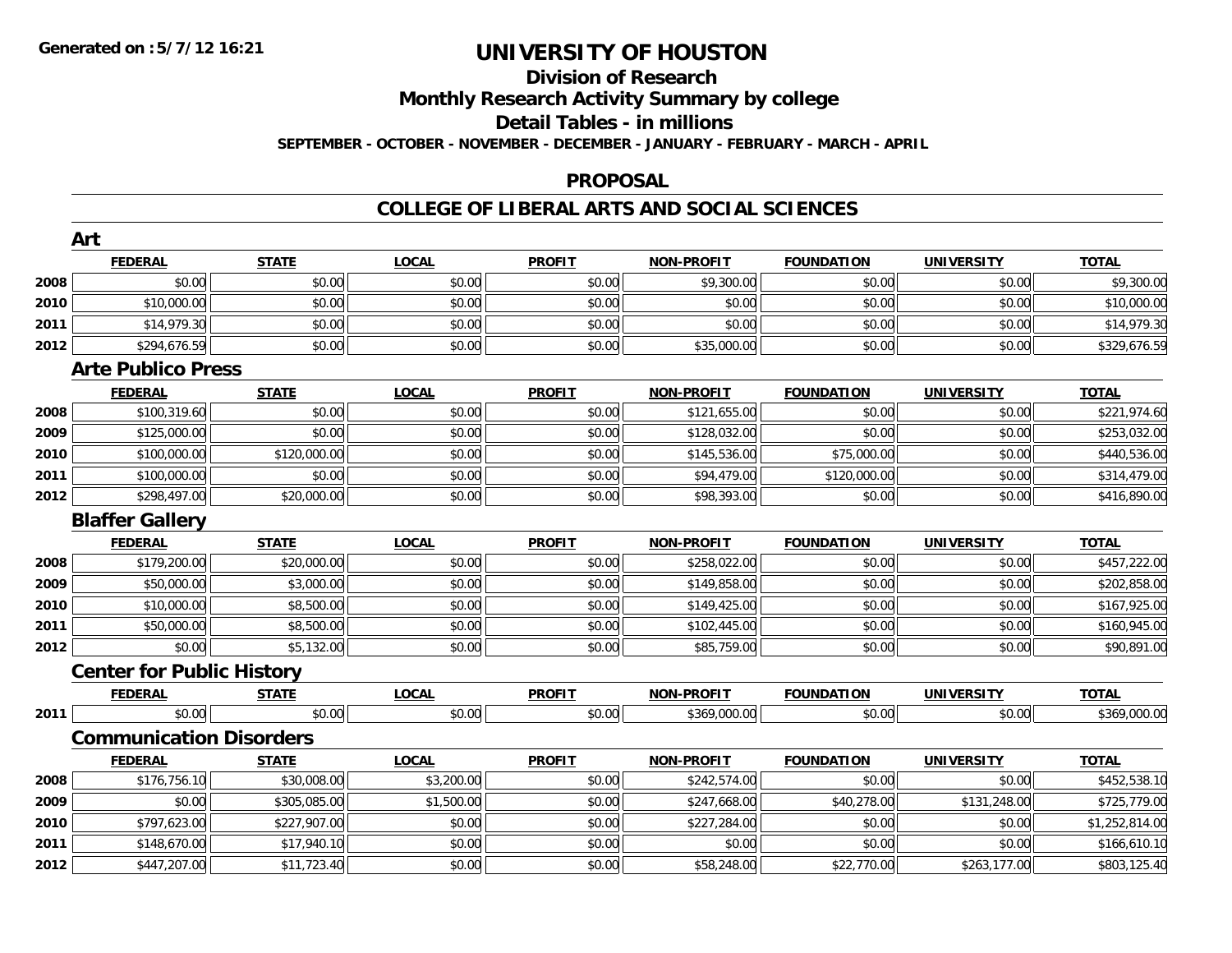**Division of Research**

**Monthly Research Activity Summary by college**

**Detail Tables - in millions**

**SEPTEMBER - OCTOBER - NOVEMBER - DECEMBER - JANUARY - FEBRUARY - MARCH - APRIL**

### **PROPOSAL**

|      | <b>Comparative Cultural Studies</b>               |                |              |                |                   |                   |                   |                 |
|------|---------------------------------------------------|----------------|--------------|----------------|-------------------|-------------------|-------------------|-----------------|
|      | <b>FEDERAL</b>                                    | <b>STATE</b>   | <b>LOCAL</b> | <b>PROFIT</b>  | <b>NON-PROFIT</b> | <b>FOUNDATION</b> | <b>UNIVERSITY</b> | <b>TOTAL</b>    |
| 2009 | \$74,500.00                                       | \$0.00         | \$0.00       | \$0.00         | \$40,000.00       | \$24,590.00       | \$0.00            | \$139,090.00    |
|      | <b>Cynthia Woods Mitchell Center for the Arts</b> |                |              |                |                   |                   |                   |                 |
|      | <b>FEDERAL</b>                                    | <b>STATE</b>   | <b>LOCAL</b> | <b>PROFIT</b>  | <b>NON-PROFIT</b> | <b>FOUNDATION</b> | <b>UNIVERSITY</b> | <b>TOTAL</b>    |
| 2011 | \$0.00                                            | \$0.00         | \$0.00       | \$0.00         | \$0.00            | \$10,000.00       | \$0.00            | \$10,000.00     |
|      | Dean, Liberal Arts and Social Sciences            |                |              |                |                   |                   |                   |                 |
|      | <b>FEDERAL</b>                                    | <b>STATE</b>   | <b>LOCAL</b> | <b>PROFIT</b>  | <b>NON-PROFIT</b> | <b>FOUNDATION</b> | <b>UNIVERSITY</b> | <b>TOTAL</b>    |
| 2008 | \$567,614.50                                      | \$0.00         | \$0.00       | \$0.00         | \$0.00            | \$0.00            | \$0.00            | \$567,614.50    |
| 2009 | \$2,205,160.50                                    | \$0.00         | \$0.00       | \$0.00         | \$0.00            | \$0.00            | \$0.00            | \$2,205,160.50  |
| 2010 | \$10,000.00                                       | \$0.00         | \$0.00       | \$0.00         | \$0.00            | \$0.00            | \$0.00            | \$10,000.00     |
| 2011 | \$413,091.00                                      | \$0.00         | \$0.00       | \$0.00         | \$0.00            | \$0.00            | \$0.00            | \$413,091.00    |
|      | <b>Economics</b>                                  |                |              |                |                   |                   |                   |                 |
|      | <b>FEDERAL</b>                                    | <b>STATE</b>   | <b>LOCAL</b> | <b>PROFIT</b>  | <b>NON-PROFIT</b> | <b>FOUNDATION</b> | <b>UNIVERSITY</b> | <b>TOTAL</b>    |
| 2008 | \$1,113,803.00                                    | \$75,000.00    | \$0.00       | \$0.00         | \$0.00            | \$0.00            | \$0.00            | \$1,188,803.00  |
| 2009 | \$229,871.00                                      | \$0.00         | \$0.00       | \$0.00         | \$0.00            | \$0.00            | \$0.00            | \$229,871.00    |
| 2010 | \$288,998.00                                      | \$0.00         | \$0.00       | \$0.00         | \$0.00            | \$37,000.00       | \$227,082.00      | \$553,080.00    |
| 2011 | \$531,250.00                                      | \$0.00         | \$0.00       | \$75,000.00    | \$78,014.00       | \$244,719.00      | \$75,000.00       | \$1,003,983.00  |
| 2012 | \$0.00                                            | \$0.00         | \$0.00       | \$0.00         | \$1,074,132.00    | \$158,086.00      | \$0.00            | \$1,232,218.00  |
|      | <b>English</b>                                    |                |              |                |                   |                   |                   |                 |
|      | <b>FEDERAL</b>                                    | <b>STATE</b>   | <b>LOCAL</b> | <b>PROFIT</b>  | <b>NON-PROFIT</b> | <b>FOUNDATION</b> | <b>UNIVERSITY</b> | <b>TOTAL</b>    |
| 2008 | \$0.00                                            | \$0.00         | \$0.00       | \$0.00         | \$58,875.00       | \$0.00            | \$0.00            | \$58,875.00     |
| 2010 | \$190,000.00                                      | \$0.00         | \$0.00       | \$0.00         | \$1,000.00        | \$0.00            | \$0.00            | \$191,000.00    |
| 2011 | \$0.00                                            | \$0.00         | \$0.00       | \$0.00         | \$1,500.00        | \$0.00            | \$0.00            | \$1,500.00      |
| 2012 | \$932,888.40                                      | \$0.00         | \$0.00       | \$0.00         | \$0.00            | \$0.00            | \$0.00            | \$932,888.40    |
|      | <b>Health and Human Performance</b>               |                |              |                |                   |                   |                   |                 |
|      | <b>FEDERAL</b>                                    | <b>STATE</b>   | <b>LOCAL</b> | <b>PROFIT</b>  | <b>NON-PROFIT</b> | <b>FOUNDATION</b> | <b>UNIVERSITY</b> | <b>TOTAL</b>    |
| 2008 | \$1,973,477.00                                    | \$372,437.00   | \$0.00       | \$2,068,659.73 | \$360,967.00      | \$149,195.00      | \$1,943,690.00    | \$6,868,425.73  |
| 2009 | \$5,939,465.30                                    | \$10,200.00    | \$0.00       | \$1,026,489.50 | \$1,117,821.00    | \$557,460.00      | \$1,676,010.00    | \$10,327,445.80 |
| 2010 | \$8,410,462.50                                    | \$4,715,544.61 | \$0.00       | \$825,429.00   | \$80,000.00       | \$300,968.74      | \$38,854.00       | \$14,371,258.85 |
| 2011 | \$11,317,426.35                                   | \$0.00         | \$0.00       | \$94,276.00    | \$0.00            | \$209,569.30      | \$908,023.00      | \$12,529,294.65 |
| 2012 | \$7,555,071.61                                    | \$302,818.00   | \$0.00       | \$827,163.00   | \$141,879.20      | \$0.00            | \$1,179,339.00    | \$10,006,270.81 |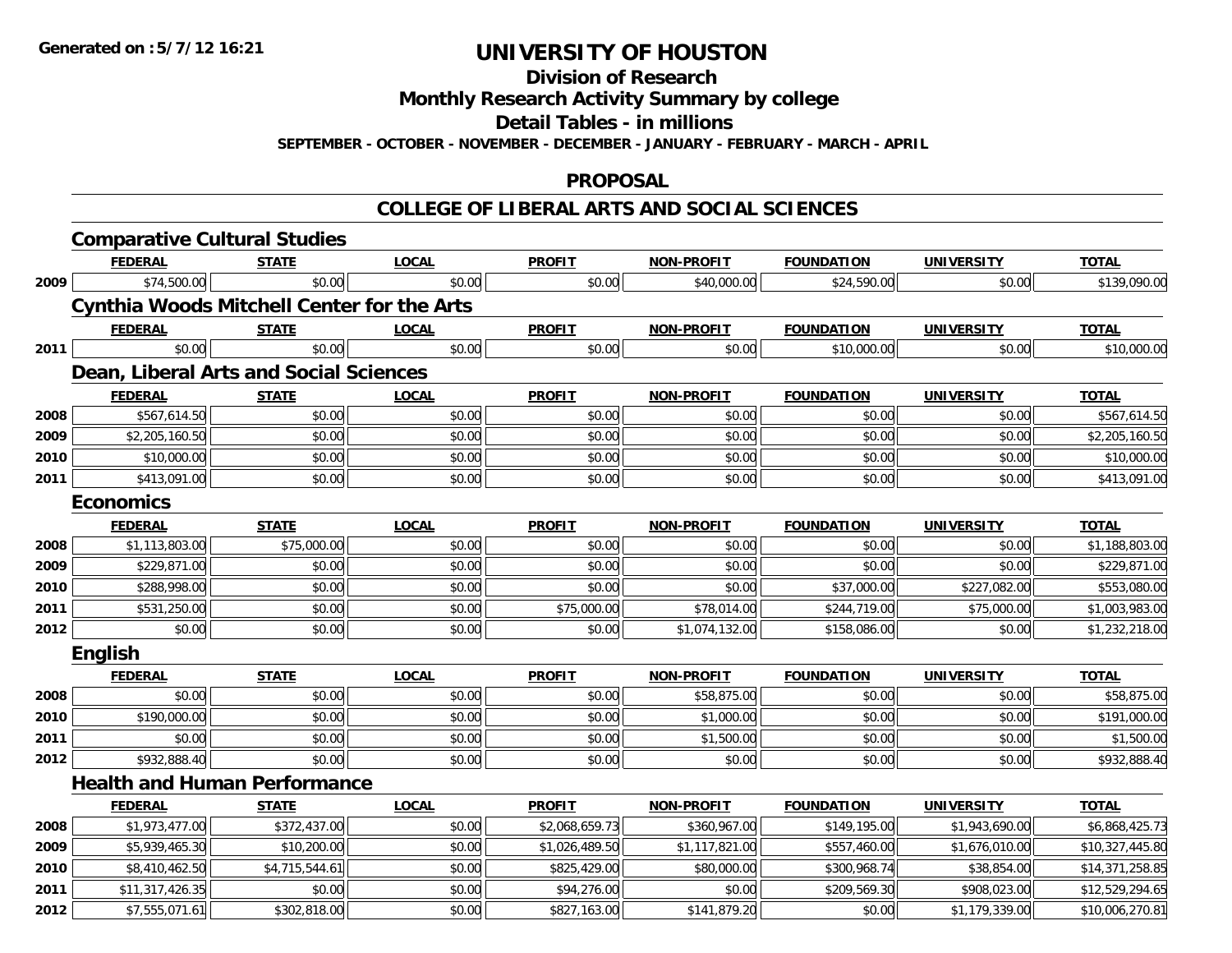**Division of Research**

**Monthly Research Activity Summary by college**

**Detail Tables - in millions**

**SEPTEMBER - OCTOBER - NOVEMBER - DECEMBER - JANUARY - FEBRUARY - MARCH - APRIL**

#### **PROPOSAL**

|      | <b>Hispanic Studies</b>               |              |              |               |                   |                   |                   |                |
|------|---------------------------------------|--------------|--------------|---------------|-------------------|-------------------|-------------------|----------------|
|      | <b>FEDERAL</b>                        | <b>STATE</b> | <b>LOCAL</b> | <b>PROFIT</b> | <b>NON-PROFIT</b> | <b>FOUNDATION</b> | <b>UNIVERSITY</b> | <b>TOTAL</b>   |
| 2012 | \$38,419.59                           | \$0.00       | \$0.00       | \$0.00        | \$0.00            | \$0.00            | \$0.00            | \$38,419.59    |
|      | <b>History</b>                        |              |              |               |                   |                   |                   |                |
|      | <b>FEDERAL</b>                        | <b>STATE</b> | <b>LOCAL</b> | <b>PROFIT</b> | <b>NON-PROFIT</b> | <b>FOUNDATION</b> | <b>UNIVERSITY</b> | <b>TOTAL</b>   |
| 2008 | \$172,500.00                          | \$0.00       | \$0.00       | \$0.00        | \$0.00            | \$0.00            | \$0.00            | \$172,500.00   |
| 2009 | \$25,000.00                           | \$0.00       | \$0.00       | \$0.00        | \$0.00            | \$0.00            | \$0.00            | \$25,000.00    |
| 2010 | \$569,406.00                          | \$0.00       | \$0.00       | \$0.00        | \$12,500.00       | \$0.00            | \$0.00            | \$581,906.00   |
| 2011 | \$0.00                                | \$0.00       | \$0.00       | \$0.00        | \$14,000.00       | \$0.00            | \$0.00            | \$14,000.00    |
| 2012 | \$63,776.82                           | \$0.00       | \$0.00       | \$0.00        | \$0.00            | \$0.00            | \$0.00            | \$63,776.82    |
|      | <b>Hobby Center for Public Policy</b> |              |              |               |                   |                   |                   |                |
|      | <b>FEDERAL</b>                        | <b>STATE</b> | <b>LOCAL</b> | <b>PROFIT</b> | <b>NON-PROFIT</b> | <b>FOUNDATION</b> | <b>UNIVERSITY</b> | <b>TOTAL</b>   |
| 2008 | \$2,910,741.00                        | \$0.00       | \$0.00       | \$0.00        | \$0.00            | \$0.00            | \$0.00            | \$2,910,741.00 |
| 2009 | \$24,750.00                           | \$0.00       | \$0.00       | \$0.00        | \$0.00            | \$0.00            | \$0.00            | \$24,750.00    |
| 2010 | \$596,893.88                          | \$0.00       | \$0.00       | \$82,118.50   | \$0.00            | \$0.00            | \$0.00            | \$679,012.38   |
| 2011 | \$8,435.00                            | \$0.00       | \$0.00       | \$0.00        | \$0.00            | \$0.00            | \$0.00            | \$8,435.00     |
|      | <b>Modern/Classical Languages</b>     |              |              |               |                   |                   |                   |                |
|      | <b>FEDERAL</b>                        | <b>STATE</b> | <b>LOCAL</b> | <b>PROFIT</b> | <b>NON-PROFIT</b> | <b>FOUNDATION</b> | <b>UNIVERSITY</b> | <b>TOTAL</b>   |
| 2009 | \$49,995.00                           | \$0.00       | \$0.00       | \$0.00        | \$19,899.50       | \$0.00            | \$0.00            | \$69,894.50    |
| 2010 | \$0.00                                | \$0.00       | \$0.00       | \$0.00        | \$7,000.00        | \$25,300.00       | \$0.00            | \$32,300.00    |
| 2011 | \$413,091.00                          | \$0.00       | \$0.00       | \$0.00        | \$0.00            | \$0.00            | \$0.00            | \$413,091.00   |
| 2012 | \$396,977.00                          | \$0.00       | \$0.00       | \$0.00        | \$0.00            | \$0.00            | \$0.00            | \$396,977.00   |
|      | <b>Philosophy</b>                     |              |              |               |                   |                   |                   |                |
|      | <b>FEDERAL</b>                        | <b>STATE</b> | <b>LOCAL</b> | <b>PROFIT</b> | <b>NON-PROFIT</b> | <b>FOUNDATION</b> | <b>UNIVERSITY</b> | <b>TOTAL</b>   |
| 2011 | \$29,932.50                           | \$0.00       | \$0.00       | \$0.00        | \$0.00            | \$0.00            | \$0.00            | \$29,932.50    |
| 2012 | \$23,229.00                           | \$0.00       | \$0.00       | \$0.00        | \$0.00            | \$0.00            | \$0.00            | \$23,229.00    |
|      | <b>Political Science</b>              |              |              |               |                   |                   |                   |                |
|      | <b>FEDERAL</b>                        | <b>STATE</b> | <b>LOCAL</b> | <b>PROFIT</b> | <b>NON-PROFIT</b> | <b>FOUNDATION</b> | <b>UNIVERSITY</b> | <b>TOTAL</b>   |
| 2008 | \$267,751.00                          | \$0.00       | \$0.00       | \$0.00        | \$0.00            | \$0.00            | \$55,241.00       | \$322,992.00   |
| 2009 | \$12,000.00                           | \$0.00       | \$0.00       | \$0.00        | \$0.00            | \$0.00            | \$0.00            | \$12,000.00    |
| 2010 | \$156,642.00                          | \$0.00       | \$0.00       | \$82,118.50   | \$0.00            | \$0.00            | \$0.00            | \$238,760.50   |
| 2011 | \$1,347,856.50                        | \$0.00       | \$0.00       | \$0.00        | \$3,250.00        | \$0.00            | \$0.00            | \$1,351,106.50 |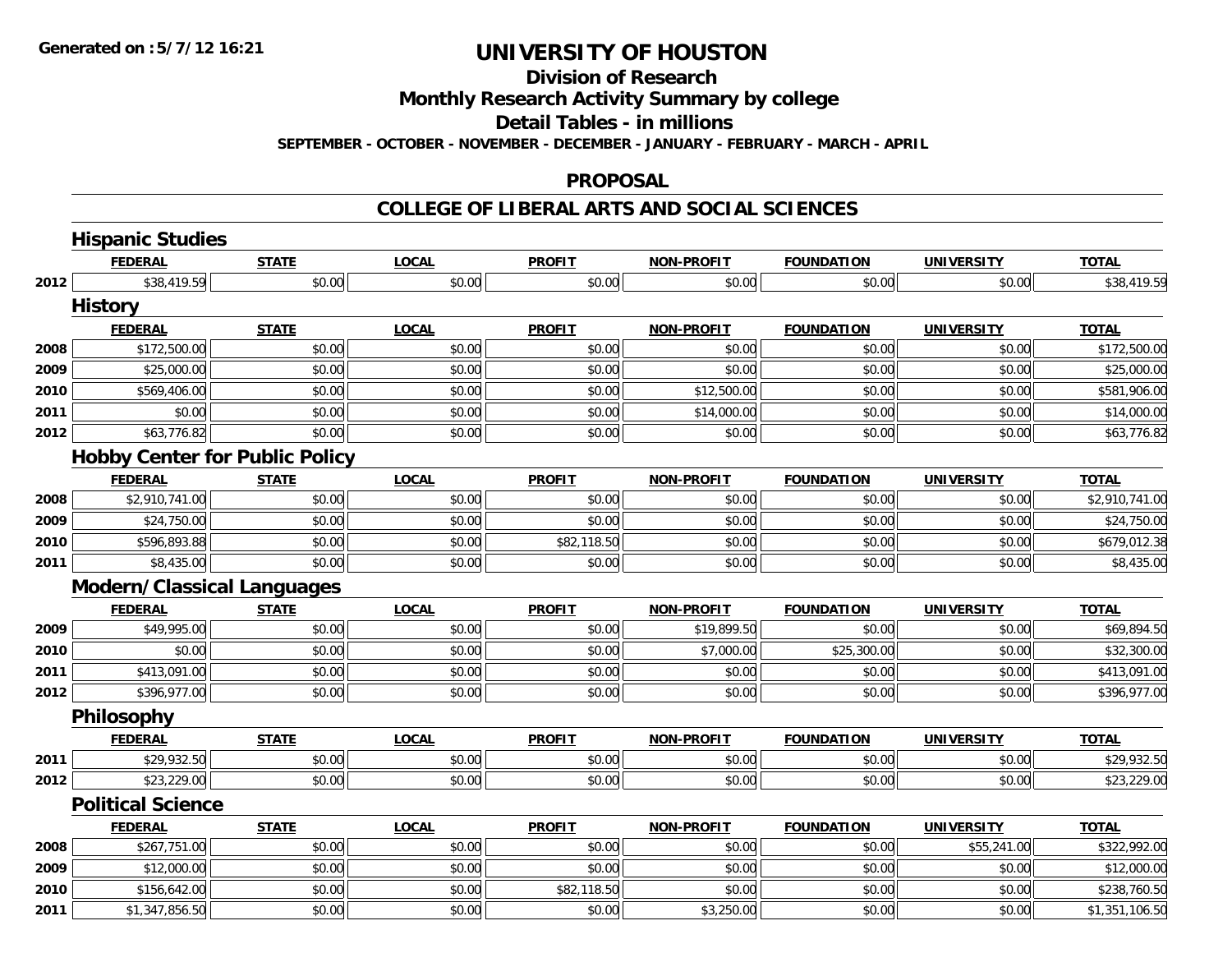**Division of Research**

**Monthly Research Activity Summary by college**

**Detail Tables - in millions**

**SEPTEMBER - OCTOBER - NOVEMBER - DECEMBER - JANUARY - FEBRUARY - MARCH - APRIL**

#### **PROPOSAL**

|       | <b>Political Science</b>       |                 |                |                |                   |                   |                   |                  |
|-------|--------------------------------|-----------------|----------------|----------------|-------------------|-------------------|-------------------|------------------|
|       | <b>FEDERAL</b>                 | <b>STATE</b>    | <b>LOCAL</b>   | <b>PROFIT</b>  | <b>NON-PROFIT</b> | <b>FOUNDATION</b> | <b>UNIVERSITY</b> | <b>TOTAL</b>     |
| 2012  | \$383,429.00                   | \$77,296.00     | \$0.00         | \$0.00         | \$0.00            | \$0.00            | \$0.00            | \$460,725.00     |
|       | <b>Psychology</b>              |                 |                |                |                   |                   |                   |                  |
|       | <b>FEDERAL</b>                 | <b>STATE</b>    | <b>LOCAL</b>   | <b>PROFIT</b>  | <b>NON-PROFIT</b> | <b>FOUNDATION</b> | <b>UNIVERSITY</b> | <b>TOTAL</b>     |
| 2008  | \$8,867,873.45                 | \$870,204.00    | \$0.00         | \$462,000.00   | \$217,526.00      | \$293,766.00      | \$135,944.00      | \$10,847,313.45  |
| 2009  | \$6,976,400.06                 | \$5,192,426.76  | \$0.00         | \$370,295.00   | \$1,191,236.00    | \$239,064.00      | \$1,057,944.00    | \$15,027,365.82  |
| 2010  | \$19,694,335.74                | \$10,358,807.35 | \$630,307.00   | \$464,000.00   | \$1,024,713.00    | \$31,672.00       | \$2,220,633.00    | \$34,424,468.09  |
| 2011  | \$12,159,132.80                | \$2,910,529.10  | \$472,984.00   | \$1,095,674.40 | \$254,256.00      | \$174,672.00      | \$2,121,483.00    | \$19,188,731.30  |
| 2012  | \$9,906,851.47                 | \$13,431.15     | \$0.00         | \$1,292,571.00 | \$119,028.00      | \$60,667.00       | \$1,851,063.00    | \$13,243,611.62  |
|       | <b>School of Communication</b> |                 |                |                |                   |                   |                   |                  |
|       | <b>FEDERAL</b>                 | <b>STATE</b>    | <b>LOCAL</b>   | <b>PROFIT</b>  | <b>NON-PROFIT</b> | <b>FOUNDATION</b> | <b>UNIVERSITY</b> | <b>TOTAL</b>     |
| 2011  | \$294,900.00                   | \$0.00          | \$0.00         | \$0.00         | \$0.00            | \$0.00            | \$0.00            | \$294,900.00     |
| 2012  | \$336,545.00                   | \$0.00          | \$0.00         | \$0.00         | \$0.00            | \$0.00            | \$0.00            | \$336,545.00     |
|       | <b>School of Music</b>         |                 |                |                |                   |                   |                   |                  |
|       | <b>FEDERAL</b>                 | <b>STATE</b>    | <b>LOCAL</b>   | <b>PROFIT</b>  | <b>NON-PROFIT</b> | <b>FOUNDATION</b> | <b>UNIVERSITY</b> | <b>TOTAL</b>     |
| 2009  | \$0.00                         | \$143,067.00    | \$0.00         | \$0.00         | \$98,060.00       | \$0.00            | \$0.00            | \$241,127.00     |
| 2010  | \$0.00                         | \$14,500.00     | \$0.00         | \$0.00         | \$0.00            | \$0.00            | \$0.00            | \$14,500.00      |
| 2011  | \$0.00                         | \$26,500.00     | \$0.00         | \$0.00         | \$0.00            | \$0.00            | \$0.00            | \$26,500.00      |
|       | Sociology                      |                 |                |                |                   |                   |                   |                  |
|       | <b>FEDERAL</b>                 | <b>STATE</b>    | <b>LOCAL</b>   | <b>PROFIT</b>  | <b>NON-PROFIT</b> | <b>FOUNDATION</b> | <b>UNIVERSITY</b> | <b>TOTAL</b>     |
| 2008  | \$1,134,727.60                 | \$0.00          | \$59,350.00    | \$0.00         | \$0.00            | \$0.00            | \$26,250.00       | \$1,220,327.60   |
| 2009  | \$1,442,468.50                 | \$0.00          | \$60,000.00    | \$0.00         | \$0.00            | \$14,997.00       | \$0.00            | \$1,517,465.50   |
| 2010  | \$1,415,674.00                 | \$0.00          | \$0.00         | \$0.00         | \$0.00            | \$0.00            | \$0.00            | \$1,415,674.00   |
| 2011  | \$796,309.80                   | \$0.00          | \$0.00         | \$0.00         | \$0.00            | \$0.00            | \$0.00            | \$796,309.80     |
| 2012  | \$0.00                         | \$0.00          | \$0.00         | \$0.00         | \$0.00            | \$16,808.00       | \$508,467.30      | \$525,275.30     |
|       | <b>Theatre</b>                 |                 |                |                |                   |                   |                   |                  |
|       | <b>FEDERAL</b>                 | <b>STATE</b>    | <b>LOCAL</b>   | <b>PROFIT</b>  | <b>NON-PROFIT</b> | <b>FOUNDATION</b> | <b>UNIVERSITY</b> | <b>TOTAL</b>     |
| 2010  | \$119,000.00                   | \$0.00          | \$0.00         | \$0.00         | \$0.00            | \$0.00            | \$0.00            | \$119,000.00     |
| Total | \$115,291,051.46               | \$25,860,556.47 | \$1,227,341.00 | \$8,765,794.63 | \$8,438,334.70    | \$2,806,582.04    | \$14,419,448.30   | \$176,809,108.60 |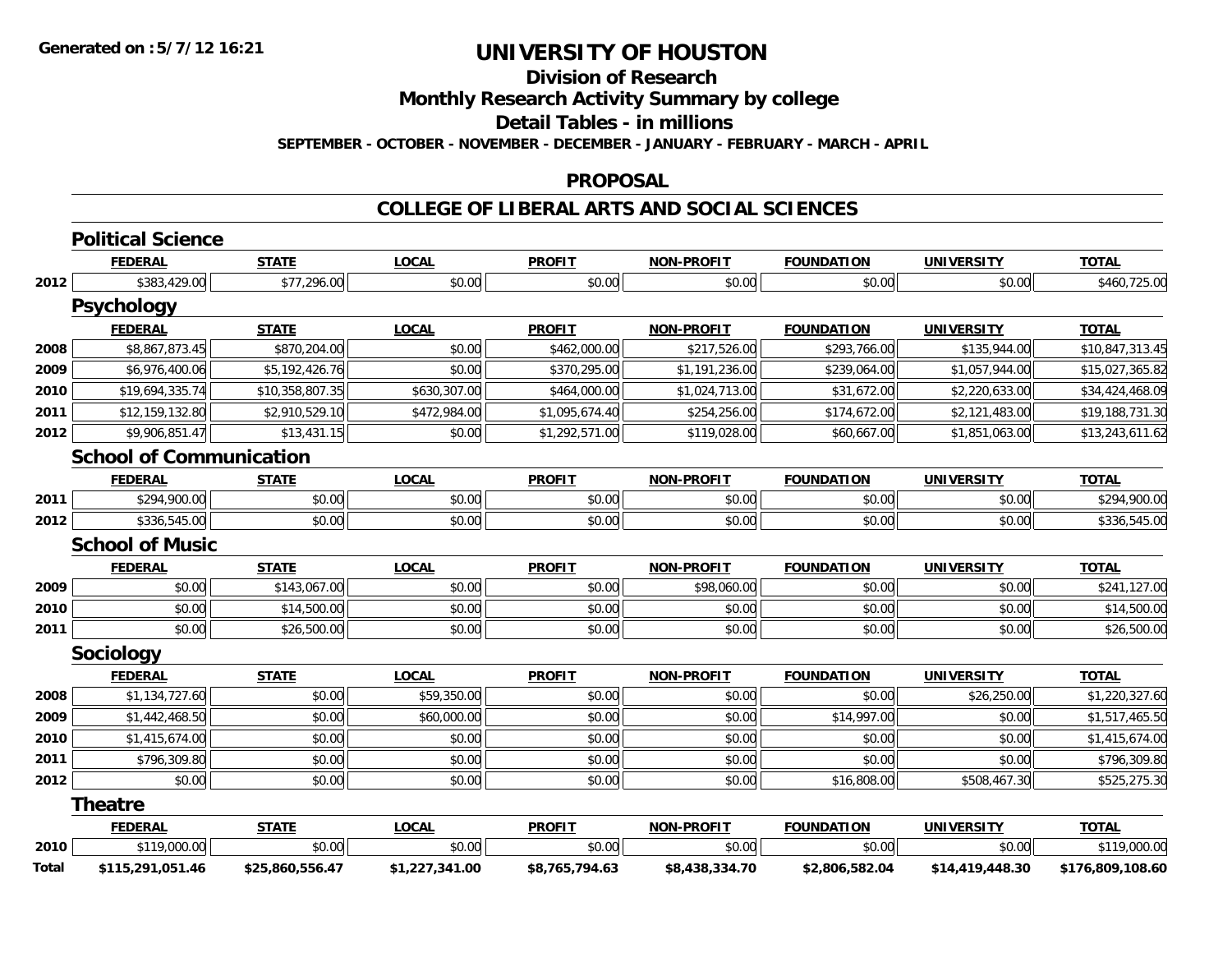**2012**

# **UNIVERSITY OF HOUSTON**

**Division of Research**

**Monthly Research Activity Summary by college**

**Detail Tables - in millions**

**SEPTEMBER - OCTOBER - NOVEMBER - DECEMBER - JANUARY - FEBRUARY - MARCH - APRIL**

### **PROPOSAL**

### **COLLEGE OF NATURAL SCIENCES AND MATHEMATICS**

|      | <b>Allied Geophysical Laboratories</b>                 |                 |              |                |                   |                   |                   |                 |
|------|--------------------------------------------------------|-----------------|--------------|----------------|-------------------|-------------------|-------------------|-----------------|
|      | <b>FEDERAL</b>                                         | <b>STATE</b>    | <b>LOCAL</b> | <b>PROFIT</b>  | <b>NON-PROFIT</b> | <b>FOUNDATION</b> | <b>UNIVERSITY</b> | <b>TOTAL</b>    |
| 2011 | \$0.00                                                 | \$0.00          | \$0.00       | \$70,000.00    | \$0.00            | \$0.00            | \$0.00            | \$70,000.00     |
|      | <b>Biology/Biochemistry</b>                            |                 |              |                |                   |                   |                   |                 |
|      | <b>FEDERAL</b>                                         | <b>STATE</b>    | <b>LOCAL</b> | <b>PROFIT</b>  | <b>NON-PROFIT</b> | <b>FOUNDATION</b> | <b>UNIVERSITY</b> | <b>TOTAL</b>    |
| 2008 | \$14,270,278.65                                        | \$1,952,959.45  | \$0.00       | \$3,229,500.00 | \$150,530.00      | \$1,527,412.37    | \$3,019,703.22    | \$24,150,383.69 |
| 2009 | \$31,189,994.03                                        | \$100,000.00    | \$0.00       | \$3,524,033.60 | \$434,076.00      | \$1,395,000.00    | \$1,690,904.40    | \$38,334,008.03 |
| 2010 | \$20,248,232.63                                        | \$12,402,393.50 | \$0.00       | \$1,314,639.00 | \$3,035,417.00    | \$4,471,470.00    | \$5,052,071.00    | \$46,524,223.13 |
| 2011 | \$34,044,596.20                                        | \$225,000.00    | \$0.00       | \$520,396.57   | \$959,421.31      | \$1,289,882.00    | \$833,858.00      | \$37,873,154.08 |
| 2012 | \$30,160,423.66                                        | \$1,414,381.00  | \$0.00       | \$60,000.00    | \$3,055,527.80    | \$1,809,822.00    | \$1,438,642.08    | \$37,938,796.54 |
|      | <b>Center for Nuclear Receptors and Cell Signaling</b> |                 |              |                |                   |                   |                   |                 |
|      | <b>FEDERAL</b>                                         | <b>STATE</b>    | <b>LOCAL</b> | <b>PROFIT</b>  | <b>NON-PROFIT</b> | <b>FOUNDATION</b> | <b>UNIVERSITY</b> | <b>TOTAL</b>    |
| 2009 | \$4,455,975.70                                         | \$2,750,000.00  | \$0.00       | \$0.00         | \$0.00            | \$0.00            | \$0.00            | \$7,205,975.70  |
| 2010 | \$2,794,952.00                                         | \$5,300,266.50  | \$0.00       | \$58,989.00    | \$170,000.00      | \$3,593,402.80    | \$237,415.00      | \$12,155,025.30 |
| 2011 | \$2,368,311.00                                         | \$7,420,923.00  | \$0.00       | \$240,000.00   | \$435,126.00      | \$610,000.00      | \$818,762.00      | \$11,893,122.00 |
| 2012 | \$3,668,740.00                                         | \$0.00          | \$0.00       | \$0.00         | \$403,096.00      | \$75,000.00       | \$0.00            | \$4,146,836.00  |
|      | Chemistry                                              |                 |              |                |                   |                   |                   |                 |
|      | <b>FEDERAL</b>                                         | <b>STATE</b>    | <b>LOCAL</b> | <b>PROFIT</b>  | <b>NON-PROFIT</b> | <b>FOUNDATION</b> | <b>UNIVERSITY</b> | <b>TOTAL</b>    |
| 2008 | \$7,330,265.11                                         | \$2,020,818.00  | \$0.00       | \$14,293.00    | \$358,475.80      | \$2,075,774.00    | \$1,121,185.36    | \$12,920,811.27 |
| 2009 | \$16,052,603.47                                        | \$3,112,500.00  | \$0.00       | \$52,009.00    | \$706,730.00      | \$1,760,000.00    | \$2,586,673.60    | \$24,270,516.07 |
| 2010 | \$16,975,216.75                                        | \$8,544,968.10  | \$0.00       | \$211,699.50   | \$2,930,116.26    | \$1,492,156.99    | \$685,992.00      | \$30,840,149.60 |
| 2011 | \$13,399,195.95                                        | \$217,519.00    | \$0.00       | \$130,000.00   | \$219,998.00      | \$960,000.00      | \$669,942.00      | \$15,596,654.95 |
| 2012 | \$12,026,130.88                                        | \$2,914,220.00  | \$0.00       | \$80,000.00    | \$1,114,109.00    | \$1,095,000.00    | \$170,000.00      | \$17,399,459.88 |
|      | <b>Computer Science</b>                                |                 |              |                |                   |                   |                   |                 |
|      | <b>FEDERAL</b>                                         | <b>STATE</b>    | <b>LOCAL</b> | <b>PROFIT</b>  | <b>NON-PROFIT</b> | <b>FOUNDATION</b> | <b>UNIVERSITY</b> | <b>TOTAL</b>    |
| 2008 | \$20,199,297.82                                        | \$2,094,619.00  | \$0.00       | \$779,139.00   | \$1,065,006.80    | \$199,535.00      | \$999,543.00      | \$25,337,140.62 |
| 2009 | \$20,121,945.23                                        | \$500,000.00    | \$0.00       | \$2,052,496.30 | \$1,337,707.50    | \$60,000.00       | \$779,692.00      | \$24,851,841.03 |
| 2010 | \$13,210,498.52                                        | \$4,571,502.00  | \$0.00       | \$3,292,334.14 | \$1,217,143.50    | \$0.00            | \$1,307,724.00    | \$23,599,202.16 |
| 2011 | \$15,812,899.36                                        | \$433,402.00    | \$0.00       | \$1,037,248.70 | \$312,696.00      | \$302,606.25      | \$34,145.00       | \$17,932,997.31 |

\$25,360,018.24 \$1,396,932.00 \$0.00 \$139,721.00 \$1,449,357.00 \$185,918.20 \$1,186,195.20 \$29,718,141.64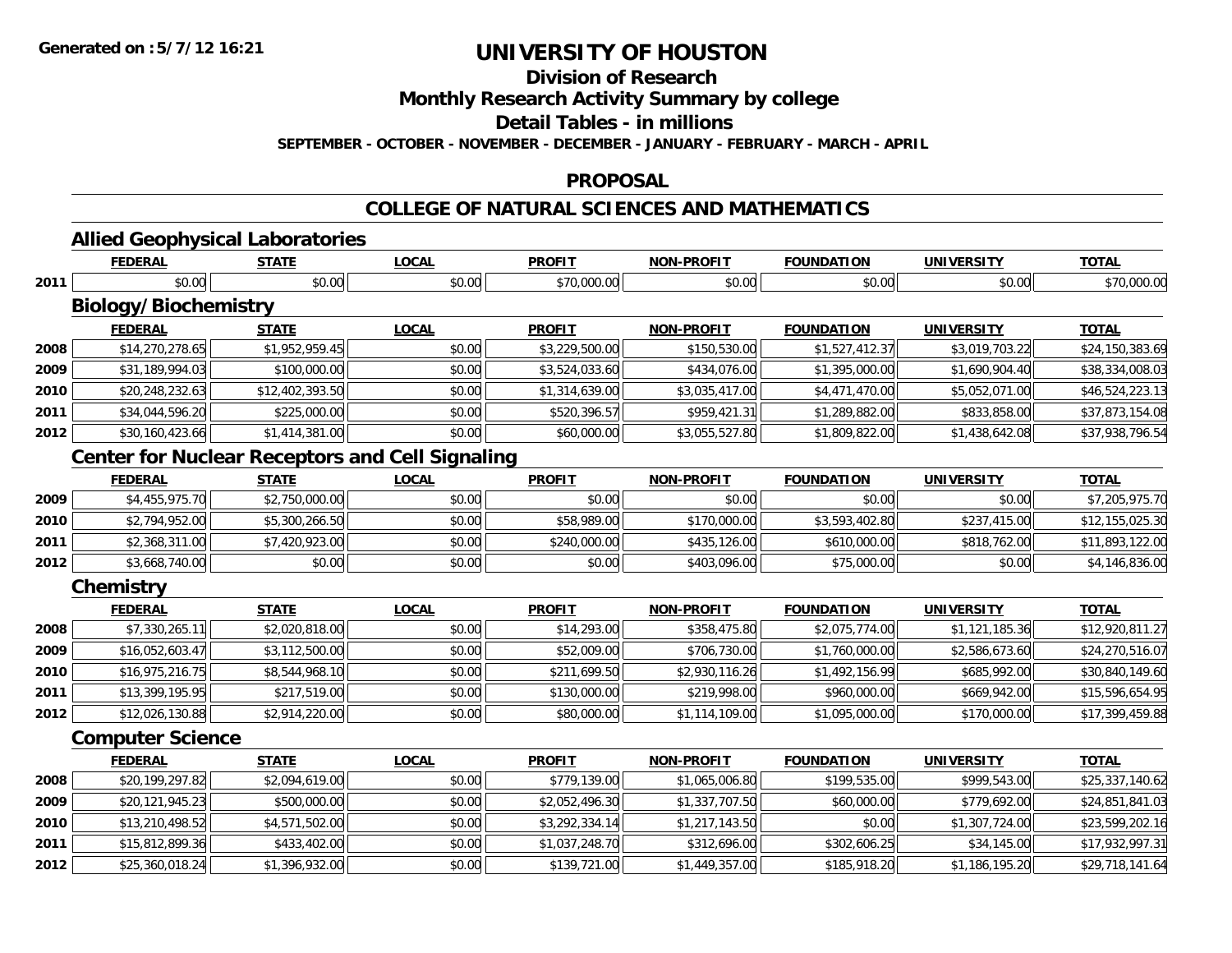### **Division of Research**

**Monthly Research Activity Summary by college**

**Detail Tables - in millions**

**SEPTEMBER - OCTOBER - NOVEMBER - DECEMBER - JANUARY - FEBRUARY - MARCH - APRIL**

### **PROPOSAL**

### **COLLEGE OF NATURAL SCIENCES AND MATHEMATICS**

### **Dean, Natural Sciences and Mathematics**

|       | <b>FEDERAL</b>                                            | <b>STATE</b>    | <b>LOCAL</b> | <b>PROFIT</b>   | <b>NON-PROFIT</b> | <b>FOUNDATION</b> | <b>UNIVERSITY</b> | <b>TOTAL</b>     |
|-------|-----------------------------------------------------------|-----------------|--------------|-----------------|-------------------|-------------------|-------------------|------------------|
| 2009  | \$2,075,710.00                                            | \$0.00          | \$0.00       | \$0.00          | \$0.00            | \$0.00            | \$0.00            | \$2,075,710.00   |
| 2010  | \$4,999.95                                                | \$130,000.00    | \$0.00       | \$0.00          | \$0.00            | \$0.00            | \$0.00            | \$134,999.95     |
| 2011  | \$1,804,398.00                                            | \$750,000.00    | \$0.00       | \$0.00          | \$0.00            | \$0.00            | \$0.00            | \$2,554,398.00   |
| 2012  | \$2,520,444.76                                            | \$0.00          | \$0.00       | \$211,980.00    | \$0.00            | \$0.00            | \$44,591.00       | \$2,777,015.76   |
|       | <b>Geosciences</b>                                        |                 |              |                 |                   |                   |                   |                  |
|       | <b>FEDERAL</b>                                            | <b>STATE</b>    | <b>LOCAL</b> | <b>PROFIT</b>   | <b>NON-PROFIT</b> | <b>FOUNDATION</b> | <b>UNIVERSITY</b> | <b>TOTAL</b>     |
| 2008  | \$1,846,439.00                                            | \$555,000.00    | \$0.00       | \$576,475.00    | \$715,500.00      | \$0.00            | \$232,844.00      | \$3,926,258.00   |
| 2009  | \$3,411,741.00                                            | \$255,461.00    | \$0.00       | \$852,770.88    | \$449,475.00      | \$0.00            | \$0.00            | \$4,969,447.88   |
| 2010  | \$3,779,852.50                                            | \$743,750.00    | \$0.00       | \$334,640.34    | \$551,664.00      | \$0.00            | \$1,132,394.00    | \$6,542,300.84   |
| 2011  | \$4,427,997.00                                            | \$990,980.20    | \$0.00       | \$87,000.00     | \$2,426,934.80    | \$0.00            | \$1,412,133.00    | \$9,345,045.00   |
| 2012  | \$4,426,945.74                                            | \$66,925.20     | \$0.00       | \$915,154.00    | \$191,371.00      | \$150,000.00      | \$505,768.00      | \$6,256,163.94   |
|       | <b>Institute for Multidimensional Air Quality Studies</b> |                 |              |                 |                   |                   |                   |                  |
|       | <b>FEDERAL</b>                                            | <b>STATE</b>    | <b>LOCAL</b> | <b>PROFIT</b>   | <b>NON-PROFIT</b> | <b>FOUNDATION</b> | <b>UNIVERSITY</b> | <b>TOTAL</b>     |
| 2009  | \$0.00                                                    | \$0.00          | \$0.00       | \$0.00          | \$0.00            | \$0.00            | \$0.00            | \$0.00           |
| 2011  | \$0.00                                                    | \$0.00          | \$0.00       | \$0.00          | \$0.00            | \$0.00            | \$0.00            | \$0.00           |
|       | <b>Mathematics</b>                                        |                 |              |                 |                   |                   |                   |                  |
|       | <b>FEDERAL</b>                                            | <b>STATE</b>    | <b>LOCAL</b> | <b>PROFIT</b>   | <b>NON-PROFIT</b> | <b>FOUNDATION</b> | <b>UNIVERSITY</b> | <b>TOTAL</b>     |
| 2008  | \$9,723,951.69                                            | \$547,120.00    | \$0.00       | \$14,293.00     | \$354,451.60      | \$139,098.63      | \$336,181.89      | \$11,115,096.81  |
| 2009  | \$12,656,342.45                                           | \$0.00          | \$0.00       | \$72,653.70     | \$136,876.00      | \$0.00            | \$32,382.00       | \$12,898,254.15  |
| 2010  | \$7,149,235.50                                            | \$1,543,437.00  | \$0.00       | \$604,786.50    | \$459,604.50      | \$80,000.00       | \$138,111.00      | \$9,975,174.50   |
| 2011  | \$6,270,560.28                                            | \$784,756.00    | \$0.00       | \$321,626.00    | \$22,622.00       | \$115,000.00      | \$64,383.00       | \$7,578,947.28   |
| 2012  | \$4,537,695.97                                            | \$0.00          | \$0.00       | \$210,000.00    | \$0.00            | \$222,725.00      | \$710,825.00      | \$5,681,245.97   |
|       | <b>Physics</b>                                            |                 |              |                 |                   |                   |                   |                  |
|       | <b>FEDERAL</b>                                            | <b>STATE</b>    | <b>LOCAL</b> | <b>PROFIT</b>   | <b>NON-PROFIT</b> | <b>FOUNDATION</b> | <b>UNIVERSITY</b> | <b>TOTAL</b>     |
| 2008  | \$19,840,628.04                                           | \$3,147,007.00  | \$0.00       | \$81,500.00     | \$496,909.80      | \$1,150,782.00    | \$1,059,313.89    | \$25,776,140.73  |
| 2009  | \$10,974,180.29                                           | \$556,454.50    | \$0.00       | \$3,900,849.00  | \$42,500.00       | \$1,529,793.00    | \$4,357,660.00    | \$21,361,436.79  |
| 2010  | \$17,400,975.68                                           | \$3,307,000.00  | \$0.00       | \$1,885,004.00  | \$2,657,368.74    | \$945,990.21      | \$24,160.00       | \$26,220,498.63  |
| 2011  | \$15,948,376.68                                           | \$0.00          | \$6,000.00   | \$843,439.50    | \$2,068,969.60    | \$658,356.00      | \$0.00            | \$19,525,141.78  |
| 2012  | \$11,408,769.93                                           | \$177,557.00    | \$0.00       | \$610,517.00    | \$258,667.00      | \$974,851.80      | \$1,060,600.00    | \$14,490,962.73  |
| Total | \$443.898.819.65                                          | \$70.927.851.45 | \$6,000.00   | \$28.329.187.73 | \$30.187.448.01   | \$28.869.576.25   | \$33,743,794.64   | \$635.962.677.73 |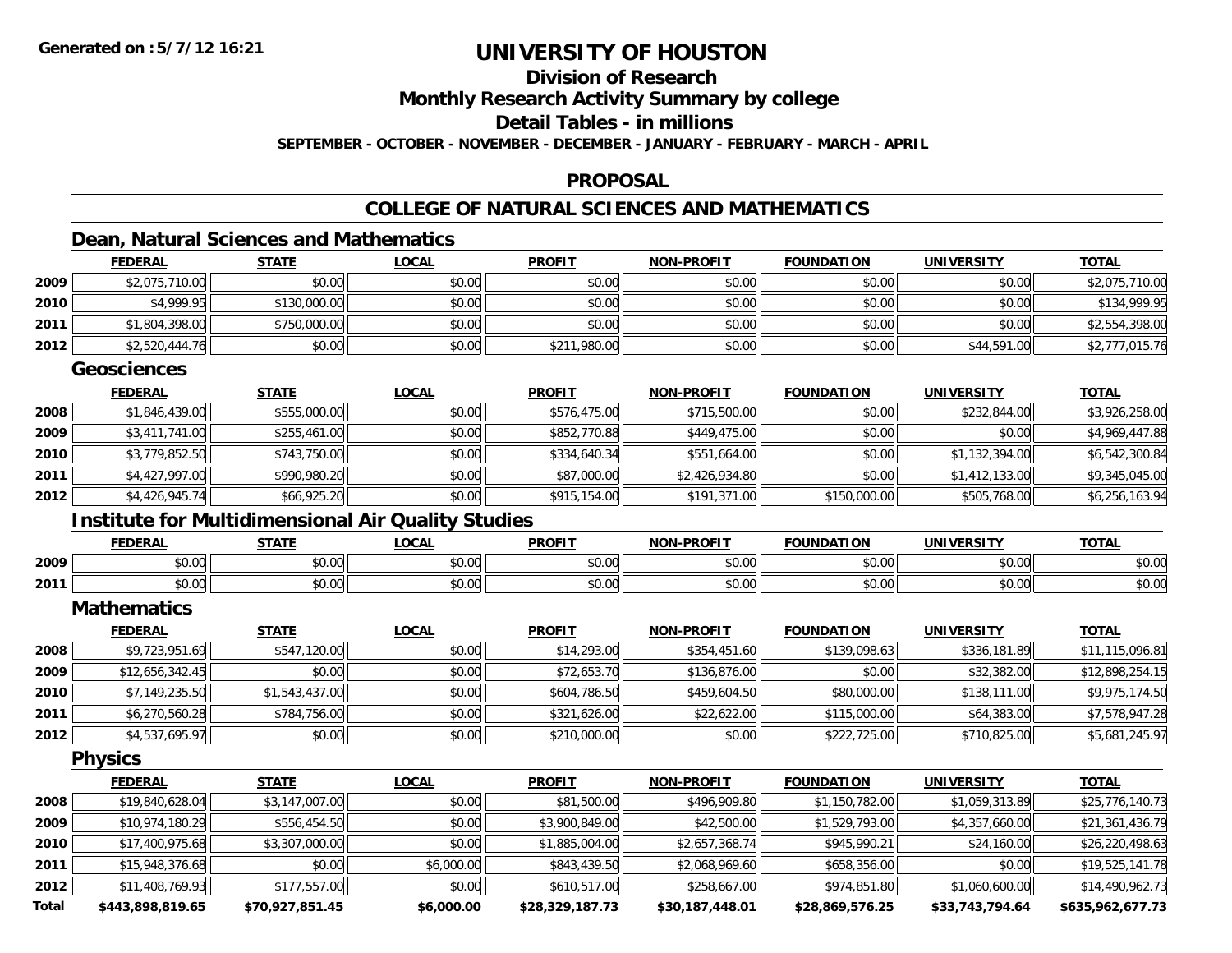**Division of Research**

**Monthly Research Activity Summary by college**

**Detail Tables - in millions**

**SEPTEMBER - OCTOBER - NOVEMBER - DECEMBER - JANUARY - FEBRUARY - MARCH - APRIL**

### **PROPOSAL**

### **COLLEGE OF OPTOMETRY**

### **Clinical Optometry - Old Dept**

|       | <b>FEDERAL</b>              | <b>STATE</b>   | <b>LOCAL</b> | <b>PROFIT</b>  | <b>NON-PROFIT</b> | <b>FOUNDATION</b> | <b>UNIVERSITY</b> | <b>TOTAL</b>    |
|-------|-----------------------------|----------------|--------------|----------------|-------------------|-------------------|-------------------|-----------------|
| 2010  | \$0.00                      | \$0.00         | \$0.00       | \$0.00         | \$0.00            | \$0.00            | \$0.00            | \$0.00          |
|       | <b>Optometry, Community</b> |                |              |                |                   |                   |                   |                 |
|       | <b>FEDERAL</b>              | <b>STATE</b>   | <b>LOCAL</b> | <b>PROFIT</b>  | <b>NON-PROFIT</b> | <b>FOUNDATION</b> | <b>UNIVERSITY</b> | <b>TOTAL</b>    |
| 2008  | \$10,675,779.00             | \$1,035,733.52 | \$0.00       | \$242,120.00   | \$90,000.00       | \$151,948.00      | \$35,000.00       | \$12,230,580.52 |
| 2009  | \$5,702,308.75              | \$73,713.52    | \$0.00       | \$424,038.00   | \$21,563.00       | \$140,000.00      | \$356,044.00      | \$6,717,667.27  |
| 2010  | \$4,721,808.00              | \$832,859.00   | \$0.00       | \$427,914.40   | \$47,927.00       | \$0.00            | \$875,487.00      | \$6,905,995.40  |
| 2011  | \$12,969,594.25             | \$62,945.00    | \$0.00       | \$1,346,770.16 | \$328,078.00      | \$229,995.00      | \$0.00            | \$14,937,382.41 |
| 2012  | \$11,034,820.00             | \$74,750.00    | \$0.00       | \$248,321.00   | \$0.00            | \$0.00            | \$1,257,311.00    | \$12,615,202.00 |
| Total | \$45,104,310.00             | \$2,080,001.04 | \$0.00       | \$2,689,163.56 | \$487,568.00      | \$521,943.00      | \$2,523,842.00    | \$53,406,827.60 |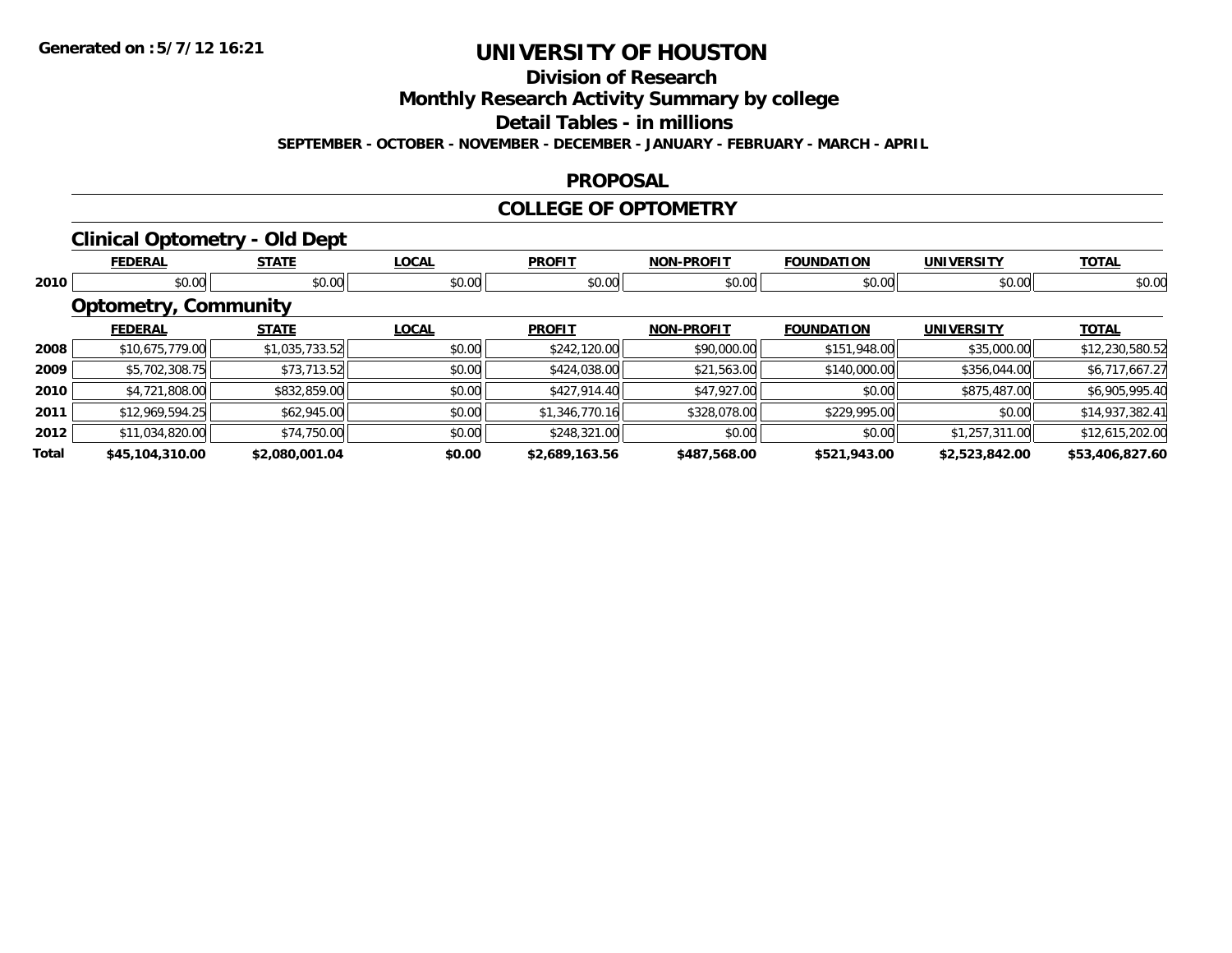**Division of Research**

**Monthly Research Activity Summary by college**

**Detail Tables - in millions**

**SEPTEMBER - OCTOBER - NOVEMBER - DECEMBER - JANUARY - FEBRUARY - MARCH - APRIL**

#### **PROPOSAL**

#### **COLLEGE OF PHARMACY**

|       | <b>FEDERAL</b>   | <b>STATE</b>                                       | <b>LOCAL</b> | <b>PROFIT</b>  | <b>NON-PROFIT</b> | <b>FOUNDATION</b> | <b>UNIVERSITY</b> | <b>TOTAL</b>     |
|-------|------------------|----------------------------------------------------|--------------|----------------|-------------------|-------------------|-------------------|------------------|
| 2009  | \$0.00           | \$0.00                                             | \$0.00       | \$0.00         | \$0.00            | \$0.00            | \$0.00            | \$0.00           |
|       |                  | <b>Clinical Sciences and Administration</b>        |              |                |                   |                   |                   |                  |
|       | <b>FEDERAL</b>   | <b>STATE</b>                                       | <b>LOCAL</b> | <b>PROFIT</b>  | <b>NON-PROFIT</b> | <b>FOUNDATION</b> | <b>UNIVERSITY</b> | <b>TOTAL</b>     |
| 2008  | \$2,278,345.00   | \$99,400.00                                        | \$0.00       | \$579,765.32   | \$470,000.00      | \$39,000.00       | \$62,519.00       | \$3,529,029.32   |
| 2009  | \$5,046,228.47   | \$283,457.00                                       | \$0.00       | \$350,148.00   | \$56,500.00       | \$5,000.00        | \$1,485.00        | \$5,742,818.47   |
| 2010  | \$4,583,489.58   | \$521,897.80                                       | \$0.00       | \$1,138,462.57 | \$589,500.00      | \$5,000.00        | \$49,809.00       | \$6,888,158.95   |
| 2011  | \$2,683,649.40   | \$11,000.00                                        | \$0.00       | \$308,065.80   | \$410,354.50      | \$170,340.00      | \$50,578.00       | \$3,633,987.70   |
| 2012  | \$5,244,856.84   | \$35,547.00                                        | \$0.00       | \$323,734.00   | \$323,734.00      | \$142,630.00      | \$380,235.72      | \$6,450,737.56   |
|       | Dean, Pharmacy   |                                                    |              |                |                   |                   |                   |                  |
|       | <b>FEDERAL</b>   | <b>STATE</b>                                       | <b>LOCAL</b> | <b>PROFIT</b>  | <b>NON-PROFIT</b> | <b>FOUNDATION</b> | <b>UNIVERSITY</b> | <b>TOTAL</b>     |
| 2009  | \$0.00           | \$0.00                                             | \$0.00       | \$0.00         | \$25,000.00       | \$0.00            | \$0.00            | \$25,000.00      |
| 2010  | \$0.00           | \$0.00                                             | \$0.00       | \$0.00         | \$0.00            | \$0.00            | \$0.00            | \$0.00           |
| 2011  | \$0.00           | \$0.00                                             | \$0.00       | \$0.00         | \$0.00            | \$0.00            | \$0.00            | \$0.00           |
|       |                  | <b>Institute for Community Health</b>              |              |                |                   |                   |                   |                  |
|       | <b>FEDERAL</b>   | <b>STATE</b>                                       | <b>LOCAL</b> | <b>PROFIT</b>  | <b>NON-PROFIT</b> | <b>FOUNDATION</b> | <b>UNIVERSITY</b> | <b>TOTAL</b>     |
| 2011  | \$2,547,618.00   | \$0.00                                             | \$0.00       | \$0.00         | \$0.00            | \$0.00            | \$0.00            | \$2,547,618.00   |
|       |                  | <b>Pharmacological and Pharmaceutical Sciences</b> |              |                |                   |                   |                   |                  |
|       | <b>FEDERAL</b>   | <b>STATE</b>                                       | <b>LOCAL</b> | <b>PROFIT</b>  | <b>NON-PROFIT</b> | <b>FOUNDATION</b> | <b>UNIVERSITY</b> | <b>TOTAL</b>     |
| 2008  | \$7,016,036.00   | \$3,259,132.00                                     | \$0.00       | \$40,000.00    | \$1,797,927.00    | \$1,067,908.00    | \$0.00            | \$13,181,003.00  |
| 2009  | \$16,881,917.74  | \$797,873.00                                       | \$0.00       | \$140,516.00   | \$1,319,000.00    | \$735,000.00      | \$1,981,496.00    | \$21,855,802.74  |
| 2010  | \$18,449,304.64  | \$7,460,115.20                                     | \$0.00       | \$71,200.00    | \$2,715,560.00    | \$235,210.00      | \$214,489.00      | \$29,145,878.84  |
| 2011  | \$16,442,517.60  | \$0.00                                             | \$0.00       | \$25,760.00    | \$573,454.50      | \$1,204,169.00    | \$976,878.00      | \$19,222,779.10  |
| 2012  | \$26,827,316.12  | \$172,389.00                                       | \$0.00       | \$282,500.00   | \$1,927,924.20    | \$173,976.00      | \$2,100,631.00    | \$31,484,736.32  |
| Total | \$108,001,279.39 | \$12,640,811.00                                    | \$0.00       | \$3,260,151.69 | \$10,208,954.20   | \$3,778,233.00    | \$5,818,120.72    | \$143,707,550.00 |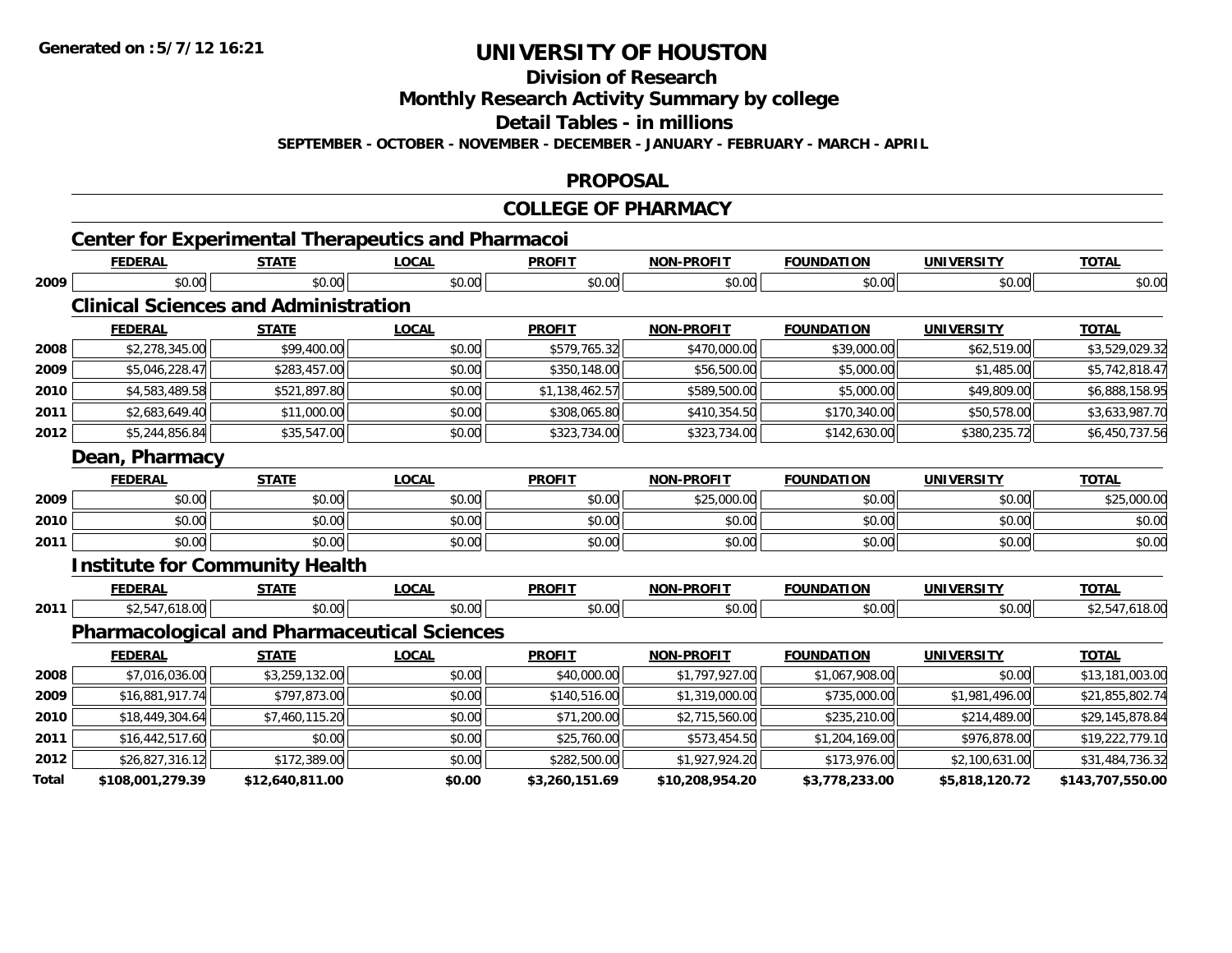**Division of Research**

**Monthly Research Activity Summary by college**

**Detail Tables - in millions**

**SEPTEMBER - OCTOBER - NOVEMBER - DECEMBER - JANUARY - FEBRUARY - MARCH - APRIL**

#### **PROPOSAL**

#### **COLLEGE OF TECHNOLOGY**

|      | <b>Center for Life Sciences Technology</b><br><b>FEDERAL</b> | <b>STATE</b>   | <b>LOCAL</b> | <b>PROFIT</b>  | <b>NON-PROFIT</b> | <b>FOUNDATION</b> | <b>UNIVERSITY</b> | <b>TOTAL</b>    |
|------|--------------------------------------------------------------|----------------|--------------|----------------|-------------------|-------------------|-------------------|-----------------|
| 2009 | \$0.00                                                       | \$0.00         | \$0.00       | \$0.00         | \$0.00            | \$0.00            | \$0.00            | \$0.00          |
|      | <b>Center for Technology Literacy</b>                        |                |              |                |                   |                   |                   |                 |
|      | <b>FEDERAL</b>                                               | <b>STATE</b>   | <b>LOCAL</b> | <b>PROFIT</b>  | <b>NON-PROFIT</b> | <b>FOUNDATION</b> | <b>UNIVERSITY</b> | <b>TOTAL</b>    |
| 2010 | \$2,499,903.90                                               | \$0.00         | \$0.00       | \$0.00         | \$0.00            | \$0.00            | \$0.00            | \$2,499,903.90  |
| 2011 | \$59,903.20                                                  | \$0.00         | \$0.00       | \$230,106.00   | \$0.00            | \$0.00            | \$0.00            | \$290,009.20    |
| 2012 | \$0.00                                                       | \$111,690.00   | \$0.00       | \$0.00         | \$0.00            | \$0.00            | \$0.00            | \$111,690.00    |
|      | Dean, Technology                                             |                |              |                |                   |                   |                   |                 |
|      | <b>FEDERAL</b>                                               | <b>STATE</b>   | <b>LOCAL</b> | <b>PROFIT</b>  | <b>NON-PROFIT</b> | <b>FOUNDATION</b> | <b>UNIVERSITY</b> | <b>TOTAL</b>    |
| 2008 | \$0.00                                                       | \$736,051.00   | \$0.00       | \$0.00         | \$318,769.00      | \$0.00            | \$0.00            | \$1,054,820.00  |
| 2009 | \$0.00                                                       | \$761,051.00   | \$0.00       | \$0.00         | \$318,769.50      | \$0.00            | \$0.00            | \$1,079,820.50  |
| 2010 | \$0.00                                                       | \$1,460,115.00 | \$0.00       | \$0.00         | \$0.00            | \$0.00            | \$0.00            | \$1,460,115.00  |
| 2011 | \$501,908.50                                                 | \$1,153,800.00 | \$0.00       | \$0.00         | \$0.00            | \$0.00            | \$31,415.00       | \$1,687,123.50  |
| 2012 | \$514,128.64                                                 | \$784,578.80   | \$0.00       | \$0.00         | \$100,000.00      | \$0.00            | \$0.00            | \$1,398,707.44  |
|      | <b>Engineering Technology</b>                                |                |              |                |                   |                   |                   |                 |
|      | <b>FEDERAL</b>                                               | <b>STATE</b>   | <b>LOCAL</b> | <b>PROFIT</b>  | <b>NON-PROFIT</b> | <b>FOUNDATION</b> | <b>UNIVERSITY</b> | <b>TOTAL</b>    |
| 2008 | \$5,982,263.71                                               | \$1,402,805.95 | \$0.00       | \$191,828.00   | \$30,000.00       | \$0.00            | \$12,141.30       | \$7,619,038.96  |
| 2009 | \$9,387,439.25                                               | \$874,336.00   | \$0.00       | \$1,835,142.20 | \$444,080.50      | \$0.00            | \$0.00            | \$12,540,997.95 |
| 2010 | \$6,156,437.85                                               | \$3,463,067.00 | \$0.00       | \$89,928.00    | \$566,570.00      | \$0.00            | \$201,163.92      | \$10,477,166.77 |
| 2011 | \$3,768,520.10                                               | \$1,443,594.00 | \$0.00       | \$0.00         | \$334,158.00      | \$189,434.30      | \$0.00            | \$5,735,706.40  |
| 2012 | \$4,403,313.46                                               | \$196,336.20   | \$0.00       | \$100,000.00   | \$269,852.00      | \$194,810.00      | \$156,774.00      | \$5,321,085.66  |
|      | <b>Human Development and Consumer Science</b>                |                |              |                |                   |                   |                   |                 |
|      | <b>FEDERAL</b>                                               | <b>STATE</b>   | <b>LOCAL</b> | <b>PROFIT</b>  | <b>NON-PROFIT</b> | <b>FOUNDATION</b> | <b>UNIVERSITY</b> | <b>TOTAL</b>    |
| 2008 | \$3,037,183.25                                               | \$37,500.00    | \$0.00       | \$0.00         | \$0.00            | \$0.00            | \$0.00            | \$3,074,683.25  |
| 2009 | \$127,020.40                                                 | \$0.00         | \$0.00       | \$0.00         | \$189,631.00      | \$0.00            | \$19,316.00       | \$335,967.40    |
| 2010 | \$13,498.75                                                  | \$0.00         | \$0.00       | \$75,704.00    | \$0.00            | \$66,442.00       | \$0.00            | \$155,644.75    |
| 2011 | \$115,500.00                                                 | \$0.00         | \$0.00       | \$0.00         | \$0.00            | \$0.00            | \$0.00            | \$115,500.00    |
| 2012 | \$898,718.00                                                 | \$46,549.08    | \$0.00       | \$0.00         | \$0.00            | \$0.00            | \$0.00            | \$945,267.08    |
|      | <b>Information &amp; Logistics Technology</b>                |                |              |                |                   |                   |                   |                 |
|      | <b>FEDERAL</b>                                               | <b>STATE</b>   | <b>LOCAL</b> | <b>PROFIT</b>  | <b>NON-PROFIT</b> | <b>FOUNDATION</b> | <b>UNIVERSITY</b> | <b>TOTAL</b>    |
| 2008 | \$704,668.89                                                 | \$12,500.00    | \$0.00       | \$1,500.00     | \$0.00            | \$0.00            | \$0.00            | \$718,668.89    |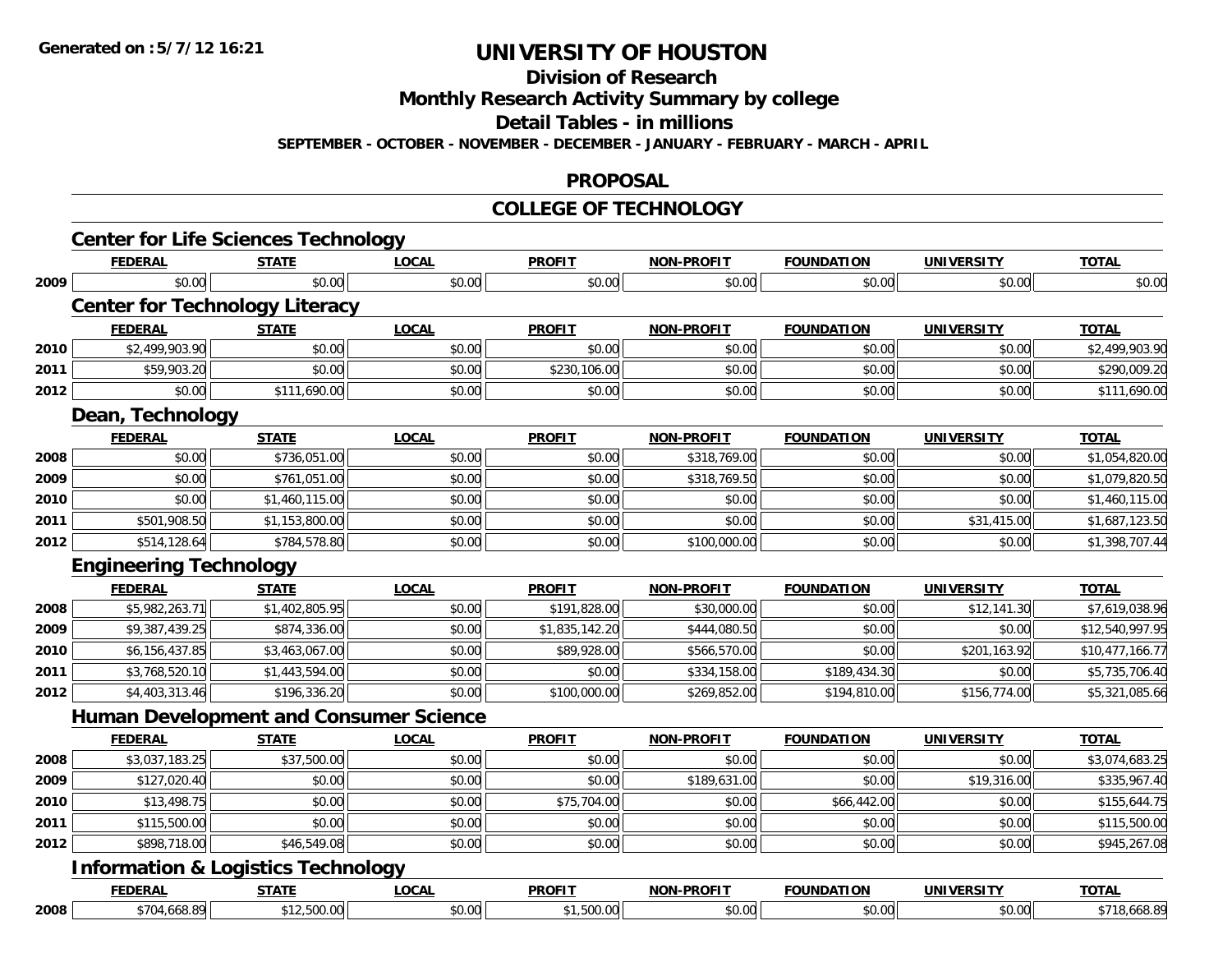### **Division of Research**

**Monthly Research Activity Summary by college**

**Detail Tables - in millions**

**SEPTEMBER - OCTOBER - NOVEMBER - DECEMBER - JANUARY - FEBRUARY - MARCH - APRIL**

### **PROPOSAL**

### **COLLEGE OF TECHNOLOGY**

### **Information & Logistics Technology**

|      | <b>FEDERAL</b> | <b>STATE</b> | <u>LOCAL</u> | <b>PROFIT</b>  | <b>NON-PROFIT</b> | <b>FOUNDATION</b> | <b>UNIVERSITY</b> | <b>TOTAL</b>    |
|------|----------------|--------------|--------------|----------------|-------------------|-------------------|-------------------|-----------------|
| 2009 | \$60,000.00    | \$0.00       | \$0.00       | \$0.00         | \$20,094.00       | \$0.00            | \$0.00            | \$80,094.00     |
| 2010 | \$4,649,095.00 | \$200,000.00 | \$0.00       | \$6,377,367.00 | \$0.00            | \$19,999.00       | \$0.00            | \$11,246,461.00 |
| 2011 | \$3,245,913.90 | \$0.00       | \$0.00       | \$0.00         | \$0.00            | \$0.00            | \$0.00            | \$3,245,913.90  |
| 2012 | \$15,784.60    | \$81,029.88  | \$0.00       | \$70,625.00    | \$50,000.00       | \$0.00            | \$111,934.00      | \$329,373.48    |

### **Texas Manufacturing Assistance Center**

|              | <b>FEDERAL</b>  | <b>STATE</b>    | <u>LOCAL</u> | <b>PROFIT</b>  | <b>NON-PROFIT</b> | <b>FOUNDATION</b> | <b>UNIVERSITY</b> | <b>TOTAL</b>    |
|--------------|-----------------|-----------------|--------------|----------------|-------------------|-------------------|-------------------|-----------------|
| 2008         | \$0.00          | \$0.00          | \$0.00       | \$0.00         | \$0.00            | \$0.00            | \$0.00            | \$0.00          |
| 2009         | \$1,132,551.00  | \$0.00          | \$0.00       | \$0.00         | \$0.00            | \$0.00            | \$0.00            | \$1,132,551.00  |
| 2010         | \$0.00          | \$0.00          | \$0.00       | \$0.00         | \$0.00            | \$0.00            | \$0.00            | \$0.00          |
| 2011         | \$0.00          | \$0.00          | \$0.00       | \$0.00         | \$0.00            | \$0.00            | \$0.00            | \$0.00          |
| 2012         | \$0.00          | \$0.00          | \$0.00       | \$0.00         | \$0.00            | \$0.00            | \$0.00            | \$0.00          |
| <b>Total</b> | \$47,273,752.40 | \$12,765,003.91 | \$0.00       | \$8,972,200.20 | \$2,641,924.00    | \$470.685.30      | \$532,744.22      | \$72,656,310.03 |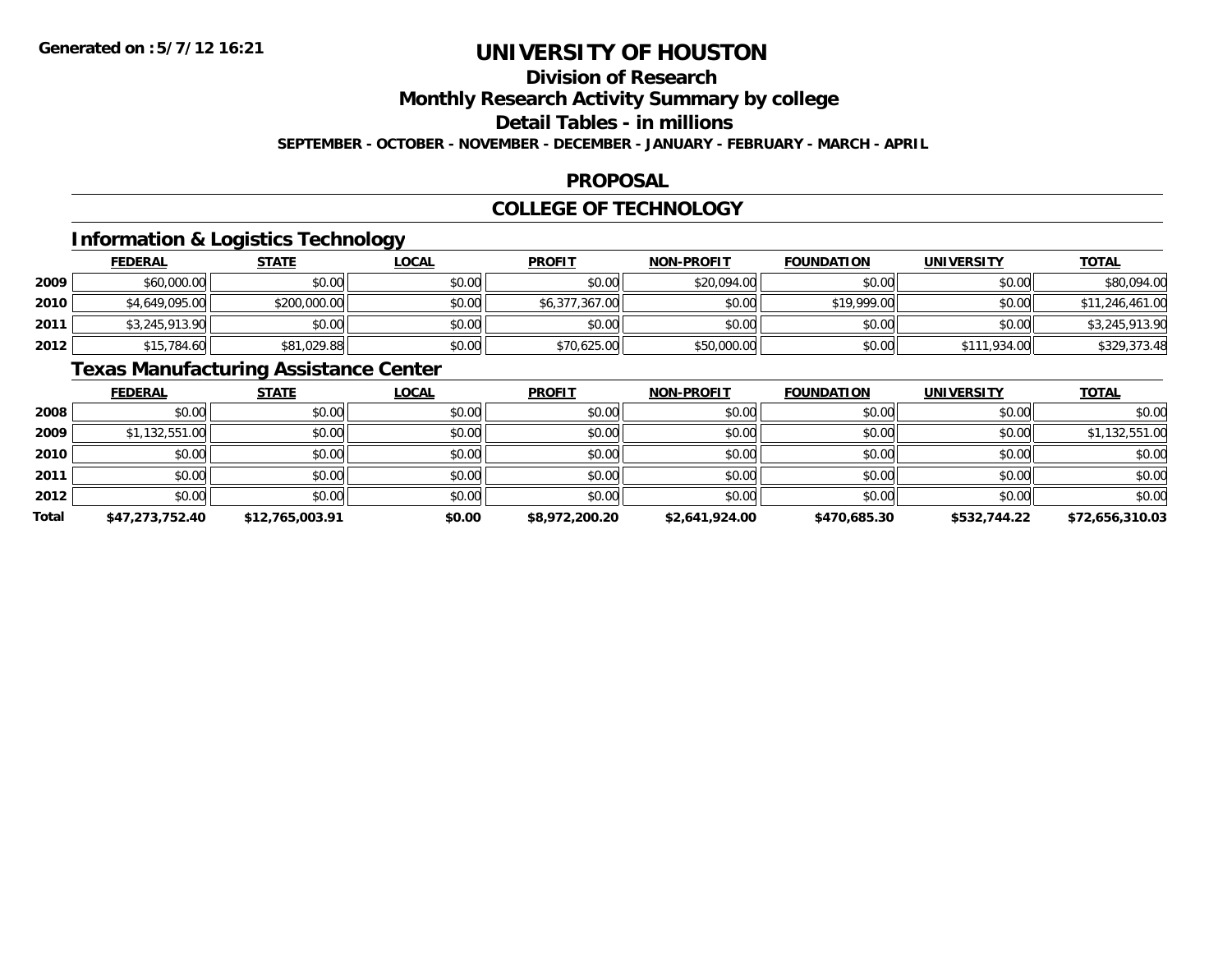### **Division of Research**

**Monthly Research Activity Summary by college**

**Detail Tables - in millions**

**SEPTEMBER - OCTOBER - NOVEMBER - DECEMBER - JANUARY - FEBRUARY - MARCH - APRIL**

#### **PROPOSAL**

### **CULLEN COLLEGE OF ENGINEERING**

### **Biomedical Engineering**

|      | <b>FEDERAL</b> | <b>STATE</b> | <b>LOCAL</b> | <b>PROFIT</b> | <b>NON-PROFIT</b> | <b>FOUNDATION</b> | <b>UNIVERSITY</b> | <b>TOTAL</b>    |
|------|----------------|--------------|--------------|---------------|-------------------|-------------------|-------------------|-----------------|
| 2008 | \$6,477,892.25 | \$150,000.00 | \$0.00       | \$0.00        | \$140,001.00      | \$0.00            | \$0.00            | \$6,767,893.25  |
| 2009 | \$2,123,378.10 | \$0.00       | \$0.00       | \$0.00        | \$75,000.00       | \$139,900.36      | \$750,000.00      | \$3,088,278.46  |
| 2010 | \$1,333,721.40 | \$0.00       | \$0.00       | \$0.00        | \$525,000.00      | \$0.00            | \$206,250.00      | \$2,064,971.40  |
| 2011 | \$2,755,645.95 | \$0.00       | \$0.00       | \$0.00        | \$0.00            | \$0.00            | \$821,250.00      | \$3,576,895.95  |
| 2012 | \$8,121,830.10 | \$672,750.00 | \$0.00       | \$0.00        | \$0.00            | \$0.00            | \$1,403,125.00    | \$10,197,705.10 |

### **Chemical Engineering**

|      | <b>FEDERAL</b>  | <b>STATE</b>   | <b>LOCAL</b> | <b>PROFIT</b>  | <b>NON-PROFIT</b> | <b>FOUNDATION</b> | UNIVERSITY     | <b>TOTAL</b>    |
|------|-----------------|----------------|--------------|----------------|-------------------|-------------------|----------------|-----------------|
| 2008 | \$3,618,669.50  | \$1,620,500.00 | \$0.00       | \$1,195,453.08 | \$1,971,317.00    | \$600,000.00      | \$1,490,000.00 | \$10,495,939.58 |
| 2009 | \$17,143,783.70 | \$2,778,815.65 | \$0.00       | \$1,412,662.52 | \$1,556,092.00    | \$535,230.00      | \$2,148,565.00 | \$25,575,148.87 |
| 2010 | \$15,063,874.41 | \$4,320,491.00 | \$59,400.00  | \$1,394,515.43 | \$400,000,00      | \$704,140.00      | \$289,193.00   | \$22,231,613.84 |
| 2011 | \$17,790,299.50 | \$564,512.00   | \$153,000.00 | \$4,187,981.21 | \$2,783,651.00    | \$899,695.00      | \$411,805.00   | \$26,790,943.71 |
| 2012 | \$9,645,742.33  | \$1,555,552.94 | \$0.00       | \$1,743,754.00 | \$1,493,238.75    | \$3,182,448.00    | \$553,490.00   | \$18,174,226.02 |

### **Civil Engineering**

|      | <b>FEDERAL</b>  | <b>STATE</b>   | <b>LOCAL</b> | <b>PROFIT</b> | <b>NON-PROFIT</b> | <b>FOUNDATION</b> | UNIVERSITY     | <b>TOTAL</b>    |
|------|-----------------|----------------|--------------|---------------|-------------------|-------------------|----------------|-----------------|
| 2008 | \$2,812,034.72  | \$3,611,352.08 | \$0.00       | \$40,000.00   | \$14,000.00       | \$0.00            | \$41,580.00    | \$6,518,966.80  |
| 2009 | \$8,989,432.03  | \$922,703.73   | \$165,000.00 | \$370,823.00  | \$217,499.60      | \$150,000.00      | \$469,306.00   | \$11,284,764.36 |
| 2010 | \$6,160,514.00  | \$4,202,890.00 | \$0.00       | \$238,488.20  | \$12,000.00       | \$0.00            | \$2,310,796.00 | \$12,924,688.20 |
| 2011 | \$16,979,203.79 | \$3,684,082.20 | \$100,000.00 | \$83,500.00   | \$1,877,242.40    | \$112,854.25      | \$731,819,00   | \$23,568,701.64 |
| 2012 | \$6,386,456.85  | \$2,370,862.60 | \$0.00       | \$254,766.40  | \$3,407,359.50    | \$177,426.20      | \$2,227,980.00 | \$14,824,851.55 |

### **Composites Engineering and Applications Center**

|      | <b>FEDERAL</b>    | <b>STATE</b> | <b>LOCAL</b> | <b>PROFIT</b> | <b>NON-PROFIT</b> | <b>FOUNDATION</b> | <b>UNIVERSITY</b> | <b>TOTAL</b> |
|------|-------------------|--------------|--------------|---------------|-------------------|-------------------|-------------------|--------------|
| 2010 | \$0.00            | \$0.00       | \$0.00       | \$0.00        | \$0.00            | \$0.00            | \$0.00            | \$0.00       |
|      | Dean, Engineering |              |              |               |                   |                   |                   |              |
|      | <b>FEDERAL</b>    | <b>STATE</b> | <b>LOCAL</b> | <b>PROFIT</b> | <b>NON-PROFIT</b> | <b>FOUNDATION</b> | <b>UNIVERSITY</b> | <b>TOTAL</b> |
| 2008 | \$553,071.65      | \$80,000.00  | \$0.00       | \$0.00        | \$0.00            | \$0.00            | \$0.00            | \$633,071.65 |
| 2009 | \$325,710.00      | \$0.00       | \$0.00       | \$0.00        | \$0.00            | \$0.00            | \$0.00            | \$325,710.00 |
| 2010 | \$0.00            | \$0.00       | \$0.00       | \$0.00        | \$0.00            | \$12,465.50       | \$0.00            | \$12,465.50  |
| 2012 | \$882,933.40      | \$0.00       | \$0.00       | \$0.00        | \$0.00            | \$0.00            | \$0.00            | \$882,933.40 |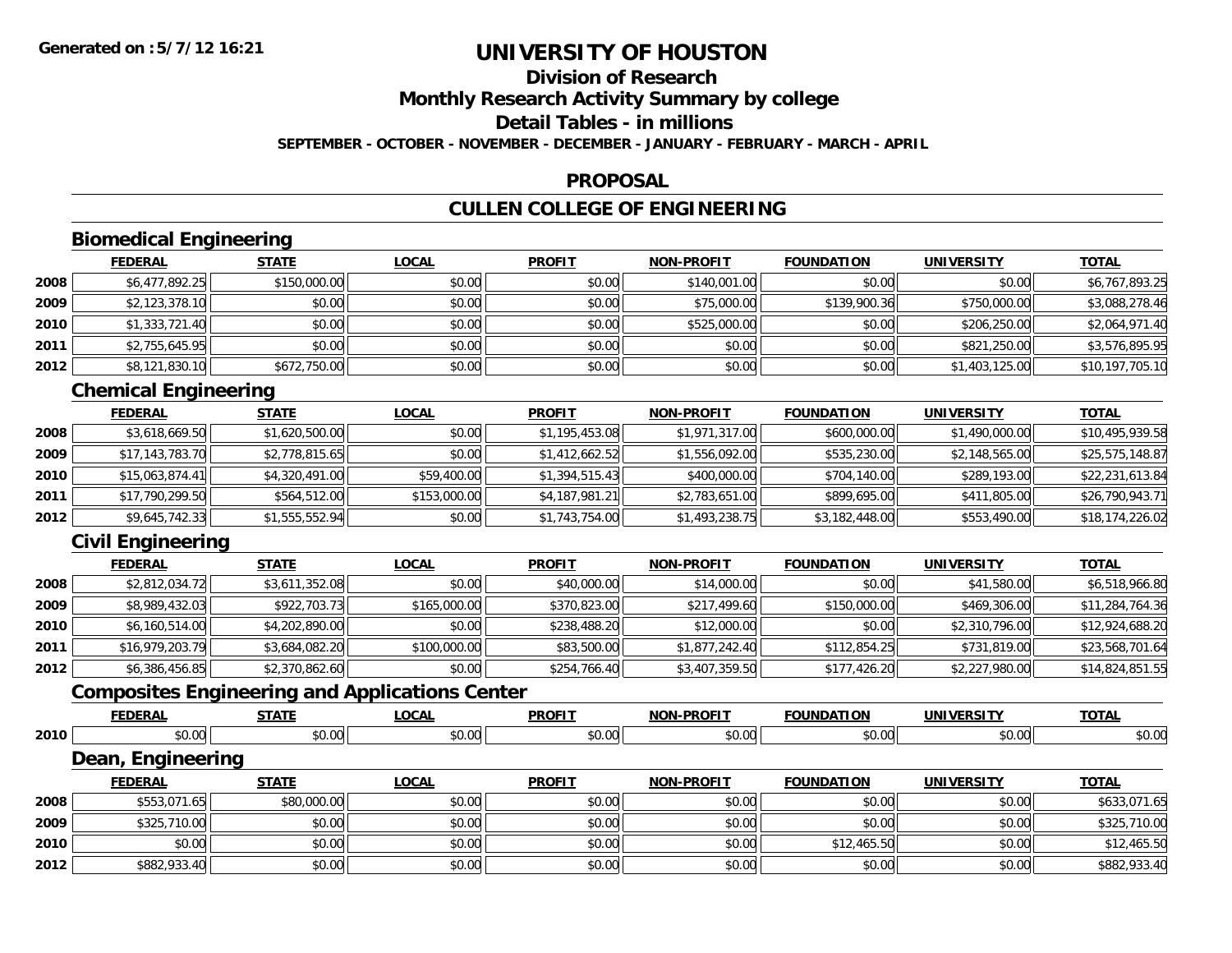**Division of Research**

**Monthly Research Activity Summary by college**

**Detail Tables - in millions**

**SEPTEMBER - OCTOBER - NOVEMBER - DECEMBER - JANUARY - FEBRUARY - MARCH - APRIL**

### **PROPOSAL**

## **CULLEN COLLEGE OF ENGINEERING**

### **Electrical & Computer Engineering**

|      | <b>FEDERAL</b>  | <b>STATE</b>   | <u>LOCAL</u> | <b>PROFIT</b>  | <b>NON-PROFIT</b> | <b>FOUNDATION</b> | UNIVERSITY     | <u>TOTAL</u>    |
|------|-----------------|----------------|--------------|----------------|-------------------|-------------------|----------------|-----------------|
| 2008 | \$11,395,260.60 | \$4,154,944.00 | \$0.00       | \$412,657.00   | \$955,292.30      | \$0.00            | \$149,007.78   | \$17,067,161.68 |
| 2009 | \$11,971,397.89 | \$494,897.00   | \$0.00       | \$259,897.00   | \$82,000.00       | \$349,786.00      | \$397,430.00   | \$13,555,407.89 |
| 2010 | \$10,687,931.45 | \$4,339,878.70 | \$204,000.00 | \$541,990.00   | \$758,835.00      | \$281,665.06      | \$2,031,489.08 | \$18,845,789.29 |
| 2011 | \$15,444,422.43 | \$80,000.00    | \$0.00       | \$1,500,297.81 | \$308,012.00      | \$446,524.00      | \$1,327,500.00 | \$19,106,756.24 |
| 2012 | \$21,774,582.22 | \$1,228,878.25 | \$0.00       | \$1,307,851.00 | \$1,073,562.25    | \$1,425,800.00    | \$1,702,472.00 | \$28,513,145.72 |

### **Industrial Engineering**

|      | <b>FEDERAL</b> | <b>STATE</b> | <u>LOCAL</u> | <b>PROFIT</b> | <b>NON-PROFIT</b> | <b>FOUNDATION</b> | <b>UNIVERSITY</b> | <b>TOTAL</b>   |
|------|----------------|--------------|--------------|---------------|-------------------|-------------------|-------------------|----------------|
| 2008 | \$1,792,223.30 | \$526,819,00 | \$7,410.00   | \$0.00        | \$7,966.00        | \$0.00            | \$79,728.00       | \$2,414,146.30 |
| 2009 | \$2,129,710.90 | \$70,858.00  | \$0.00       | \$0.00        | \$549,945.00      | \$0.00            | \$1,056,426.00    | \$3,806,939.90 |
| 2010 | \$1,388,362.18 | \$409,080.00 | \$404,701.00 | \$0.00        | \$0.00            | \$0.00            | \$0.00            | \$2,202,143.18 |
| 2011 | \$574,762.38   | \$0.00       | \$0.00       | \$11,317.00   | \$0.00            | \$336,822.00      | \$0.00            | \$922,901.38   |
| 2012 | \$3,720,622.80 | \$397,915.60 | \$0.00       | \$61,162.50   | \$0.00            | \$0.00            | \$0.00            | \$4,179,700.90 |

### **Mechanical Engineering**

|      | <b>FEDERAL</b>  | <u>STATE</u>   | <b>LOCAL</b> | <b>PROFIT</b>  | <b>NON-PROFIT</b> | <b>FOUNDATION</b> | <b>UNIVERSITY</b> | <b>TOTAL</b>    |
|------|-----------------|----------------|--------------|----------------|-------------------|-------------------|-------------------|-----------------|
| 2008 | \$6,521,628.93  | \$2,210,000.00 | \$0.00       | \$2,108,679.00 | \$397,282.60      | \$149,640.00      | \$568,308.64      | \$11,955,539.17 |
| 2009 | \$12,930,235.97 | \$2,586,529.00 | \$0.00       | \$482,585.00   | \$1,047,196.40    | \$242,453.64      | \$1,981,006.00    | \$19,270,006.01 |
| 2010 | \$9,781,869.84  | \$8,881,067.40 | \$0.00       | \$511,630.80   | \$292,498,00      | \$2,711,972.44    | \$230,000.00      | \$22,409,038.48 |
| 2011 | \$22,667,553.91 | \$0.00         | \$0.00       | \$1,607,493.50 | \$1,090,000.00    | \$1,564,990.20    | \$1,165,283.00    | \$28,095,320.61 |
| 2012 | \$26,208,597.72 | \$0.00         | \$0.00       | \$1,291,519.60 | \$1,019,270.76    | \$1,342,759.60    | \$1,750,244.00    | \$31,612,391.68 |

#### **National Wind Energy Center**

|       | <b>FEDERAL</b>                            | <b>STATE</b>    | <u>LOCAL</u>   | <b>PROFIT</b>   | <b>NON-PROFIT</b> | <b>FOUNDATION</b> | UNIVERSITY      | <b>TOTAL</b>     |
|-------|-------------------------------------------|-----------------|----------------|-----------------|-------------------|-------------------|-----------------|------------------|
| 2010  | \$0.00                                    | \$0.00          | \$0.00         | \$0.00          | \$0.00            | \$0.00            | \$0.00          | \$0.00           |
|       | <b>SW Public Safety Technology Center</b> |                 |                |                 |                   |                   |                 |                  |
|       | <b>FEDERAL</b>                            | <b>STATE</b>    | <u>LOCAL</u>   | <b>PROFIT</b>   | <b>NON-PROFIT</b> | <b>FOUNDATION</b> | UNIVERSITY      | <b>TOTAL</b>     |
| 2008  | \$209,956.20                              | \$0.00          | \$0.00         | \$0.00          | \$0.00            | \$0.00            | \$0.00          | \$209,956.20     |
| Total | \$286,363,312.40                          | \$51,915,379.15 | \$1,093,511.00 | \$21,019,024.04 | \$22,054,261.56   | \$15,366,572.25   | \$26,294,053.50 | \$424,106,113.90 |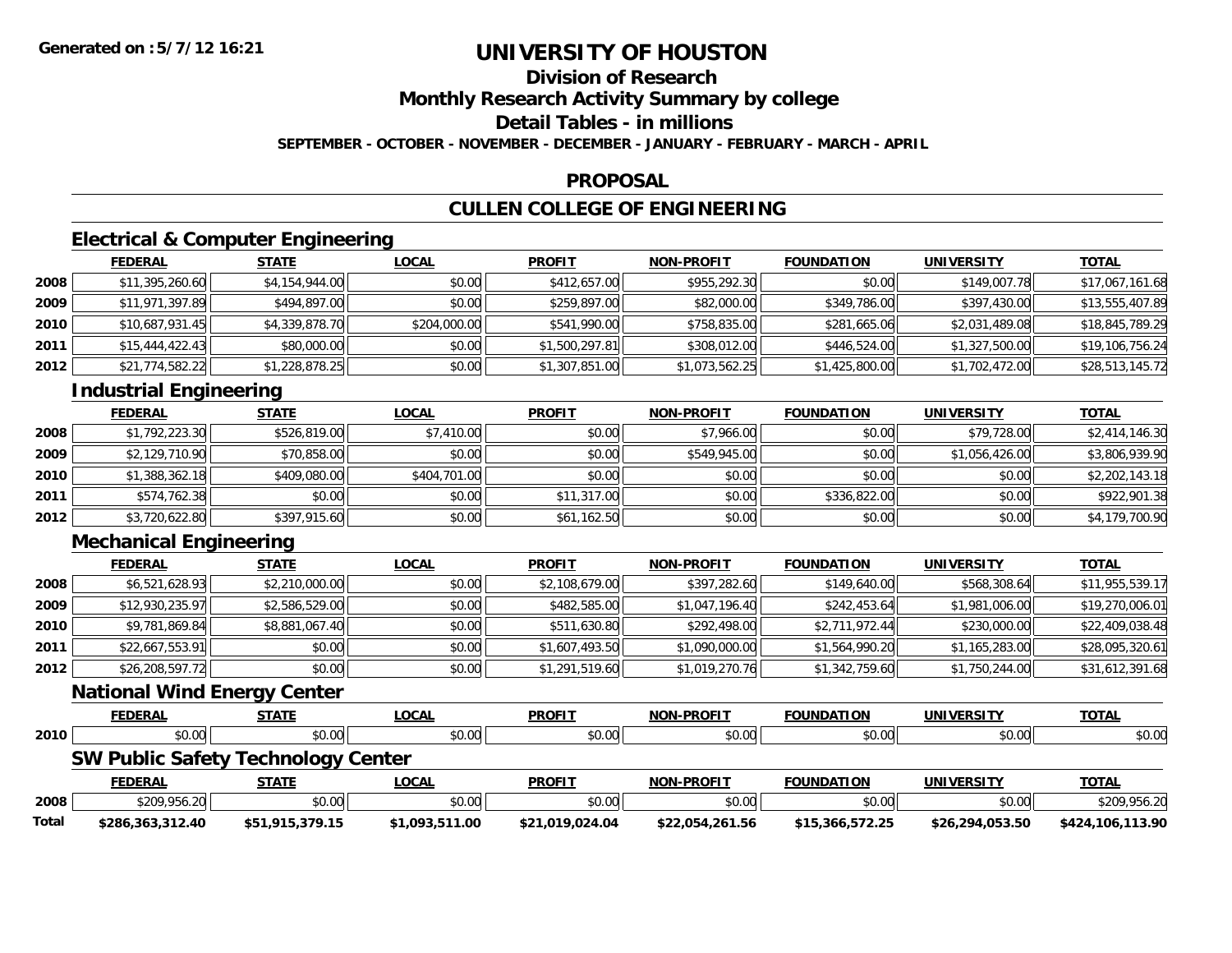**Division of Research**

**Monthly Research Activity Summary by college**

**Detail Tables - in millions**

**SEPTEMBER - OCTOBER - NOVEMBER - DECEMBER - JANUARY - FEBRUARY - MARCH - APRIL**

### **PROPOSAL**

### **DIVISION OF RESEARCH**

|      | <b>Animal Care Operations</b>                             |                |              |               |                   |                   |                   |                |
|------|-----------------------------------------------------------|----------------|--------------|---------------|-------------------|-------------------|-------------------|----------------|
|      | <b>FEDERAL</b>                                            | <b>STATE</b>   | <b>LOCAL</b> | <b>PROFIT</b> | <b>NON-PROFIT</b> | <b>FOUNDATION</b> | <b>UNIVERSITY</b> | <b>TOTAL</b>   |
| 2010 | \$7,546,514.00                                            | \$0.00         | \$0.00       | \$0.00        | \$0.00            | \$0.00            | \$0.00            | \$7,546,514.00 |
|      | <b>Center for Advanced Materials</b>                      |                |              |               |                   |                   |                   |                |
|      | <b>FEDERAL</b>                                            | <b>STATE</b>   | <b>LOCAL</b> | <b>PROFIT</b> | <b>NON-PROFIT</b> | <b>FOUNDATION</b> | <b>UNIVERSITY</b> | <b>TOTAL</b>   |
| 2008 | \$109,870.50                                              | \$128,200.00   | \$0.00       | \$0.00        | \$0.00            | \$0.00            | \$0.00            | \$238,070.50   |
| 2009 | \$128,066.00                                              | \$0.00         | \$0.00       | \$0.00        | \$0.00            | \$0.00            | \$0.00            | \$128,066.00   |
| 2010 | \$0.00                                                    | \$156,000.00   | \$0.00       | \$0.00        | \$0.00            | \$0.00            | \$0.00            | \$156,000.00   |
| 2011 | \$112,781.50                                              | \$0.00         | \$0.00       | \$0.00        | \$0.00            | \$0.00            | \$0.00            | \$112,781.50   |
| 2012 | \$846,829.10                                              | \$0.00         | \$0.00       | \$0.00        | \$0.00            | \$109,222.20      | \$0.00            | \$956,051.30   |
|      | <b>Center for Biomedical &amp; Environmental Genomics</b> |                |              |               |                   |                   |                   |                |
|      | <b>FEDERAL</b>                                            | <b>STATE</b>   | <b>LOCAL</b> | <b>PROFIT</b> | <b>NON-PROFIT</b> | <b>FOUNDATION</b> | <b>UNIVERSITY</b> | <b>TOTAL</b>   |
| 2008 | \$0.00                                                    | \$0.00         | \$0.00       | \$0.00        | \$0.00            | \$0.00            | \$0.00            | \$0.00         |
| 2009 | \$0.00                                                    | \$0.00         | \$0.00       | \$0.00        | \$0.00            | \$0.00            | \$0.00            | \$0.00         |
| 2010 | \$0.00                                                    | \$0.00         | \$0.00       | \$0.00        | \$0.00            | \$0.00            | \$0.00            | \$0.00         |
| 2011 | \$0.00                                                    | \$0.00         | \$0.00       | \$0.00        | \$0.00            | \$0.00            | \$0.00            | \$0.00         |
| 2012 | \$0.00                                                    | \$0.00         | \$0.00       | \$0.00        | \$0.00            | \$0.00            | \$0.00            | \$0.00         |
|      | <b>Center for Industrial Partnerships</b>                 |                |              |               |                   |                   |                   |                |
|      | <b>FEDERAL</b>                                            | <b>STATE</b>   | <b>LOCAL</b> | <b>PROFIT</b> | <b>NON-PROFIT</b> | <b>FOUNDATION</b> | <b>UNIVERSITY</b> | <b>TOTAL</b>   |
| 2008 | \$0.00                                                    | \$0.00         | \$0.00       | \$60,825.60   | \$0.00            | \$0.00            | \$0.00            | \$60,825.60    |
|      | <b>Center for Neuromotor &amp; Biomechanics Research</b>  |                |              |               |                   |                   |                   |                |
|      | <b>FEDERAL</b>                                            | <b>STATE</b>   | <b>LOCAL</b> | <b>PROFIT</b> | <b>NON-PROFIT</b> | <b>FOUNDATION</b> | <b>UNIVERSITY</b> | <b>TOTAL</b>   |
| 2012 | \$0.00                                                    | \$0.00         | \$0.00       | \$0.00        | \$0.00            | \$0.00            | \$0.00            | \$0.00         |
|      | <b>Division of Research</b>                               |                |              |               |                   |                   |                   |                |
|      | <b>FEDERAL</b>                                            | <b>STATE</b>   | <b>LOCAL</b> | <b>PROFIT</b> | <b>NON-PROFIT</b> | <b>FOUNDATION</b> | <b>UNIVERSITY</b> | <b>TOTAL</b>   |
| 2009 | \$3,241,558.00                                            | \$0.00         | \$0.00       | \$0.00        | \$0.00            | \$0.00            | \$0.00            | \$3,241,558.00 |
| 2010 | \$0.00                                                    | \$3,716,280.00 | \$0.00       | \$0.00        | \$0.00            | \$0.00            | \$0.00            | \$3,716,280.00 |
| 2012 | \$0.00                                                    | \$2,500,000.00 | \$0.00       | \$0.00        | \$0.00            | \$0.00            | \$0.00            | \$2,500,000.00 |
|      | <b>Institute for Nanoenergy</b>                           |                |              |               |                   |                   |                   |                |
|      | <b>FEDERAL</b>                                            | <b>STATE</b>   | <b>LOCAL</b> | <b>PROFIT</b> | <b>NON-PROFIT</b> | <b>FOUNDATION</b> | <b>UNIVERSITY</b> | <b>TOTAL</b>   |
| 2008 | \$0.00                                                    | \$0.00         | \$0.00       | \$0.00        | \$0.00            | \$0.00            | \$0.00            | \$0.00         |
| 2011 | \$0.00                                                    | \$0.00         | \$0.00       | \$0.00        | \$0.00            | \$0.00            | \$0.00            | \$0.00         |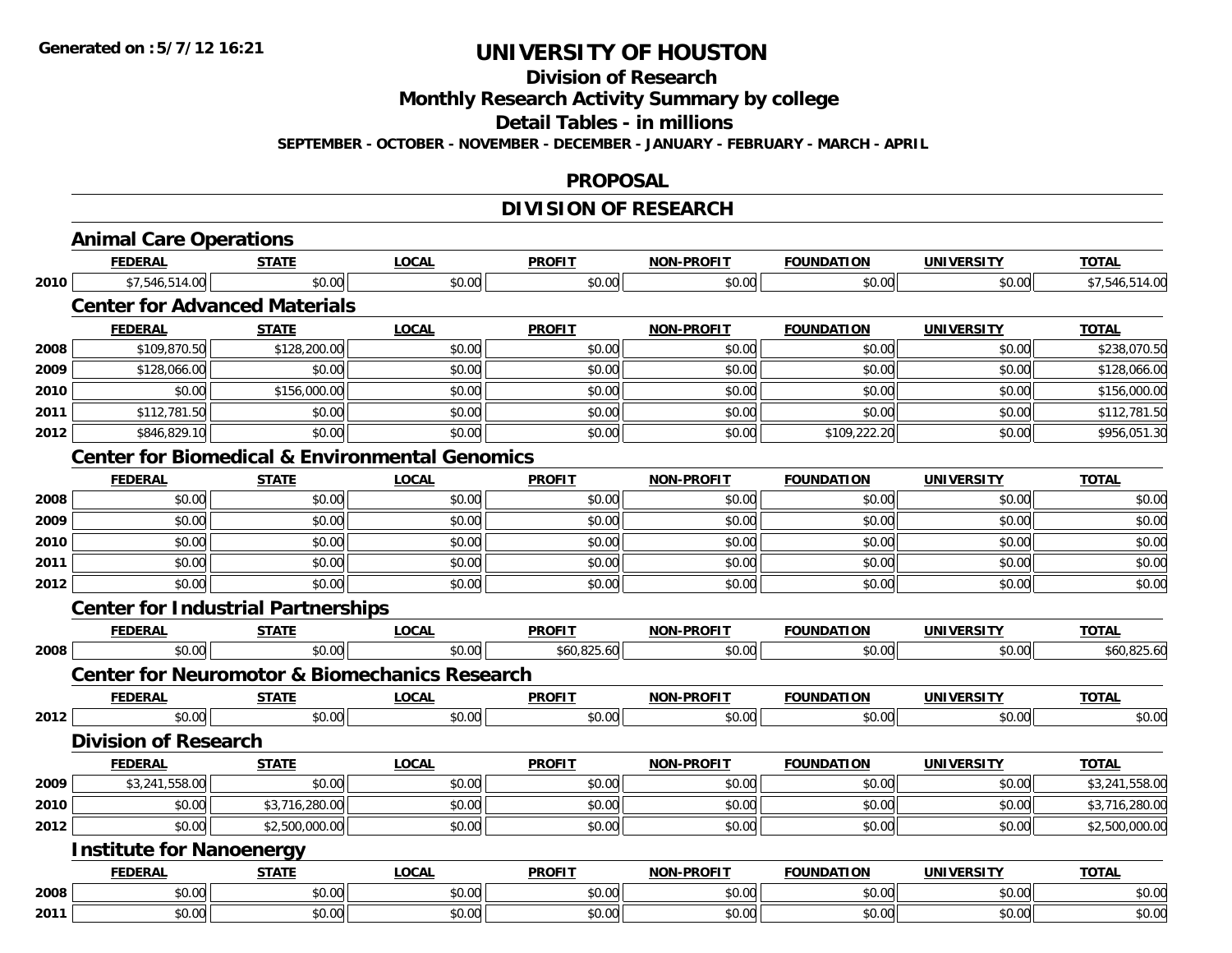**Division of Research**

**Monthly Research Activity Summary by college**

**Detail Tables - in millions**

**SEPTEMBER - OCTOBER - NOVEMBER - DECEMBER - JANUARY - FEBRUARY - MARCH - APRIL**

#### **PROPOSAL**

### **DIVISION OF RESEARCH**

|      | <b>Office of Contracts and Grants</b>    |                |              |               |                   |                   |                   |                |
|------|------------------------------------------|----------------|--------------|---------------|-------------------|-------------------|-------------------|----------------|
|      | <b>FEDERAL</b>                           | <b>STATE</b>   | <b>LOCAL</b> | <b>PROFIT</b> | <b>NON-PROFIT</b> | <b>FOUNDATION</b> | <b>UNIVERSITY</b> | <b>TOTAL</b>   |
| 2009 | \$0.00                                   | \$0.00         | \$0.00       | \$0.00        | \$0.00            | \$2,300,000.00    | \$0.00            | \$2,300,000.00 |
|      | <b>Research Financial Services</b>       |                |              |               |                   |                   |                   |                |
|      | <b>FEDERAL</b>                           | <b>STATE</b>   | <b>LOCAL</b> | <b>PROFIT</b> | <b>NON-PROFIT</b> | <b>FOUNDATION</b> | <b>UNIVERSITY</b> | <b>TOTAL</b>   |
| 2008 | \$0.00                                   | \$5,000,000.00 | \$0.00       | \$0.00        | \$0.00            | \$0.00            | \$0.00            | \$5,000,000.00 |
|      | <b>TcSAM</b>                             |                |              |               |                   |                   |                   |                |
|      | <b>FEDERAL</b>                           | <b>STATE</b>   | <b>LOCAL</b> | <b>PROFIT</b> | NON-PROFIT        | <b>FOUNDATION</b> | UNIVERSITY        | <b>TOTAL</b>   |
| 2008 | \$0.00                                   | \$0.00         | \$0.00       | \$0.00        | \$0.00            | \$0.00            | \$0.00            | \$0.00         |
|      | <b>TcSUH</b>                             |                |              |               |                   |                   |                   |                |
|      | <b>FEDERAL</b>                           | <b>STATE</b>   | <b>LOCAL</b> | <b>PROFIT</b> | <b>NON-PROFIT</b> | <b>FOUNDATION</b> | <b>UNIVERSITY</b> | <b>TOTAL</b>   |
| 2008 | \$2,826,977.84                           | \$968,480.00   | \$0.00       | \$100,000.00  | \$0.00            | \$298,347.00      | \$0.00            | \$4,193,804.84 |
| 2009 | \$4,030,259.58                           | \$556,454.50   | \$0.00       | \$106,668.00  | \$45,440.00       | \$311,313.00      | \$0.00            | \$5,050,135.08 |
| 2010 | \$418,260.00                             | \$689,508.00   | \$0.00       | \$70,000.00   | \$0.00            | \$98,596.00       | \$65,718.00       | \$1,342,082.00 |
| 2011 | \$518,946.76                             | \$0.00         | \$0.00       | \$374,479.50  | \$72,000.00       | \$0.00            | \$0.00            | \$965,426.26   |
| 2012 | \$2,304,745.15                           | \$124,768.05   | \$0.00       | \$70,000.00   | \$37,926.00       | \$0.00            | \$80,077.00       | \$2,617,516.20 |
|      | <b>Texas Learning/Computation Center</b> |                |              |               |                   |                   |                   |                |
|      | <b>FEDERAL</b>                           | <b>STATE</b>   | <b>LOCAL</b> | <b>PROFIT</b> | <b>NON-PROFIT</b> | <b>FOUNDATION</b> | <b>UNIVERSITY</b> | <b>TOTAL</b>   |
| 2008 | \$0.00                                   | \$0.00         | \$0.00       | \$0.00        | \$0.00            | \$0.00            | \$0.00            | \$0.00         |
| 2009 | \$0.00                                   | \$0.00         | \$0.00       | \$0.00        | \$0.00            | \$0.00            | \$0.00            | \$0.00         |
| 2010 | \$0.00                                   | \$0.00         | \$0.00       | \$0.00        | \$0.00            | \$0.00            | \$0.00            | \$0.00         |
| 2011 | \$0.00                                   | \$0.00         | \$0.00       | \$0.00        | \$0.00            | \$0.00            | \$0.00            | \$0.00         |
|      | <b>Texas Obesity Research Center</b>     |                |              |               |                   |                   |                   |                |
|      | <b>FEDERAL</b>                           | <b>STATE</b>   | <b>LOCAL</b> | <b>PROFIT</b> | <b>NON-PROFIT</b> | <b>FOUNDATION</b> | <b>UNIVERSITY</b> | <b>TOTAL</b>   |
| 2009 | \$0.00                                   | \$0.00         | \$0.00       | \$0.00        | \$0.00            | \$0.00            | \$0.00            | \$0.00         |
| 2010 | \$0.00                                   | \$0.00         | \$0.00       | \$0.00        | \$0.00            | \$0.00            | \$0.00            | \$0.00         |
|      | <b>TIMES</b>                             |                |              |               |                   |                   |                   |                |
|      | <b>FEDERAL</b>                           | <b>STATE</b>   | <b>LOCAL</b> | <b>PROFIT</b> | <b>NON-PROFIT</b> | <b>FOUNDATION</b> | <b>UNIVERSITY</b> | <b>TOTAL</b>   |
| 2008 | \$35,990.04                              | \$0.00         | \$0.00       | \$0.00        | \$0.00            | \$0.00            | \$499,504.00      | \$535,494.04   |
| 2009 | \$176,818.00                             | \$0.00         | \$0.00       | \$0.00        | \$0.00            | \$0.00            | \$0.00            | \$176,818.00   |
| 2010 | \$960,738.00                             | \$0.00         | \$0.00       | \$0.00        | \$0.00            | \$0.00            | \$0.00            | \$960,738.00   |
| 2011 | \$1,275,000.00                           | \$0.00         | \$0.00       | \$0.00        | \$0.00            | \$0.00            | \$0.00            | \$1,275,000.00 |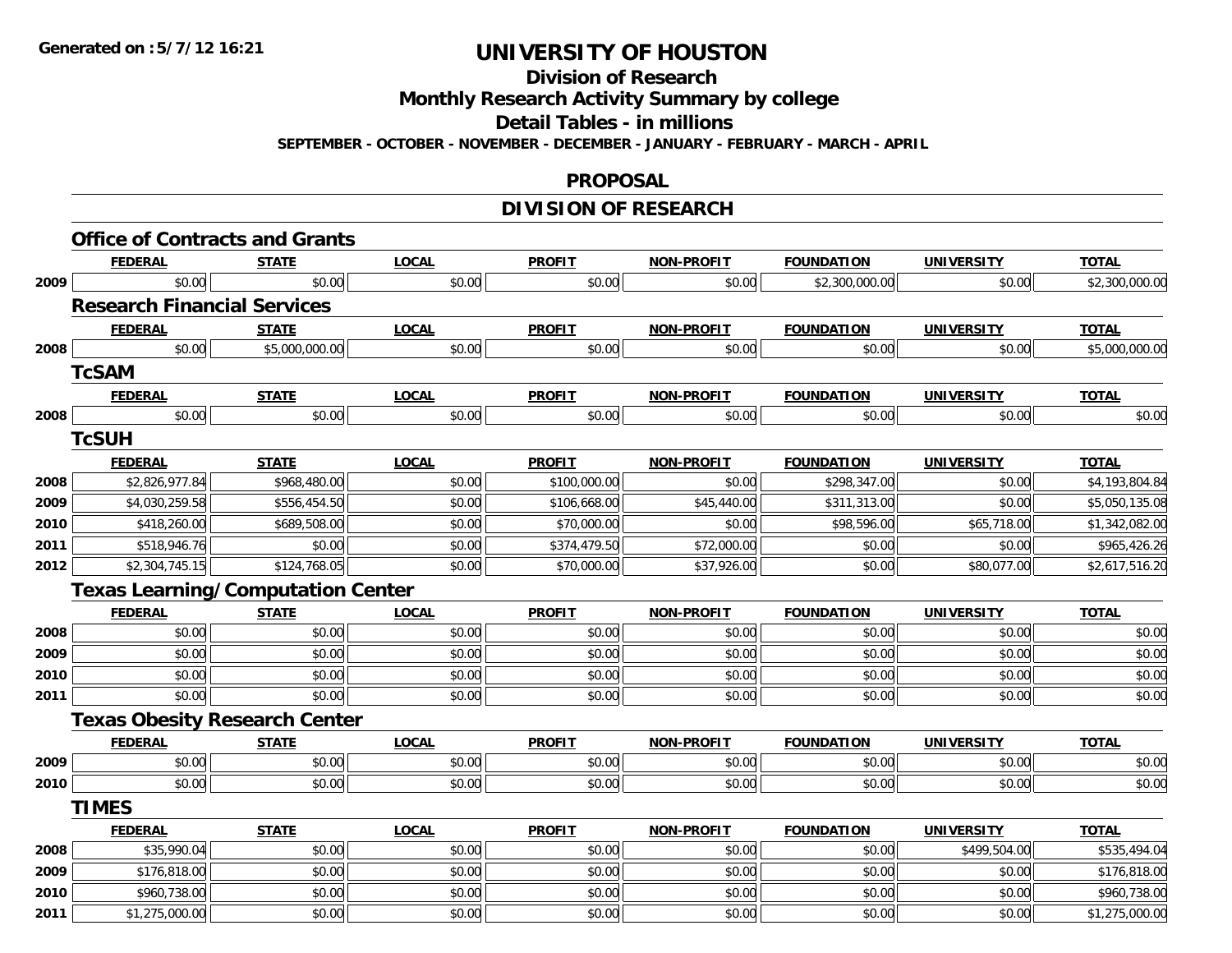**Division of Research**

**Monthly Research Activity Summary by college**

**Detail Tables - in millions**

**SEPTEMBER - OCTOBER - NOVEMBER - DECEMBER - JANUARY - FEBRUARY - MARCH - APRIL**

### **PROPOSAL**

### **DIVISION OF RESEARCH**

|  | M<br>L |
|--|--------|
|--|--------|

|       | <u>FEDERAL</u>        | <b>STATE</b> | .OCAL  | <b>PROFIT</b> | -PROFIT<br>NON- | <b>FOUNDATION</b> | <b>UNIVERSITY</b> | <b>TOTAL</b>     |
|-------|-----------------------|--------------|--------|---------------|-----------------|-------------------|-------------------|------------------|
| 2012  | <b>¢∩ ∩∩</b><br>pu.uu | \$0.00       | \$0.00 | \$0.00        | \$0.00          | \$0.00            | 945.00            | .945.00          |
| Total | .354.4                | 9.690.55     | \$0.00 | \$781.973.10  | \$155.366.00    | .478.20<br>ΦJ,    | \$949,244.00      | 106.32<br>\$43.3 |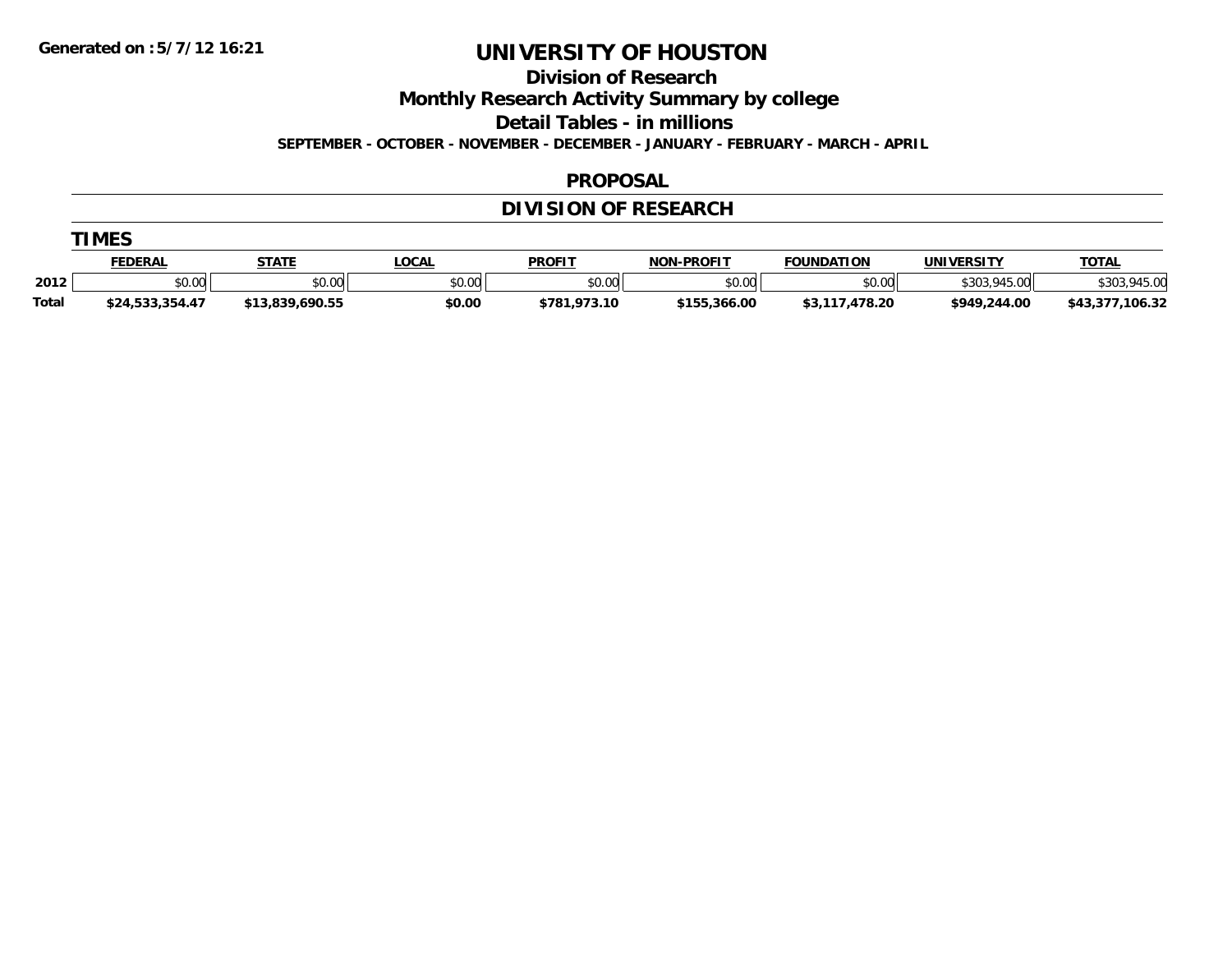**Division of Research**

**Monthly Research Activity Summary by college**

**Detail Tables - in millions**

**SEPTEMBER - OCTOBER - NOVEMBER - DECEMBER - JANUARY - FEBRUARY - MARCH - APRIL**

#### **PROPOSAL**

### **GRADUATE COLLEGE OF SOCIAL WORK**

|              | <b>Center for Health Equities &amp; Evaluation Research</b> |                |              |                |                   |                   |                   |                 |
|--------------|-------------------------------------------------------------|----------------|--------------|----------------|-------------------|-------------------|-------------------|-----------------|
|              | <b>FEDERAL</b>                                              | <b>STATE</b>   | <b>LOCAL</b> | <b>PROFIT</b>  | <b>NON-PROFIT</b> | <b>FOUNDATION</b> | <b>UNIVERSITY</b> | <b>TOTAL</b>    |
| 2012         | \$163,277.00                                                | \$0.00         | \$0.00       | \$0.00         | \$0.00            | \$0.00            | \$464,380.00      | \$627,657.00    |
|              | <b>Child &amp; Family for Innovative Research</b>           |                |              |                |                   |                   |                   |                 |
|              | <b>FEDERAL</b>                                              | <b>STATE</b>   | <b>LOCAL</b> | <b>PROFIT</b>  | <b>NON-PROFIT</b> | <b>FOUNDATION</b> | <b>UNIVERSITY</b> | <b>TOTAL</b>    |
| 2008         | \$0.00                                                      | \$0.00         | \$0.00       | \$0.00         | \$0.00            | \$0.00            | \$0.00            | \$0.00          |
| 2009         | \$0.00                                                      | \$0.00         | \$0.00       | \$0.00         | \$0.00            | \$0.00            | \$0.00            | \$0.00          |
| 2010         | \$0.00                                                      | \$0.00         | \$0.00       | \$0.00         | \$0.00            | \$0.00            | \$0.00            | \$0.00          |
|              | <b>Community Projects - Social Work</b>                     |                |              |                |                   |                   |                   |                 |
|              | <b>FEDERAL</b>                                              | <b>STATE</b>   | <b>LOCAL</b> | <b>PROFIT</b>  | <b>NON-PROFIT</b> | <b>FOUNDATION</b> | <b>UNIVERSITY</b> | <b>TOTAL</b>    |
| 2008         | \$354,500.00                                                | \$0.00         | \$0.00       | \$0.00         | \$27,507.00       | \$0.00            | \$11,920.00       | \$393,927.00    |
| 2009         | \$396,000.00                                                | \$0.00         | \$0.00       | \$0.00         | \$0.00            | \$0.00            | \$0.00            | \$396,000.00    |
| 2011         | \$2,420,245.00                                              | \$17,940.10    | \$0.00       | \$0.00         | \$0.00            | \$0.00            | \$0.00            | \$2,438,185.10  |
|              | Dean, Social Work                                           |                |              |                |                   |                   |                   |                 |
|              | <b>FEDERAL</b>                                              | <b>STATE</b>   | <b>LOCAL</b> | <b>PROFIT</b>  | <b>NON-PROFIT</b> | <b>FOUNDATION</b> | <b>UNIVERSITY</b> | <b>TOTAL</b>    |
| 2008         | \$5,245,287.10                                              | \$2,273,316.00 | \$0.00       | \$65,138.00    | \$85,813.00       | \$0.00            | \$80,733.00       | \$7,750,287.10  |
| 2009         | \$6,603,875.50                                              | \$1,192,410.60 | \$0.00       | \$495,459.00   | \$25,000.00       | \$91,365.90       | \$121,413.00      | \$8,529,524.00  |
| 2010         | \$2,123,511.00                                              | \$99,420.00    | \$0.00       | \$657,165.00   | \$1,150,271.00    | \$157,829.00      | \$0.00            | \$4,188,196.00  |
| 2011         | \$9,848,629.80                                              | \$53,820.30    | \$0.00       | \$100,982.00   | \$25,000.00       | \$0.05            | \$150,609.00      | \$10,179,041.15 |
| 2012         | \$2,603,524.82                                              | \$110,342.00   | \$56,704.00  | \$230,559.00   | \$40,469.80       | \$146,060.00      | \$190,477.00      | \$3,378,136.62  |
|              | <b>Drug and Social Policy Research</b>                      |                |              |                |                   |                   |                   |                 |
|              | <b>FEDERAL</b>                                              | <b>STATE</b>   | <b>LOCAL</b> | <b>PROFIT</b>  | <b>NON-PROFIT</b> | <b>FOUNDATION</b> | <b>UNIVERSITY</b> | <b>TOTAL</b>    |
| 2009         | \$0.00                                                      | \$0.00         | \$0.00       | \$0.00         | \$0.00            | \$0.00            | \$0.00            | \$0.00          |
| 2012         | \$0.00                                                      | \$0.00         | \$0.00       | \$0.00         | \$0.00            | \$0.00            | \$108,944.00      | \$108,944.00    |
|              | <b>Office for Drug SPR</b>                                  |                |              |                |                   |                   |                   |                 |
|              | <b>FEDERAL</b>                                              | <b>STATE</b>   | <b>LOCAL</b> | <b>PROFIT</b>  | <b>NON-PROFIT</b> | <b>FOUNDATION</b> | <b>UNIVERSITY</b> | <b>TOTAL</b>    |
| 2009         | \$0.00                                                      | \$0.00         | \$0.00       | \$0.00         | \$0.00            | \$0.00            | \$0.00            | \$0.00          |
| 2010         | \$0.00                                                      | \$0.00         | \$0.00       | \$0.00         | \$0.00            | \$0.00            | \$0.00            | \$0.00          |
| <b>Total</b> | \$29,758,850.22                                             | \$3,747,249.00 | \$56,704.00  | \$1,549,303.00 | \$1,354,060.80    | \$395,254.95      | \$1,128,476.00    | \$37,989,897.97 |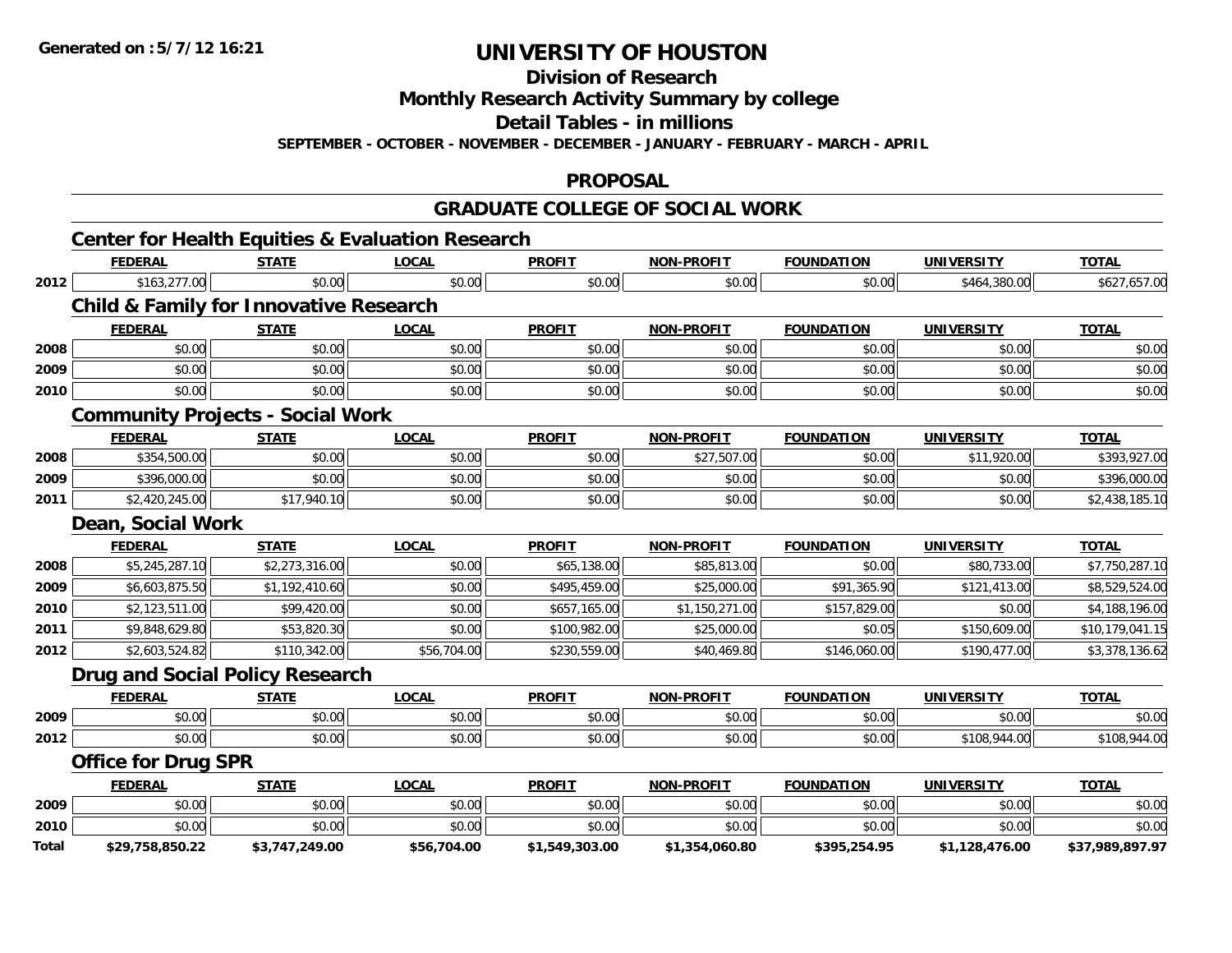### **Division of Research**

**Monthly Research Activity Summary by college**

**Detail Tables - in millions**

**SEPTEMBER - OCTOBER - NOVEMBER - DECEMBER - JANUARY - FEBRUARY - MARCH - APRIL**

### **PROPOSAL**

### **HILTON COLLEGE OF HOTEL AND RESTAURANT MANAGEMENT**

### **Hotel and Restaurant Management**

|       | <b>FEDERAL</b> | <b>STATE</b> | <u>LOCAL</u> | <b>PROFIT</b> | NON-PROFIT   | <b>FOUNDATION</b> | UNIVERSITY   | <u>TOTAL</u>   |
|-------|----------------|--------------|--------------|---------------|--------------|-------------------|--------------|----------------|
| 2009  | \$0.00         | \$0.00       | \$60,000.00  | \$9,047.50    | \$135,002.00 | \$0.00            | \$0.00       | \$204,049.50   |
| 2010  | \$560,802.00   | \$178,158.00 | \$70,000.00  | \$0.00        | \$82,548.00  | \$0.00            | \$163,662.00 | \$1,055,170.00 |
| 2011  | \$0.00         | \$0.00       | \$0.00       | \$0.00        | \$27,280.00  | \$0.00            | \$113,780.00 | \$141,060.00   |
| 2012  | \$0.00         | \$174,830.00 | \$0.00       | \$0.00        | \$118,422.00 | \$0.00            | \$37,354.00  | \$330,606.00   |
| Total | \$560,802.00   | \$352,988.00 | \$130,000.00 | \$9,047.50    | \$363,252.00 | \$0.00            | \$314,796.00 | \$1,730,885.50 |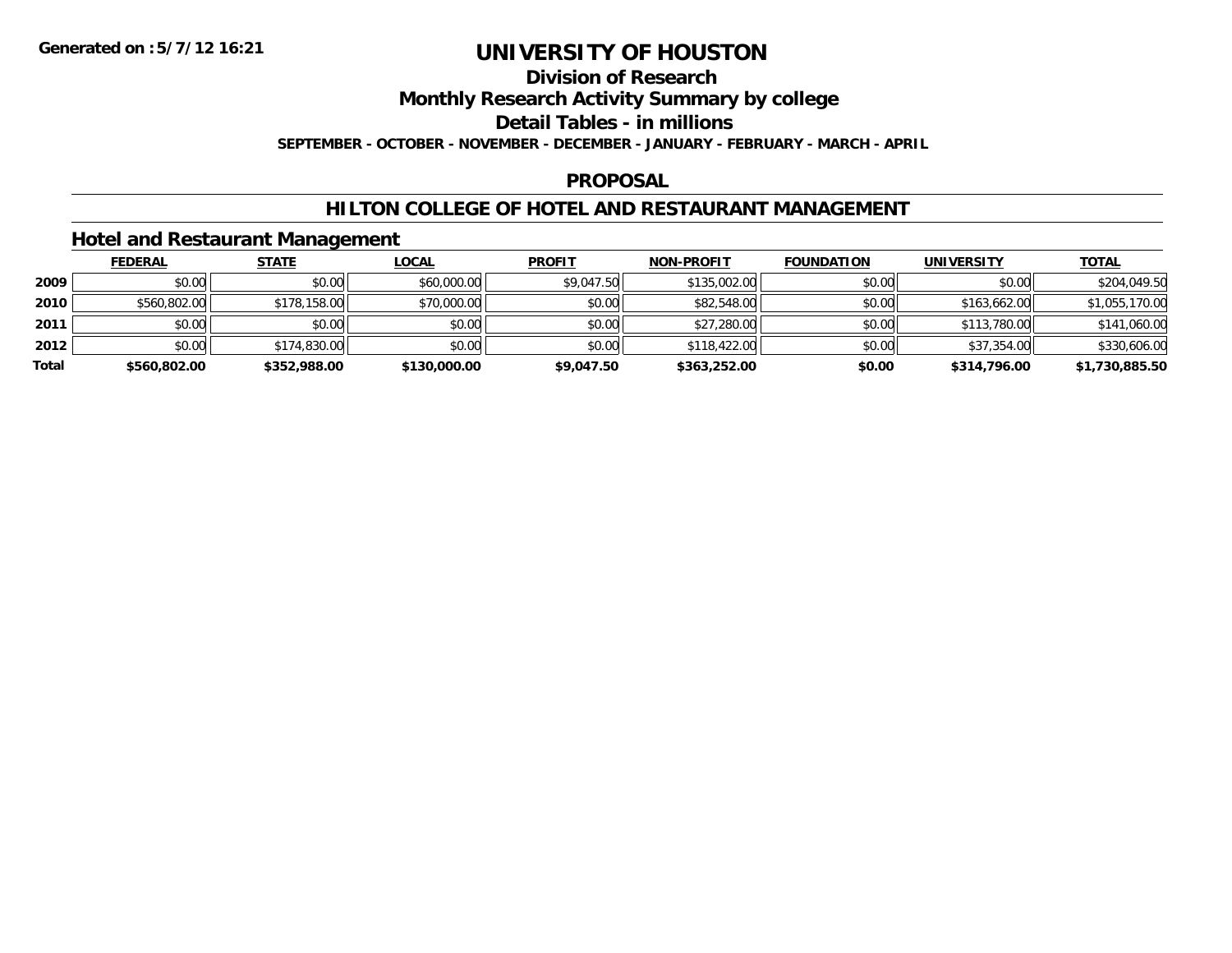### **Division of ResearchMonthly Research Activity Summary by college Detail Tables - in millions SEPTEMBER - OCTOBER - NOVEMBER - DECEMBER - JANUARY - FEBRUARY - MARCH - APRIL**

#### **PROPOSAL**

#### **HONORS COLLEGE**

### **Houston Teachers Institute**

|       | <b>FEDERAL</b> | <b>STATE</b> | <b>LOCAL</b> | <b>PROFIT</b> | <b>NON-PROFIT</b> | <b>FOUNDATION</b> | <b>UNIVERSITY</b> | <b>TOTAL</b>   |
|-------|----------------|--------------|--------------|---------------|-------------------|-------------------|-------------------|----------------|
| 2008  | \$175,000.00   | \$0.00       | \$0.00       | \$0.00        | \$0.00            | \$0.00            | \$0.00            | \$175,000.00   |
| 2009  | \$782,648.50   | \$0.00       | \$0.00       | \$0.00        | \$4,899.50        | \$0.00            | \$0.00            | \$787,548.00   |
| 2010  | \$530,851.00   | \$25,000.00  | \$0.00       | \$54,637.32   | \$0.00            | \$0.00            | \$0.00            | \$610,488.32   |
| 2011  | \$34,951.70    | \$0.00       | \$0.00       | \$0.00        | \$53,185.20       | \$0.00            | \$0.00            | \$88,136.90    |
| Total | \$1,523,451.20 | \$25,000.00  | \$0.00       | \$54,637.32   | \$58,084.70       | \$0.00            | \$0.00            | \$1,661,173.22 |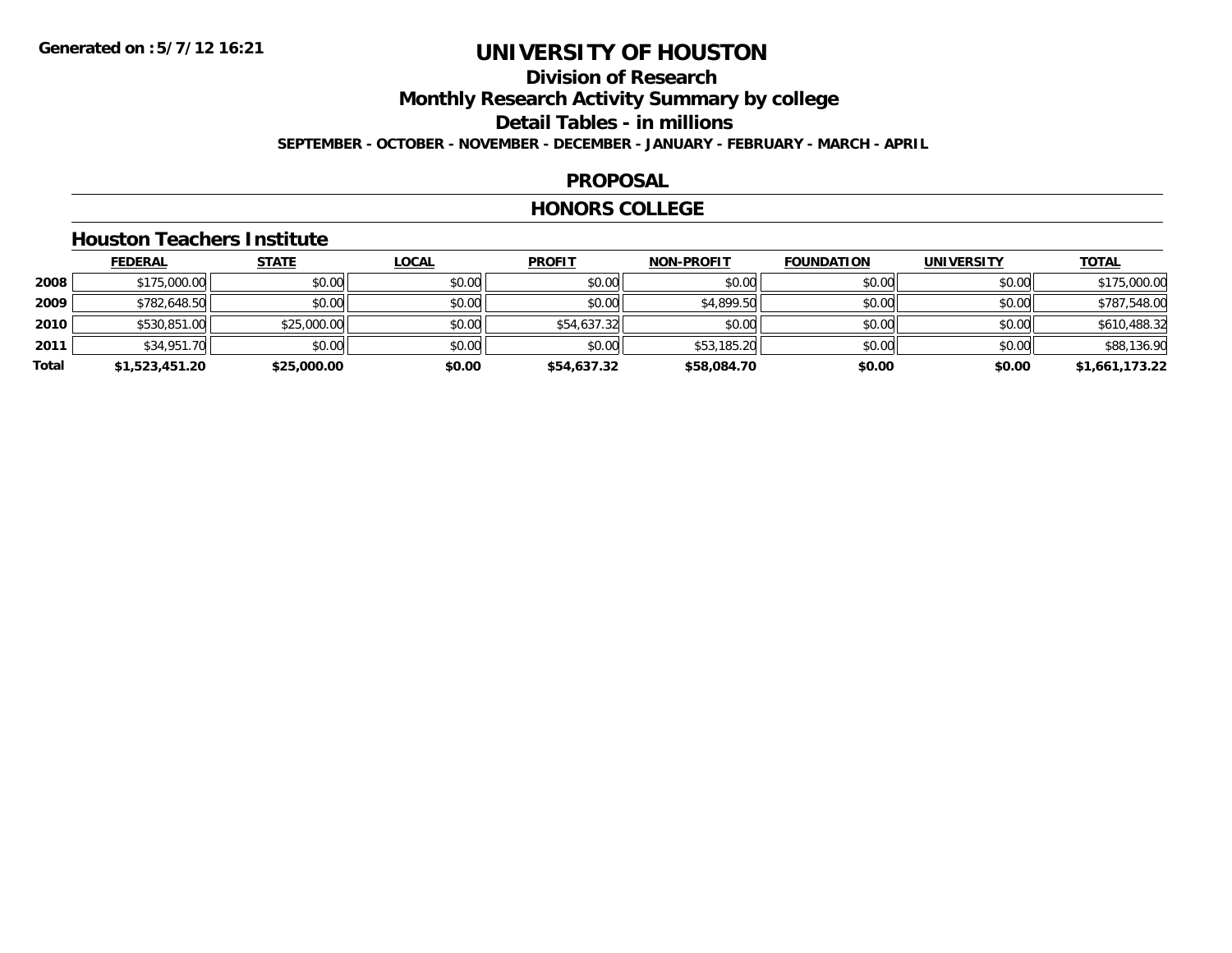### **Division of Research Monthly Research Activity Summary by college Detail Tables - in millions SEPTEMBER - OCTOBER - NOVEMBER - DECEMBER - JANUARY - FEBRUARY - MARCH - APRIL**

#### **PROPOSAL**

#### **LIBRARY**

### **Administration, Library**

|       | <b>FEDERAL</b> | <u>STATE</u> | <b>LOCAL</b> | <b>PROFIT</b> | <b>NON-PROFIT</b> | <b>FOUNDATION</b> | <b>UNIVERSITY</b> | <b>TOTAL</b> |
|-------|----------------|--------------|--------------|---------------|-------------------|-------------------|-------------------|--------------|
| 2008  | \$150,479.40   | \$0.00       | \$0.00       | \$0.00        | \$0.00            | \$0.00            | \$0.00            | \$150,479.40 |
| 2009  | \$0.00         | \$0.00       | \$0.00       | \$0.00        | \$0.00            | \$0.00            | \$0.00            | \$0.00       |
| 2010  | \$0.00         | \$19,863.00  | \$0.00       | \$0.00        | \$0.00            | \$0.00            | \$0.00            | \$19,863.00  |
| Total | \$150,479.40   | \$19,863.00  | \$0.00       | \$0.00        | \$0.00            | \$0.00            | \$0.00            | \$170,342.40 |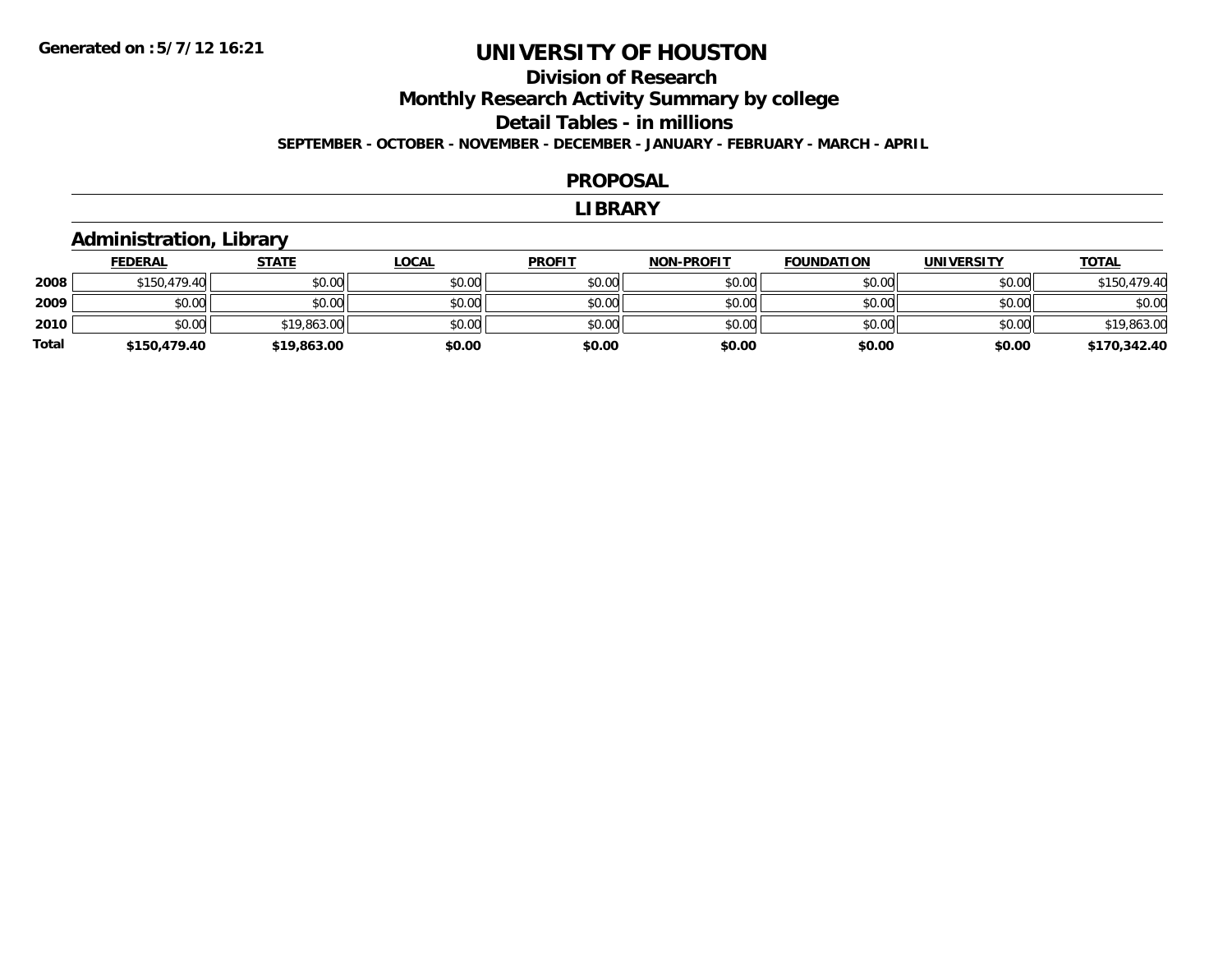**Division of Research**

**Monthly Research Activity Summary by college**

**Detail Tables - in millions**

**SEPTEMBER - OCTOBER - NOVEMBER - DECEMBER - JANUARY - FEBRUARY - MARCH - APRIL**

### **PROPOSAL**

### **OTHER OUTSIDE ORGANIZATIONS USED FOR CPHS LOGINS**

### **University of Houston - Clear Lake Campus**

|       | FEDERAL | -----  | .OCAI          | <b>PROFIT</b>      | -PROFIT<br>NON | <b>FOUNDATION</b> | <b>UNIVERSITY</b>   | <b>TOTAL</b> |
|-------|---------|--------|----------------|--------------------|----------------|-------------------|---------------------|--------------|
| 2009  | \$0.00  | \$0.00 | nn na<br>pu.uu | $\sim$ 00<br>וטטוע | ልስ ስስ<br>PU.UU | \$0.00            | $\sim$ 00<br>וטט.טע | \$0.00       |
| Total | \$0.00  | \$0.00 | \$0.00         | \$0.00             | \$0.00         | \$0.00            | \$0.00              | \$0.00       |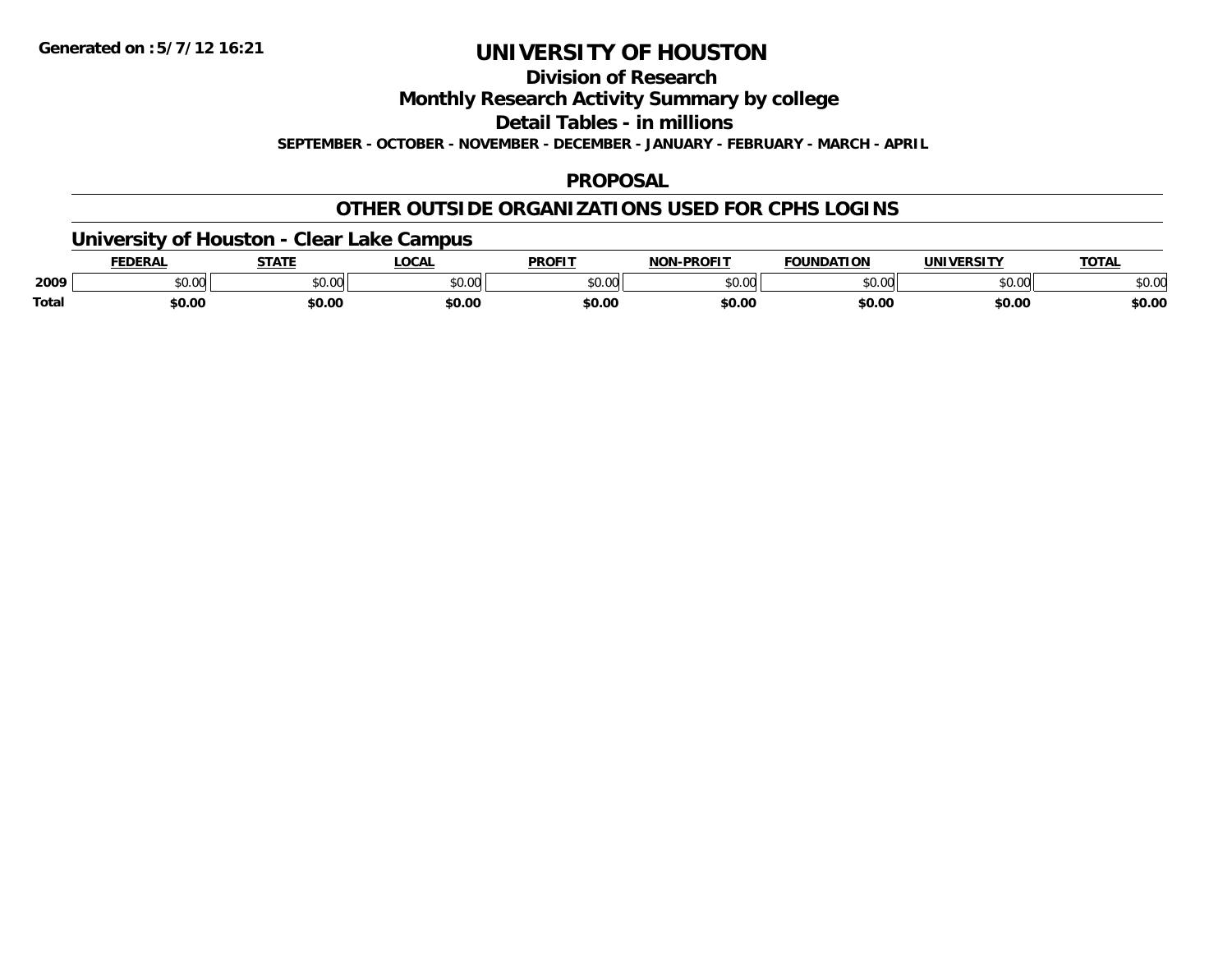### **Division of Research**

**Monthly Research Activity Summary by college**

**Detail Tables - in millions**

**SEPTEMBER - OCTOBER - NOVEMBER - DECEMBER - JANUARY - FEBRUARY - MARCH - APRIL**

#### **PROPOSAL**

#### **PRESIDENT**

#### **Office of the President**

|      | <b>FEDERAL</b> | <b>STATE</b>                        | <b>LOCAL</b> | <b>PROFIT</b> | <b>NON-PROFIT</b> | <b>FOUNDATION</b> | <b>UNIVERSITY</b> | <b>TOTAL</b> |
|------|----------------|-------------------------------------|--------------|---------------|-------------------|-------------------|-------------------|--------------|
| 2009 | \$0.00         | \$0.00                              | \$0.00       | \$0.00        | \$0.00            | \$0.00            | \$0.00            | \$0.00       |
|      |                | <b>Vice President Admin/Finance</b> |              |               |                   |                   |                   |              |
|      |                |                                     |              |               |                   |                   |                   |              |
|      | <b>FEDERAL</b> | <b>STATE</b>                        | <u>LOCAL</u> | <b>PROFIT</b> | <b>NON-PROFIT</b> | <b>FOUNDATION</b> | <b>UNIVERSITY</b> | <b>TOTAL</b> |
| 2011 | \$15,000.00    | \$0.00                              | \$0.00       | \$0.00        | \$0.00            | \$0.00            | \$0.00            | \$15,000.00  |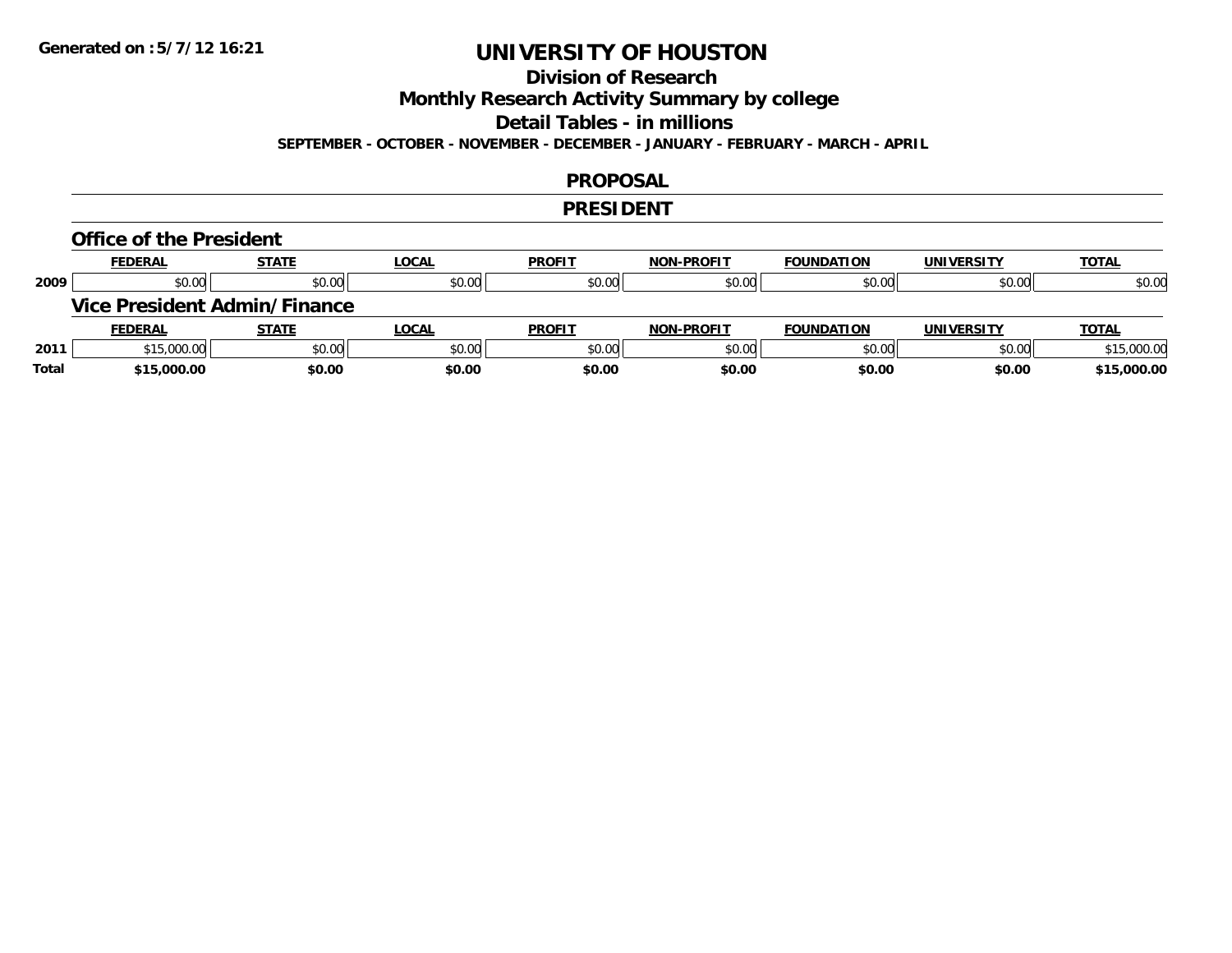## **Division of Research**

**Monthly Research Activity Summary by college**

**Detail Tables - in millions**

**SEPTEMBER - OCTOBER - NOVEMBER - DECEMBER - JANUARY - FEBRUARY - MARCH - APRIL**

#### **PROPOSAL**

### **SENIOR V.P. FOR ACADEMIC AFFAIRS AND PROVOST**

|      | <b>FEDERAL</b>                                      | <b>STATE</b> | <b>LOCAL</b> | <b>PROFIT</b> | <b>NON-PROFIT</b> | <b>FOUNDATION</b> | <b>UNIVERSITY</b> | <b>TOTAL</b>   |
|------|-----------------------------------------------------|--------------|--------------|---------------|-------------------|-------------------|-------------------|----------------|
| 2008 | \$126,705.00                                        | \$0.00       | \$0.00       | \$0.00        | \$467,974.00      | \$0.00            | \$0.00            | \$594,679.00   |
| 2009 | \$101,338.00                                        | \$250,000.00 | \$0.00       | \$0.00        | \$465,086.00      | \$87,660.00       | \$0.00            | \$904,084.00   |
| 2010 | \$192,564.00                                        | \$12,500.00  | \$0.00       | \$0.00        | \$644,309.46      | \$0.00            | \$0.00            | \$849,373.46   |
| 2011 | \$0.00                                              | \$12,500.00  | \$0.00       | \$0.00        | \$623,146.00      | \$0.00            | \$0.00            | \$635,646.00   |
| 2012 | \$24,500.00                                         | \$0.00       | \$0.00       | \$0.00        | \$2,261,596.00    | \$0.00            | \$0.00            | \$2,286,096.00 |
|      | <b>Learning and Assessment Services</b>             |              |              |               |                   |                   |                   |                |
|      | <b>FEDERAL</b>                                      | <b>STATE</b> | <b>LOCAL</b> | <b>PROFIT</b> | <b>NON-PROFIT</b> | <b>FOUNDATION</b> | <b>UNIVERSITY</b> | <b>TOTAL</b>   |
| 2008 | \$0.00                                              | \$127,630.00 | \$0.00       | \$0.00        | \$0.00            | \$0.00            | \$0.00            | \$127,630.00   |
| 2009 | \$0.00                                              | \$166,043.09 | \$0.00       | \$0.00        | \$0.00            | \$0.00            | \$0.00            | \$166,043.09   |
| 2010 | \$1,869,569.00                                      | \$0.00       | \$0.00       | \$0.00        | \$0.00            | \$10,000.00       | \$0.00            | \$1,879,569.00 |
| 2011 | \$0.00                                              | \$0.00       | \$0.00       | \$0.00        | \$430,048.00      | \$0.00            | \$0.00            | \$430,048.00   |
|      | <b>Learning Support Services</b>                    |              |              |               |                   |                   |                   |                |
|      | <b>FEDERAL</b>                                      | <b>STATE</b> | <b>LOCAL</b> | <b>PROFIT</b> | <b>NON-PROFIT</b> | <b>FOUNDATION</b> | <b>UNIVERSITY</b> | <b>TOTAL</b>   |
| 2008 | \$0.00                                              | \$37,501.00  | \$0.00       | \$0.00        | \$0.00            | \$0.00            | \$0.00            | \$37,501.00    |
|      | <b>Senior V.P. for Academic Affairs and Provost</b> |              |              |               |                   |                   |                   |                |
|      | <b>FEDERAL</b>                                      | <b>STATE</b> | <b>LOCAL</b> | <b>PROFIT</b> | <b>NON-PROFIT</b> | <b>FOUNDATION</b> | <b>UNIVERSITY</b> | <b>TOTAL</b>   |
| 2009 | \$0.00                                              | \$15,000.00  | \$0.00       | \$0.00        | \$0.00            | \$0.00            | \$0.00            | \$15,000.00    |
| 2010 | \$0.00                                              | \$15,000.00  | \$0.00       | \$0.00        | \$0.00            | \$0.00            | \$0.00            | \$15,000.00    |
| 2011 | \$0.00                                              | \$29,456.00  | \$0.00       | \$0.00        | \$0.00            | \$0.00            | \$0.00            | \$29,456.00    |
| 2012 | \$882,933.40                                        | \$94,051.00  | \$0.00       | \$0.00        | \$0.00            | \$0.00            | \$234,196.00      | \$1,211,180.40 |
|      | <b>Student Support Services</b>                     |              |              |               |                   |                   |                   |                |
|      | <b>FEDERAL</b>                                      | <b>STATE</b> | <b>LOCAL</b> | <b>PROFIT</b> | <b>NON-PROFIT</b> | <b>FOUNDATION</b> | <b>UNIVERSITY</b> | <b>TOTAL</b>   |
| 2012 | \$198,944.00                                        | \$0.00       | \$0.00       | \$0.00        | \$0.00            | \$0.00            | \$0.00            | \$198,944.00   |
|      | <b>UH Charter School</b>                            |              |              |               |                   |                   |                   |                |
|      | <b>FEDERAL</b>                                      | <b>STATE</b> | <b>LOCAL</b> | <b>PROFIT</b> | <b>NON-PROFIT</b> | <b>FOUNDATION</b> | <b>UNIVERSITY</b> | <b>TOTAL</b>   |
| 2011 | \$0.00                                              | \$20,843.00  | \$0.00       | \$0.00        | \$0.00            | \$0.00            | \$0.00            | \$20,843.00    |
| 2012 | \$0.00                                              | \$7,150.00   | \$0.00       | \$0.00        | \$0.00            | \$0.00            | \$0.00            | \$7,150.00     |
|      | <b>Undergraduate Scholars</b>                       |              |              |               |                   |                   |                   |                |
|      | <b>FEDERAL</b>                                      | <b>STATE</b> | <b>LOCAL</b> | <b>PROFIT</b> | <b>NON-PROFIT</b> | <b>FOUNDATION</b> | <b>UNIVERSITY</b> | <b>TOTAL</b>   |
|      | \$0.00                                              | \$15,000.00  | \$0.00       | \$0.00        | \$0.00            | \$0.00            | \$0.00            |                |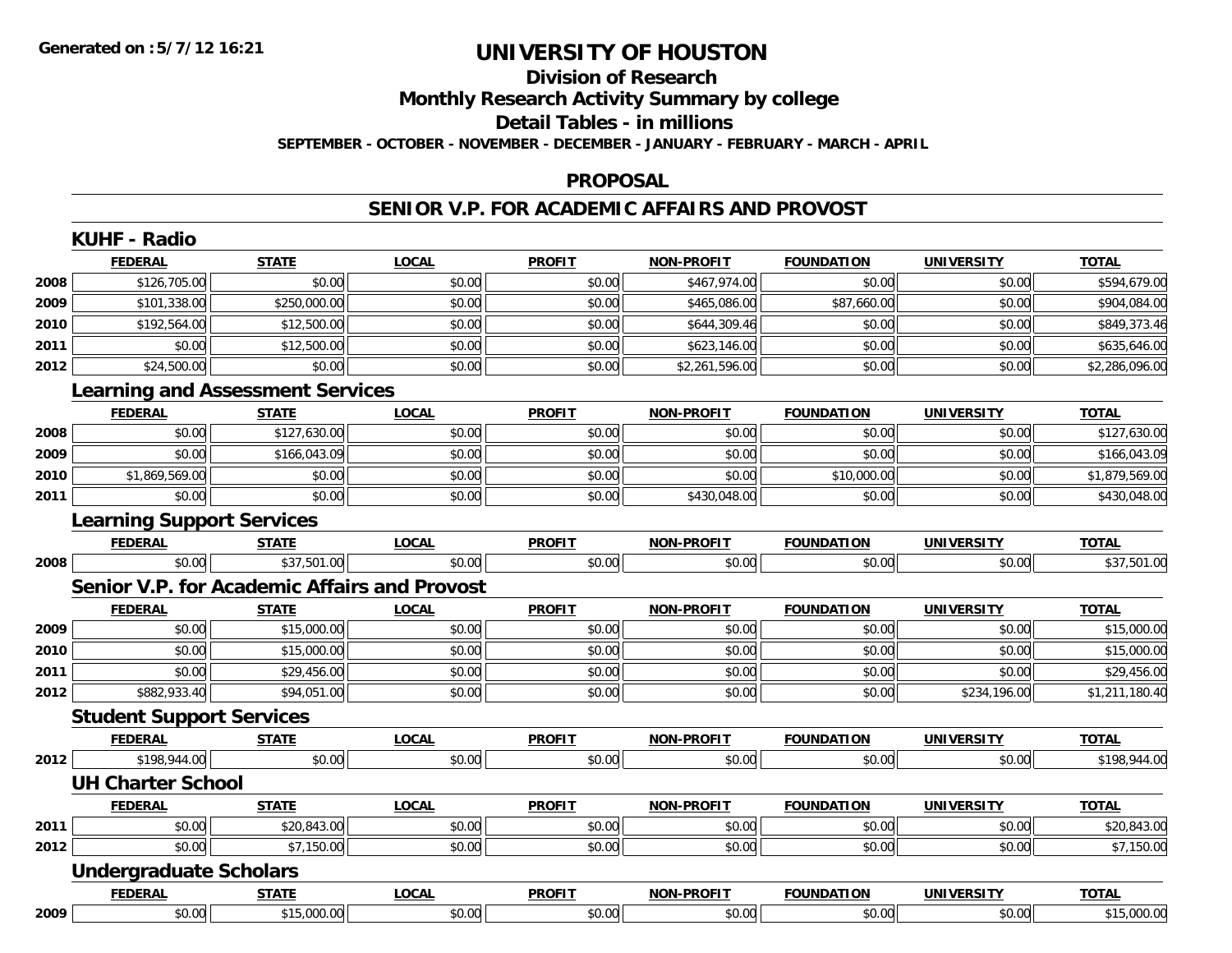**Division of Research**

**Monthly Research Activity Summary by college**

**Detail Tables - in millions**

**SEPTEMBER - OCTOBER - NOVEMBER - DECEMBER - JANUARY - FEBRUARY - MARCH - APRIL**

### **PROPOSAL**

### **SENIOR V.P. FOR ACADEMIC AFFAIRS AND PROVOST**

### **Undergraduate Scholars**

|              | <b>FEDERAL</b> | <b>STATE</b>   | <u>LOCAL</u> | <b>PROFIT</b> | <b>NON-PROFIT</b> | <b>FOUNDATION</b> | UNIVERSITY   | <b>TOTAL</b>   |
|--------------|----------------|----------------|--------------|---------------|-------------------|-------------------|--------------|----------------|
| 2010         | \$0.00         | \$10,000.00    | \$0.00       | \$0.00        | \$0.00            | \$28,750.00       | \$0.00       | \$38,750.00    |
| 2011         | \$0.00         | \$300,000.00   | \$0.00       | \$0.00        | \$0.00            | \$0.00            | \$0.00       | \$300,000.00   |
| 2012         | \$0.00         | \$0.00         | \$0.00       | \$0.00        | \$0.00            | \$0.00            | \$0.00       | \$0.00         |
| <b>Total</b> | \$3,396,553.40 | \$1,112,674.09 | \$0.00       | \$0.00        | \$4,892,159.46    | \$126,410.00      | \$234,196.00 | \$9,761,992.95 |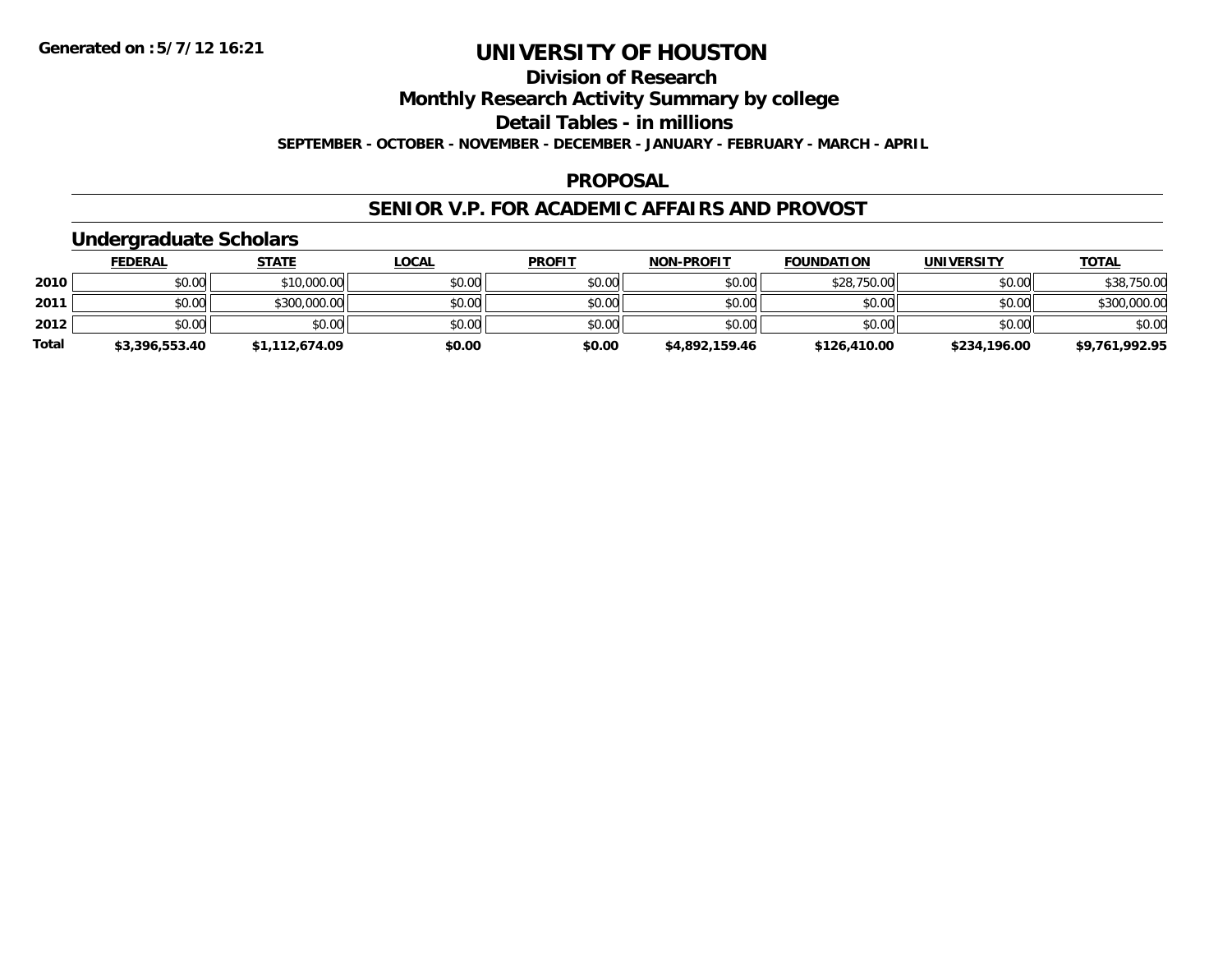**Division of Research**

**Monthly Research Activity Summary by college**

**Detail Tables - in millions**

**SEPTEMBER - OCTOBER - NOVEMBER - DECEMBER - JANUARY - FEBRUARY - MARCH - APRIL**

### **PROPOSAL**

#### **UH LAW CENTER**

|       | Dean, Law      |              |              |               |                   |                   |                   |                |
|-------|----------------|--------------|--------------|---------------|-------------------|-------------------|-------------------|----------------|
|       | <b>FEDERAL</b> | <b>STATE</b> | <b>LOCAL</b> | <b>PROFIT</b> | <b>NON-PROFIT</b> | <b>FOUNDATION</b> | <b>UNIVERSITY</b> | <b>TOTAL</b>   |
| 2009  | \$1,495,475.50 | \$100,000.00 | \$0.00       | \$0.00        | \$0.00            | \$0.00            | \$0.00            | \$1,595,475.50 |
|       | Law-UH         |              |              |               |                   |                   |                   |                |
|       | <b>FEDERAL</b> | <b>STATE</b> | <b>LOCAL</b> | <b>PROFIT</b> | <b>NON-PROFIT</b> | <b>FOUNDATION</b> | <b>UNIVERSITY</b> | <b>TOTAL</b>   |
| 2008  | \$0.00         | \$0.00       | \$0.00       | \$100,079.00  | \$0.00            | \$0.00            | \$0.00            | \$100,079.00   |
| 2009  | \$1,050,565.28 | \$0.00       | \$0.00       | \$10,704.00   | \$0.00            | \$0.00            | \$0.00            | \$1,061,269.28 |
| 2010  | \$0.00         | \$200,000.00 | \$0.00       | \$0.00        | \$0.00            | \$0.00            | \$0.00            | \$200,000.00   |
| 2011  | \$0.00         | \$121,906.10 | \$0.00       | \$10,063.00   | \$0.00            | \$0.00            | \$68,956.00       | \$200,925.10   |
| 2012  | \$0.00         | \$160,000.00 | \$0.00       | \$0.00        | \$0.00            | \$0.00            | \$0.00            | \$160,000.00   |
| Total | \$2,546,040.78 | \$581,906.10 | \$0.00       | \$120,846.00  | \$0.00            | \$0.00            | \$68,956.00       | \$3,317,748.88 |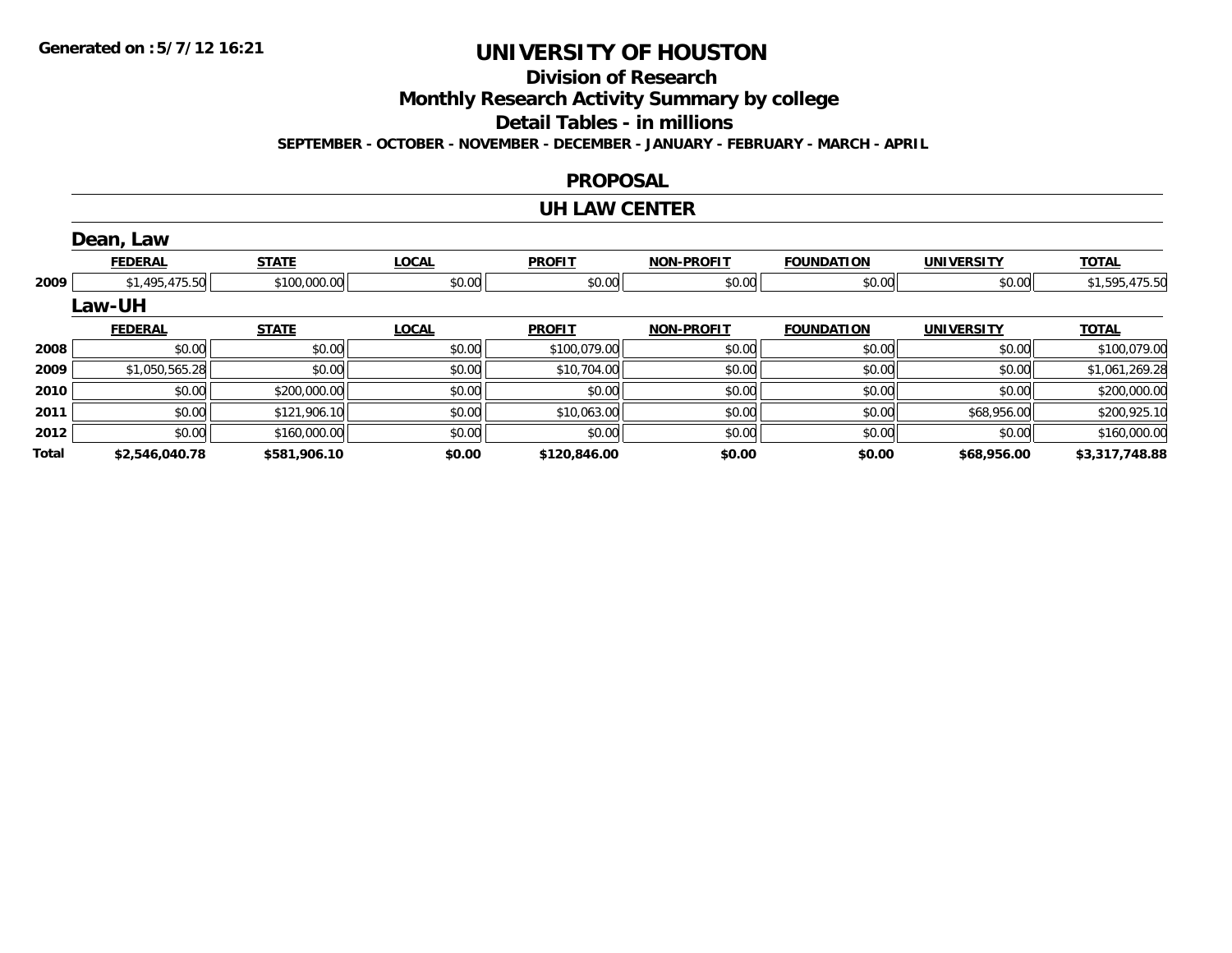### **Division of Research Monthly Research Activity Summary by college Detail Tables - in millions SEPTEMBER - OCTOBER - NOVEMBER - DECEMBER - JANUARY - FEBRUARY - MARCH - APRIL**

#### **PROPOSAL**

#### **UH SYSTEM**

|       | <b>KUHT-TV</b> |              |              |               |                   |                   |                   |                |
|-------|----------------|--------------|--------------|---------------|-------------------|-------------------|-------------------|----------------|
|       | <b>FEDERAL</b> | <b>STATE</b> | <b>LOCAL</b> | <b>PROFIT</b> | <b>NON-PROFIT</b> | <b>FOUNDATION</b> | <b>UNIVERSITY</b> | <b>TOTAL</b>   |
| 2008  | \$0.00         | \$0.00       | \$0.00       | \$0.00        | \$1,310,104.00    | \$0.00            | \$0.00            | \$1,310,104.00 |
| 2009  | \$0.00         | \$0.00       | \$0.00       | \$0.00        | \$1,675,919.00    | \$0.00            | \$0.00            | \$1,675,919.00 |
| 2010  | \$104,421.00   | \$0.00       | \$0.00       | \$0.00        | \$1,483,936.12    | \$0.00            | \$0.00            | \$1,588,357.12 |
| 2011  | \$0.00         | \$0.00       | \$0.00       | \$0.00        | \$1,606,903.00    | \$0.00            | \$0.00            | \$1,606,903.00 |
| 2012  | \$0.00         | \$0.00       | \$0.00       | \$0.00        | \$14,132.00       | \$0.00            | \$0.00            | \$14,132.00    |
| Total | \$104,421.00   | \$0.00       | \$0.00       | \$0.00        | \$6,090,994.12    | \$0.00            | \$0.00            | \$6,195,415.12 |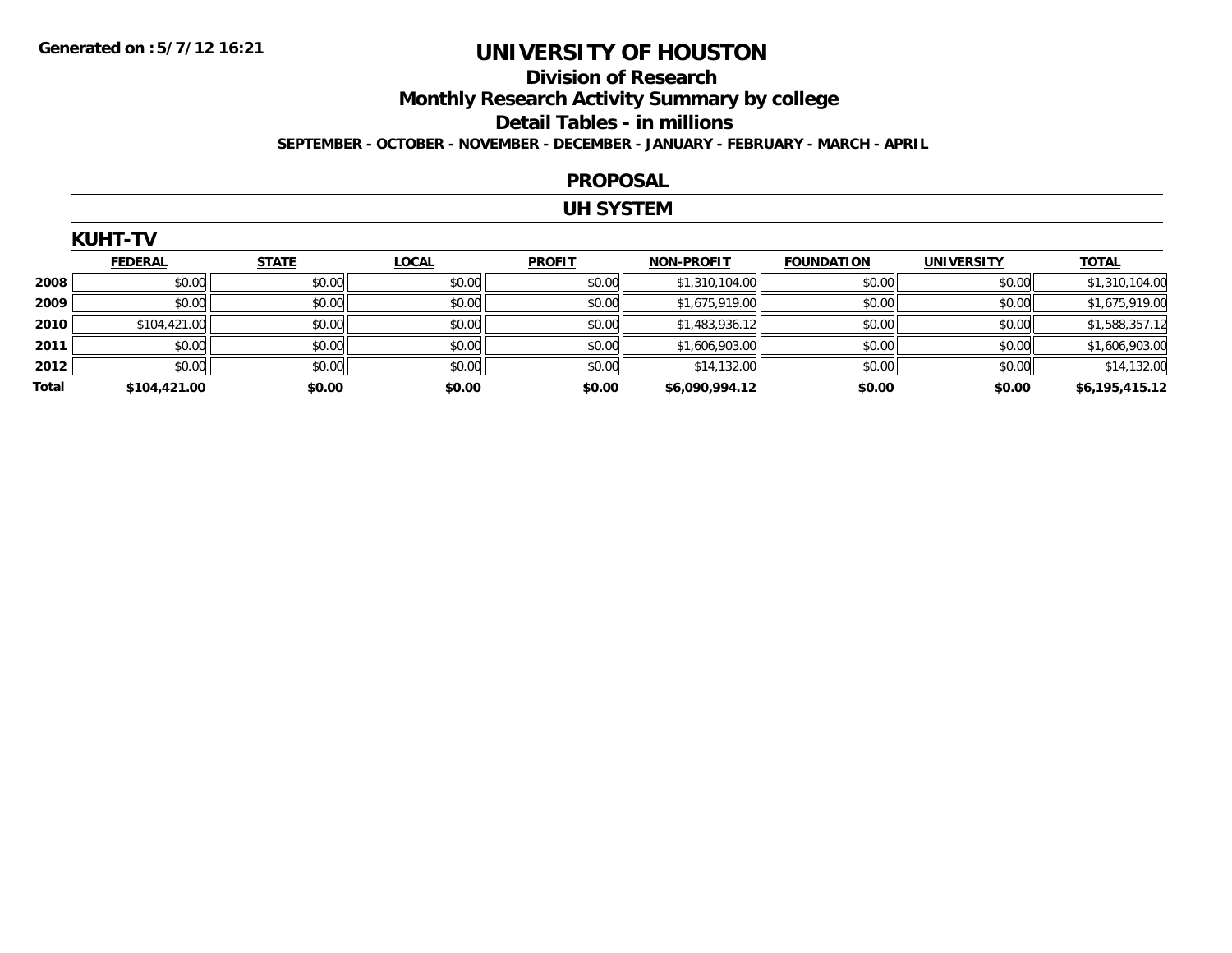# **Division of Research**

**Monthly Research Activity Summary by college**

**Detail Tables - in millions**

**SEPTEMBER - OCTOBER - NOVEMBER - DECEMBER - JANUARY - FEBRUARY - MARCH - APRIL**

### **PROPOSAL**

#### **UKNOWN COLLEGE**

### **Unknown Department**

|       | <b>FEDERAL</b> | <b>STATE</b> | <u>LOCAL</u> | <b>PROFIT</b> | <b>NON-PROFIT</b> | <b>FOUNDATION</b> | <b>UNIVERSITY</b> | <b>TOTAL</b>   |
|-------|----------------|--------------|--------------|---------------|-------------------|-------------------|-------------------|----------------|
| 2008  | \$4,848,119.20 | \$240,000.00 | \$0.00       | \$0.00        | \$0.00            | \$0.00            | \$0.00            | \$5,088,119.20 |
| 2009  | \$854,800.64   | \$0.00       | \$0.00       | \$0.00        | \$0.00            | \$0.00            | \$0.00            | \$854,800.64   |
| 2010  | \$163,000.00   | \$329,594.19 | \$0.00       | \$81,992.20   | \$0.00            | \$0.00            | \$39,885.50       | \$614,471.89   |
| 2011  | \$1,238,326.80 | \$0.00       | \$0.00       | \$409,411.30  | \$0.00            | \$131,405.00      | \$20,758.00       | \$1,799,901.10 |
| Total | \$7,104,246.64 | \$569,594.19 | \$0.00       | \$491,403.50  | \$0.00            | \$131,405.00      | \$60,643.50       | \$8,357,292.82 |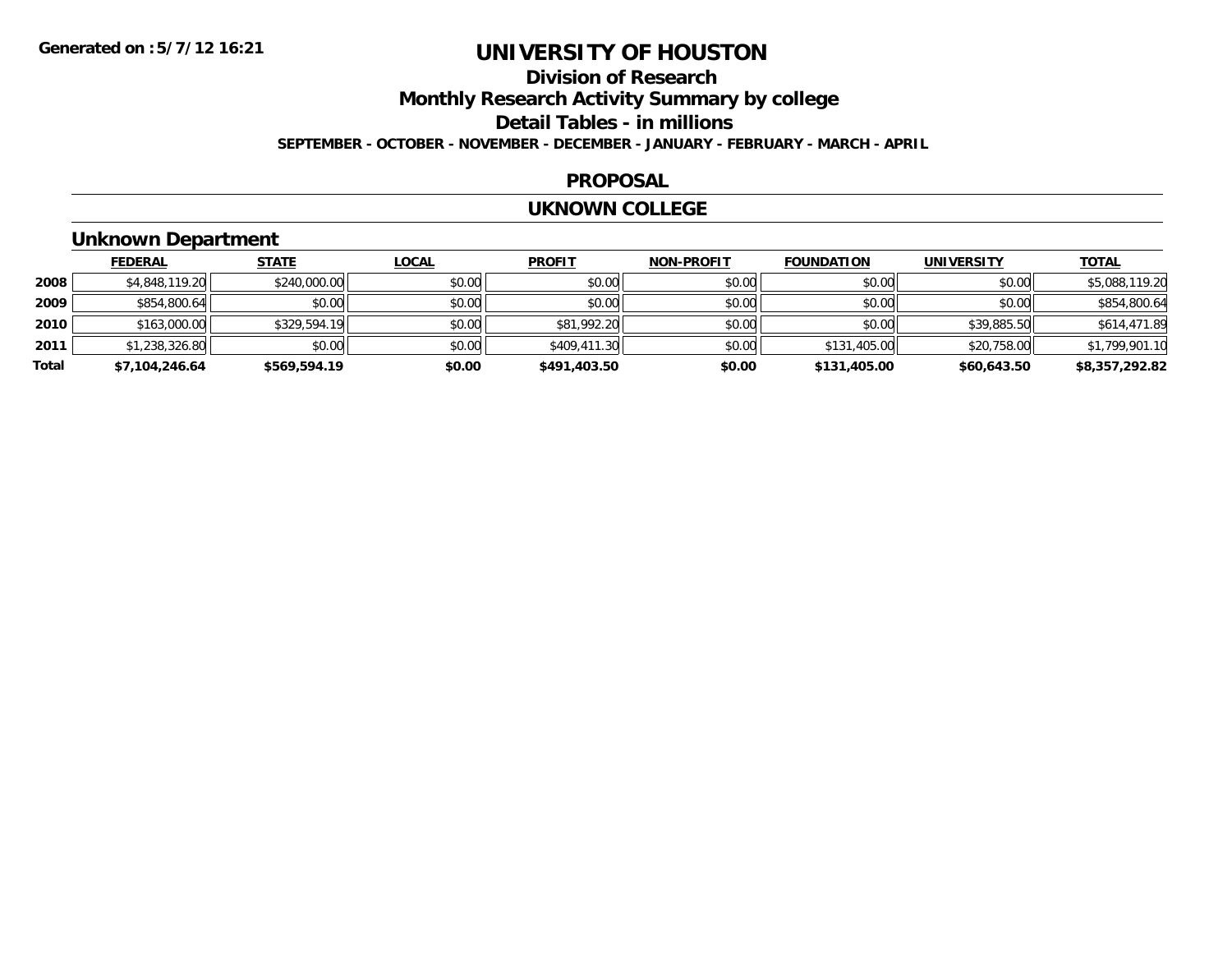### **Division of Research**

**Monthly Research Activity Summary by college**

**Detail Tables - in millions**

**SEPTEMBER - OCTOBER - NOVEMBER - DECEMBER - JANUARY - FEBRUARY - MARCH - APRIL**

#### **PROPOSAL**

## **VICE PRESIDENT FOR ADMINISTRATION**

### **UH Police Department**

|              | <b>FEDERAL</b> | <u>STATE</u> | <u>LOCAL</u> | <b>PROFIT</b> | <b>NON-PROFIT</b> | <b>FOUNDATION</b> | <b>UNIVERSITY</b> | <b>TOTAL</b> |
|--------------|----------------|--------------|--------------|---------------|-------------------|-------------------|-------------------|--------------|
| 2009         | \$0.00         | \$227,432.50 | \$0.00       | \$0.00        | \$0.00            | \$0.00            | \$0.00            | \$227,432.50 |
| 2010         | \$88,917.00    | \$0.00       | \$0.00       | \$0.00        | \$0.00            | \$0.00            | \$0.00            | \$88,917.00  |
| 2011         | \$53,805.00    | \$0.00       | \$0.00       | \$0.00        | \$0.00            | \$0.00            | \$0.00            | \$53,805.00  |
| <b>Total</b> | \$142,722.00   | \$227,432.50 | \$0.00       | \$0.00        | \$0.00            | \$0.00            | \$0.00            | \$370,154.50 |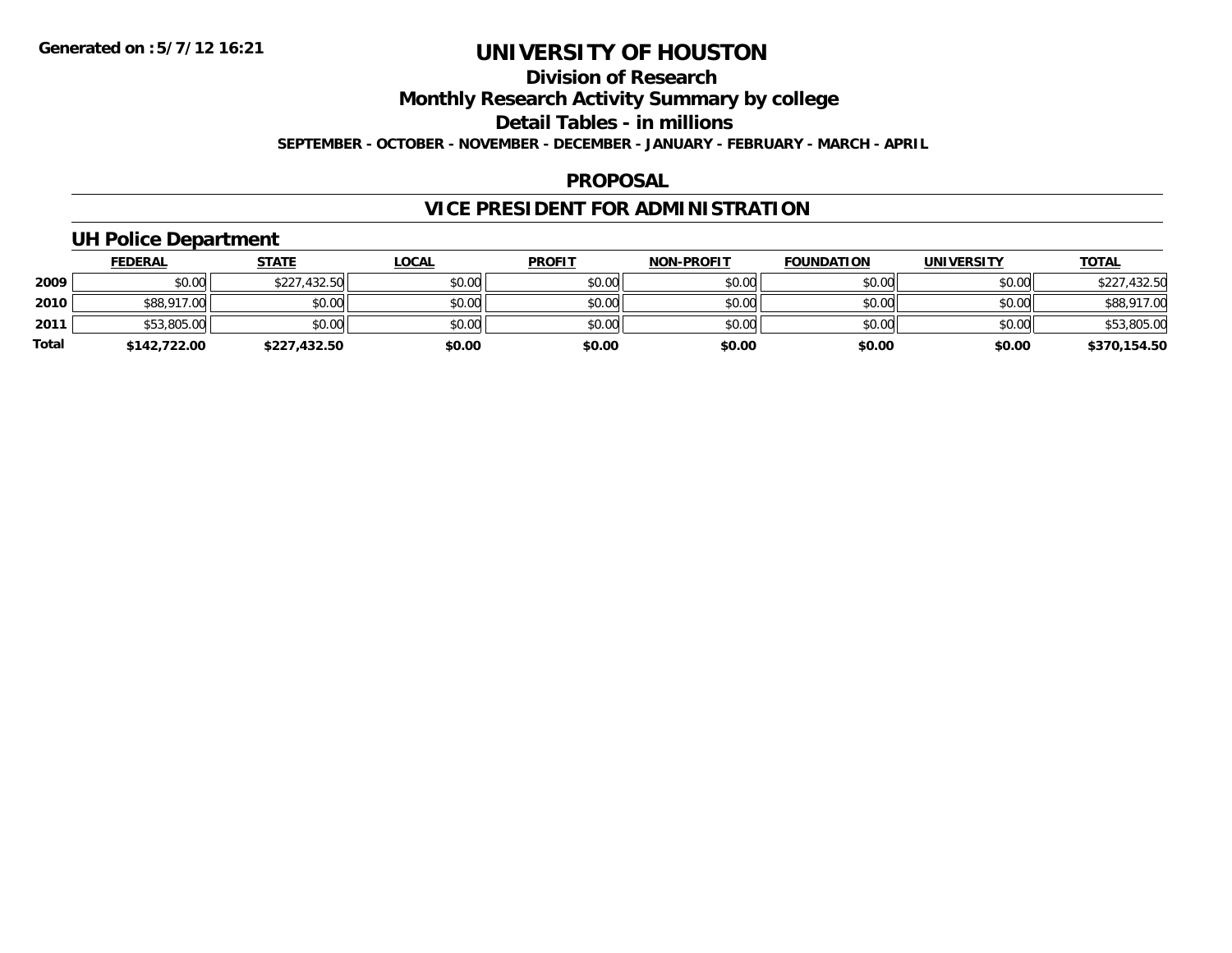**Division of Research**

**Monthly Research Activity Summary by college**

**Detail Tables - in millions**

**SEPTEMBER - OCTOBER - NOVEMBER - DECEMBER - JANUARY - FEBRUARY - MARCH - APRIL**

### **PROPOSAL**

## **VICE PRESIDENT FOR COMPUTING**

### **Central Computing Services**

|              | <b>DERAL</b> | <b>STATE</b>       | <b>LOCAL</b>            | <b>PROFIT</b> | <b>DDAEIT</b><br><b>ארות</b> | <b>FOUNDATION</b>     | UNIVERSITY | <b>TOTAL</b>         |
|--------------|--------------|--------------------|-------------------------|---------------|------------------------------|-----------------------|------------|----------------------|
| 2009         | \$0.00       | $\sqrt{2}$<br>ሐ へへ | 0 <sup>n</sup><br>DU.UC | 0000<br>JU.UU | ልስ ሰሰ<br>,u.uu               | $n \cap \overline{D}$ | \$0.00     | $\sim$ $\sim$ $\sim$ |
| <b>Total</b> | \$0.00       | .                  | \$0.00                  | \$0.00        | \$0.00                       | \$0.00                | \$0.00     | JZ.JL                |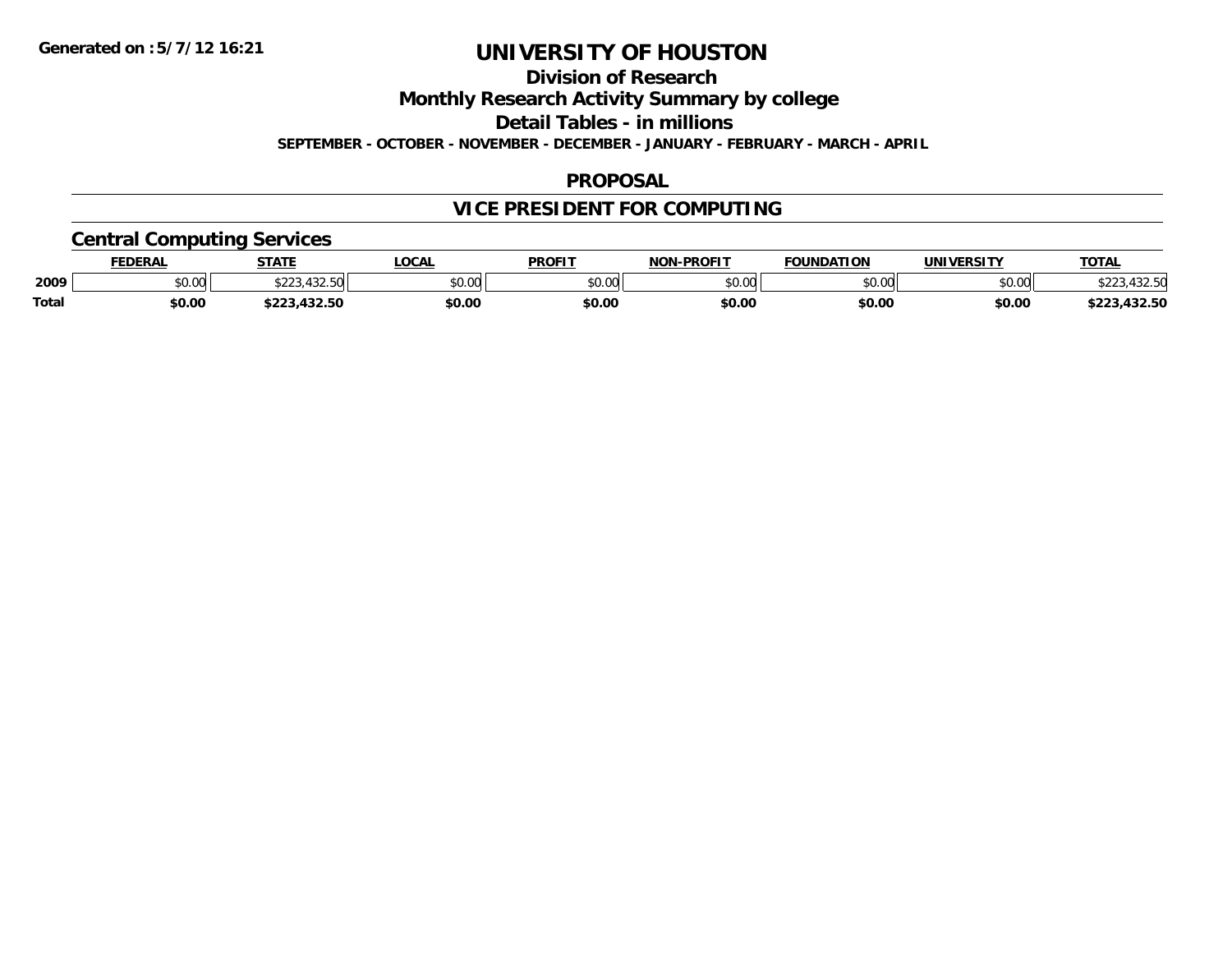### **Division of Research**

**Monthly Research Activity Summary by college**

**Detail Tables - in millions**

**SEPTEMBER - OCTOBER - NOVEMBER - DECEMBER - JANUARY - FEBRUARY - MARCH - APRIL**

### **PROPOSAL**

### **VICE PRESIDENT FOR STUDENT AFFAIRS**

### **Dean, Student Affairs**

|      | <b>FEDERAL</b> | <b>STATE</b> | <b>LOCAL</b> | <b>PROFIT</b> | <b>NON-PROFIT</b> | <b>FOUNDATION</b> | UNIVERSITY | <b>TOTAL</b> |
|------|----------------|--------------|--------------|---------------|-------------------|-------------------|------------|--------------|
| 2008 | \$0.00         | \$0.00       | \$0.00       | \$0.00        | \$0.00            | \$0.00            | \$0.00     | \$0.00       |
| 2010 | \$189,001.00   | \$17,755.00  | \$0.00       | \$0.00        | \$0.00            | \$0.00            | \$0.00     | \$206,756.00 |
| 2012 | \$78,438.00    | \$0.00       | \$0.00       | \$0.00        | \$0.00            | \$0.00            | \$0.00     | \$78,438.00  |

### **Vice President, Student Affairs**

|       | <b>FEDERAL</b>     | <b>STATE</b>                       | <b>OCAL</b>            | <b>PROFIT</b> | <b>NON-PROFIT</b>    | <b>FOUNDATION</b> | UNIVERSITY | TOTA.   |
|-------|--------------------|------------------------------------|------------------------|---------------|----------------------|-------------------|------------|---------|
| 2012  | $\sim$ 00<br>vv.vv | $\sim$<br>$\sim$ 227.00 $\mu$<br>w | $n \cap \neg$<br>DU.U¢ | 0000<br>JU.UU | 0000<br><b>JU.UU</b> | \$0.00            | \$0.00     | $\sim$  |
| Total | 439.00<br>\$26     | 42.592.00                          | \$0.00                 | \$0.00        | \$0.00               | \$0.00            | \$0.00     | .031.00 |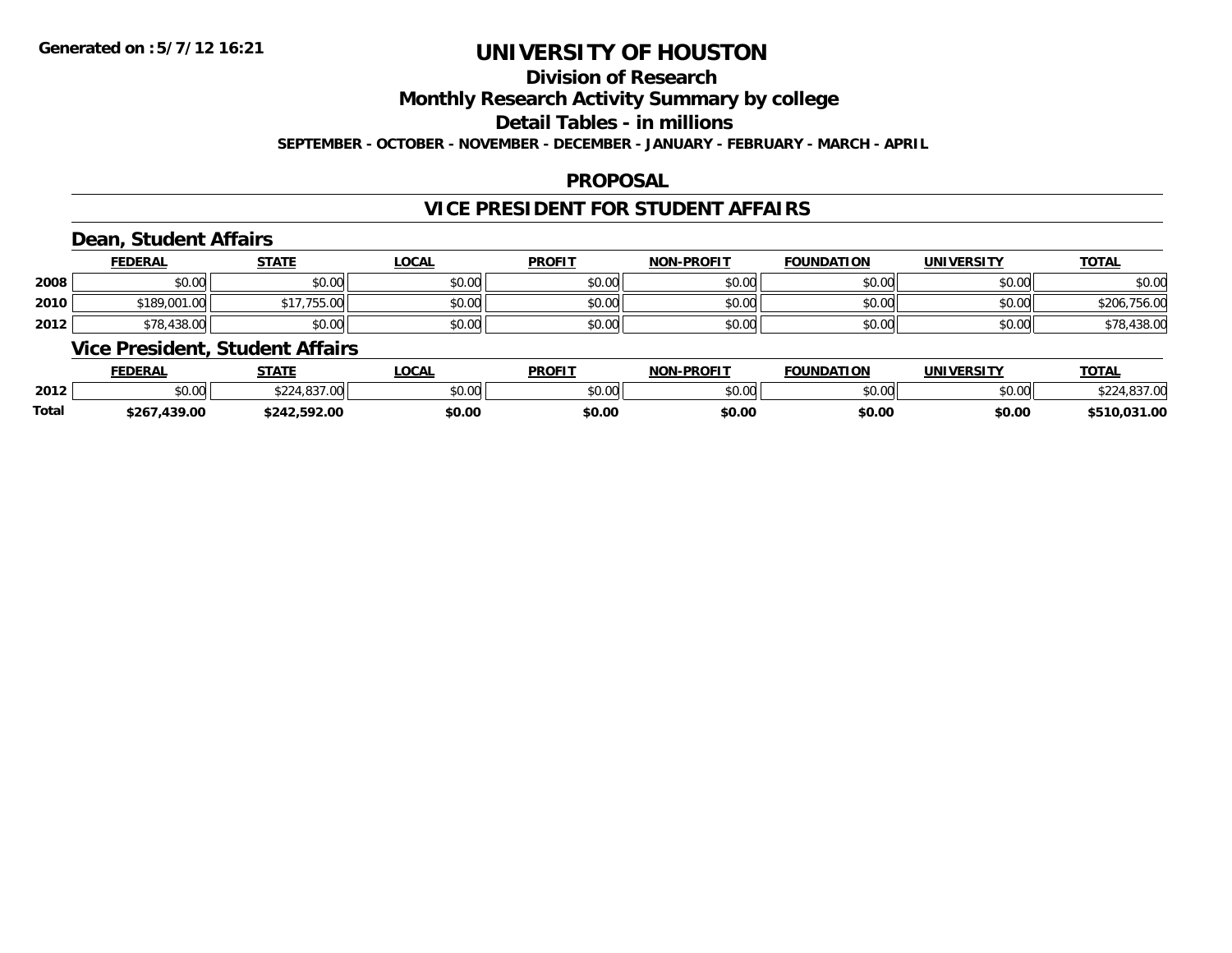**Division of Research**

**Monthly Research Activity Summary by college**

**Detail Tables - in millions**

**SEPTEMBER - OCTOBER - NOVEMBER - DECEMBER - JANUARY - FEBRUARY - MARCH - APRIL**

### **AWARD**

### **C.T. BAUER COLLEGE OF BUSINESS**

### **Decision and Information Sciences**

|       | <b>FEDERAL</b>    | <b>STATE</b>                             | <b>LOCAL</b> | <b>PROFIT</b> | <b>NON-PROFIT</b> | <b>FOUNDATION</b> | <b>UNIVERSITY</b> | <b>TOTAL</b>   |
|-------|-------------------|------------------------------------------|--------------|---------------|-------------------|-------------------|-------------------|----------------|
| 2008  | \$30,082.00       | \$0.00                                   | \$0.00       | \$0.00        | \$0.00            | \$0.00            | \$0.00            | \$30,082.00    |
|       | <b>Finance</b>    |                                          |              |               |                   |                   |                   |                |
|       | <b>FEDERAL</b>    | <b>STATE</b>                             | <b>LOCAL</b> | <b>PROFIT</b> | <b>NON-PROFIT</b> | <b>FOUNDATION</b> | <b>UNIVERSITY</b> | <b>TOTAL</b>   |
| 2008  | \$121,176.00      | \$0.00                                   | \$0.00       | \$0.00        | \$0.00            | \$0.00            | \$0.00            | \$121,176.00   |
| 2010  | \$284,428.00      | \$0.00                                   | \$0.00       | \$0.00        | \$0.00            | \$0.00            | \$0.00            | \$284,428.00   |
| 2011  | \$198,870.80      | \$0.00                                   | \$0.00       | \$0.00        | \$0.00            | \$0.00            | \$0.00            | \$198,870.80   |
|       | <b>Management</b> |                                          |              |               |                   |                   |                   |                |
|       | <b>FEDERAL</b>    | <b>STATE</b>                             | <b>LOCAL</b> | <b>PROFIT</b> | <b>NON-PROFIT</b> | <b>FOUNDATION</b> | <b>UNIVERSITY</b> | <b>TOTAL</b>   |
| 2010  | \$0.00            | \$0.00                                   | \$0.00       | \$0.00        | \$0.00            | \$0.00            | \$0.00            | \$0.00         |
|       |                   | <b>Small Business Development Center</b> |              |               |                   |                   |                   |                |
|       | <b>FEDERAL</b>    | <b>STATE</b>                             | <b>LOCAL</b> | <b>PROFIT</b> | <b>NON-PROFIT</b> | <b>FOUNDATION</b> | <b>UNIVERSITY</b> | <b>TOTAL</b>   |
| 2008  | \$221,250.00      | \$0.00                                   | \$0.00       | \$0.00        | \$0.00            | \$0.00            | \$0.00            | \$221,250.00   |
| 2009  | \$1,200,000.00    | \$0.00                                   | \$0.00       | \$0.00        | \$0.00            | \$0.00            | \$0.00            | \$1,200,000.00 |
| 2010  | \$3,453,724.00    | \$0.00                                   | \$0.00       | \$0.00        | \$0.00            | \$0.00            | \$0.00            | \$3,453,724.00 |
| 2011  | \$30,274.00       | \$61,677.00                              | \$0.00       | \$0.00        | \$0.00            | \$0.00            | \$0.00            | \$91,951.00    |
| 2012  | \$2,851,992.00    | \$0.00                                   | \$0.00       | \$0.00        | \$0.00            | \$117,242.00      | \$0.00            | \$2,969,234.00 |
| Total | \$8,391,796.80    | \$61,677.00                              | \$0.00       | \$0.00        | \$0.00            | \$117,242.00      | \$0.00            | \$8,570,715.80 |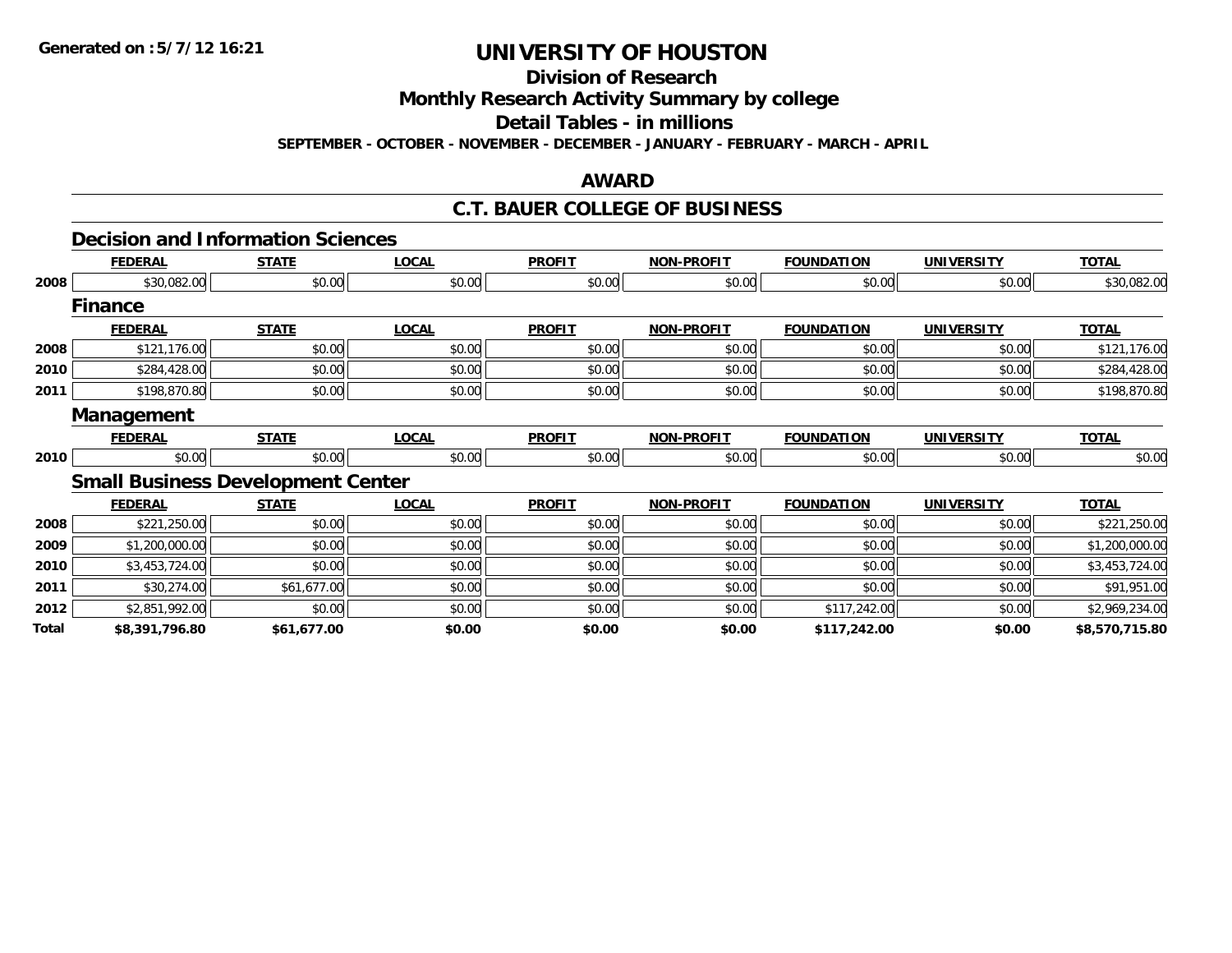**Division of Research**

**Monthly Research Activity Summary by college**

**Detail Tables - in millions**

**SEPTEMBER - OCTOBER - NOVEMBER - DECEMBER - JANUARY - FEBRUARY - MARCH - APRIL**

### **AWARD**

#### **COLLEGE OF ARCHITECTURE**

|       | Architecture   |              |              |               |                   |                   |                   |              |
|-------|----------------|--------------|--------------|---------------|-------------------|-------------------|-------------------|--------------|
|       | <b>FEDERAL</b> | <b>STATE</b> | <b>LOCAL</b> | <b>PROFIT</b> | <b>NON-PROFIT</b> | <b>FOUNDATION</b> | <b>UNIVERSITY</b> | <b>TOTAL</b> |
| 2008  | \$0.00         | \$0.00       | \$0.00       | \$65,000.00   | \$0.00            | \$0.00            | \$0.00            | \$65,000.00  |
| 2009  | \$0.00         | \$0.00       | \$0.00       | \$40,000.00   | \$0.00            | \$0.00            | \$0.00            | \$40,000.00  |
| 2011  | \$0.00         | \$0.00       | \$0.00       | \$7,500.00    | \$0.00            | \$0.00            | \$0.00            | \$7,500.00   |
| 2012  | \$0.00         | \$0.00       | \$0.00       | \$0.00        | \$5,000.00        | \$0.00            | \$0.00            | \$5,000.00   |
| Total | \$0.00         | \$0.00       | \$0.00       | \$112,500.00  | \$5,000.00        | \$0.00            | \$0.00            | \$117,500.00 |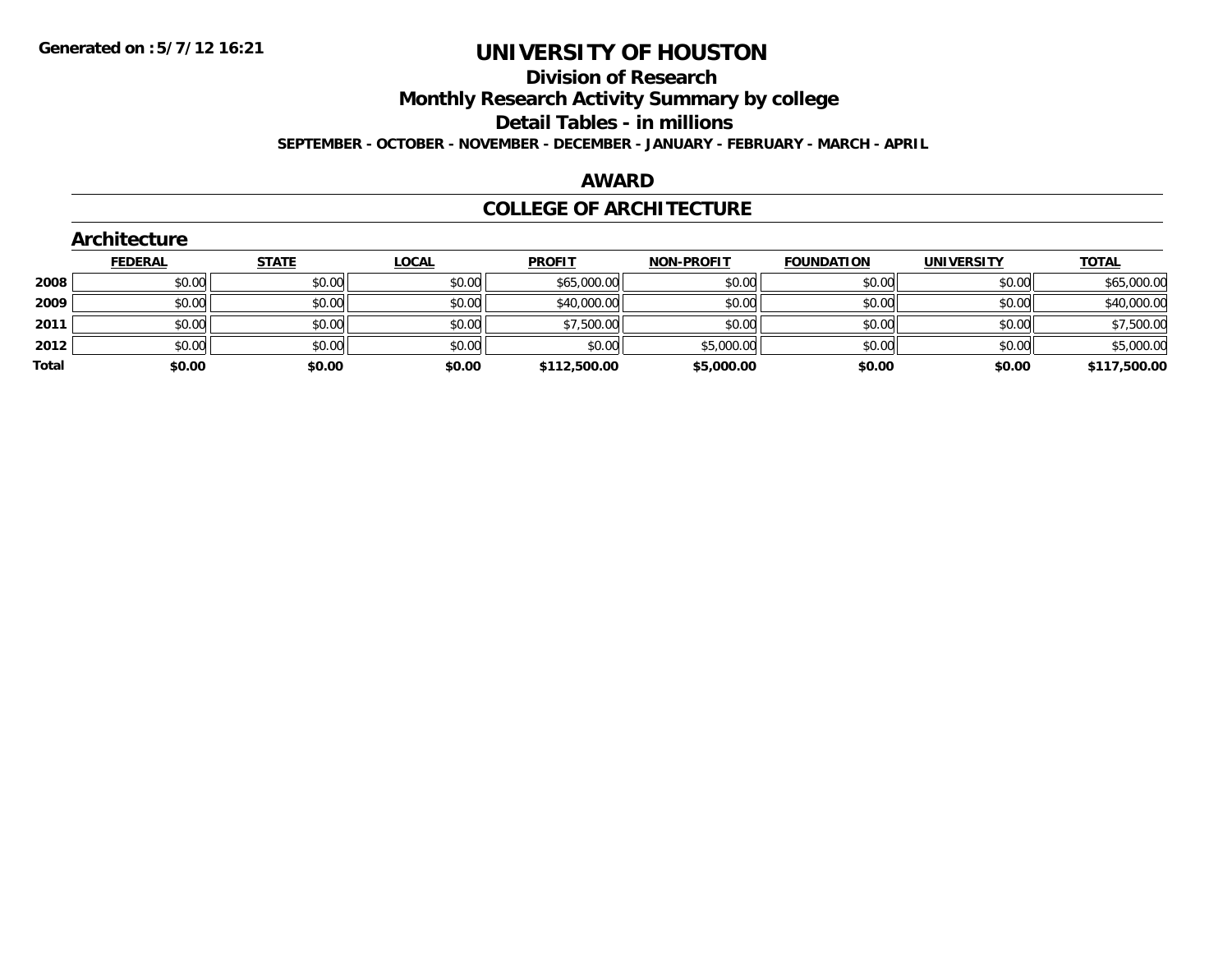#### **Division of Research**

**Monthly Research Activity Summary by college**

**Detail Tables - in millions**

**SEPTEMBER - OCTOBER - NOVEMBER - DECEMBER - JANUARY - FEBRUARY - MARCH - APRIL**

#### **AWARD**

### **COLLEGE OF EDUCATION**

|       | <b>FEDERAL</b>                                       | <b>STATE</b> | <b>LOCAL</b> | <b>PROFIT</b> | <b>NON-PROFIT</b> | <b>FOUNDATION</b> | <b>UNIVERSITY</b> | <b>TOTAL</b>   |
|-------|------------------------------------------------------|--------------|--------------|---------------|-------------------|-------------------|-------------------|----------------|
| 2010  | \$0.00                                               | \$0.00       | \$0.00       | \$0.00        | \$0.00            | \$0.00            | \$0.00            | \$0.00         |
| 2011  | \$0.00                                               | \$0.00       | \$0.00       | \$0.00        | \$0.00            | \$0.00            | \$0.00            | \$0.00         |
|       | <b>Curriculum and Instruction</b>                    |              |              |               |                   |                   |                   |                |
|       | <b>FEDERAL</b>                                       | <b>STATE</b> | <b>LOCAL</b> | <b>PROFIT</b> | <b>NON-PROFIT</b> | <b>FOUNDATION</b> | <b>UNIVERSITY</b> | <b>TOTAL</b>   |
| 2008  | \$1,470,795.00                                       | \$27,554.00  | \$10,041.00  | \$466.77      | \$418,488.00      | \$0.60            | \$0.00            | \$1,927,345.37 |
| 2009  | \$799,918.90                                         | \$55,000.00  | \$24,522.00  | \$397.76      | \$516,639.15      | \$0.00            | \$0.00            | \$1,396,477.81 |
| 2010  | \$306,743.20                                         | \$50,000.00  | \$37,786.06  | \$120.61      | \$116,095.00      | \$0.00            | \$0.00            | \$510,744.87   |
| 2011  | \$793,181.75                                         | \$50,000.00  | \$0.00       | \$0.00        | \$225,601.00      | \$0.00            | \$0.00            | \$1,068,782.75 |
| 2012  | \$230,430.20                                         | \$0.00       | \$0.00       | \$0.00        | \$84,725.00       | \$18,400.00       | \$0.00            | \$333,555.20   |
|       | <b>Educational Leadership &amp; Cultural Studies</b> |              |              |               |                   |                   |                   |                |
|       | <b>FEDERAL</b>                                       | <b>STATE</b> | <b>LOCAL</b> | <b>PROFIT</b> | <b>NON-PROFIT</b> | <b>FOUNDATION</b> | <b>UNIVERSITY</b> | <b>TOTAL</b>   |
| 2009  | \$39,988.00                                          | \$0.00       | \$0.00       | \$0.00        | \$0.00            | \$0.00            | \$0.00            | \$39,988.00    |
|       | <b>Educational Psychology</b>                        |              |              |               |                   |                   |                   |                |
|       | <b>FEDERAL</b>                                       | <b>STATE</b> | <b>LOCAL</b> | <b>PROFIT</b> | <b>NON-PROFIT</b> | <b>FOUNDATION</b> | <b>UNIVERSITY</b> | <b>TOTAL</b>   |
| 2008  | \$68,083.00                                          | \$199,995.00 | \$0.00       | \$0.00        | \$12,791.00       | \$210,048.00      | \$0.00            | \$490,917.00   |
| 2009  | \$0.00                                               | \$49,999.00  | \$0.00       | \$0.00        | \$0.00            | \$162,702.00      | \$0.00            | \$212,701.00   |
| 2010  | \$0.00                                               | \$0.00       | \$0.00       | \$0.00        | \$0.00            | \$0.00            | \$0.00            | \$0.00         |
| 2011  | \$0.00                                               | \$186,748.00 | \$0.00       | \$0.00        | \$0.00            | \$18,493.50       | \$0.00            | \$205,241.50   |
| 2012  | \$32,875.40                                          | \$17,595.00  | \$0.00       | \$0.00        | \$12,718.04       | \$0.00            | \$0.00            | \$63,188.44    |
|       | <b>Institute for Urban Education</b>                 |              |              |               |                   |                   |                   |                |
|       | <b>FEDERAL</b>                                       | <b>STATE</b> | <b>LOCAL</b> | <b>PROFIT</b> | <b>NON-PROFIT</b> | <b>FOUNDATION</b> | <b>UNIVERSITY</b> | <b>TOTAL</b>   |
| 2008  | \$0.00                                               | \$0.00       | \$0.00       | \$0.00        | \$0.00            | \$0.00            | \$0.00            | \$0.00         |
| 2009  | \$0.00                                               | \$0.00       | \$0.00       | \$0.00        | \$0.00            | \$0.00            | \$0.00            | \$0.00         |
| 2010  | \$0.00                                               | \$0.00       | \$0.00       | \$0.00        | \$0.00            | \$0.00            | \$0.00            | \$0.00         |
| 2011  | \$0.00                                               | \$0.00       | \$0.00       | \$0.00        | \$0.00            | \$0.00            | \$0.00            | \$0.00         |
| 2012  | \$0.00                                               | \$0.00       | \$0.00       | \$0.00        | \$0.00            | \$0.00            | \$0.00            | \$0.00         |
| Total | \$3,742,015.45                                       | \$636,891.00 | \$72,349.06  | \$985.14      | \$1,387,057.19    | \$409,644.10      | \$0.00            | \$6,248,941.94 |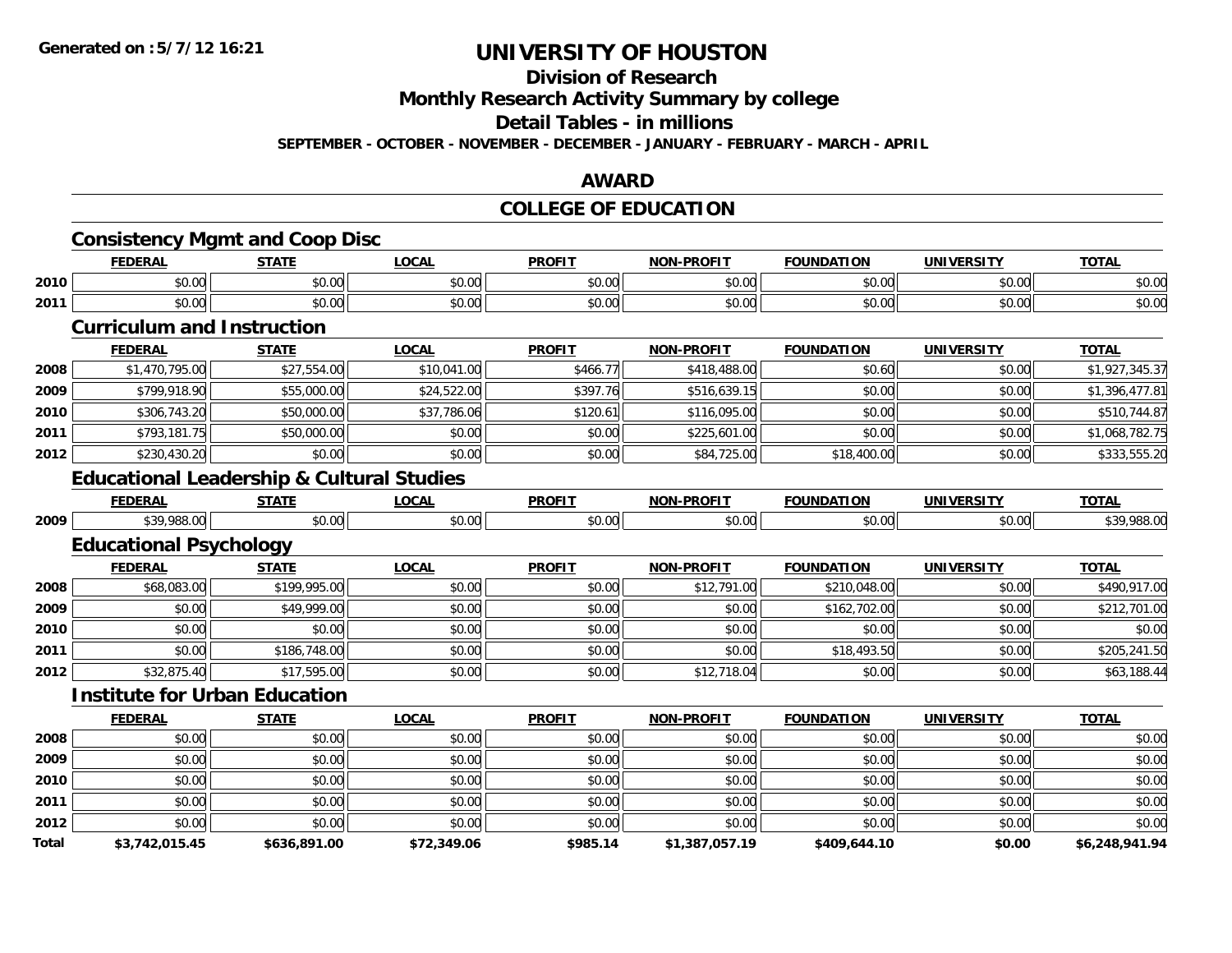**Division of Research**

**Monthly Research Activity Summary by college**

**Detail Tables - in millions**

**SEPTEMBER - OCTOBER - NOVEMBER - DECEMBER - JANUARY - FEBRUARY - MARCH - APRIL**

#### **AWARD**

|      | Art                                 |              |              |               |                   |                   |                   |              |
|------|-------------------------------------|--------------|--------------|---------------|-------------------|-------------------|-------------------|--------------|
|      | <b>FEDERAL</b>                      | <b>STATE</b> | <b>LOCAL</b> | <b>PROFIT</b> | <b>NON-PROFIT</b> | <b>FOUNDATION</b> | <b>UNIVERSITY</b> | <b>TOTAL</b> |
| 2012 | \$14,979.30                         | \$0.00       | \$0.00       | \$0.00        | \$0.00            | \$0.00            | \$0.00            | \$14,979.30  |
|      | <b>Arte Publico Press</b>           |              |              |               |                   |                   |                   |              |
|      | <b>FEDERAL</b>                      | <b>STATE</b> | <b>LOCAL</b> | <b>PROFIT</b> | <b>NON-PROFIT</b> | <b>FOUNDATION</b> | <b>UNIVERSITY</b> | <b>TOTAL</b> |
| 2008 | \$0.00                              | \$0.00       | \$0.00       | \$0.00        | \$80,100.00       | \$107.03          | \$0.00            | \$80,207.03  |
| 2009 | \$0.00                              | \$0.00       | \$0.00       | \$0.00        | \$56,800.00       | \$0.00            | \$0.00            | \$56,800.00  |
| 2010 | \$30,000.00                         | \$0.00       | \$0.00       | \$0.00        | \$51,200.00       | \$0.00            | \$0.00            | \$81,200.00  |
| 2011 | \$30,000.00                         | \$9,500.00   | \$0.00       | \$0.00        | \$56,600.00       | \$0.00            | \$0.00            | \$96,100.00  |
| 2012 | \$6,000.00                          | \$2,250.00   | \$0.00       | \$0.00        | \$39,100.00       | \$0.00            | \$0.00            | \$47,350.00  |
|      | <b>Blaffer Gallery</b>              |              |              |               |                   |                   |                   |              |
|      | <b>FEDERAL</b>                      | <b>STATE</b> | <b>LOCAL</b> | <b>PROFIT</b> | <b>NON-PROFIT</b> | <b>FOUNDATION</b> | <b>UNIVERSITY</b> | <b>TOTAL</b> |
| 2008 | \$7,551.00                          | \$0.00       | \$0.00       | \$0.00        | \$43,800.00       | \$0.00            | \$0.00            | \$51,351.00  |
| 2009 | \$0.00                              | \$4,007.00   | \$0.00       | \$0.00        | \$64,400.00       | \$0.00            | \$0.00            | \$68,407.00  |
| 2010 | \$60,000.00                         | \$8,500.00   | \$0.00       | \$0.00        | \$67,300.00       | \$0.00            | \$0.00            | \$135,800.00 |
| 2011 | \$0.00                              | \$11,500.00  | \$0.00       | \$0.00        | \$70,200.00       | \$0.00            | \$0.00            | \$81,700.00  |
| 2012 | \$20,000.00                         | \$5,132.00   | \$0.00       | \$0.00        | \$50,800.00       | \$0.00            | \$0.00            | \$75,932.00  |
|      | <b>Center for Public History</b>    |              |              |               |                   |                   |                   |              |
|      | <b>FEDERAL</b>                      | <b>STATE</b> | <b>LOCAL</b> | <b>PROFIT</b> | <b>NON-PROFIT</b> | <b>FOUNDATION</b> | <b>UNIVERSITY</b> | <b>TOTAL</b> |
| 2012 | \$100,000.00                        | \$0.00       | \$0.00       | \$0.00        | \$0.00            | \$0.00            | \$0.00            | \$100,000.00 |
|      | <b>Communication Disorders</b>      |              |              |               |                   |                   |                   |              |
|      | <b>FEDERAL</b>                      | <b>STATE</b> | <b>LOCAL</b> | <b>PROFIT</b> | <b>NON-PROFIT</b> | <b>FOUNDATION</b> | <b>UNIVERSITY</b> | <b>TOTAL</b> |
| 2008 | \$24,006.00                         | \$0.00       | \$3,200.00   | \$0.00        | \$247,668.00      | \$0.00            | \$0.00            | \$274,874.00 |
| 2009 | \$27,007.00                         | \$0.00       | \$1,500.00   | \$0.00        | \$61,917.00       | \$0.00            | \$0.00            | \$90,424.00  |
| 2010 | \$0.00                              | \$0.00       | \$0.00       | \$0.00        | \$231,398.00      | \$0.00            | \$0.00            | \$231,398.00 |
| 2011 | \$0.00                              | \$0.00       | \$0.00       | \$0.00        | \$233,713.00      | \$0.00            | \$0.00            | \$233,713.00 |
| 2012 | \$2,942.90                          | \$0.00       | \$0.00       | \$0.00        | \$58,428.00       | \$0.00            | \$0.00            | \$61,370.90  |
|      | <b>Comparative Cultural Studies</b> |              |              |               |                   |                   |                   |              |
|      | <b>FEDERAL</b>                      | <b>STATE</b> | <b>LOCAL</b> | <b>PROFIT</b> | <b>NON-PROFIT</b> | <b>FOUNDATION</b> | <b>UNIVERSITY</b> | <b>TOTAL</b> |
| 2008 | \$18,883.00                         | \$0.00       | \$0.00       | \$0.00        | \$0.00            | \$0.00            | \$0.00            | \$18,883.00  |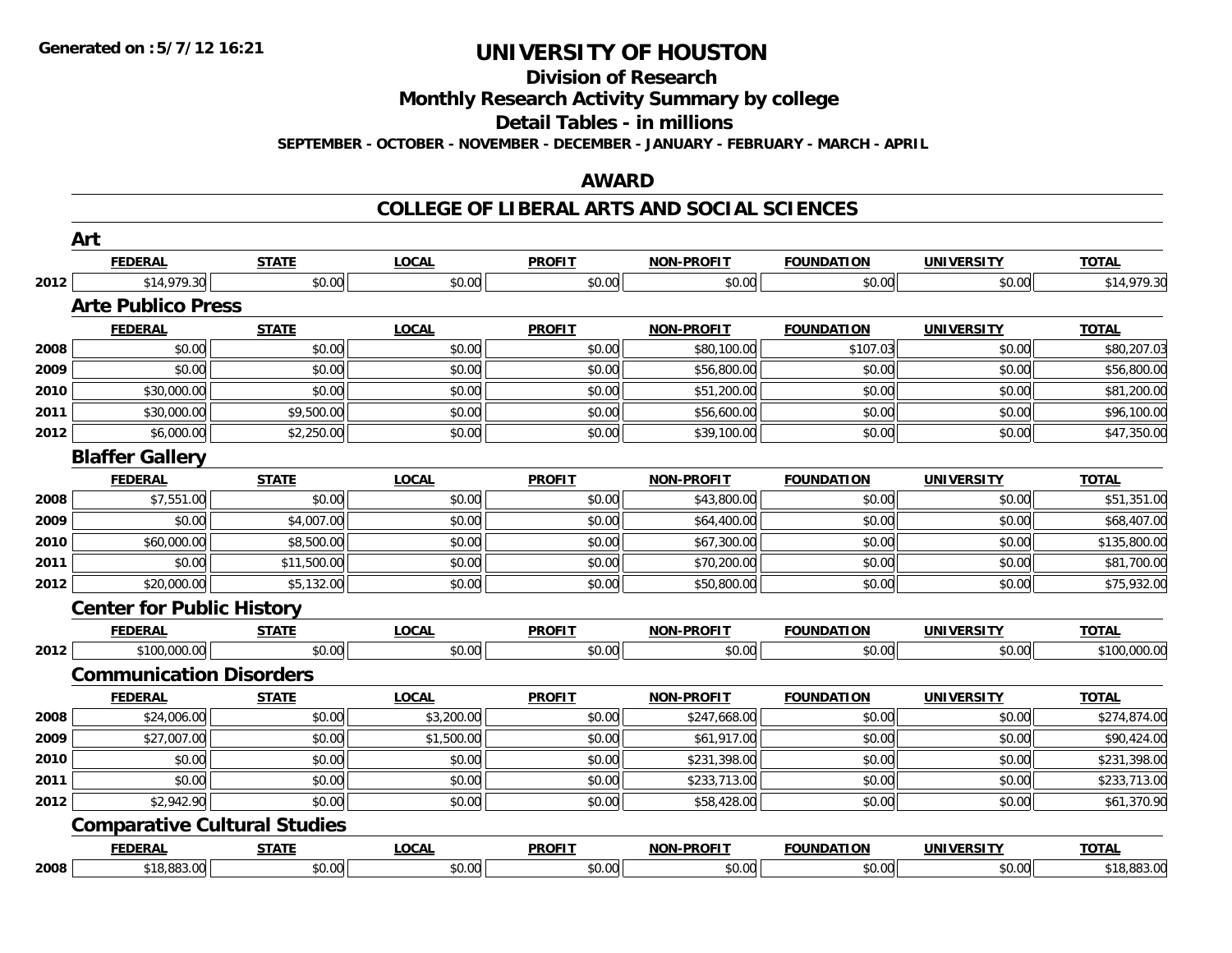**Division of Research**

**Monthly Research Activity Summary by college**

**Detail Tables - in millions**

**SEPTEMBER - OCTOBER - NOVEMBER - DECEMBER - JANUARY - FEBRUARY - MARCH - APRIL**

#### **AWARD**

|      | <b>FEDERAL</b>                         | <b>STATE</b> | <b>LOCAL</b> | <b>PROFIT</b> | <b>NON-PROFIT</b> | <b>FOUNDATION</b> | <b>UNIVERSITY</b> | <b>TOTAL</b>   |
|------|----------------------------------------|--------------|--------------|---------------|-------------------|-------------------|-------------------|----------------|
| 2011 | \$0.00                                 | \$0.00       | \$0.00       | \$0.00        | \$15,000.00       | \$0.00            | \$0.00            | \$15,000.00    |
|      | Dean, Liberal Arts and Social Sciences |              |              |               |                   |                   |                   |                |
|      | <b>FEDERAL</b>                         | <b>STATE</b> | <b>LOCAL</b> | <b>PROFIT</b> | <b>NON-PROFIT</b> | <b>FOUNDATION</b> | <b>UNIVERSITY</b> | <b>TOTAL</b>   |
| 2008 | \$150,000.00                           | \$0.00       | \$0.00       | \$0.00        | \$0.00            | \$0.00            | \$0.00            | \$150,000.00   |
| 2009 | \$0.00                                 | \$0.00       | \$0.00       | \$0.00        | \$0.00            | \$0.00            | \$0.00            | \$0.00         |
| 2010 | \$0.00                                 | \$0.00       | \$0.00       | \$0.00        | \$0.00            | \$0.00            | \$0.00            | \$0.00         |
| 2011 | \$0.00                                 | \$0.00       | \$0.00       | \$0.00        | \$0.00            | \$0.00            | \$0.00            | \$0.00         |
| 2012 | \$0.00                                 | \$0.00       | \$0.00       | \$0.00        | \$0.00            | \$0.00            | \$0.00            | \$0.00         |
|      | <b>Economics</b>                       |              |              |               |                   |                   |                   |                |
|      | <b>FEDERAL</b>                         | <b>STATE</b> | <b>LOCAL</b> | <b>PROFIT</b> | <b>NON-PROFIT</b> | <b>FOUNDATION</b> | <b>UNIVERSITY</b> | <b>TOTAL</b>   |
| 2008 | \$59,469.00                            | \$0.00       | \$0.00       | \$0.00        | \$0.00            | \$0.00            | \$0.00            | \$59,469.00    |
| 2009 | \$24,750.00                            | \$0.00       | \$0.00       | \$0.00        | \$0.00            | \$0.00            | \$0.00            | \$24,750.00    |
| 2011 | \$0.00                                 | \$0.00       | \$0.00       | \$0.00        | \$55,000.00       | \$0.00            | \$0.00            | \$55,000.00    |
| 2012 | \$124,999.88                           | \$0.00       | \$0.00       | \$0.00        | \$0.00            | \$38,500.00       | \$0.00            | \$163,499.88   |
|      | <b>English</b>                         |              |              |               |                   |                   |                   |                |
|      | <b>FEDERAL</b>                         | <b>STATE</b> | <b>LOCAL</b> | <b>PROFIT</b> | <b>NON-PROFIT</b> | <b>FOUNDATION</b> | <b>UNIVERSITY</b> | <b>TOTAL</b>   |
| 2008 | \$0.00                                 | \$0.00       | \$0.00       | \$0.00        | \$1,000.00        | \$0.00            | \$0.00            | \$1,000.00     |
| 2009 | \$7,500.00                             | \$0.00       | \$0.00       | \$0.00        | \$0.00            | \$0.00            | \$0.00            | \$7,500.00     |
| 2010 | \$1,000.00                             | \$0.00       | \$0.00       | \$14,264.60   | \$0.00            | \$0.00            | \$0.00            | \$15,264.60    |
| 2011 | \$1,000.00                             | \$0.00       | \$0.00       | \$0.00        | \$0.00            | \$0.00            | \$0.00            | \$1,000.00     |
|      | <b>Health and Human Performance</b>    |              |              |               |                   |                   |                   |                |
|      | <b>FEDERAL</b>                         | <b>STATE</b> | <b>LOCAL</b> | <b>PROFIT</b> | <b>NON-PROFIT</b> | <b>FOUNDATION</b> | <b>UNIVERSITY</b> | <b>TOTAL</b>   |
| 2008 | \$920,496.75                           | \$0.00       | \$0.00       | \$134,000.00  | \$0.00            | \$25,266.00       | \$0.00            | \$1,079,762.75 |
| 2009 | \$1,013,169.37                         | \$0.00       | \$0.00       | \$402,000.00  | \$0.00            | \$12,234.00       | \$0.00            | \$1,427,403.37 |
| 2010 | \$2,244,366.28                         | \$0.00       | \$0.00       | \$0.00        | \$0.00            | \$0.00            | \$0.00            | \$2,244,366.28 |
| 2011 | \$1,079,875.38                         | \$0.00       | \$0.00       | \$91,870.00   | \$0.00            | \$56,877.80       | \$0.00            | \$1,228,623.18 |
| 2012 | \$1,400,513.95                         | \$0.00       | \$0.00       | \$643,969.00  | \$0.00            | \$0.00            | \$0.00            | \$2,044,482.95 |
|      | <b>Hispanic Studies</b>                |              |              |               |                   |                   |                   |                |
|      | <u>FEDERAL</u>                         | <b>STATE</b> | <b>LOCAL</b> | <b>PROFIT</b> | <b>NON-PROFIT</b> | <b>FOUNDATION</b> | <b>UNIVERSITY</b> | <b>TOTAL</b>   |
|      | \$0.00                                 | \$0.00       | \$0.00       | \$0.00        | \$0.00            | \$72,400.00       | \$0.00            | \$72,400.00    |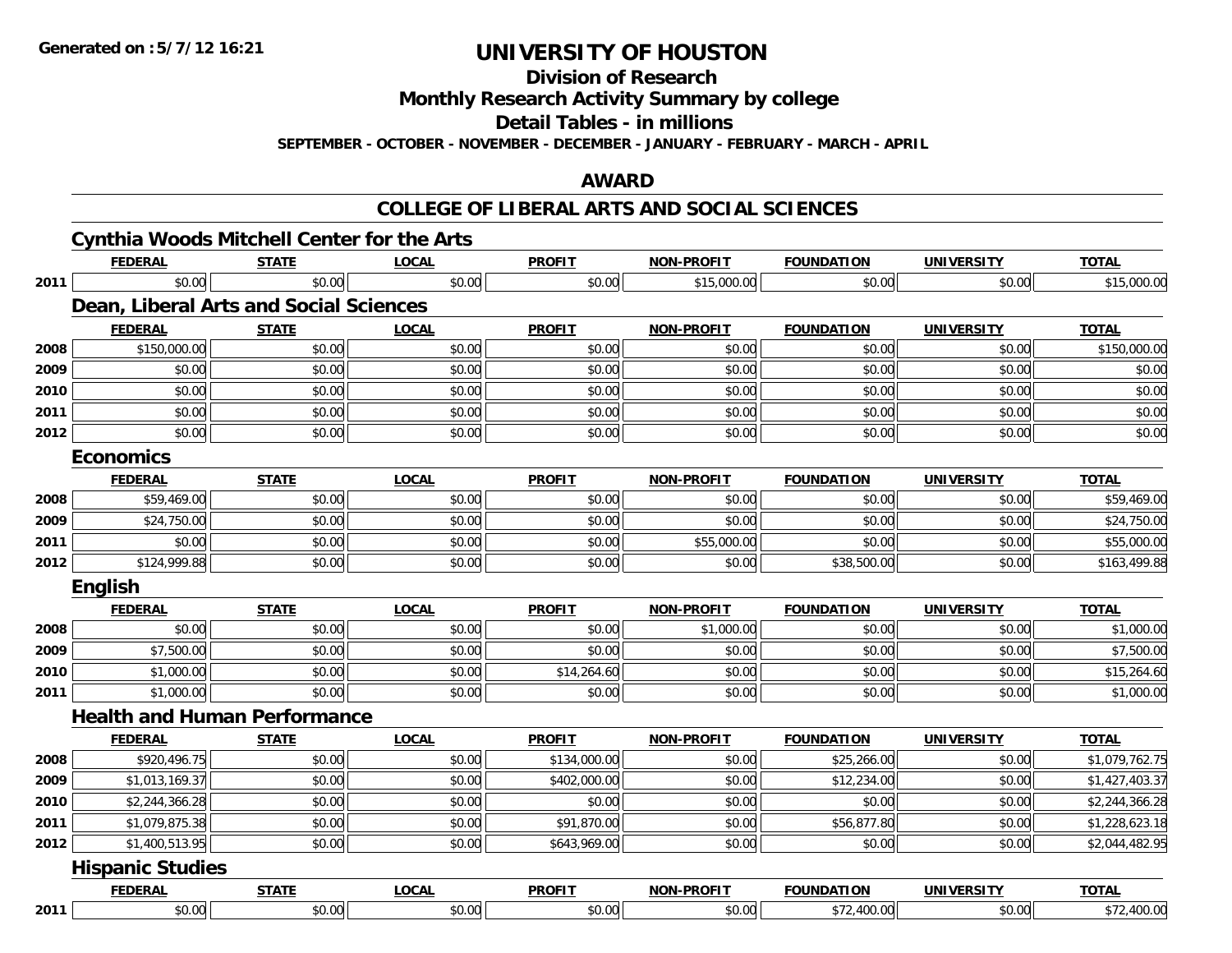**Division of Research**

**Monthly Research Activity Summary by college**

**Detail Tables - in millions**

**SEPTEMBER - OCTOBER - NOVEMBER - DECEMBER - JANUARY - FEBRUARY - MARCH - APRIL**

#### **AWARD**

|      | <b>Hispanic Studies</b>               |              |              |               |                   |                   |                   |              |
|------|---------------------------------------|--------------|--------------|---------------|-------------------|-------------------|-------------------|--------------|
|      | <b>FEDERAL</b>                        | <b>STATE</b> | <b>LOCAL</b> | <b>PROFIT</b> | NON-PROFIT        | <b>FOUNDATION</b> | <b>UNIVERSITY</b> | <b>TOTAL</b> |
| 2012 | \$0.00                                | \$0.00       | \$0.00       | \$0.00        | \$0.00            | \$55,200.00       | \$0.00            | \$55,200.00  |
|      | <b>History</b>                        |              |              |               |                   |                   |                   |              |
|      | <b>FEDERAL</b>                        | <b>STATE</b> | <b>LOCAL</b> | <b>PROFIT</b> | NON-PROFIT        | <b>FOUNDATION</b> | <b>UNIVERSITY</b> | <b>TOTAL</b> |
| 2008 | \$0.00                                | \$0.00       | \$0.00       | \$131,643.49  | \$0.00            | \$0.00            | \$0.00            | \$131,643.49 |
| 2009 | \$0.00                                | \$0.00       | \$0.00       | \$87,646.04   | \$0.00            | \$0.00            | \$0.00            | \$87,646.04  |
| 2010 | \$25,000.00                           | \$0.00       | \$0.00       | \$47,990.42   | \$0.00            | \$0.00            | \$0.00            | \$72,990.42  |
| 2011 | \$14,000.00                           | \$0.00       | \$0.00       | \$19,256.96   | \$0.00            | \$0.00            | \$0.00            | \$33,256.96  |
| 2012 | \$0.00                                | \$0.00       | \$0.00       | \$16,965.60   | \$0.00            | \$0.00            | \$0.00            | \$16,965.60  |
|      | <b>Hobby Center for Public Policy</b> |              |              |               |                   |                   |                   |              |
|      | <b>FEDERAL</b>                        | <b>STATE</b> | <b>LOCAL</b> | <b>PROFIT</b> | <b>NON-PROFIT</b> | <b>FOUNDATION</b> | <b>UNIVERSITY</b> | <b>TOTAL</b> |
| 2009 | \$24,750.00                           | \$0.00       | \$0.00       | \$0.00        | \$0.00            | \$0.00            | \$0.00            | \$24,750.00  |
| 2010 | \$249,989.00                          | \$0.00       | \$0.00       | \$0.00        | \$0.00            | \$0.00            | \$0.00            | \$249,989.00 |
|      | <b>Modern/Classical Languages</b>     |              |              |               |                   |                   |                   |              |
|      | <b>FEDERAL</b>                        | <b>STATE</b> | <b>LOCAL</b> | <b>PROFIT</b> | <b>NON-PROFIT</b> | <b>FOUNDATION</b> | <b>UNIVERSITY</b> | <b>TOTAL</b> |
| 2008 | \$40,000.00                           | \$0.00       | \$0.00       | \$0.00        | \$0.00            | \$0.00            | \$0.00            | \$40,000.00  |
| 2011 | \$0.00                                | \$0.00       | \$0.00       | \$0.00        | \$0.00            | \$0.00            | \$0.00            | \$0.00       |
|      | Philosophy                            |              |              |               |                   |                   |                   |              |
|      | <b>FEDERAL</b>                        | <b>STATE</b> | <b>LOCAL</b> | <b>PROFIT</b> | <b>NON-PROFIT</b> | <b>FOUNDATION</b> | <b>UNIVERSITY</b> | <b>TOTAL</b> |
| 2008 | \$0.00                                | \$0.00       | \$0.00       | \$0.00        | \$0.00            | \$0.00            | \$0.00            | \$0.00       |
| 2009 | \$0.00                                | \$0.00       | \$0.00       | \$0.00        | \$0.00            | \$0.00            | \$0.00            | \$0.00       |
| 2010 | \$0.00                                | \$0.00       | \$0.00       | \$0.00        | \$0.00            | \$0.00            | \$0.00            | \$0.00       |
| 2012 | \$29,932.50                           | \$0.00       | \$0.00       | \$0.00        | \$0.00            | \$0.00            | \$0.00            | \$29,932.50  |
|      | <b>Political Science</b>              |              |              |               |                   |                   |                   |              |
|      | <b>FEDERAL</b>                        | <b>STATE</b> | <b>LOCAL</b> | <b>PROFIT</b> | <b>NON-PROFIT</b> | <b>FOUNDATION</b> | <b>UNIVERSITY</b> | <b>TOTAL</b> |
| 2008 | \$0.00                                | \$0.00       | \$0.00       | \$0.00        | \$0.00            | \$0.00            | \$36,041.00       | \$36,041.00  |
| 2009 | \$34,995.00                           | \$0.00       | \$0.00       | \$0.00        | \$0.00            | \$0.00            | \$19,200.00       | \$54,195.00  |
| 2010 | \$0.00                                | \$0.00       | \$0.00       | \$0.00        | \$0.00            | \$0.00            | \$0.00            | \$0.00       |
| 2011 | \$11,941.00                           | \$0.00       | \$0.00       | \$0.00        | \$0.00            | \$0.00            | \$0.00            | \$11,941.00  |
| 2012 | \$0.00                                | \$0.00       | \$0.00       | \$0.00        | \$0.00            | \$0.00            | \$0.00            | \$0.00       |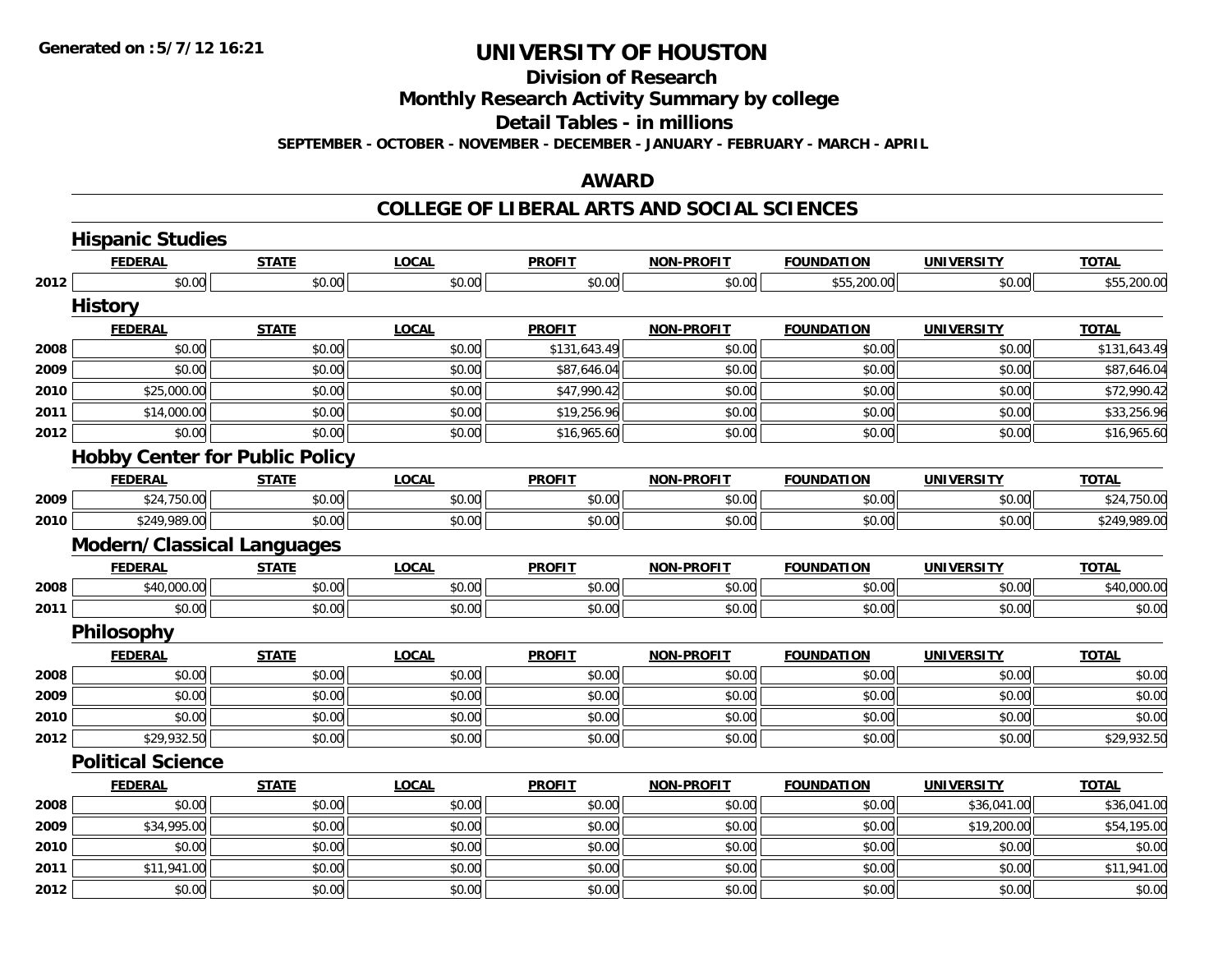# **Division of ResearchMonthly Research Activity Summary by college**

#### **Detail Tables - in millions**

**SEPTEMBER - OCTOBER - NOVEMBER - DECEMBER - JANUARY - FEBRUARY - MARCH - APRIL**

### **AWARD**

|       | <b>Psychology</b>      |                 |              |                |                   |                   |                   |                 |
|-------|------------------------|-----------------|--------------|----------------|-------------------|-------------------|-------------------|-----------------|
|       | <b>FEDERAL</b>         | <b>STATE</b>    | <b>LOCAL</b> | <b>PROFIT</b>  | <b>NON-PROFIT</b> | <b>FOUNDATION</b> | <b>UNIVERSITY</b> | <b>TOTAL</b>    |
| 2008  | \$7,246,066.56         | \$5,473,663.41  | \$0.00       | \$165,596.08   | \$82,063.36       | \$0.00            | \$63,717.44       | \$13,031,106.85 |
| 2009  | \$3,497,796.52         | \$4,398,363.82  | \$0.00       | \$83,955.00    | \$134,730.00      | \$0.00            | \$44,523.00       | \$8,159,368.34  |
| 2010  | \$5,784,359.55         | \$1,032,389.00  | \$0.00       | \$58,067.00    | \$815,556.00      | \$0.00            | \$36,067.00       | \$7,726,438.55  |
| 2011  | \$4,455,596.21         | \$562,880.00    | \$0.00       | \$153,430.00   | \$106,782.50      | \$229,331.15      | \$19,875.08       | \$5,527,894.94  |
| 2012  | \$5,626,166.17         | \$39,662.00     | \$0.00       | \$38,168.00    | \$304,641.00      | \$114,465.00      | \$36,531.00       | \$6,159,633.17  |
|       | <b>School of Music</b> |                 |              |                |                   |                   |                   |                 |
|       | <b>FEDERAL</b>         | <b>STATE</b>    | <b>LOCAL</b> | <b>PROFIT</b>  | <b>NON-PROFIT</b> | <b>FOUNDATION</b> | <b>UNIVERSITY</b> | <b>TOTAL</b>    |
| 2008  | \$0.00                 | \$0.00          | \$0.00       | \$0.00         | \$6,200.00        | \$0.00            | \$0.00            | \$6,200.00      |
| 2010  | \$14,500.00            | \$0.00          | \$0.00       | \$0.00         | \$40,900.00       | \$0.00            | \$0.00            | \$55,400.00     |
| 2011  | \$0.00                 | \$15,865.00     | \$0.00       | \$0.00         | \$0.00            | \$0.00            | \$0.00            | \$15,865.00     |
| 2012  | \$0.00                 | \$3,347.00      | \$0.00       | \$0.00         | \$0.00            | \$0.00            | \$0.00            | \$3,347.00      |
|       | Sociology              |                 |              |                |                   |                   |                   |                 |
|       | <b>FEDERAL</b>         | <b>STATE</b>    | <b>LOCAL</b> | <b>PROFIT</b>  | <b>NON-PROFIT</b> | <b>FOUNDATION</b> | <b>UNIVERSITY</b> | <b>TOTAL</b>    |
| 2008  | \$57,493.80            | \$0.00          | \$59,350.00  | \$0.00         | \$1,500.00        | \$0.00            | \$26,250.00       | \$144,593.80    |
| 2009  | \$132,051.20           | \$0.00          | \$60,000.00  | \$0.00         | \$0.00            | \$0.00            | \$0.00            | \$192,051.20    |
| 2011  | \$0.00                 | \$0.00          | \$0.00       | \$0.00         | \$3,500.00        | \$0.00            | \$0.00            | \$3,500.00      |
| 2012  | \$54,502.40            | \$0.00          | \$0.00       | \$0.00         | \$0.00            | \$0.00            | \$0.00            | \$54,502.40     |
|       | <b>Theatre</b>         |                 |              |                |                   |                   |                   |                 |
|       | <b>FEDERAL</b>         | <b>STATE</b>    | <b>LOCAL</b> | <b>PROFIT</b>  | <b>NON-PROFIT</b> | <b>FOUNDATION</b> | <b>UNIVERSITY</b> | <b>TOTAL</b>    |
| 2008  | \$0.00                 | \$0.00          | \$0.00       | \$0.00         | \$44,014.23       | \$0.00            | \$0.00            | \$44,014.23     |
| 2010  | \$0.00                 | \$0.00          | \$0.00       | \$0.00         | \$46,537.16       | \$0.00            | \$0.00            | \$46,537.16     |
| 2011  | \$0.00                 | \$0.00          | \$0.00       | \$47,990.37    | \$0.00            | \$0.00            | \$0.00            | \$47,990.37     |
| Total | \$34,667,649.71        | \$11,567,059.23 | \$124,050.00 | \$2,136,812.56 | \$3,070,848.25    | \$604,380.98      | \$282,204.52      | \$52,453,005.25 |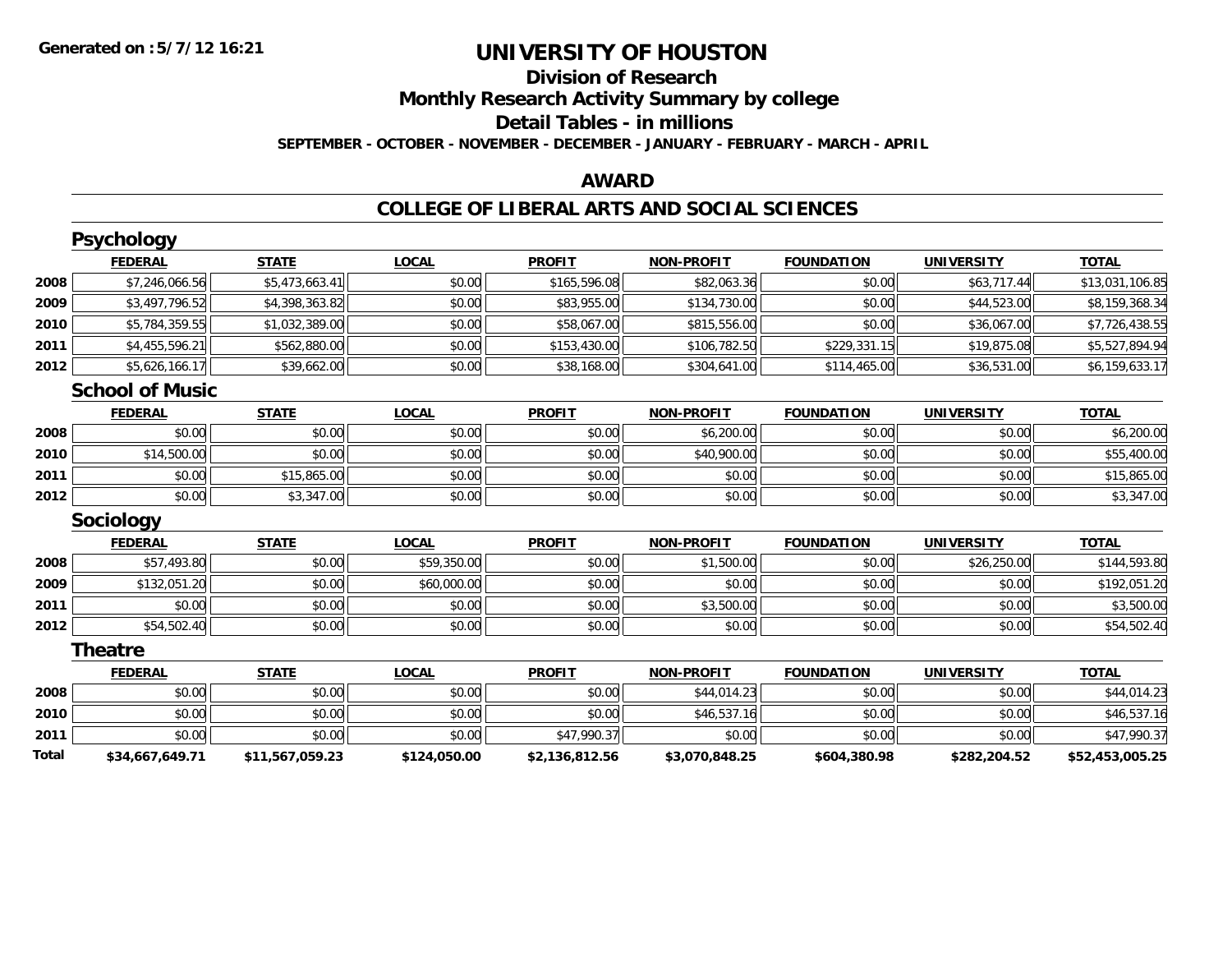**Division of Research**

**Monthly Research Activity Summary by college**

**Detail Tables - in millions**

**SEPTEMBER - OCTOBER - NOVEMBER - DECEMBER - JANUARY - FEBRUARY - MARCH - APRIL**

### **AWARD**

#### **COLLEGE OF NATURAL SCIENCES AND MATHEMATICS**

|      | <b>FEDERAL</b>                                         | <b>STATE</b>   | <b>LOCAL</b> | <b>PROFIT</b> | <b>NON-PROFIT</b> | <b>FOUNDATION</b> | <b>UNIVERSITY</b> | <b>TOTAL</b>   |
|------|--------------------------------------------------------|----------------|--------------|---------------|-------------------|-------------------|-------------------|----------------|
| 2011 | \$0.00                                                 | \$0.00         | \$0.00       | \$70,000.00   | \$0.00            | \$0.00            | \$0.00            | \$70,000.00    |
|      | <b>Biology/Biochemistry</b>                            |                |              |               |                   |                   |                   |                |
|      | <b>FEDERAL</b>                                         | <b>STATE</b>   | <b>LOCAL</b> | <b>PROFIT</b> | <b>NON-PROFIT</b> | <b>FOUNDATION</b> | <b>UNIVERSITY</b> | <b>TOTAL</b>   |
| 2008 | \$2,178,628.20                                         | \$0.00         | \$0.00       | \$0.00        | \$61,771.00       | \$99,300.00       | \$0.00            | \$2,339,699.20 |
| 2009 | \$1,883,537.00                                         | \$0.00         | \$0.00       | \$0.00        | \$0.00            | \$166,871.42      | \$0.00            | \$2,050,408.42 |
| 2010 | \$2,695,489.50                                         | \$56,204.00    | \$0.00       | \$0.00        | \$408,616.00      | \$153,171.61      | \$0.00            | \$3,313,481.11 |
| 2011 | \$2,470,643.36                                         | \$361,225.75   | \$0.00       | \$0.00        | \$554,763.11      | \$184,378.25      | \$0.00            | \$3,571,010.47 |
| 2012 | \$1,648,446.76                                         | \$263,840.00   | \$0.00       | \$0.00        | \$301,000.00      | \$110,000.00      | \$0.00            | \$2,323,286.76 |
|      | <b>Center for Applied Geoscience Excellence</b>        |                |              |               |                   |                   |                   |                |
|      | <b>FEDERAL</b>                                         | <b>STATE</b>   | <b>LOCAL</b> | <b>PROFIT</b> | <b>NON-PROFIT</b> | <b>FOUNDATION</b> | <b>UNIVERSITY</b> | <b>TOTAL</b>   |
| 2008 | \$0.00                                                 | \$0.00         | \$0.00       | \$0.00        | \$0.00            | \$0.00            | \$0.00            | \$0.00         |
| 2009 | \$0.00                                                 | \$0.00         | \$0.00       | \$0.00        | \$0.00            | \$0.00            | \$0.00            | \$0.00         |
|      | <b>Center for Nuclear Receptors and Cell Signaling</b> |                |              |               |                   |                   |                   |                |
|      | <b>FEDERAL</b>                                         | <b>STATE</b>   | <b>LOCAL</b> | <b>PROFIT</b> | <b>NON-PROFIT</b> | <b>FOUNDATION</b> | <b>UNIVERSITY</b> | <b>TOTAL</b>   |
| 2009 | \$0.00                                                 | \$2,750,000.00 | \$0.00       | \$0.00        | \$0.00            | \$0.00            | \$0.00            | \$2,750,000.00 |
| 2010 | \$843,984.00                                           | \$0.00         | \$0.00       | \$0.00        | \$0.00            | \$41,181.28       | \$0.00            | \$885,165.28   |
| 2011 | \$947,348.09                                           | \$45,000.00    | \$0.00       | \$240,000.00  | \$0.00            | \$50,000.00       | \$0.00            | \$1,282,348.09 |
| 2012 | \$519,968.00                                           | \$1,035,286.00 | \$0.00       | \$0.00        | \$20,000.00       | \$50,000.00       | \$0.00            | \$1,625,254.00 |
|      | Chemistry                                              |                |              |               |                   |                   |                   |                |
|      | <b>FEDERAL</b>                                         | <b>STATE</b>   | <b>LOCAL</b> | <b>PROFIT</b> | <b>NON-PROFIT</b> | <b>FOUNDATION</b> | <b>UNIVERSITY</b> | <b>TOTAL</b>   |
| 2008 | \$2,119,436.88                                         | \$21,816.00    | \$0.00       | \$0.00        | \$321,178.00      | \$0.00            | \$0.00            | \$2,462,430.88 |
| 2009 | \$1,781,761.00                                         | \$2,772,222.00 | \$0.00       | \$30,634.40   | \$121,100.00      | \$0.00            | \$159,770.00      | \$4,865,487.40 |
| 2010 | \$3,427,867.60                                         | \$1,772,622.00 | \$0.00       | \$211,700.00  | \$0.00            | \$560,000.00      | \$226,934.00      | \$6,199,123.60 |
| 2011 | \$3,670,136.39                                         | \$0.00         | \$0.00       | \$80,000.00   | \$0.00            | \$750,003.58      | \$200,000.00      | \$4,700,139.97 |
| 2012 | \$1,489,287.48                                         | \$0.00         | \$0.00       | \$0.00        | \$30,000.00       | \$10,850.46       | \$0.00            | \$1,530,137.94 |
|      | <b>Computer Science</b>                                |                |              |               |                   |                   |                   |                |
|      | <b>FEDERAL</b>                                         | <b>STATE</b>   | <b>LOCAL</b> | <b>PROFIT</b> | <b>NON-PROFIT</b> | <b>FOUNDATION</b> | <b>UNIVERSITY</b> | <b>TOTAL</b>   |
| 2008 | \$1,408,587.73                                         | \$0.00         | \$0.00       | \$25,000.00   | \$127,968.00      | \$0.00            | \$0.00            | \$1,561,555.73 |
| 2009 | \$4,444,104.56                                         | \$0.00         | \$0.00       | \$59,801.00   | \$162,262.00      | \$0.00            | \$0.00            | \$4,666,167.56 |
| 2010 | \$4,596,001.52                                         | \$51,496.00    | \$0.00       | \$152,865.00  | \$134,364.18      | \$0.00            | \$0.00            | \$4,934,726.70 |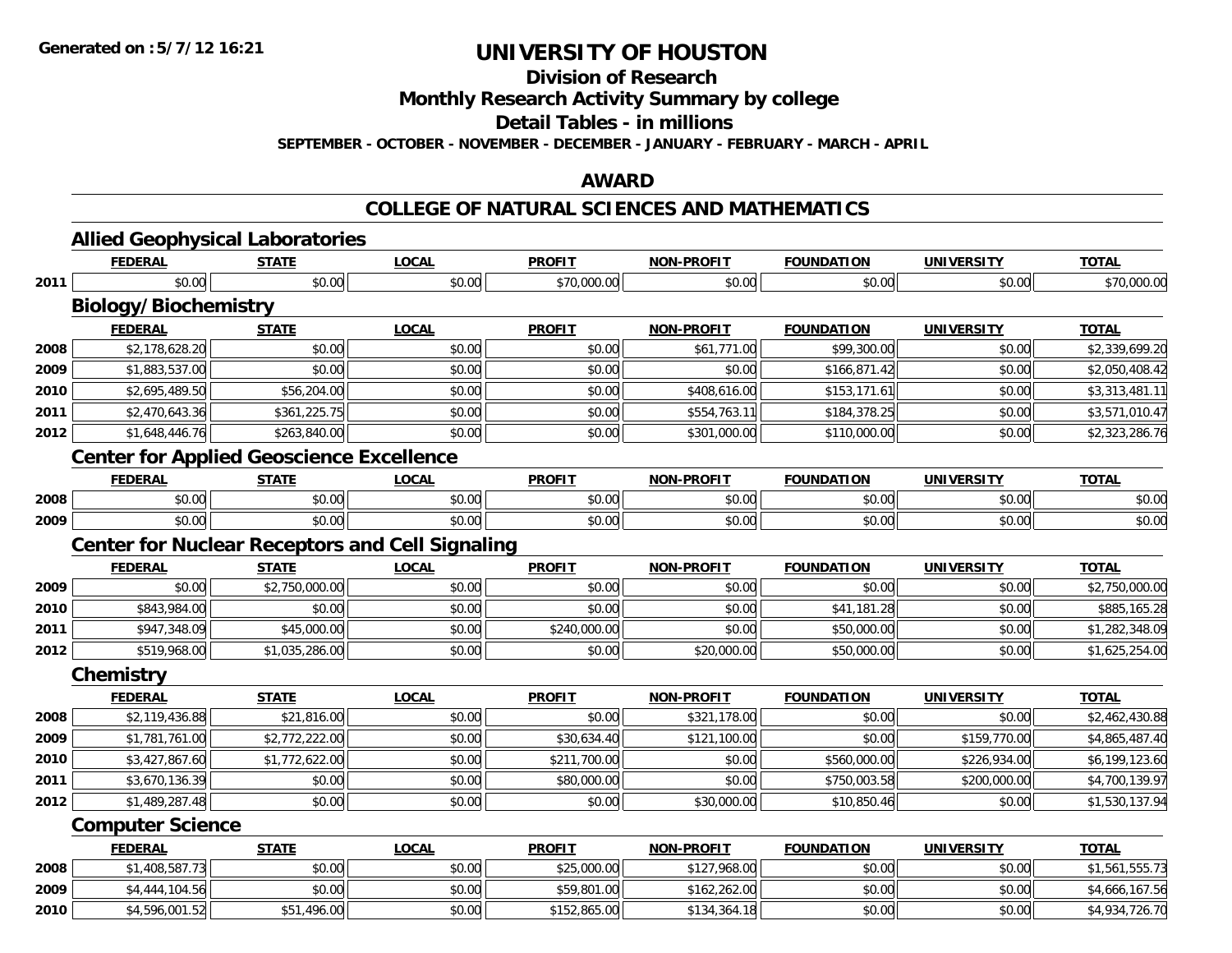### **Division of Research**

**Monthly Research Activity Summary by college**

#### **Detail Tables - in millions**

**SEPTEMBER - OCTOBER - NOVEMBER - DECEMBER - JANUARY - FEBRUARY - MARCH - APRIL**

### **AWARD**

#### **COLLEGE OF NATURAL SCIENCES AND MATHEMATICS**

|      | <b>Computer Science</b> |                                                           |              |                |                   |                   |                   |                |
|------|-------------------------|-----------------------------------------------------------|--------------|----------------|-------------------|-------------------|-------------------|----------------|
|      | <b>FEDERAL</b>          | <b>STATE</b>                                              | <b>LOCAL</b> | <b>PROFIT</b>  | <b>NON-PROFIT</b> | <b>FOUNDATION</b> | <b>UNIVERSITY</b> | <b>TOTAL</b>   |
| 2011 | \$2,074,566.80          | \$9,392.00                                                | \$0.00       | \$373,576.00   | \$101,323.12      | \$0.00            | \$0.00            | \$2,558,857.92 |
| 2012 | \$1,717,360.38          | \$61,050.00                                               | \$0.00       | \$165,000.00   | \$10,000.00       | \$65,940.00       | \$25,000.00       | \$2,044,350.38 |
|      |                         | Dean, Natural Sciences and Mathematics                    |              |                |                   |                   |                   |                |
|      | <b>FEDERAL</b>          | <b>STATE</b>                                              | <b>LOCAL</b> | <b>PROFIT</b>  | <b>NON-PROFIT</b> | <b>FOUNDATION</b> | <b>UNIVERSITY</b> | <b>TOTAL</b>   |
| 2008 | \$0.00                  | \$0.00                                                    | \$0.00       | \$0.00         | \$0.00            | \$0.00            | \$0.00            | \$0.00         |
| 2009 | \$0.00                  | \$0.00                                                    | \$0.00       | \$0.00         | \$0.00            | \$0.00            | \$0.00            | \$0.00         |
| 2010 | \$0.00                  | \$0.00                                                    | \$0.00       | \$0.00         | \$0.00            | \$0.00            | \$0.00            | \$0.00         |
| 2011 | \$710,000.00            | \$0.00                                                    | \$0.00       | \$0.00         | \$0.00            | \$0.00            | \$0.00            | \$710,000.00   |
| 2012 | \$145,158.00            | \$0.00                                                    | \$0.00       | \$0.00         | \$0.00            | \$0.00            | \$0.00            | \$145,158.00   |
|      | <b>Geosciences</b>      |                                                           |              |                |                   |                   |                   |                |
|      | <b>FEDERAL</b>          | <b>STATE</b>                                              | <b>LOCAL</b> | <b>PROFIT</b>  | <b>NON-PROFIT</b> | <b>FOUNDATION</b> | <b>UNIVERSITY</b> | <b>TOTAL</b>   |
| 2008 | \$380,500.00            | \$90,000.00                                               | \$0.00       | \$714,550.00   | \$50,000.00       | \$0.00            | \$0.00            | \$1,235,050.00 |
| 2009 | \$1,413,678.00          | \$205,500.00                                              | \$0.00       | \$1,149,238.00 | \$1,655,265.00    | \$0.00            | \$0.00            | \$4,423,681.00 |
| 2010 | \$1,040,658.00          | \$258,850.00                                              | \$0.00       | \$589,241.00   | \$0.00            | \$0.00            | \$0.00            | \$1,888,749.00 |
| 2011 | \$1,938,033,00          | \$594,571.00                                              | \$0.00       | \$846,766.00   | \$0.00            | \$0.00            | \$0.00            | \$3,379,370.00 |
| 2012 | \$742,057.00            | \$288,450.00                                              | \$0.00       | \$3,358,564.68 | \$262,752.00      | \$0.00            | \$0.00            | \$4,651,823.68 |
|      |                         | <b>Institute for Multidimensional Air Quality Studies</b> |              |                |                   |                   |                   |                |
|      | <b>FEDERAL</b>          | <b>STATE</b>                                              | <b>LOCAL</b> | <b>PROFIT</b>  | <b>NON-PROFIT</b> | <b>FOUNDATION</b> | <b>UNIVERSITY</b> | <b>TOTAL</b>   |
| 2010 | \$0.00                  | \$0.00                                                    | \$0.00       | \$0.00         | \$0.00            | \$0.00            | \$0.00            | \$0.00         |
|      | <b>Mathematics</b>      |                                                           |              |                |                   |                   |                   |                |
|      | <b>FEDERAL</b>          | <b>STATE</b>                                              | <b>LOCAL</b> | <b>PROFIT</b>  | <b>NON-PROFIT</b> | <b>FOUNDATION</b> | <b>UNIVERSITY</b> | <b>TOTAL</b>   |
| 2008 | \$100,087.00            | \$14,858.00                                               | \$0.00       | \$0.00         | \$12,500.00       | \$0.00            | \$0.00            | \$127,445.00   |
| 2009 | \$483,570.50            | \$396,181.00                                              | \$0.00       | \$0.00         | \$169,637.00      | \$57,563.53       | \$0.00            | \$1,106,952.03 |
| 2010 | \$540,982.98            | \$350,000.00                                              | \$0.00       | \$511,700.00   | \$44,000.00       | \$127,436.75      | \$0.00            | \$1,574,119.73 |
| 2011 | \$329,603.70            | \$100,036.00                                              | \$0.00       | \$150,000.00   | \$22,622.00       | \$111,708.69      | \$10,000.00       | \$723,970.39   |
| 2012 | \$852,657.92            | \$139,739.00                                              | \$0.00       | \$210,000.00   | \$99,312.00       | \$80,000.00       | \$10,000.00       | \$1,391,708.92 |
|      | <b>Physics</b>          |                                                           |              |                |                   |                   |                   |                |
|      | <b>FEDERAL</b>          | <b>STATE</b>                                              | <b>LOCAL</b> | <b>PROFIT</b>  | <b>NON-PROFIT</b> | <b>FOUNDATION</b> | <b>UNIVERSITY</b> | <b>TOTAL</b>   |
| 2008 | \$974,759.80            | \$0.00                                                    | \$0.00       | \$495,000.00   | \$68,189.00       | \$15,000.00       | \$0.00            | \$1,552,948.80 |
| 2009 | \$716,327.65            | \$0.00                                                    | \$0.00       | \$864,200.00   | \$178,481.02      | \$0.00            | \$0.00            | \$1,759,008.67 |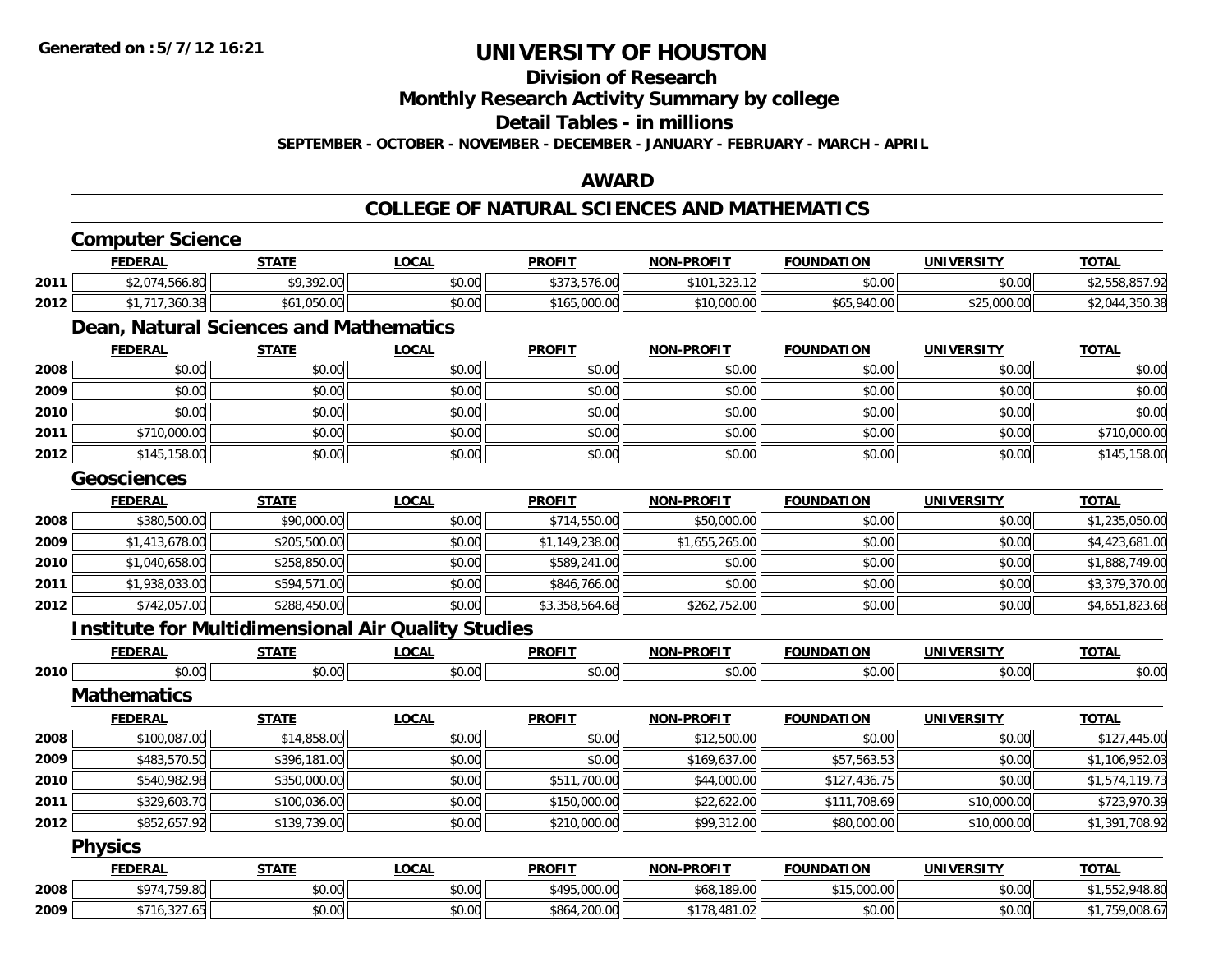#### **Division of Research**

**Monthly Research Activity Summary by college**

**Detail Tables - in millions**

**SEPTEMBER - OCTOBER - NOVEMBER - DECEMBER - JANUARY - FEBRUARY - MARCH - APRIL**

#### **AWARD**

#### **COLLEGE OF NATURAL SCIENCES AND MATHEMATICS**

|       | <b>Physics</b>  |                 |              |                 |                   |                   |                   |                 |
|-------|-----------------|-----------------|--------------|-----------------|-------------------|-------------------|-------------------|-----------------|
|       | <b>FEDERAL</b>  | <b>STATE</b>    | <b>LOCAL</b> | <b>PROFIT</b>   | <b>NON-PROFIT</b> | <b>FOUNDATION</b> | <b>UNIVERSITY</b> | <b>TOTAL</b>    |
| 2010  | \$2,415,268.25  | \$0.00          | \$0.00       | \$1,163,919.88  | \$45,397.10       | \$50,000.00       | \$0.00            | \$3,674,585.23  |
| 2011  | \$2,727,112.53  | \$0.00          | \$0.00       | \$810,300.00    | \$5,333.00        | \$60,000.00       | \$0.00            | \$3,602,745.53  |
| 2012  | \$1,983,502.94  | \$0.00          | \$0.00       | \$1,199,300.00  | \$49,225.00       | \$0.00            | \$0.00            | \$3,232,027.94  |
| Total | \$57,411,112.52 | \$11,638,338.75 | \$0.00       | \$13,471,355.96 | \$5,017,058.53    | \$2,743,405.57    | \$631,704.00      | \$90,912,975.33 |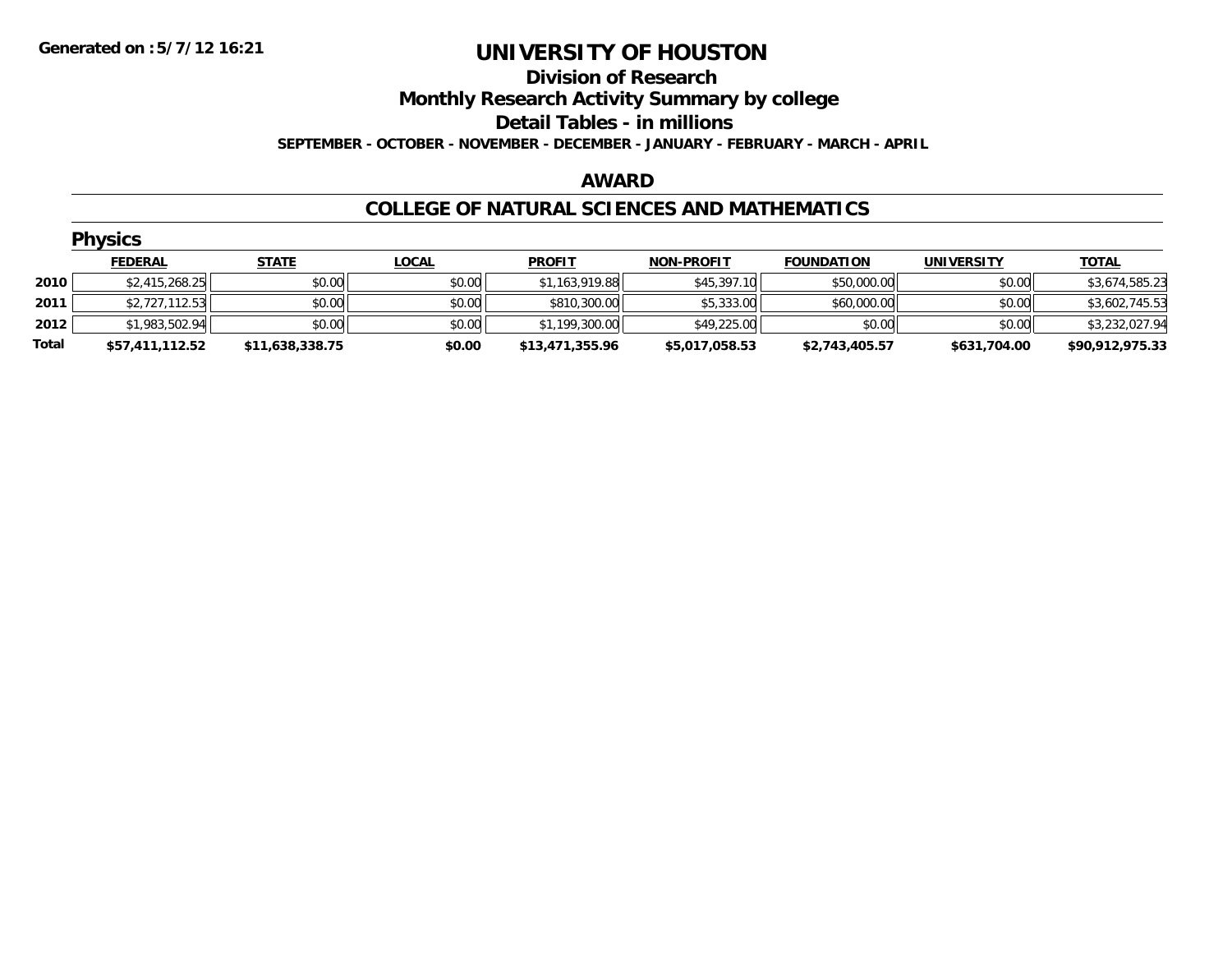### **Division of Research**

**Monthly Research Activity Summary by college**

**Detail Tables - in millions**

**SEPTEMBER - OCTOBER - NOVEMBER - DECEMBER - JANUARY - FEBRUARY - MARCH - APRIL**

#### **AWARD**

#### **COLLEGE OF OPTOMETRY**

### **Optometry, Community**

|       | .               |              |              |                |                   |                   |                   |                 |
|-------|-----------------|--------------|--------------|----------------|-------------------|-------------------|-------------------|-----------------|
|       | <b>FEDERAL</b>  | <b>STATE</b> | <b>LOCAL</b> | <b>PROFIT</b>  | <b>NON-PROFIT</b> | <b>FOUNDATION</b> | <b>UNIVERSITY</b> | <b>TOTAL</b>    |
| 2008  | \$2,191,462.00  | \$0.00       | \$0.00       | \$254,470.00   | \$90,000.00       | \$0.00            | \$119,135.93      | \$2,655,067.93  |
| 2009  | \$4,193,940.57  | \$73,714.00  | \$0.00       | \$178,570.00   | \$0.00            | \$40,000.00       | \$103,100.28      | \$4,589,324.85  |
| 2010  | \$3,833,525.96  | \$0.00       | \$0.00       | \$470,472.00   | \$2,100.00        | \$0.00            | \$241,929.63      | \$4,548,027.59  |
| 2011  | \$2,413,545.00  | \$0.00       | \$0.00       | \$264,681.26   | \$0.00            | \$0.00            | \$193,620.00      | \$2,871,846.26  |
| 2012  | \$3,087,462.94  | \$0.00       | \$0.00       | \$393,188.04   | \$0.00            | \$40,000.00       | \$207,310.00      | \$3,727,960.98  |
| Total | \$15,719,936.47 | \$73,714.00  | \$0.00       | \$1,561,381.30 | \$92,100.00       | \$80,000.00       | \$865,095.84      | \$18,392,227.61 |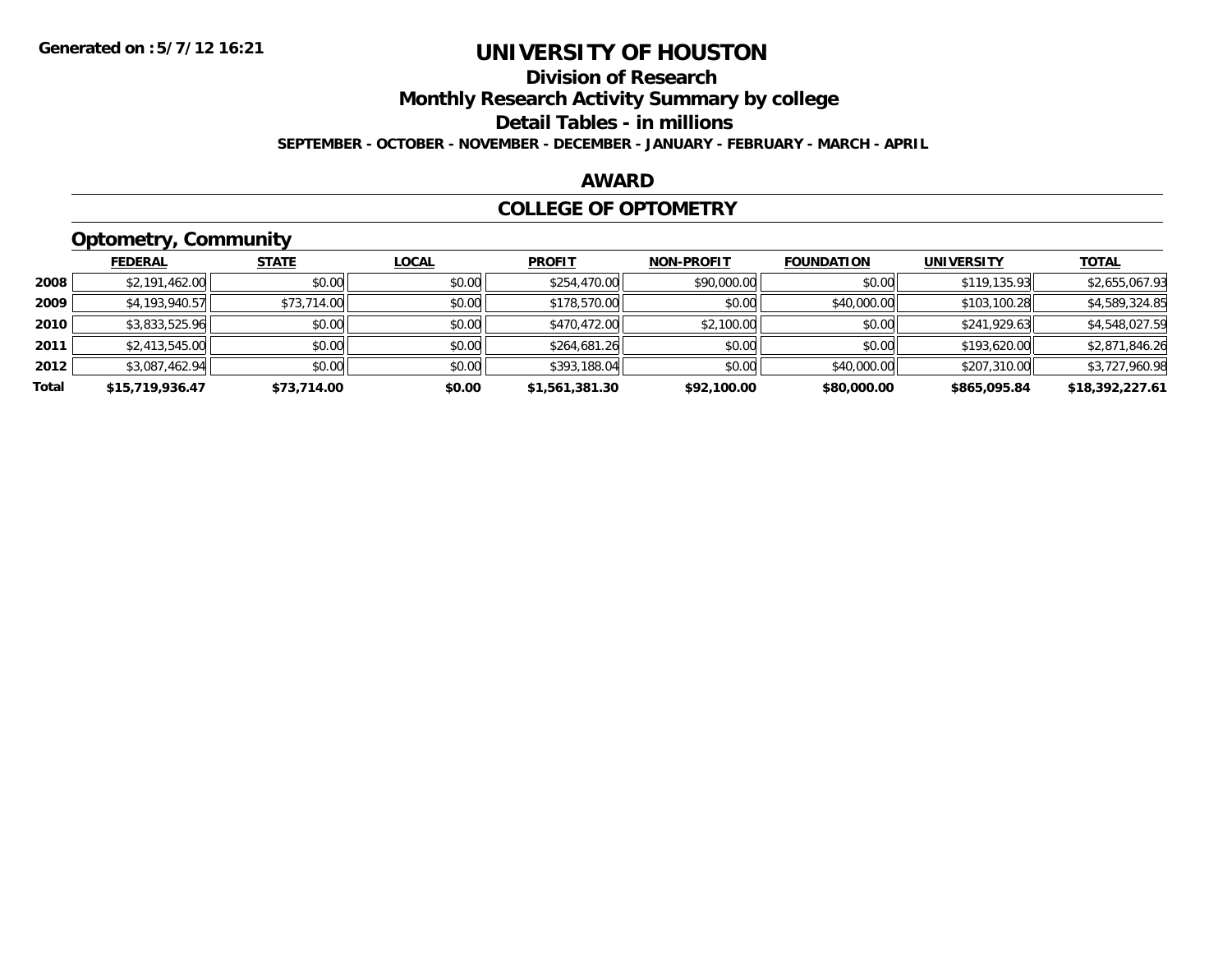**Division of Research**

**Monthly Research Activity Summary by college**

**Detail Tables - in millions**

**SEPTEMBER - OCTOBER - NOVEMBER - DECEMBER - JANUARY - FEBRUARY - MARCH - APRIL**

### **AWARD**

|       |                                                           |              |              | <b>COLLEGE OF PHARMACY</b> |                   |                   |                   |                 |
|-------|-----------------------------------------------------------|--------------|--------------|----------------------------|-------------------|-------------------|-------------------|-----------------|
|       | <b>Center for Experimental Therapeutics and Pharmacoi</b> |              |              |                            |                   |                   |                   |                 |
|       | <b>FEDERAL</b>                                            | <b>STATE</b> | <b>LOCAL</b> | <b>PROFIT</b>              | <b>NON-PROFIT</b> | <b>FOUNDATION</b> | <b>UNIVERSITY</b> | <b>TOTAL</b>    |
| 2010  | \$0.00                                                    | \$0.00       | \$0.00       | \$0.00                     | \$0.00            | \$0.00            | \$0.00            | \$0.00          |
| 2012  | \$0.00                                                    | \$0.00       | \$0.00       | \$0.00                     | \$0.00            | \$0.00            | \$0.00            | \$0.00          |
|       | <b>Clinical Sciences and Administration</b>               |              |              |                            |                   |                   |                   |                 |
|       | <b>FEDERAL</b>                                            | <b>STATE</b> | <b>LOCAL</b> | <b>PROFIT</b>              | <b>NON-PROFIT</b> | <b>FOUNDATION</b> | <b>UNIVERSITY</b> | <b>TOTAL</b>    |
| 2008  | \$304,052.00                                              | \$0.00       | \$0.00       | \$277,421.00               | \$25,000.00       | \$0.00            | \$0.00            | \$606,473.00    |
| 2009  | \$82,966.00                                               | \$0.00       | \$0.00       | \$121,196.00               | \$398,160.00      | \$0.00            | \$1,485.00        | \$603,807.00    |
| 2010  | \$305,908.85                                              | \$0.00       | \$0.00       | \$198,496.00               | \$60,001.00       | \$0.00            | \$0.00            | \$564,405.85    |
| 2011  | \$73,572.60                                               | \$14,886.00  | \$0.00       | \$80,448.80                | \$359,968.00      | \$0.00            | \$0.00            | \$528,875.40    |
| 2012  | \$299,290.30                                              | \$17,618.62  | \$0.00       | \$218,750.00               | \$7,081.95        | \$0.00            | \$0.00            | \$542,740.87    |
|       | Dean, Pharmacy                                            |              |              |                            |                   |                   |                   |                 |
|       | <b>FEDERAL</b>                                            | <b>STATE</b> | <b>LOCAL</b> | <b>PROFIT</b>              | <b>NON-PROFIT</b> | <b>FOUNDATION</b> | <b>UNIVERSITY</b> | <b>TOTAL</b>    |
| 2008  | \$0.00                                                    | \$0.00       | \$0.00       | \$0.00                     | \$0.00            | \$0.00            | \$0.00            | \$0.00          |
| 2009  | \$0.00                                                    | \$0.00       | \$0.00       | \$0.00                     | \$0.00            | \$0.00            | \$0.00            | \$0.00          |
| 2010  | \$0.00                                                    | \$0.00       | \$0.00       | \$0.00                     | \$0.00            | \$0.00            | \$0.00            | \$0.00          |
| 2011  | \$0.00                                                    | \$0.00       | \$0.00       | \$0.00                     | \$0.00            | \$0.00            | \$0.00            | \$0.00          |
| 2012  | \$0.00                                                    | \$0.00       | \$0.00       | \$0.00                     | \$0.00            | \$0.00            | \$0.00            | \$0.00          |
|       | <b>Pharmacological and Pharmaceutical Sciences</b>        |              |              |                            |                   |                   |                   |                 |
|       | <b>FEDERAL</b>                                            | <b>STATE</b> | <b>LOCAL</b> | <b>PROFIT</b>              | <b>NON-PROFIT</b> | <b>FOUNDATION</b> | <b>UNIVERSITY</b> | <b>TOTAL</b>    |
| 2008  | \$1,036,235.78                                            | \$0.00       | \$0.00       | \$40,000.00                | \$0.00            | \$0.00            | \$0.00            | \$1,076,235.78  |
| 2009  | \$1,391,298.31                                            | \$0.00       | \$0.00       | \$104,700.00               | \$99,970.00       | \$90,775.00       | \$0.00            | \$1,686,743.31  |
| 2010  | \$3,102,674.40                                            | \$0.00       | \$0.00       | \$19,200.00                | \$0.00            | \$0.00            | \$0.00            | \$3,121,874.40  |
| 2011  | \$2,224,296.40                                            | \$0.00       | \$0.00       | \$25,760.00                | \$0.00            | \$0.00            | \$0.00            | \$2,250,056.40  |
| 2012  | \$1,322,260.70                                            | \$0.00       | \$0.00       | \$16,000.00                | \$147,000.00      | \$0.00            | \$0.00            | \$1,485,260.70  |
| Total | \$10,142,555.34                                           | \$32,504.62  | \$0.00       | \$1,101,971.80             | \$1,097,180.95    | \$90,775.00       | \$1,485.00        | \$12,466,472.71 |
|       |                                                           |              |              |                            |                   |                   |                   |                 |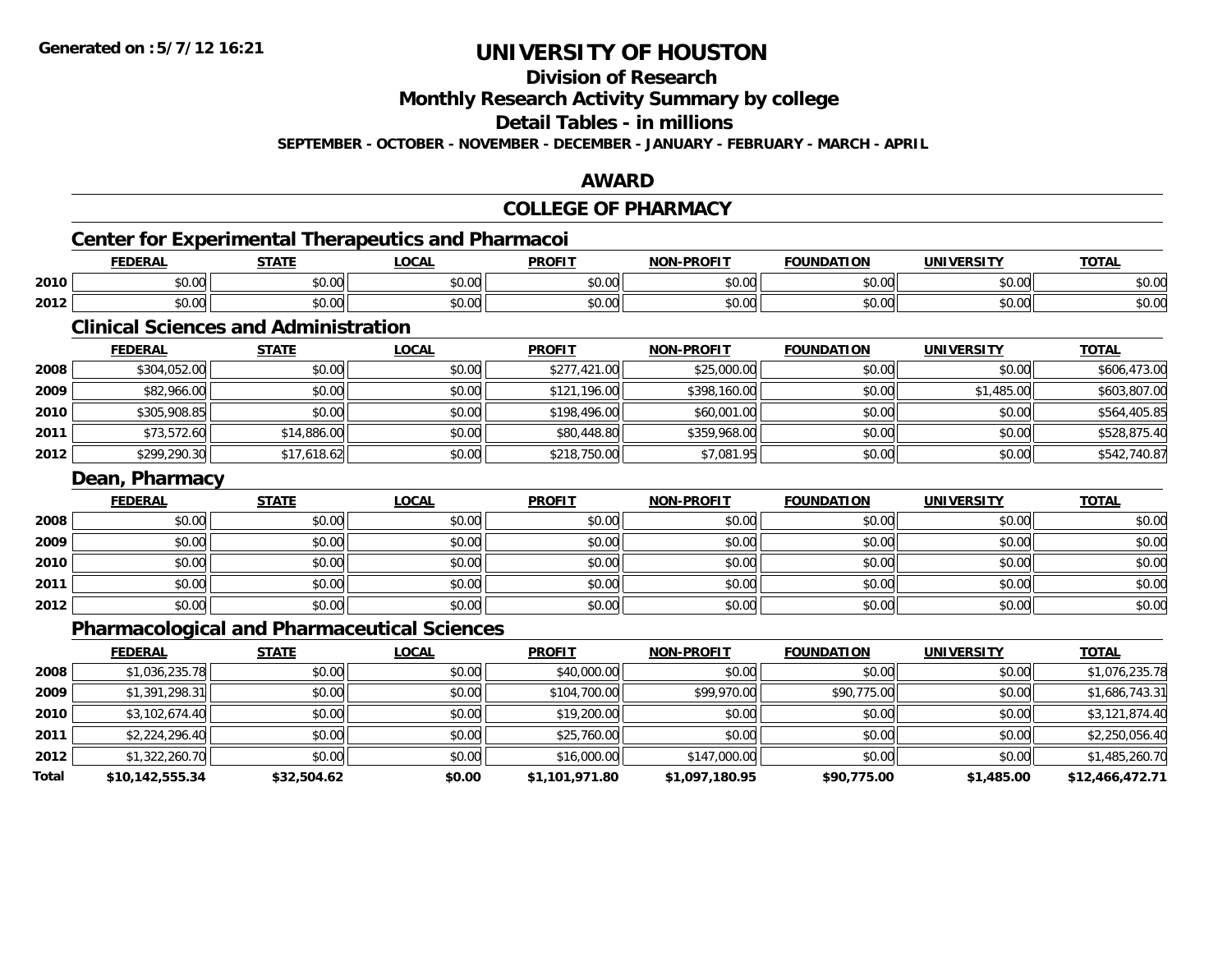**Division of Research**

**Monthly Research Activity Summary by college**

**Detail Tables - in millions**

**SEPTEMBER - OCTOBER - NOVEMBER - DECEMBER - JANUARY - FEBRUARY - MARCH - APRIL**

#### **AWARD**

#### **COLLEGE OF TECHNOLOGY**

|      | <b>Center for Life Sciences Technology</b>    |              |              |               |                   |                   |                   |              |
|------|-----------------------------------------------|--------------|--------------|---------------|-------------------|-------------------|-------------------|--------------|
|      | <b>FEDERAL</b>                                | <b>STATE</b> | <b>LOCAL</b> | <b>PROFIT</b> | <b>NON-PROFIT</b> | <b>FOUNDATION</b> | <b>UNIVERSITY</b> | <b>TOTAL</b> |
| 2011 | \$0.00                                        | \$0.00       | \$0.00       | \$0.00        | \$0.00            | \$0.00            | \$0.00            | \$0.00       |
|      | <b>Center for Technology Literacy</b>         |              |              |               |                   |                   |                   |              |
|      | <b>FEDERAL</b>                                | <b>STATE</b> | <b>LOCAL</b> | <b>PROFIT</b> | <b>NON-PROFIT</b> | <b>FOUNDATION</b> | <b>UNIVERSITY</b> | <b>TOTAL</b> |
| 2010 | \$16,800.00                                   | \$0.00       | \$0.00       | \$0.00        | \$0.00            | \$0.00            | \$0.00            | \$16,800.00  |
| 2011 | \$0.00                                        | \$0.00       | \$0.00       | \$0.00        | \$0.00            | \$0.00            | \$0.00            | \$0.00       |
| 2012 | \$111,690.00                                  | \$0.00       | \$0.00       | \$0.00        | \$0.00            | \$0.00            | \$0.00            | \$111,690.00 |
|      | Dean, Technology                              |              |              |               |                   |                   |                   |              |
|      | <b>FEDERAL</b>                                | <b>STATE</b> | <b>LOCAL</b> | <b>PROFIT</b> | <b>NON-PROFIT</b> | <b>FOUNDATION</b> | <b>UNIVERSITY</b> | <b>TOTAL</b> |
| 2008 | \$736,051.00                                  | \$0.00       | \$0.00       | \$0.00        | \$0.00            | \$0.00            | \$0.00            | \$736,051.00 |
| 2009 | \$317,127.00                                  | \$0.00       | \$0.00       | \$0.00        | \$0.00            | \$0.00            | \$0.00            | \$317,127.00 |
| 2010 | \$245,728.10                                  | \$0.00       | \$0.00       | \$0.00        | \$0.00            | \$0.00            | \$0.00            | \$245,728.10 |
| 2011 | \$144,483.49                                  | \$0.00       | \$0.00       | \$0.00        | \$0.00            | \$0.00            | \$0.00            | \$144,483.49 |
| 2012 | \$342,089.00                                  | \$21,144.00  | \$0.00       | \$0.00        | \$0.00            | \$0.00            | \$0.00            | \$363,233.00 |
|      | <b>Engineering Technology</b>                 |              |              |               |                   |                   |                   |              |
|      | <b>FEDERAL</b>                                | <b>STATE</b> | <b>LOCAL</b> | <b>PROFIT</b> | <b>NON-PROFIT</b> | <b>FOUNDATION</b> | <b>UNIVERSITY</b> | <b>TOTAL</b> |
| 2008 | \$447,830.80                                  | \$0.00       | \$0.00       | \$17,256.00   | \$0.00            | \$0.00            | \$12,000.00       | \$477,086.80 |
| 2009 | \$148,556.30                                  | \$0.00       | \$0.00       | \$71,000.00   | \$55,603.00       | \$0.00            | \$0.00            | \$275,159.30 |
| 2010 | \$413,560.70                                  | \$0.00       | \$0.00       | \$111,000.00  | \$0.00            | \$0.00            | \$0.00            | \$524,560.70 |
| 2011 | \$431,491.00                                  | \$0.00       | \$0.00       | \$0.00        | \$16,732.00       | \$18,100.00       | \$0.00            | \$466,323.00 |
| 2012 | \$173,699.31                                  | \$0.00       | \$0.00       | \$0.00        | \$48,974.00       | \$63,210.00       | \$0.00            | \$285,883.31 |
|      | <b>Human Development and Consumer Science</b> |              |              |               |                   |                   |                   |              |
|      | <b>FEDERAL</b>                                | <b>STATE</b> | <b>LOCAL</b> | <b>PROFIT</b> | <b>NON-PROFIT</b> | <b>FOUNDATION</b> | <b>UNIVERSITY</b> | <b>TOTAL</b> |
| 2008 | \$64,421.20                                   | \$0.00       | \$0.00       | \$0.00        | \$0.00            | \$0.00            | \$0.00            | \$64,421.20  |
| 2009 | \$0.00                                        | \$0.00       | \$0.00       | \$10,000.00   | \$0.00            | \$0.00            | \$0.00            | \$10,000.00  |
| 2010 | \$1,000.00                                    | \$0.00       | \$0.00       | \$20,704.00   | \$0.00            | \$0.00            | \$0.00            | \$21,704.00  |
|      | <b>Information &amp; Logistics Technology</b> |              |              |               |                   |                   |                   |              |
|      | <b>FEDERAL</b>                                | <b>STATE</b> | <b>LOCAL</b> | <b>PROFIT</b> | NON-PROFIT        | <b>FOUNDATION</b> | <b>UNIVERSITY</b> | <b>TOTAL</b> |
| 2009 | \$199,117.20                                  | \$0.00       | \$0.00       | \$0.00        | \$20,094.00       | \$0.00            | \$0.00            | \$219,211.20 |
| 2010 | \$121,248.00                                  | \$0.00       | \$0.00       | \$0.00        | \$0.00            | \$0.00            | \$0.00            | \$121,248.00 |
| 2011 | \$65,000.00                                   | \$0.00       | \$0.00       | \$0.00        | \$5,100.00        | \$0.00            | \$0.00            | \$70,100.00  |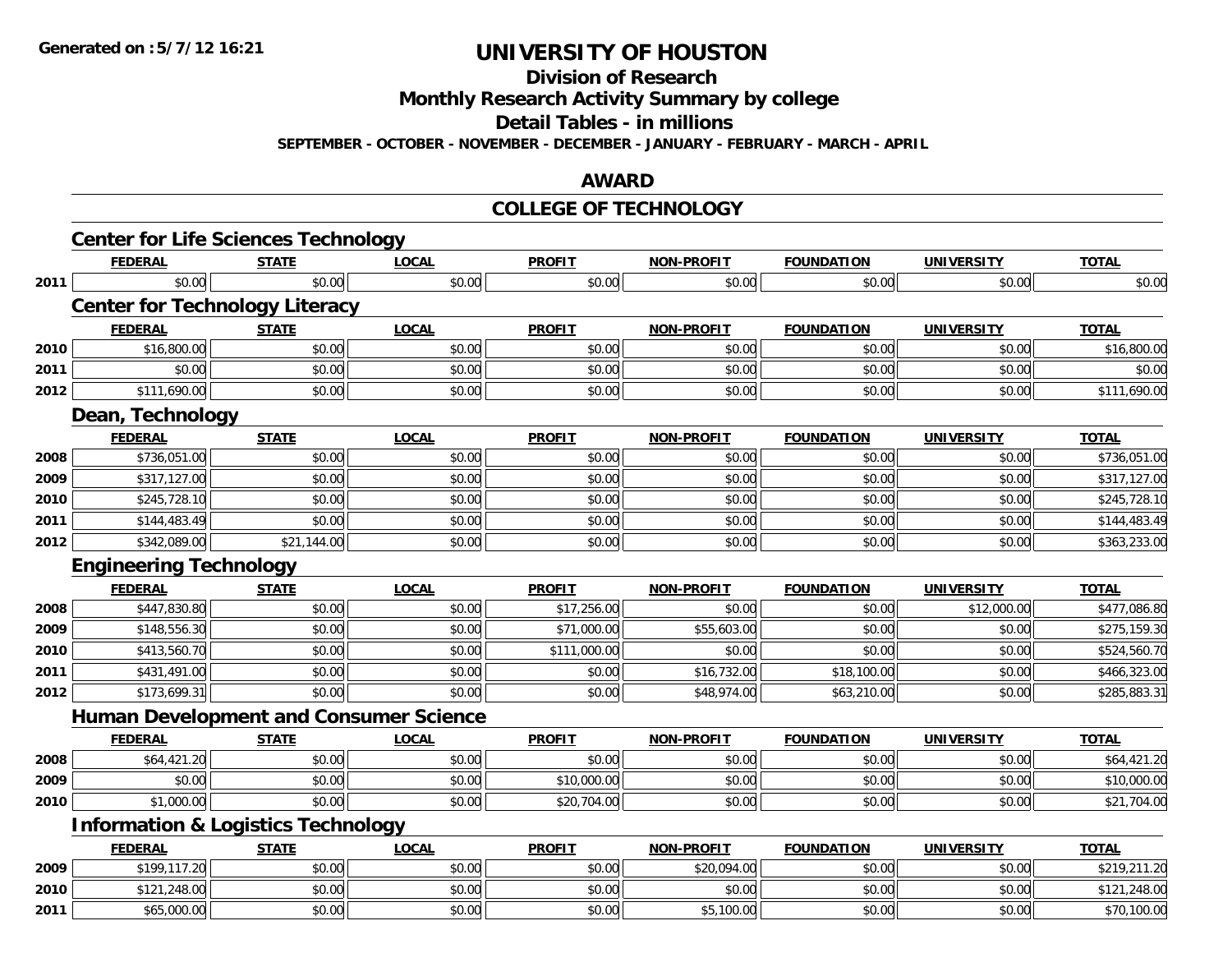**Division of Research**

**Monthly Research Activity Summary by college**

**Detail Tables - in millions**

**SEPTEMBER - OCTOBER - NOVEMBER - DECEMBER - JANUARY - FEBRUARY - MARCH - APRIL**

### **AWARD**

### **COLLEGE OF TECHNOLOGY**

#### **Information & Logistics Technology**

|       | <b>FEDERAL</b> | <b>STATE</b>                                 | <b>LOCAL</b> | <b>PROFIT</b> | <b>NON-PROFIT</b> | <b>FOUNDATION</b> | <b>UNIVERSITY</b> | <b>TOTAL</b>   |
|-------|----------------|----------------------------------------------|--------------|---------------|-------------------|-------------------|-------------------|----------------|
| 2012  | \$5,000.00     | \$0.00                                       | \$0.00       | \$0.00        | \$0.00            | \$0.00            | \$0.00            | \$5,000.00     |
|       |                | <b>Texas Manufacturing Assistance Center</b> |              |               |                   |                   |                   |                |
|       | <b>FEDERAL</b> | <b>STATE</b>                                 | <b>LOCAL</b> | <b>PROFIT</b> | <b>NON-PROFIT</b> | <b>FOUNDATION</b> | <b>UNIVERSITY</b> | <b>TOTAL</b>   |
| 2008  | \$0.00         | \$0.00                                       | \$0.00       | \$0.00        | \$0.00            | \$0.00            | \$0.00            | \$0.00         |
| 2009  | \$0.00         | \$0.00                                       | \$0.00       | \$0.00        | \$0.00            | \$0.00            | \$0.00            | \$0.00         |
| 2010  | \$0.00         | \$0.00                                       | \$0.00       | \$0.00        | \$0.00            | \$0.00            | \$0.00            | \$0.00         |
| 2011  | \$0.00         | \$0.00                                       | \$0.00       | \$0.00        | \$0.00            | \$0.00            | \$0.00            | \$0.00         |
| 2012  | \$0.00         | \$0.00                                       | \$0.00       | \$0.00        | \$0.00            | \$0.00            | \$0.00            | \$0.00         |
| Total | \$3,984,893.10 | \$21,144.00                                  | \$0.00       | \$229,960.00  | \$146,503.00      | \$81,310.00       | \$12,000.00       | \$4,475,810.10 |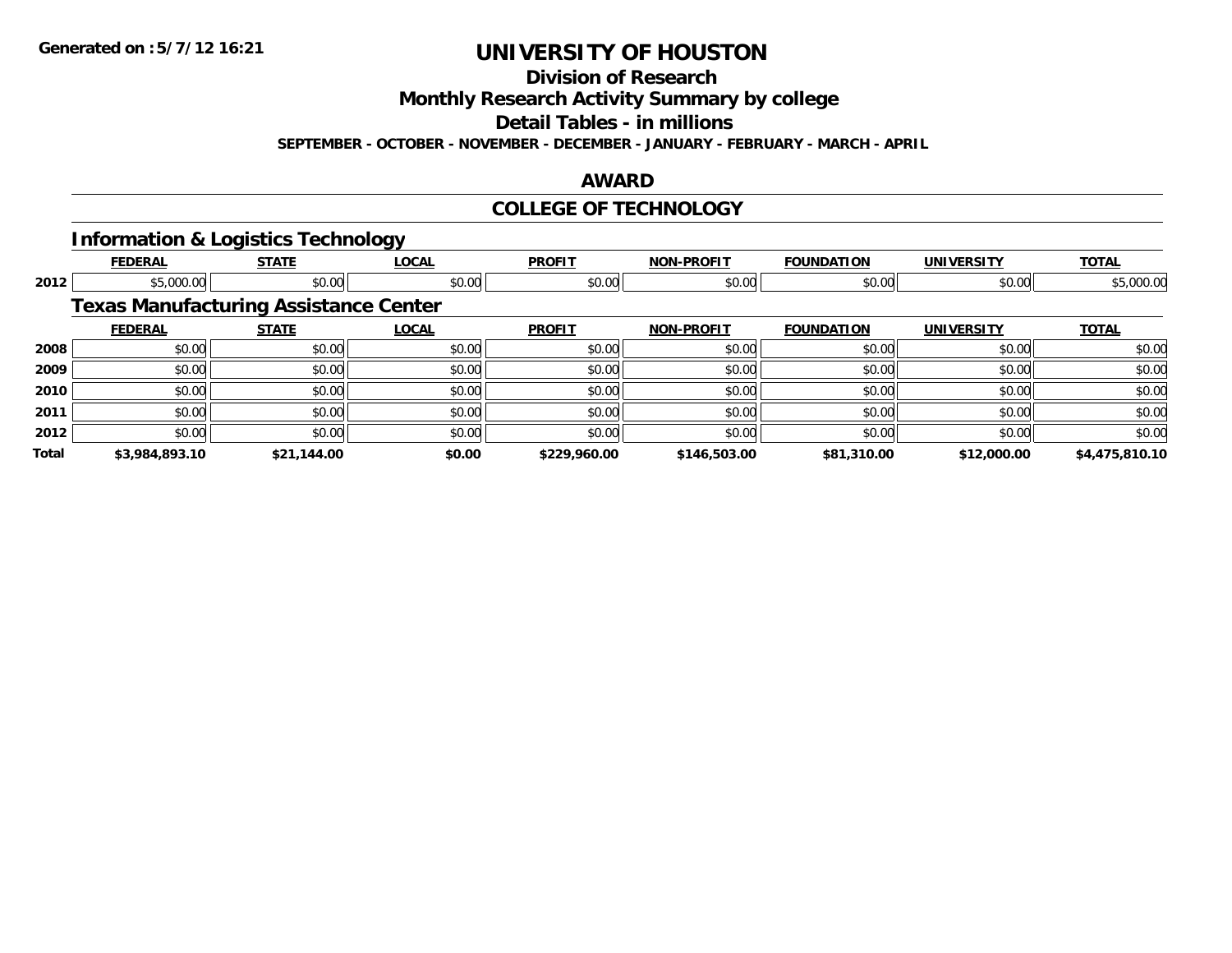**Division of Research**

**Monthly Research Activity Summary by college**

**Detail Tables - in millions**

**SEPTEMBER - OCTOBER - NOVEMBER - DECEMBER - JANUARY - FEBRUARY - MARCH - APRIL**

### **AWARD**

# **CULLEN COLLEGE OF ENGINEERING**

|      | <b>Biomedical Engineering</b>                            |                |              |                |                   |                   |                   |                |
|------|----------------------------------------------------------|----------------|--------------|----------------|-------------------|-------------------|-------------------|----------------|
|      | <b>FEDERAL</b>                                           | <b>STATE</b>   | <b>LOCAL</b> | <b>PROFIT</b>  | <b>NON-PROFIT</b> | <b>FOUNDATION</b> | <b>UNIVERSITY</b> | <b>TOTAL</b>   |
| 2008 | \$99,839.00                                              | \$0.00         | \$0.00       | \$0.00         | \$0.00            | \$114,406.00      | \$0.00            | \$214,245.00   |
| 2009 | \$524,789.48                                             | \$0.00         | \$0.00       | \$0.00         | \$100,000.00      | \$0.00            | \$0.00            | \$624,789.48   |
| 2010 | \$285,710.00                                             | \$0.00         | \$0.00       | \$0.00         | \$0.00            | \$4,594.00        | \$0.00            | \$290,304.00   |
| 2011 | \$251,016.00                                             | \$0.00         | \$0.00       | \$0.00         | \$0.00            | \$0.00            | \$0.00            | \$251,016.00   |
| 2012 | \$1,383,026.00                                           | \$0.00         | \$0.00       | \$0.00         | \$0.00            | \$0.00            | \$0.00            | \$1,383,026.00 |
|      | <b>Center for Innovative Grouting Materials and Tech</b> |                |              |                |                   |                   |                   |                |
|      | <b>FEDERAL</b>                                           | <b>STATE</b>   | <b>LOCAL</b> | <b>PROFIT</b>  | <b>NON-PROFIT</b> | <b>FOUNDATION</b> | <b>UNIVERSITY</b> | <b>TOTAL</b>   |
| 2010 | \$0.00                                                   | \$0.00         | \$0.00       | \$0.00         | \$0.00            | \$0.00            | \$0.00            | \$0.00         |
| 2011 | \$0.00                                                   | \$0.00         | \$0.00       | \$0.00         | \$0.00            | \$0.00            | \$0.00            | \$0.00         |
| 2012 | \$0.00                                                   | \$0.00         | \$0.00       | \$0.00         | \$0.00            | \$0.00            | \$0.00            | \$0.00         |
|      | <b>Chemical Engineering</b>                              |                |              |                |                   |                   |                   |                |
|      | <b>FEDERAL</b>                                           | <b>STATE</b>   | <b>LOCAL</b> | <b>PROFIT</b>  | <b>NON-PROFIT</b> | <b>FOUNDATION</b> | <b>UNIVERSITY</b> | <b>TOTAL</b>   |
| 2008 | \$1,190,318.56                                           | \$3,868,950.62 | \$392,238.00 | \$710,445.00   | \$15,000.00       | \$13,570.00       | \$0.00            | \$6,190,522.18 |
| 2009 | \$963,736.55                                             | \$7,072,059.00 | \$0.00       | \$262,140.00   | \$40,000.00       | \$19,499.84       | \$10,200.00       | \$8,367,635.39 |
| 2010 | \$6,332,445.05                                           | \$37,500.00    | \$60,588.00  | \$536,766.79   | \$0.00            | \$62,200.00       | \$40,818.00       | \$7,070,317.84 |
| 2011 | \$3,210,970.21                                           | \$301,766.25   | \$0.00       | \$662,881.00   | \$0.00            | \$110,900.00      | \$114,642.00      | \$4,401,159.46 |
| 2012 | \$1,925,414.30                                           | \$0.00         | \$0.00       | \$1,132,746.57 | \$0.00            | \$10,900.00       | \$0.00            | \$3,069,060.87 |
|      | <b>Civil Engineering</b>                                 |                |              |                |                   |                   |                   |                |
|      | <b>FEDERAL</b>                                           | <b>STATE</b>   | <b>LOCAL</b> | <b>PROFIT</b>  | <b>NON-PROFIT</b> | <b>FOUNDATION</b> | <b>UNIVERSITY</b> | <b>TOTAL</b>   |
| 2008 | \$1,419,992.98                                           | \$574,987.50   | \$0.00       | \$54,000.00    | \$75,752.00       | \$100,000.00      | \$0.00            | \$2,224,732.48 |
| 2009 | \$1,408,672.00                                           | \$576,864.00   | \$0.00       | \$70,000.00    | \$0.00            | \$100,000.00      | \$20,000.00       | \$2,175,536.00 |
| 2010 | \$911,152.20                                             | \$584,367.00   | \$0.00       | \$19,359.20    | \$0.00            | \$0.00            | \$0.00            | \$1,514,878.40 |
| 2011 | \$1,053,533.00                                           | \$523,795.00   | \$100,000.00 | \$199,311.80   | \$75,623.00       | \$0.00            | \$0.00            | \$1,952,262.80 |
| 2012 | \$2,575,585.33                                           | \$612,633.00   | \$0.00       | \$98,753.10    | \$185,685.00      | \$66,667.00       | \$0.00            | \$3,539,323.43 |
|      | <b>Composites Engineering and Applications Center</b>    |                |              |                |                   |                   |                   |                |
|      | <b>FEDERAL</b>                                           | <b>STATE</b>   | <b>LOCAL</b> | <b>PROFIT</b>  | <b>NON-PROFIT</b> | <b>FOUNDATION</b> | <b>UNIVERSITY</b> | <b>TOTAL</b>   |
| 2010 | \$0.00                                                   | \$0.00         | \$0.00       | \$0.00         | \$0.00            | \$0.00            | \$0.00            | \$0.00         |
|      | Dean, Engineering                                        |                |              |                |                   |                   |                   |                |
|      | <b>FEDERAL</b>                                           | <b>STATE</b>   | <b>LOCAL</b> | <b>PROFIT</b>  | <b>NON-PROFIT</b> | <b>FOUNDATION</b> | <b>UNIVERSITY</b> | <b>TOTAL</b>   |
| 2008 | \$60,000.00                                              | \$49,700.00    | \$0.00       | \$0.00         | \$0.00            | \$180.56          | \$0.00            | \$109,880.56   |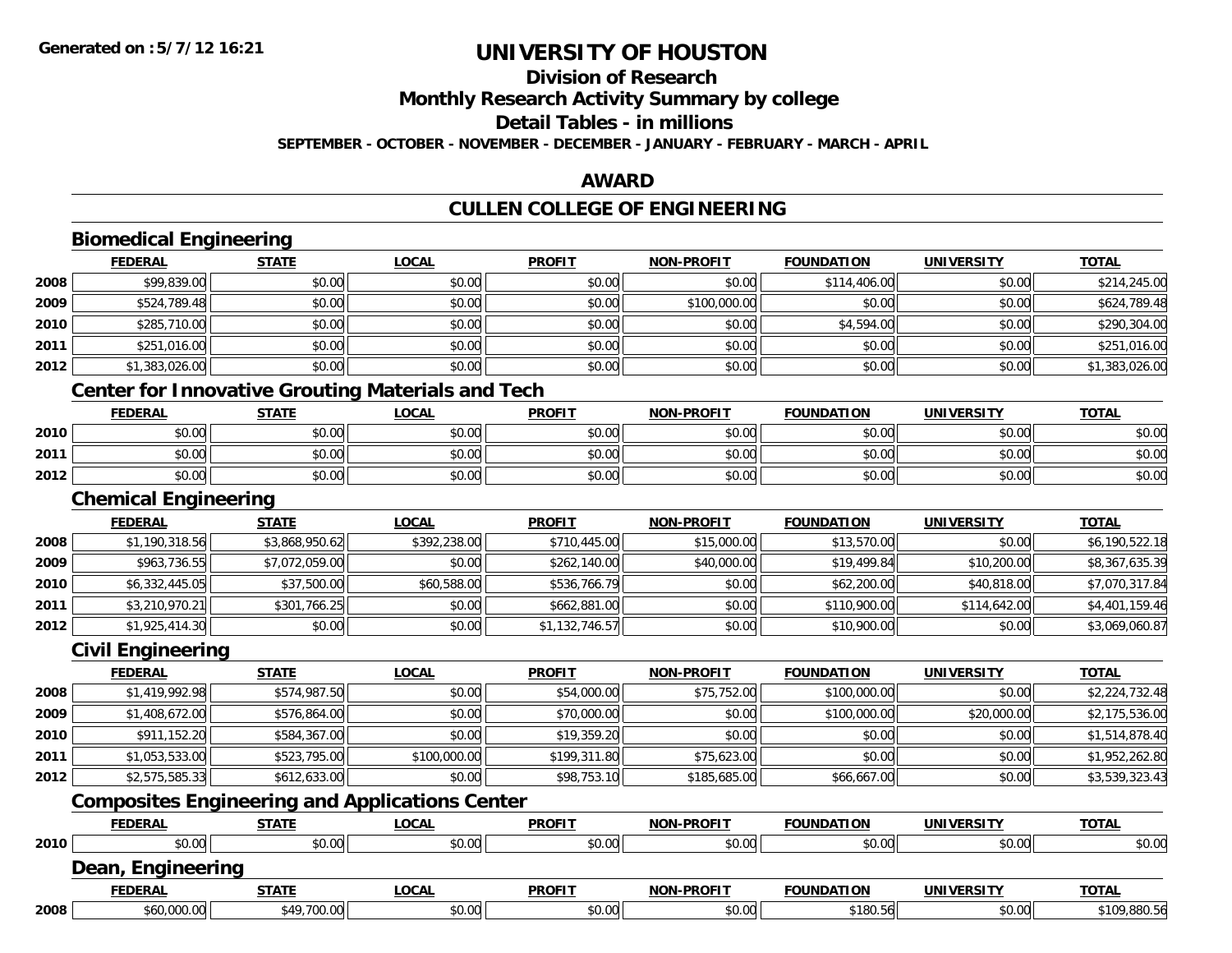**Division of Research**

**Monthly Research Activity Summary by college**

**Detail Tables - in millions**

**SEPTEMBER - OCTOBER - NOVEMBER - DECEMBER - JANUARY - FEBRUARY - MARCH - APRIL**

### **AWARD**

## **CULLEN COLLEGE OF ENGINEERING**

|              | <b>FEDERAL</b>                               | <b>STATE</b>    | <b>LOCAL</b> | <b>PROFIT</b>  | <b>NON-PROFIT</b> | <b>FOUNDATION</b> | <b>UNIVERSITY</b> | <b>TOTAL</b>    |
|--------------|----------------------------------------------|-----------------|--------------|----------------|-------------------|-------------------|-------------------|-----------------|
| 2009         | \$0.00                                       | \$0.00          | \$0.00       | \$0.00         | \$0.00            | \$0.00            | \$0.00            | \$0.00          |
| 2010         | \$0.00                                       | \$0.00          | \$0.00       | \$0.00         | \$0.00            | \$0.00            | \$0.00            | \$0.00          |
|              | <b>Electrical &amp; Computer Engineering</b> |                 |              |                |                   |                   |                   |                 |
|              | <b>FEDERAL</b>                               | <b>STATE</b>    | <b>LOCAL</b> | <b>PROFIT</b>  | <b>NON-PROFIT</b> | <b>FOUNDATION</b> | <b>UNIVERSITY</b> | <b>TOTAL</b>    |
| 2008         | \$2,830,565.68                               | \$332,411.00    | \$0.00       | \$210,684.00   | \$267,780.00      | \$0.00            | \$28,000.00       | \$3,669,440.68  |
| 2009         | \$2,375,975.17                               | \$59,985.00     | \$0.00       | \$300,485.00   | \$267,012.28      | \$0.00            | \$19,800.00       | \$3,023,257.46  |
| 2010         | \$3,323,553.38                               | \$249,324.51    | \$0.00       | \$205,000.00   | \$131,500.00      | \$0.00            | \$0.00            | \$3,909,377.89  |
| 2011         | \$4,500,868.17                               | \$23,391.24     | \$0.00       | \$274,195.00   | \$0.00            | \$50,000.00       | \$0.00            | \$4,848,454.41  |
| 2012         | \$2,467,048.85                               | \$44,704.20     | \$0.00       | \$373,157.50   | \$27,500.00       | \$0.00            | \$0.00            | \$2,912,410.55  |
|              | <b>Industrial Engineering</b>                |                 |              |                |                   |                   |                   |                 |
|              | <b>FEDERAL</b>                               | <b>STATE</b>    | <b>LOCAL</b> | <b>PROFIT</b>  | <b>NON-PROFIT</b> | <b>FOUNDATION</b> | <b>UNIVERSITY</b> | <b>TOTAL</b>    |
| 2008         | \$285,327.32                                 | \$0.00          | \$0.00       | \$0.00         | \$0.00            | \$0.00            | \$0.00            | \$285,327.32    |
| 2009         | \$260,381.00                                 | \$50,685.00     | \$0.00       | \$0.00         | \$0.00            | \$0.00            | \$0.00            | \$311,066.00    |
| 2010         | \$166,198.00                                 | \$45,741.00     | \$431,266.00 | \$0.00         | \$0.00            | \$0.00            | \$0.00            | \$643,205.00    |
| 2011         | \$0.00                                       | \$16,828.00     | \$0.00       | \$0.00         | \$0.00            | \$0.00            | \$0.00            | \$16,828.00     |
| 2012         | \$0.00                                       | \$0.00          | \$0.00       | \$0.00         | \$0.00            | \$0.00            | \$0.00            | \$0.00          |
|              | <b>Mechanical Engineering</b>                |                 |              |                |                   |                   |                   |                 |
|              | <b>FEDERAL</b>                               | <b>STATE</b>    | <b>LOCAL</b> | <b>PROFIT</b>  | <b>NON-PROFIT</b> | <b>FOUNDATION</b> | <b>UNIVERSITY</b> | <b>TOTAL</b>    |
| 2008         | \$1,063,338.47                               | \$0.00          | \$0.00       | \$215,692.00   | \$33,500.00       | \$0.00            | \$35,191.00       | \$1,347,721.47  |
| 2009         | \$2,280,822.31                               | \$0.00          | \$0.00       | \$166,458.00   | \$30,600.00       | \$0.00            | \$44,809.00       | \$2,522,689.31  |
| 2010         | \$2,499,098.15                               | \$1,750,000.00  | \$0.00       | \$320,162.80   | \$0.00            | \$0.00            | \$0.00            | \$4,569,260.95  |
| 2011         | \$531,723.00                                 | \$0.00          | \$0.00       | \$613,265.20   | \$0.00            | \$0.00            | \$0.00            | \$1,144,988.20  |
| 2012         | \$3,867,585.40                               | \$0.00          | \$0.00       | \$166,997.90   | \$0.00            | \$133,096.00      | \$0.00            | \$4,167,679.30  |
|              | <b>National Wind Energy Center</b>           |                 |              |                |                   |                   |                   |                 |
|              | <b>FEDERAL</b>                               | <b>STATE</b>    | <b>LOCAL</b> | <b>PROFIT</b>  | <b>NON-PROFIT</b> | <b>FOUNDATION</b> | <b>UNIVERSITY</b> | <b>TOTAL</b>    |
| 2010         | \$0.00                                       | \$0.00          | \$0.00       | \$0.00         | \$0.00            | \$0.00            | \$0.00            | \$0.00          |
|              | <b>SW Public Safety Technology Center</b>    |                 |              |                |                   |                   |                   |                 |
|              | <b>FEDERAL</b>                               | <b>STATE</b>    | <b>LOCAL</b> | <b>PROFIT</b>  | <b>NON-PROFIT</b> | <b>FOUNDATION</b> | <b>UNIVERSITY</b> | <b>TOTAL</b>    |
| 2009         | \$0.00                                       | \$0.00          | \$0.00       | \$0.00         | \$0.00            | \$0.00            | \$0.00            | \$0.00          |
| <b>Total</b> | \$50,048,685.56                              | \$16,775,692.32 | \$984,092.00 | \$6,592,500.86 | \$1,249,952.28    | \$786,013.40      | \$313,460.00      | \$76,750,396.41 |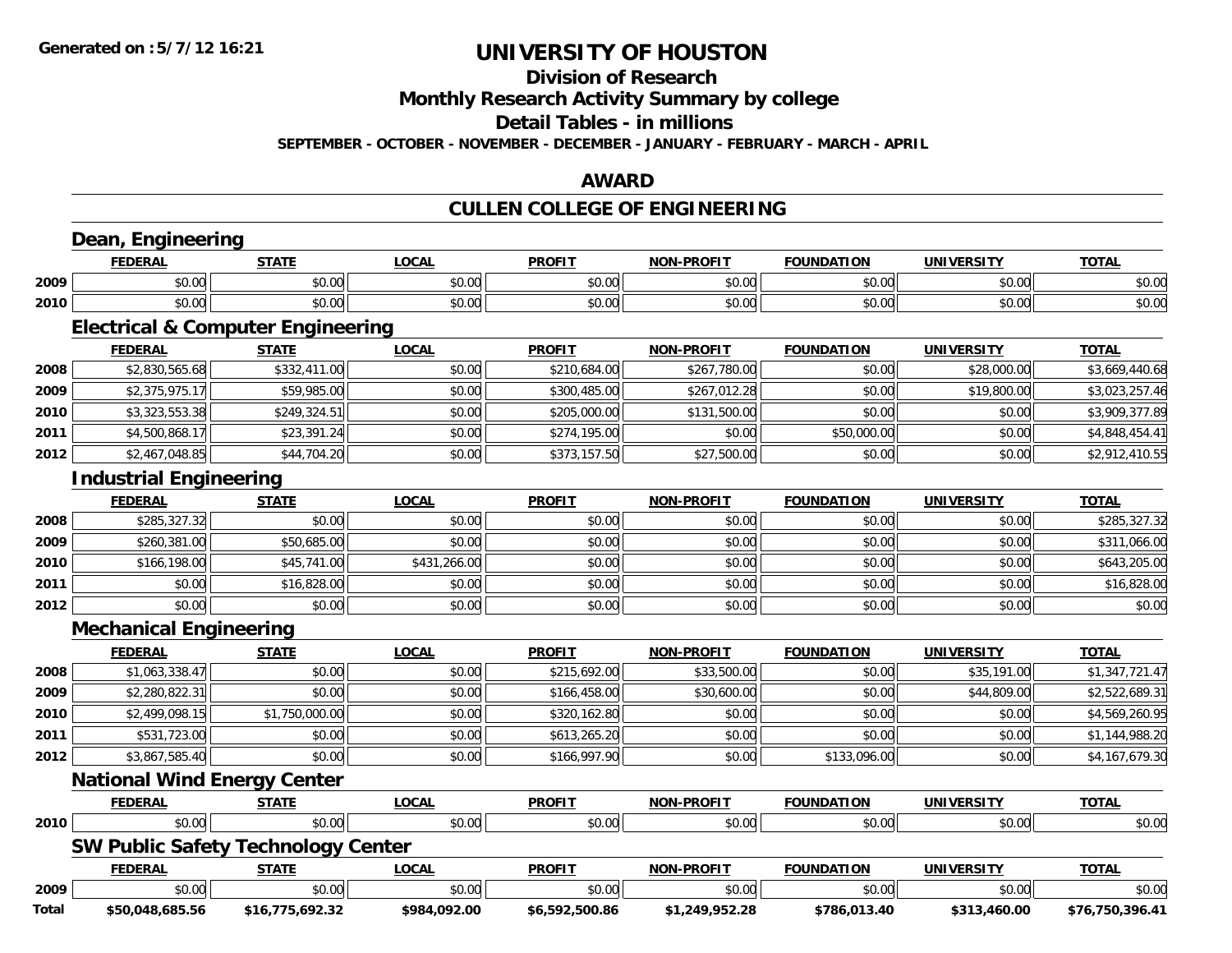### **Division of Research**

**Monthly Research Activity Summary by college**

### **Detail Tables - in millions**

**SEPTEMBER - OCTOBER - NOVEMBER - DECEMBER - JANUARY - FEBRUARY - MARCH - APRIL**

### **AWARD**

### **DIVISION OF RESEARCH**

### **Center for Advanced Materials**

|      | <b>FEDERAL</b> | <b>STATE</b> | <u>LOCAL</u> | <b>PROFIT</b> | <b>NON-PROFIT</b> | <b>FOUNDATION</b> | <b>UNIVERSITY</b> | <b>TOTAL</b> |
|------|----------------|--------------|--------------|---------------|-------------------|-------------------|-------------------|--------------|
| 2008 | \$0.00         | \$0.00       | \$0.00       | \$0.00        | \$0.00            | \$0.00            | \$0.00            | \$0.00       |
| 2009 | \$0.00         | \$0.00       | \$0.00       | \$0.00        | \$0.00            | \$0.00            | \$0.00            | \$0.00       |
| 2010 | \$0.00         | \$0.00       | \$0.00       | \$0.00        | \$0.00            | \$0.00            | \$0.00            | \$0.00       |
| 2011 | \$0.00         | \$0.00       | \$0.00       | \$0.00        | \$0.00            | \$0.00            | \$0.00            | \$0.00       |
| 2012 | \$0.00         | \$0.00       | \$0.00       | \$0.00        | \$0.00            | \$0.00            | \$0.00            | \$0.00       |

#### **Center for Biomedical & Environmental Genomics**

|      | <b>FEDERAL</b> | <b>STATE</b> | <u>LOCAL</u> | <b>PROFIT</b> | <b>NON-PROFIT</b> | <b>FOUNDATION</b> | <b>UNIVERSITY</b> | <b>TOTAL</b> |
|------|----------------|--------------|--------------|---------------|-------------------|-------------------|-------------------|--------------|
| 2008 | \$0.00         | \$0.00       | \$0.00       | \$0.00        | \$0.00            | \$0.00            | \$0.00            | \$0.00       |
| 2009 | \$0.00         | \$0.00       | \$0.00       | \$0.00        | \$0.00            | \$0.00            | \$0.00            | \$0.00       |
| 2010 | \$0.00         | \$0.00       | \$0.00       | \$0.00        | \$0.00            | \$0.00            | \$0.00            | \$0.00       |
| 2011 | \$0.00         | \$0.00       | \$0.00       | \$0.00        | \$0.00            | \$0.00            | \$0.00            | \$0.00       |
| 2012 | \$0.00         | \$0.00       | \$0.00       | \$0.00        | \$0.00            | \$0.00            | \$0.00            | \$0.00       |

#### **Center for Neuromotor & Biomechanics Research**

|      | <b>FEDERAL</b>                        | <b>STATE</b> | LOCAL        | <b>PROFIT</b> | <b>NON-PROFIT</b> | <b>FOUNDATION</b> | <b>UNIVERSITY</b> | <b>TOTAL</b> |
|------|---------------------------------------|--------------|--------------|---------------|-------------------|-------------------|-------------------|--------------|
| 2012 | \$0.00                                | \$0.00       | \$0.00       | \$0.00        | \$0.00            | \$0.00            | \$0.00            | \$0.00       |
|      | <b>Division of Research</b>           |              |              |               |                   |                   |                   |              |
|      | <b>FEDERAL</b>                        | <b>STATE</b> | <b>LOCAL</b> | <b>PROFIT</b> | <b>NON-PROFIT</b> | <b>FOUNDATION</b> | <b>UNIVERSITY</b> | <b>TOTAL</b> |
| 2009 | \$49,134.96                           | \$0.00       | \$0.00       | \$0.00        | \$0.00            | \$0.00            | \$0.00            | \$49,134.96  |
| 2012 | \$73,300.00                           | \$0.00       | \$0.00       | \$0.00        | \$0.00            | \$0.00            | \$0.00            | \$73,300.00  |
|      | <b>Institute for Molecular Design</b> |              |              |               |                   |                   |                   |              |
|      | <b>FEDERAL</b>                        | <b>STATE</b> | <b>LOCAL</b> | <b>PROFIT</b> | <b>NON-PROFIT</b> | <b>FOUNDATION</b> | <b>UNIVERSITY</b> | <b>TOTAL</b> |
| 2011 | \$0.00                                | \$0.00       | \$0.00       | \$0.00        | \$0.00            | \$0.00            | \$0.00            | \$0.00       |
|      | <b>Institute for Nanoenergy</b>       |              |              |               |                   |                   |                   |              |
|      | <b>FEDERAL</b>                        | <b>STATE</b> | <b>LOCAL</b> | <b>PROFIT</b> | <b>NON-PROFIT</b> | <b>FOUNDATION</b> | <b>UNIVERSITY</b> | <b>TOTAL</b> |
| 2011 | \$0.00                                | \$0.00       | \$0.00       | \$0.00        | \$0.00            | \$0.00            | \$0.00            | \$0.00       |
|      | <b>Office of Contracts and Grants</b> |              |              |               |                   |                   |                   |              |
|      | <b>FEDERAL</b>                        | <b>STATE</b> | <b>LOCAL</b> | <b>PROFIT</b> | <b>NON-PROFIT</b> | <b>FOUNDATION</b> | <b>UNIVERSITY</b> | <b>TOTAL</b> |
| 2008 | \$0.00                                | \$0.00       | \$0.00       | \$0.00        | \$0.00            | \$661,535.78      | \$0.00            | \$661,535.78 |
| 2009 | \$0.00                                | \$0.00       | \$0.00       | \$0.00        | \$0.00            | \$596,814.99      | \$0.00            | \$596,814.99 |
| 2010 | \$0.00                                | \$0.00       | \$0.00       | \$0.00        | \$0.00            | \$767,050.25      | \$0.00            | \$767,050.25 |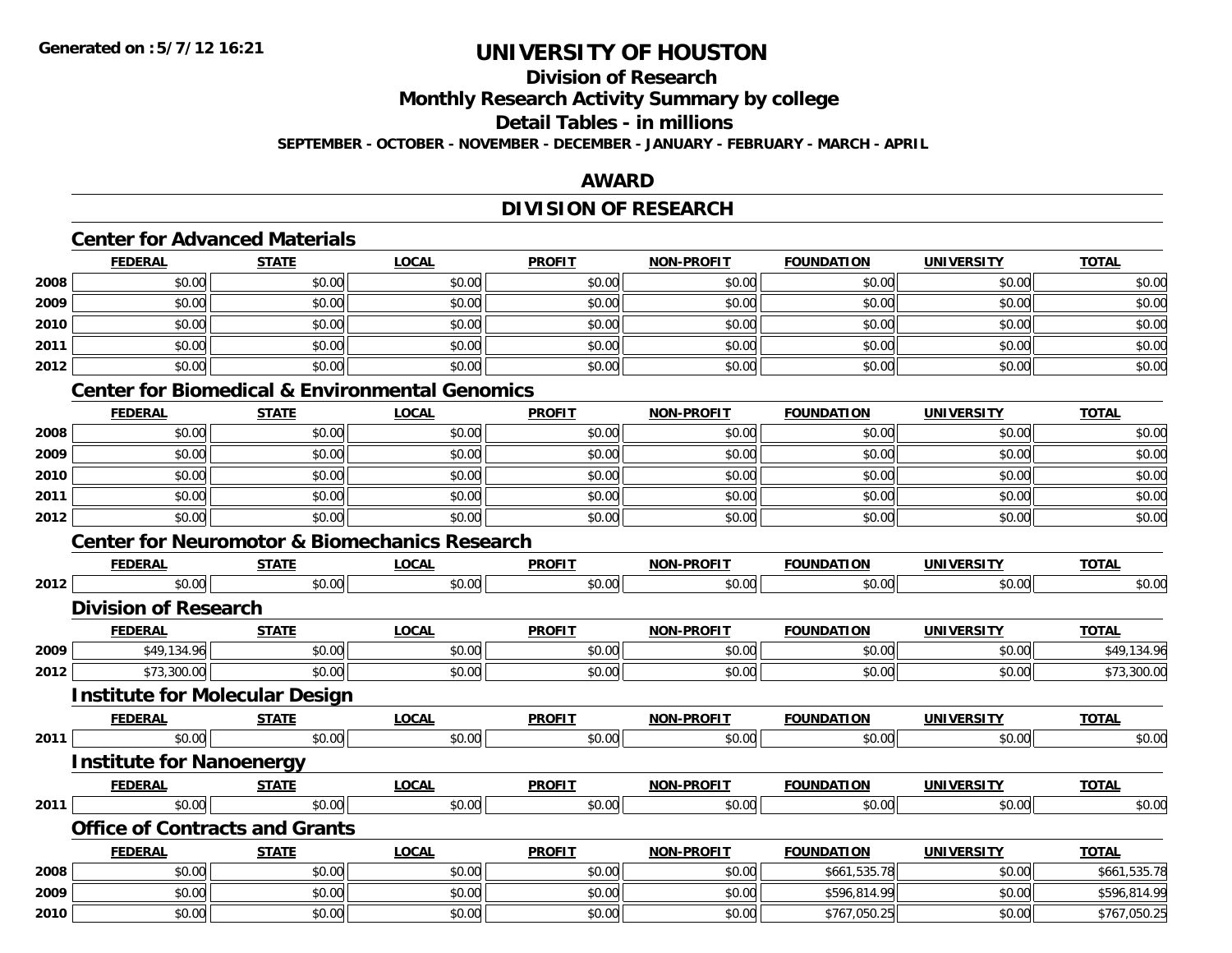**Division of Research**

**Monthly Research Activity Summary by college**

**Detail Tables - in millions**

**SEPTEMBER - OCTOBER - NOVEMBER - DECEMBER - JANUARY - FEBRUARY - MARCH - APRIL**

### **AWARD**

### **DIVISION OF RESEARCH**

|      | <b>FEDERAL</b>                           | <b>STATE</b> | <b>LOCAL</b> | <b>PROFIT</b> | <b>NON-PROFIT</b> | <b>FOUNDATION</b> | <b>UNIVERSITY</b> | <b>TOTAL</b> |
|------|------------------------------------------|--------------|--------------|---------------|-------------------|-------------------|-------------------|--------------|
| 2011 | \$0.00                                   | \$0.00       | \$0.00       | \$0.00        | \$0.00            | \$542,609.00      | \$0.00            | \$542,609.00 |
| 2012 | \$0.00                                   | \$0.00       | \$0.00       | \$0.00        | \$0.00            | \$169,188.60      | \$0.00            | \$169,188.60 |
|      | <b>Research Financial Services</b>       |              |              |               |                   |                   |                   |              |
|      | <b>FEDERAL</b>                           | <b>STATE</b> | <b>LOCAL</b> | <b>PROFIT</b> | <b>NON-PROFIT</b> | <b>FOUNDATION</b> | <b>UNIVERSITY</b> | <b>TOTAL</b> |
| 2008 | \$0.00                                   | \$0.00       | \$0.00       | \$0.00        | \$0.00            | \$0.00            | \$0.00            | \$0.00       |
| 2009 | \$0.00                                   | \$0.00       | \$0.00       | \$0.00        | \$0.00            | \$0.00            | \$0.00            | \$0.00       |
| 2010 | \$0.00                                   | \$0.00       | \$0.00       | \$0.00        | \$0.00            | \$0.00            | \$0.00            | \$0.00       |
| 2011 | \$0.00                                   | \$0.00       | \$0.00       | \$0.00        | \$0.00            | \$0.00            | \$0.00            | \$0.00       |
| 2012 | \$0.00                                   | \$0.00       | \$0.00       | \$0.00        | \$0.00            | \$0.00            | \$0.00            | \$0.00       |
|      | <b>Research Information Center</b>       |              |              |               |                   |                   |                   |              |
|      | <b>FEDERAL</b>                           | <b>STATE</b> | <b>LOCAL</b> | <b>PROFIT</b> | <b>NON-PROFIT</b> | <b>FOUNDATION</b> | <b>UNIVERSITY</b> | <b>TOTAL</b> |
| 2008 | \$0.00                                   | \$0.00       | \$0.00       | \$0.00        | \$0.00            | \$0.00            | \$0.00            | \$0.00       |
|      | <b>TcSAM</b>                             |              |              |               |                   |                   |                   |              |
|      | <b>FEDERAL</b>                           | <b>STATE</b> | <b>LOCAL</b> | <b>PROFIT</b> | <b>NON-PROFIT</b> | <b>FOUNDATION</b> | <b>UNIVERSITY</b> | <b>TOTAL</b> |
| 2008 | \$0.00                                   | \$0.00       | \$0.00       | \$0.00        | \$0.00            | \$0.00            | \$0.00            | \$0.00       |
| 2009 | \$0.00                                   | \$0.00       | \$0.00       | \$0.00        | \$0.00            | \$0.00            | \$0.00            | \$0.00       |
| 2011 | \$0.00                                   | \$0.00       | \$0.00       | \$0.00        | \$0.00            | \$0.00            | \$0.00            | \$0.00       |
| 2012 | \$0.00                                   | \$0.00       | \$0.00       | \$0.00        | \$0.00            | \$0.00            | \$0.00            | \$0.00       |
|      | <b>TcSUH</b>                             |              |              |               |                   |                   |                   |              |
|      | <b>FEDERAL</b>                           | <b>STATE</b> | <b>LOCAL</b> | <b>PROFIT</b> | <b>NON-PROFIT</b> | <b>FOUNDATION</b> | <b>UNIVERSITY</b> | <b>TOTAL</b> |
| 2008 | \$62,959.00                              | \$0.00       | \$0.00       | \$0.00        | \$0.00            | \$0.00            | \$0.00            | \$62,959.00  |
| 2009 | \$108,139.00                             | \$0.00       | \$0.00       | \$50,000.00   | \$35,780.00       | \$0.00            | \$0.00            | \$193,919.00 |
| 2010 | \$55,000.00                              | \$0.00       | \$0.00       | \$0.00        | \$0.00            | \$0.00            | \$0.00            | \$55,000.00  |
| 2011 | \$372,159.50                             | \$0.00       | \$0.00       | \$124,335.00  | \$0.00            | \$0.00            | \$0.00            | \$496,494.50 |
| 2012 | \$70,000.00                              | \$37,894.80  | \$0.00       | \$12,000.00   | \$0.00            | \$0.00            | \$0.00            | \$119,894.80 |
|      | <b>Texas Learning/Computation Center</b> |              |              |               |                   |                   |                   |              |
|      | <b>FEDERAL</b>                           | <b>STATE</b> | <b>LOCAL</b> | <b>PROFIT</b> | <b>NON-PROFIT</b> | <b>FOUNDATION</b> | <b>UNIVERSITY</b> | <b>TOTAL</b> |
| 2008 | \$0.00                                   | \$0.00       | \$0.00       | \$0.00        | \$0.00            | \$0.00            | \$0.00            | \$0.00       |
| 2009 | \$0.00                                   | \$0.00       | \$0.00       | \$0.00        | \$0.00            | \$0.00            | \$0.00            | \$0.00       |
| 2010 | \$0.00                                   | \$0.00       | \$0.00       | \$0.00        | \$0.00            | \$0.00            | \$0.00            | \$0.00       |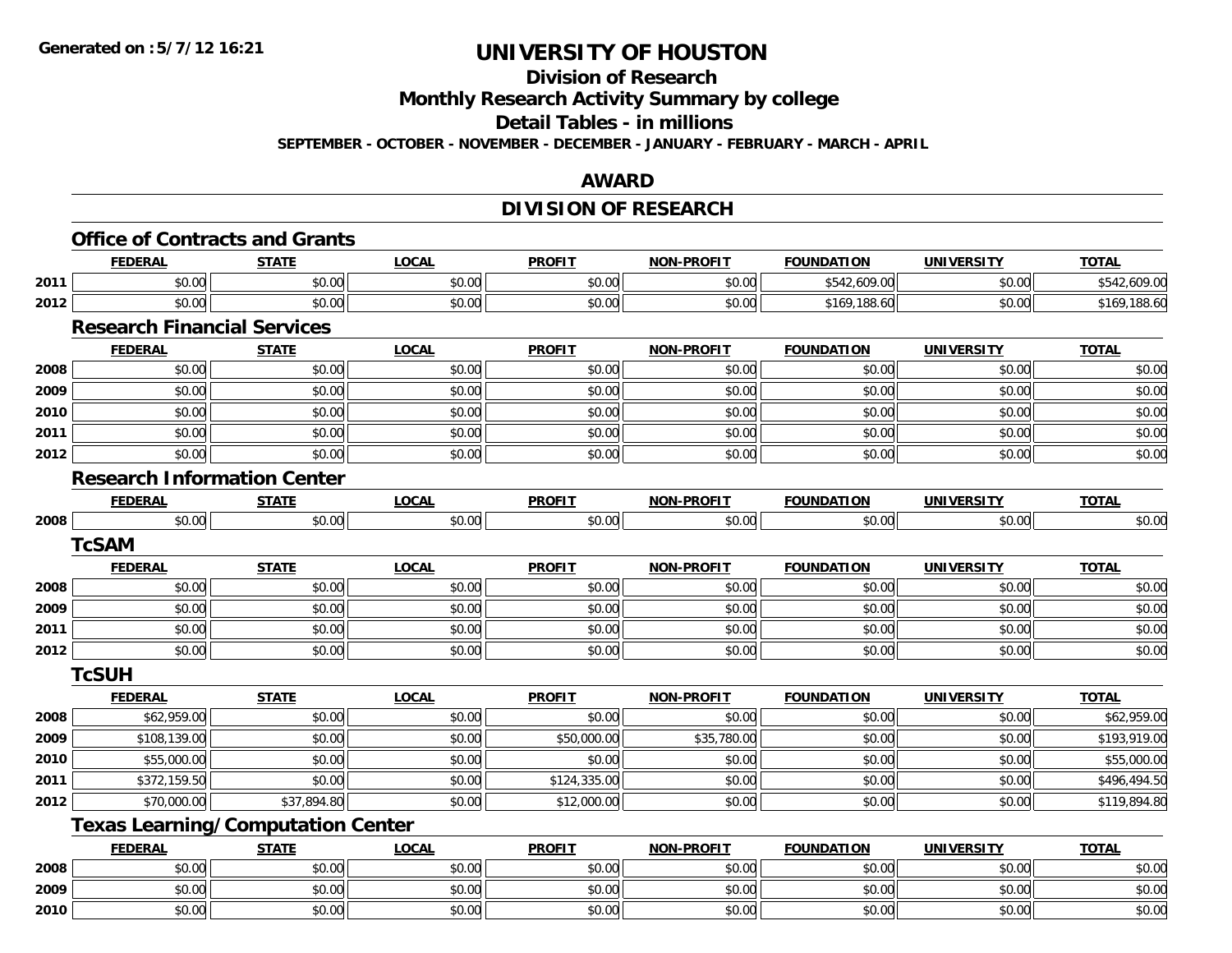**Division of Research**

**Monthly Research Activity Summary by college**

**Detail Tables - in millions**

**SEPTEMBER - OCTOBER - NOVEMBER - DECEMBER - JANUARY - FEBRUARY - MARCH - APRIL**

### **AWARD**

### **DIVISION OF RESEARCH**

### **Texas Learning/Computation Center**

|      | <b>FEDERAL</b> | <b>STATE</b>    | LOCAI              | <b>PROFIT</b>        | <b>M-PROFIT</b><br>៱៲កស | <b>FOUNDATION</b> | UNIVERSITY    | <b>TOTAL</b> |
|------|----------------|-----------------|--------------------|----------------------|-------------------------|-------------------|---------------|--------------|
| 2011 | 0000<br>DU.UU  | ሶስ<br>JU.UU     | 0.00<br>PU.UU      | 0.00<br><b>DU.UU</b> | $\sim$ $\sim$<br>vu.vu  | \$0.00            | 0000<br>ง∪.∪บ | \$0.00       |
| 2012 | 0000<br>DU.UG  | $\sim$<br>JU.UU | $\sim$ 00<br>JU.UU | \$0.00               | JU.UU                   | \$0.00            | \$0.00        | \$0.00       |

### **Texas Obesity Research Center**

|      | <b>FEDERAL</b> | <b>STATE</b> | <b>OCAL</b> | <b>PROFIT</b> | <b>NON-PROFIT</b> | <b>FOUNDATION</b> | <b>UNIVERSITY</b> | <b>TOTAL</b> |
|------|----------------|--------------|-------------|---------------|-------------------|-------------------|-------------------|--------------|
| 2010 | \$0.00         | \$0.00       | \$0.00      | \$0.00        | \$0.00            | \$0.00            | \$0.00            | \$0.00       |
| 2011 | \$0.00         | \$0.00       | \$0.00      | \$0.00        | \$0.00            | \$0.00            | \$0.00            | \$0.00       |
| 2012 | \$0.00         | \$0.00       | \$0.00      | \$0.00        | \$0.00            | \$0.00            | \$0.00            | \$0.00       |

#### **TIMES**

|       | <b>FEDERAL</b> | <b>STATE</b> | <b>LOCAL</b> | <b>PROFIT</b> | <b>NON-PROFIT</b> | <b>FOUNDATION</b> | <b>UNIVERSITY</b> | <b>TOTAL</b>   |
|-------|----------------|--------------|--------------|---------------|-------------------|-------------------|-------------------|----------------|
| 2008  | \$0.00         | \$0.00       | \$0.00       | \$0.00        | \$0.00            | \$0.00            | \$0.00            | \$0.00         |
| 2009  | \$279,146.02   | \$0.00       | \$0.00       | \$0.00        | \$0.00            | \$0.00            | \$45,259.00       | \$324,405.02   |
| 2010  | \$0.00         | \$0.00       | \$0.00       | \$0.00        | \$0.00            | \$0.00            | \$0.00            | \$0.00         |
| 2011  | \$305,726.64   | \$0.00       | \$0.00       | \$0.00        | \$0.00            | \$0.00            | \$0.00            | \$305,726.64   |
| 2012  | \$611,712.70   | \$0.00       | \$0.00       | \$0.00        | \$0.00            | \$0.00            | \$0.00            | \$611,712.70   |
| Total | \$1,987,277.82 | \$37,894.80  | \$0.00       | \$186,335.00  | \$35,780.00       | \$2,737,198.62    | \$45,259.00       | \$5,029,745,24 |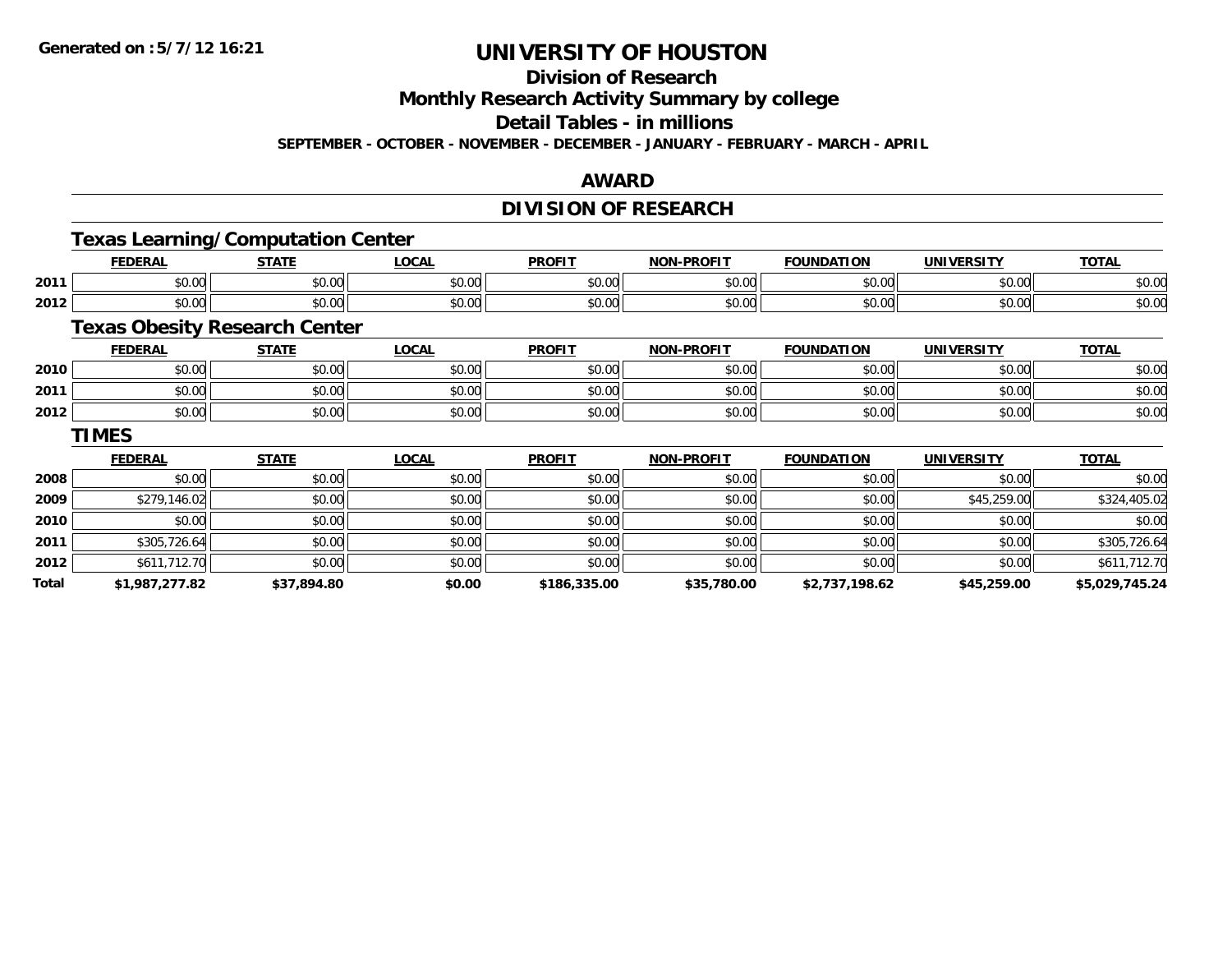**Division of Research**

**Monthly Research Activity Summary by college**

**Detail Tables - in millions**

**SEPTEMBER - OCTOBER - NOVEMBER - DECEMBER - JANUARY - FEBRUARY - MARCH - APRIL**

### **AWARD**

#### **GRADUATE COLLEGE OF SOCIAL WORK**

|              | <b>Center for Health Equities &amp; Evaluation Research</b> |                |              |               |                   |                   |                   |                |
|--------------|-------------------------------------------------------------|----------------|--------------|---------------|-------------------|-------------------|-------------------|----------------|
|              | <b>FEDERAL</b>                                              | <b>STATE</b>   | <b>LOCAL</b> | <b>PROFIT</b> | <b>NON-PROFIT</b> | <b>FOUNDATION</b> | <b>UNIVERSITY</b> | <b>TOTAL</b>   |
| 2012         | \$52,873.00                                                 | \$0.00         | \$0.00       | \$0.00        | \$0.00            | \$0.00            | \$35,000.00       | \$87,873.00    |
|              | <b>Child &amp; Family for Innovative Research</b>           |                |              |               |                   |                   |                   |                |
|              | <b>FEDERAL</b>                                              | <b>STATE</b>   | <b>LOCAL</b> | <b>PROFIT</b> | <b>NON-PROFIT</b> | <b>FOUNDATION</b> | <b>UNIVERSITY</b> | <b>TOTAL</b>   |
| 2009         | \$0.00                                                      | \$0.00         | \$0.00       | \$0.00        | \$0.00            | \$0.00            | \$0.00            | \$0.00         |
| 2010         | \$0.00                                                      | \$0.00         | \$0.00       | \$0.00        | \$0.00            | \$0.00            | \$0.00            | \$0.00         |
| 2011         | \$0.00                                                      | \$0.00         | \$0.00       | \$0.00        | \$0.00            | \$0.00            | \$0.00            | \$0.00         |
| 2012         | \$0.00                                                      | \$0.00         | \$0.00       | \$0.00        | \$0.00            | \$0.00            | \$0.00            | \$0.00         |
|              | <b>Community Projects - Social Work</b>                     |                |              |               |                   |                   |                   |                |
|              | <b>FEDERAL</b>                                              | <b>STATE</b>   | <b>LOCAL</b> | <b>PROFIT</b> | <b>NON-PROFIT</b> | <b>FOUNDATION</b> | <b>UNIVERSITY</b> | <b>TOTAL</b>   |
| 2008         | \$248,092.00                                                | \$0.00         | \$0.00       | \$0.00        | \$207.06          | \$0.00            | \$0.00            | \$248,299.06   |
| 2009         | \$36,900.00                                                 | \$0.00         | \$0.00       | \$0.00        | \$0.00            | \$0.00            | \$0.00            | \$36,900.00    |
| 2010         | \$0.00                                                      | \$0.00         | \$0.00       | \$0.00        | \$0.00            | \$0.00            | \$0.00            | \$0.00         |
| 2012         | \$2,942.90                                                  | \$0.00         | \$0.00       | \$0.00        | \$0.00            | \$0.00            | \$0.00            | \$2,942.90     |
|              | Dean, Social Work                                           |                |              |               |                   |                   |                   |                |
|              | <b>FEDERAL</b>                                              | <b>STATE</b>   | <b>LOCAL</b> | <b>PROFIT</b> | <b>NON-PROFIT</b> | <b>FOUNDATION</b> | <b>UNIVERSITY</b> | <b>TOTAL</b>   |
| 2008         | \$287,776.20                                                | \$830,237.89   | \$0.00       | \$0.00        | \$53,740.00       | \$0.00            | \$0.00            | \$1,171,754.09 |
| 2009         | \$1,021,465.40                                              | \$788,888.96   | \$0.00       | \$0.00        | \$32,073.00       | \$0.00            | \$0.00            | \$1,842,427.36 |
| 2010         | \$416,379.89                                                | \$401,203.26   | \$0.00       | \$0.00        | \$17,000.00       | \$0.00            | \$0.00            | \$834,583.15   |
| 2011         | \$774,681.62                                                | \$0.00         | \$0.00       | \$0.00        | \$0.00            | \$1,146.30        | \$0.00            | \$775,827.92   |
| 2012         | \$369,325.78                                                | \$0.00         | \$0.00       | \$176,507.00  | \$0.00            | \$0.00            | \$0.00            | \$545,832.78   |
|              | <b>Drug and Social Policy Research</b>                      |                |              |               |                   |                   |                   |                |
|              | <b>FEDERAL</b>                                              | <b>STATE</b>   | <b>LOCAL</b> | <b>PROFIT</b> | NON-PROFIT        | <b>FOUNDATION</b> | <b>UNIVERSITY</b> | <b>TOTAL</b>   |
| 2008         | \$0.00                                                      | \$0.00         | \$0.00       | \$0.00        | \$0.00            | \$0.00            | \$0.00            | \$0.00         |
| 2009         | \$0.00                                                      | \$0.00         | \$0.00       | \$0.00        | \$0.00            | \$0.00            | \$0.00            | \$0.00         |
|              | <b>Office for Drug SPR</b>                                  |                |              |               |                   |                   |                   |                |
|              | <b>FEDERAL</b>                                              | <b>STATE</b>   | <b>LOCAL</b> | <b>PROFIT</b> | <b>NON-PROFIT</b> | <b>FOUNDATION</b> | <b>UNIVERSITY</b> | <b>TOTAL</b>   |
| 2008         | \$0.00                                                      | \$0.00         | \$0.00       | \$0.00        | \$0.00            | \$0.00            | \$0.00            | \$0.00         |
| 2009         | \$0.00                                                      | \$0.00         | \$0.00       | \$0.00        | \$0.00            | \$0.00            | \$0.00            | \$0.00         |
| <b>Total</b> | \$3,210,436.79                                              | \$2,020,330.11 | \$0.00       | \$176,507.00  | \$103,020.06      | \$1,146.30        | \$35,000.00       | \$5,546,440.26 |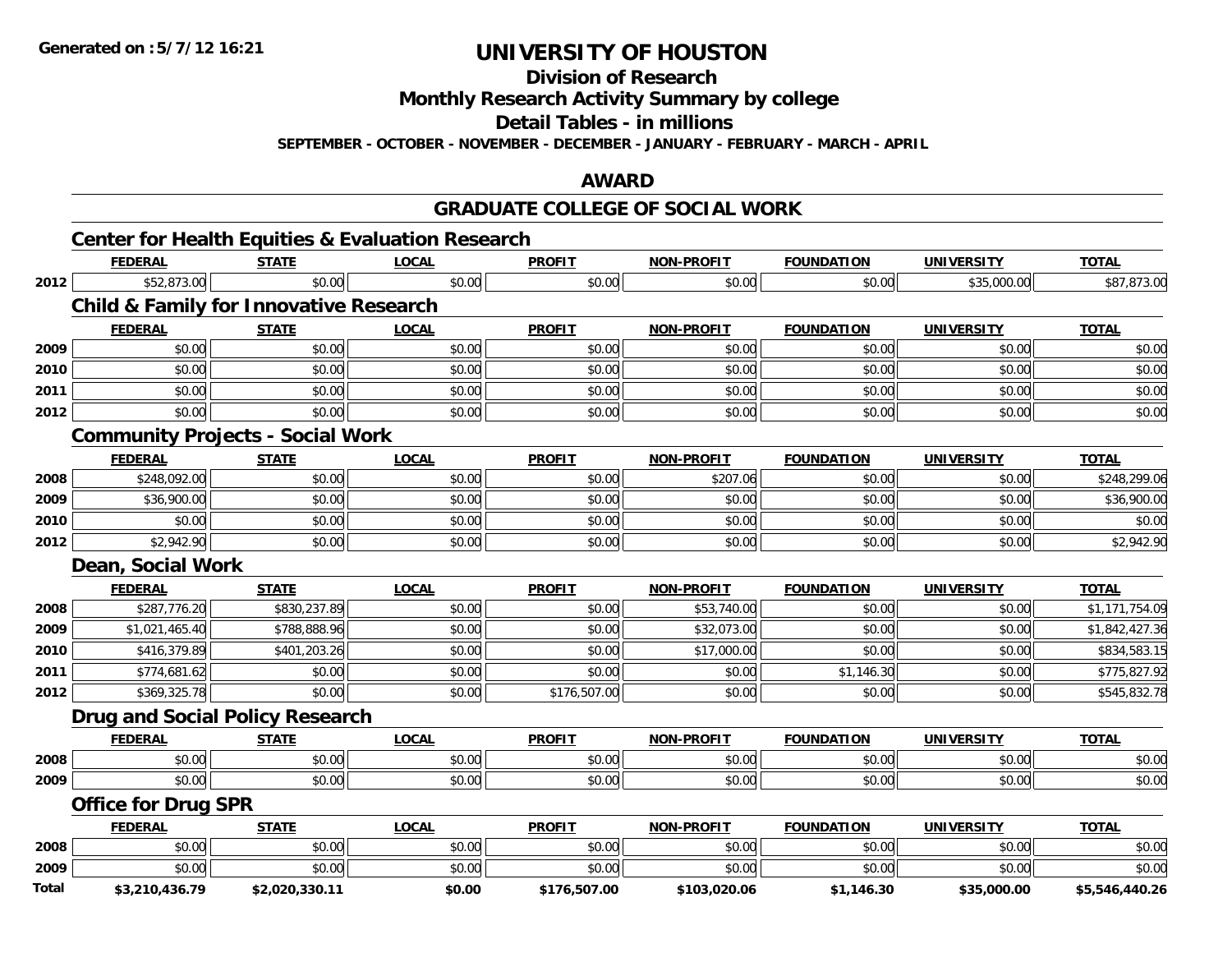### **Division of Research**

**Monthly Research Activity Summary by college**

**Detail Tables - in millions**

**SEPTEMBER - OCTOBER - NOVEMBER - DECEMBER - JANUARY - FEBRUARY - MARCH - APRIL**

#### **AWARD**

### **HILTON COLLEGE OF HOTEL AND RESTAURANT MANAGEMENT**

#### **Hotel and Restaurant Management**

|       | <b>FEDERAL</b> | <u>STATE</u> | <b>LOCAL</b> | <b>PROFIT</b> | <b>NON-PROFIT</b> | <b>FOUNDATION</b> | <b>UNIVERSITY</b> | <u>TOTAL</u> |
|-------|----------------|--------------|--------------|---------------|-------------------|-------------------|-------------------|--------------|
| 2009  | \$60,000.00    | \$0.00       | \$0.00       | \$9,047.50    | \$0.00            | \$0.00            | \$0.00            | \$69,047.50  |
| 2010  | \$70,000.00    | \$0.00       | \$0.00       | \$0.00        | \$82,548.00       | \$0.00            | \$0.00            | \$152,548.00 |
| 2011  | \$173,995.00   | \$0.00       | \$0.00       | \$0.00        | \$27,280.00       | \$0.00            | \$0.00            | \$201,275.00 |
| 2012  | \$58,837.68    | \$103,763.44 | \$0.00       | \$1,500.00    | \$10,887.00       | \$0.00            | \$0.00            | \$174,988.12 |
| Total | \$362,832.68   | \$103,763.44 | \$0.00       | \$10,547.50   | \$120,715.00      | \$0.00            | \$0.00            | \$597,858.62 |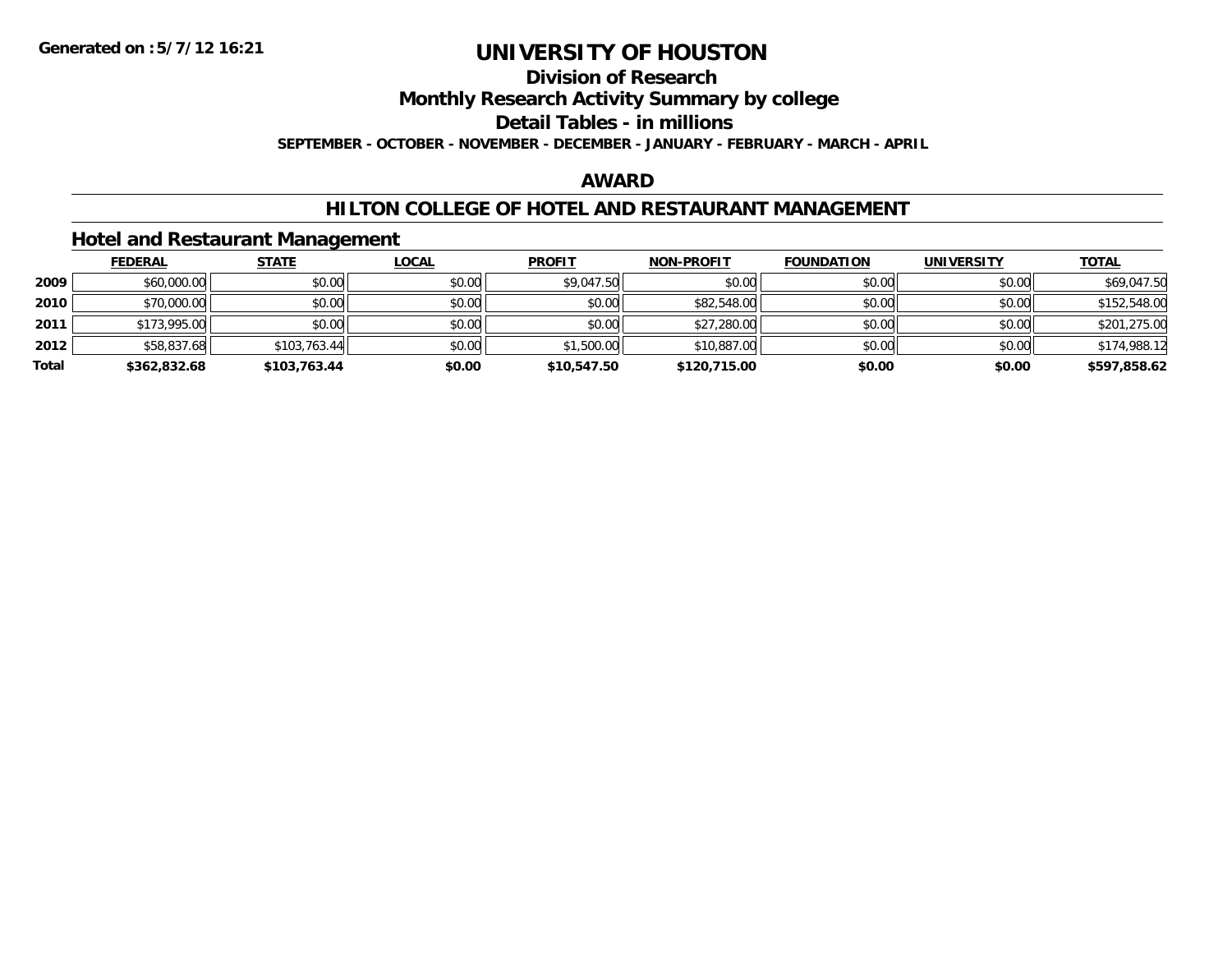**Division of Research**

**Monthly Research Activity Summary by college**

**Detail Tables - in millions**

**SEPTEMBER - OCTOBER - NOVEMBER - DECEMBER - JANUARY - FEBRUARY - MARCH - APRIL**

#### **AWARD**

#### **HONORS COLLEGE**

#### **Houston Teachers Institute**

|       | <b>FEDERAL</b> | STATE  | LOCAL  | <b>PROFIT</b> | <b>NON-PROFIT</b> | <b>FOUNDATION</b> | <b>UNIVERSITY</b> | <u>TOTAL</u> |
|-------|----------------|--------|--------|---------------|-------------------|-------------------|-------------------|--------------|
| 2009  | \$126,000.00   | \$0.00 | \$0.00 | \$0.00        | \$0.00            | \$0.00            | \$0.00            | 126,000.00   |
| 2012  | \$34,951.70    | \$0.00 | \$0.00 | \$0.00        | \$0.00            | \$0.00            | \$0.00            | \$34,951.70  |
| Total | \$160,951.70   | \$0.00 | \$0.00 | \$0.00        | \$0.00            | \$0.00            | \$0.00            | \$160,951.70 |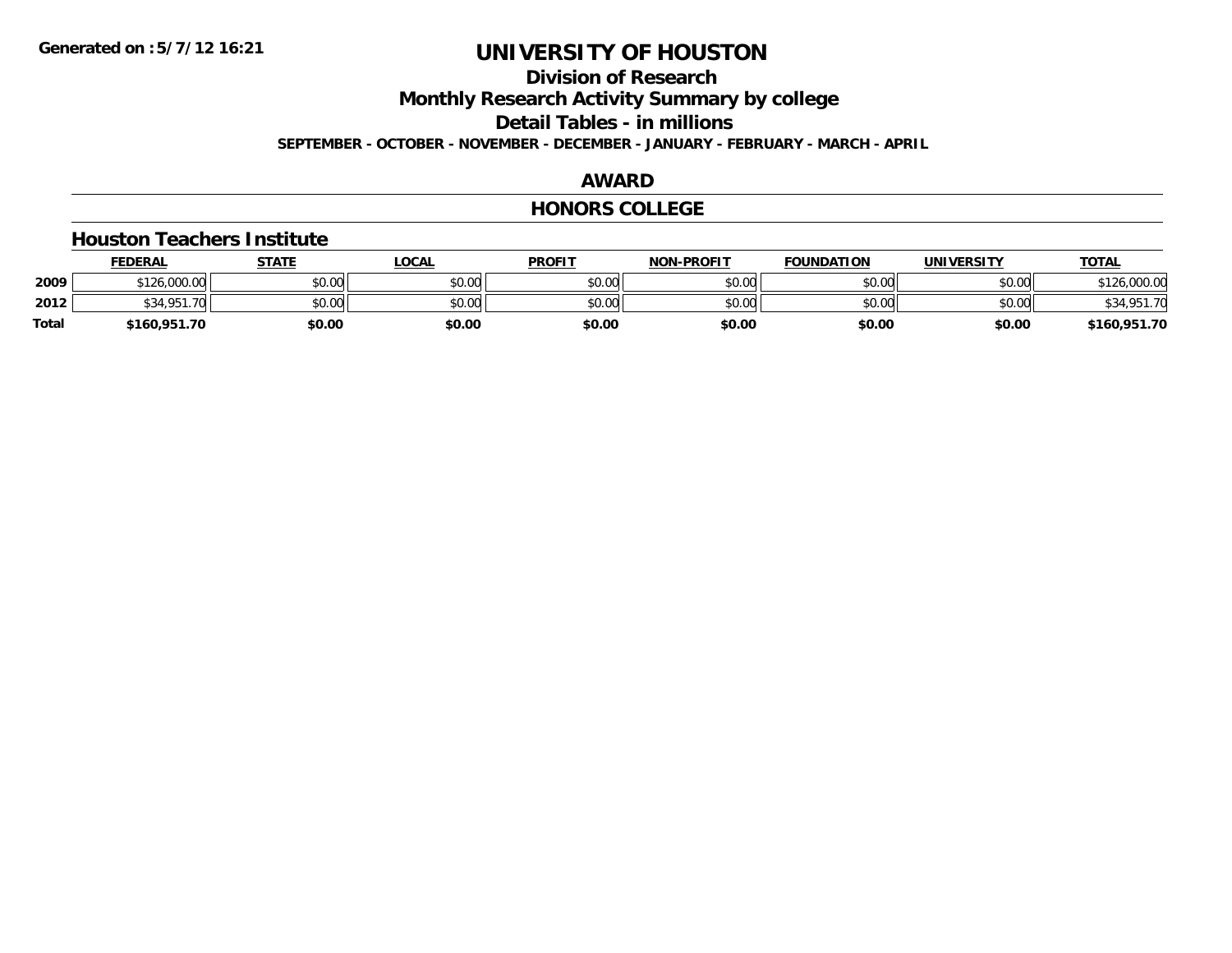**Division of Research**

**Monthly Research Activity Summary by college**

**Detail Tables - in millions**

**SEPTEMBER - OCTOBER - NOVEMBER - DECEMBER - JANUARY - FEBRUARY - MARCH - APRIL**

### **AWARD**

#### **INSTITUTIONAL**

#### **Associate Vice Chancellor**

|              | <b>FEDERA</b>       | -----                | <b>OCAL</b>   | <b>PROFIT</b> | -PROFIT<br>NON. | 71 A N<br><b>OLINIDA</b> | <b>INIVE</b>  | <b>TOTAL</b>    |
|--------------|---------------------|----------------------|---------------|---------------|-----------------|--------------------------|---------------|-----------------|
| 2010         | $\sqrt{2}$<br>72.30 | 0000<br><b>JU.UU</b> | 0.00<br>JU.UU | 40M<br>JU.U   | 0000<br>งบ.บบ   | ልስ ሰሰ<br>טע.טע           | 0000<br>PU.UU | $\sim$<br>92.3t |
| <b>Total</b> | ר רם א              | \$0.00               | \$0.00        | \$0.00        | \$0.00          | \$0.00                   | \$0.00        | 492.36          |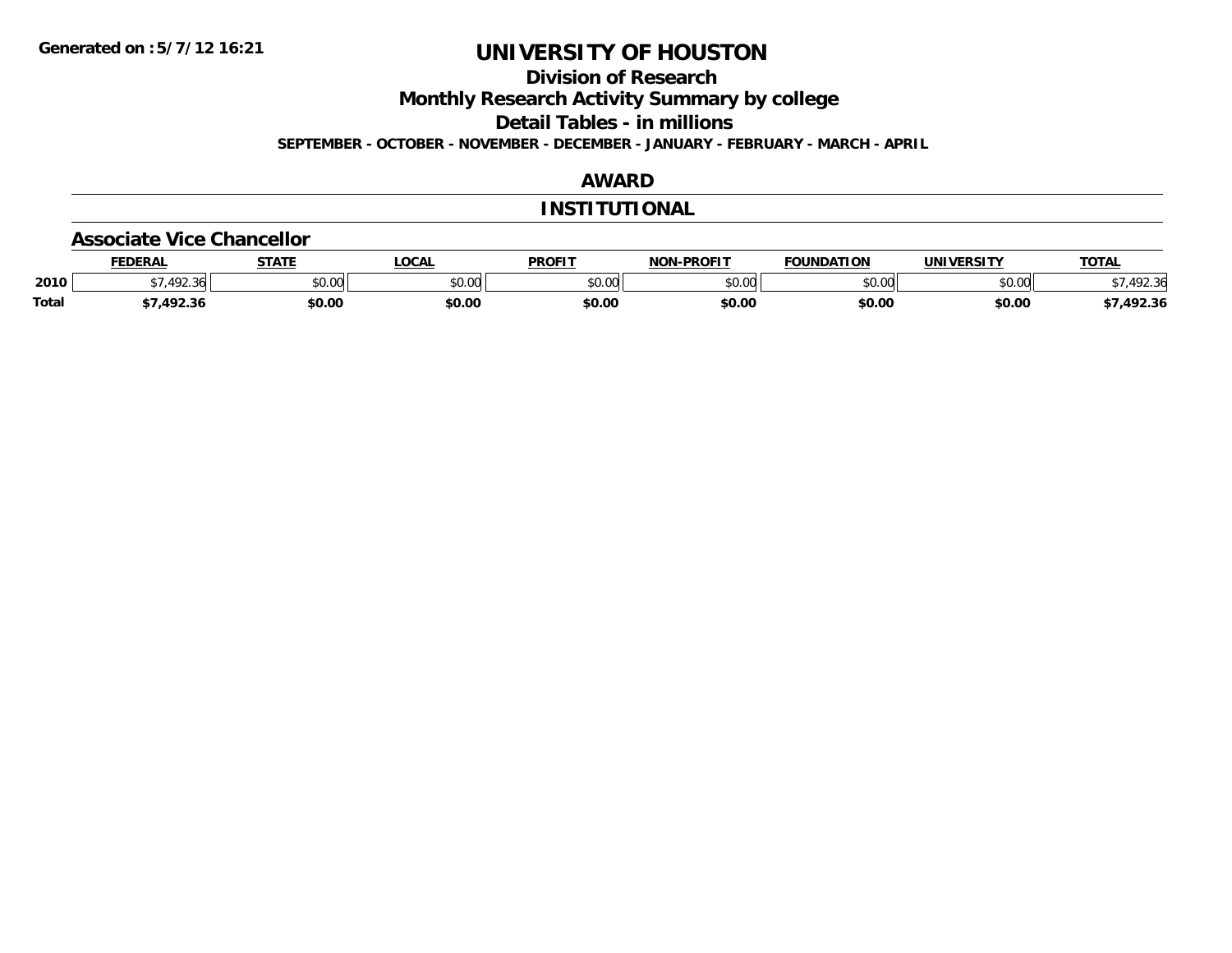### **Division of Research Monthly Research Activity Summary by college Detail Tables - in millions SEPTEMBER - OCTOBER - NOVEMBER - DECEMBER - JANUARY - FEBRUARY - MARCH - APRIL**

#### **AWARD**

#### **LIBRARY**

### **Administration, Library**

|       | <b>FEDERAL</b> | <b>STATE</b> | <u>LOCAL</u> | <b>PROFIT</b> | <b>NON-PROFIT</b> | <b>FOUNDATION</b> | <b>UNIVERSITY</b> | <b>TOTAL</b> |
|-------|----------------|--------------|--------------|---------------|-------------------|-------------------|-------------------|--------------|
| 2008  | \$32,755.00    | \$0.00       | \$0.00       | \$0.00        | \$0.00            | \$0.00            | \$0.00            | \$32,755.00  |
| 2009  | \$33,605.00    | \$0.00       | \$0.00       | \$0.00        | \$0.00            | \$0.00            | \$0.00            | \$33,605.00  |
| 2010  | \$34,475.00    | \$0.00       | \$0.00       | \$0.00        | \$0.00            | \$0.00            | \$0.00            | \$34,475.00  |
| 2011  | \$19,863.00    | \$0.00       | \$0.00       | \$0.00        | \$0.00            | \$0.00            | \$0.00            | \$19,863.00  |
| Total | \$120,698.00   | \$0.00       | \$0.00       | \$0.00        | \$0.00            | \$0.00            | \$0.00            | \$120,698.00 |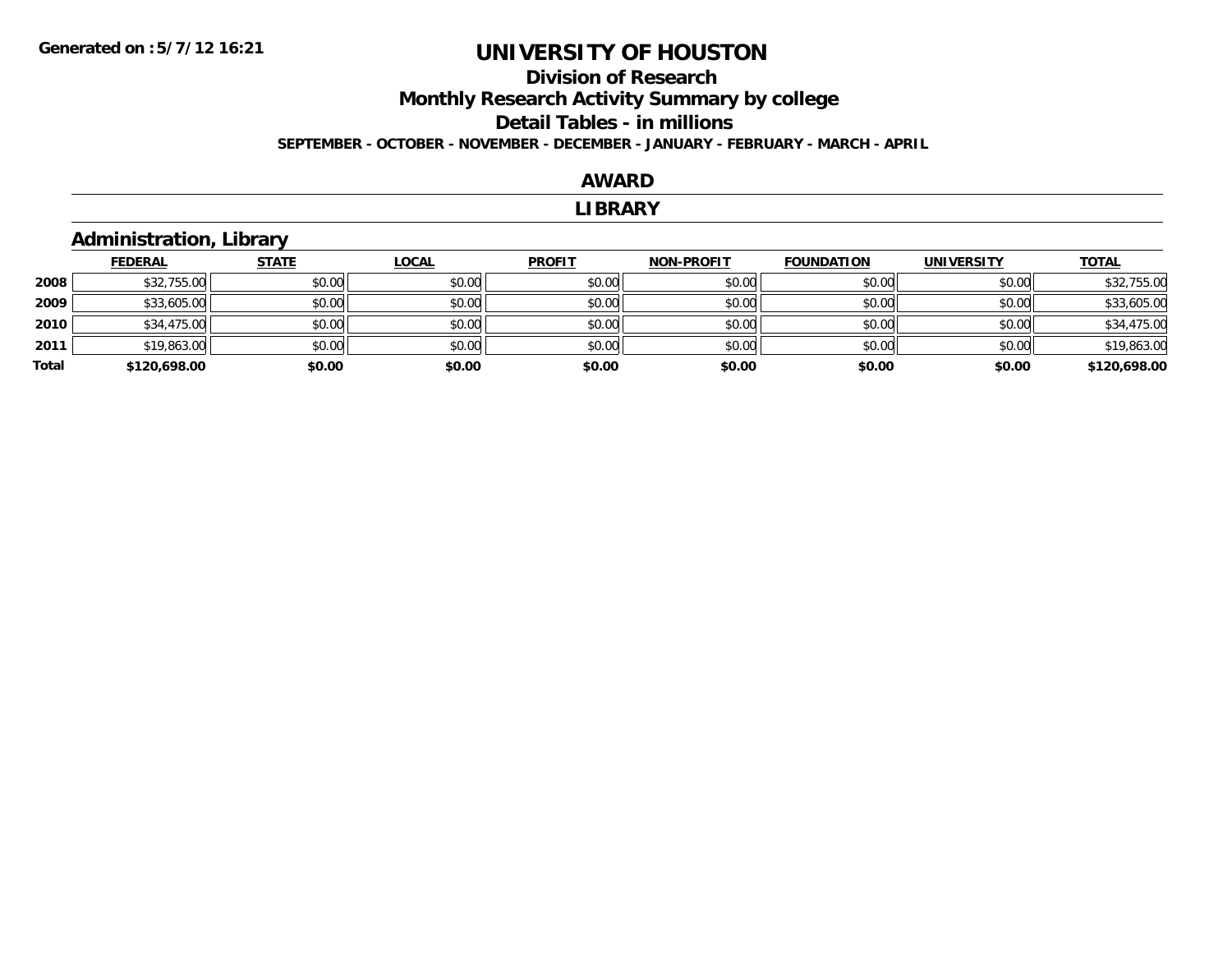**Division of Research**

**Monthly Research Activity Summary by college**

**Detail Tables - in millions**

**SEPTEMBER - OCTOBER - NOVEMBER - DECEMBER - JANUARY - FEBRUARY - MARCH - APRIL**

### **AWARD**

### **OTHER OUTSIDE ORGANIZATIONS USED FOR CPHS LOGINS**

### **University of Houston - Clear Lake Campus**

|              | <b>FEDERAL</b> | <b>STATE</b> | <b>LOCAL</b> | <b>PROFIT</b> | <b>NON-PROFIT</b> | <b>FOUNDATION</b> | UNIVERSITY | <b>TOTAL</b> |
|--------------|----------------|--------------|--------------|---------------|-------------------|-------------------|------------|--------------|
| 2009         | \$0.00         | \$0.00       | \$0.00       | \$0.00        | \$0.00            | \$0.00            | \$0.00     | \$0.00       |
| 2010         | \$0.00         | \$0.00       | \$0.00       | \$0.00        | \$0.00            | \$0.00            | \$0.00     | \$0.00       |
| 2011         | \$0.00         | \$0.00       | \$0.00       | \$0.00        | \$0.00            | \$0.00            | \$0.00     | \$0.00       |
| <b>Total</b> | \$0.00         | \$0.00       | \$0.00       | \$0.00        | \$0.00            | \$0.00            | \$0.00     | \$0.00       |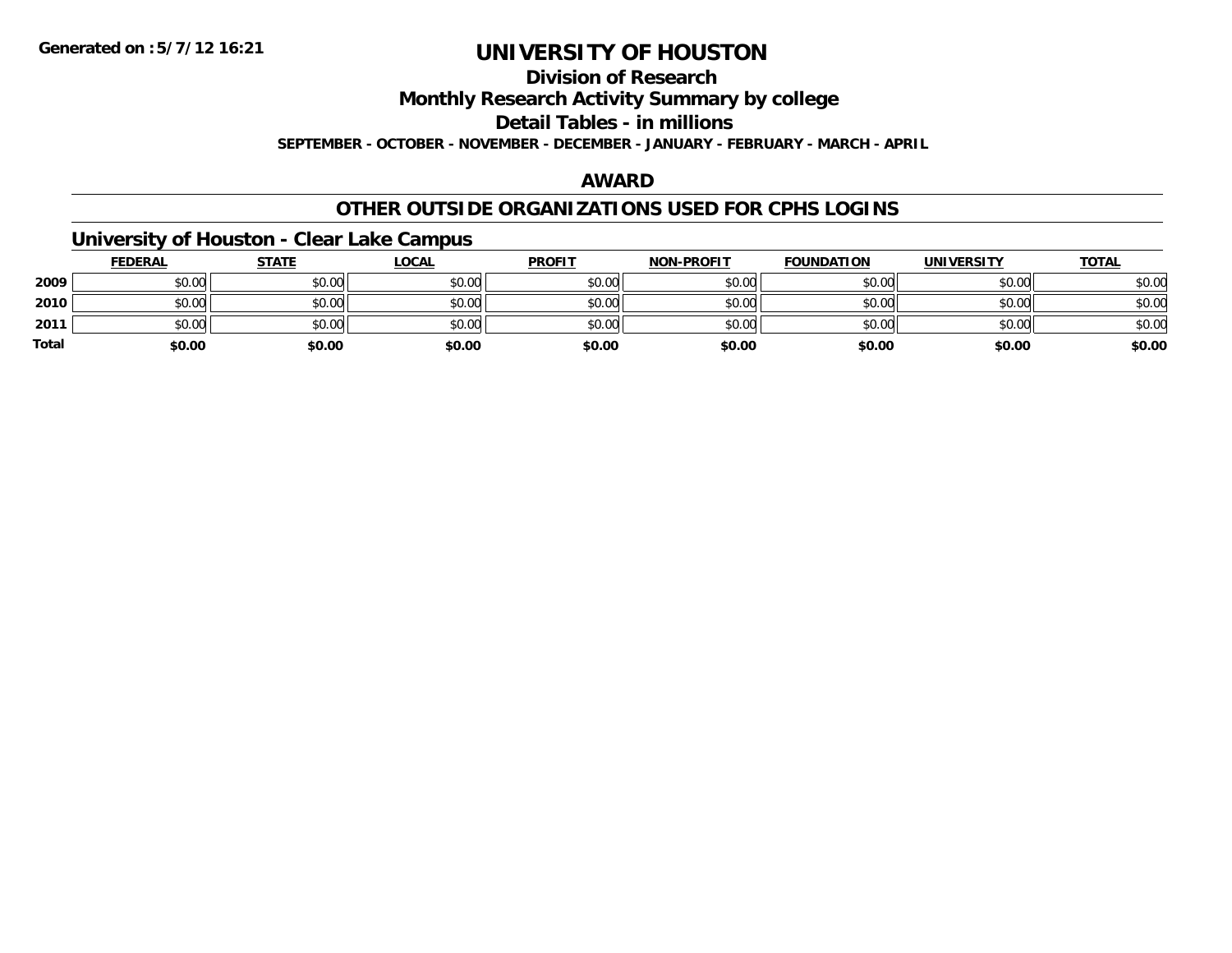**Division of Research**

**Monthly Research Activity Summary by college**

**Detail Tables - in millions**

**SEPTEMBER - OCTOBER - NOVEMBER - DECEMBER - JANUARY - FEBRUARY - MARCH - APRIL**

### **AWARD**

#### **PRESIDENT**

#### **Office of the President**

|              | <b>DERAI</b>  | <b>STATE</b> | LOCAI              | PROFIT          | <b>DDOEIT</b><br>NAN | <b>FOUNDATION</b> | UNIVERSITY | <b>TOTAL</b>   |
|--------------|---------------|--------------|--------------------|-----------------|----------------------|-------------------|------------|----------------|
| 2011         | n vu<br>,u.uu | JU.UU        | $\sim$ 00<br>DU.UL | $\sim$<br>JU.UU | 20M<br>JU.UU         |                   | \$0.00     | ቀስ ስር<br>⊋∪.∪⊌ |
| <b>Total</b> | \$0.00        | \$0.00       | \$0.00             | en nr<br>JU.UL  | \$0.00               | \$0.00            | \$0.00     | \$0.00         |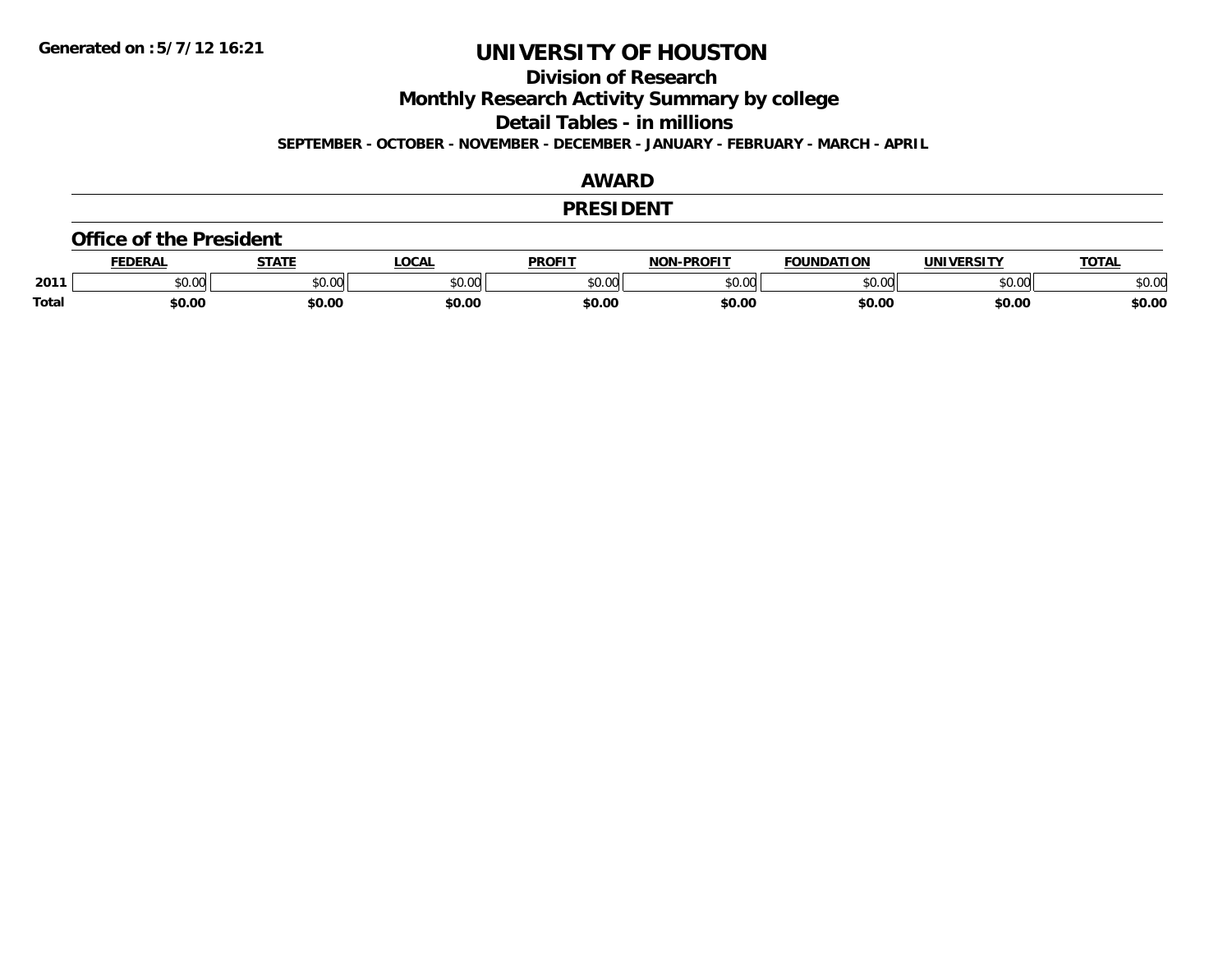# **Division of Research**

**Monthly Research Activity Summary by college**

#### **Detail Tables - in millions**

**SEPTEMBER - OCTOBER - NOVEMBER - DECEMBER - JANUARY - FEBRUARY - MARCH - APRIL**

### **AWARD**

#### **SENIOR V.P. FOR ACADEMIC AFFAIRS AND PROVOST**

|      | <b>KUHF - Radio</b>              |                                                     |              |               |                   |                   |                   |                |
|------|----------------------------------|-----------------------------------------------------|--------------|---------------|-------------------|-------------------|-------------------|----------------|
|      | <b>FEDERAL</b>                   | <b>STATE</b>                                        | <b>LOCAL</b> | <b>PROFIT</b> | <b>NON-PROFIT</b> | <b>FOUNDATION</b> | UNIVERSITY        | <b>TOTAL</b>   |
| 2008 | \$0.00                           | \$0.00                                              | \$0.00       | \$0.00        | \$467,947.00      | \$0.00            | \$0.00            | \$467,947.00   |
| 2009 | \$38,352.00                      | \$0.00                                              | \$0.00       | \$0.00        | \$455,086.00      | \$0.00            | \$0.00            | \$493,438.00   |
| 2010 | \$0.00                           | \$12,500.00                                         | \$0.00       | \$0.00        | \$654,309.46      | \$0.00            | \$0.00            | \$666,809.46   |
| 2011 | \$38,616.00                      | \$12,500.00                                         | \$0.00       | \$0.00        | \$588,146.00      | \$0.00            | \$0.00            | \$639,262.00   |
| 2012 | \$0.00                           | \$0.00                                              | \$0.00       | \$0.00        | \$2,266,596.00    | \$0.00            | \$0.00            | \$2,266,596.00 |
|      |                                  | <b>Learning and Assessment Services</b>             |              |               |                   |                   |                   |                |
|      | <b>FEDERAL</b>                   | <b>STATE</b>                                        | <b>LOCAL</b> | <b>PROFIT</b> | <b>NON-PROFIT</b> | <b>FOUNDATION</b> | <b>UNIVERSITY</b> | <b>TOTAL</b>   |
| 2008 | \$286,897.00                     | \$127,630.00                                        | \$0.00       | \$0.00        | \$66,000.00       | \$0.00            | \$0.00            | \$480,527.00   |
| 2009 | \$301,959.00                     | \$140,895.00                                        | \$0.00       | \$0.00        | \$67,500.00       | \$4,000.00        | \$0.00            | \$514,354.00   |
| 2010 | \$227,609.00                     | \$148,027.00                                        | \$0.00       | \$0.00        | \$67,500.00       | \$10,000.00       | \$0.00            | \$453,136.00   |
| 2011 | \$311,018.00                     | \$0.00                                              | \$0.00       | \$0.00        | \$75,759.00       | \$0.00            | \$0.00            | \$386,777.00   |
| 2012 | \$301,376.00                     | \$130,000.00                                        | \$0.00       | \$0.00        | \$77,158.00       | \$0.00            | \$0.00            | \$508,534.00   |
|      | <b>Learning Support Services</b> |                                                     |              |               |                   |                   |                   |                |
|      | <b>FEDERAL</b>                   | <b>STATE</b>                                        | <b>LOCAL</b> | <b>PROFIT</b> | <b>NON-PROFIT</b> | <b>FOUNDATION</b> | <b>UNIVERSITY</b> | <b>TOTAL</b>   |
| 2009 | \$124,000.00                     | \$0.00                                              | \$0.00       | \$0.00        | \$0.00            | \$0.00            | \$0.00            | \$124,000.00   |
|      |                                  | <b>Senior V.P. for Academic Affairs and Provost</b> |              |               |                   |                   |                   |                |
|      | <b>FEDERAL</b>                   | <b>STATE</b>                                        | <b>LOCAL</b> | <b>PROFIT</b> | <b>NON-PROFIT</b> | <b>FOUNDATION</b> | <b>UNIVERSITY</b> | <b>TOTAL</b>   |
| 2008 | \$0.00                           | \$15,000.00                                         | \$0.00       | \$0.00        | \$0.00            | \$0.00            | \$0.00            | \$15,000.00    |
| 2009 | \$0.00                           | \$15,000.00                                         | \$0.00       | \$0.00        | \$0.00            | \$0.00            | \$0.00            | \$15,000.00    |
| 2010 | \$0.00                           | \$15,000.00                                         | \$0.00       | \$0.00        | \$0.00            | \$0.00            | \$0.00            | \$15,000.00    |
| 2011 | \$0.00                           | \$29,456.00                                         | \$0.00       | \$0.00        | \$0.00            | \$0.00            | \$0.00            | \$29,456.00    |
| 2012 | \$0.00                           | \$19,051.00                                         | \$0.00       | \$75,000.00   | \$0.00            | \$0.00            | \$0.00            | \$94,051.00    |
|      | <b>UH Charter School</b>         |                                                     |              |               |                   |                   |                   |                |
|      | <b>FEDERAL</b>                   | <b>STATE</b>                                        | <b>LOCAL</b> | <b>PROFIT</b> | <b>NON-PROFIT</b> | <b>FOUNDATION</b> | <b>UNIVERSITY</b> | <b>TOTAL</b>   |
| 2012 | \$557.00                         | \$1,017,984.00                                      | \$0.00       | \$0.00        | \$0.00            | \$0.00            | \$0.00            | \$1,018,541.00 |
|      | <b>Undergraduate Scholars</b>    |                                                     |              |               |                   |                   |                   |                |
|      | <b>FEDERAL</b>                   | <b>STATE</b>                                        | <b>LOCAL</b> | <b>PROFIT</b> | NON-PROFIT        | <b>FOUNDATION</b> | <b>UNIVERSITY</b> | <b>TOTAL</b>   |
| 2009 | \$0.00                           | \$45,000.00                                         | \$0.00       | \$0.00        | \$0.00            | \$0.00            | \$0.00            | \$45,000.00    |
| 2010 | \$0.00                           | \$210,000.00                                        | \$0.00       | \$0.00        | \$0.00            | \$28,750.00       | \$0.00            | \$238,750.00   |
| 2011 | \$0.00                           | \$140,000.00                                        | \$0.00       | \$0.00        | \$0.00            | \$0.00            | \$0.00            | \$140,000.00   |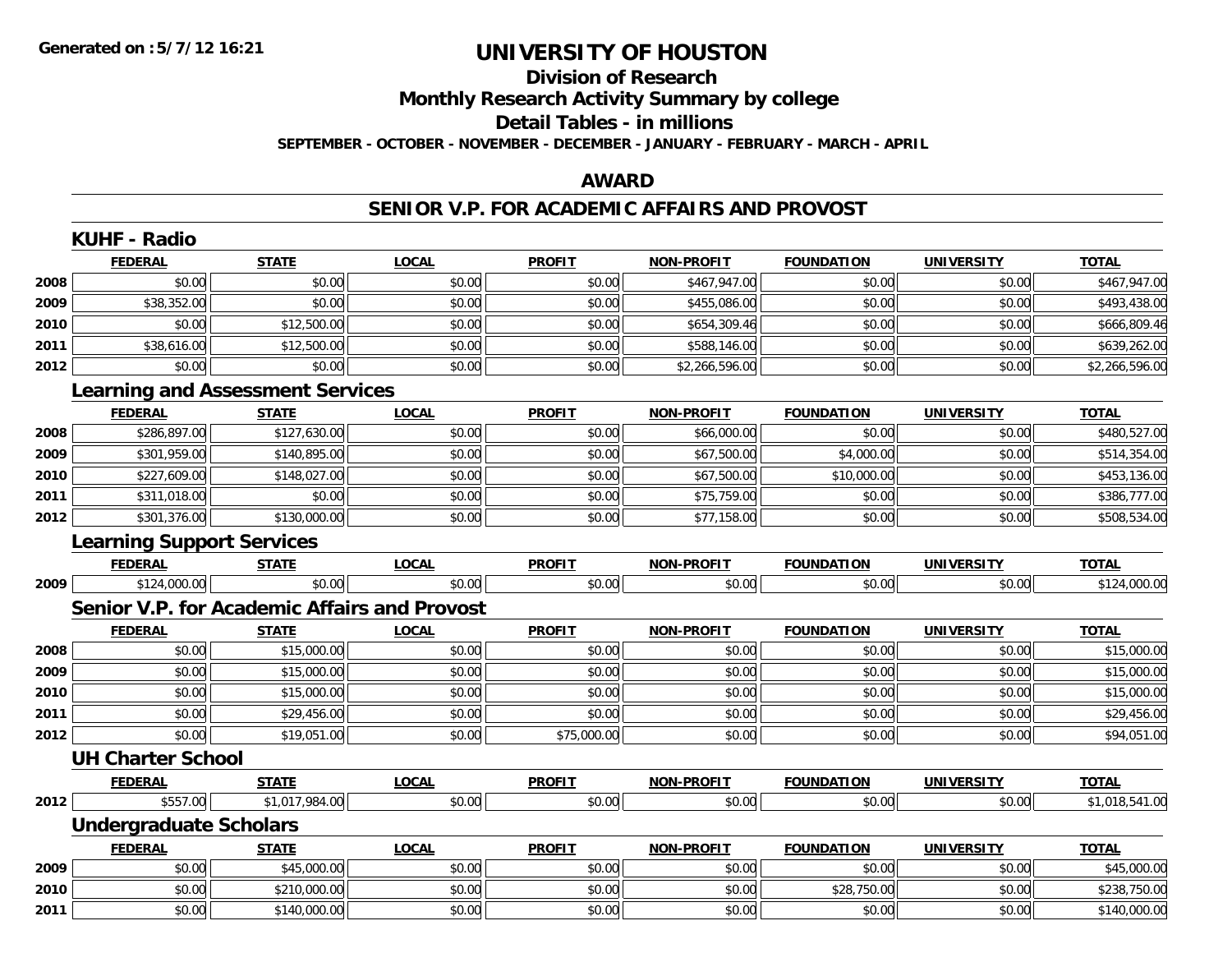**Division of Research**

**Monthly Research Activity Summary by college**

**Detail Tables - in millions**

**SEPTEMBER - OCTOBER - NOVEMBER - DECEMBER - JANUARY - FEBRUARY - MARCH - APRIL**

### **AWARD**

#### **SENIOR V.P. FOR ACADEMIC AFFAIRS AND PROVOST**

### **Undergraduate Studies**

|              | FEDERAL        | <b>STATE</b>   | <u>LOCAL</u> | <b>PROFIT</b> | <b>NON-PROFIT</b> | <b>FOUNDATION</b> | UNIVERSITY | <b>TOTAL</b>   |
|--------------|----------------|----------------|--------------|---------------|-------------------|-------------------|------------|----------------|
| 2010         | \$0.00         | \$0.00         | \$0.00       | \$0.00        | \$0.00            | \$0.00            | \$0.00     | \$0.00         |
| 2011         | \$0.00         | \$0.00         | \$0.00       | \$0.00        | \$0.00            | \$0.00            | \$0.00     | \$0.00         |
| <b>Total</b> | \$1,630,384.00 | \$2,078,043.00 | \$0.00       | \$75,000.00   | \$4,786,001.46    | \$42,750.00       | \$0.00     | \$8,612,178.46 |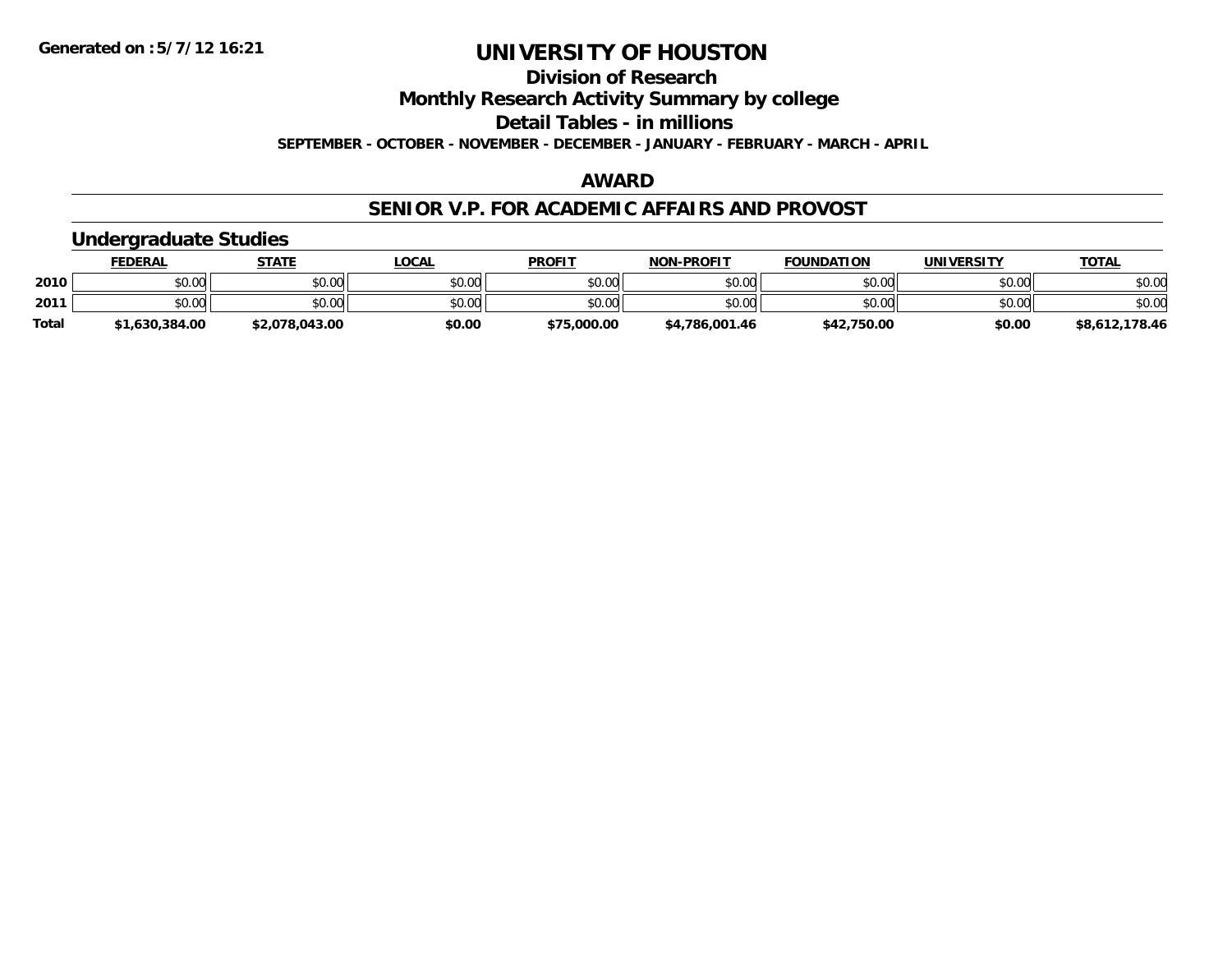**Division of Research**

**Monthly Research Activity Summary by college**

**Detail Tables - in millions**

**SEPTEMBER - OCTOBER - NOVEMBER - DECEMBER - JANUARY - FEBRUARY - MARCH - APRIL**

#### **AWARD**

#### **UH LAW CENTER**

|       | Dean, Law      |              |              |               |                   |                   |                   |                |
|-------|----------------|--------------|--------------|---------------|-------------------|-------------------|-------------------|----------------|
|       | <b>FEDERAL</b> | <b>STATE</b> | <b>LOCAL</b> | <b>PROFIT</b> | <b>NON-PROFIT</b> | <b>FOUNDATION</b> | <b>UNIVERSITY</b> | <b>TOTAL</b>   |
| 2009  | \$564,427.00   | \$0.00       | \$0.00       | \$0.00        | \$0.00            | \$0.00            | \$0.00            | \$564,427.00   |
|       | <b>Law-UH</b>  |              |              |               |                   |                   |                   |                |
|       | <b>FEDERAL</b> | <b>STATE</b> | <b>LOCAL</b> | <b>PROFIT</b> | <b>NON-PROFIT</b> | <b>FOUNDATION</b> | <b>UNIVERSITY</b> | <b>TOTAL</b>   |
| 2008  | \$0.00         | \$44,955.00  | \$0.00       | \$0.00        | \$0.00            | \$84.50           | \$0.00            | \$45,039.50    |
| 2009  | \$0.00         | \$45,717.00  | \$0.00       | \$0.00        | \$0.00            | \$70.78           | \$0.00            | \$45,787.78    |
| 2010  | \$20,000.00    | \$200,000.00 | \$0.00       | \$0.00        | \$0.00            | \$21.72           | \$0.00            | \$220,021.72   |
| 2011  | \$78,170.00    | \$50,000.00  | \$0.00       | \$0.00        | \$0.00            | \$0.00            | \$0.00            | \$128,170.00   |
| 2012  | \$2,942.90     | \$160,000.00 | \$0.00       | \$0.00        | \$0.00            | \$0.00            | \$0.00            | \$162,942.90   |
| Total | \$665,539.90   | \$500,672.00 | \$0.00       | \$0.00        | \$0.00            | \$177.00          | \$0.00            | \$1,166,388.90 |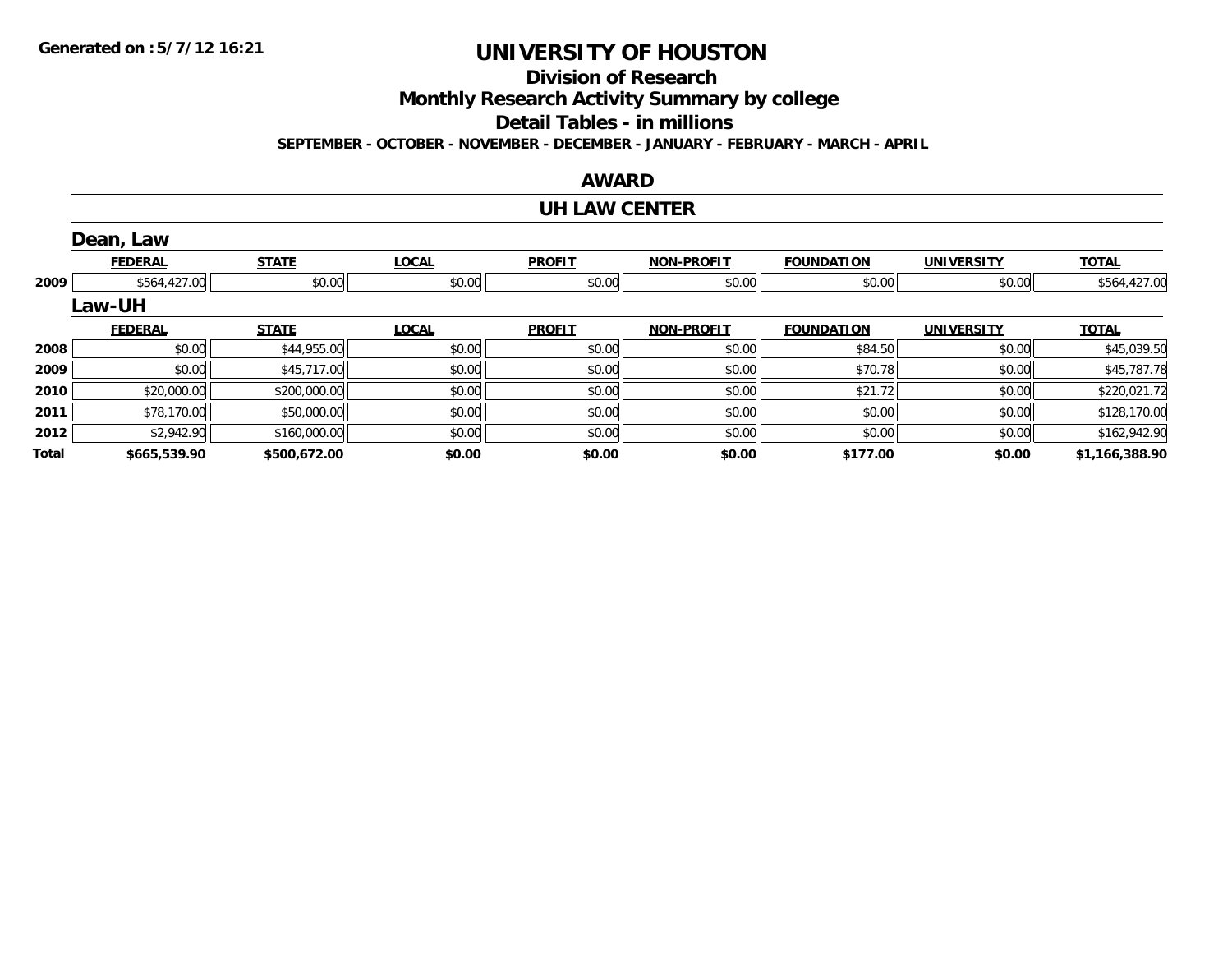# **Division of Research**

**Monthly Research Activity Summary by college**

#### **Detail Tables - in millions**

**SEPTEMBER - OCTOBER - NOVEMBER - DECEMBER - JANUARY - FEBRUARY - MARCH - APRIL**

#### **AWARD**

### **UH SYSTEM**

|       | <b>KUHT-TV</b> |              |              |               |                   |                   |                   |                |
|-------|----------------|--------------|--------------|---------------|-------------------|-------------------|-------------------|----------------|
|       | <b>FEDERAL</b> | <b>STATE</b> | <b>LOCAL</b> | <b>PROFIT</b> | <b>NON-PROFIT</b> | <b>FOUNDATION</b> | <b>UNIVERSITY</b> | <b>TOTAL</b>   |
| 2008  | \$0.00         | \$0.00       | \$0.00       | \$0.00        | \$1,810,104.00    | \$0.00            | \$0.00            | \$1,810,104.00 |
| 2009  | \$0.00         | \$0.00       | \$0.00       | \$0.00        | \$1,361,093.00    | \$0.00            | \$0.00            | \$1,361,093.00 |
| 2010  | \$0.00         | \$0.00       | \$0.00       | \$0.00        | \$1,483,936.12    | \$0.00            | \$0.00            | \$1,483,936.12 |
| 2011  | \$0.00         | \$0.00       | \$0.00       | \$0.00        | \$1,606,903.00    | \$0.00            | \$0.00            | \$1,606,903.00 |
| 2012  | \$0.00         | \$0.00       | \$0.00       | \$0.00        | \$14,132.00       | \$0.00            | \$0.00            | \$14,132.00    |
| Total | \$0.00         | \$0.00       | \$0.00       | \$0.00        | \$6,276,168.12    | \$0.00            | \$0.00            | \$6,276,168.12 |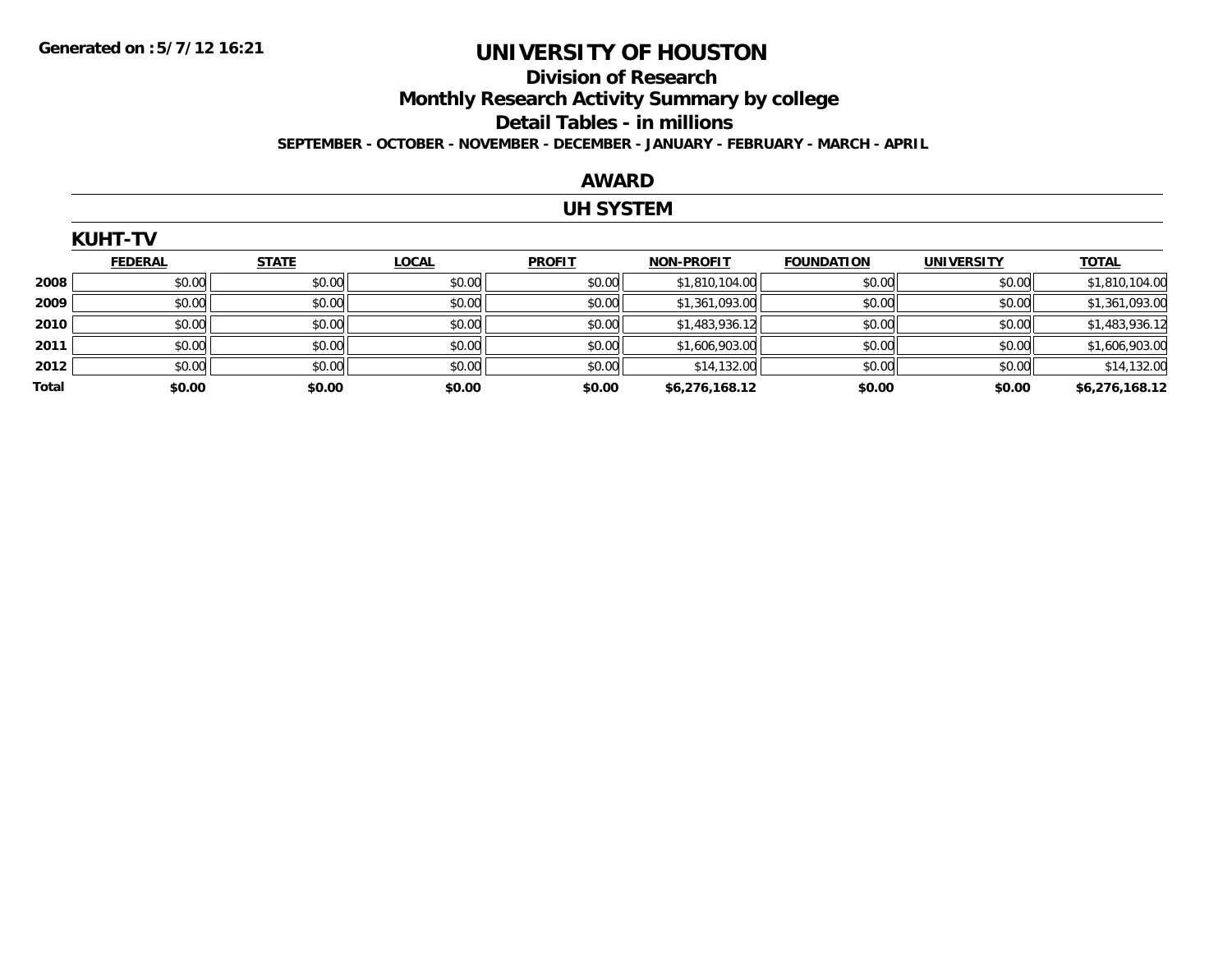### **Division of ResearchMonthly Research Activity Summary by college Detail Tables - in millions**

**SEPTEMBER - OCTOBER - NOVEMBER - DECEMBER - JANUARY - FEBRUARY - MARCH - APRIL**

#### **AWARD**

#### **UKNOWN COLLEGE**

### **Unknown Department**

|       | <b>FEDERAL</b> | <b>STATE</b> | <b>LOCAL</b> | <b>PROFIT</b> | <b>NON-PROFIT</b> | <b>FOUNDATION</b> | <b>UNIVERSITY</b> | <b>TOTAL</b> |
|-------|----------------|--------------|--------------|---------------|-------------------|-------------------|-------------------|--------------|
| 2008  | \$166,210.00   | \$0.00       | \$0.00       | \$0.00        | \$0.00            | \$0.00            | \$0.00            | \$166,210.00 |
| 2009  | \$0.00         | \$0.00       | \$0.00       | \$0.00        | \$0.00            | \$0.00            | \$0.00            | \$0.00       |
| 2010  | \$0.00         | \$68,153.35  | \$0.00       | \$10,000.00   | \$0.00            | \$0.00            | \$0.00            | \$78,153.35  |
| 2011  | \$78,806.50    | \$2,229.90   | \$0.00       | \$0.00        | \$0.00            | \$3,591.60        | \$0.00            | \$84,628.00  |
| 2012  | \$33,185.70    | \$0.00       | \$0.00       | \$0.00        | \$0.00            | \$0.00            | \$0.00            | \$33,185.70  |
| Total | \$278,202.20   | \$70,383.25  | \$0.00       | \$10,000.00   | \$0.00            | \$3,591.60        | \$0.00            | \$362,177.05 |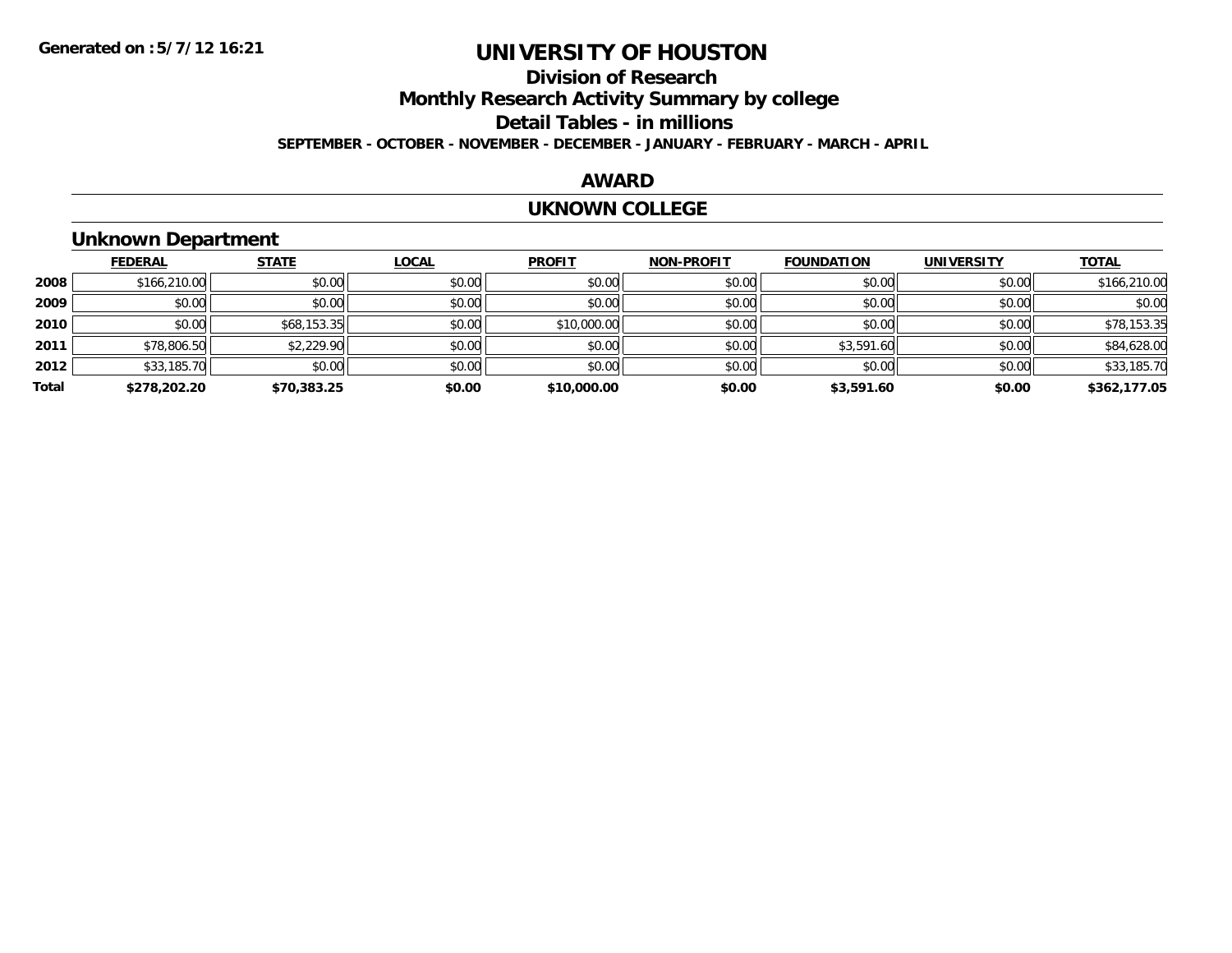**Division of Research**

**Monthly Research Activity Summary by college**

**Detail Tables - in millions**

**SEPTEMBER - OCTOBER - NOVEMBER - DECEMBER - JANUARY - FEBRUARY - MARCH - APRIL**

### **AWARD**

## **VICE PRESIDENT FOR ADMINISTRATION**

### **UH Police Department**

|              | <b>FEDERAL</b>                   | <b>STATE</b><br>171 | <b>LOCAL</b> | <b>PROFIT</b>  | -PROFIT<br><b>NON</b>      | <b>FOUNDATION</b> | <b>UNIVERSITY</b> | <b>TOTAL</b> |
|--------------|----------------------------------|---------------------|--------------|----------------|----------------------------|-------------------|-------------------|--------------|
| 2009         | $\circ$ $\circ$ $\circ$<br>JU.UU | 0.000<br>www.       | \$0.00       | 40.00<br>PO.OO | $*$ $\cap$ $\cap$<br>JU.UU | \$0.00            | 0000<br>JU.UU     | uuu.uu       |
| <b>Total</b> | \$0.00                           | .000.00             | \$0.00       | \$0.00         | \$0.00                     | \$0.00            | \$0.00            | ,000.00      |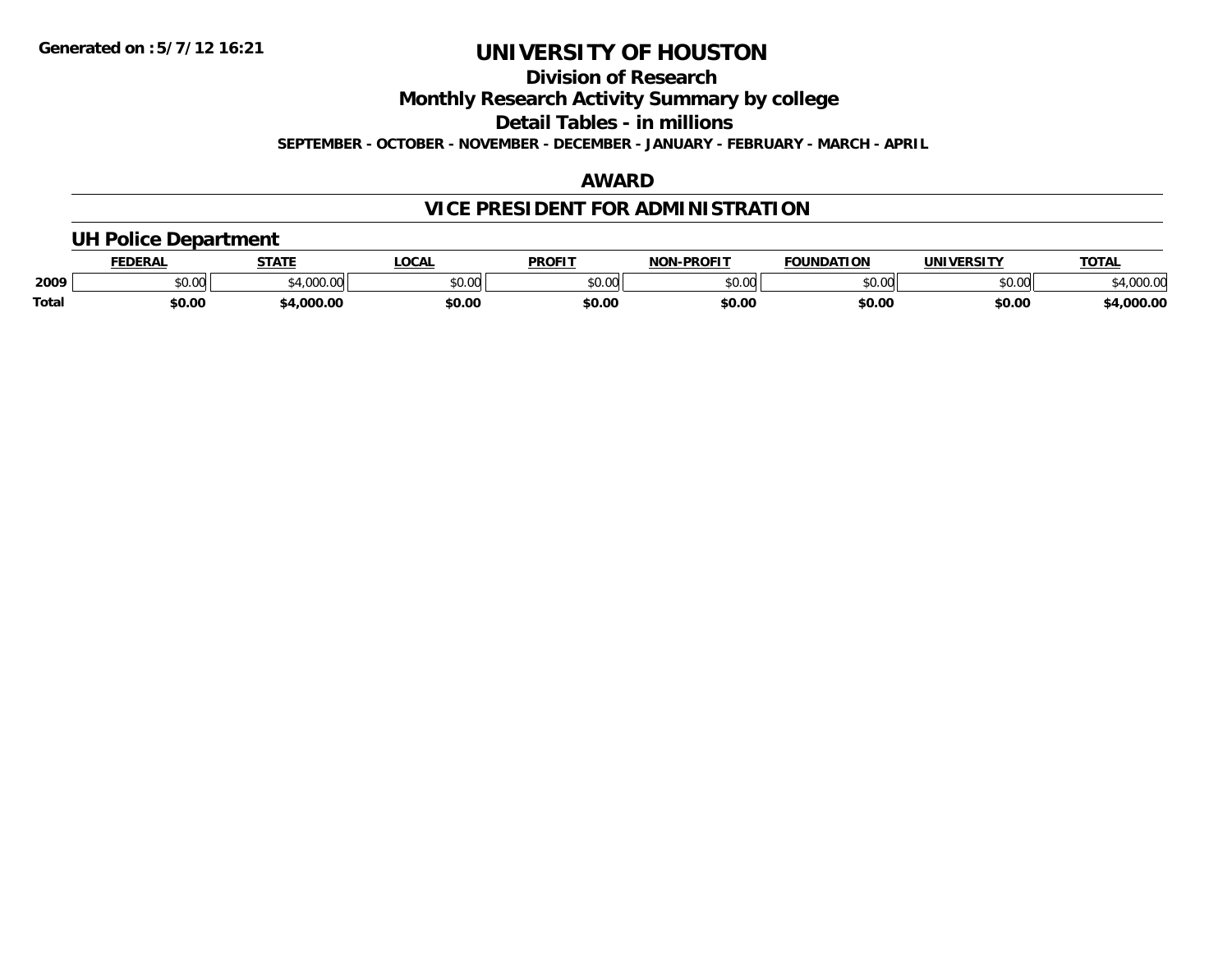**Division of Research**

**Monthly Research Activity Summary by college**

**Detail Tables - in millions**

**SEPTEMBER - OCTOBER - NOVEMBER - DECEMBER - JANUARY - FEBRUARY - MARCH - APRIL**

#### **AWARD**

### **VICE PRESIDENT FOR STUDENT AFFAIRS**

#### **Vice President, Student Affairs**

|       | <b>FEDERAL</b> | <b>STATE</b> | <b>LOCAL</b> | <b>PROFIT</b> | <b>NON-PROFIT</b> | <b>FOUNDATION</b> | <b>UNIVERSITY</b> | <b>TOTAL</b> |
|-------|----------------|--------------|--------------|---------------|-------------------|-------------------|-------------------|--------------|
| 2008  | \$52,000.00    | \$0.00       | \$0.00       | \$0.00        | \$0.00            | \$0.00            | \$0.00            | \$52,000.00  |
| 2009  | \$236,300.00   | \$0.00       | \$0.00       | \$0.00        | \$0.00            | \$0.00            | \$0.00            | \$236,300.00 |
| 2010  | \$236,300.00   | \$0.00       | \$0.00       | \$0.00        | \$0.00            | \$0.00            | \$0.00            | \$236,300.00 |
| 2011  | \$236,300.00   | \$0.00       | \$0.00       | \$0.00        | \$0.00            | \$0.00            | \$0.00            | \$236,300.00 |
| 2012  | \$236,559.00   | \$0.00       | \$0.00       | \$0.00        | \$0.00            | \$0.00            | \$0.00            | \$236,559.00 |
| Total | \$997,459.00   | \$0.00       | \$0.00       | \$0.00        | \$0.00            | \$0.00            | \$0.00            | \$997,459.00 |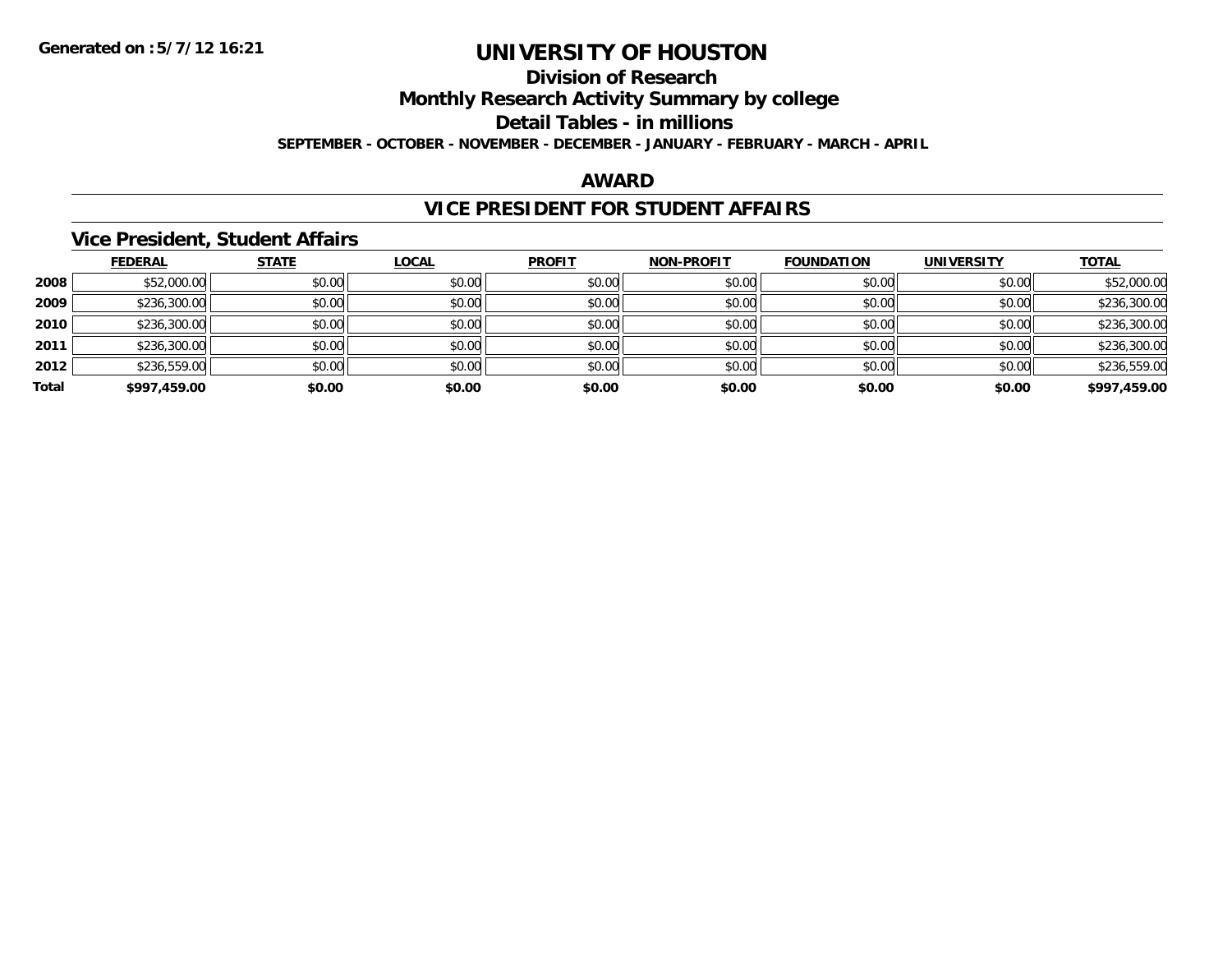**Total**

# **UNIVERSITY OF HOUSTON**

**Division of Research**

**Monthly Research Activity Summary by college**

**Detail Tables - in millions**

**SEPTEMBER - OCTOBER - NOVEMBER - DECEMBER - JANUARY - FEBRUARY - MARCH - APRIL**

### **TOTAL EXPENDITURE**

#### **C.T. BAUER COLLEGE OF BUSINESS**

### **Decision and Information Sciences**

|      | <b>FEDERAL</b>                            | <b>STATE</b> | <b>LOCAL</b> | <b>PROFIT</b> | <b>NON-PROFIT</b> | <b>FOUNDATION</b> | <b>UNIVERSITY</b> | <b>TOTAL</b>   |
|------|-------------------------------------------|--------------|--------------|---------------|-------------------|-------------------|-------------------|----------------|
| 2008 | \$24,556.03                               | \$0.00       | \$0.00       | \$0.00        | \$0.00            | \$0.00            | \$0.00            | \$24,556.03    |
|      | <b>Finance</b>                            |              |              |               |                   |                   |                   |                |
|      | <b>FEDERAL</b>                            | <b>STATE</b> | <b>LOCAL</b> | <b>PROFIT</b> | <b>NON-PROFIT</b> | <b>FOUNDATION</b> | <b>UNIVERSITY</b> | <b>TOTAL</b>   |
| 2008 | \$141,835.70                              | \$0.00       | \$0.00       | \$0.00        | \$0.00            | \$0.00            | \$0.00            | \$141,835.70   |
| 2009 | \$256,515.43                              | \$0.00       | \$0.00       | \$0.00        | \$0.00            | \$0.00            | \$0.00            | \$256,515.43   |
| 2010 | \$265,114.43                              | \$0.00       | \$0.00       | \$0.00        | \$0.00            | \$0.00            | \$0.00            | \$265,114.43   |
| 2011 | \$201,065.32                              | \$0.00       | \$0.00       | \$0.00        | \$0.00            | \$0.00            | \$0.00            | \$201,065.32   |
| 2012 | \$40,126.20                               | \$0.00       | \$0.00       | \$0.00        | \$0.00            | \$0.00            | \$0.00            | \$40,126.20    |
|      | <b>Global Energy Management Institute</b> |              |              |               |                   |                   |                   |                |
|      | <b>FEDERAL</b>                            | <b>STATE</b> | <b>LOCAL</b> | <b>PROFIT</b> | <b>NON-PROFIT</b> | <b>FOUNDATION</b> | <b>UNIVERSITY</b> | <b>TOTAL</b>   |
| 2008 | \$0.00                                    | \$0.00       | \$0.00       | (\$67.50)     | \$0.00            | \$0.00            | \$0.00            | (\$67.50)      |
|      | Management                                |              |              |               |                   |                   |                   |                |
|      | <b>FEDERAL</b>                            | <b>STATE</b> | <b>LOCAL</b> | <b>PROFIT</b> | <b>NON-PROFIT</b> | <b>FOUNDATION</b> | <b>UNIVERSITY</b> | <b>TOTAL</b>   |
| 2009 | \$0.00                                    | \$0.00       | \$0.00       | \$0.00        | \$0.00            | \$0.00            | \$0.00            | \$0.00         |
| 2010 | \$0.00                                    | \$0.00       | \$0.00       | \$0.00        | \$0.00            | \$0.00            | \$0.00            | \$0.00         |
| 2011 | \$0.00                                    | \$0.00       | \$0.00       | \$0.00        | \$0.00            | \$0.00            | \$0.00            | \$0.00         |
| 2012 | \$0.00                                    | \$0.00       | \$0.00       | \$0.00        | \$0.00            | \$0.00            | \$0.00            | \$0.00         |
|      | <b>Small Business Development Center</b>  |              |              |               |                   |                   |                   |                |
|      | <b>FEDERAL</b>                            | <b>STATE</b> | <b>LOCAL</b> | <b>PROFIT</b> | <b>NON-PROFIT</b> | <b>FOUNDATION</b> | <b>UNIVERSITY</b> | <b>TOTAL</b>   |
| 2008 | \$827,288.45                              | \$0.00       | \$0.00       | \$0.00        | \$0.00            | \$0.00            | \$0.00            | \$827,288.45   |
| 2009 | \$1,275,767.88                            | \$0.00       | \$0.00       | \$0.00        | \$0.00            | \$0.00            | \$0.00            | \$1,275,767.88 |
| 2010 | \$1,876,957.65                            | \$0.00       | \$0.00       | \$0.00        | \$0.00            | \$0.00            | \$0.00            | \$1,876,957.65 |
| 2011 | \$2,068,051.24                            | \$42,560.19  | \$0.00       | \$0.00        | \$0.00            | \$0.00            | \$0.00            | \$2,110,611.43 |
| 2012 | \$2,844,333.98                            | \$788.82     | \$0.00       | \$0.00        | \$0.00            | \$0.00            | \$0.00            | \$2,845,122.80 |

**\$9,821,612.31 \$43,349.01 \$0.00 (\$67.50) \$0.00 \$0.00 \$0.00 \$9,864,893.82**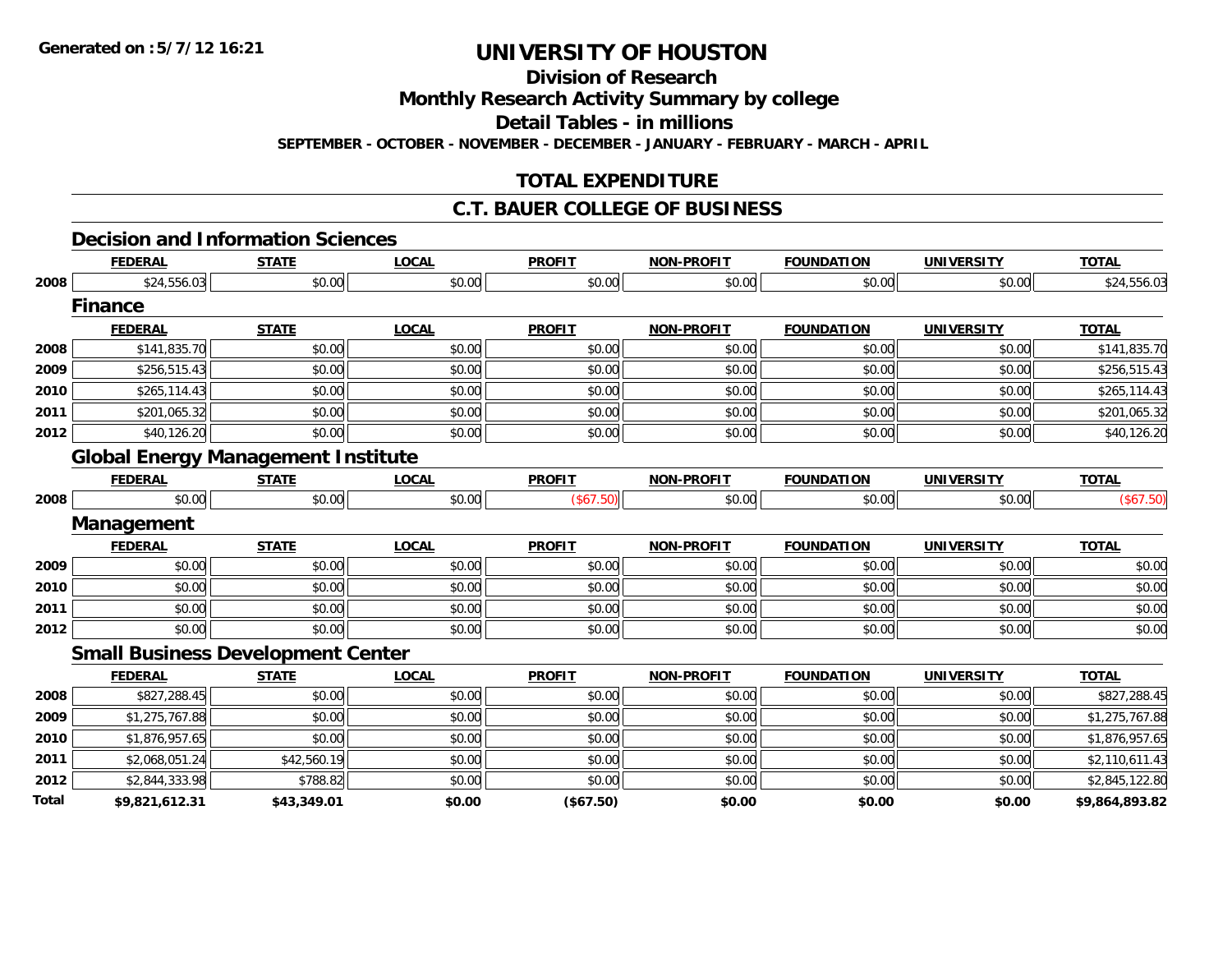#### **Division of Research**

**Monthly Research Activity Summary by college**

**Detail Tables - in millions**

**SEPTEMBER - OCTOBER - NOVEMBER - DECEMBER - JANUARY - FEBRUARY - MARCH - APRIL**

### **TOTAL EXPENDITURE**

#### **COLLEGE OF ARCHITECTURE**

|       | ALCHILECTULE   |                          |              |               |                   |                   |                   |              |
|-------|----------------|--------------------------|--------------|---------------|-------------------|-------------------|-------------------|--------------|
|       | <b>FEDERAL</b> | <b>STATE</b>             | <b>LOCAL</b> | <b>PROFIT</b> | <b>NON-PROFIT</b> | <b>FOUNDATION</b> | <b>UNIVERSITY</b> | <b>TOTAL</b> |
| 2008  | \$0.00         | $($ \$52.19) $\parallel$ | \$0.00       | \$35,224.90   | \$0.00            | \$0.00            | \$0.00            | \$35,172.71  |
| 2009  | \$990.97       | \$0.00                   | \$0.00       | \$39,974.90   | \$0.00            | \$0.00            | \$0.00            | \$40,965.87  |
| 2010  | \$3,499.65     | \$0.00                   | \$0.00       | \$0.00        | \$0.00            | \$21,993.98       | \$0.00            | \$25,493.63  |
| 2011  | \$0.00         | \$0.00                   | \$0.00       | \$0.00        | \$0.00            | \$28,938.62       | \$0.00            | \$28,938.62  |
| 2012  | \$8,709.14     | \$0.00                   | \$0.00       | \$0.00        | \$4,815.68        | \$3,459.15        | \$0.00            | \$16,983.97  |
| Total | \$13,199.76    | (\$52.19)                | \$0.00       | \$75,199.80   | \$4,815.68        | \$54,391.75       | \$0.00            | \$147,554.80 |
|       |                |                          |              |               |                   |                   |                   |              |

#### **Architecture**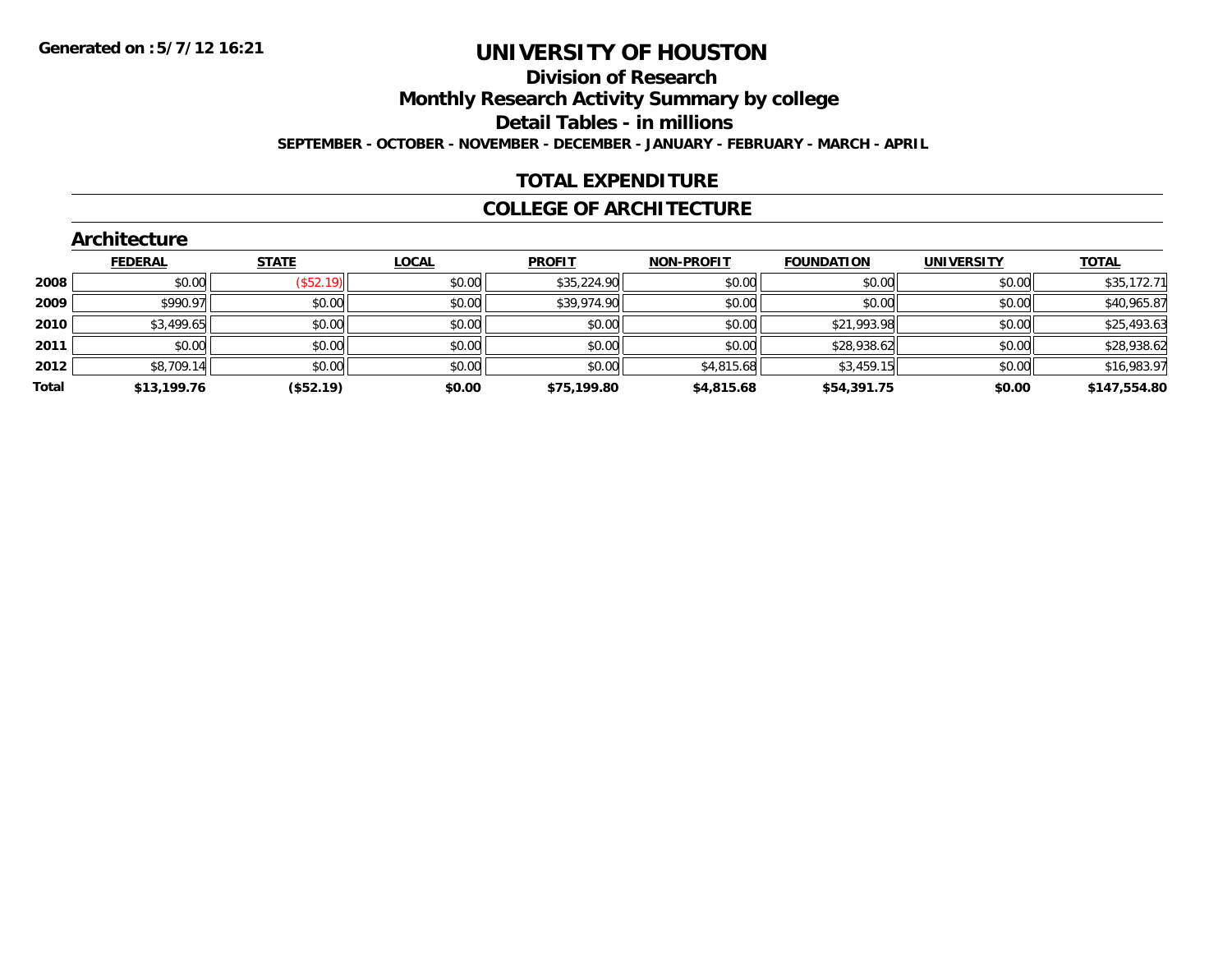### **Division of Research**

**Monthly Research Activity Summary by college**

**Detail Tables - in millions**

**SEPTEMBER - OCTOBER - NOVEMBER - DECEMBER - JANUARY - FEBRUARY - MARCH - APRIL**

### **TOTAL EXPENDITURE**

#### **COLLEGE OF EDUCATION**

### **Consistency Mgmt and Coop Disc**

|      | <b>FEDERAL</b> | <b>STATE</b> | <b>LOCAL</b> | <b>PROFIT</b> | <b>NON-PROFIT</b> | <b>FOUNDATION</b> | UNIVERSITY | <b>TOTAL</b> |
|------|----------------|--------------|--------------|---------------|-------------------|-------------------|------------|--------------|
| 2010 | \$0.00         | \$0.00       | \$0.00       | \$0.00        | \$0.00            | \$0.00            | \$0.00     | \$0.OC       |
| 2011 | \$0.00         | \$0.00       | \$0.00       | \$0.00        | \$0.00            | \$0.00            | \$0.00     | \$0.00       |
| 2012 | \$0.00         | \$0.00       | \$0.00       | \$0.00        | \$0.00            | \$0.00            | \$0.00     | \$0.00       |

#### **Curriculum and Instruction**

|      | <b>FEDERAL</b> | <u>STATE</u> | <u>LOCAL</u> | <b>PROFIT</b> | <b>NON-PROFIT</b> | <b>FOUNDATION</b> | <b>UNIVERSITY</b> | <b>TOTAL</b>   |
|------|----------------|--------------|--------------|---------------|-------------------|-------------------|-------------------|----------------|
| 2008 | \$949,621.28   | \$41,383.77  | (S46.18)     | \$0.00        | \$391,860.30      | (\$14.87)         | \$0.00            | \$1,382,804.30 |
| 2009 | \$815,917.43   | \$51,369.19  | \$2,178.89   | \$0.00        | \$403,817.66      | \$0.00            | \$0.00            | \$1,273,283.17 |
| 2010 | \$612,086.04   | \$17,803.79  | \$8,662.36   | \$56.36       | \$426,501.12      | \$35,798.35       | \$0.00            | \$1,100,908.03 |
| 2011 | \$628,995.02   | \$21,020.10  | \$0.00       | \$0.00        | \$156,633.45      | \$130,411.13      | \$0.00            | \$937,059.70   |
| 2012 | \$913,759.67   | \$135,208.85 | \$0.00       | \$0.00        | \$147,151.11      | \$199,235.95      | \$0.00            | \$1,395,355.58 |

#### **Dean, Education**

|      | <b>FEDERAL</b> | <b>STATE</b> | <u>LOCAL</u> | <b>PROFIT</b> | <b>NON-PROFIT</b> | <b>FOUNDATION</b> | <b>UNIVERSITY</b> | <u>TOTAL</u> |
|------|----------------|--------------|--------------|---------------|-------------------|-------------------|-------------------|--------------|
| 2008 | \$0.00         | \$0.00       | \$0.00       | \$0.00        | \$3.99            | \$0.00            | \$0.00            | \$3.99       |
| 2010 | \$0.00         | \$0.00       | \$0.00       | \$0.00        | \$0.00            | \$0.00            | \$0.00            | \$0.00       |
| 2011 | \$0.00         | \$0.00       | \$0.00       | \$0.00        | \$0.00            | \$0.00            | \$0.00            | \$0.00       |
| 2012 | \$0.00         | \$0.00       | \$0.00       | \$0.00        | \$0.00            | \$0.00            | \$0.00            | \$0.00       |

### **Educational Leadership & Cultural Studies**

|      | <b>FEDERAL</b> | <b>STATE</b> | <b>LOCAL</b>         | <b>PROFIT</b> | <b>NON-PROFIT</b>      | <b>FOUNDATION</b> | <b>UNIVERSITY</b> | <b>TOTAL</b> |
|------|----------------|--------------|----------------------|---------------|------------------------|-------------------|-------------------|--------------|
| 2008 |                | \$0.00       | 0000<br><b>DU.UU</b> | \$0.00        | 0.125222<br>, סטיסיפון |                   | en uu<br>JU.UU    | .277.83      |
| 2010 | \$0.00         |              | \$0.00               | \$0.00        | \$0.00                 | \$0.00            | \$0.00            |              |
| 2011 | \$0.00         |              | \$0.00               | \$0.00        | \$0.00                 | \$0.00            | \$0.00            |              |

### **Educational Psychology**

|      | <b>FEDERAL</b> | <u>STATE</u> | <u>LOCAL</u> | <b>PROFIT</b> | <b>NON-PROFIT</b> | <b>FOUNDATION</b> | UNIVERSITY | <b>TOTAL</b> |
|------|----------------|--------------|--------------|---------------|-------------------|-------------------|------------|--------------|
| 2008 | \$169,981.13   | \$86,059.22  | \$0.00       | \$0.00        | \$2,630.40        | \$52,363.42       | \$0.00     | \$311,034.17 |
| 2009 | \$47,907.77    | \$17,714.87  | \$0.00       | \$0.00        | \$0.00            | \$99,530.00       | \$0.00     | \$165,152.64 |
| 2010 | \$0.00         | \$1,493.95   | \$0.00       | \$0.00        | \$10,021.92       | \$58,607.81       | \$0.00     | \$70,123.68  |
| 2011 | \$33,131.78    | \$102,910.69 | \$0.00       | \$0.00        | \$1,243.67        | \$43,170.89       | \$0.00     | \$180,457.04 |
| 2012 | \$112,632.67   | \$72,533.66  | \$0.00       | \$0.00        | \$8,312.42        | \$7,160.01        | \$0.00     | \$200,638.76 |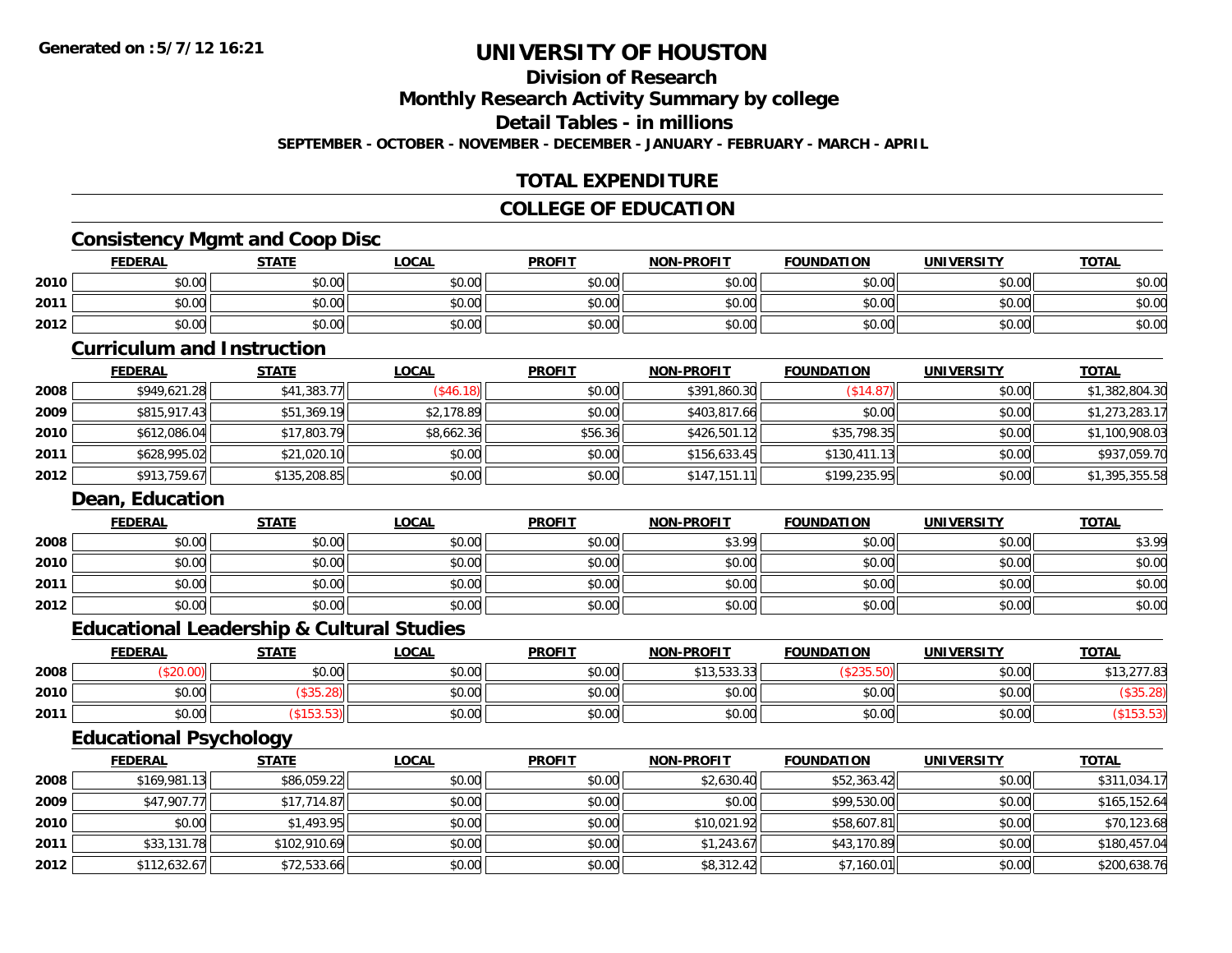### **Division of Research**

**Monthly Research Activity Summary by college**

**Detail Tables - in millions**

**SEPTEMBER - OCTOBER - NOVEMBER - DECEMBER - JANUARY - FEBRUARY - MARCH - APRIL**

### **TOTAL EXPENDITURE**

### **COLLEGE OF EDUCATION**

#### **Institute for Urban Education**

|       | <b>FEDERAL</b> | <b>STATE</b> | <b>LOCAL</b> | <b>PROFIT</b> | <b>NON-PROFIT</b> | <b>FOUNDATION</b> | <b>UNIVERSITY</b> | <b>TOTAL</b>   |
|-------|----------------|--------------|--------------|---------------|-------------------|-------------------|-------------------|----------------|
| 2008  | \$0.00         | \$0.00       | \$0.00       | \$0.00        | \$0.00            | \$0.00            | \$0.00            | \$0.00         |
| 2009  | \$0.00         | \$0.00       | \$0.00       | \$0.00        | \$0.00            | \$0.00            | \$0.00            | \$0.00         |
| 2010  | \$0.00         | \$0.00       | \$0.00       | \$0.00        | \$0.00            | \$0.00            | \$0.00            | \$0.00         |
| 2011  | \$0.00         | \$0.00       | \$0.00       | \$0.00        | \$0.00            | \$0.00            | \$0.00            | \$0.00         |
| 2012  | \$0.00         | \$0.00       | \$0.00       | \$0.00        | \$0.00            | \$0.00            | \$0.00            | \$0.00         |
| Total | \$4,284,012.79 | \$547,309.28 | \$10,795.07  | \$56.36       | \$1,561,709.37    | \$626,027.19      | \$0.00            | \$7,029,910.06 |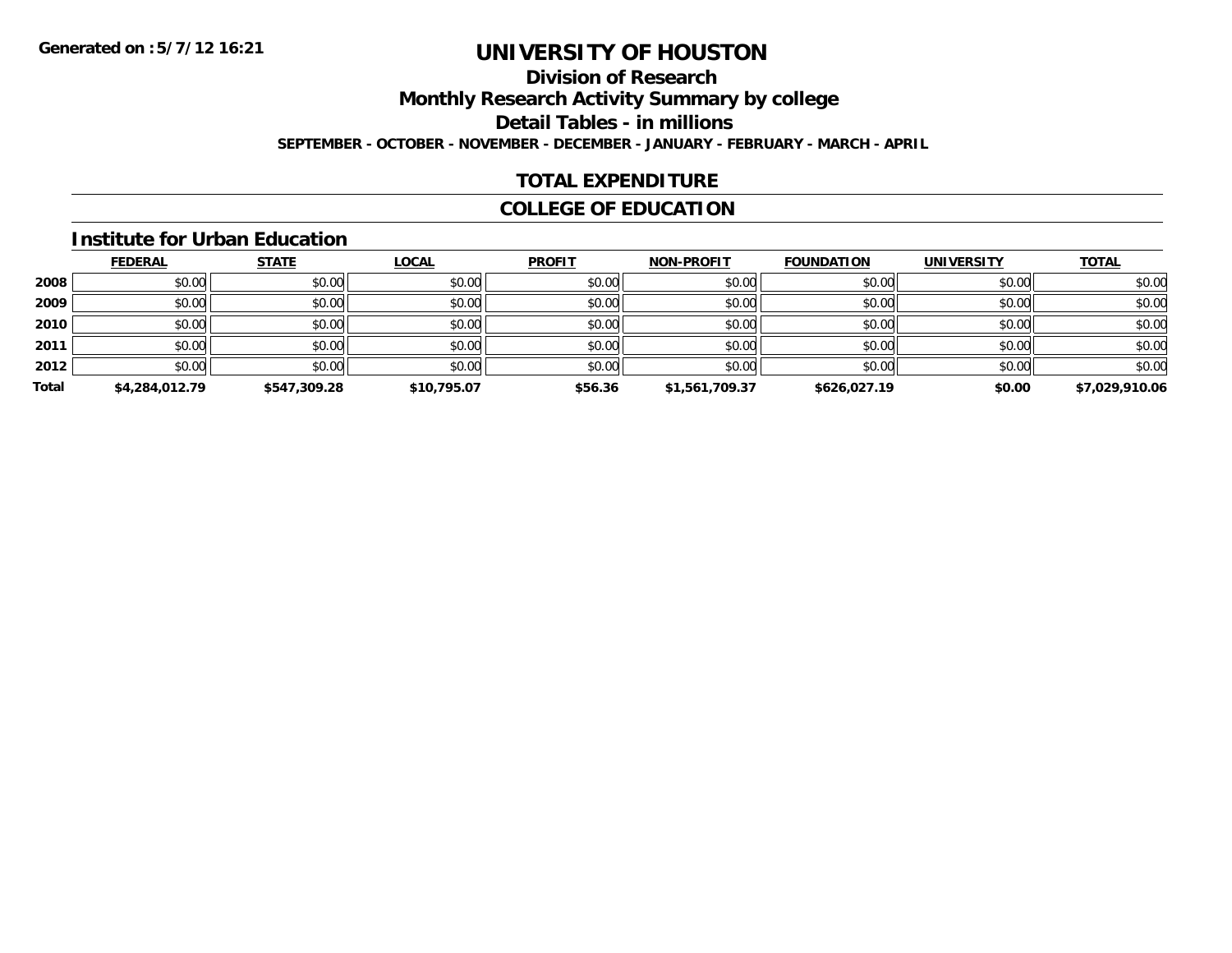### **Division of Research**

**Monthly Research Activity Summary by college**

**Detail Tables - in millions**

**SEPTEMBER - OCTOBER - NOVEMBER - DECEMBER - JANUARY - FEBRUARY - MARCH - APRIL**

### **TOTAL EXPENDITURE**

|      | <b>FEDERAL</b>                   | <b>STATE</b>                        | <b>LOCAL</b> | <b>PROFIT</b> | <b>NON-PROFIT</b> | <b>FOUNDATION</b> | <b>UNIVERSITY</b> | <b>TOTAL</b> |
|------|----------------------------------|-------------------------------------|--------------|---------------|-------------------|-------------------|-------------------|--------------|
| 2009 | \$0.00                           | \$0.00                              | \$0.00       | \$0.00        | \$8,272.99        | \$0.00            | \$0.00            | \$8,272.99   |
| 2012 | \$1,105.27                       | \$0.00                              | \$0.00       | \$0.00        | \$0.00            | \$0.00            | \$0.00            | \$1,105.27   |
|      | <b>Arte Publico Press</b>        |                                     |              |               |                   |                   |                   |              |
|      | <b>FEDERAL</b>                   | <b>STATE</b>                        | <b>LOCAL</b> | <b>PROFIT</b> | <b>NON-PROFIT</b> | <b>FOUNDATION</b> | <b>UNIVERSITY</b> | <b>TOTAL</b> |
| 2008 | \$0.00                           | \$0.00                              | \$0.00       | \$0.00        | \$79,995.29       | \$16,645.29       | \$0.00            | \$96,640.58  |
| 2009 | \$8,683.13                       | \$0.00                              | \$0.00       | \$0.00        | \$29,448.97       | \$0.00            | \$0.00            | \$38,132.10  |
| 2010 | \$26,476.59                      | \$0.00                              | \$0.00       | \$0.00        | \$43,980.52       | \$100,166.11      | \$0.00            | \$170,623.22 |
| 2011 | \$16,464.14                      | \$3,500.00                          | \$0.00       | \$0.00        | \$53,675.60       | \$236,328.02      | \$0.00            | \$309,967.76 |
| 2012 | \$28,348.35                      | \$741.40                            | \$0.00       | \$0.00        | \$34,899.09       | \$0.00            | \$0.00            | \$63,988.84  |
|      | <b>Blaffer Gallery</b>           |                                     |              |               |                   |                   |                   |              |
|      | <b>FEDERAL</b>                   | <b>STATE</b>                        | <b>LOCAL</b> | <b>PROFIT</b> | <b>NON-PROFIT</b> | <b>FOUNDATION</b> | <b>UNIVERSITY</b> | <b>TOTAL</b> |
| 2008 | \$31,254.25                      | \$0.00                              | \$0.00       | \$0.00        | \$14,620.22       | \$0.00            | \$0.00            | \$45,874.47  |
| 2009 | \$28,533.15                      | \$1,000.00                          | \$0.00       | \$0.00        | \$48,297.17       | \$0.00            | \$0.00            | \$77,830.32  |
| 2010 | \$68,661.50                      | \$4,250.00                          | \$0.00       | \$0.00        | \$54,266.84       | \$0.00            | \$0.00            | \$127,178.34 |
| 2011 | \$9,352.22                       | \$3,994.95                          | \$0.00       | \$0.00        | \$21,019.17       | \$0.00            | \$0.00            | \$34,366.34  |
| 2012 | \$2,820.69                       | \$1,420.49                          | \$0.00       | \$0.00        | \$7,875.57        | \$0.00            | \$0.00            | \$12,116.75  |
|      | <b>Center for Public History</b> |                                     |              |               |                   |                   |                   |              |
|      | <b>FEDERAL</b>                   | <b>STATE</b>                        | <b>LOCAL</b> | <b>PROFIT</b> | <b>NON-PROFIT</b> | <b>FOUNDATION</b> | <b>UNIVERSITY</b> | <b>TOTAL</b> |
| 2012 | \$34,541.27                      | \$0.00                              | \$0.00       | \$0.00        | \$0.00            | \$0.00            | \$0.00            | \$34,541.27  |
|      | <b>Communication Disorders</b>   |                                     |              |               |                   |                   |                   |              |
|      | <b>FEDERAL</b>                   | <b>STATE</b>                        | <b>LOCAL</b> | <b>PROFIT</b> | <b>NON-PROFIT</b> | <b>FOUNDATION</b> | <b>UNIVERSITY</b> | <b>TOTAL</b> |
| 2008 | \$0.02                           | \$0.00                              | \$325.00     | \$0.00        | \$103,731.77      | \$0.00            | \$0.00            | \$104,056.79 |
| 2009 | (\$26,857.43)                    | \$0.00                              | \$0.00       | \$0.00        | \$73,781.05       | \$0.00            | \$26,634.03       | \$73,557.65  |
| 2010 | (\$0.09)                         | \$0.00                              | \$0.00       | \$0.00        | \$226,573.17      | \$0.00            | \$0.00            | \$226,573.08 |
| 2011 | \$2,586.15                       | \$0.00                              | (\$259.55)   | \$0.00        | \$78,446.59       | \$0.00            | \$0.00            | \$80,773.19  |
| 2012 | \$5,096.28                       | \$0.00                              | \$0.00       | \$0.00        | \$142,831.27      | \$0.00            | \$0.00            | \$147,927.55 |
|      |                                  | <b>Comparative Cultural Studies</b> |              |               |                   |                   |                   |              |
|      | <b>FEDERAL</b>                   | <b>STATE</b>                        | <b>LOCAL</b> | <b>PROFIT</b> | <b>NON-PROFIT</b> | <b>FOUNDATION</b> | <b>UNIVERSITY</b> | <b>TOTAL</b> |
| 2008 | \$7,897.83                       | \$0.00                              | \$0.00       | \$0.00        | \$0.00            | \$0.00            | \$0.00            | \$7,897.83   |
| 2009 | \$0.00                           | \$0.00                              | \$0.00       | \$0.00        | (\$1,891.44)      | \$0.00            | \$0.00            | (\$1,891.44) |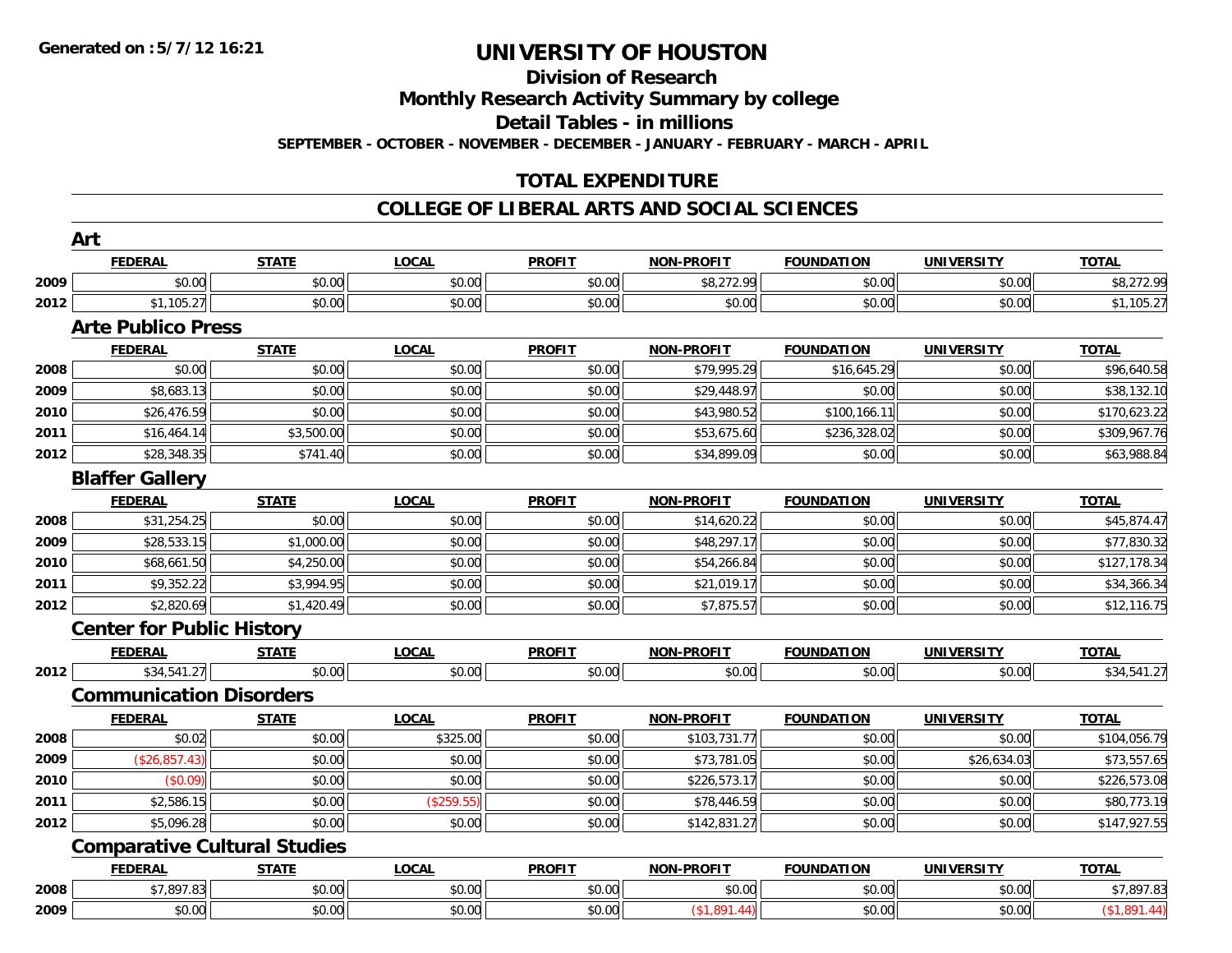**Division of Research**

**Monthly Research Activity Summary by college**

**Detail Tables - in millions**

**SEPTEMBER - OCTOBER - NOVEMBER - DECEMBER - JANUARY - FEBRUARY - MARCH - APRIL**

### **TOTAL EXPENDITURE**

|      | <b>Comparative Cultural Studies</b>               |              |              |               |                   |                   |                   |                |
|------|---------------------------------------------------|--------------|--------------|---------------|-------------------|-------------------|-------------------|----------------|
|      | <b>FEDERAL</b>                                    | <b>STATE</b> | <b>LOCAL</b> | <b>PROFIT</b> | <b>NON-PROFIT</b> | <b>FOUNDATION</b> | <b>UNIVERSITY</b> | <b>TOTAL</b>   |
| 2010 | \$0.00                                            | \$0.00       | \$0.00       | \$0.00        | (\$88.94)         | \$0.00            | \$0.00            | (\$88.94)      |
| 2011 | \$0.00                                            | \$0.00       | \$0.00       | (\$125.65)    | \$0.00            | \$0.00            | \$0.00            | (\$125.65)     |
| 2012 | \$0.00                                            | \$166.37     | \$0.00       | \$0.00        | \$0.00            | \$0.00            | \$0.00            | \$166.37       |
|      | <b>Cynthia Woods Mitchell Center for the Arts</b> |              |              |               |                   |                   |                   |                |
|      | <b>FEDERAL</b>                                    | <b>STATE</b> | <b>LOCAL</b> | <b>PROFIT</b> | <b>NON-PROFIT</b> | <b>FOUNDATION</b> | <b>UNIVERSITY</b> | <b>TOTAL</b>   |
| 2011 | \$0.00                                            | \$0.00       | \$0.00       | \$0.00        | \$15,000.00       | \$0.00            | \$0.00            | \$15,000.00    |
|      | Dean, Liberal Arts and Social Sciences            |              |              |               |                   |                   |                   |                |
|      | <b>FEDERAL</b>                                    | <b>STATE</b> | <b>LOCAL</b> | <b>PROFIT</b> | <b>NON-PROFIT</b> | <b>FOUNDATION</b> | <b>UNIVERSITY</b> | <b>TOTAL</b>   |
| 2008 | \$33,158.17                                       | \$0.00       | \$0.00       | \$0.00        | \$0.00            | \$0.00            | \$0.00            | \$33,158.17    |
| 2009 | \$95,060.81                                       | \$0.00       | \$0.00       | \$0.00        | \$0.00            | \$0.00            | \$0.00            | \$95,060.81    |
| 2010 | \$1,085.32                                        | \$0.00       | \$0.00       | \$0.00        | \$0.00            | \$0.00            | \$0.00            | \$1,085.32     |
| 2011 | (\$2,146.29)                                      | \$0.00       | \$0.00       | \$0.00        | \$0.00            | \$0.00            | \$0.00            | (\$2,146.29)   |
| 2012 | \$0.00                                            | \$0.00       | \$0.00       | \$0.00        | \$0.00            | \$0.00            | \$0.00            | \$0.00         |
|      | <b>Economics</b>                                  |              |              |               |                   |                   |                   |                |
|      | <b>FEDERAL</b>                                    | <b>STATE</b> | <b>LOCAL</b> | <b>PROFIT</b> | <b>NON-PROFIT</b> | <b>FOUNDATION</b> | <b>UNIVERSITY</b> | <b>TOTAL</b>   |
| 2008 | \$21,508.90                                       | \$0.00       | \$0.00       | (\$67.50)     | \$0.00            | \$2,230.00        | \$0.00            | \$23,671.40    |
| 2009 | \$9,648.69                                        | \$0.00       | \$0.00       | \$0.00        | \$0.00            | \$0.00            | \$0.00            | \$9,648.69     |
| 2010 | \$7,424.99                                        | \$0.00       | \$0.00       | \$0.00        | \$0.00            | \$0.00            | \$0.00            | \$7,424.99     |
| 2011 | (\$2,023.11)                                      | \$0.00       | \$0.00       | \$0.00        | \$5,000.00        | \$25,000.00       | \$0.00            | \$27,976.89    |
| 2012 | \$2,800.02                                        | \$0.00       | \$0.00       | \$16,543.97   | \$2,519.06        | \$23,967.07       | \$0.00            | \$45,830.12    |
|      | <b>English</b>                                    |              |              |               |                   |                   |                   |                |
|      | <b>FEDERAL</b>                                    | <b>STATE</b> | <b>LOCAL</b> | <b>PROFIT</b> | <b>NON-PROFIT</b> | <b>FOUNDATION</b> | <b>UNIVERSITY</b> | <b>TOTAL</b>   |
| 2008 | \$0.00                                            | \$0.00       | \$0.00       | \$0.00        | \$432.09          | \$0.00            | \$0.00            | \$432.09       |
| 2009 | \$7,500.00                                        | \$0.00       | \$0.00       | \$0.00        | \$0.00            | \$0.00            | \$0.00            | \$7,500.00     |
| 2010 | \$565.00                                          | \$0.00       | \$0.00       | \$0.00        | \$0.00            | \$0.00            | \$0.00            | \$565.00       |
| 2011 | (\$51.76)                                         | (\$0.09)     | \$0.00       | \$0.00        | (\$287.50)        | \$0.00            | \$0.00            | (\$339.35)     |
| 2012 | \$1,000.00                                        | \$0.00       | \$0.00       | \$0.00        | \$0.00            | \$0.00            | \$0.00            | \$1,000.00     |
|      | <b>Health and Human Performance</b>               |              |              |               |                   |                   |                   |                |
|      | <b>FEDERAL</b>                                    | <b>STATE</b> | <b>LOCAL</b> | <b>PROFIT</b> | <b>NON-PROFIT</b> | <b>FOUNDATION</b> | <b>UNIVERSITY</b> | <b>TOTAL</b>   |
| 2008 | \$1,115,497.50                                    | \$0.00       | \$0.00       | \$71,457.67   | \$23.81           | \$5,267.42        | \$0.00            | \$1,192,246.40 |
|      |                                                   |              |              |               |                   |                   |                   |                |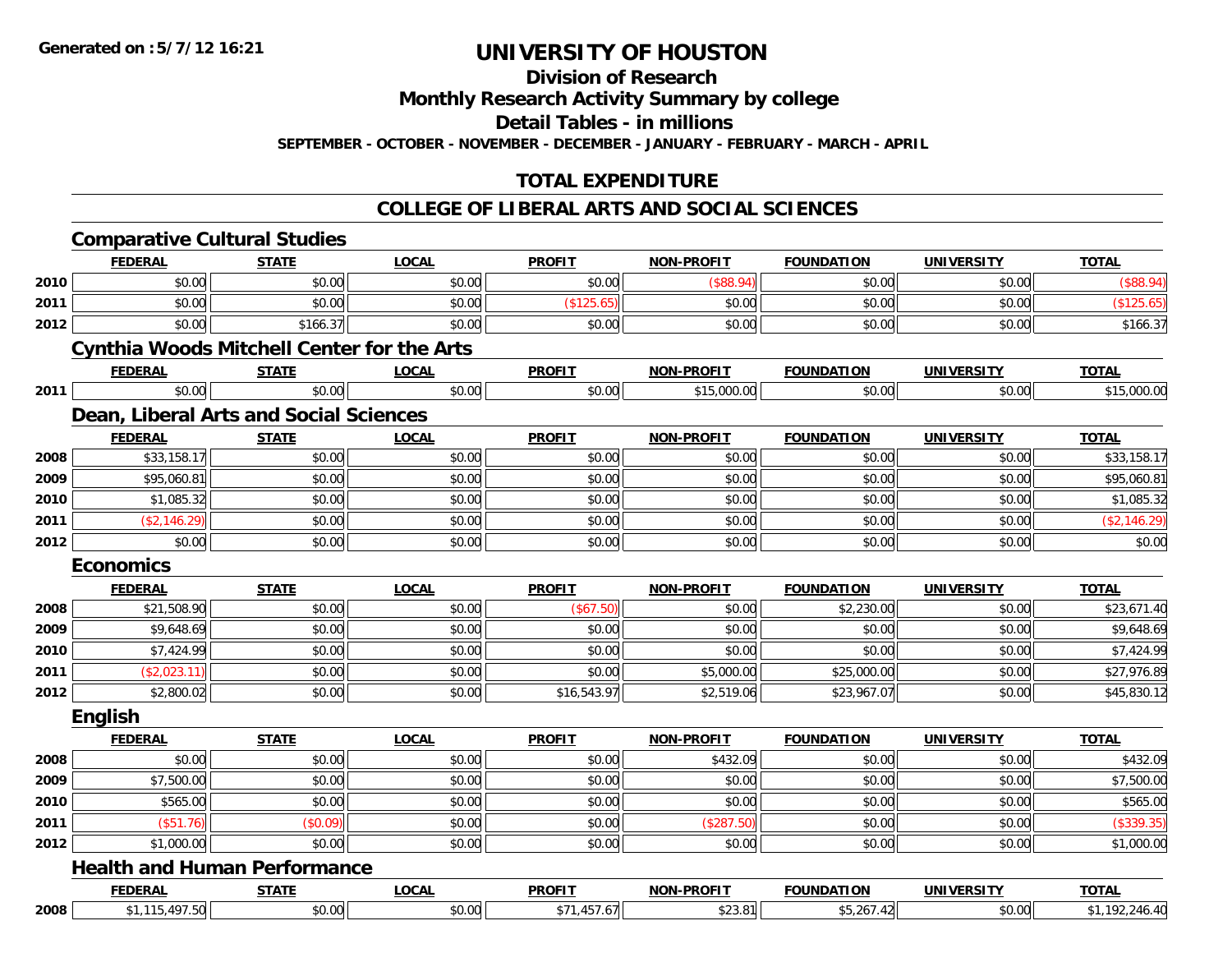**2009**

**2010**

# **UNIVERSITY OF HOUSTON**

**Division of Research**

**Monthly Research Activity Summary by college**

**Detail Tables - in millions**

**SEPTEMBER - OCTOBER - NOVEMBER - DECEMBER - JANUARY - FEBRUARY - MARCH - APRIL**

### **TOTAL EXPENDITURE**

#### **COLLEGE OF LIBERAL ARTS AND SOCIAL SCIENCES**

#### **Health and Human PerformanceFEDERAL STATE LOCAL PROFIT NON-PROFIT FOUNDATION UNIVERSITY TOTALTOTAL 20099** \$1,127,788.21 \$0.00 \$0.00 \$0.00 \$0.00 \$21,622.31 \$0.00 \$0.00 \$12,276.67 \$0.00 \$1,161,687.19 **2010** $\textsf{0} \parallel \textsf{1},156,092.84$   $\textsf{0},206,797.12$   $\textsf{0},00$   $\textsf{0},00$   $\textsf{0},00$   $\textsf{0},00$   $\textsf{0},00$   $\textsf{0},00$   $\textsf{0},00$   $\textsf{0},00$   $\textsf{0},00$   $\textsf{0},00$   $\textsf{0},00$   $\textsf{0},00$   $\textsf{0},00$ **2011** \$897,074.64 \$0.00 \$0.00 \$264,297.85 \$0.00 \$12,735.73 \$0.00 \$1,174,108.22 **2012** \$576,925.69 \$0.00 \$0.00 \$239,812.52 \$0.00 \$16,089.96 \$0.00 \$832,828.17 **Hispanic Studies FEDERAL STATE LOCAL PROFIT NON-PROFIT FOUNDATION UNIVERSITY TOTAL2012**2 \$0.00 \$0.00 \$0.00 \$0.00 \$0.00 \$0.00 \$0.00 \$0.00 \$0.00 \$0.00 \$61,132.81 \$0.00 \$60.00 \$61,132.81 **History FEDERAL STATE LOCAL PROFIT NON-PROFIT FOUNDATION UNIVERSITY TOTAL2008**8 \$6,756.75 \$0.00 \$0.00 \$0.00 \$0.00 \$58,679.95 \$13,435.64 \$13,435.64 \$0.00 \$0.00 \$78,872.34 **2009** \$0.00 \$0.00 \$0.00 \$43,976.08 \$0.00 \$0.00 \$0.00 \$43,976.08 **2010**0 \$1,750.00| \$0.00| \$0.00| \$55,714.39| \$0.00| \$55,000.00| \$0.00| \$112,464.39 **2011** \$10,372.34 \$0.00 \$0.00 \$23,975.78 \$0.00 \$41,250.00 \$0.00 \$75,598.12 **2012** \$5,468.38 \$0.00 \$0.00 \$10,459.01 (\$332.43) \$41,250.00 \$0.00 \$56,844.96 **Hobby Center for Public Policy FEDERAL STATE LOCAL PROFIT NON-PROFIT FOUNDATION UNIVERSITY TOTAL2009** \$4,311.12 \$0.00 \$0.00 \$0.00 \$0.00 \$0.00 \$0.00 \$4,311.12 **2010** \$12,872.17 \$0.00 \$0.00 \$0.00 \$0.00 \$0.00 \$0.00 \$12,872.17 **2011**1 \$17,621.36 \$0.00 \$0.00 \$0.00 \$0.00 \$0.00 \$0.00 \$0.00 \$0.00 \$0.00 \$0.00 \$0.00 \$0.00 \$17,621.36 **2012**2 \$47,797.83 \$0.00 \$0.00 \$0.00 \$0.00 \$0.00 \$0.00 \$0.00 \$0.00 \$0.00 \$0.00 \$0.00 \$0.00 \$0.00 \$47,797.83 **Modern/Classical Languages FEDERAL STATE LOCAL PROFIT NON-PROFIT FOUNDATION UNIVERSITY TOTALTOTAL 2008**8 \$32,106.46 \$0.00 \$0.00 \$0.00 \$0.00 \$0.00 \$0.00 \$0.00 \$0.00 \$0.00 \$0.00 \$0.00 \$0.00 \$12,106.46 **2011** \$0.00 \$0.00 \$0.00 \$0.00 \$0.00 \$0.00 \$0.00 \$0.00 **2012**2 | \$0.00 \$0.00 \$0.00 \$0.00 \$0.00 \$0.00 \$0.00 \$0.00 \$0.00 \$0.00 \$0.00 \$0.00 \$0.00 \$0.00 \$0.00 \$0.00 \$0.00 **Philosophy FEDERAL STATE LOCAL PROFIT NON-PROFIT FOUNDATION UNIVERSITY TOTALTOTAL 2008**\$0.00 \$0.00 \$0.00 \$0.00 \$0.00 \$0.00 \$0.00 \$0.00

\$0.00 \$0.00 \$0.00 \$0.00 \$0.00 \$0.00 \$0.00 \$0.00

0 \$0.00 \$0.00 \$0.00 \$0.00 \$0.00 \$0.00 \$0.00 \$0.00 \$0.00 \$0.00 \$0.00 \$0.00 \$0.00 \$0.00 \$0.00 \$0.00 \$0.00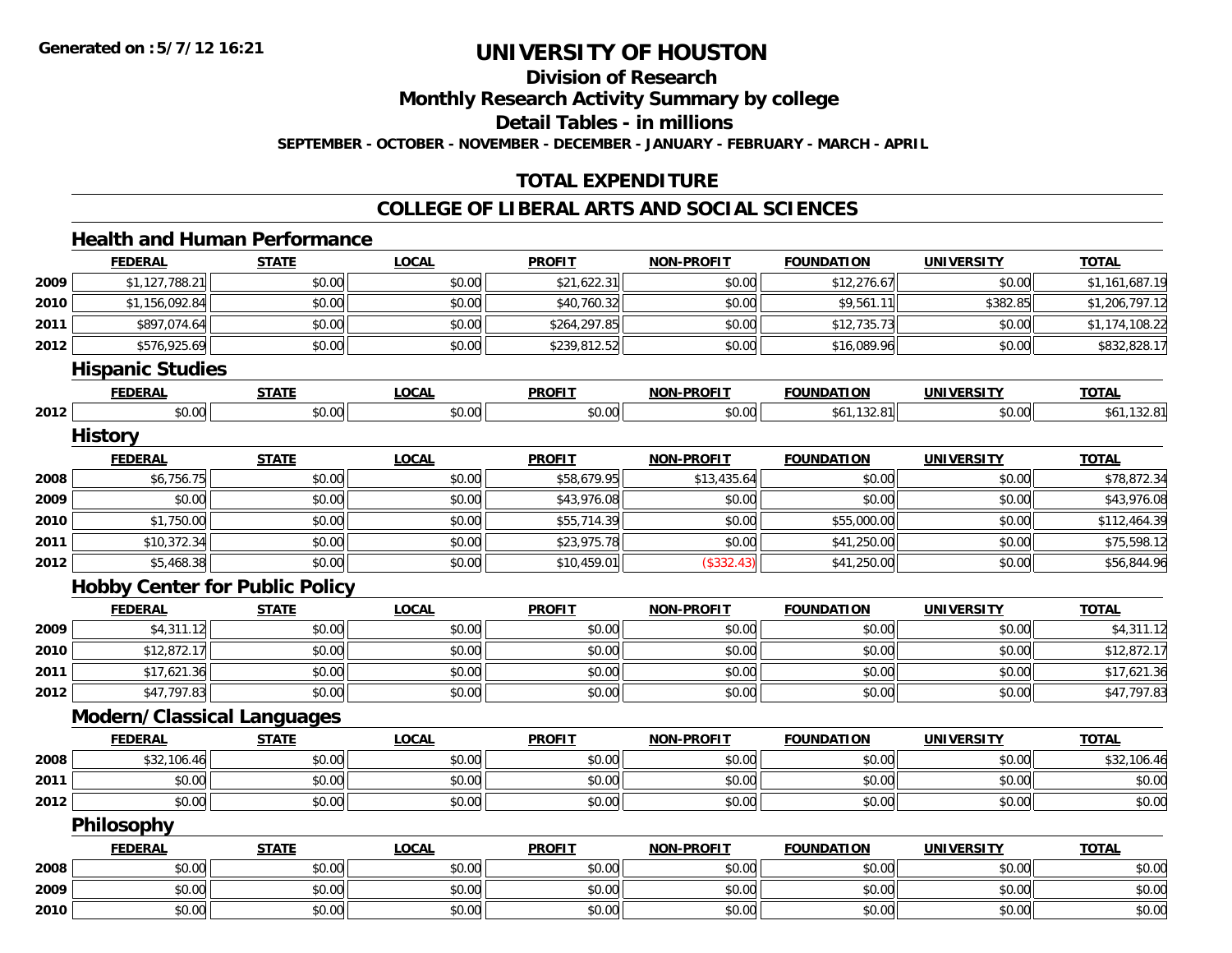**Division of Research**

**Monthly Research Activity Summary by college**

**Detail Tables - in millions**

**SEPTEMBER - OCTOBER - NOVEMBER - DECEMBER - JANUARY - FEBRUARY - MARCH - APRIL**

### **TOTAL EXPENDITURE**

#### **COLLEGE OF LIBERAL ARTS AND SOCIAL SCIENCES**

|      | <b>Philosophy</b>        |                |              |               |                   |                   |                   |                 |
|------|--------------------------|----------------|--------------|---------------|-------------------|-------------------|-------------------|-----------------|
|      | <b>FEDERAL</b>           | <b>STATE</b>   | <b>LOCAL</b> | <b>PROFIT</b> | <b>NON-PROFIT</b> | <b>FOUNDATION</b> | <b>UNIVERSITY</b> | <b>TOTAL</b>    |
| 2011 | \$0.00                   | \$0.00         | \$0.00       | \$0.00        | \$0.00            | \$0.00            | \$0.00            | \$0.00          |
| 2012 | \$4,296.44               | \$0.00         | \$0.00       | \$0.00        | \$0.00            | \$0.00            | \$0.00            | \$4,296.44      |
|      | <b>Political Science</b> |                |              |               |                   |                   |                   |                 |
|      | <b>FEDERAL</b>           | <b>STATE</b>   | <b>LOCAL</b> | <b>PROFIT</b> | <b>NON-PROFIT</b> | <b>FOUNDATION</b> | <b>UNIVERSITY</b> | <b>TOTAL</b>    |
| 2008 | \$4,311.69               | \$0.00         | \$0.00       | \$0.00        | \$0.00            | \$0.00            | \$3,878.25        | \$8,189.94      |
| 2009 | \$195,753.36             | \$0.00         | \$0.00       | \$0.00        | \$0.00            | \$0.00            | \$24,287.54       | \$220,040.90    |
| 2010 | \$4,227.71               | \$0.00         | \$0.00       | \$0.00        | \$0.00            | \$0.00            | \$0.00            | \$4,227.71      |
| 2011 | (\$2,511.44)             | (\$637.93)     | \$0.00       | (\$179.60)    | \$0.00            | \$0.00            | \$0.00            | (\$3,328.97)    |
| 2012 | \$0.00                   | \$0.00         | \$0.00       | \$0.00        | \$0.00            | \$0.00            | \$0.00            | \$0.00          |
|      | <b>Psychology</b>        |                |              |               |                   |                   |                   |                 |
|      | <b>FEDERAL</b>           | <b>STATE</b>   | <b>LOCAL</b> | <b>PROFIT</b> | <b>NON-PROFIT</b> | <b>FOUNDATION</b> | <b>UNIVERSITY</b> | <b>TOTAL</b>    |
| 2008 | \$8,186,887.71           | \$4,534,730.98 | \$3,449.88   | \$58,167.17   | \$15,972.82       | \$0.00            | \$40,939.63       | \$12,840,148.19 |
| 2009 | \$4,380,831.92           | \$1,561,604.35 | \$1,690.44   | \$67,776.95   | \$50,774.00       | \$19,530.52       | \$51,671.84       | \$6,133,880.02  |
| 2010 | \$4,801,777.41           | \$1,732,433.05 | \$0.00       | \$100,644.65  | \$82,681.37       | \$6,416.28        | \$38,494.48       | \$6,762,447.24  |
| 2011 | \$4,577,645.78           | \$362,022.88   | \$0.00       | \$49,915.28   | \$173,087.01      | \$151,618.71      | \$10,482.80       | \$5,324,772.46  |
| 2012 | \$4,695,197.88           | \$52,737.06    | \$0.00       | \$41,485.09   | \$151,328.65      | \$115,040.60      | \$859.25          | \$5,056,648.53  |
|      | <b>School of Music</b>   |                |              |               |                   |                   |                   |                 |
|      | <b>FEDERAL</b>           | <b>STATE</b>   | <b>LOCAL</b> | <b>PROFIT</b> | <b>NON-PROFIT</b> | <b>FOUNDATION</b> | <b>UNIVERSITY</b> | <b>TOTAL</b>    |
| 2008 | \$0.00                   | \$0.00         | \$0.00       | \$0.00        | \$4,960.00        | \$0.00            | \$0.00            | \$4,960.00      |
| 2011 | \$0.00                   | \$1,365.00     | \$0.00       | \$0.00        | (\$666.90)        | \$0.00            | \$0.00            | \$698.10        |
|      | Sociology                |                |              |               |                   |                   |                   |                 |
|      | <b>FEDERAL</b>           | <b>STATE</b>   | <b>LOCAL</b> | <b>PROFIT</b> | <b>NON-PROFIT</b> | <b>FOUNDATION</b> | <b>UNIVERSITY</b> | <b>TOTAL</b>    |
| 2008 | \$51,468.28              | \$0.00         | \$6,804.64   | \$0.00        | \$0.00            | \$0.00            | \$26,240.66       | \$84,513.58     |
| 2009 | \$73,320.89              | \$0.00         | \$23,164.43  | \$0.00        | \$6.47            | \$0.00            | \$0.00            | \$96,491.79     |
| 2010 | \$130,242.23             | \$0.00         | \$5,405.91   | \$0.00        | \$19,813.25       | \$0.00            | \$0.00            | \$155,461.39    |
| 2011 | \$101,837.21             | \$0.00         | \$0.00       | \$0.00        | \$0.00            | \$0.00            | \$0.00            | \$101,837.21    |
| 2012 | \$3,491.41               | \$0.00         | \$0.00       | \$0.00        | \$0.00            | \$0.00            | \$0.00            | \$3,491.41      |
|      | <b>Theatre</b>           |                |              |               |                   |                   |                   |                 |
|      | <b>FEDERAL</b>           | <b>STATE</b>   | <b>LOCAL</b> | <b>PROFIT</b> | <b>NON-PROFIT</b> | <b>FOUNDATION</b> | <b>UNIVERSITY</b> | <b>TOTAL</b>    |
| 2008 | \$0.00                   | \$0.00         | \$0.00       | \$0.00        | \$38,124.23       | \$0.00            | \$0.00            | \$38,124.23     |
|      |                          |                |              |               |                   |                   |                   |                 |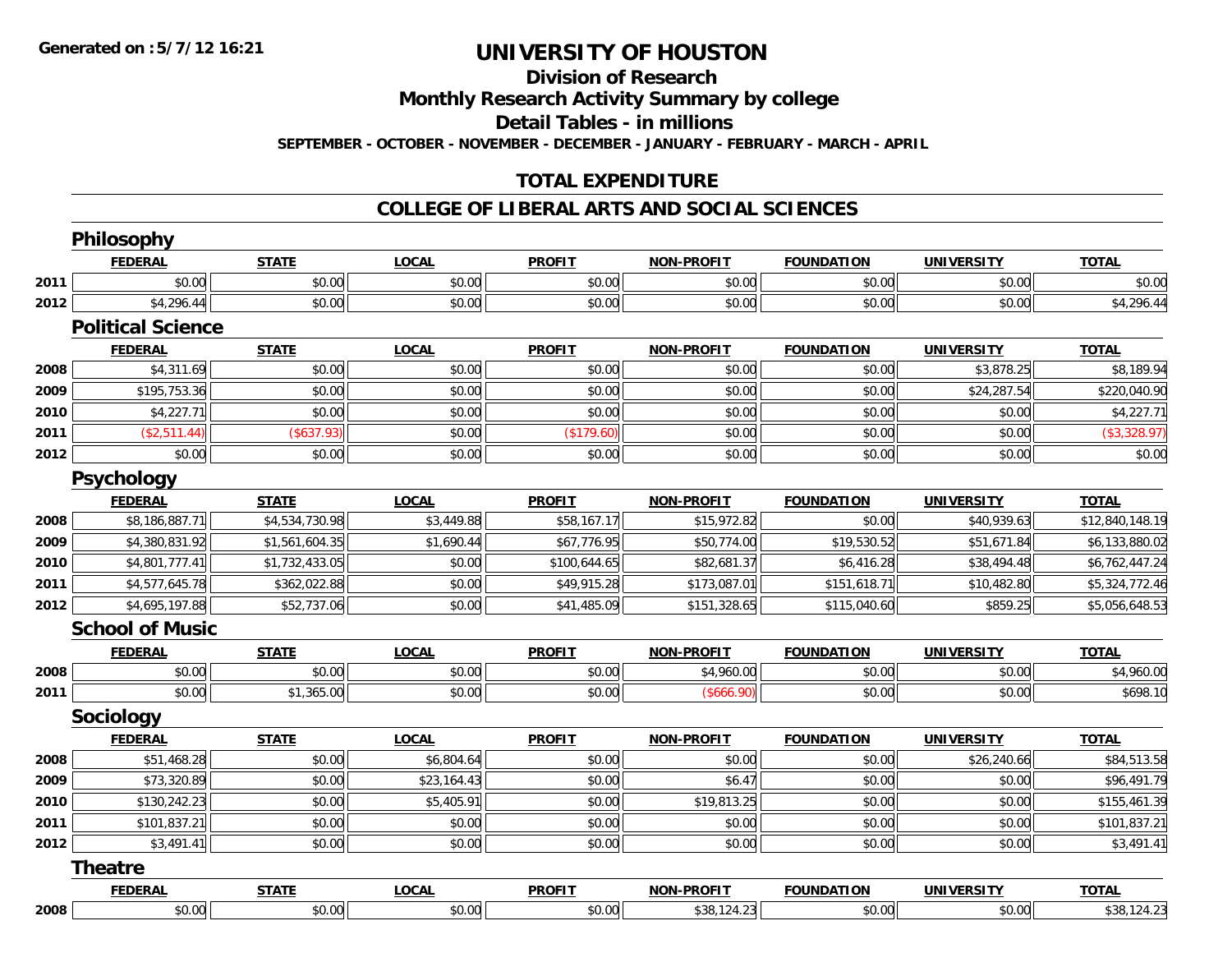**Division of Research**

**Monthly Research Activity Summary by college**

**Detail Tables - in millions**

**SEPTEMBER - OCTOBER - NOVEMBER - DECEMBER - JANUARY - FEBRUARY - MARCH - APRIL**

### **TOTAL EXPENDITURE**

#### **COLLEGE OF LIBERAL ARTS AND SOCIAL SCIENCES**

|              | Theatre         |                |              |                |                   |                   |              |                 |
|--------------|-----------------|----------------|--------------|----------------|-------------------|-------------------|--------------|-----------------|
|              | <b>FEDERAL</b>  | <b>STATE</b>   | <b>LOCAL</b> | <b>PROFIT</b>  | <b>NON-PROFIT</b> | <b>FOUNDATION</b> | UNIVERSITY   | <b>TOTAL</b>    |
| 2011         | \$0.00          | \$0.00         | \$0.00       | \$47,990.37    | (\$962.3"         | $($ \$45.63)      | \$0.00       | \$46,982.43     |
| 2012         | \$0.00          | \$0.00         | \$0.00       | \$8.884.2      | \$0.00            | \$0.00            | \$0.00       | (\$8,884.27)    |
| <b>Total</b> | \$32,641,707.81 | \$8,259,328.51 | \$40,580.75  | \$1,204,022.34 | \$1,590,644.16    | \$951,460.66      | \$223,871.33 | \$44,911,615.56 |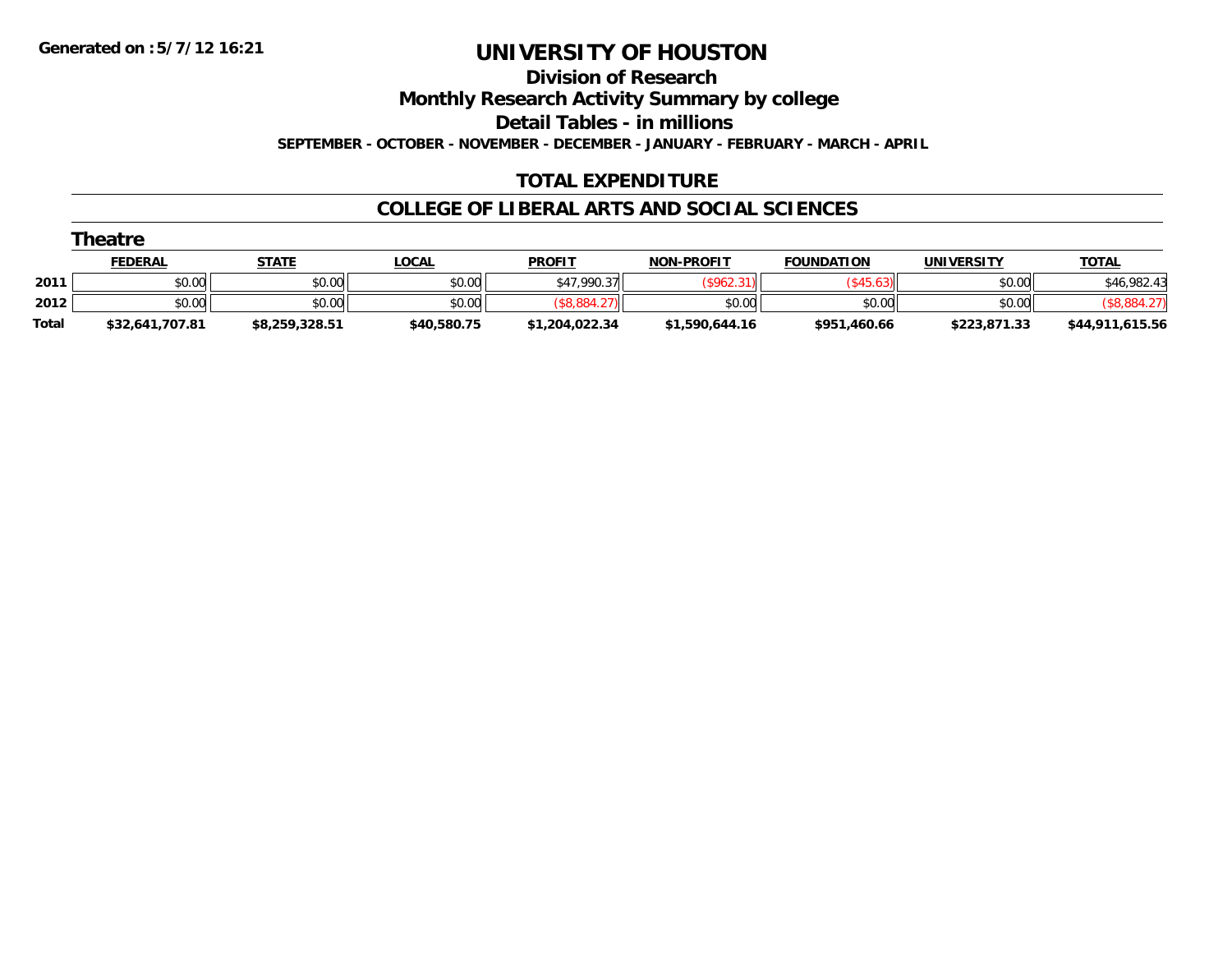**Division of Research**

**Monthly Research Activity Summary by college**

**Detail Tables - in millions**

**SEPTEMBER - OCTOBER - NOVEMBER - DECEMBER - JANUARY - FEBRUARY - MARCH - APRIL**

### **TOTAL EXPENDITURE**

#### **COLLEGE OF NATURAL SCIENCES AND MATHEMATICS**

<u> 1989 - Johann Stoff, amerikansk politiker (d. 1989)</u>

#### **Allied Geophysical Laboratories**

|      | <b>EEDEDA</b><br>-n.e        | $C = A + C$                                           | $\sim$<br>.uun         | <b>PROFIT</b>        | <b>DDAEIT</b><br>חחו<br>. | .<br>"             | INI            | TOTA.                              |
|------|------------------------------|-------------------------------------------------------|------------------------|----------------------|---------------------------|--------------------|----------------|------------------------------------|
| 2011 | 0 t<br>ט.ט                   | ሐሴ ሰሰ<br>JU.UU                                        | $\sim$ $\sim$<br>vu.vu | $\sim$ $\sim$ $\sim$ | 0000<br>vu.ou             | $\sim$ 00<br>וט.טי | ልስ ለለ<br>pu.uu |                                    |
| 2012 | $\uparrow$ $\uparrow$<br>ט.ט | $\mathsf{A} \cap \mathsf{A} \cap \mathsf{A}$<br>PU.UU | 0.00<br>vu.vu          | $\Omega$<br>20.200.  | 0000<br>vu.vu             | 0.00<br>ט.טי       | nn nn<br>pu.uu | . <b>ـــــــــــــــــــــــــ</b> |

# **Biology/Biochemistry**

|      | <b>FEDERAL</b> | <b>STATE</b> | <b>LOCAL</b> | <b>PROFIT</b> | <b>NON-PROFIT</b> | <b>FOUNDATION</b> | <b>UNIVERSITY</b> | <b>TOTAL</b>   |
|------|----------------|--------------|--------------|---------------|-------------------|-------------------|-------------------|----------------|
| 2008 | \$1,694,070.92 | \$39,011.55  | \$0.00       | (S69.55)      | \$37,557.16       | \$269,513.03      | \$0.00            | \$2,040,083.11 |
| 2009 | \$1,264,755.58 | \$85,224.36  | \$0.00       | \$0.00        | \$2,975.05        | \$396,973.06      | \$0.00            | \$1,749,928.05 |
| 2010 | \$2,459,900.61 | \$65,249.26  | \$0.00       | \$0.00        | \$278,358.19      | \$142,339.09      | \$0.00            | \$2,945,847.15 |
| 2011 | \$2,532,345.12 | \$337,623.80 | \$0.00       | \$0.00        | \$481,153.71      | \$171,478.88      | \$0.00            | \$3,522,601.50 |
| 2012 | \$2,042,532.63 | \$415,170.67 | \$0.00       | \$0.00        | \$514,774.77      | \$100,988.82      | \$0.00            | \$3,073,466.88 |

### **Center for Applied Geoscience Excellence**

|      | <b>FEDERAL</b> | <b>STATE</b> | <u>_OCAL</u> | <b>PROFIT</b> | <b>NON-PROFIT</b> | <b>FOUNDATION</b> | <b>UNIVERSITY</b> | <b>TOTAL</b> |
|------|----------------|--------------|--------------|---------------|-------------------|-------------------|-------------------|--------------|
| 2008 | \$0.00         | \$0.00       | \$0.00       | \$0.00        | \$0.00            | \$0.00            | \$0.00            | \$0.00       |
| 2009 | \$0.00         | \$0.00       | \$0.00       | \$0.00        | \$0.00            | \$0.00            | \$0.00            | \$0.00       |
| 2010 | \$0.00         | \$0.00       | \$0.00       | \$0.00        | \$0.00            | \$0.00            | \$0.00            | \$0.00       |

### **Center for Nuclear Receptors and Cell Signaling**

|      | <b>FEDERAL</b> | <u>STATE</u>   | <u>LOCAL</u> | <b>PROFIT</b> | <b>NON-PROFIT</b> | <b>FOUNDATION</b> | <b>UNIVERSITY</b> | <b>TOTAL</b>   |
|------|----------------|----------------|--------------|---------------|-------------------|-------------------|-------------------|----------------|
| 2010 | \$438,997.27   | \$1,302,253.43 | \$0.00       | \$0.00        | \$0.00            | \$29,503.22       | \$0.00            | 1,770,753.92   |
| 2011 | \$884,650.82   | \$78,027.52    | \$0.00       | \$0.00        | \$26,761.16       | \$31,323.71       | \$0.00            | \$1,020,763.21 |
| 2012 | \$1,343,830.12 | \$746,503.32   | \$0.00       | \$215,430.22  | \$31.67           | \$251,924.74      | \$0.00            | \$2,557,656.74 |

#### **Chemistry**

|      | <b>FEDERAL</b> | <b>STATE</b>   | <b>LOCAL</b> | <b>PROFIT</b> | <b>NON-PROFIT</b> | <b>FOUNDATION</b> | UNIVERSITY   | <b>TOTAL</b>   |
|------|----------------|----------------|--------------|---------------|-------------------|-------------------|--------------|----------------|
| 2008 | \$2,841,546.60 | \$14,543.85    | \$0.00       | \$24,281.13   | \$104,023.27      | \$647,542.64      | \$0.00       | \$3,631,937.49 |
| 2009 | \$3,193,424.82 | \$77,274.28    | \$0.00       | \$69,321.50   | \$141,350.19      | \$711,782.70      | \$127,322.63 | \$4,320,476.12 |
| 2010 | \$3,223,678.13 | \$1,393,934.98 | \$0.00       | \$57,013.45   | \$17,607.82       | \$681,675.76      | \$147,812.56 | \$5,521,722.70 |
| 2011 | \$2,199,365.56 | \$667,734.44   | \$0.00       | (\$5,559.72)  | \$40,064.84       | \$1,319,813.57    | \$46,086.33  | \$4,267,505.03 |
| 2012 | \$1,799,931.20 | \$388,730.77   | \$0.00       | \$20,494.76   | \$37,946.95       | \$1,155,540.53    | \$44,816.10  | \$3,447,460.31 |

#### **Computer Science**

|      | <b>FEDERAL</b>     | <b>STATE</b>                                          | <b>LOCAL</b>   | <b>PROFIT</b> | <b>NON-PROFIT</b>   | <b>FOUNDATION</b> | <b>UNIVERSITY</b> | TOTAL                  |
|------|--------------------|-------------------------------------------------------|----------------|---------------|---------------------|-------------------|-------------------|------------------------|
| 2008 | .795.868.55<br>**  | 105 23<br>$^{\circ}$ $^{\prime}$ $^{\prime}$<br>1.2.2 | ቀስ ስስ<br>PU.UU | \$17,962.71   | *40.632.85          | \$0.00            |                   | 1.888.699.34           |
| 2009 | $+1$<br>80ט<br>10/ | 120.20<br>$*166$<br>. . 20. 271                       | ቀስ ሰስ<br>JU.UU | \$95.295.04   | $\cdots$<br>. 185., | \$0.00            | \$0.00            | $\sqrt{2}$<br>22.ة108. |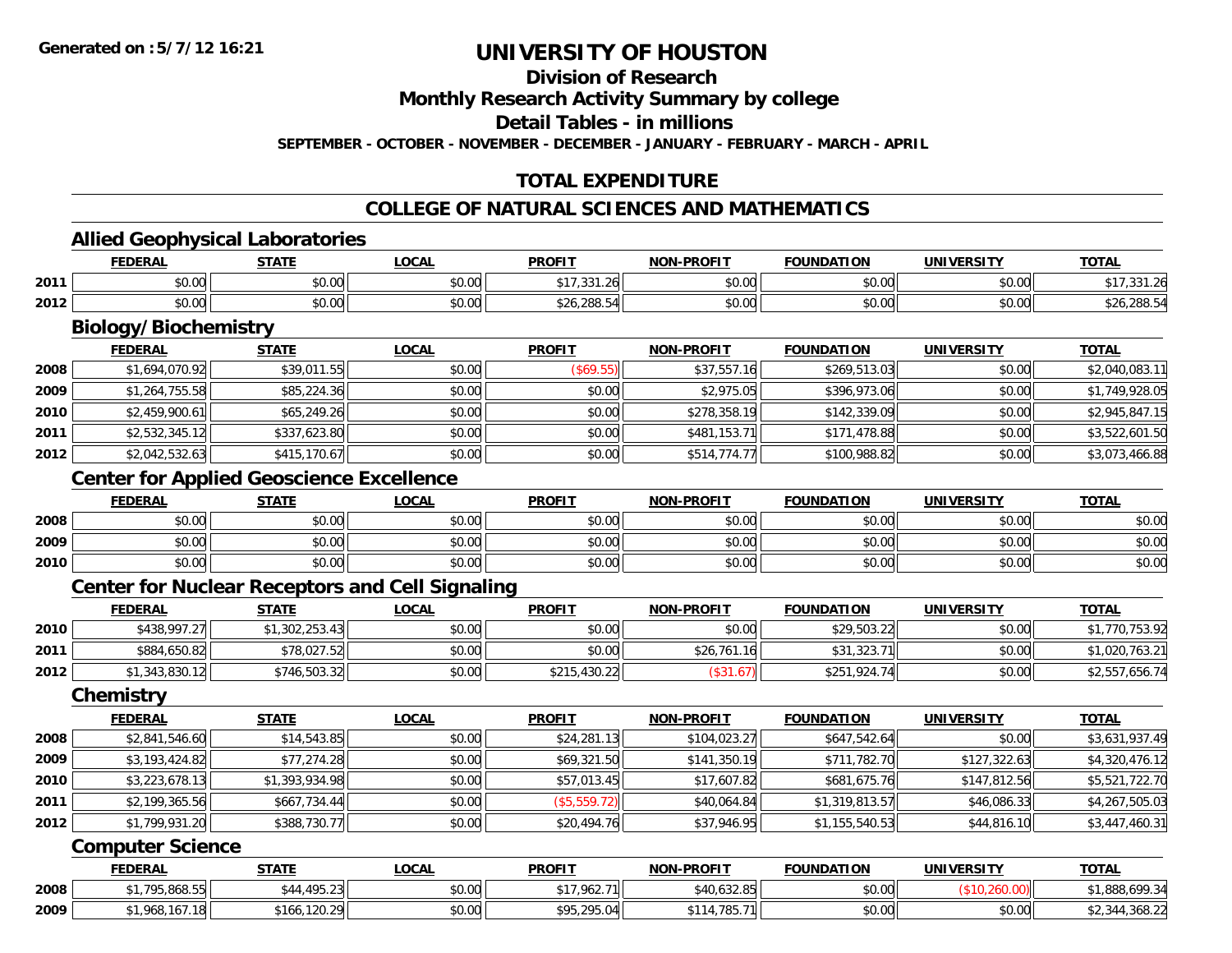### **Division of Research**

**Monthly Research Activity Summary by college**

**Detail Tables - in millions**

**SEPTEMBER - OCTOBER - NOVEMBER - DECEMBER - JANUARY - FEBRUARY - MARCH - APRIL**

### **TOTAL EXPENDITURE**

### **COLLEGE OF NATURAL SCIENCES AND MATHEMATICS**

### **Computer Science**

|      | <b>FEDERAL</b> | <u>STATE</u> | <u>LOCAL</u> | <b>PROFIT</b> | <b>NON-PROFIT</b> | <b>FOUNDATION</b> | UNIVERSITY | <b>TOTAL</b>   |
|------|----------------|--------------|--------------|---------------|-------------------|-------------------|------------|----------------|
| 2010 | \$2,318,764.68 | \$86,977.84  | \$0.00       | \$73,407.39   | \$96,037.26       | \$0.00            | \$0.00     | \$2,575,187.17 |
| 2011 | \$3,507,916.21 | \$85,628.43  | \$0.00       | \$222,491.66  | \$54,880.74       | \$0.00            |            | \$3,870,147.68 |
| 2012 | \$1,946,786.01 | 1.478.30     | \$0.00       | \$299,680.52  | \$51,932.67       | \$19,666.12       | \$0.00     | \$2,349,543.62 |

### **Dean, Natural Sciences and Mathematics**

|      | <u>FEDERAL</u> | <b>STATE</b> | <u>LOCAL</u> | <b>PROFIT</b> | <b>NON-PROFIT</b> | <b>FOUNDATION</b> | <b>UNIVERSITY</b> | <b>TOTAL</b> |
|------|----------------|--------------|--------------|---------------|-------------------|-------------------|-------------------|--------------|
| 2008 | \$0.00         | \$0.00       | \$0.00       | \$0.00        | \$0.00            | \$0.00            | \$0.00            | \$0.00       |
| 2009 | \$0.00         | \$0.00       | \$0.00       | \$0.00        | \$0.00            | \$0.00            | \$0.00            | \$0.00       |
| 2010 | \$100,149.42   | \$0.00       | \$0.00       | \$0.00        | \$0.00            | \$0.00            | \$0.00            | \$100,149.42 |
| 2011 | \$288,009.66   | \$0.00       | \$0.00       | \$0.00        | \$0.00            | \$0.00            | \$0.00            | \$288,009.66 |
| 2012 | \$340,934.59   | \$0.00       | \$0.00       | \$0.00        | \$0.00            | \$0.00            | \$0.00            | \$340,934.59 |

#### **Geosciences**

|      | <b>FEDERAL</b> | <b>STATE</b> | <b>LOCAL</b> | <b>PROFIT</b>  | <b>NON-PROFIT</b> | <b>FOUNDATION</b> | <b>UNIVERSITY</b> | <b>TOTAL</b>   |
|------|----------------|--------------|--------------|----------------|-------------------|-------------------|-------------------|----------------|
| 2008 | \$905,643.59   | \$196,810.77 | \$0.00       | \$643,348.98   | \$56,582.10       | \$0.00            | \$23,212.72       | \$1,825,598.15 |
| 2009 | \$997,875.04   | \$123,317.72 | \$0.00       | \$968,712.22   | \$536,090.33      | \$0.00            | \$52.00           | \$2,626,047.31 |
| 2010 | \$1,144,294.35 | \$340,246.74 | \$0.00       | \$1,193,323.05 | \$683,828.66      | \$0.00            | \$0.00            | \$3,361,692.80 |
| 2011 | \$1,237,215.45 | \$674,238.24 | \$0.00       | \$1,038,290.99 | \$133,281.03      | \$0.00            | \$0.00            | \$3,083,025.71 |
| 2012 | \$1,140,322.50 | \$379,042.93 | \$0.00       | \$1,386,391.73 | \$118,134.20      | \$0.00            | \$0.00            | \$3,023,891.36 |

#### **Institute for Multidimensional Air Quality Studies**

|      | <u>FEDERAL</u> | <b>STATE</b> | <b>LOCAL</b> | <b>PROFIT</b> | <b>NON-PROFIT</b> | <b>FOUNDATION</b> | <b>UNIVERSITY</b> | <b>TOTAL</b> |
|------|----------------|--------------|--------------|---------------|-------------------|-------------------|-------------------|--------------|
| 2008 | \$0.00         | \$0.00       | \$0.00       | \$0.00        | \$0.00            | \$0.00            | \$0.00            | \$0.00       |
| 2009 | \$0.00         | \$0.00       | \$0.00       | \$0.00        | \$0.00            | \$0.00            | \$0.00            | \$0.00       |
| 2010 | \$0.00         | \$0.00       | \$0.00       | \$0.00        | \$0.00            | \$0.00            | \$0.00            | \$0.00       |
| 2011 | \$0.00         | \$0.00       | \$0.00       | \$0.00        | \$0.00            | \$0.00            | \$0.00            | \$0.00       |
| 2012 | \$0.00         | \$0.00       | \$0.00       | \$0.00        | \$0.00            | \$0.00            | \$0.00            | \$0.00       |

#### **Mathematics**

|      | <b>FEDERAL</b> | STATE        | <u>LOCAL</u> | <b>PROFIT</b> | <b>NON-PROFIT</b> | <b>FOUNDATION</b> | UNIVERSITY  | <b>TOTAL</b> |
|------|----------------|--------------|--------------|---------------|-------------------|-------------------|-------------|--------------|
| 2008 | \$662,913.71   | \$64,521.54  | \$0.00       | \$24,284.21   | \$25,968.69       | \$0.00            | \$0.00      | \$777,688.15 |
| 2009 | \$445,044.95   | \$244,092.54 | \$0.00       | \$6,782.81    | \$70,997.05       | \$20,890.73       | \$0.00      | \$787,808.08 |
| 2010 | \$735,643.27   | \$124,337.66 | \$0.00       | \$28,855.42   | \$83,970.75       | \$26.525.25       | \$0.00      | \$999,332.35 |
| 2011 | \$542,969.12   | \$240,140.03 | \$0.00       | \$45,301.85   | \$103.674.13      | \$27,435.67       | \$10,000.00 | \$969,520.80 |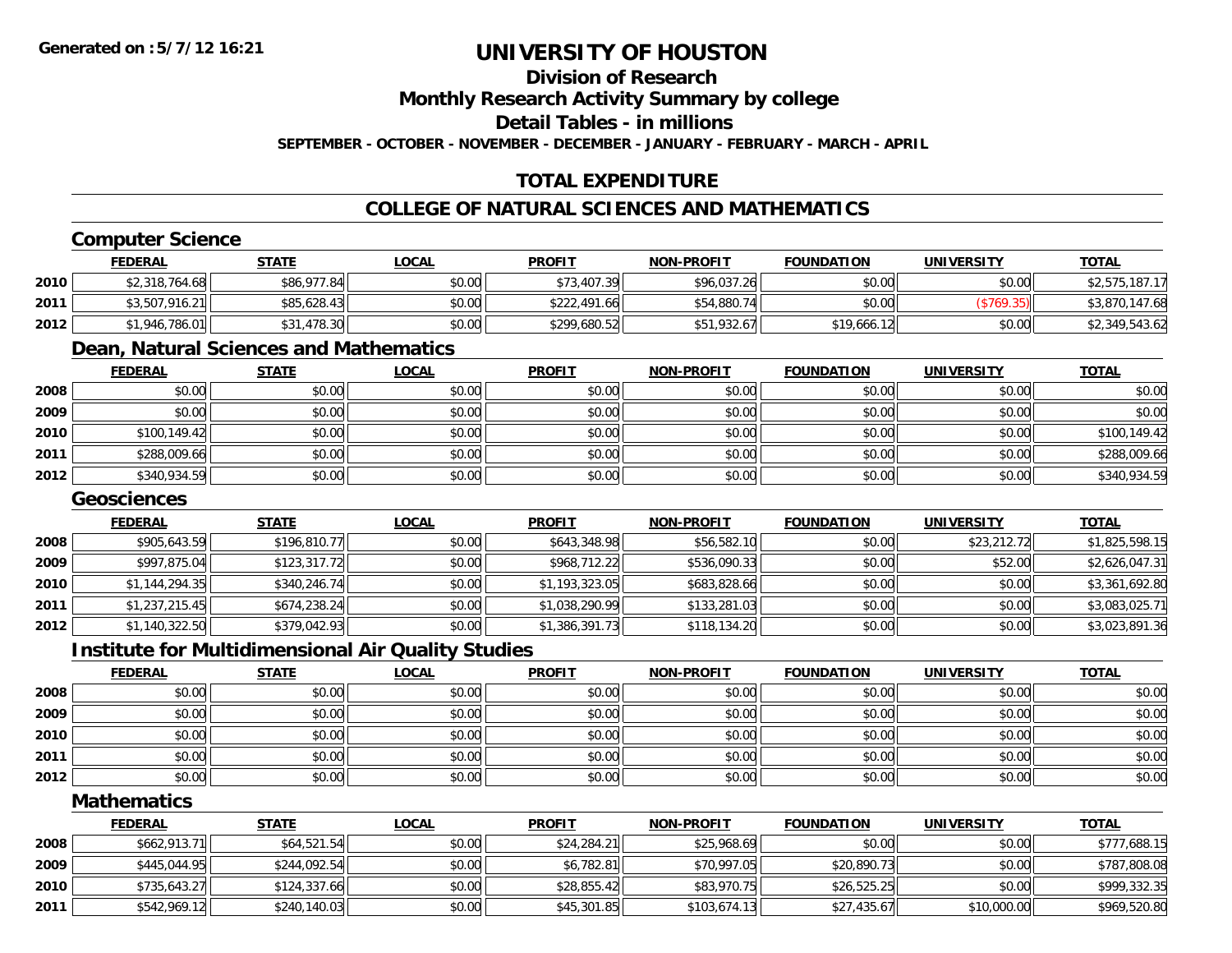#### **Division of Research**

**Monthly Research Activity Summary by college**

**Detail Tables - in millions**

**SEPTEMBER - OCTOBER - NOVEMBER - DECEMBER - JANUARY - FEBRUARY - MARCH - APRIL**

### **TOTAL EXPENDITURE**

#### **COLLEGE OF NATURAL SCIENCES AND MATHEMATICS**

|       | <b>Mathematics</b> |                |              |                 |                   |                   |                   |                 |
|-------|--------------------|----------------|--------------|-----------------|-------------------|-------------------|-------------------|-----------------|
|       | <b>FEDERAL</b>     | <b>STATE</b>   | <b>LOCAL</b> | <b>PROFIT</b>   | <b>NON-PROFIT</b> | <b>FOUNDATION</b> | <b>UNIVERSITY</b> | <b>TOTAL</b>    |
| 2012  | \$462,883.34       | \$223,455.23   | \$7,488.83   | \$125,222.03    | \$78,658.24       | \$26,712.25       | \$15,442.73       | \$939,862.65    |
|       | <b>Physics</b>     |                |              |                 |                   |                   |                   |                 |
|       | <b>FEDERAL</b>     | <b>STATE</b>   | <b>LOCAL</b> | <b>PROFIT</b>   | <b>NON-PROFIT</b> | <b>FOUNDATION</b> | <b>UNIVERSITY</b> | <b>TOTAL</b>    |
| 2008  | \$1,075,071.22     | \$0.00         | \$0.00       | \$459,336.18    | \$122,117.13      | \$180,206.90      | \$0.00            | \$1,836,731.43  |
| 2009  | \$990,870.52       | \$43,500.52    | \$0.00       | \$641,284.13    | \$131,806.45      | \$192,402.31      | \$0.00            | \$1,999,863.93  |
| 2010  | \$1,143,527.32     | \$38,232.13    | \$0.00       | \$894,077.56    | \$51,687.63       | \$175,569.90      | \$0.00            | \$2,303,094.54  |
| 2011  | \$1,652,158.80     | \$16,134.98    | \$0.00       | \$797,014.42    | \$19,275.87       | \$153,769.80      | \$0.00            | \$2,638,353.87  |
| 2012  | \$1,750,438.23     | (\$2,750.00)   | \$0.00       | \$729,732.58    | \$34,454.64       | \$166,009.11      | \$0.00            | \$2,677,884.55  |
| Total | \$53,072,497.07    | \$8,731,303.34 | \$7,488.83   | \$10,115,327.06 | \$4,291,337.56    | \$6,899,587.79    | \$403,715.72      | \$83,521,257.38 |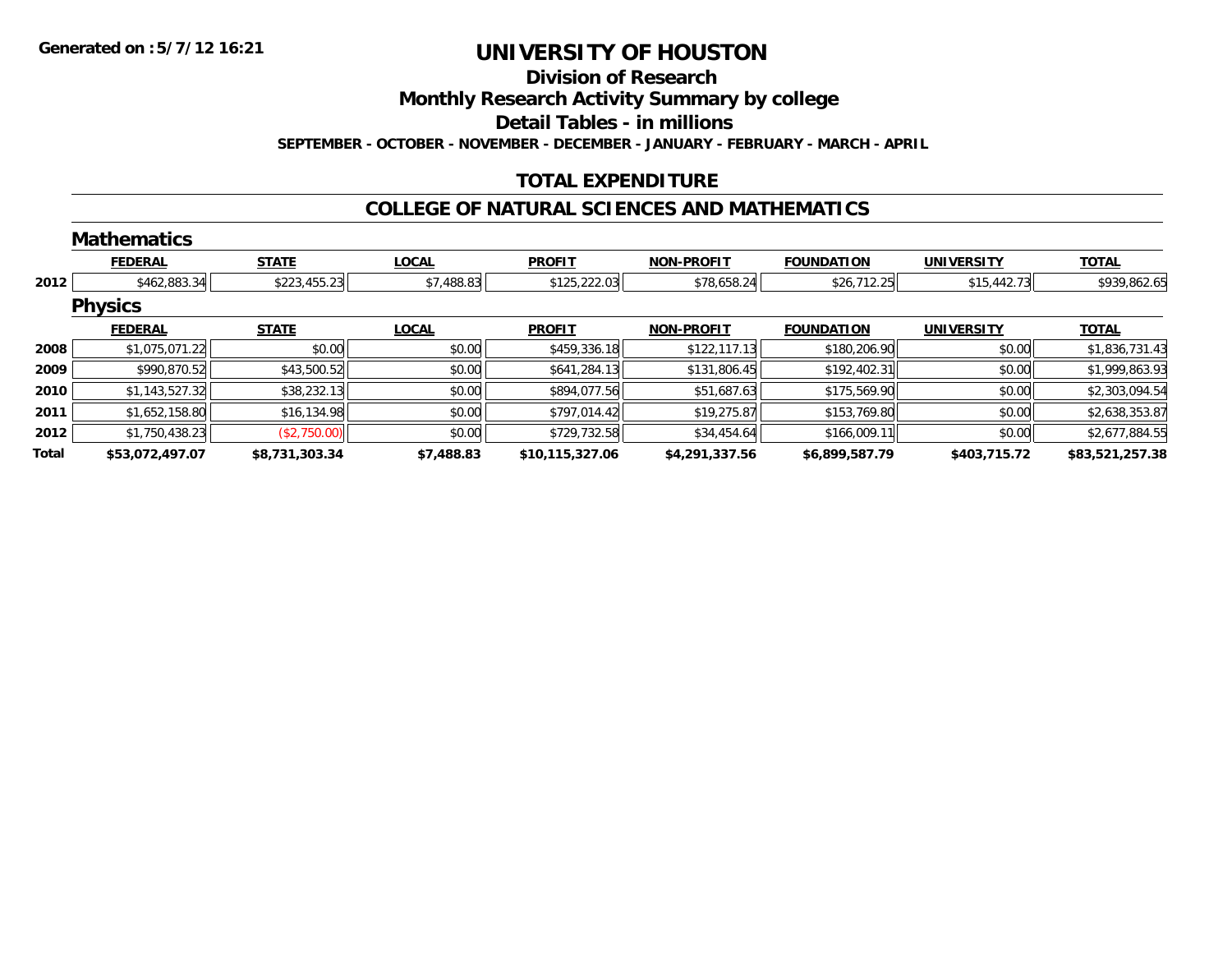# **Division of Research**

**Monthly Research Activity Summary by college**

**Detail Tables - in millions**

**SEPTEMBER - OCTOBER - NOVEMBER - DECEMBER - JANUARY - FEBRUARY - MARCH - APRIL**

### **TOTAL EXPENDITURE**

#### **COLLEGE OF OPTOMETRY**

### **Optometry, Community**

|       | <b>FEDERAL</b>  | <b>STATE</b> | <u>LOCAL</u> | <b>PROFIT</b>  | <b>NON-PROFIT</b> | <b>FOUNDATION</b> | <b>UNIVERSITY</b> | <b>TOTAL</b>    |
|-------|-----------------|--------------|--------------|----------------|-------------------|-------------------|-------------------|-----------------|
| 2008  | \$2,485,259.98  | \$10.25      | \$0.00       | \$202,376.58   | \$51,327.45       | \$32,750.28       | \$142,853.82      | \$2,914,578.36  |
| 2009  | \$2.111.105.73  | \$78,762.26  | \$0.00       | \$140,031.42   | (S71.73)          | \$6,211.50        | \$172,599.98      | \$2,508,639.16  |
| 2010  | \$2,910,895.33  | \$115,752.48 | \$0.00       | \$380,612.11   | \$10,046.85       | \$26,108.53       | \$78,597.67       | \$3,522,012.97  |
| 2011  | \$2,239,888.54  | \$39,371.78  | \$0.00       | \$180,849.21   | (\$103.90)        | \$0.00            | \$111,646.00      | \$2,571,651.63  |
| 2012  | \$2,531,723.66  | \$0.00       | \$0.00       | \$223,358.69   | (\$105.00)        | \$23,257.83       | \$175,449.91      | \$2,953,685.09  |
| Total | \$12,278,873.24 | \$233,896.77 | \$0.00       | \$1,127,228.01 | \$61,093.67       | \$88,328.14       | \$681,147.38      | \$14,470,567.21 |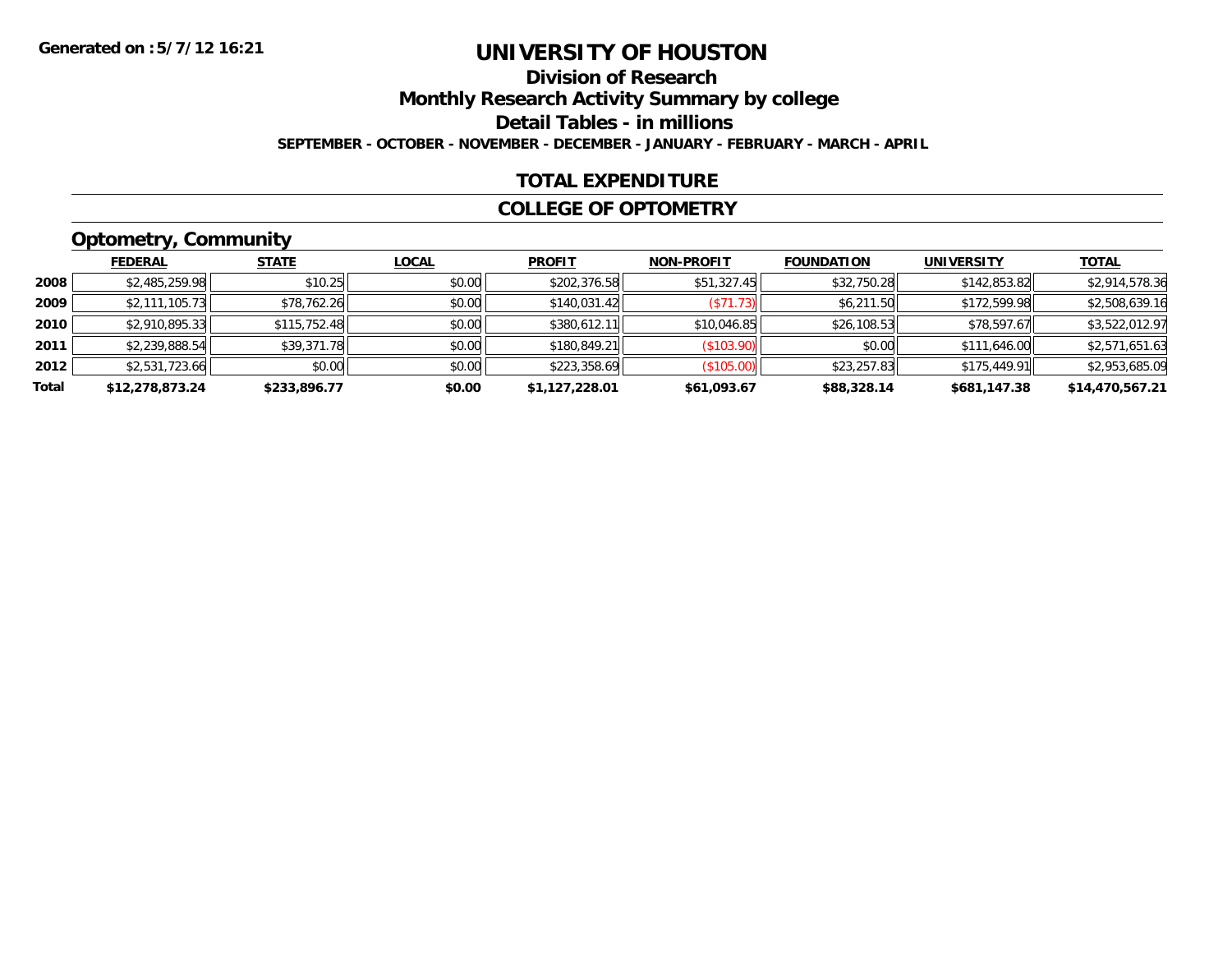**Division of Research**

**Monthly Research Activity Summary by college**

**Detail Tables - in millions**

**SEPTEMBER - OCTOBER - NOVEMBER - DECEMBER - JANUARY - FEBRUARY - MARCH - APRIL**

### **TOTAL EXPENDITURE**

#### **COLLEGE OF PHARMACY**

### **Center for Experimental Therapeutics and Pharmacoi**

|      | <b>FEDERAL</b> | <b>STATE</b>                                | <b>_OCAL</b>         | <b>PROFIT</b> | <b>NON-PROFIT</b> | <b>FOUNDATION</b> | <b>UNIVERSITY</b> | <b>TOTAL</b> |
|------|----------------|---------------------------------------------|----------------------|---------------|-------------------|-------------------|-------------------|--------------|
| 2010 | 0000<br>,u.uu  | $\mathfrak{e}\cap\mathfrak{e}\cap$<br>JU.UL | \$0.00               | \$0.00        | \$0.00            | \$0.00            | \$0.00            | \$0.00       |
| 2011 | 0000<br>,u.uu  | ≮n nn<br>JU.UL                              | 0000<br><b>DU.UU</b> | \$0.00        | \$0.00            | \$0.00            | \$0.00            | \$0.00       |
| 2012 | \$0.00         | \$0.00                                      | \$0.00               | \$0.00        | \$0.00            | \$0.00            | \$0.00            | \$0.00       |

### **Clinical Sciences and Administration**

|      | <b>FEDERAL</b> | <u>STATE</u> | <b>LOCAL</b> | <b>PROFIT</b> | <b>NON-PROFIT</b> | <b>FOUNDATION</b> | <b>UNIVERSITY</b> | <b>TOTAL</b> |
|------|----------------|--------------|--------------|---------------|-------------------|-------------------|-------------------|--------------|
| 2008 | \$114,649.38   | \$0.00       | \$0.00       | \$208,681.76  | \$30,719.57       | \$43,539.98       | \$0.00            | \$397,590.69 |
| 2009 | \$114,761.54   | \$0.00       | \$0.00       | \$360,410.44  | \$25,903.63       | \$39,971.31       | \$160.23          | \$541,207.15 |
| 2010 | \$59,943.19    | (\$5,752.46) | \$0.00       | \$229,141.14  | \$124,852.27      | \$4,319.59        | \$1,271.65        | \$413,775.38 |
| 2011 | \$119,471.02   | \$1,750.90   | \$0.00       | \$273,435.37  | \$175,582.57      | \$0.00            | \$24.85           | \$570,264.71 |
| 2012 | \$113,843.36   | \$14,931.88  | \$0.00       | \$255,685.86  | \$48,438.69       | \$15,944.45       | \$0.00            | \$448,844.24 |

#### **Dean, Pharmacy**

|      | <b>FEDERAL</b> | <b>STATE</b> | <b>LOCAL</b> | <b>PROFIT</b> | <b>NON-PROFIT</b> | <b>FOUNDATION</b> | <b>UNIVERSITY</b> | <b>TOTAL</b> |
|------|----------------|--------------|--------------|---------------|-------------------|-------------------|-------------------|--------------|
| 2008 | \$0.00         | \$0.00       | \$0.00       | \$0.00        | \$0.00            | \$0.00            | \$0.00            | \$0.00       |
| 2009 | \$0.00         | \$0.00       | \$0.00       | \$0.00        | \$0.00            | \$0.00            | \$0.00            | \$0.00       |
| 2010 | \$0.00         | \$0.00       | \$0.00       | \$0.00        | \$0.00            | \$0.00            | \$0.00            | \$0.00       |
| 2011 | \$0.00         | \$0.00       | \$0.00       | \$0.00        | \$0.00            | \$0.00            | \$0.00            | \$0.00       |
| 2012 | \$0.00         | \$0.00       | \$0.00       | \$0.00        | \$0.00            | \$0.00            | \$0.00            | \$0.00       |

### **Pharmacological and Pharmaceutical Sciences**

|       | <b>FEDERAL</b> | <b>STATE</b> | <b>LOCAL</b> | <b>PROFIT</b>  | <b>NON-PROFIT</b> | <b>FOUNDATION</b> | <b>UNIVERSITY</b> | <b>TOTAL</b>    |
|-------|----------------|--------------|--------------|----------------|-------------------|-------------------|-------------------|-----------------|
| 2008  | \$1.320.677.73 | \$0.00       | \$0.00       | \$83,042.94    | \$120,650.05      | \$43,950.95       | \$0.00            | \$1,568,321.67  |
| 2009  | \$1,169,845.05 | \$48,566.68  | \$0.00       | \$53,757.21    | \$94,610.91       | \$52,909.88       | \$0.00            | \$1,419,689.73  |
| 2010  | \$1,743,853.16 | \$89,517.82  | \$0.00       | \$1,013.47     | \$125,440.15      | \$43,000.00       | \$0.00            | \$2,000,797.66  |
| 2011  | \$2,206,020.08 | \$65,202.57  | \$0.00       | \$11,817.50    | \$114,860.78      | \$31,236.68       | \$0.00            | \$2,429,137.61  |
| 2012  | \$1,124,365.52 | \$0.00       | \$0.00       | \$6,381.74     | \$63,724.11       | \$77,503.71       | \$0.00            | \$1,271,975.08  |
| Total | \$8,087,430.03 | \$214,217.39 | \$0.00       | \$1,481,340.49 | \$924,782.73      | \$352,376.55      | \$1,456.73        | \$11,061,603.93 |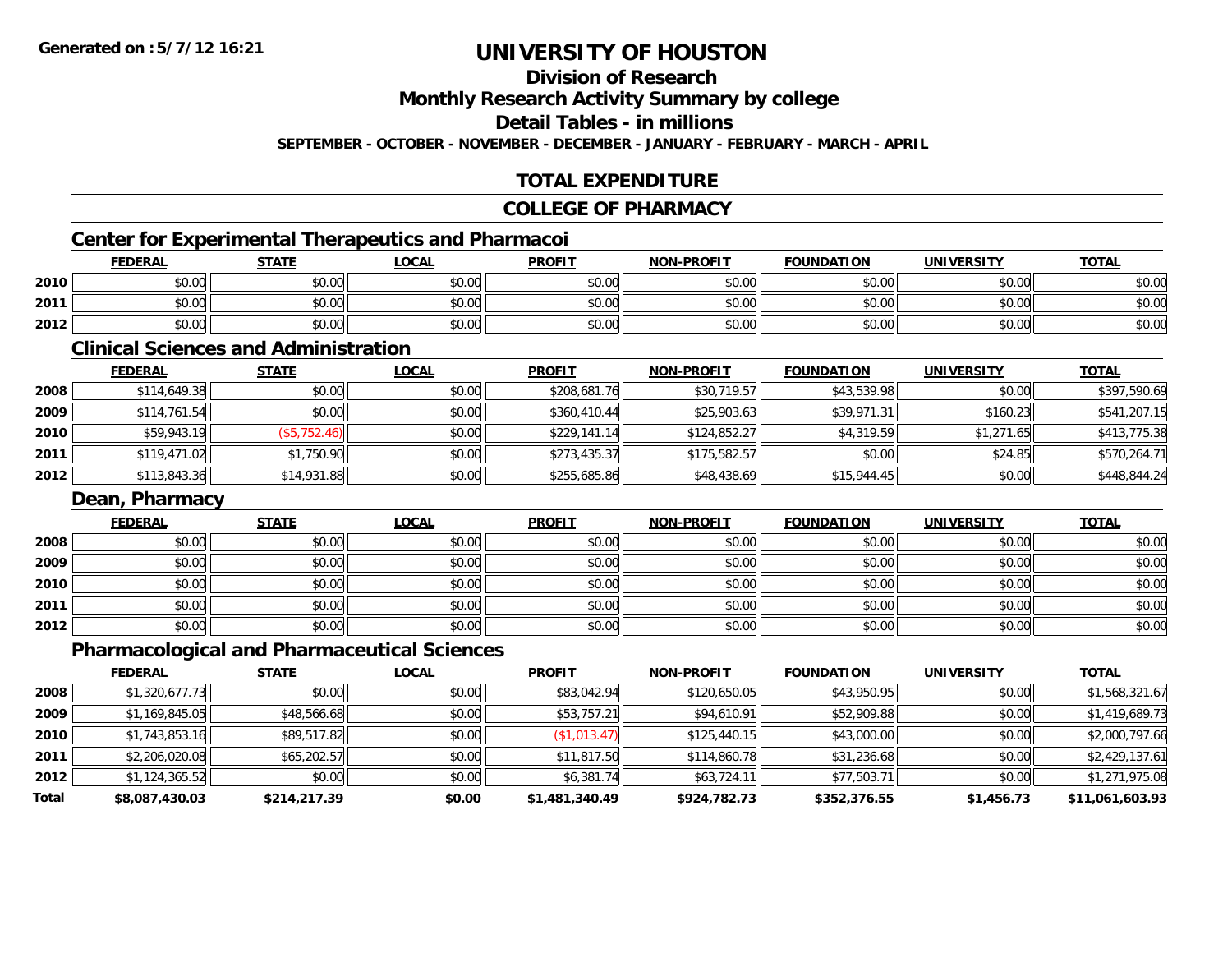### **Division of Research**

**Monthly Research Activity Summary by college**

**Detail Tables - in millions**

**SEPTEMBER - OCTOBER - NOVEMBER - DECEMBER - JANUARY - FEBRUARY - MARCH - APRIL**

### **TOTAL EXPENDITURE**

### **COLLEGE OF TECHNOLOGY**

### **Center for Life Sciences Technology**

|      | <b>FEDERAL</b> | <b>STATE</b> | <b>LOCAL</b> | <b>PROFIT</b> | <b>NON-PROFIT</b> | <b>FOUNDATION</b> | <b>UNIVERSITY</b> | <b>TOTAL</b> |
|------|----------------|--------------|--------------|---------------|-------------------|-------------------|-------------------|--------------|
| 2008 | \$0.00         | \$0.00       | \$0.00       | \$0.00        | \$0.00            | \$0.00            | \$0.00            | \$0.00       |
| 2009 | \$0.00         | \$0.00       | \$0.00       | \$0.00        | \$0.00            | \$0.00            | \$0.00            | \$0.00       |
| 2010 | \$0.00         | \$0.00       | \$0.00       | \$0.00        | \$0.00            | \$0.00            | \$0.00            | \$0.00       |
| 2011 | \$0.00         | \$0.00       | \$0.00       | \$0.00        | \$0.00            | \$0.00            | \$0.00            | \$0.00       |
| 2012 | \$0.00         | \$0.00       | \$0.00       | \$0.00        | \$0.00            | \$0.00            | \$0.00            | \$0.00       |

### **Center for Technology Literacy**

|      | <b>FEDERAL</b> | <u>STATE</u> | <u>LOCAL</u> | <b>PROFIT</b> | <b>NON-PROFIT</b> | <b>FOUNDATION</b> | <b>UNIVERSITY</b> | <b>TOTAL</b> |
|------|----------------|--------------|--------------|---------------|-------------------|-------------------|-------------------|--------------|
| 2008 | \$0.00         | \$0.00       | \$0.00       | \$0.00        | \$0.00            | \$0.00            | \$0.00            | \$0.00       |
| 2009 | \$0.00         | \$0.00       | \$0.00       | \$0.00        | \$0.00            | \$0.00            | \$0.00            | \$0.00       |
| 2010 | \$8,793.07     | \$0.00       | \$0.00       | \$0.00        | \$0.00            | \$0.00            | \$0.00            | \$8,793.07   |
| 2011 | \$379,009.04   | \$0.00       | \$0.00       | \$0.00        | \$0.00            | \$0.00            | \$0.00            | \$379,009.04 |
| 2012 | \$511,289.68   | \$0.00       | \$0.00       | \$0.00        | \$0.00            | \$0.00            | \$0.00            | \$511,289.68 |

### **Dean, Technology**

|      | <u>FEDERAL</u> | <b>STATE</b> | <u>LOCAL</u> | <b>PROFIT</b> | <b>NON-PROFIT</b> | <b>FOUNDATION</b> | <b>UNIVERSITY</b> | <b>TOTAL</b> |
|------|----------------|--------------|--------------|---------------|-------------------|-------------------|-------------------|--------------|
| 2008 | \$218,120.09   | \$0.00       | \$0.00       | \$0.00        | \$0.00            | \$0.00            | \$0.00            | \$218,120.09 |
| 2009 | \$320,028.96   | \$0.00       | \$0.00       | \$0.00        | \$0.00            | \$0.00            | \$0.00            | \$320,028.96 |
| 2010 | \$178,322.03   | \$0.00       | \$0.00       | \$0.00        | \$0.00            | \$0.00            | \$0.00            | \$178,322.03 |
| 2011 | \$126,298.67   | \$0.00       | \$0.00       | \$0.00        | \$0.00            | \$0.00            | \$0.00            | \$126,298.67 |
| 2012 | \$119,518.96   | \$0.00       | \$0.00       | \$0.00        | \$0.00            | \$0.00            | \$0.00            | \$119,518.96 |

#### **Engineering Technology**

|      | <b>FEDERAL</b> | <b>STATE</b> | <b>LOCAL</b> | <b>PROFIT</b> | <b>NON-PROFIT</b> | <b>FOUNDATION</b> | <b>UNIVERSITY</b> | <b>TOTAL</b> |
|------|----------------|--------------|--------------|---------------|-------------------|-------------------|-------------------|--------------|
| 2008 | \$610,456.70   | \$0.00       | \$0.00       | \$9,072.38    | \$4,999.51        | \$0.00            | \$1,336.96        | \$625,865.55 |
| 2009 | \$365,848.45   | \$0.00       | \$0.00       | \$17,259.91   | \$43,235.05       | \$0.00            | \$17,005.65       | \$443,349.05 |
| 2010 | \$515,095.17   | \$0.00       | \$0.00       | \$23,863.74   | \$11,072.17       | \$39,197.76       | \$229.32          | \$589,458.16 |
| 2011 | \$250,847.57   | \$0.00       | \$0.00       | \$18,106.11   | \$2,323.02        | \$25,317.90       | \$0.00            | \$296,594.60 |
| 2012 | \$317,197.72   | \$0.00       | \$0.00       | \$29,892.20   | (\$3,366.00)      | \$22,467.31       | \$0.00            | \$366,191.23 |

### **Human Development and Consumer Science**

|      | <b>FEDERAL</b>          | <b>STATE</b>                | <b>_OCAL</b>       | <b>PROFIT</b>      | <b>NON-PROFIT</b>                          | <b>FOUNDATION</b> | <b>UNIVERSITY</b>    | <b>TOTAL</b>                  |
|------|-------------------------|-----------------------------|--------------------|--------------------|--------------------------------------------|-------------------|----------------------|-------------------------------|
| 2008 | $10T - 1$<br>.549.54    | oo z ool<br>៱ រ へ<br>7.U 71 | $\sim$ 00<br>vv.vv | 3.0035<br>1,368.10 | $\theta$ $\theta$ $\theta$<br>DU.UU        | \$0.00            | 0000<br>\$U.UU       | 17 01<br>7.2,714.75           |
| 2009 | 0.277.01<br>922, 211.01 | 10.896.08                   | $\sim$ 00<br>vv.vv | .40                | $\theta$ $\theta$ $\theta$<br><b>DU.UU</b> | \$0.00            | 0000<br><b>DU.UG</b> | $\sqrt{24094}$<br>\$94,704.99 |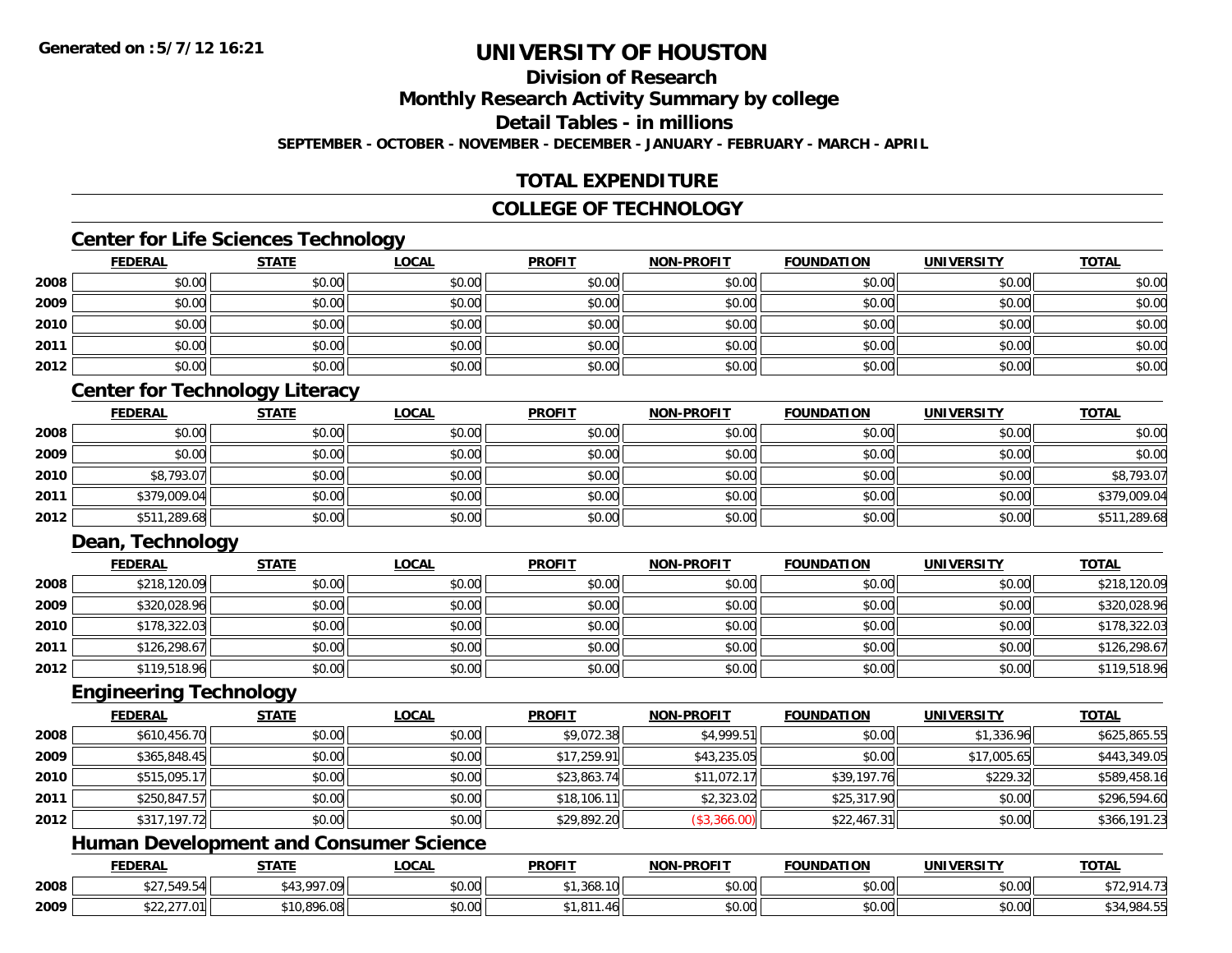### **Division of Research**

**Monthly Research Activity Summary by college**

**Detail Tables - in millions**

**SEPTEMBER - OCTOBER - NOVEMBER - DECEMBER - JANUARY - FEBRUARY - MARCH - APRIL**

### **TOTAL EXPENDITURE**

### **COLLEGE OF TECHNOLOGY**

### **Human Development and Consumer Science**

|      | <b>FEDERAL</b> | <b>STATE</b> | <b>_OCAL</b>  | <b>PROFIT</b> | <b>NON-PROFIT</b> | <b>FOUNDATION</b> | <b>UNIVERSITY</b> | <b>TOTAL</b> |
|------|----------------|--------------|---------------|---------------|-------------------|-------------------|-------------------|--------------|
| 2010 | \$5,843.65     | \$0.00       | \$0.00        | \$10.699.21   | \$0.00            | \$0.00            | \$0.00            | \$16,542.86  |
| 2011 | \$952.48       | \$0.00       | 0.00<br>DU.UU | \$1,306.46    | \$0.00            | \$0.00            | \$0.00 l          | 2,258.94     |
| 2012 | \$241.00       | \$0.00       | \$0.00        | \$0.00        | \$0.00            | \$0.00            | \$0.00            | \$241.00     |

<u> 1989 - Johann Stoff, deutscher Stoffen und der Stoffen und der Stoffen und der Stoffen und der Stoffen und de</u>

### **Information & Logistics Technology**

|      | <b>FEDERAL</b> | <b>STATE</b> | <b>LOCAL</b> | <b>PROFIT</b> | <b>NON-PROFIT</b> | <b>FOUNDATION</b> | <b>UNIVERSITY</b> | <b>TOTAL</b> |
|------|----------------|--------------|--------------|---------------|-------------------|-------------------|-------------------|--------------|
| 2008 | \$60,729.07    | (\$553.35)   | \$0.00       | \$0.00        | \$0.00            | \$0.00            | \$0.00            | \$60,175.72  |
| 2009 | \$74,332.21    | \$3,632.03   | \$0.00       | \$404.00      | \$10,119.29       | \$0.00            | \$0.00            | \$88,487.52  |
| 2010 | \$25,362.10    | \$0.00       | \$0.00       | \$0.00        | \$3,109.70        | \$0.00            | \$0.00            | \$28,471.80  |
| 2011 | \$10,805.01    | \$0.00       | \$0.00       | \$0.00        | \$5,273.45        | \$0.00            | \$0.00            | \$16,078.46  |
| 2012 | \$37,437.98    | \$0.00       | \$0.00       | \$0.00        | \$0.00            | \$0.00            | \$0.00            | \$37,437.98  |

### **Texas Manufacturing Assistance Center**

|       | <b>FEDERAL</b> | <b>STATE</b> | <u>LOCAL</u> | <b>PROFIT</b> | <b>NON-PROFIT</b> | <b>FOUNDATION</b> | <b>UNIVERSITY</b> | <b>TOTAL</b>   |
|-------|----------------|--------------|--------------|---------------|-------------------|-------------------|-------------------|----------------|
| 2008  | \$0.00         | \$0.00       | \$0.00       | \$0.00        | \$0.00            | \$0.00            | \$0.00            | \$0.00         |
| 2009  | \$0.00         | \$0.00       | \$0.00       | \$0.00        | \$0.00            | \$0.00            | \$0.00            | \$0.00         |
| 2010  | \$0.00         | \$0.00       | \$0.00       | \$0.00        | \$0.00            | \$0.00            | \$0.00            | \$0.00         |
| 2011  | \$0.00         | \$0.00       | \$0.00       | \$0.00        | \$0.00            | \$0.00            | \$0.00            | \$0.00         |
| 2012  | \$0.00         | \$0.00       | \$0.00       | \$0.00        | \$0.00            | \$0.00            | \$0.00            | \$0.00         |
| Total | \$4,186,356.16 | \$57,971.85  | \$0.00       | \$113,783.57  | \$76,766.18       | \$86,982.97       | \$18,571.92       | \$4,540,432.64 |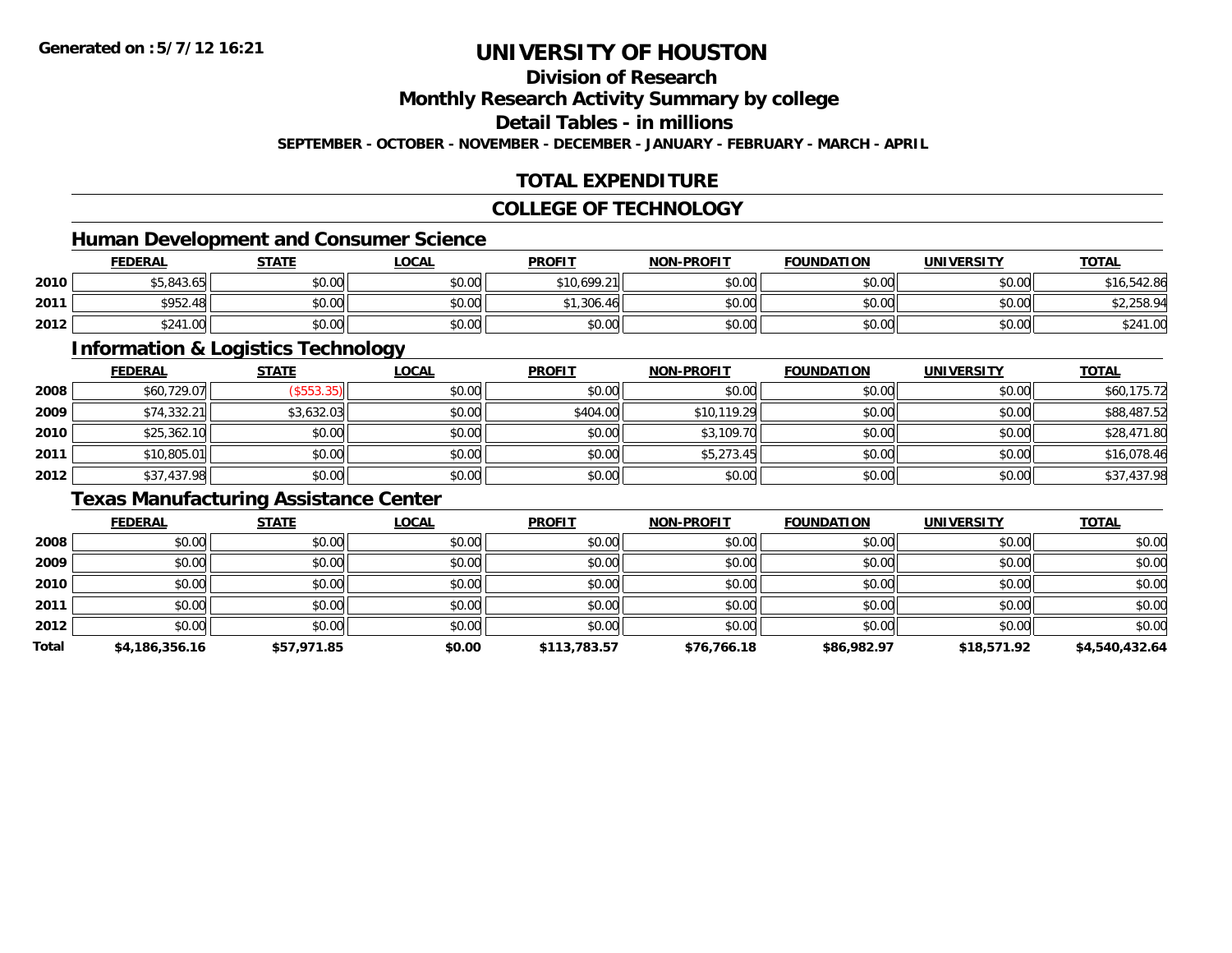### **Division of Research**

**Monthly Research Activity Summary by college**

**Detail Tables - in millions**

**SEPTEMBER - OCTOBER - NOVEMBER - DECEMBER - JANUARY - FEBRUARY - MARCH - APRIL**

### **TOTAL EXPENDITURE**

### **CULLEN COLLEGE OF ENGINEERING**

### **Biomedical Engineering**

|      | <b>FEDERAL</b> | <b>STATE</b> | <b>LOCAL</b> | <b>PROFIT</b> | NON-PROFIT  | <b>FOUNDATION</b> | <b>UNIVERSITY</b> | <b>TOTAL</b> |
|------|----------------|--------------|--------------|---------------|-------------|-------------------|-------------------|--------------|
| 2008 | \$83,400.81    | \$0.00       | \$0.00       | \$0.00        | \$0.00      | \$83,171.74       | \$0.00            | \$166,572.55 |
| 2009 | \$187,436.34   | \$0.00       | \$0.00       | \$0.00        | \$19,990.88 | \$3,268.70        | \$0.00            | \$210.695.92 |
| 2010 | \$174,044.84   | \$0.00       | \$0.00       | \$0.00        | \$25,449.26 | \$158.            | \$0.00            | \$199,335.99 |
| 2011 | \$160,245.58   | \$0.00       | \$0.00       | \$0.00        | \$0.00      | \$0.00            | \$0.00            | \$160,245.58 |
| 2012 | \$175,420.52   | \$0.00       | \$0.00       | \$0.00        | \$0.00      | \$0.00            | \$0.00            | \$175,420.52 |

### **Center for Innovative Grouting Materials and Tech**

|      | <b>FEDERAL</b> | <b>STATE</b>   | <u>LOCAL</u>   | <b>PROFIT</b> | <b>NON-PROFIT</b> | <b>FOUNDATION</b>     | <b>UNIVERSITY</b> | <b>TOTAL</b> |
|------|----------------|----------------|----------------|---------------|-------------------|-----------------------|-------------------|--------------|
| 2010 | 0000<br>DU.UU  | 40.00<br>JU.UU | nn na<br>ง∪.∪บ | \$0.00        | \$0.00            | \$0.00                | \$0.00            | \$0.00       |
| 2011 | \$0.00         | 40.00<br>JU.UV | \$0.00         | \$0.00        | \$0.00            | <b>AO OP</b><br>JU.UU | \$0.00            | \$0.00       |
| 2012 | \$0.00         | 40.00<br>งบ.บบ | \$0.00         | \$0.00        | \$0.00            | \$0.00                | \$0.00            | \$0.00       |

#### **Chemical Engineering**

|      | <b>FEDERAL</b> | <b>STATE</b>   | <b>LOCAL</b> | <b>PROFIT</b> | <b>NON-PROFIT</b> | <b>FOUNDATION</b> | <b>UNIVERSITY</b> | <b>TOTAL</b>   |
|------|----------------|----------------|--------------|---------------|-------------------|-------------------|-------------------|----------------|
| 2008 | \$1,085,177.88 | \$605,695.12   | \$267,946.54 | \$242,399.46  | \$38,680.36       | \$76,498.95       | \$0.00            | \$2,316,398.30 |
| 2009 | \$1,045,062.89 | \$2,826,227.26 | \$26,708.12  | \$554,221.43  | \$42,817.34       | \$94,004.77       | \$6,226.06        | \$4,595,267.87 |
| 2010 | \$2,140,162.88 | \$1,948,589.92 | \$14, 115.61 | \$215,766.94  | \$0.00            | \$60,822.77       | \$78,962.65       | \$4,458,420.77 |
| 2011 | \$3,174,305.19 | \$254,712.84   | \$6,838.80   | \$441,115.31  | \$0.00            | \$65,488.92       | \$99,272.76       | \$4,041,733.81 |
| 2012 | \$2,741,326.29 | \$166,411.11   | \$1,645.85   | \$584,102.99  | \$800.00          | \$87,080.57       | \$0.02            | \$3,581,366.83 |

### **Civil Engineering**

|      | <b>FEDERAL</b> | <u>STATE</u> | <b>LOCAL</b> | <b>PROFIT</b> | <b>NON-PROFIT</b> | <b>FOUNDATION</b> | <b>UNIVERSITY</b> | <b>TOTAL</b>   |
|------|----------------|--------------|--------------|---------------|-------------------|-------------------|-------------------|----------------|
| 2008 | \$960,299.71   | \$199,933.19 | \$34.911.17  | \$20,284.83   | \$26,576.48       | \$3,466.32        | \$0.00            | \$1,245,471.70 |
| 2009 | \$1,004,544.09 | \$220,682.32 | \$30,934.28  | \$696.26      | \$16,743.46       | \$70,923.95       | \$0.00            | \$1,344,524.36 |
| 2010 | \$673,987.63   | \$254,908.83 | \$66,881.32  | \$45,014.20   | \$34,075.81       | \$103,448.08      | \$741.78          | \$1,179,057.65 |
| 2011 | \$822,515.05   | \$216,348.34 | \$9,893.68   | \$116,570.56  | \$47,909.44       | \$58,754.16       | \$15,995.64       | \$1,287,986.88 |
| 2012 | \$1,547,159.80 | \$272,692.56 | \$50,204.45  | \$60,244.72   | \$38,342.28       | \$24,774.47       | \$0.00            | \$1,993,418.27 |

### **Composites Engineering and Applications Center**

|      | <b>FEDERAL</b> | <b>STATE</b> | <u>LOCAL</u> | <b>PROFIT</b> | <b>NON-PROFIT</b> | <b>FOUNDATION</b> | <b>UNIVERSITY</b> | <b>TOTAL</b> |
|------|----------------|--------------|--------------|---------------|-------------------|-------------------|-------------------|--------------|
| 2008 | \$0.00         | \$0.00       | \$0.00       | \$0.00        | \$0.00            | \$0.00            | \$0.00            | \$0.00       |
| 2010 | \$0.00         | \$0.00       | \$0.00       | \$0.00        | \$0.00            | \$0.00            | \$0.00            | \$0.00       |
| 2011 | \$0.00         | \$0.00       | \$0.00       | \$0.00        | \$0.00            | \$0.00            | \$0.00            | \$0.00       |
| 2012 | \$0.00         | \$0.00       | \$0.00       | \$0.00        | \$0.00            | \$0.00            | \$0.00            | \$0.00       |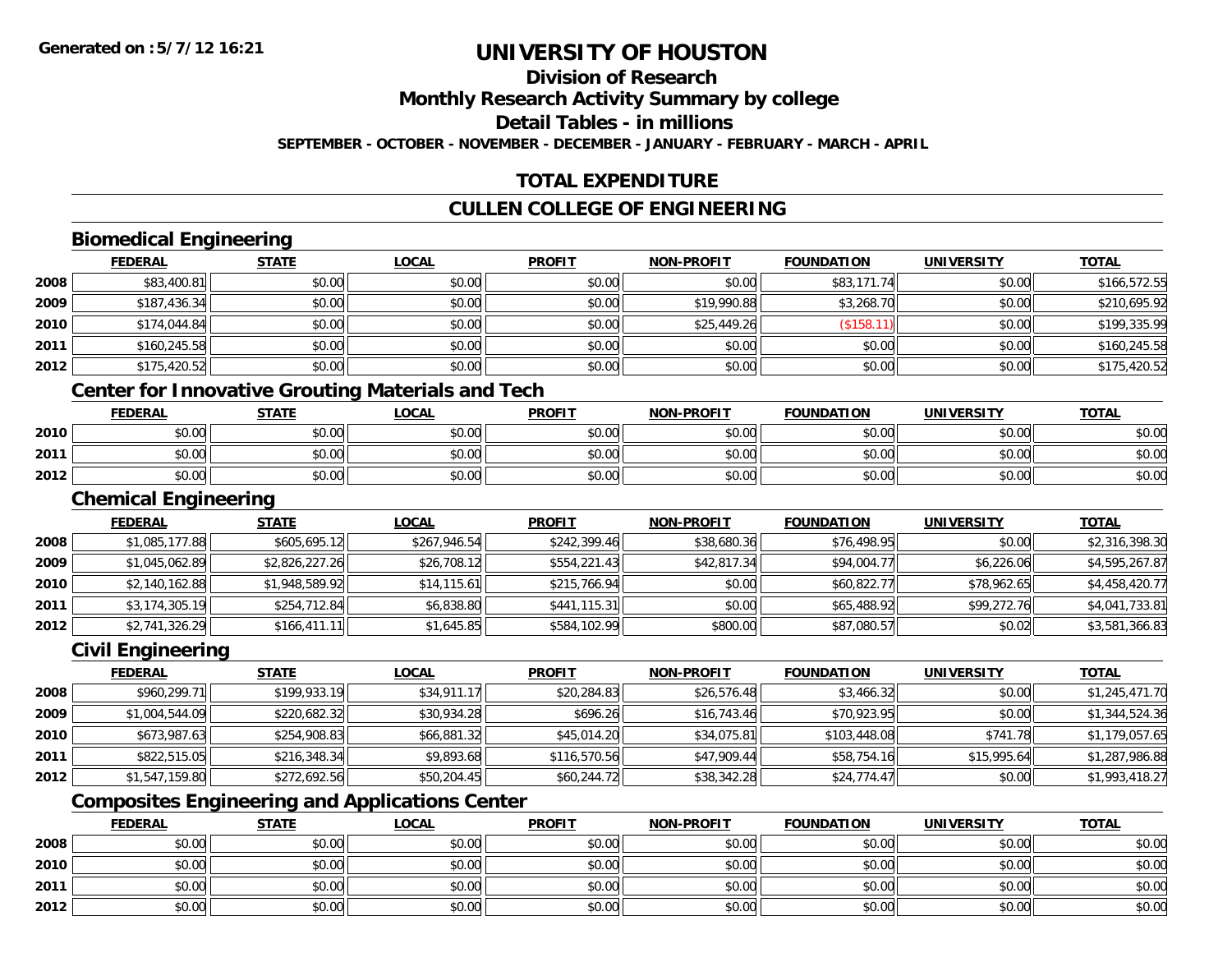### **Division of Research**

**Monthly Research Activity Summary by college**

**Detail Tables - in millions**

**SEPTEMBER - OCTOBER - NOVEMBER - DECEMBER - JANUARY - FEBRUARY - MARCH - APRIL**

### **TOTAL EXPENDITURE**

### **CULLEN COLLEGE OF ENGINEERING**

### **Dean, Engineering**

|      | <b>FEDERAL</b> | <b>STATE</b> | <b>LOCAL</b> | <b>PROFIT</b> | NON-PROFIT | <b>FOUNDATION</b> | <b>UNIVERSITY</b> | <b>TOTAL</b> |
|------|----------------|--------------|--------------|---------------|------------|-------------------|-------------------|--------------|
| 2008 | \$194.56       | \$3,195.88   | \$0.00       | \$0.00        | \$0.00     | \$3,805.90        | \$0.00            | \$7,196.34   |
| 2009 | \$14,313.44    | \$48.96      | \$0.00       | \$0.00        | \$0.00     | \$0.00            | \$0.00            | \$14,264.48  |
| 2010 | \$84,055.38    | \$0.00       | \$0.00       | \$0.00        | \$0.00     | \$0.00            | \$0.00            | \$84,055.38  |
| 2011 | \$102,619.12   | \$0.00       | \$0.00       | \$0.00        | \$0.00     | \$0.00            | \$0.00            | \$102,619.12 |
| 2012 | \$134,301.08   | \$0.00       | \$0.00       | \$0.00        | \$0.00     | \$0.00            | \$0.00            | \$134,301.08 |

### **Electrical & Computer Engineering**

|      | <b>FEDERAL</b> | <b>STATE</b> | <b>LOCAL</b> | <b>PROFIT</b> | <b>NON-PROFIT</b> | <b>FOUNDATION</b> | <b>UNIVERSITY</b> | <b>TOTAL</b>   |
|------|----------------|--------------|--------------|---------------|-------------------|-------------------|-------------------|----------------|
| 2008 | \$1,519,793.35 | \$258,538.68 | \$0.00       | \$30,954.94   | \$52,675.50       | (\$12.12)         | \$3,119.56        | \$1,865,069.92 |
| 2009 | \$1,446,753.60 | \$209,716.64 | \$0.00       | \$188,516.52  | \$229.944.64      | \$0.00            | \$51,765.72       | \$2,126,697.12 |
| 2010 | \$1,389,715.54 | \$223,318.75 | \$0.00       | \$354,685.45  | \$186,233.65      | \$0.00            | \$465.12          | \$2,154,418.52 |
| 2011 | \$2,372,024.89 | \$117,576.06 | \$0.00       | \$186,801.87  | \$58,036.50       | \$24,695.14       | \$7,366.32        | \$2,766,500.79 |
| 2012 | \$2,916,670.41 | \$61,193.74  | \$0.00       | \$409,108.11  | (\$30,528.84)     | (\$468.49)        | \$0.21            | \$3,355,975.14 |

### **Industrial Engineering**

|      | <b>FEDERAL</b> | <u>STATE</u> | <u>LOCAL</u> | <b>PROFIT</b> | <b>NON-PROFIT</b> | <b>FOUNDATION</b> | <b>UNIVERSITY</b> | <b>TOTAL</b> |
|------|----------------|--------------|--------------|---------------|-------------------|-------------------|-------------------|--------------|
| 2008 | \$27,495.52    | \$0.00       | \$0.00       | \$0.00        | \$0.00            | \$0.00            | \$0.00            | \$27,495.52  |
| 2009 | \$111,077.20   | \$259.27     | \$0.00       | \$2,158.44    | \$0.00            | \$0.00            | \$0.00            | \$113,494.91 |
| 2010 | \$110,382.88   | \$11,384.03  | \$0.00       | \$0.00        | \$0.00            | \$0.00            | \$0.00            | \$121,766.91 |
| 2011 | \$108,162.46   | \$30,696.15  | \$44,276.93  | \$0.00        | \$0.00            | \$0.00            | \$0.00            | \$183,135.54 |
| 2012 | \$82,619.31    | \$1,287.80   | \$43,445.72  | (\$1,387.80)  | \$0.00            | \$0.00            | \$0.00            | \$125,965.03 |

### **Mechanical Engineering**

|      | <b>FEDERAL</b> | <b>STATE</b> | <u>LOCAL</u> | <b>PROFIT</b> | <b>NON-PROFIT</b> | <b>FOUNDATION</b> | <b>UNIVERSITY</b> | <b>TOTAL</b>   |
|------|----------------|--------------|--------------|---------------|-------------------|-------------------|-------------------|----------------|
| 2008 | \$667,374.96   | \$45,120.85  | \$0.00       | \$257,336.58  | \$23,689.54       | \$0.00            | \$1,087.30        | \$994,609.22   |
| 2009 | \$651,526.89   | \$60,934.29  | \$0.00       | \$282,204.34  | \$70,751.45       | \$0.00            | \$26,192.11       | \$1,091,609.08 |
| 2010 | \$1,478,431.70 | \$38,091.76  | \$0.00       | \$207,602.79  | \$127,943.73      | \$0.00            | \$23,108.57       | \$1,875,178.55 |
| 2011 | \$2,348,699.81 | \$614,298.88 | \$0.00       | \$491,013.25  | \$72,630.55       | \$61,787.90       | (\$77.36)         | \$3,588,353.03 |
| 2012 | \$1,786,010.29 | \$289,550.65 | \$0.00       | \$275,677.70  | \$56,440.62       | \$90,904.30       | \$0.00            | \$2,498,583.56 |

### **National Wind Energy Center**

|      | <b>FEDERAL</b> | 27.77              | 0 <sub>n</sub><br>.UGAI | <b>PROFIT</b> | <b>DDOFIT</b><br><b>NON</b> | <b>FOUNDATION</b> | UNIVERSITY<br>ERJI            | <b>TOTAL</b>                              |
|------|----------------|--------------------|-------------------------|---------------|-----------------------------|-------------------|-------------------------------|-------------------------------------------|
| 2011 | ሖጣ<br>טט.      | $\sim$ 00<br>JU.UU | 0000<br>vv.vv           | 0.00<br>DU.UU | 0000<br>JU.UU               | vv.vv             | \$0.00                        | JU.UU                                     |
| 2012 | vv.vv          | $\sim$ 00<br>ט.טע  | $\sim$ 00<br>PO.OO      | 0.00<br>JU.UU | 0000<br>PO.OO               | JU.UU             | $n \cap \neg$<br><b>JU.UU</b> | $\uparrow$ $\uparrow$ $\uparrow$<br>JU.UU |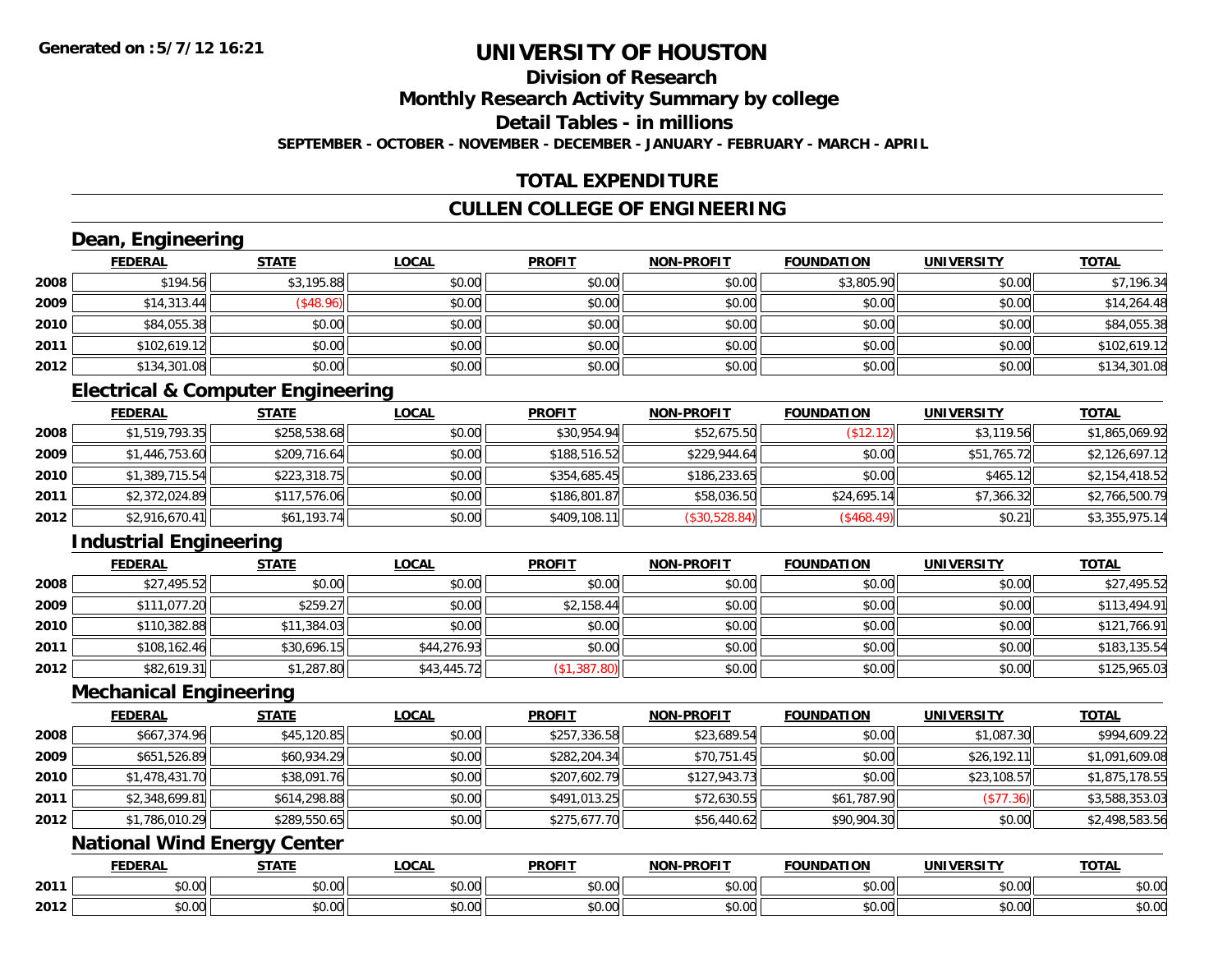**Division of Research**

**Monthly Research Activity Summary by college**

**Detail Tables - in millions**

**SEPTEMBER - OCTOBER - NOVEMBER - DECEMBER - JANUARY - FEBRUARY - MARCH - APRIL**

### **TOTAL EXPENDITURE**

### **CULLEN COLLEGE OF ENGINEERING**

### **SW Public Safety Technology Center**

|              | <b>FEDERAL</b>  | <b>STATE</b>   | <b>LOCAL</b> | <b>PROFIT</b>  | <b>NON-PROFIT</b> | <b>FOUNDATION</b> | UNIVERSITY   | <b>TOTAL</b>    |
|--------------|-----------------|----------------|--------------|----------------|-------------------|-------------------|--------------|-----------------|
| 2008         | \$0.00          | \$0.00         | \$0.00       | \$0.00         | \$0.00            | \$0.00            | \$0.00       | \$0.00          |
| 2009         | \$0.00          | \$0.00         | \$0.00       | \$0.00         | \$0.00            | \$0.00            | \$0.00       | \$0.00          |
| <b>Total</b> | \$33,327,311.88 | \$8,931,315.96 | \$597.802.47 | \$4,965,088.88 | \$1,139,202.65    | \$912,257.92      | \$314,226.47 | \$50,187,206.22 |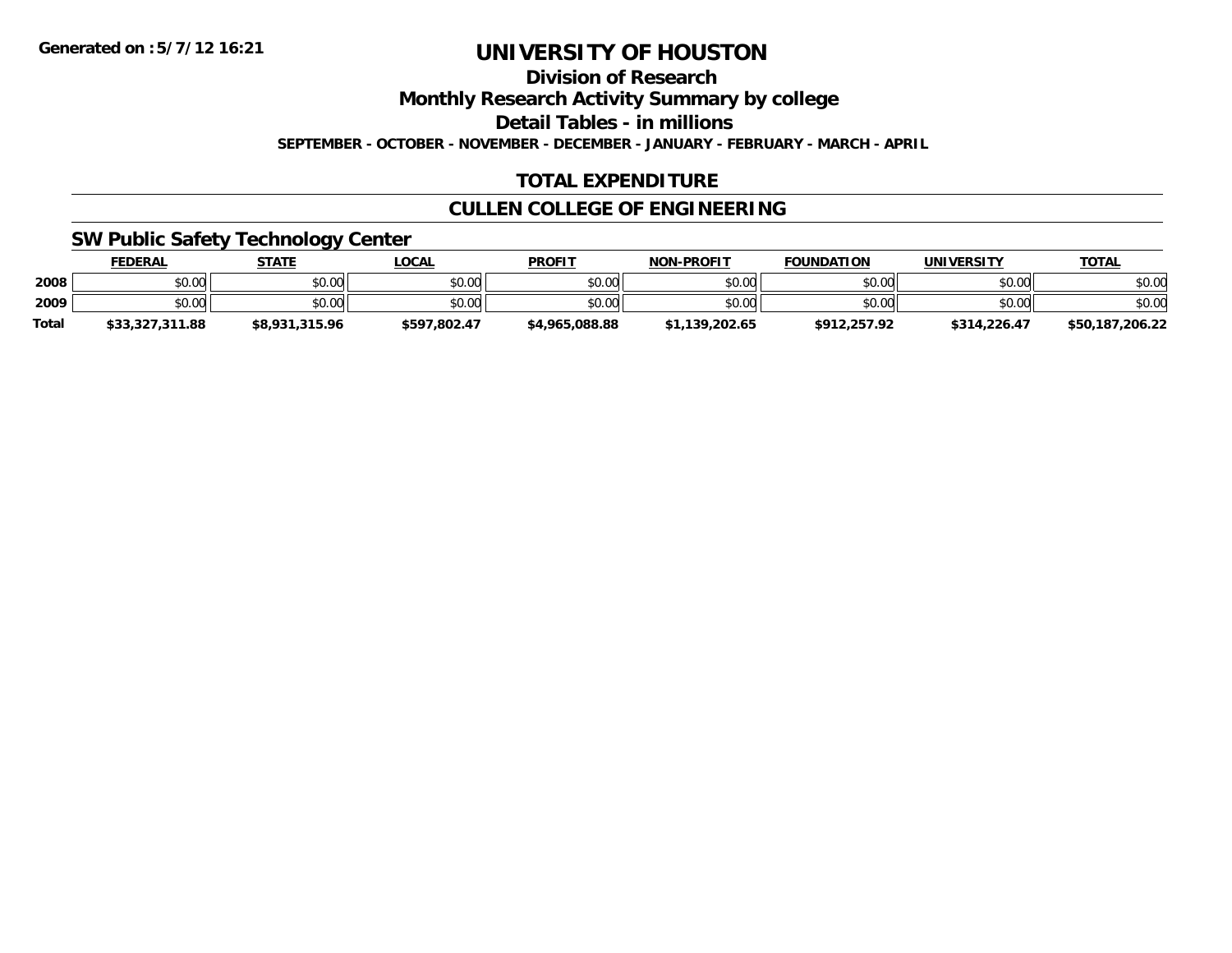### **Division of Research**

**Monthly Research Activity Summary by college**

**Detail Tables - in millions**

**SEPTEMBER - OCTOBER - NOVEMBER - DECEMBER - JANUARY - FEBRUARY - MARCH - APRIL**

### **TOTAL EXPENDITURE**

### **DIVISION OF RESEARCH**

### **Center for Advanced Materials**

|      | <b>FEDERAL</b> | <b>STATE</b> | <b>LOCAL</b> | <b>PROFIT</b> | <b>NON-PROFIT</b> | <b>FOUNDATION</b> | <b>UNIVERSITY</b> | <b>TOTAL</b> |
|------|----------------|--------------|--------------|---------------|-------------------|-------------------|-------------------|--------------|
| 2008 | \$0.00         | \$0.00       | \$0.00       | \$0.00        | \$0.00            | \$0.00            | \$0.00            | \$0.00       |
| 2009 | \$0.00         | \$0.00       | \$0.00       | \$4,935.22    | \$0.00            | \$0.00            | \$0.00            | \$4,935.22   |
| 2010 | \$0.00         | \$0.00       | \$0.00       | \$0.00        | \$0.00            | \$0.00            | \$0.00            | \$0.00       |
| 2011 | \$0.00         | \$0.00       | \$0.00       | (\$110.94)    | \$0.00            | \$0.00            | \$0.00            | (\$110.94)   |
| 2012 | \$0.00         | \$0.00       | \$0.00       | \$0.00        | \$0.00            | \$0.00            | \$0.00            | \$0.00       |

#### **Center for Biomedical & Environmental Genomics**

|      | <b>FEDERAL</b> | <b>STATE</b> | <u>LOCAL</u> | <b>PROFIT</b> | <b>NON-PROFIT</b> | <b>FOUNDATION</b> | <b>UNIVERSITY</b> | <b>TOTAL</b> |
|------|----------------|--------------|--------------|---------------|-------------------|-------------------|-------------------|--------------|
| 2008 | \$0.00         | \$0.00       | \$0.00       | \$0.00        | \$0.00            | \$0.00            | \$0.00            | \$0.00       |
| 2009 | \$0.00         | \$0.00       | \$0.00       | \$0.00        | \$0.00            | \$0.00            | \$0.00            | \$0.00       |
| 2010 | \$0.00         | \$0.00       | \$0.00       | \$0.00        | \$0.00            | \$0.00            | \$0.00            | \$0.00       |
| 2011 | \$0.00         | \$0.00       | \$0.00       | \$0.00        | \$0.00            | \$0.00            | \$0.00            | \$0.00       |
| 2012 | \$0.00         | \$0.00       | \$0.00       | \$0.00        | \$0.00            | \$0.00            | \$0.00            | \$0.00       |

### **Center for Industrial Partnerships**

|      | <b>FEDERAL</b>                                           | <b>STATE</b> | <b>LOCAL</b> | <b>PROFIT</b> | <b>NON-PROFIT</b> | <b>FOUNDATION</b> | <b>UNIVERSITY</b> | <b>TOTAL</b> |  |  |  |
|------|----------------------------------------------------------|--------------|--------------|---------------|-------------------|-------------------|-------------------|--------------|--|--|--|
| 2009 | \$0.00                                                   | \$0.00       | \$0.00       | \$20,318.48   | \$0.00            | \$0.00            | \$0.00            | \$20,318.48  |  |  |  |
|      | <b>Center for Neuromotor &amp; Biomechanics Research</b> |              |              |               |                   |                   |                   |              |  |  |  |
|      | <b>FEDERAL</b>                                           | <b>STATE</b> | <b>LOCAL</b> | <b>PROFIT</b> | <b>NON-PROFIT</b> | <b>FOUNDATION</b> | <b>UNIVERSITY</b> | <b>TOTAL</b> |  |  |  |
| 2011 | \$0.00                                                   | \$0.00       | \$0.00       | \$0.00        | \$0.00            | \$0.00            | \$0.00            | \$0.00       |  |  |  |
| 2012 | \$0.00                                                   | \$0.00       | \$0.00       | \$0.00        | \$0.00            | \$0.00            | \$0.00            | \$0.00       |  |  |  |
|      | <b>Division of Research</b>                              |              |              |               |                   |                   |                   |              |  |  |  |
|      | <b>FEDERAL</b>                                           | <b>STATE</b> | <b>LOCAL</b> | <b>PROFIT</b> | <b>NON-PROFIT</b> | <b>FOUNDATION</b> | <b>UNIVERSITY</b> | <b>TOTAL</b> |  |  |  |
| 2009 | \$2,514.10                                               | \$0.00       | \$0.00       | \$0.00        | \$0.00            | \$0.00            | \$0.00            | \$2,514.10   |  |  |  |
| 2010 | \$18,335.06                                              | \$0.00       | \$0.00       | \$0.00        | \$0.00            | \$0.00            | \$0.00            | \$18,335.06  |  |  |  |
| 2011 | (\$2,509.95)                                             | \$9,602.88   | \$0.00       | \$0.00        | \$0.00            | \$0.00            | \$0.00            | \$7,092.93   |  |  |  |
| 2012 | (\$0.00)                                                 | \$407,265.38 | \$0.00       | \$0.00        | \$0.00            | \$0.00            | \$0.00            | \$407,265.38 |  |  |  |
|      | <b>Institute for Molecular Design</b>                    |              |              |               |                   |                   |                   |              |  |  |  |
|      | <b>FEDERAL</b>                                           | <b>STATE</b> | <b>LOCAL</b> | <b>PROFIT</b> | <b>NON-PROFIT</b> | <b>FOUNDATION</b> | <b>UNIVERSITY</b> | <b>TOTAL</b> |  |  |  |
| 2012 | \$0.00                                                   | \$0.00       | \$0.00       | \$0.00        | \$0.00            | \$0.00            | \$0.00            | \$0.00       |  |  |  |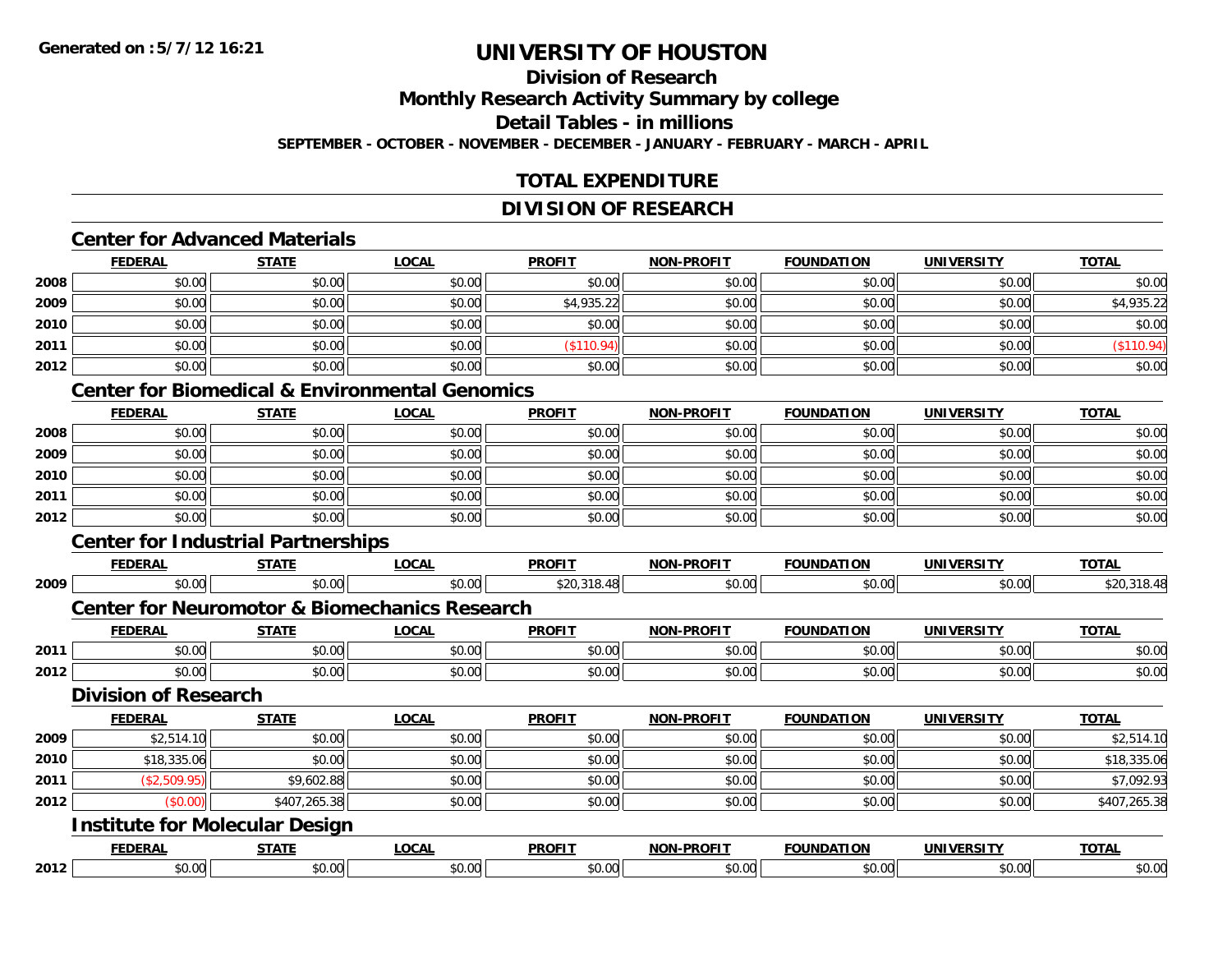**2012**

# **UNIVERSITY OF HOUSTON**

#### **Division of Research**

**Monthly Research Activity Summary by college**

**Detail Tables - in millions**

**SEPTEMBER - OCTOBER - NOVEMBER - DECEMBER - JANUARY - FEBRUARY - MARCH - APRIL**

### **TOTAL EXPENDITURE**

#### **DIVISION OF RESEARCH**

#### **Institute for Nanoenergy FEDERAL STATE LOCAL PROFIT NON-PROFIT FOUNDATION UNIVERSITY TOTALTOTAL 2009** \$0.00 \$0.00 \$0.00 \$0.00 \$0.00 \$0.00 \$0.00 \$0.00 **2010** $\, \mathsf{D} \, | \,$   $\qquad \qquad \mathsf{80.00} | \,$   $\qquad \qquad \mathsf{80.00} | \,$   $\qquad \qquad \mathsf{80.00} | \,$   $\qquad \qquad \mathsf{80.00} | \,$   $\qquad \qquad \mathsf{80.00} | \,$   $\qquad \qquad \mathsf{80.00} | \,$   $\qquad \qquad \mathsf{80.00} |$ **2011** \$0.00 \$0.00 \$0.00 \$0.00 \$0.00 \$0.00 \$0.00 \$0.00 **2012**2 | \$0.00 \$0.00 \$0.00 \$0.00 \$0.00 \$0.00 \$0.00 \$0.00 \$0.00 \$0.00 \$0.00 \$0.00 \$0.00 \$0.00 \$0.00 \$0.00 \$0.00 \$0.0 **Office of Contracts and GrantsFEDERAL STATE LOCAL PROFIT NON-PROFIT FOUNDATION UNIVERSITY TOTALTOTAL 2008**8 \$0.00 \$0.00 \$0.00 \$0.00 \$0.00 \$0.00 \$0.00 \$0.00 \$0.00 \$0.00 \$0.00 \$0.00 \$0.00 \$0.00 \$0.00 \$0.00 \$0.00 \$0.00 **2009** \$0.00 \$0.00 \$0.00 \$0.00 \$0.00 \$0.00 \$0.00 \$0.00 **2010**0 \$0.00 \$0.00 \$0.00 \$0.00 \$0.00 \$0.00 \$0.00 \$0.00 \$0.00 \$0.00 \$0.00 \$0.00 \$0.00 \$0.00 \$0.00 \$0.00 \$0.00 \$0.00 **2011** \$0.00 \$0.00 \$0.00 \$0.00 \$0.00 \$0.00 \$0.00 \$0.00 **2012**2 | \$0.00 \$0.00 \$0.00 \$0.00 \$0.00 \$0.00 \$0.00 \$0.00 \$0.00 \$0.00 \$0.00 \$0.00 \$0.00 \$0.00 \$0.00 \$0.00 \$0.00 \$0.0 **Research Financial ServicesFEDERAL STATE LOCAL PROFIT NON-PROFIT FOUNDATION UNIVERSITY TOTAL2008**8 \$0.00 \$0.00 \$0.00 \$0.00 \$0.00 \$0.00 \$0.00 \$0.00 \$0.00 \$0.00 \$0.00 \$0.00 \$0.00 \$0.00 \$0.00 \$0.00 \$0.00 \$0.00 **2009** \$0.00 \$0.00 \$0.00 \$0.00 \$0.00 \$0.00 \$0.00 \$0.00 **2010**0 \$0.00 \$0.00 \$0.00 \$0.00 \$0.00 \$0.00 \$0.00 \$0.00 \$0.00 \$0.00 \$0.00 \$0.00 \$0.00 \$0.00 \$0.00 \$0.00 \$0.00 **2011** \$0.00 \$0.00 \$0.00 \$0.00 \$0.00 \$0.00 \$0.00 \$0.00 **2012**2 | \$0.00 \$0.00 \$0.00 \$0.00 \$0.00 \$0.00 \$0.00 \$0.00 \$0.00 \$0.00 \$0.00 \$0.00 \$0.00 \$0.00 \$0.00 \$0.00 \$0.00 \$0.0 **Research Information CenterFEDERAL STATE LOCAL PROFIT NON-PROFIT FOUNDATION UNIVERSITY TOTAL2008**8 \$0.00 \$0.00 \$0.00 \$0.00 \$0.00 \$0.00 \$0.00 \$0.00 \$0.00 \$0.00 \$0.00 \$0.00 \$0.00 \$0.00 \$0.00 \$0.00 \$0.00 \$0.00 **TcSAMFEDERAL STATE LOCAL PROFIT NON-PROFIT FOUNDATION UNIVERSITY TOTAL2008**8 \$0.00 \$0.00 \$0.00 \$0.00 \$0.00 \$0.00 \$0.00 \$0.00 \$0.00 \$0.00 \$0.00 \$0.00 \$0.00 \$0.00 \$0.00 \$0.00 \$0.00 \$0.00 **2009** \$0.00 \$0.00 \$0.00 \$0.00 \$0.00 \$0.00 \$0.00 \$0.00 **2010** $\, \mathsf{D} \, | \,$   $\qquad \qquad \mathsf{80.00} | \,$   $\qquad \qquad \mathsf{80.00} | \,$   $\qquad \qquad \mathsf{80.00} | \,$   $\qquad \qquad \mathsf{80.00} | \,$   $\qquad \qquad \mathsf{80.00} | \,$   $\qquad \qquad \mathsf{80.00} | \,$   $\qquad \qquad \mathsf{80.00} |$ **2011**\$0.00 \$0.00 \$0.00 \$0.00 \$0.00 \$0.00 \$0.00 \$0.00

2 | \$0.00 \$0.00 \$0.00 \$0.00 \$0.00 \$0.00 \$0.00 \$0.00 \$0.00 \$0.00 \$0.00 \$0.00 \$0.00 \$0.00 \$0.00 \$0.00 \$0.00 \$0.0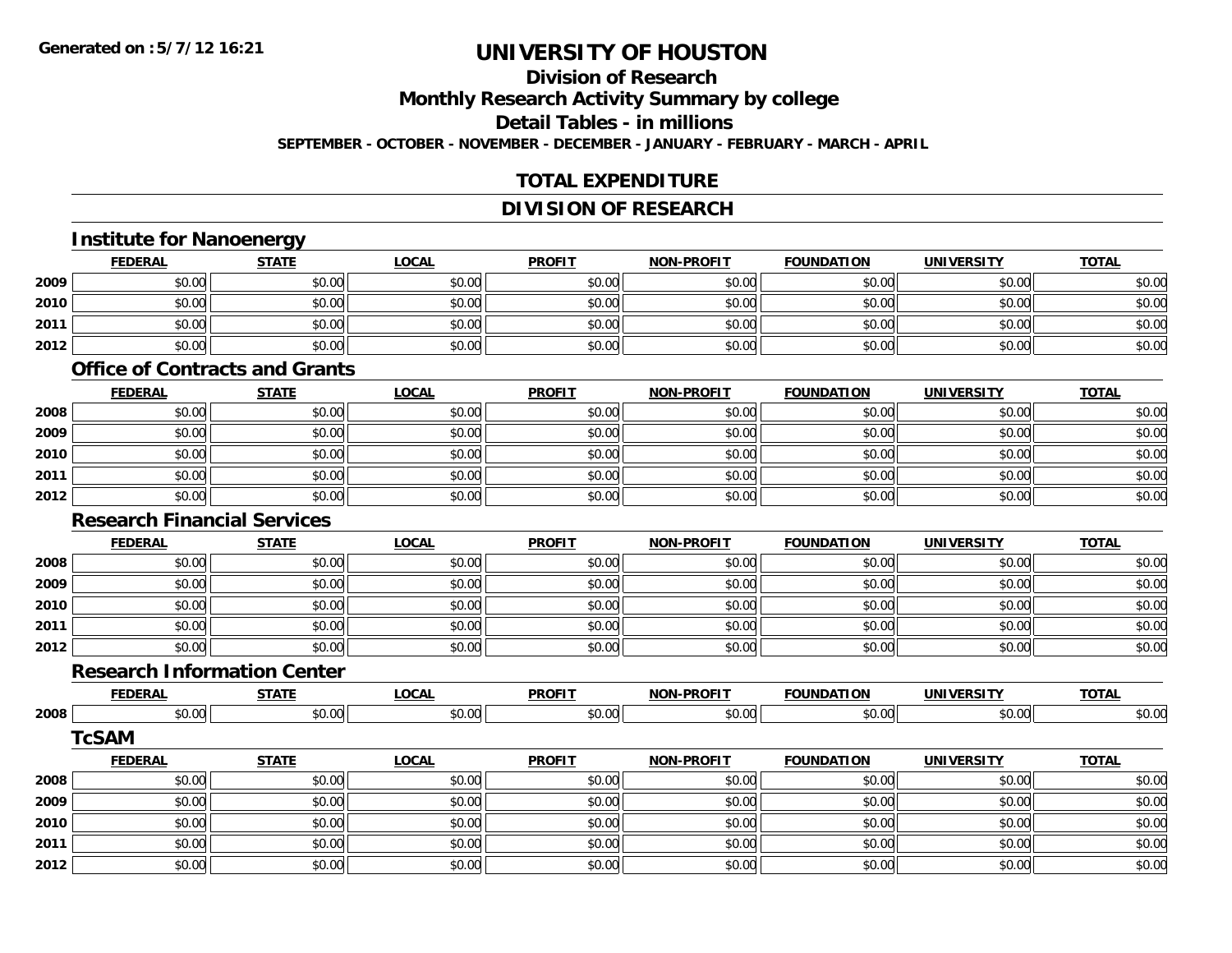**Total**

# **UNIVERSITY OF HOUSTON**

### **Division of Research**

**Monthly Research Activity Summary by college**

**Detail Tables - in millions**

**SEPTEMBER - OCTOBER - NOVEMBER - DECEMBER - JANUARY - FEBRUARY - MARCH - APRIL**

### **TOTAL EXPENDITURE**

### **DIVISION OF RESEARCH**

|      | <b>TcSUH</b>   |                                          |              |               |                   |                   |                   |              |
|------|----------------|------------------------------------------|--------------|---------------|-------------------|-------------------|-------------------|--------------|
|      | <b>FEDERAL</b> | <b>STATE</b>                             | <b>LOCAL</b> | <b>PROFIT</b> | <b>NON-PROFIT</b> | <b>FOUNDATION</b> | <b>UNIVERSITY</b> | <b>TOTAL</b> |
| 2008 | \$46,562.06    | \$0.00                                   | \$0.00       | $($ \$554.47) | \$0.00            | \$58,643.84       | \$0.00            | \$104,651.43 |
| 2009 | \$64,668.36    | \$0.00                                   | \$0.00       | \$1,839.00    | \$29,560.55       | \$1,957.79        | \$0.00            | \$98,025.70  |
| 2010 | \$50,154.57    | \$0.00                                   | \$0.00       | \$43,819.80   | \$0.00            | \$0.00            | \$0.00            | \$93,974.37  |
| 2011 | \$97,983.50    | \$5,503.99                               | \$0.00       | \$64,695.97   | \$0.00            | \$0.00            | \$0.00            | \$168,183.46 |
| 2012 | \$161,454.81   | \$47,073.70                              | \$0.00       | \$26,165.68   | \$0.00            | \$0.00            | \$0.00            | \$234,694.19 |
|      |                | <b>Texas Learning/Computation Center</b> |              |               |                   |                   |                   |              |
|      | <b>FEDERAL</b> | <b>STATE</b>                             | <b>LOCAL</b> | <b>PROFIT</b> | <b>NON-PROFIT</b> | <b>FOUNDATION</b> | <b>UNIVERSITY</b> | <b>TOTAL</b> |
| 2008 | \$0.00         | \$0.00                                   | \$0.00       | \$0.00        | \$0.00            | \$0.00            | \$0.00            | \$0.00       |
| 2009 | \$0.00         | \$0.00                                   | \$0.00       | \$0.00        | \$0.00            | \$0.00            | \$0.00            | \$0.00       |
| 2010 | \$0.00         | \$0.00                                   | \$0.00       | \$0.00        | \$0.00            | \$0.00            | \$0.00            | \$0.00       |
| 2011 | \$0.00         | \$0.00                                   | \$0.00       | \$0.00        | \$0.00            | \$0.00            | \$0.00            | \$0.00       |
| 2012 | \$0.00         | \$0.00                                   | \$0.00       | \$0.00        | \$0.00            | \$0.00            | \$0.00            | \$0.00       |
|      |                | <b>Texas Obesity Research Center</b>     |              |               |                   |                   |                   |              |
|      | <b>FEDERAL</b> | <b>STATE</b>                             | <b>LOCAL</b> | <b>PROFIT</b> | <b>NON-PROFIT</b> | <b>FOUNDATION</b> | <b>UNIVERSITY</b> | <b>TOTAL</b> |
| 2010 | \$0.00         | \$0.00                                   | \$0.00       | \$0.00        | \$0.00            | \$0.00            | \$0.00            | \$0.00       |
| 2011 | \$0.00         | \$0.00                                   | \$0.00       | \$0.00        | \$0.00            | \$0.00            | \$0.00            | \$0.00       |
| 2012 | \$0.00         | \$0.00                                   | \$0.00       | \$0.00        | \$0.00            | \$0.00            | \$0.00            | \$0.00       |
|      | <b>TIMES</b>   |                                          |              |               |                   |                   |                   |              |
|      | <b>FEDERAL</b> | <b>STATE</b>                             | <b>LOCAL</b> | <b>PROFIT</b> | <b>NON-PROFIT</b> | <b>FOUNDATION</b> | <b>UNIVERSITY</b> | <b>TOTAL</b> |
| 2008 | \$0.00         | \$0.00                                   | \$0.00       | \$0.00        | \$0.00            | \$0.00            | \$0.00            | \$0.00       |
| 2009 | \$2,996.12     | \$0.00                                   | \$0.00       | \$0.00        | \$0.00            | \$0.00            | \$34,127.43       | \$37,123.55  |
| 2010 | \$56,749.75    | \$0.00                                   | \$0.00       | \$0.00        | \$0.00            | \$0.00            | (\$530.24)        | \$56,219.51  |
| 2011 | \$102,571.70   | \$0.00                                   | \$0.00       | \$0.00        | \$0.00            | \$0.00            | \$0.00            | \$102,571.70 |
| 2012 | \$332,110.65   | \$0.00                                   | \$0.00       | \$0.00        | \$0.00            | \$0.00            | \$0.00            | \$332,110.65 |

**\$933,590.73 \$469,445.95 \$0.00 \$161,108.75 \$29,560.55 \$60,601.63 \$33,597.19 \$1,687,904.80**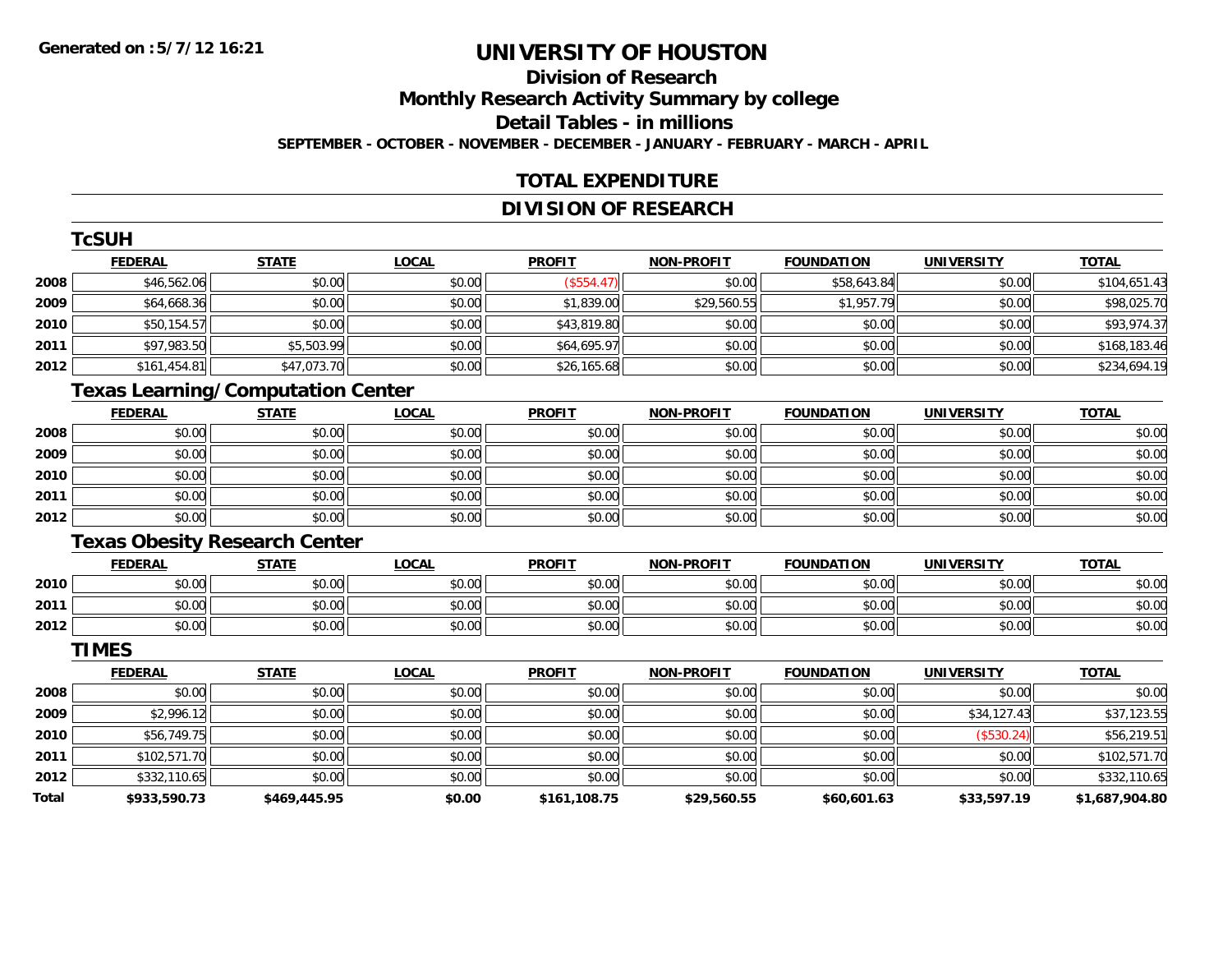**Division of Research**

**Monthly Research Activity Summary by college**

**Detail Tables - in millions**

**SEPTEMBER - OCTOBER - NOVEMBER - DECEMBER - JANUARY - FEBRUARY - MARCH - APRIL**

### **TOTAL EXPENDITURE**

### **GRADUATE COLLEGE OF SOCIAL WORK**

### **Child & Family for Innovative Research**

|      | <b>FEDERAL</b> | <b>STATE</b> | <u>LOCAL</u> | <b>PROFIT</b> | <b>NON-PROFIT</b> | <b>FOUNDATION</b> | <b>UNIVERSITY</b> | <b>TOTAL</b> |
|------|----------------|--------------|--------------|---------------|-------------------|-------------------|-------------------|--------------|
| 2009 | \$0.00         | \$0.00       | \$0.00       | \$0.00        | \$0.00            | \$0.00            | \$0.00            | \$0.00       |
| 2010 | \$0.00         | \$0.00       | \$0.00       | \$0.00        | \$0.00            | \$0.00            | \$0.00            | \$0.00       |
| 2011 | \$0.00         | \$0.00       | \$0.00       | \$0.00        | \$0.00            | \$0.00            | \$0.00            | \$0.00       |
| 2012 | \$0.00         | \$0.00       | \$0.00       | \$0.00        | \$0.00            | \$0.00            | \$0.00            | \$0.00       |
|      |                |              |              |               |                   |                   |                   |              |

### **Community Projects - Social Work**

|      | <u>FEDERAL</u> | <u>STATE</u> | <u>LOCAL</u> | <b>PROFIT</b> | <b>NON-PROFIT</b> | <b>FOUNDATION</b> | <b>UNIVERSITY</b> | <b>TOTAL</b> |
|------|----------------|--------------|--------------|---------------|-------------------|-------------------|-------------------|--------------|
| 2008 | \$148,258.60   | \$0.00       | \$0.00       | \$0.00        | \$5,629.21        | \$0.00            | \$0.00            | \$153,887.81 |
| 2009 | \$78,862.00    | \$0.00       | \$0.00       | \$0.00        | \$528.41          | \$0.00            | \$0.00            | \$79,390.41  |
| 2010 | \$0.00         | \$0.00       | \$0.00       | \$0.00        | \$0.00            | \$0.00            | \$0.00            | \$0.00       |
| 2011 | \$0.00         | (\$2,280.14) | \$0.00       | \$0.00        | (\$440.00)        | \$12.48           | \$0.00            | \$2,732.62)  |
| 2012 | \$517.15       | \$0.00       | \$0.00       | \$0.00        | \$0.00            | \$0.00            | \$0.00            | \$517.15     |

#### **Dean, Social Work**

|      | <b>FEDERAL</b> | <u>STATE</u> | <b>LOCAL</b> | <b>PROFIT</b> | <b>NON-PROFIT</b> | <b>FOUNDATION</b> | <b>UNIVERSITY</b> | <b>TOTAL</b>   |
|------|----------------|--------------|--------------|---------------|-------------------|-------------------|-------------------|----------------|
| 2008 | \$1,029,342.61 | \$449,258.79 | \$0.00       | \$0.00        | \$57,655.48       | \$0.00            | \$0.00            | \$1,536,256.88 |
| 2009 | \$1,059,852.74 | \$773,086.37 | \$0.00       | \$0.00        | \$47,511.76       | \$0.00            | \$0.00            | \$1,880,450.87 |
| 2010 | \$1,646,860.05 | \$446,873.17 | \$0.00       | \$0.00        | \$11,674.00       | \$1,108.77        | \$0.00            | \$2,106,515.99 |
| 2011 | \$1,508,309.84 | \$13,835.59  | \$0.00       | \$0.00        | (\$167.62)        | \$34,237.36       | \$0.00            | \$1,556,215.17 |
| 2012 | \$960,993.35   | (\$107.66)   | \$0.00       | \$31,694.25   | \$0.00            | \$40,477.23       | \$2,109.33        | \$1,035,166.50 |

#### **Drug and Social Policy Research**

|      | <b>FEDERAL</b> | <u>STATE</u> | <b>LOCAL</b> | <b>PROFIT</b> | <b>NON-PROFIT</b> | <b>FOUNDATION</b> | <b>UNIVERSITY</b> | <b>TOTAL</b> |
|------|----------------|--------------|--------------|---------------|-------------------|-------------------|-------------------|--------------|
| 2008 | \$0.00         | \$0.00       | \$0.00       | \$0.00        | \$0.00            | \$0.00            | \$0.00            | \$0.00       |
| 2009 | \$0.00         | \$0.00       | \$0.00       | \$0.00        | \$0.00            | \$0.00            | \$0.00            | \$0.00       |
| 2010 | \$0.00         | \$0.00       | \$0.00       | \$0.00        | \$0.00            | \$0.00            | \$0.00            | \$0.00       |
| 2011 | \$0.00         | \$0.00       | \$0.00       | \$0.00        | \$0.00            | \$0.00            | \$0.00            | \$0.00       |
| 2012 | \$0.00         | \$0.00       | \$0.00       | \$0.00        | \$0.00            | \$0.00            | \$0.00            | \$0.00       |

### **Office for Drug SPR**

|      | <b>FEDERAL</b>     | <b>STATE</b> | <u>LOCAL</u>  | <b>PROFIT</b> | <b>I-PROFIT</b><br>NON- | <b>FOUNDATION</b> | <b>UNIVERSITY</b> | <b>TOTAL</b> |
|------|--------------------|--------------|---------------|---------------|-------------------------|-------------------|-------------------|--------------|
| 2008 | <b>00</b><br>JU.UU | \$0.00       | \$0.00        | \$0.00        | \$0.00                  | \$0.00            | \$0.00            | \$0.00       |
| 2009 | ሶስ ሰሰ<br>PU.UU     | \$0.00       | 0.00<br>ง∪.∪บ | \$0.00        | \$0.00                  | \$0.00            | \$0.00            | \$0.00       |
| 2010 | 0000<br>JU.UU      | \$0.00       | \$0.00        | \$0.00        | \$0.00                  | \$0.00            | \$0.00            | \$0.00       |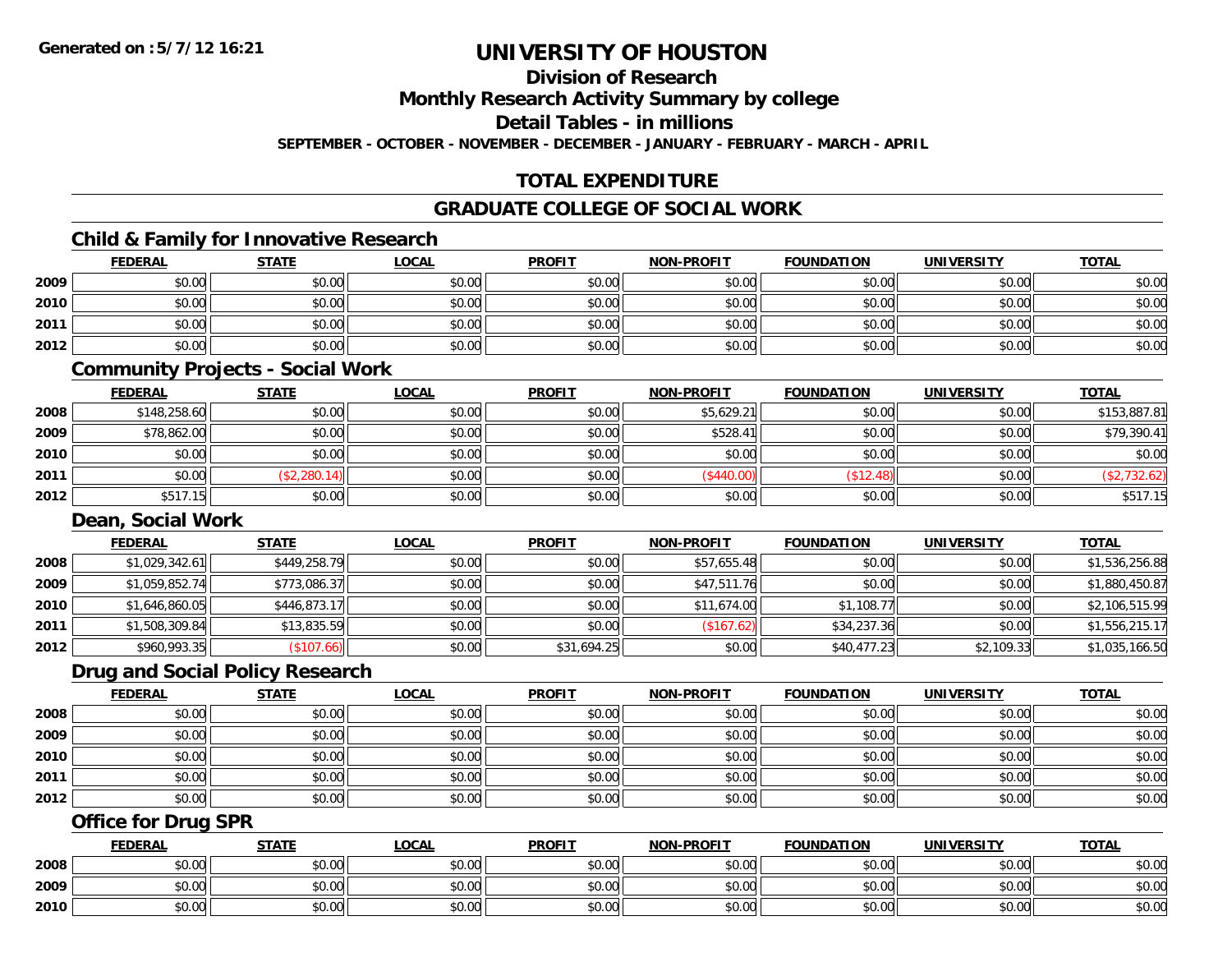**Division of Research**

**Monthly Research Activity Summary by college**

**Detail Tables - in millions**

**SEPTEMBER - OCTOBER - NOVEMBER - DECEMBER - JANUARY - FEBRUARY - MARCH - APRIL**

### **TOTAL EXPENDITURE**

### **GRADUATE COLLEGE OF SOCIAL WORK**

### **Office for Drug SPR**

|              | <b>FEDERAL</b> | <b>STATE</b>   | <b>OCAL</b> | <b>PROFIT</b> | <b>NON-PROFIT</b> | <b>FOUNDATION</b> | UNIVERSITY | <b>TOTAL</b>   |
|--------------|----------------|----------------|-------------|---------------|-------------------|-------------------|------------|----------------|
| 2011         | \$0.00         | \$0.00         | \$0.00      | \$0.00        | \$0.00            | \$0.00            | \$0.00     | \$0.00         |
| 2012         | \$0.00         | \$0.00         | \$0.00      | \$0.00        | \$0.00            | \$0.00            | \$0.00     | \$0.00         |
| <b>Total</b> | \$6,432,996.34 | \$1,680,666.12 | \$0.00      | \$31,694.25   | \$122,391.24      | \$75,810.88       | \$2,109.33 | \$8,345,668.16 |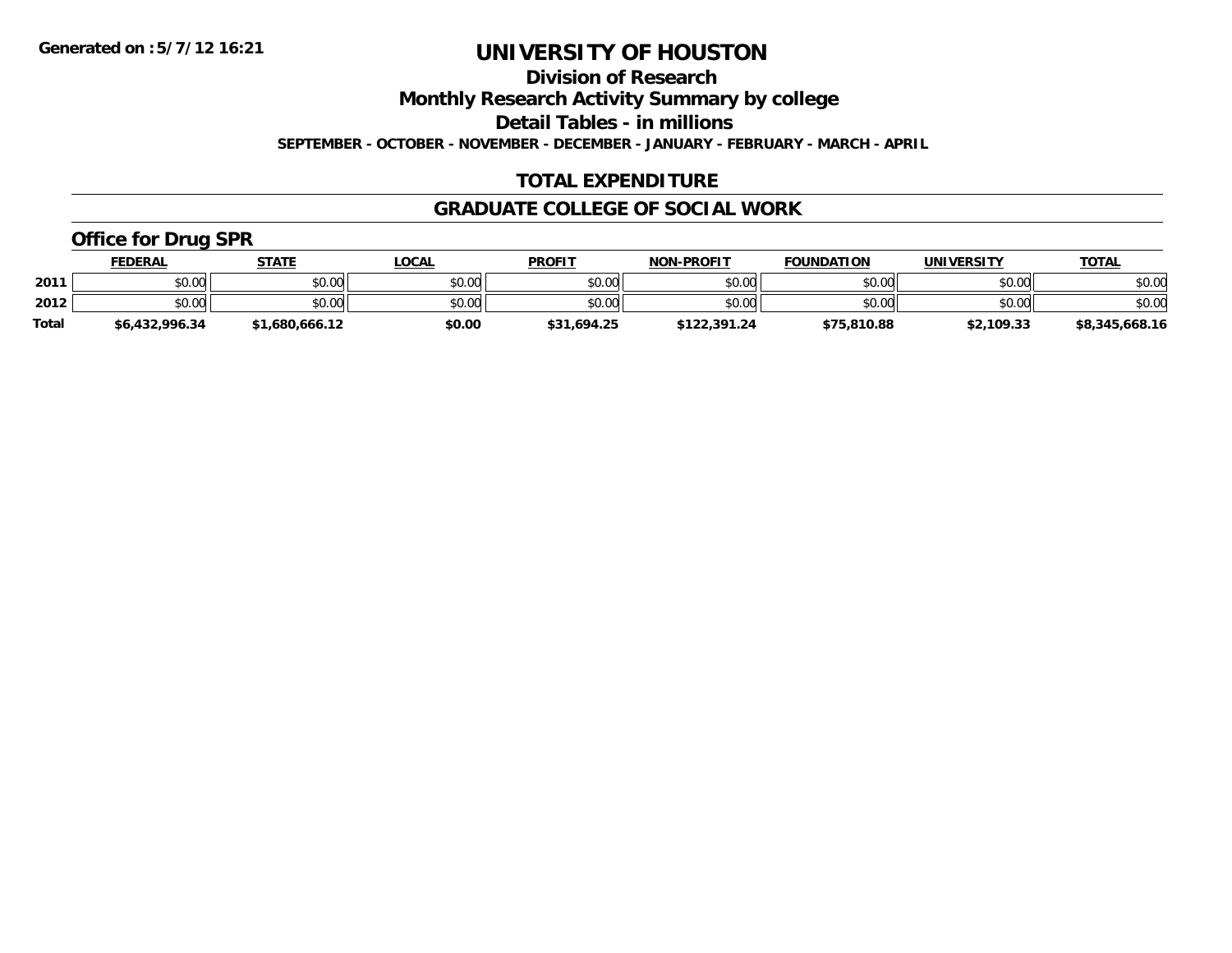### **Division of Research**

**Monthly Research Activity Summary by college**

**Detail Tables - in millions**

**SEPTEMBER - OCTOBER - NOVEMBER - DECEMBER - JANUARY - FEBRUARY - MARCH - APRIL**

### **TOTAL EXPENDITURE**

### **HILTON COLLEGE OF HOTEL AND RESTAURANT MANAGEMENT**

### **Hotel and Restaurant Management**

|       | <b>FEDERAL</b> | <b>STATE</b> | <u>LOCAL</u> | <b>PROFIT</b> | <b>NON-PROFIT</b> | <b>FOUNDATION</b> | <b>UNIVERSITY</b> | <b>TOTAL</b> |
|-------|----------------|--------------|--------------|---------------|-------------------|-------------------|-------------------|--------------|
| 2008  | \$0.00         | \$3,865.31   | \$0.00       | \$0.00        | \$0.00            | \$0.00            | \$0.00            | \$3,865.31   |
| 2009  | \$0.00         | \$0.00       | \$0.00       | \$1,578.77    | \$0.00            | \$0.00            | \$0.00            | \$1,578.77   |
| 2010  | \$0.00         | \$0.00       | \$0.00       | \$0.00        | \$12,854.02       | \$0.00            | \$0.00            | \$12,854.02  |
| 2011  | \$3,011.77     | \$0.00       | \$0.00       | \$0.00        | \$2,210.89        | \$0.00            | \$0.00            | \$5,222.66   |
| 2012  | \$14,371.97    | \$42,466.34  | \$0.00       | \$25.76       | \$9,194.51        | \$0.00            | \$0.00            | \$66,058.58  |
| Total | \$17,383.74    | \$46,331.65  | \$0.00       | \$1,604.53    | \$24,259.42       | \$0.00            | \$0.00            | \$89,579.34  |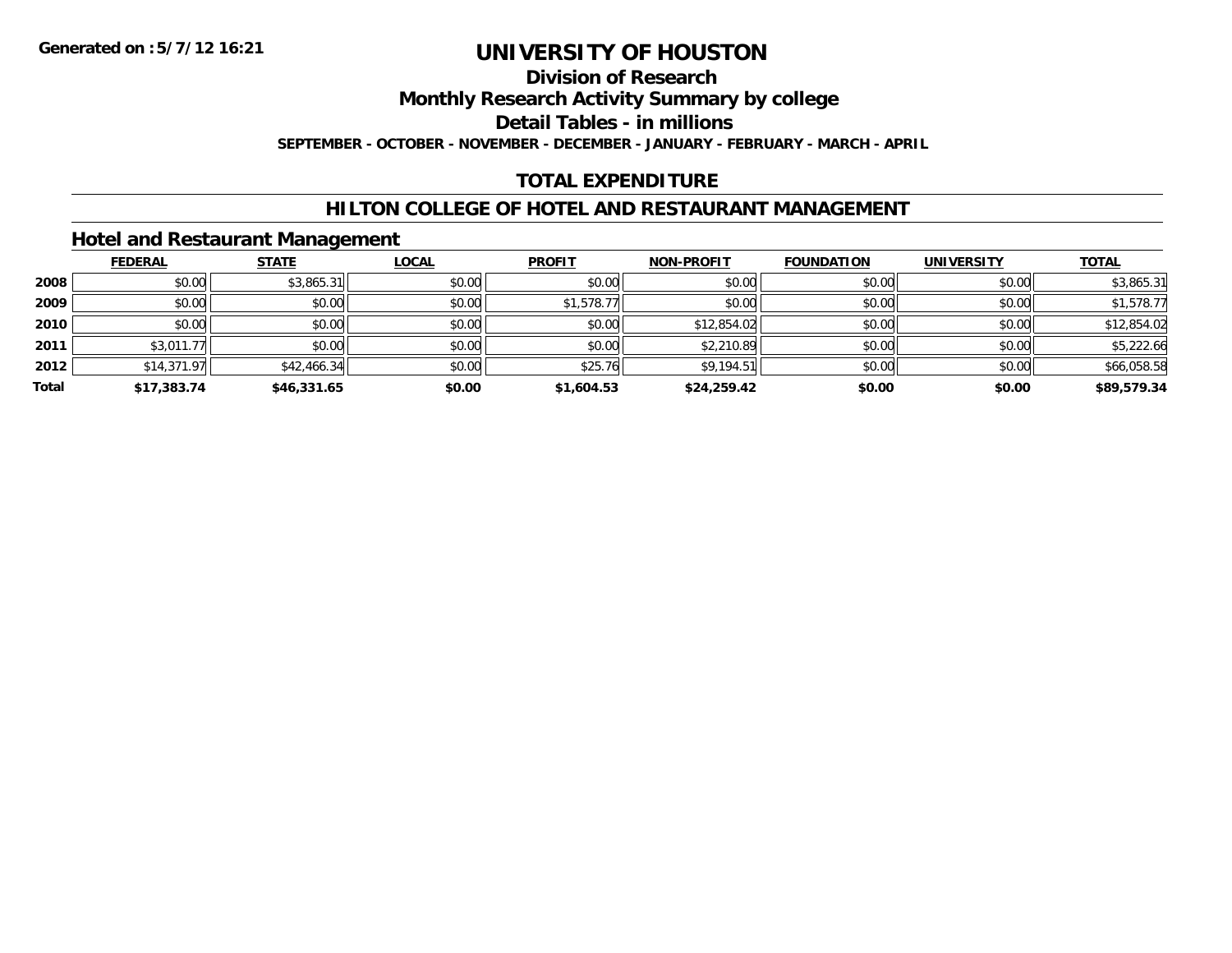# **Division of Research**

**Monthly Research Activity Summary by college**

**Detail Tables - in millions**

**SEPTEMBER - OCTOBER - NOVEMBER - DECEMBER - JANUARY - FEBRUARY - MARCH - APRIL**

### **TOTAL EXPENDITURE**

#### **HONORS COLLEGE**

#### **Houston Teachers Institute**

|       | <b>FEDERAL</b> | <b>STATE</b> | <u>LOCAL</u> | <b>PROFIT</b> | <b>NON-PROFIT</b> | <b>FOUNDATION</b> | <b>UNIVERSITY</b> | <b>TOTAL</b> |
|-------|----------------|--------------|--------------|---------------|-------------------|-------------------|-------------------|--------------|
| 2009  | \$1,687.28     | \$0.00       | \$0.00       | \$0.00        | \$0.00            | \$0.00            | \$0.00            | \$1,687.28   |
| 2010  | \$38,310.29    | \$0.00       | \$0.00       | \$0.00        | \$0.00            | \$0.00            | \$0.00            | \$38,310.29  |
| 2011  | \$7,305.37     | \$0.00       | \$0.00       | \$0.00        | \$0.00            | \$0.00            | \$0.00            | \$7,305.37   |
| 2012  | \$13,563.52    | \$0.00       | \$0.00       | \$0.00        | \$14,570.04       | \$0.00            | \$0.00            | \$28,133.56  |
| Total | \$60,866.46    | \$0.00       | \$0.00       | \$0.00        | \$14,570.04       | \$0.00            | \$0.00            | \$75,436.50  |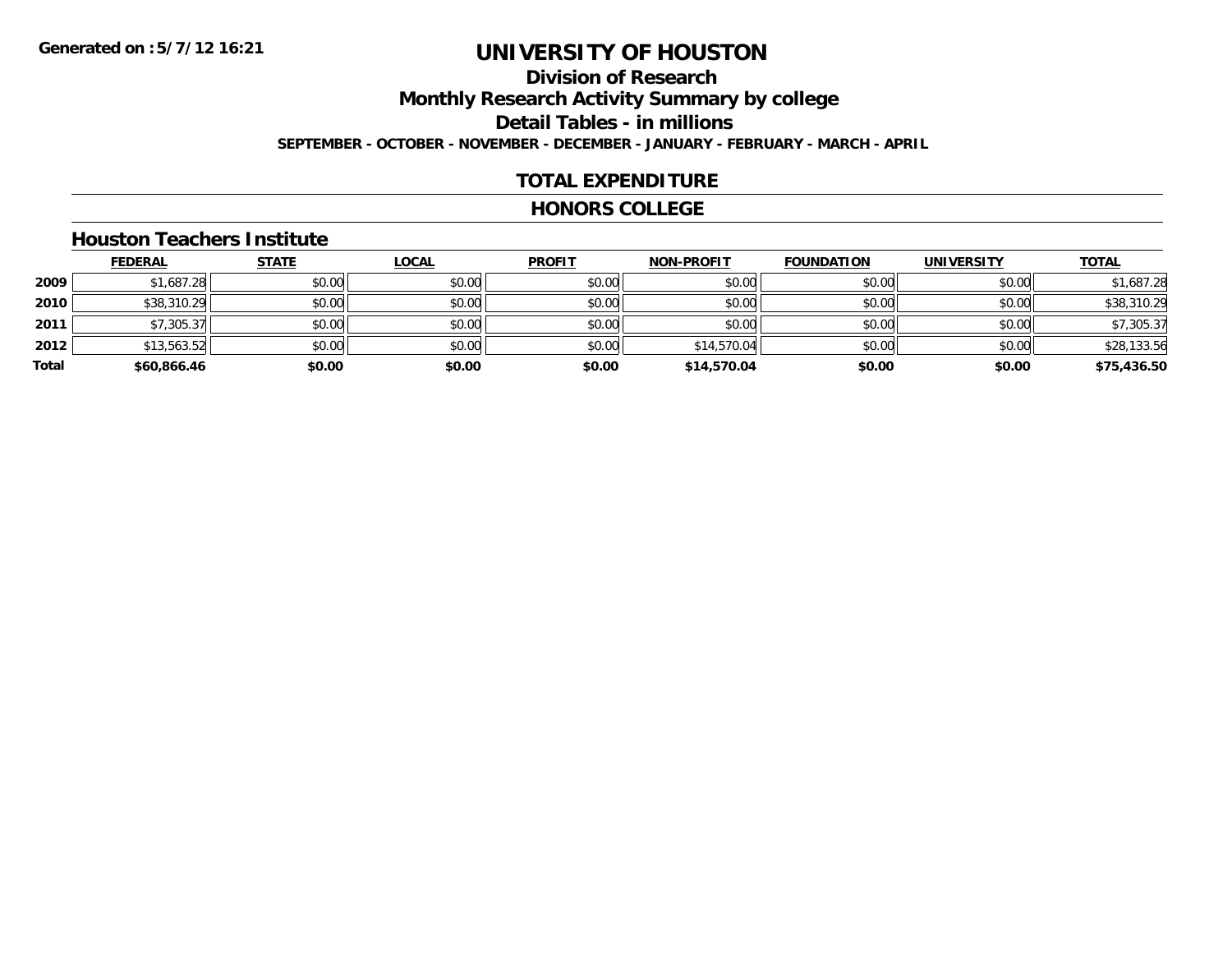#### **Division of Research Monthly Research Activity Summary by college Detail Tables - in millions SEPTEMBER - OCTOBER - NOVEMBER - DECEMBER - JANUARY - FEBRUARY - MARCH - APRIL**

#### **TOTAL EXPENDITURE**

#### **LIBRARY**

### **Administration, Library**

|       | <b>FEDERAL</b> | <b>STATE</b> | <b>LOCAL</b> | <b>PROFIT</b> | <b>NON-PROFIT</b> | <b>FOUNDATION</b> | <b>UNIVERSITY</b> | <b>TOTAL</b> |
|-------|----------------|--------------|--------------|---------------|-------------------|-------------------|-------------------|--------------|
| 2008  | \$11,963.33    | \$0.00       | \$0.00       | \$0.00        | \$0.00            | \$0.00            | \$0.00            | \$11,963.33  |
| 2009  | \$22,835.71    | \$0.00       | \$0.00       | \$0.00        | \$0.00            | \$0.00            | \$0.00            | \$22,835.71  |
| 2010  | \$19,538.50    | \$0.00       | \$0.00       | \$0.00        | \$0.00            | \$0.00            | \$0.00            | \$19,538.50  |
| 2011  | \$8,007.02     | \$0.00       | \$0.00       | \$0.00        | \$0.00            | \$0.00            | \$0.00            | \$8,007.02   |
| 2012  | \$43.40        | \$0.00       | \$0.00       | \$0.00        | \$0.00            | \$0.00            | \$0.00            | \$43.40      |
| Total | \$62,387.96    | \$0.00       | \$0.00       | \$0.00        | \$0.00            | \$0.00            | \$0.00            | \$62,387.96  |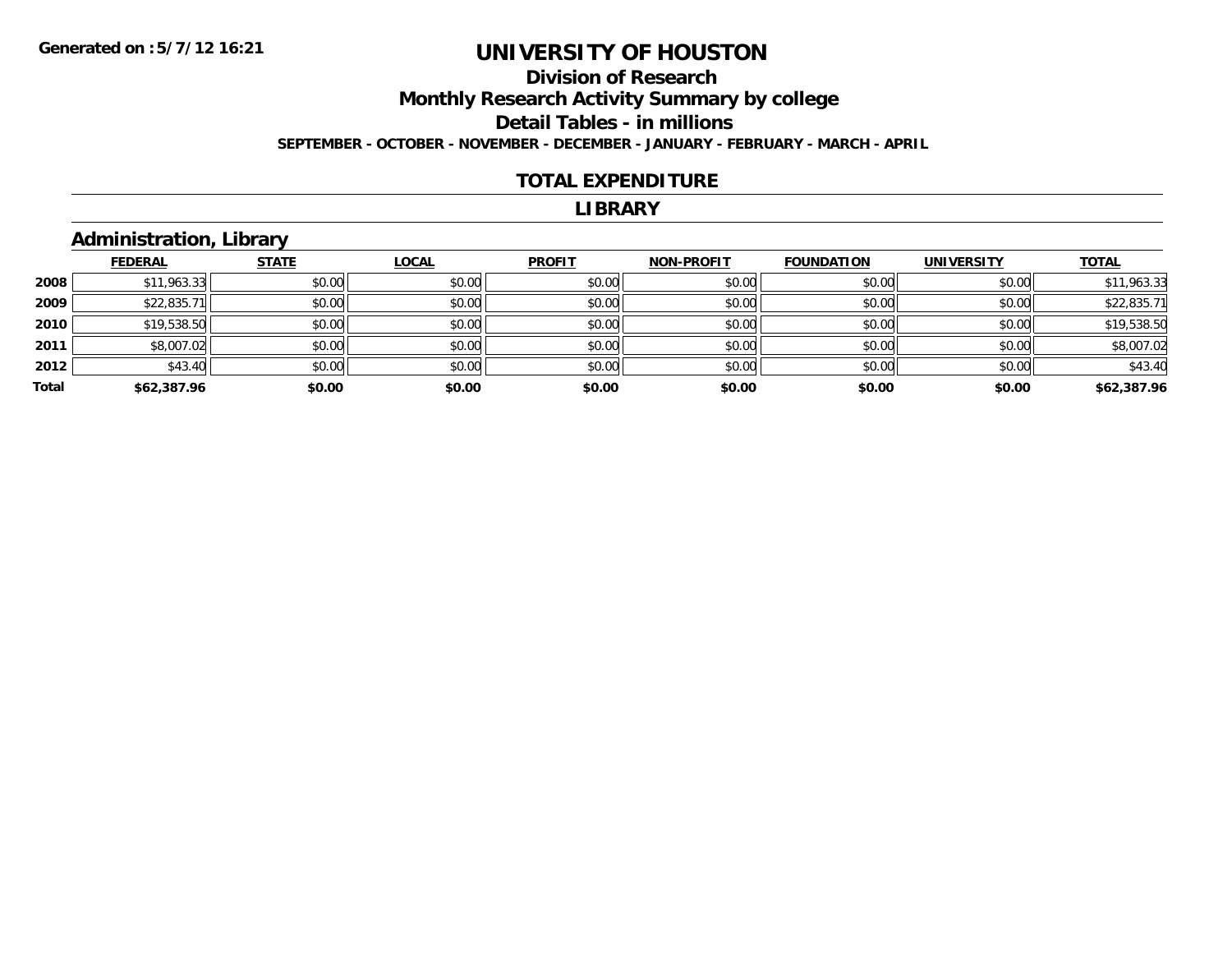### **Division of Research**

**Monthly Research Activity Summary by college**

**Detail Tables - in millions**

**SEPTEMBER - OCTOBER - NOVEMBER - DECEMBER - JANUARY - FEBRUARY - MARCH - APRIL**

### **TOTAL EXPENDITURE**

### **OTHER OUTSIDE ORGANIZATIONS USED FOR CPHS LOGINS**

### **University of Houston - Clear Lake Campus**

|       | <b>FEDERAL</b> | <b>STATE</b> | <u>LOCAL</u> | <b>PROFIT</b> | NON-PROFIT | <b>FOUNDATION</b> | <b>UNIVERSITY</b> | <b>TOTAL</b> |
|-------|----------------|--------------|--------------|---------------|------------|-------------------|-------------------|--------------|
| 2008  | \$0.00         | \$0.00       | \$0.00       | \$0.00        | \$0.00     | \$0.00            | \$0.00            | \$0.00       |
| 2009  | \$0.00         | \$0.00       | \$0.00       | \$0.00        | \$0.00     | \$0.00            | \$0.00            | \$0.00       |
| 2010  | \$0.00         | \$0.00       | \$0.00       | \$0.00        | \$0.00     | \$0.00            | \$0.00            | \$0.00       |
| 2011  | \$0.00         | \$0.00       | \$0.00       | \$0.00        | \$0.00     | \$0.00            | \$0.00            | \$0.00       |
| 2012  | \$0.00         | \$0.00       | \$0.00       | \$0.00        | \$0.00     | \$0.00            | \$0.00            | \$0.00       |
| Total | \$0.00         | \$0.00       | \$0.00       | \$0.00        | \$0.00     | \$0.00            | \$0.00            | \$0.00       |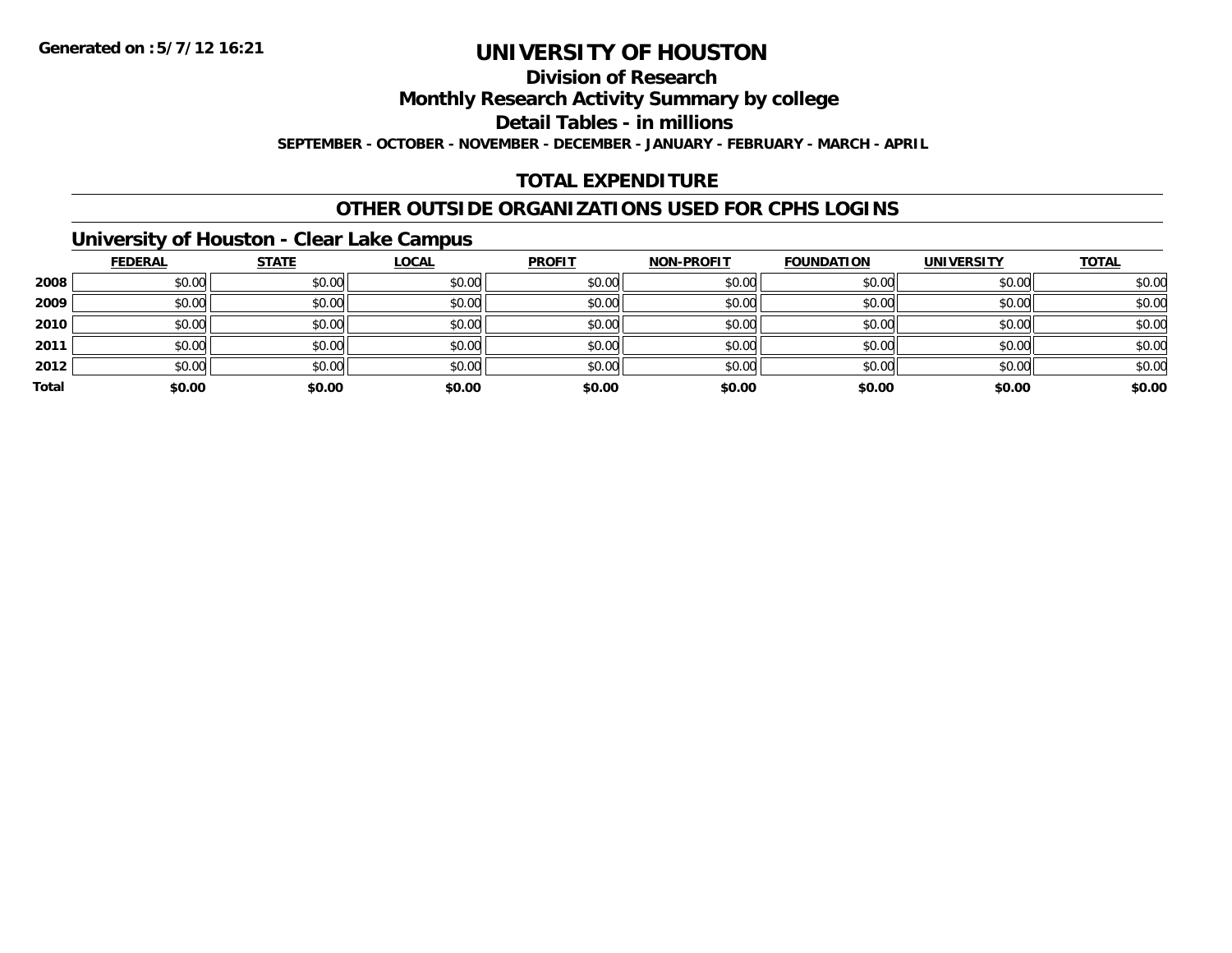# **Division of Research**

**Monthly Research Activity Summary by college**

**Detail Tables - in millions**

**SEPTEMBER - OCTOBER - NOVEMBER - DECEMBER - JANUARY - FEBRUARY - MARCH - APRIL**

### **TOTAL EXPENDITURE**

#### **PRESIDENT**

#### **Office of the President**

|       | <b>FEDERAL</b> | <u>STATE</u> | <b>LOCAL</b> | <b>PROFIT</b> | <b>NON-PROFIT</b> | <b>FOUNDATION</b> | <b>UNIVERSITY</b> | <u>TOTAL</u> |
|-------|----------------|--------------|--------------|---------------|-------------------|-------------------|-------------------|--------------|
| 2010  | \$0.00         | \$0.00       | \$0.00       | \$0.00        | \$0.00            | \$0.00            | \$0.00            | \$0.00       |
| 2011  | \$0.00         | \$0.00       | \$0.00       | \$0.00        | \$0.00            | \$0.00            | \$0.00            | \$0.00       |
| 2012  | \$0.00         | \$0.00       | \$0.00       | \$0.00        | \$0.00            | \$0.00            | \$0.00            | \$0.00       |
| Total | \$0.00         | \$0.00       | \$0.00       | \$0.00        | \$0.00            | \$0.00            | \$0.00            | \$0.00       |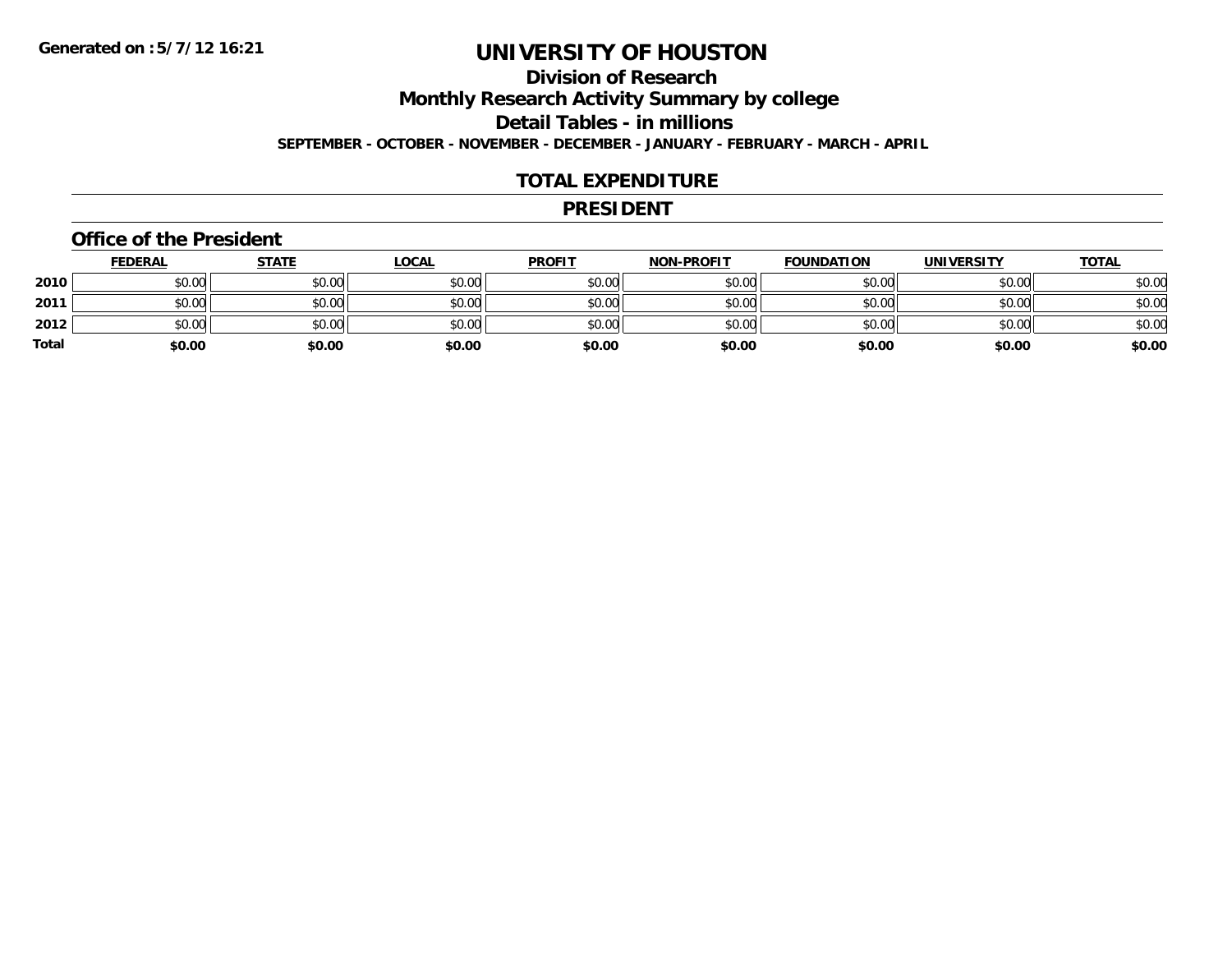**Division of Research**

**Monthly Research Activity Summary by college**

**Detail Tables - in millions**

**SEPTEMBER - OCTOBER - NOVEMBER - DECEMBER - JANUARY - FEBRUARY - MARCH - APRIL**

### **TOTAL EXPENDITURE**

#### **SENIOR V.P. FOR ACADEMIC AFFAIRS AND PROVOST**

|      | <b>Continuing Education</b>                         |              |              |               |                   |                   |                   |                |
|------|-----------------------------------------------------|--------------|--------------|---------------|-------------------|-------------------|-------------------|----------------|
|      | <b>FEDERAL</b>                                      | <b>STATE</b> | <b>LOCAL</b> | <b>PROFIT</b> | <b>NON-PROFIT</b> | <b>FOUNDATION</b> | <b>UNIVERSITY</b> | <b>TOTAL</b>   |
| 2011 | \$0.00                                              | \$1,068.06   | \$0.00       | \$0.00        | \$0.00            | \$0.00            | \$0.00            | \$1,068.06     |
|      | <b>KUHF - Radio</b>                                 |              |              |               |                   |                   |                   |                |
|      | <b>FEDERAL</b>                                      | <b>STATE</b> | <b>LOCAL</b> | <b>PROFIT</b> | <b>NON-PROFIT</b> | <b>FOUNDATION</b> | <b>UNIVERSITY</b> | <b>TOTAL</b>   |
| 2008 | \$0.00                                              | \$0.00       | \$0.00       | \$0.00        | \$467,947.00      | \$0.00            | \$0.00            | \$467,947.00   |
| 2009 | \$0.00                                              | \$0.00       | \$0.00       | \$0.00        | \$459,585.99      | \$0.00            | \$0.00            | \$459,585.99   |
| 2010 | \$11,640.00                                         | \$0.00       | \$0.00       | \$0.00        | \$646,809.16      | \$0.00            | \$0.00            | \$658,449.16   |
| 2011 | \$0.00                                              | \$0.00       | \$0.00       | \$0.00        | \$578,146.29      | \$0.00            | \$0.00            | \$578,146.29   |
| 2012 | (\$758.32)                                          | \$10,153.66  | \$0.00       | \$0.00        | \$2,261,362.61    | \$0.00            | \$0.00            | \$2,270,757.95 |
|      | <b>Learning and Assessment Services</b>             |              |              |               |                   |                   |                   |                |
|      | <b>FEDERAL</b>                                      | <b>STATE</b> | <b>LOCAL</b> | <b>PROFIT</b> | NON-PROFIT        | <b>FOUNDATION</b> | <b>UNIVERSITY</b> | <b>TOTAL</b>   |
| 2008 | \$203,494.33                                        | \$78,683.48  | \$0.00       | \$0.00        | \$44,870.49       | \$8,189.69        | \$0.00            | \$335,237.99   |
| 2009 | \$195,262.47                                        | \$76,662.44  | \$0.00       | \$0.00        | \$42,585.63       | \$1,559.13        | \$0.00            | \$316,069.67   |
| 2010 | \$236,038.83                                        | \$81,510.14  | \$0.00       | \$0.00        | \$44,463.02       | \$2,729.89        | \$0.00            | \$364,741.88   |
| 2011 | \$210,034.69                                        | \$88,000.45  | \$0.00       | \$0.00        | \$44,455.59       | \$4,673.68        | \$0.00            | \$347,164.41   |
| 2012 | \$208,359.60                                        | \$83,970.13  | \$0.00       | \$0.00        | \$48,647.46       | \$0.00            | \$0.00            | \$340,977.19   |
|      | <b>Learning Support Services</b>                    |              |              |               |                   |                   |                   |                |
|      | <b>FEDERAL</b>                                      | <b>STATE</b> | <b>LOCAL</b> | <b>PROFIT</b> | <b>NON-PROFIT</b> | <b>FOUNDATION</b> | <b>UNIVERSITY</b> | <b>TOTAL</b>   |
| 2008 | \$15,442.30                                         | \$0.00       | \$0.00       | \$0.00        | \$0.00            | \$0.00            | \$0.00            | \$15,442.30    |
| 2009 | \$55,953.84                                         | \$0.00       | \$0.00       | \$0.00        | \$0.00            | \$0.00            | \$0.00            | \$55,953.84    |
| 2010 | \$51,452.22                                         | \$0.00       | \$0.00       | \$0.00        | \$0.00            | \$0.00            | \$0.00            | \$51,452.22    |
|      | <b>Senior V.P. for Academic Affairs and Provost</b> |              |              |               |                   |                   |                   |                |
|      | <b>FEDERAL</b>                                      | <b>STATE</b> | <b>LOCAL</b> | <b>PROFIT</b> | <b>NON-PROFIT</b> | <b>FOUNDATION</b> | <b>UNIVERSITY</b> | <b>TOTAL</b>   |
| 2008 | \$30.24                                             | \$93.78      | \$0.00       | \$0.00        | \$0.00            | \$0.00            | \$0.00            | \$124.02       |
| 2009 | (\$110.11)                                          | \$5,862.97   | \$0.00       | \$0.00        | \$0.00            | \$0.00            | \$0.00            | \$5,752.86     |
| 2010 | \$0.00                                              | \$3,981.49   | \$0.00       | \$0.00        | \$0.00            | \$0.00            | \$0.00            | \$3,981.49     |
| 2011 | \$0.00                                              | \$12,327.99  | \$0.00       | \$0.00        | \$0.00            | \$0.00            | \$0.00            | \$12,327.99    |
| 2012 | \$0.00                                              | \$9,275.80   | \$0.00       | \$36,232.62   | \$0.00            | \$0.00            | \$0.00            | \$45,508.42    |
|      | <b>UH Charter School</b>                            |              |              |               |                   |                   |                   |                |
|      | <b>FEDERAL</b>                                      | <b>STATE</b> | <b>LOCAL</b> | <b>PROFIT</b> | <b>NON-PROFIT</b> | <b>FOUNDATION</b> | <b>UNIVERSITY</b> | <b>TOTAL</b>   |
| 2012 | \$13,122.77                                         | \$537,350.62 | \$0.00       | \$0.00        | \$0.00            | \$0.00            | \$0.00            | \$550,473.39   |
|      |                                                     |              |              |               |                   |                   |                   |                |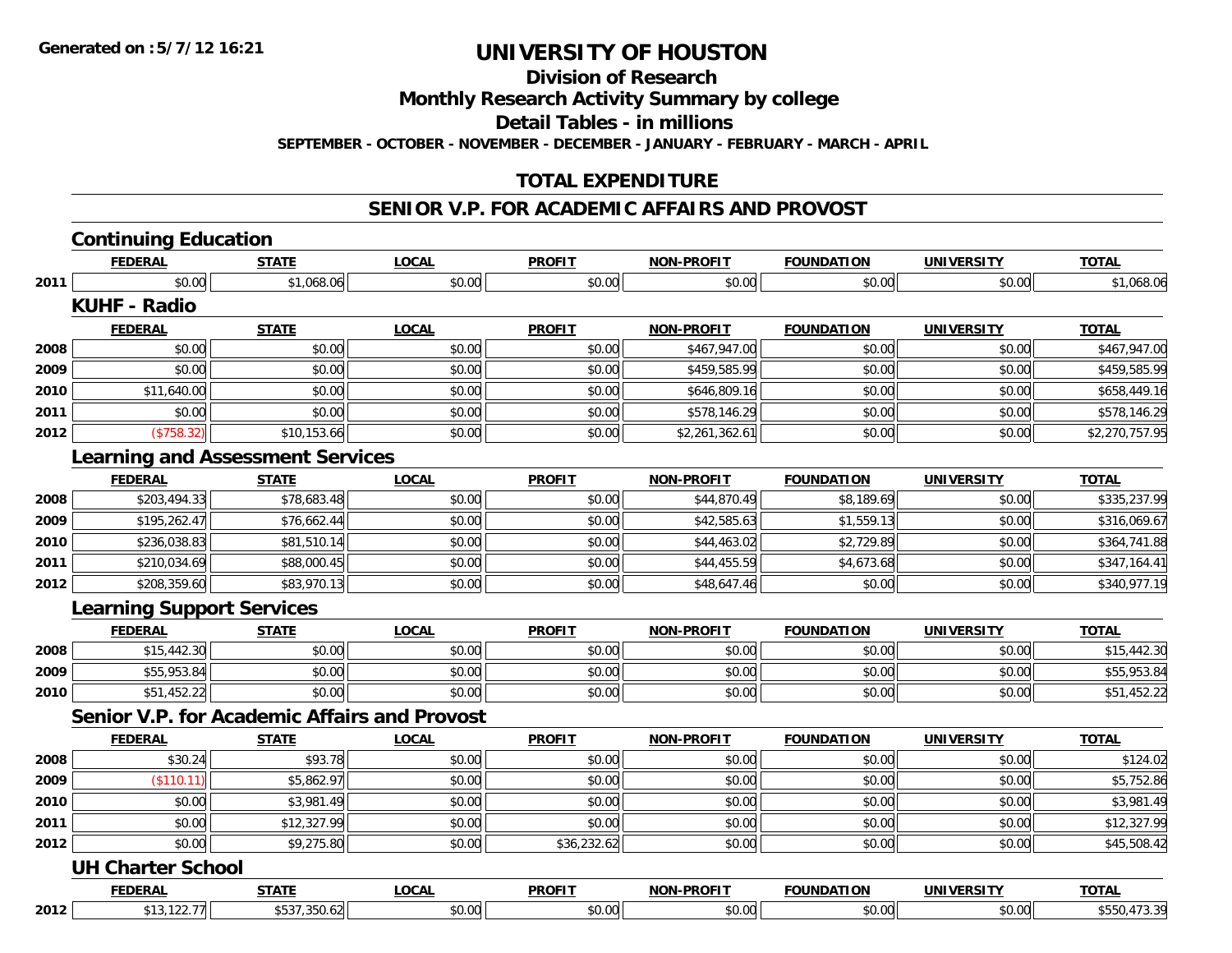### **Division of Research**

**Monthly Research Activity Summary by college**

**Detail Tables - in millions**

**SEPTEMBER - OCTOBER - NOVEMBER - DECEMBER - JANUARY - FEBRUARY - MARCH - APRIL**

### **TOTAL EXPENDITURE**

### **SENIOR V.P. FOR ACADEMIC AFFAIRS AND PROVOST**

### **Undergraduate Scholars**

|      | <b>FEDERAL</b> | <u>STATE</u> | <u>LOCAL</u> | <b>PROFIT</b> | <b>NON-PROFIT</b> | <b>FOUNDATION</b> | <b>UNIVERSITY</b> | <b>TOTAL</b> |
|------|----------------|--------------|--------------|---------------|-------------------|-------------------|-------------------|--------------|
| 2009 | \$0.00         | \$4,497.26   | \$0.00       | \$0.00        | \$0.00            | \$0.00            | \$0.00            | \$4,497.26   |
| 2010 | \$0.00         | \$49,463.96  | \$0.00       | \$0.00        | \$0.00            | \$2,809.82        | \$0.00            | \$52,273.78  |
| 2011 | \$0.00         | \$69,252.64  | \$0.00       | \$0.00        | \$0.00            | \$0.00            | \$0.00            | \$69,252.64  |
| 2012 | \$0.00         | \$97,281.50  | \$0.00       | \$0.00        | \$0.00            | \$0.00            | \$0.00            | \$97,281.50  |

### **Undergraduate Studies**

|              | <b>FEDERAL</b> | <b>STATE</b>   | <u>LOCAL</u> | <b>PROFIT</b> | <b>NON-PROFIT</b> | <b>FOUNDATION</b> | <b>UNIVERSITY</b> | <b>TOTAL</b>   |
|--------------|----------------|----------------|--------------|---------------|-------------------|-------------------|-------------------|----------------|
| 2010         | \$0.00         | \$0.00         | \$0.00       | \$0.00        | \$0.00            | \$0.00            | \$0.00            | \$0.00         |
| 2011         | \$0.00         | \$0.00         | \$0.00       | \$0.00        | \$0.00            | \$0.00            | \$0.00            | \$0.00         |
| 2012         | \$0.00         | \$0.00         | \$0.00       | \$0.00        | \$0.00            | \$0.00            | \$0.00            | \$0.00         |
| <b>Total</b> | \$1,199,962.86 | \$1,209,436.37 | \$0.00       | \$36,232.62   | \$4,638,873.24    | \$19,962.21       | \$0.00            | \$7,104,467.30 |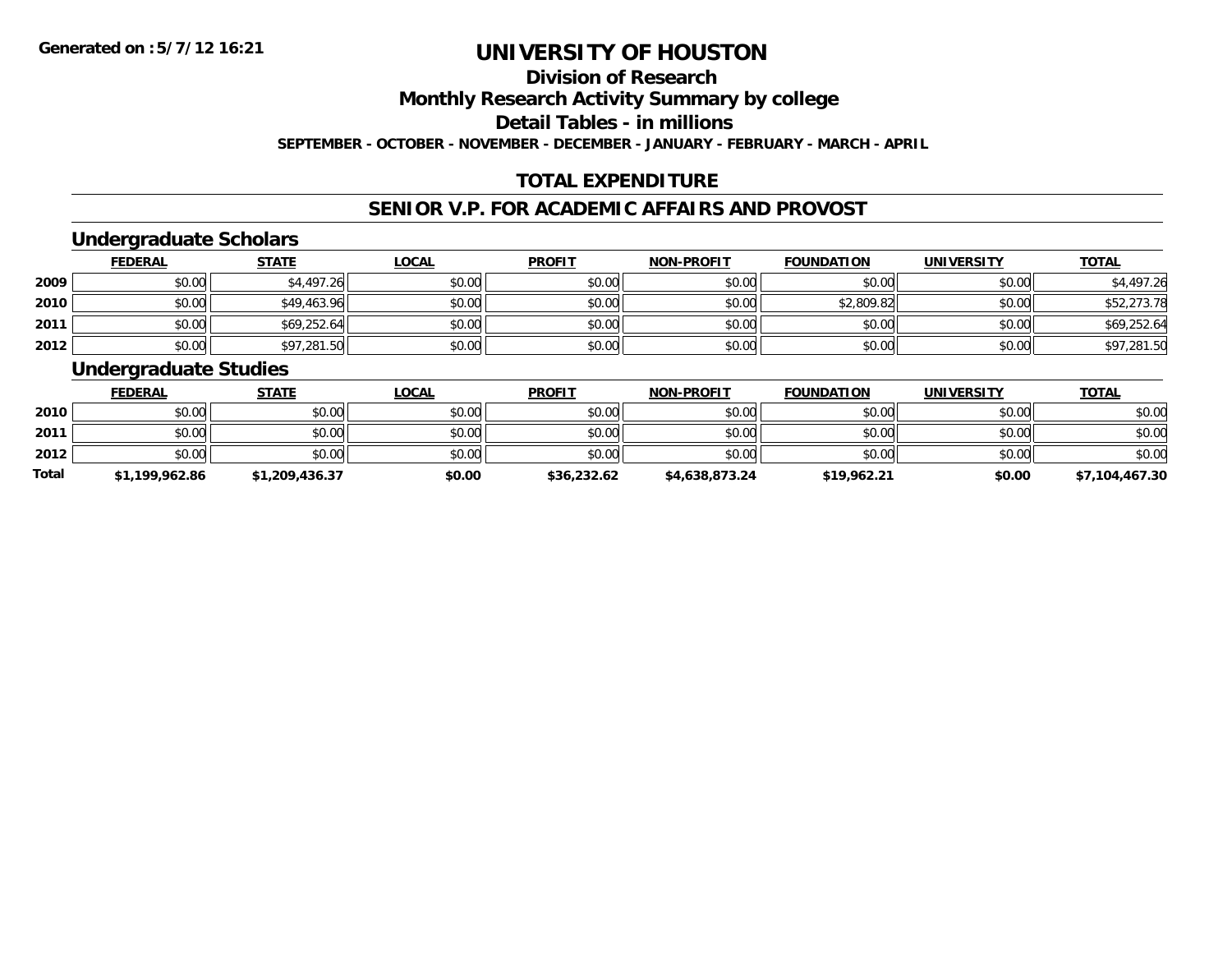# **Division of Research**

**Monthly Research Activity Summary by college**

**Detail Tables - in millions**

**SEPTEMBER - OCTOBER - NOVEMBER - DECEMBER - JANUARY - FEBRUARY - MARCH - APRIL**

### **TOTAL EXPENDITURE**

#### **UH LAW CENTER**

|       | Dean, Law          |              |              |               |                   |                   |                   |                |
|-------|--------------------|--------------|--------------|---------------|-------------------|-------------------|-------------------|----------------|
|       | <b>FEDERAL</b>     | <b>STATE</b> | <b>LOCAL</b> | <b>PROFIT</b> | <b>NON-PROFIT</b> | <b>FOUNDATION</b> | <b>UNIVERSITY</b> | <b>TOTAL</b>   |
| 2009  | \$35,468.27        | \$0.00       | \$0.00       | \$0.00        | \$0.00            | \$0.00            | \$0.00            | \$35,468.27    |
| 2010  | \$129,822.07       | \$0.00       | \$0.00       | \$0.00        | \$0.00            | \$0.00            | \$0.00            | \$129,822.07   |
| 2011  | \$20,885.14        | \$0.00       | \$0.00       | \$0.00        | \$0.00            | \$0.00            | \$0.00            | \$20,885.14    |
| 2012  | (\$221,005.68)     | \$0.00       | \$0.00       | \$0.00        | \$0.00            | \$0.00            | \$0.00            | (\$221,005.68) |
|       | <b>Law Library</b> |              |              |               |                   |                   |                   |                |
|       | <b>FEDERAL</b>     | <b>STATE</b> | <b>LOCAL</b> | <b>PROFIT</b> | <b>NON-PROFIT</b> | <b>FOUNDATION</b> | <b>UNIVERSITY</b> | <b>TOTAL</b>   |
| 2009  | (\$1.62)           | \$0.00       | \$0.00       | \$0.00        | \$0.00            | \$0.00            | \$0.00            | (\$1.62)       |
|       | <b>Law-UH</b>      |              |              |               |                   |                   |                   |                |
|       | <b>FEDERAL</b>     | <b>STATE</b> | <b>LOCAL</b> | <b>PROFIT</b> | <b>NON-PROFIT</b> | <b>FOUNDATION</b> | <b>UNIVERSITY</b> | <b>TOTAL</b>   |
| 2008  | \$0.00             | \$29,928.17  | \$0.00       | \$0.00        | \$0.00            | \$0.00            | \$0.00            | \$29,928.17    |
| 2009  | \$60,789.31        | \$30,551.05  | \$0.00       | \$0.00        | \$0.00            | \$0.00            | \$0.00            | \$91,340.36    |
| 2010  | \$709.58           | \$197,954.06 | \$0.00       | \$0.00        | \$0.00            | \$0.00            | \$0.00            | \$198,663.64   |
| 2011  | \$65,094.27        | \$63,133.79  | \$0.00       | \$0.00        | \$0.00            | \$51,780.09       | \$0.00            | \$180,008.15   |
| 2012  | \$6,799.24         | \$109,895.13 | \$0.00       | \$0.00        | \$0.00            | \$43,071.17       | \$0.00            | \$159,765.54   |
| Total | \$98,560.58        | \$431,462.20 | \$0.00       | \$0.00        | \$0.00            | \$94,851.26       | \$0.00            | \$624,874.04   |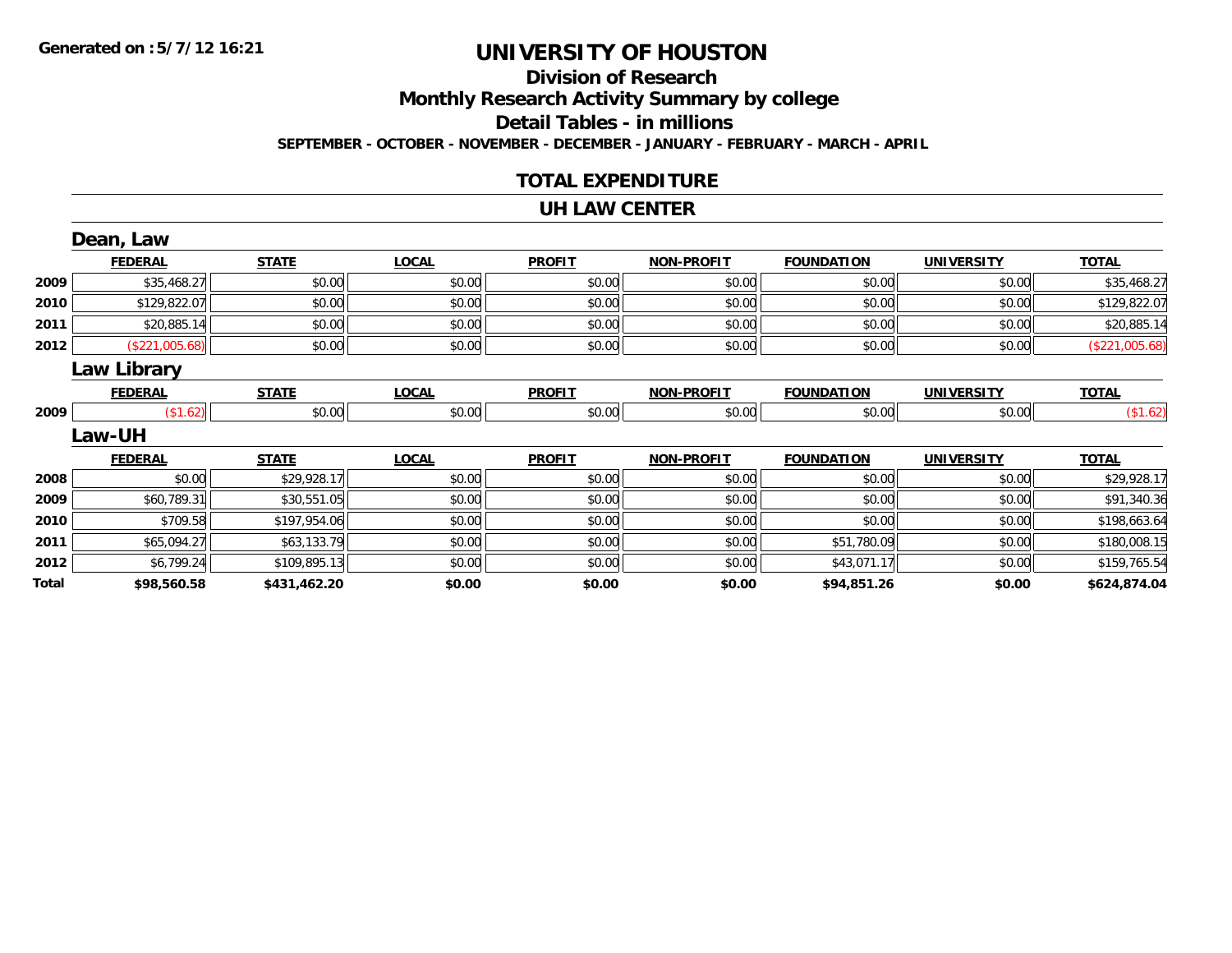# **Division of Research Monthly Research Activity Summary by college**

**Detail Tables - in millions**

**SEPTEMBER - OCTOBER - NOVEMBER - DECEMBER - JANUARY - FEBRUARY - MARCH - APRIL**

### **TOTAL EXPENDITURE**

### **UH SYSTEM**

|  | . . |  |  |  |
|--|-----|--|--|--|
|  |     |  |  |  |

|              | <b>FEDERAL</b> | <b>STATE</b> | <b>LOCAL</b> | <b>PROFIT</b> | <b>NON-PROFIT</b> | <b>FOUNDATION</b> | <b>UNIVERSITY</b> | <b>TOTAL</b>   |
|--------------|----------------|--------------|--------------|---------------|-------------------|-------------------|-------------------|----------------|
| 2008         | \$0.00         | \$0.00       | \$0.00       | \$0.00        | \$1,290,916.00    | \$0.00            | \$0.00            | \$1,290,916.00 |
| 2009         | \$297,368.39   | \$0.00       | \$0.00       | \$0.00        | \$1,491,085.43    | \$0.00            | \$0.00            | \$1,788,453.82 |
| 2010         | \$2,503.85     | \$0.00       | \$0.00       | \$0.00        | \$1,509,403.12    | \$0.00            | \$0.00            | \$1,506,899.27 |
| 2011         | \$0.00         | \$0.00       | \$0.00       | \$0.00        | \$1,606,903.00    | \$0.00            | \$0.00            | \$1,606,903.00 |
| 2012         | \$0.00         | \$0.00       | \$0.00       | \$0.00        | \$0.02            | \$0.00            | \$0.00            | \$0.02         |
| <b>Total</b> | \$294,864.54   | \$0.00       | \$0.00       | \$0.00        | \$5,898,307.57    | \$0.00            | \$0.00            | \$6,193,172.11 |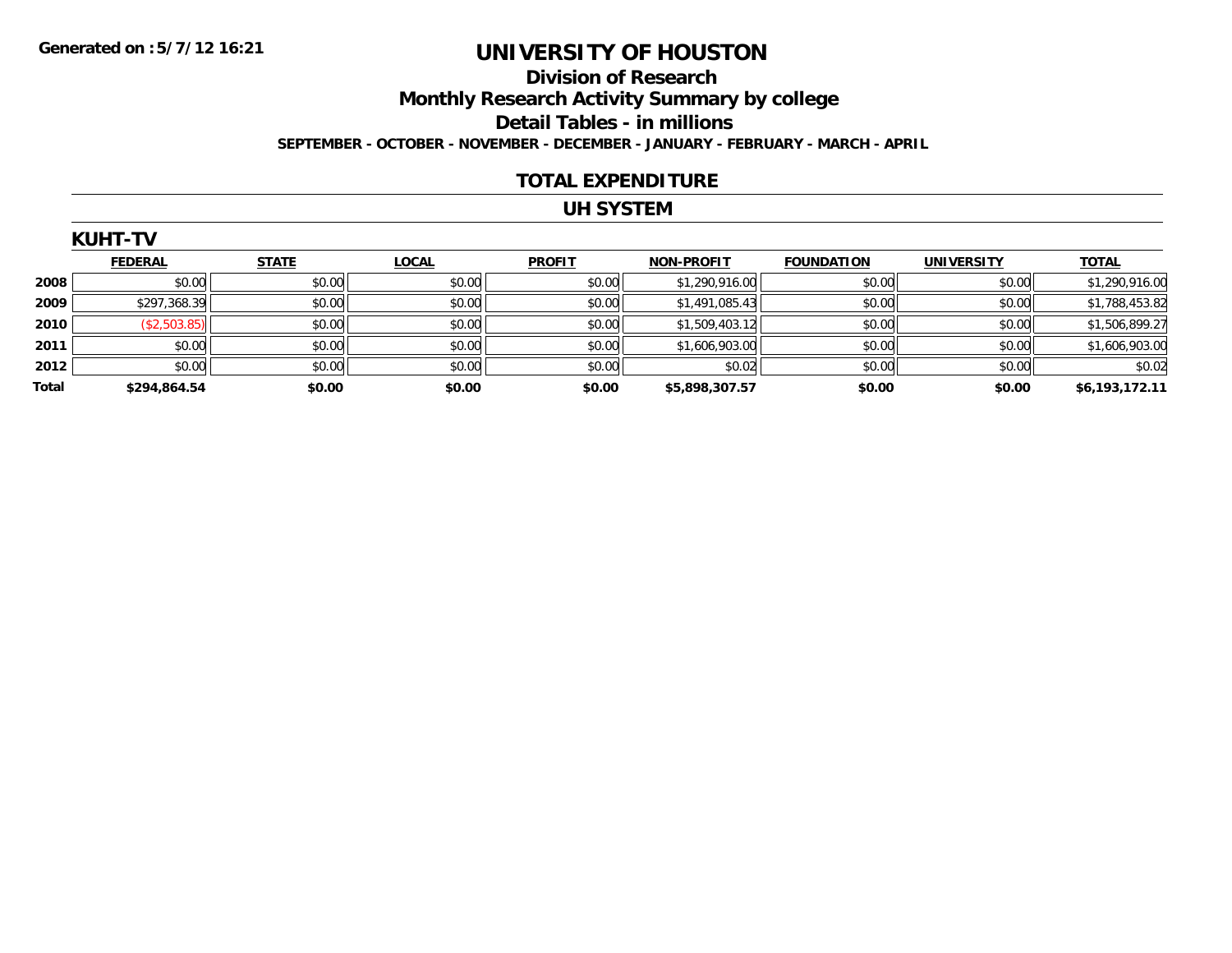# **Division of Research**

**Monthly Research Activity Summary by college**

**Detail Tables - in millions**

**SEPTEMBER - OCTOBER - NOVEMBER - DECEMBER - JANUARY - FEBRUARY - MARCH - APRIL**

### **TOTAL EXPENDITURE**

#### **UKNOWN COLLEGE**

### **Unknown Department**

|       | <b>FEDERAL</b> | <b>STATE</b> | <b>LOCAL</b> | <b>PROFIT</b> | <b>NON-PROFIT</b> | <b>FOUNDATION</b> | <b>UNIVERSITY</b> | <b>TOTAL</b> |
|-------|----------------|--------------|--------------|---------------|-------------------|-------------------|-------------------|--------------|
| 2008  | \$39,876.63    | \$0.00       | \$0.00       | \$0.00        | \$0.00            | \$0.00            | \$0.00            | \$39,876.63  |
| 2009  | \$15,890.07    | \$0.00       | \$0.00       | \$0.00        | \$0.00            | \$0.00            | \$0.00            | \$15,890.07  |
| 2010  | \$31,371.77    | \$7,382.77   | \$0.00       | \$0.00        | \$0.00            | \$0.00            | \$0.00            | \$38,754.54  |
| 2011  | \$66,961.22    | \$25,146.09  | \$0.00       | \$8,529.75    | \$0.00            | \$27,471.36       | \$0.00            | \$128,108.42 |
| 2012  | \$63,867.46    | \$0.00       | \$0.00       | \$0.00        | \$0.00            | ( \$5,503.38)     | \$0.00            | \$58,364.08  |
| Total | \$217,967.15   | \$32,528.86  | \$0.00       | \$8,529.75    | \$0.00            | \$21,967.98       | \$0.00            | \$280,993.74 |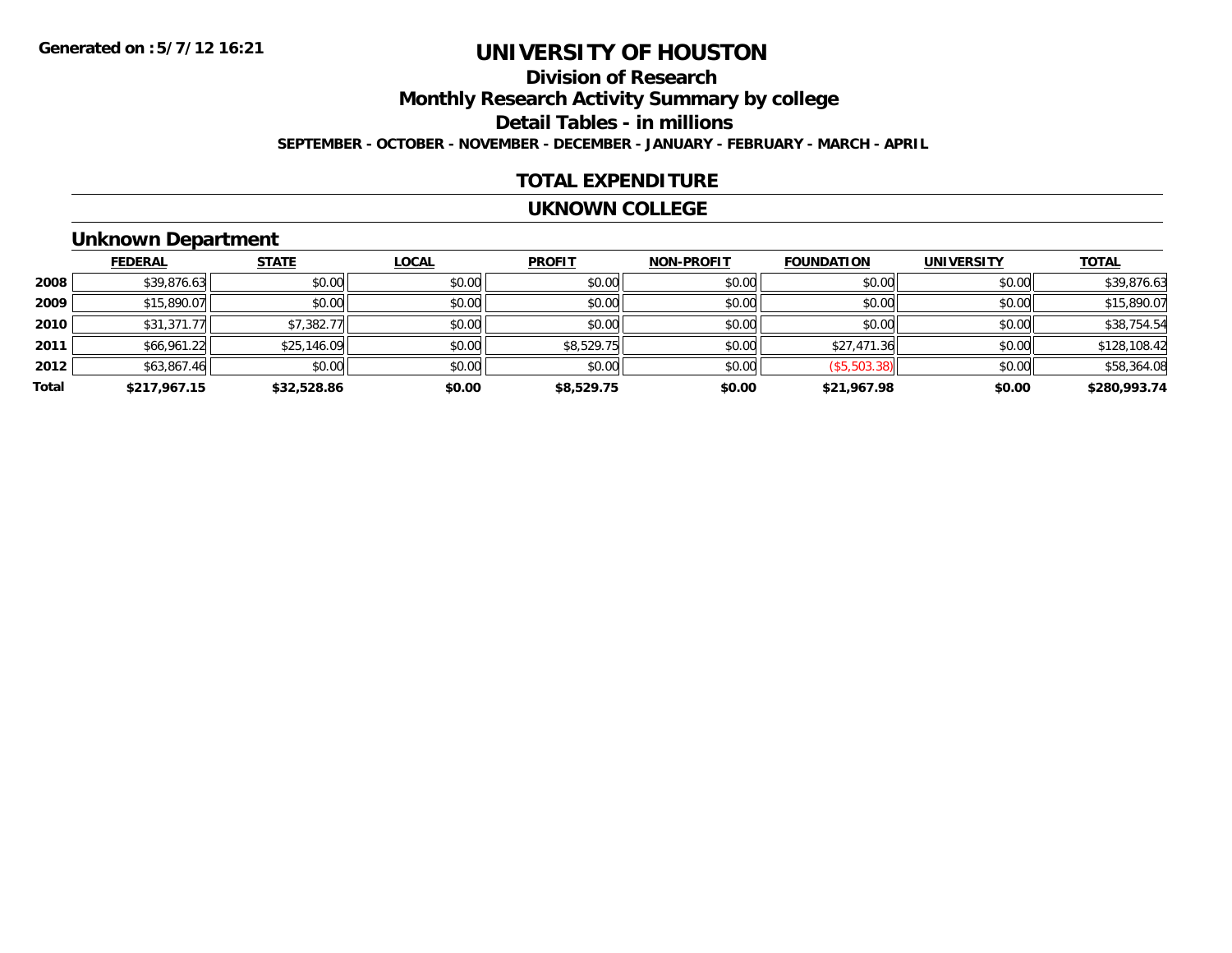**Division of Research**

**Monthly Research Activity Summary by college**

**Detail Tables - in millions**

**SEPTEMBER - OCTOBER - NOVEMBER - DECEMBER - JANUARY - FEBRUARY - MARCH - APRIL**

### **TOTAL EXPENDITURE**

### **VICE PRESIDENT FOR ADMINISTRATION**

### **UH Police Department**

|       | <b>FEDERAL</b> | <b>CTATE</b>         | LOCA                       | <b>PROFIT</b>                   | -PROFIT<br><b>NON</b> | <b>FOUNDATION</b> | UNIVERSITY    | <b>TOTAL</b>      |
|-------|----------------|----------------------|----------------------------|---------------------------------|-----------------------|-------------------|---------------|-------------------|
| 2009  | 0000<br>vv.vv  | $\sim$ 0.00<br>uuu.u | $*$ $\cap$ $\cap$<br>PU.UU | $\circ$ $\circ$ $\circ$<br>ט.טע | \$0.00                | \$0.00            | 0000<br>JU.UU | 00000<br>4,000.00 |
| Total | \$0.00         | .000.00              | \$0.00                     | \$0.00                          | \$0.00                | \$0.00            | \$0.00        | 4,000.00          |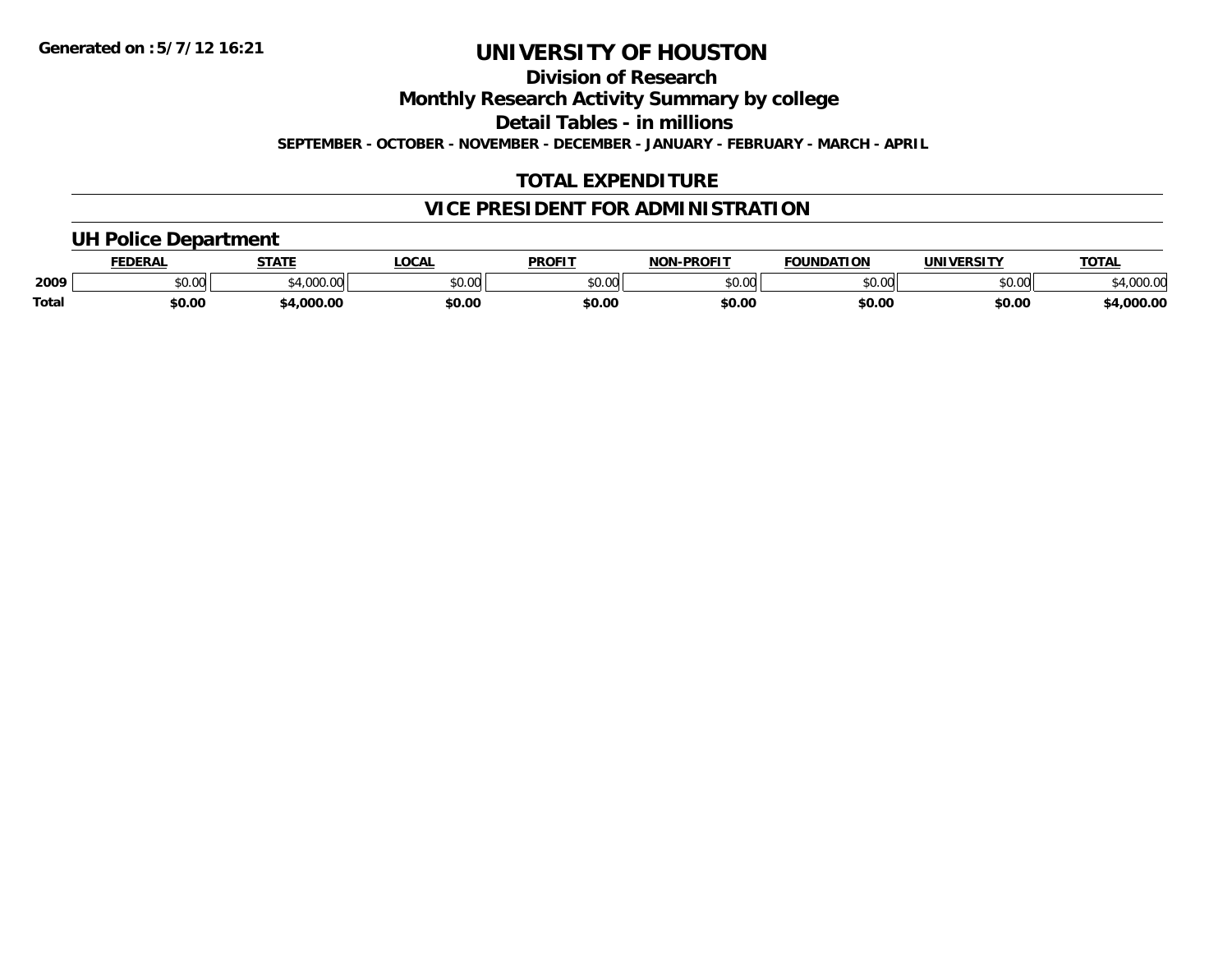### **Division of Research**

**Monthly Research Activity Summary by college**

**Detail Tables - in millions**

**SEPTEMBER - OCTOBER - NOVEMBER - DECEMBER - JANUARY - FEBRUARY - MARCH - APRIL**

### **TOTAL EXPENDITURE**

### **VICE PRESIDENT FOR STUDENT AFFAIRS**

### **Dean, Student Affairs**

|      | <b>FEDERAL</b> | <b>STATE</b> | <u>LOCAL</u> | <b>PROFIT</b> | <b>NON-PROFIT</b> | <b>FOUNDATION</b> | <b>UNIVERSITY</b> | <b>TOTAL</b> |
|------|----------------|--------------|--------------|---------------|-------------------|-------------------|-------------------|--------------|
| 2009 | \$0.00         | \$0.00       | \$0.00       | \$0.00        | \$0.00            | \$0.00            | \$0.00            | \$0.00       |
| 2010 | \$0.00         | \$0.00       | \$0.00       | \$0.00        | \$0.00            | \$0.00            | \$0.00            | \$0.00       |
| 2011 | \$44,880.99    | \$0.00       | \$0.00       | \$0.00        | \$0.00            | \$0.00            | \$0.00            | \$44,880.99  |
| 2012 | \$57,813.42    | \$0.00       | \$0.00       | \$0.00        | \$0.00            | \$0.00            | \$0.00            | \$57,813.42  |

### **Vice President, Student Affairs**

|       | <b>FEDERAL</b> | <b>STATE</b> | LOCAL  | <b>PROFIT</b> | <b>NON-PROFIT</b> | <b>FOUNDATION</b> | <b>UNIVERSITY</b> | <b>TOTAL</b> |
|-------|----------------|--------------|--------|---------------|-------------------|-------------------|-------------------|--------------|
| 2008  | \$110,722.73   | \$0.00       | \$0.00 | \$0.00        | \$0.00            | \$0.00            | \$0.00            | \$110,722.73 |
| 2009  | \$174,393.33   | \$0.00       | \$0.00 | \$0.00        | \$0.00            | \$0.00            | \$0.00            | \$174,393.33 |
| 2010  | \$148,981.50   | \$0.00       | \$0.00 | \$0.00        | \$0.00            | \$0.00            | \$0.00            | \$148,981.50 |
| 2011  | \$167,526.80   | \$0.00       | \$0.00 | \$0.00        | \$0.00            | \$0.00            | \$0.00            | \$167,526.80 |
| 2012  | \$8,687.01     | \$0.00       | \$0.00 | \$0.00        | \$0.00            | \$0.00            | \$0.00            | \$8,687.01   |
| Total | \$713,005.78   | \$0.00       | \$0.00 | \$0.00        | \$0.00            | \$0.00            | \$0.00            | \$713,005.78 |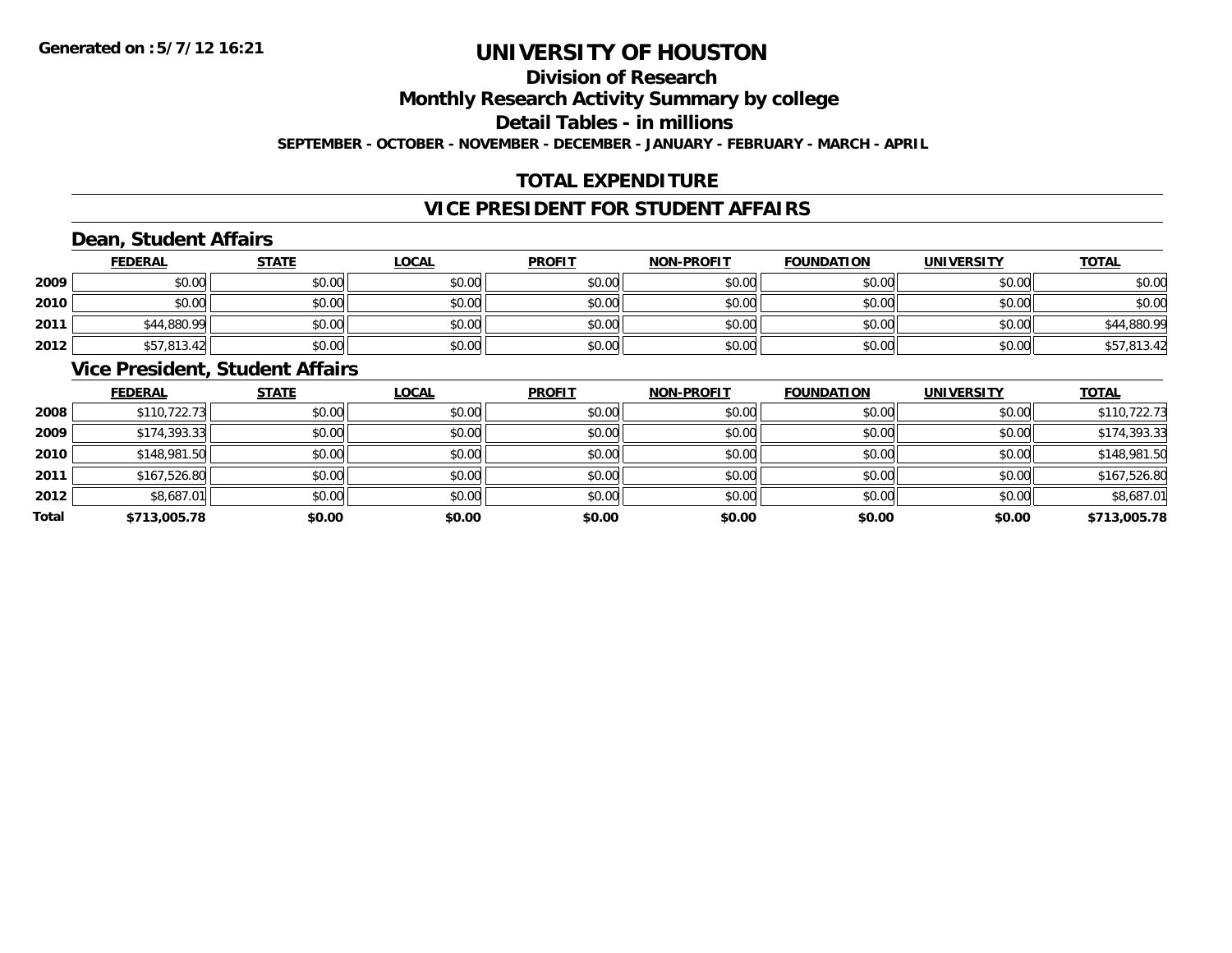**Division of Research**

**Monthly Research Activity Summary by college**

**Detail Tables - in millions**

**SEPTEMBER - OCTOBER - NOVEMBER - DECEMBER - JANUARY - FEBRUARY - MARCH - APRIL**

### **IDC RECOVERY**

#### **C.T. BAUER COLLEGE OF BUSINESS**

#### **Decision and Information Sciences**

|       | <b>FEDERAL</b>    | <b>STATE</b>                             | <b>LOCAL</b> | <b>PROFIT</b> | <b>NON-PROFIT</b> | <b>FOUNDATION</b> | <b>UNIVERSITY</b> | <b>TOTAL</b>   |
|-------|-------------------|------------------------------------------|--------------|---------------|-------------------|-------------------|-------------------|----------------|
| 2008  | \$8,075.48        | \$0.00                                   | \$0.00       | \$0.00        | \$0.00            | \$0.00            | \$0.00            | \$8,075.48     |
|       | <b>Finance</b>    |                                          |              |               |                   |                   |                   |                |
|       | <b>FEDERAL</b>    | <b>STATE</b>                             | <b>LOCAL</b> | <b>PROFIT</b> | <b>NON-PROFIT</b> | <b>FOUNDATION</b> | <b>UNIVERSITY</b> | <b>TOTAL</b>   |
| 2008  | \$26,613.75       | \$0.00                                   | \$0.00       | \$0.00        | \$0.00            | \$0.00            | \$0.00            | \$26,613.75    |
| 2009  | \$8,519.21        | \$0.00                                   | \$0.00       | \$0.00        | \$0.00            | \$0.00            | \$0.00            | \$8,519.21     |
| 2010  | \$56,689.60       | \$0.00                                   | \$0.00       | \$0.00        | \$0.00            | \$0.00            | \$0.00            | \$56,689.60    |
| 2011  | \$8,499.42        | \$0.00                                   | \$0.00       | \$0.00        | \$0.00            | \$0.00            | \$0.00            | \$8,499.42     |
| 2012  | \$7,035.16        | \$0.00                                   | \$0.00       | \$0.00        | \$0.00            | \$0.00            | \$0.00            | \$7,035.16     |
|       | <b>Management</b> |                                          |              |               |                   |                   |                   |                |
|       | <b>FEDERAL</b>    | <b>STATE</b>                             | <b>LOCAL</b> | <b>PROFIT</b> | <b>NON-PROFIT</b> | <b>FOUNDATION</b> | <b>UNIVERSITY</b> | <b>TOTAL</b>   |
| 2009  | \$0.00            | \$0.00                                   | \$0.00       | \$0.00        | \$0.00            | \$0.00            | \$0.00            | \$0.00         |
| 2010  | \$0.00            | \$0.00                                   | \$0.00       | \$0.00        | \$0.00            | \$0.00            | \$0.00            | \$0.00         |
| 2011  | \$0.00            | \$0.00                                   | \$0.00       | \$0.00        | \$0.00            | \$0.00            | \$0.00            | \$0.00         |
| 2012  | \$0.00            | \$0.00                                   | \$0.00       | \$0.00        | \$0.00            | \$0.00            | \$0.00            | \$0.00         |
|       |                   | <b>Small Business Development Center</b> |              |               |                   |                   |                   |                |
|       | <b>FEDERAL</b>    | <b>STATE</b>                             | <b>LOCAL</b> | <b>PROFIT</b> | <b>NON-PROFIT</b> | <b>FOUNDATION</b> | <b>UNIVERSITY</b> | <b>TOTAL</b>   |
| 2008  | \$53,446.67       | \$0.00                                   | \$0.00       | \$0.00        | \$0.00            | \$0.00            | \$0.00            | \$53,446.67    |
| 2009  | \$49,812.74       | \$0.00                                   | \$0.00       | \$0.00        | \$0.00            | \$0.00            | \$0.00            | \$49,812.74    |
| 2010  | \$65,521.36       | \$0.00                                   | \$0.00       | \$0.00        | \$0.00            | \$0.00            | \$0.00            | \$65,521.36    |
| 2011  | \$54,969.77       | \$0.00                                   | \$0.00       | \$0.00        | \$0.00            | \$0.00            | \$0.00            | \$54,969.77    |
| 2012  | \$699,773.22      | \$0.00                                   | \$0.00       | \$0.00        | \$0.00            | \$0.00            | \$0.00            | \$699,773.22   |
| Total | \$1,038,956.38    | \$0.00                                   | \$0.00       | \$0.00        | \$0.00            | \$0.00            | \$0.00            | \$1,038,956.38 |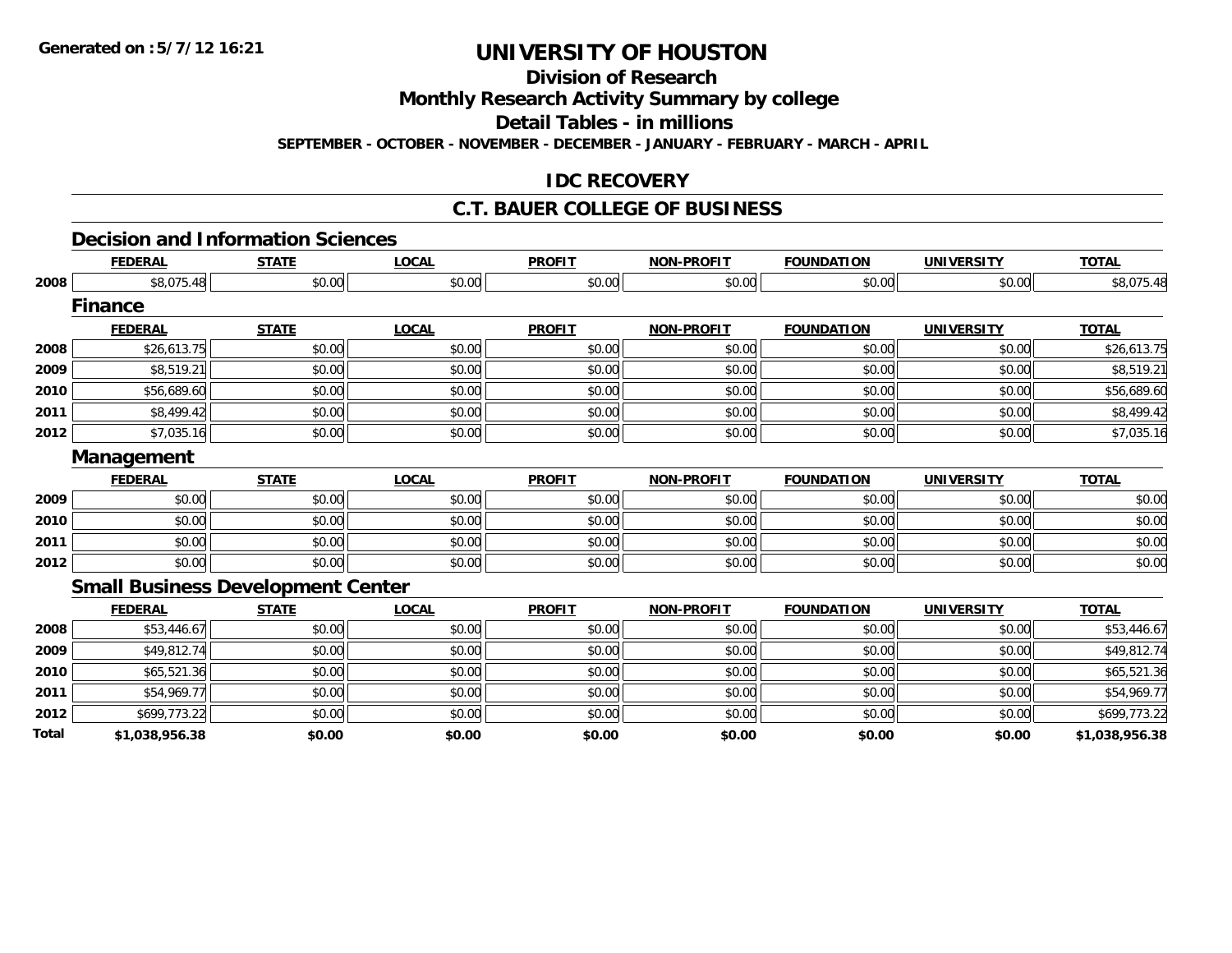**Division of Research**

**Monthly Research Activity Summary by college**

**Detail Tables - in millions**

**SEPTEMBER - OCTOBER - NOVEMBER - DECEMBER - JANUARY - FEBRUARY - MARCH - APRIL**

### **IDC RECOVERY**

#### **COLLEGE OF ARCHITECTURE**

|              | Architecture   |              |              |               |                   |                   |                   |              |  |  |  |
|--------------|----------------|--------------|--------------|---------------|-------------------|-------------------|-------------------|--------------|--|--|--|
|              | <b>FEDERAL</b> | <b>STATE</b> | <u>LOCAL</u> | <b>PROFIT</b> | <b>NON-PROFIT</b> | <b>FOUNDATION</b> | <b>UNIVERSITY</b> | <b>TOTAL</b> |  |  |  |
| 2008         | \$0.00         | \$0.00       | \$0.00       | \$2,143.53    | \$0.00            | \$0.00            | \$0.00            | \$2,143.53   |  |  |  |
| 2009         | \$0.00         | \$0.00       | \$0.00       | \$11,939.66   | \$0.00            | \$0.00            | \$0.00            | \$11,939.66  |  |  |  |
| <b>Total</b> | \$0.00         | \$0.00       | \$0.00       | \$14,083.19   | \$0.00            | \$0.00            | \$0.00            | \$14,083.19  |  |  |  |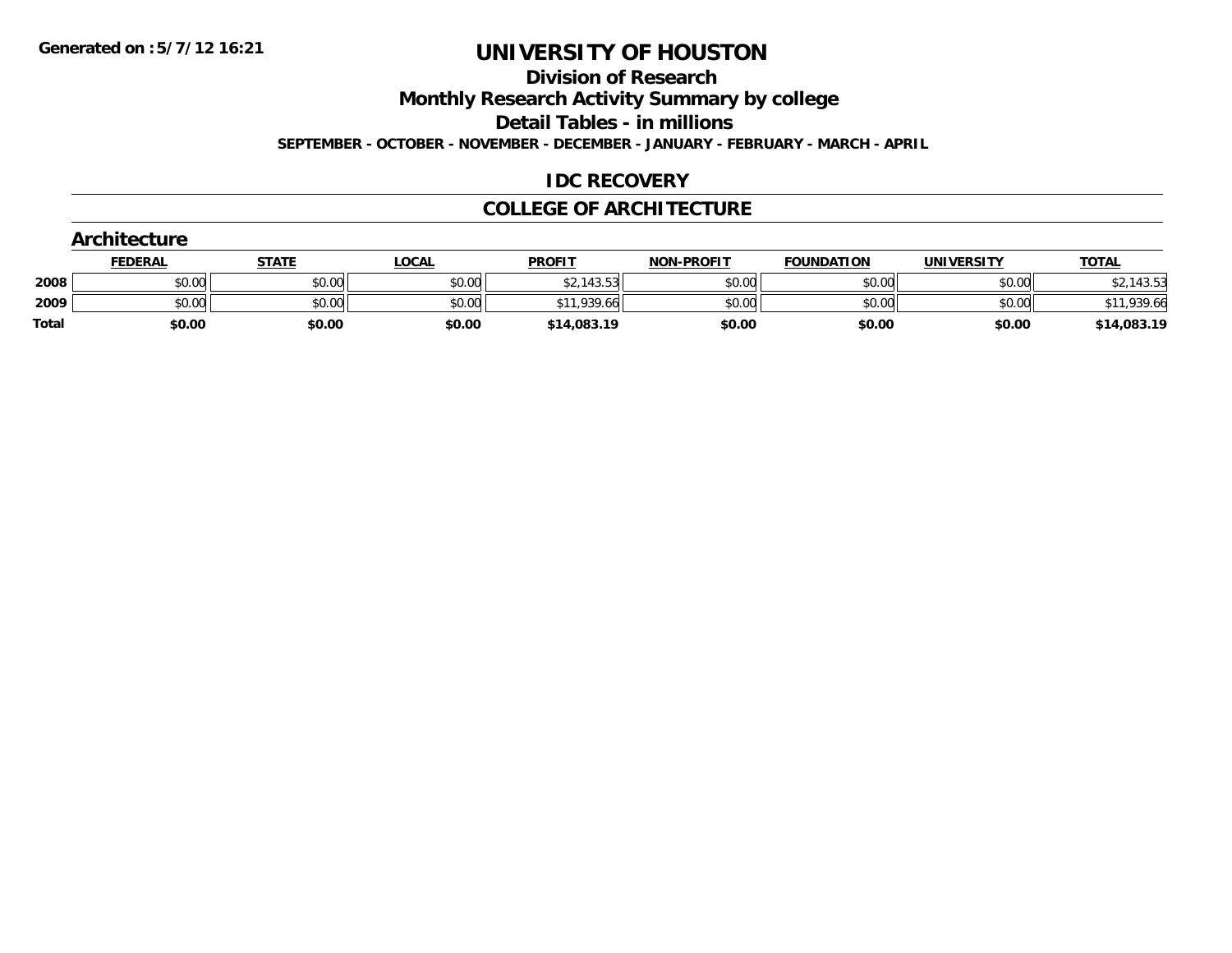### **Division of Research**

**Monthly Research Activity Summary by college**

#### **Detail Tables - in millions**

**SEPTEMBER - OCTOBER - NOVEMBER - DECEMBER - JANUARY - FEBRUARY - MARCH - APRIL**

### **IDC RECOVERY**

### **COLLEGE OF EDUCATION**

### **Consistency Mgmt and Coop Disc**

|      | <b>FEDERAL</b>                    | <b>STATE</b> | <b>LOCAL</b> | <b>PROFIT</b> | <b>NON-PROFIT</b> | <b>FOUNDATION</b> | <b>UNIVERSITY</b> | <b>TOTAL</b> |
|------|-----------------------------------|--------------|--------------|---------------|-------------------|-------------------|-------------------|--------------|
| 2010 | \$0.00                            | \$0.00       | \$0.00       | \$0.00        | \$0.00            | \$0.00            | \$0.00            | \$0.00       |
| 2011 | \$0.00                            | \$0.00       | \$0.00       | \$0.00        | \$0.00            | \$0.00            | \$0.00            | \$0.00       |
| 2012 | \$0.00                            | \$0.00       | \$0.00       | \$0.00        | \$0.00            | \$0.00            | \$0.00            | \$0.00       |
|      | <b>Curriculum and Instruction</b> |              |              |               |                   |                   |                   |              |
|      | <b>FEDERAL</b>                    | <b>STATE</b> | <b>LOCAL</b> | <b>PROFIT</b> | <b>NON-PROFIT</b> | <b>FOUNDATION</b> | <b>UNIVERSITY</b> | <b>TOTAL</b> |
| 2008 | \$98,750.36                       | \$2,718.75   | \$0.04       | \$0.00        | \$25,701.43       | (\$0.91)          | \$0.00            | \$127,169.67 |
| 2009 | \$70,890.32                       | \$0.00       | \$161.40     | \$0.00        | \$25,124.92       | \$0.00            | \$0.00            | \$96,176.64  |
| 2010 | \$19,255.54                       | \$0.00       | \$641.65     | \$0.00        | \$24,917.98       | \$1,704.69        | \$0.00            | \$46,519.86  |
| 2011 | \$38,799.62                       | \$75.30      | \$0.00       | \$0.00        | \$4,778.69        | \$6,210.06        | \$0.00            | \$49,863.67  |
| 2012 | \$60,517.38                       | \$17,653.54  | \$0.00       | \$0.00        | \$5,540.31        | \$9,370.09        | \$0.00            | \$93,081.32  |
|      | Dean, Education                   |              |              |               |                   |                   |                   |              |
|      | <b>FEDERAL</b>                    | <b>STATE</b> | <b>LOCAL</b> | <b>PROFIT</b> | <b>NON-PROFIT</b> | <b>FOUNDATION</b> | <b>UNIVERSITY</b> | <b>TOTAL</b> |
| 2008 | \$0.00                            | \$0.00       | \$0.00       | \$0.00        | \$0.36            | \$0.00            | \$0.00            | \$0.36       |

| וטטב | vv.vvii | <b>JU.UUI</b>  | JU.UU          | JU.UU I | JU.JU              | JU.UUI | JU.UUI         | vo.oo                  |
|------|---------|----------------|----------------|---------|--------------------|--------|----------------|------------------------|
| 2010 | \$0.00  | 40.00<br>vv.vv | 0000<br>PU.UU  | \$0.00  | 0.00<br>ง∪.∪บ      | \$0.00 | 0000<br>PO.OO  | $\sim$ $\sim$<br>JU.UU |
| 2011 | \$0.00  | 0000<br>vu.vu  | 0000<br>JU.UU  | \$0.00  | $\sim$ 00<br>vu.vu | \$0.00 | 0000<br>\$U.UU | $\sim$ $\sim$<br>ง∪.∪บ |
| 2012 | \$0.00  | \$0.00         | 0000<br>\$U.UU | \$0.00  | $\sim$ 00<br>JU.UU | \$0.00 | \$0.00         | $\sim$ $\sim$<br>ง∪.∪บ |

### **Educational Leadership & Cultural Studies**

|      | <b>FEDERA</b>     | 27.77<br>1 M  | <b>OCAI</b>        | <b>PROFIT</b>                                | <b>ABALLE</b><br><b>AIAI</b> | τιον          | $100 - 171$<br>INIVE | <b>TOT</b>    |
|------|-------------------|---------------|--------------------|----------------------------------------------|------------------------------|---------------|----------------------|---------------|
| 2008 | 0000<br>PU.UU     | 0000<br>DU.UU | ሶስ ሰሰ<br>PU.UU     | 0000<br>PO.OO                                | 0 <sup>n</sup><br>vu.u       | 0000<br>JU.UU | 0000<br>PO.OO        | 0000<br>PU.UU |
| 2011 | 0000<br>vu.uu     |               | $\sim$ 00<br>₽U.UU | $\triangle$ $\triangle$ $\triangle$<br>vv.vv | $\sim$ 0.00<br>vu.vu         | 0000<br>vu.vu | 0000<br>PO.OO        |               |
|      | — —<br>- -<br>- - |               |                    |                                              |                              |               |                      |               |

### **Educational Psychology**

|      | <b>FEDERAL</b> | <b>STATE</b> | LOCAL  | <b>PROFIT</b> | <b>NON-PROFIT</b> | <b>FOUNDATION</b> | UNIVERSITY | <b>TOTAL</b> |
|------|----------------|--------------|--------|---------------|-------------------|-------------------|------------|--------------|
| 2008 | \$12,088.54    | \$13,140.55  | \$0.00 | \$0.00        | \$125.26          | \$9,834.09        | \$0.00     | \$35,188.45  |
| 2009 | \$4,315.70     | (\$548.94)   | \$0.00 | \$0.00        | \$0.00            | \$16,621.40       | \$0.00     | \$20,388.16  |
| 2010 | \$0.00         | \$135.81     | \$0.00 | \$0.00        | \$477.23          | \$9,572.91        | \$0.00     | \$10,185.95  |
| 2011 | \$4,263.51     | \$2,497.25   | \$0.00 | \$0.00        | \$59.22           | \$6,248.82        | \$0.00     | \$13,068.80  |
| 2012 | \$7,682.93     | \$0.00       | \$0.00 | \$0.00        | \$0.00            | \$0.00            | \$0.00     | \$7,682.93   |

#### **Institute for Urban Education**

|      | <b>FEDED!</b>    | $\sim$ $\sim$ $\sim$ $\sim$        | $\sim$ $\sim$ $\sim$ | <b>DDAEIT</b><br>Ξπι. | - - - - -<br>. | .<br>10N | <b>JNIVE</b> '<br>---- | <b>TOTAL</b><br>UINI |
|------|------------------|------------------------------------|----------------------|-----------------------|----------------|----------|------------------------|----------------------|
| 2008 | $\cdots$<br>.v.v | $\sim$ $\sim$<br>$\cdot\cdot\cdot$ |                      | $\sim$<br>יש.ש        |                | $\sim$   | $\sim$                 | $\sim$<br>.U.U       |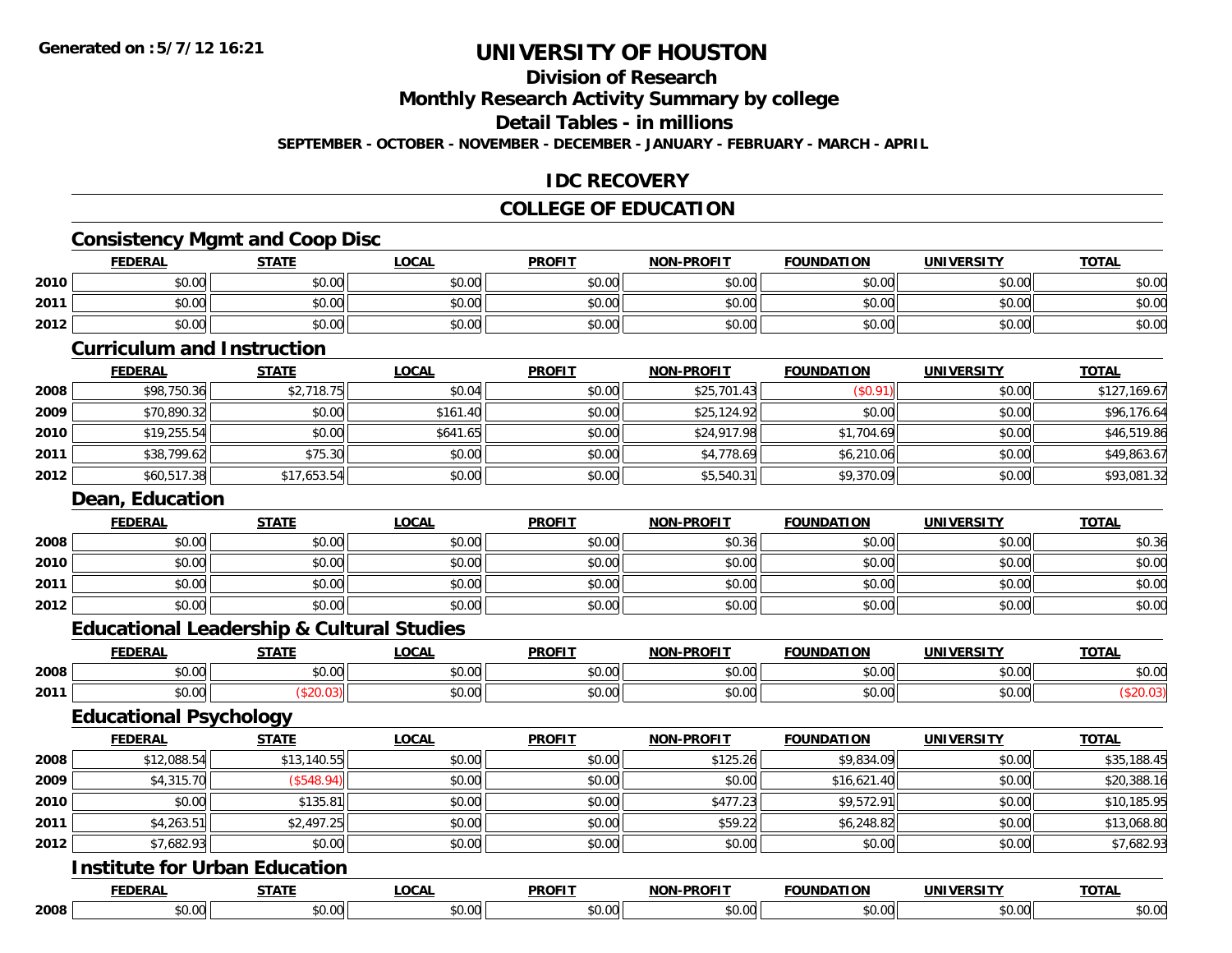### **Division of Research**

**Monthly Research Activity Summary by college**

**Detail Tables - in millions**

**SEPTEMBER - OCTOBER - NOVEMBER - DECEMBER - JANUARY - FEBRUARY - MARCH - APRIL**

### **IDC RECOVERY**

### **COLLEGE OF EDUCATION**

#### **Institute for Urban Education**

|       | <b>FEDERAL</b> | <b>STATE</b> | <b>LOCAL</b> | <b>PROFIT</b> | <b>NON-PROFIT</b> | <b>FOUNDATION</b> | <b>UNIVERSITY</b> | <b>TOTAL</b> |
|-------|----------------|--------------|--------------|---------------|-------------------|-------------------|-------------------|--------------|
| 2009  | \$0.00         | \$0.00       | \$0.00       | \$0.00        | \$0.00            | \$0.00            | \$0.00            | \$0.00       |
| 2010  | \$0.00         | \$0.00       | \$0.00       | \$0.00        | \$0.00            | \$0.00            | \$0.00            | \$0.00       |
| 2011  | \$0.00         | \$0.00       | \$0.00       | \$0.00        | \$0.00            | \$0.00            | \$0.00            | \$0.00       |
| 2012  | \$0.00         | \$0.00       | \$0.00       | \$0.00        | \$0.00            | \$0.00            | \$0.00            | \$0.00       |
| Total | \$316,563.90   | \$35,652.23  | \$803.09     | \$0.00        | \$86,725.40       | \$59,561.15       | \$0.00            | \$499,305.77 |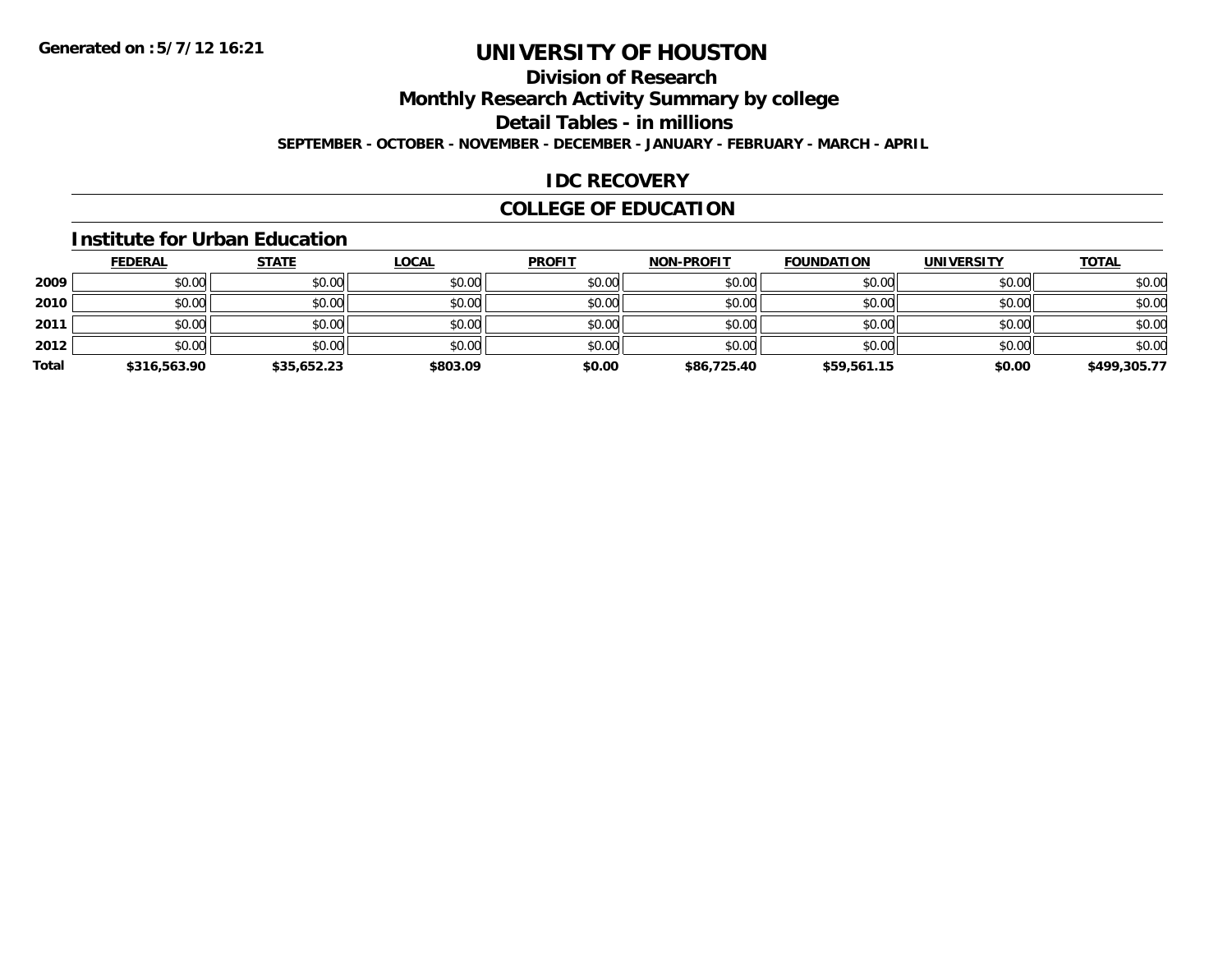**Division of Research**

**Monthly Research Activity Summary by college**

**Detail Tables - in millions**

**SEPTEMBER - OCTOBER - NOVEMBER - DECEMBER - JANUARY - FEBRUARY - MARCH - APRIL**

### **IDC RECOVERY**

#### **COLLEGE OF LIBERAL ARTS AND SOCIAL SCIENCES**

|      | Art                              |                                        |              |               |                   |                   |                   |              |
|------|----------------------------------|----------------------------------------|--------------|---------------|-------------------|-------------------|-------------------|--------------|
|      | <b>FEDERAL</b>                   | <b>STATE</b>                           | <b>LOCAL</b> | <b>PROFIT</b> | <b>NON-PROFIT</b> | <b>FOUNDATION</b> | <b>UNIVERSITY</b> | <b>TOTAL</b> |
| 2012 | \$365.96                         | \$0.00                                 | \$0.00       | \$0.00        | \$0.00            | \$0.00            | \$0.00            | \$365.96     |
|      | <b>Arte Publico Press</b>        |                                        |              |               |                   |                   |                   |              |
|      | <b>FEDERAL</b>                   | <b>STATE</b>                           | <b>LOCAL</b> | <b>PROFIT</b> | <b>NON-PROFIT</b> | <b>FOUNDATION</b> | <b>UNIVERSITY</b> | <b>TOTAL</b> |
| 2008 | \$0.00                           | \$0.00                                 | \$0.00       | \$0.00        | \$0.00            | \$1,328.87        | \$0.00            | \$1,328.87   |
| 2011 | \$0.00                           | \$0.00                                 | \$0.00       | \$0.00        | \$0.00            | \$6,735.00        | \$0.00            | \$6,735.00   |
|      | <b>Blaffer Gallery</b>           |                                        |              |               |                   |                   |                   |              |
|      | <b>FEDERAL</b>                   | <b>STATE</b>                           | <b>LOCAL</b> | <b>PROFIT</b> | <b>NON-PROFIT</b> | <b>FOUNDATION</b> | <b>UNIVERSITY</b> | <b>TOTAL</b> |
| 2008 | \$5,074.89                       | \$0.00                                 | \$0.00       | \$0.00        | \$0.00            | \$0.00            | \$0.00            | \$5,074.89   |
| 2009 | \$1,232.35                       | \$0.00                                 | \$0.00       | \$0.00        | \$0.00            | \$0.00            | \$0.00            | \$1,232.35   |
| 2010 | \$6,936.73                       | \$0.00                                 | \$0.00       | \$0.00        | \$0.00            | \$0.00            | \$0.00            | \$6,936.73   |
| 2011 | \$1,431.32                       | \$0.00                                 | \$0.00       | \$0.00        | \$0.00            | \$0.00            | \$0.00            | \$1,431.32   |
|      | <b>Center for Public History</b> |                                        |              |               |                   |                   |                   |              |
|      | <b>FEDERAL</b>                   | <b>STATE</b>                           | <b>LOCAL</b> | <b>PROFIT</b> | <b>NON-PROFIT</b> | <b>FOUNDATION</b> | <b>UNIVERSITY</b> | <b>TOTAL</b> |
| 2012 | \$6,908.27                       | \$0.00                                 | \$0.00       | \$0.00        | \$0.00            | \$0.00            | \$0.00            | \$6,908.27   |
|      | <b>Communication Disorders</b>   |                                        |              |               |                   |                   |                   |              |
|      | <b>FEDERAL</b>                   | <b>STATE</b>                           | <b>LOCAL</b> | <b>PROFIT</b> | <b>NON-PROFIT</b> | <b>FOUNDATION</b> | <b>UNIVERSITY</b> | <b>TOTAL</b> |
| 2008 | \$0.01                           | \$0.00                                 | \$0.00       | \$0.00        | \$0.00            | \$0.00            | \$0.00            | \$0.01       |
| 2009 | (\$8,832.31)                     | \$0.00                                 | \$0.00       | \$0.00        | \$0.00            | \$0.00            | \$0.00            | (\$8,832.31) |
| 2010 | (\$0.03)                         | \$0.00                                 | \$0.00       | \$0.00        | \$0.00            | \$0.00            | \$0.00            | (\$0.03)     |
| 2011 | (\$2,069.24)                     | \$0.00                                 | \$0.00       | \$0.00        | \$0.00            | \$0.00            | \$0.00            | (\$2,069.24) |
| 2012 | \$1,564.70                       | \$0.00                                 | \$0.00       | \$0.00        | \$0.00            | \$0.00            | \$0.00            | \$1,564.70   |
|      |                                  | <b>Comparative Cultural Studies</b>    |              |               |                   |                   |                   |              |
|      | <b>FEDERAL</b>                   | <b>STATE</b>                           | <b>LOCAL</b> | <b>PROFIT</b> | <b>NON-PROFIT</b> | <b>FOUNDATION</b> | <b>UNIVERSITY</b> | <b>TOTAL</b> |
| 2008 | (\$171.27)                       | \$0.00                                 | \$0.00       | \$0.00        | \$0.00            | \$0.00            | \$0.00            | (\$171.27)   |
| 2011 | \$0.00                           | \$0.00                                 | \$0.00       | (\$25.13)     | \$0.00            | \$0.00            | \$0.00            | $(*25.13)$   |
| 2012 | \$0.00                           | \$32.20                                | \$0.00       | \$0.00        | \$0.00            | \$0.00            | \$0.00            | \$32.20      |
|      |                                  | Dean, Liberal Arts and Social Sciences |              |               |                   |                   |                   |              |
|      | <b>FEDERAL</b>                   | <b>STATE</b>                           | <b>LOCAL</b> | <b>PROFIT</b> | <b>NON-PROFIT</b> | <b>FOUNDATION</b> | <b>UNIVERSITY</b> | <b>TOTAL</b> |
| 2008 | \$10,904.36                      | \$0.00                                 | \$0.00       | \$0.00        | \$0.00            | \$0.00            | \$0.00            | \$10,904.36  |
| 2009 | \$30,388.31                      | \$0.00                                 | \$0.00       | \$0.00        | \$0.00            | \$0.00            | \$0.00            | \$30,388.31  |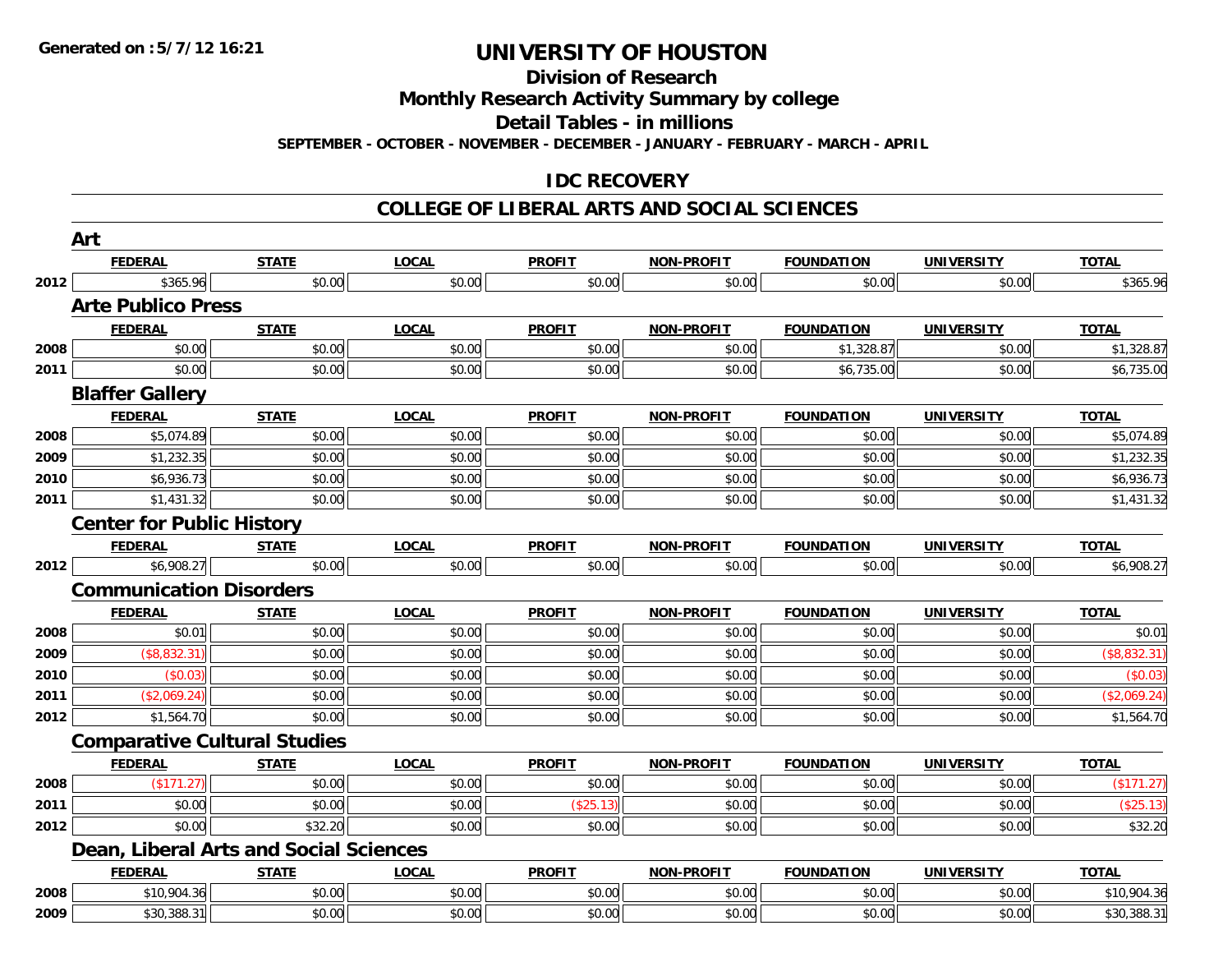**2012**

# **UNIVERSITY OF HOUSTON**

**Division of Research**

**Monthly Research Activity Summary by college**

**Detail Tables - in millions**

**SEPTEMBER - OCTOBER - NOVEMBER - DECEMBER - JANUARY - FEBRUARY - MARCH - APRIL**

### **IDC RECOVERY**

### **COLLEGE OF LIBERAL ARTS AND SOCIAL SCIENCES**

### **Dean, Liberal Arts and Social Sciences**

|      | <b>FEDERAL</b>                      | <b>STATE</b> | <b>LOCAL</b> | <b>PROFIT</b> | <b>NON-PROFIT</b> | <b>FOUNDATION</b> | <b>UNIVERSITY</b> | <b>TOTAL</b> |
|------|-------------------------------------|--------------|--------------|---------------|-------------------|-------------------|-------------------|--------------|
| 2010 | \$495.20                            | \$0.00       | \$0.00       | \$0.00        | \$0.00            | \$0.00            | \$0.00            | \$495.20     |
| 2011 | (\$705.83)                          | \$0.00       | \$0.00       | \$0.00        | \$0.00            | \$0.00            | \$0.00            | (\$705.83)   |
| 2012 | \$0.00                              | \$0.00       | \$0.00       | \$0.00        | \$0.00            | \$0.00            | \$0.00            | \$0.00       |
|      | <b>Economics</b>                    |              |              |               |                   |                   |                   |              |
|      | <b>FEDERAL</b>                      | <b>STATE</b> | <b>LOCAL</b> | <b>PROFIT</b> | <b>NON-PROFIT</b> | <b>FOUNDATION</b> | <b>UNIVERSITY</b> | <b>TOTAL</b> |
| 2008 | \$6,945.67                          | \$0.00       | \$0.00       | \$0.00        | \$0.00            | \$0.00            | \$0.00            | \$6,945.67   |
| 2009 | \$3,180.28                          | \$0.00       | \$0.00       | \$0.00        | \$0.00            | \$0.00            | \$0.00            | \$3,180.28   |
| 2010 | \$2,425.00                          | \$0.00       | \$0.00       | \$0.00        | \$0.00            | \$0.00            | \$0.00            | \$2,425.00   |
| 2011 | (\$651.51)                          | \$0.00       | \$0.00       | \$0.00        | \$0.00            | \$0.00            | \$0.00            | (\$651.51)   |
| 2012 | \$927.10                            | \$0.00       | \$0.00       | \$2,157.90    | \$0.00            | \$0.00            | \$0.00            | \$3,085.00   |
|      | English                             |              |              |               |                   |                   |                   |              |
|      | <b>FEDERAL</b>                      | <b>STATE</b> | <b>LOCAL</b> | <b>PROFIT</b> | <b>NON-PROFIT</b> | <b>FOUNDATION</b> | <b>UNIVERSITY</b> | <b>TOTAL</b> |
| 2008 | \$0.00                              | \$0.00       | \$0.00       | \$0.00        | \$0.00            | \$0.00            | \$0.00            | \$0.00       |
| 2009 | \$0.00                              | \$0.00       | \$0.00       | \$0.00        | \$0.00            | \$0.00            | \$0.00            | \$0.00       |
| 2010 | \$0.00                              | \$0.00       | \$0.00       | \$0.00        | \$0.00            | \$0.00            | \$0.00            | \$0.00       |
| 2011 | \$0.00                              | \$0.00       | \$0.00       | \$0.00        | \$0.00            | \$0.00            | \$0.00            | \$0.00       |
| 2012 | \$0.00                              | \$0.00       | \$0.00       | \$0.00        | \$0.00            | \$0.00            | \$0.00            | \$0.00       |
|      | <b>Health and Human Performance</b> |              |              |               |                   |                   |                   |              |
|      | <b>FEDERAL</b>                      | <b>STATE</b> | <b>LOCAL</b> | <b>PROFIT</b> | <b>NON-PROFIT</b> | <b>FOUNDATION</b> | <b>UNIVERSITY</b> | <b>TOTAL</b> |
| 2008 | \$342,565.64                        | \$0.00       | \$0.00       | \$17,638.59   | \$3.11            | \$479.32          | \$0.00            | \$360,686.66 |
| 2009 | \$340,085.56                        | \$0.00       | \$0.00       | \$7,008.80    | \$0.00            | \$1,200.69        | \$0.00            | \$348,295.05 |
| 2010 | \$376,957.43                        | \$0.00       | \$0.00       | \$12,335.72   | \$0.00            | \$1,024.41        | \$0.00            | \$390,317.56 |
| 2011 | \$290,897.92                        | \$0.00       | \$0.00       | \$44,669.36   | \$0.00            | \$776.35          | \$0.00            | \$336,343.63 |
| 2012 | \$182,635.76                        | \$0.00       | \$0.00       | \$41,783.83   | \$0.00            | \$0.00            | \$0.00            | \$224,419.59 |
|      | <b>History</b>                      |              |              |               |                   |                   |                   |              |
|      | <b>FEDERAL</b>                      | <b>STATE</b> | <b>LOCAL</b> | <b>PROFIT</b> | <b>NON-PROFIT</b> | <b>FOUNDATION</b> | <b>UNIVERSITY</b> | <b>TOTAL</b> |
| 2008 | \$2,206.75                          | \$0.00       | \$0.00       | \$0.00        | \$2,600.44        | \$0.00            | \$0.00            | \$4,807.19   |
| 2009 | \$0.00                              | \$0.00       | \$0.00       | \$0.00        | \$0.00            | \$0.00            | \$0.00            | \$0.00       |
| 2010 | \$0.00                              | \$0.00       | \$0.00       | \$0.00        | \$0.00            | \$0.00            | \$0.00            | \$0.00       |

2 | \$0.00 \$0.00 \$0.00 \$0.00 \$0.00 \$0.00 \$0.00 \$0.00 \$0.00 \$0.00 \$0.00 \$0.00 \$0.00 \$0.00 \$0.00 \$0.00 \$0.00 \$0.0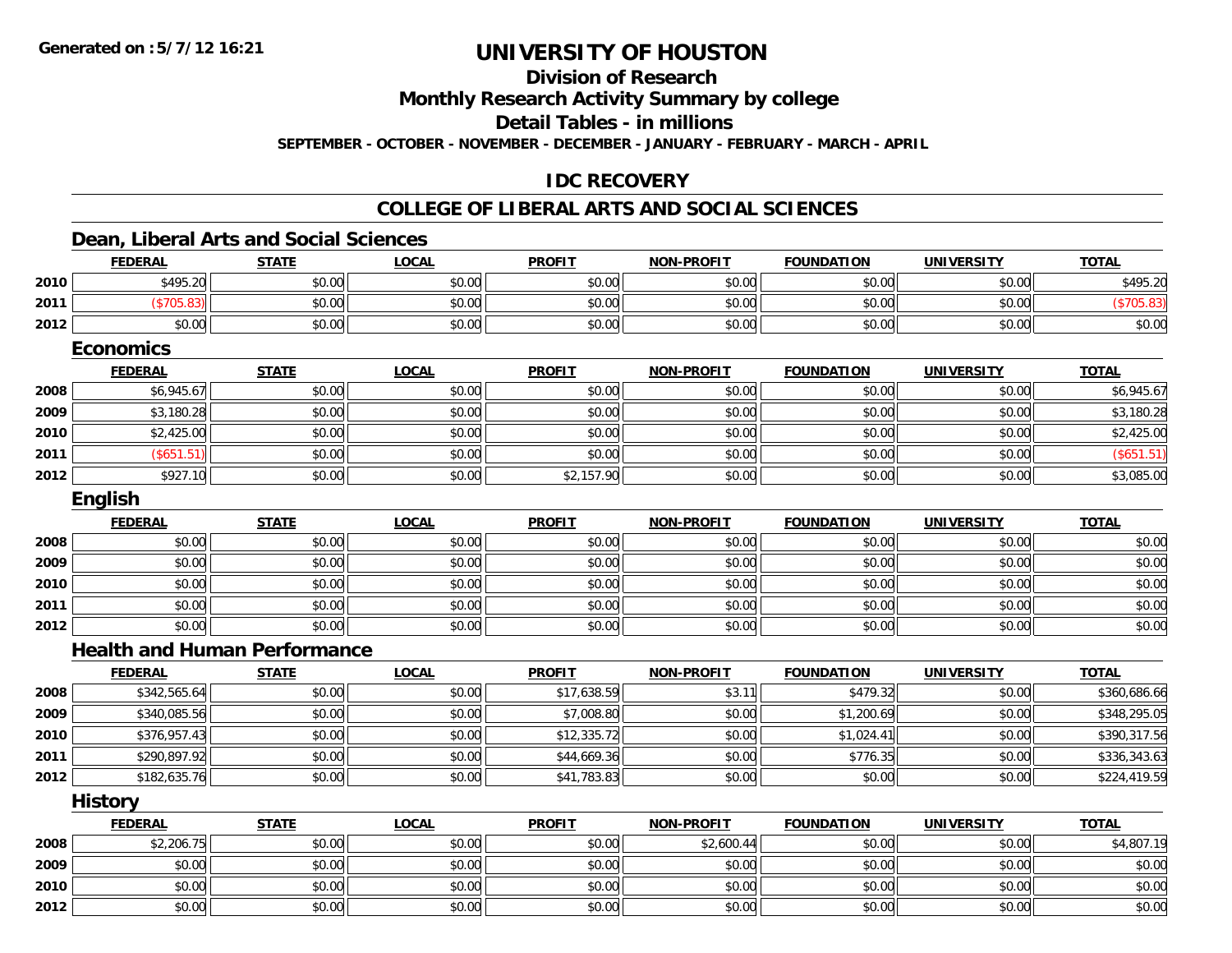**Division of Research**

**Monthly Research Activity Summary by college**

**Detail Tables - in millions**

**SEPTEMBER - OCTOBER - NOVEMBER - DECEMBER - JANUARY - FEBRUARY - MARCH - APRIL**

### **IDC RECOVERY**

#### **COLLEGE OF LIBERAL ARTS AND SOCIAL SCIENCES**

|      | <b>Hobby Center for Public Policy</b> |              |              |               |                   |                   |                   |                |
|------|---------------------------------------|--------------|--------------|---------------|-------------------|-------------------|-------------------|----------------|
|      | <b>FEDERAL</b>                        | <b>STATE</b> | <b>LOCAL</b> | <b>PROFIT</b> | <b>NON-PROFIT</b> | <b>FOUNDATION</b> | <b>UNIVERSITY</b> | <b>TOTAL</b>   |
| 2009 | \$1,437.04                            | \$0.00       | \$0.00       | \$0.00        | \$0.00            | \$0.00            | \$0.00            | \$1,437.04     |
| 2010 | \$4,290.73                            | \$0.00       | \$0.00       | \$0.00        | \$0.00            | \$0.00            | \$0.00            | \$4,290.73     |
| 2011 | \$4,678.73                            | \$0.00       | \$0.00       | \$0.00        | \$0.00            | \$0.00            | \$0.00            | \$4,678.73     |
|      | <b>Modern/Classical Languages</b>     |              |              |               |                   |                   |                   |                |
|      | <b>FEDERAL</b>                        | <b>STATE</b> | <b>LOCAL</b> | <b>PROFIT</b> | <b>NON-PROFIT</b> | <b>FOUNDATION</b> | <b>UNIVERSITY</b> | <b>TOTAL</b>   |
| 2008 | (146.97)                              | \$0.00       | \$0.00       | \$0.00        | \$0.00            | \$0.00            | \$0.00            | (\$146.97)     |
|      | Philosophy                            |              |              |               |                   |                   |                   |                |
|      | <b>FEDERAL</b>                        | <b>STATE</b> | <b>LOCAL</b> | <b>PROFIT</b> | <b>NON-PROFIT</b> | <b>FOUNDATION</b> | <b>UNIVERSITY</b> | <b>TOTAL</b>   |
| 2008 | \$0.00                                | \$0.00       | \$0.00       | \$0.00        | \$0.00            | \$0.00            | \$0.00            | \$0.00         |
| 2009 | \$0.00                                | \$0.00       | \$0.00       | \$0.00        | \$0.00            | \$0.00            | \$0.00            | \$0.00         |
| 2010 | \$0.00                                | \$0.00       | \$0.00       | \$0.00        | \$0.00            | \$0.00            | \$0.00            | \$0.00         |
| 2011 | \$0.00                                | \$0.00       | \$0.00       | \$0.00        | \$0.00            | \$0.00            | \$0.00            | \$0.00         |
| 2012 | \$1,424.35                            | \$0.00       | \$0.00       | \$0.00        | \$0.00            | \$0.00            | \$0.00            | \$1,424.35     |
|      | <b>Political Science</b>              |              |              |               |                   |                   |                   |                |
|      | <b>FEDERAL</b>                        | <b>STATE</b> | <b>LOCAL</b> | <b>PROFIT</b> | <b>NON-PROFIT</b> | <b>FOUNDATION</b> | <b>UNIVERSITY</b> | <b>TOTAL</b>   |
| 2008 | \$1,408.20                            | \$0.00       | \$0.00       | \$0.00        | \$0.00            | \$0.00            | \$505.86          | \$1,914.06     |
| 2009 | \$12,542.40                           | \$0.00       | \$0.00       | \$0.00        | \$0.00            | \$0.00            | \$3,167.94        | \$15,710.34    |
| 2010 | \$166.49                              | \$0.00       | \$0.00       | \$0.00        | \$0.00            | \$0.00            | \$0.00            | \$166.49       |
| 2011 | (\$2,423.40)                          | (\$91.29)    | \$0.00       | \$0.00        | \$0.00            | \$0.00            | \$0.00            | (\$2,514.69)   |
| 2012 | \$0.00                                | \$0.00       | \$0.00       | \$0.00        | \$0.00            | \$0.00            | \$0.00            | \$0.00         |
|      | <b>Psychology</b>                     |              |              |               |                   |                   |                   |                |
|      | <b>FEDERAL</b>                        | <b>STATE</b> | <b>LOCAL</b> | <b>PROFIT</b> | <b>NON-PROFIT</b> | <b>FOUNDATION</b> | <b>UNIVERSITY</b> | <b>TOTAL</b>   |
| 2008 | \$1,340,298.41                        | \$338,264.82 | \$0.00       | \$2,757.80    | (\$375.32)        | \$0.00            | (\$0.07)          | \$1,680,945.64 |
| 2009 | \$355,300.77                          | \$82,491.80  | \$1,690.44   | \$6,393.33    | (\$2.14)          | \$2,557.37        | \$0.00            | \$448,431.57   |
| 2010 | \$452,204.28                          | \$124,489.11 | \$0.00       | \$7,038.06    | \$154.68          | \$172.63          | \$0.00            | \$584,058.76   |
| 2011 | \$872,956.74                          | \$33,426.17  | \$0.00       | \$3,813.15    | \$6,023.81        | \$18,669.18       | \$0.00            | \$934,889.05   |
| 2012 | \$991,352.42                          | \$1,301.14   | \$0.00       | \$1,910.46    | \$8,992.15        | \$15,508.01       | (\$3,117.51)      | \$1,015,946.67 |
|      | <b>Sociology</b>                      |              |              |               |                   |                   |                   |                |
|      | <b>FEDERAL</b>                        | <b>STATE</b> | <b>LOCAL</b> | <b>PROFIT</b> | <b>NON-PROFIT</b> | <b>FOUNDATION</b> | <b>UNIVERSITY</b> | <b>TOTAL</b>   |
| 2008 | \$16,832.55                           | \$0.00       | \$544.64     | \$0.00        | \$0.00            | \$0.00            | \$0.00            | \$17,377.19    |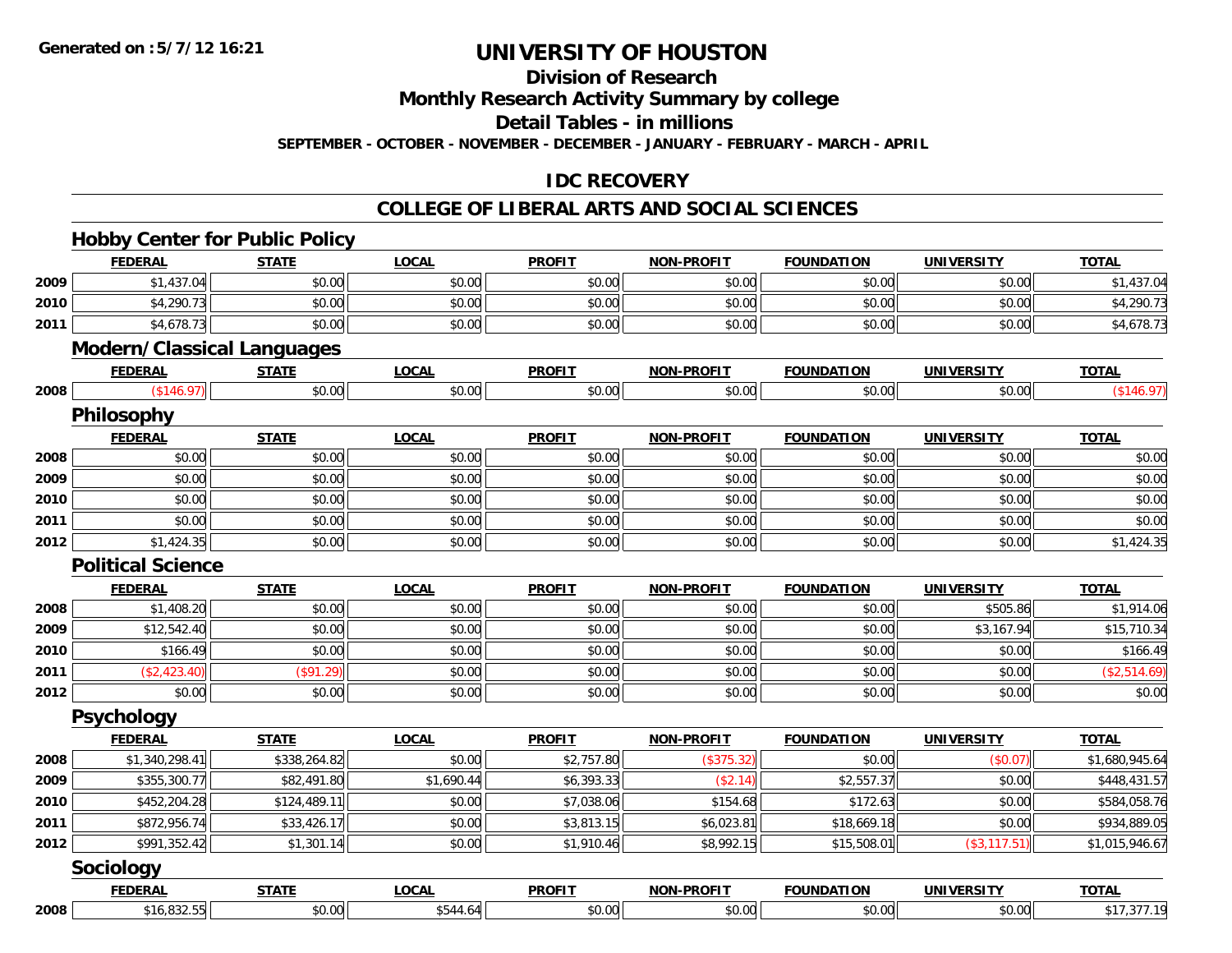**Division of Research**

**Monthly Research Activity Summary by college**

**Detail Tables - in millions**

**SEPTEMBER - OCTOBER - NOVEMBER - DECEMBER - JANUARY - FEBRUARY - MARCH - APRIL**

#### **IDC RECOVERY**

#### **COLLEGE OF LIBERAL ARTS AND SOCIAL SCIENCES**

|       | Sociology      |              |              |               |                   |                   |                   |                |
|-------|----------------|--------------|--------------|---------------|-------------------|-------------------|-------------------|----------------|
|       | <b>FEDERAL</b> | <b>STATE</b> | <u>LOCAL</u> | <b>PROFIT</b> | <b>NON-PROFIT</b> | <b>FOUNDATION</b> | <b>UNIVERSITY</b> | <b>TOTAL</b>   |
| 2009  | \$22,690.14    | \$0.00       | \$1,854.01   | \$0.00        | \$0.00            | \$0.00            | \$0.00            | \$24,544.15    |
| 2010  | \$41,079.63    | \$0.00       | \$432.67     | \$0.00        | \$1,585.80        | \$0.00            | \$0.00            | \$43,098.10    |
| 2011  | \$32,497.60    | \$0.00       | \$0.00       | \$0.00        | \$0.00            | \$0.00            | \$0.00            | \$32,497.60    |
| 2012  | \$1,148.18     | \$0.00       | \$0.00       | \$0.00        | \$0.00            | \$0.00            | \$0.00            | \$1,148.18     |
| Total | \$5,751,437.30 | \$579,913.95 | \$4,521.76   | \$147,481.87  | \$18,982.53       | \$48,451.82       | \$556.22          | \$6,551,345.46 |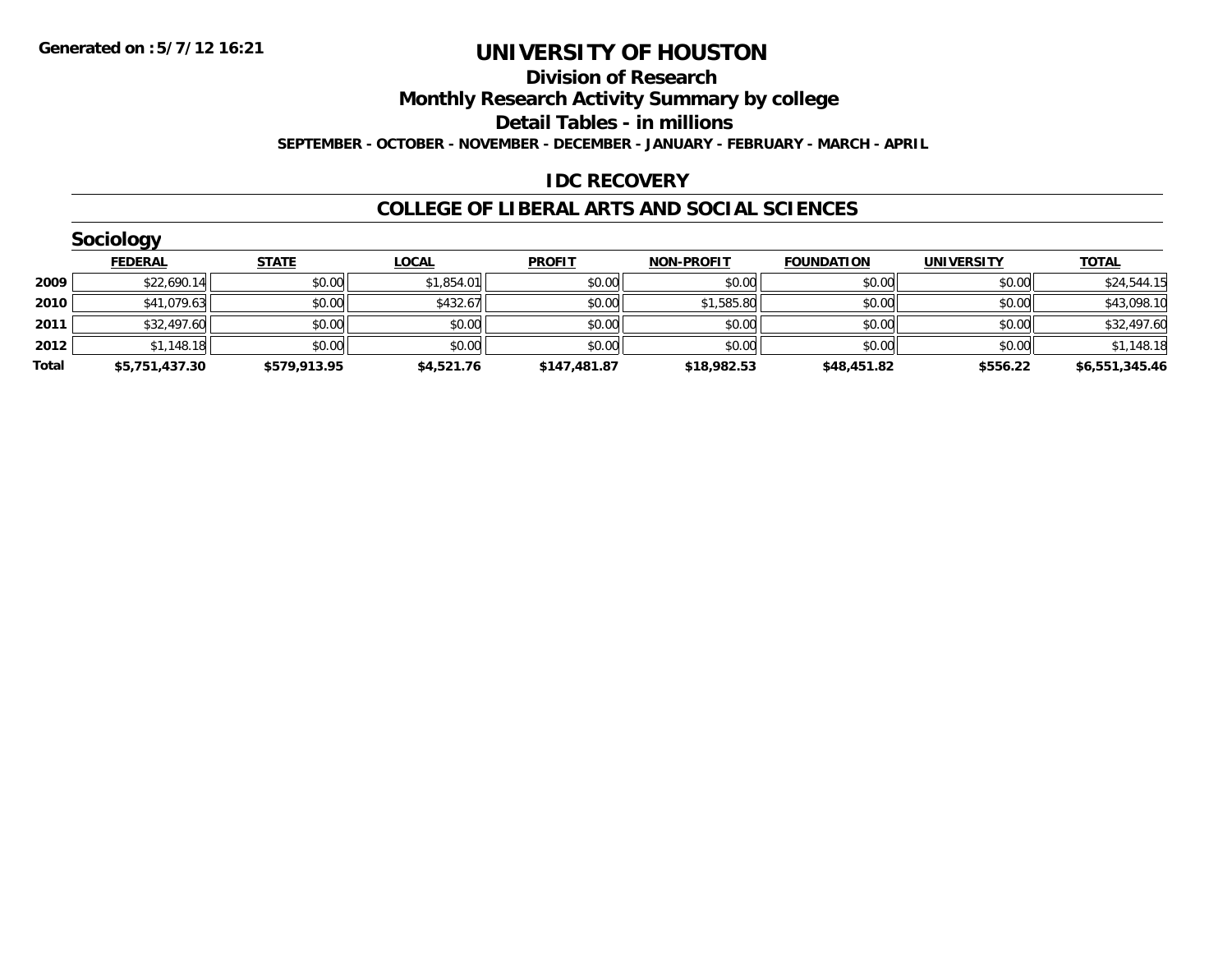#### **Division of Research**

**Monthly Research Activity Summary by college**

**Detail Tables - in millions**

**SEPTEMBER - OCTOBER - NOVEMBER - DECEMBER - JANUARY - FEBRUARY - MARCH - APRIL**

## **IDC RECOVERY**

#### **COLLEGE OF NATURAL SCIENCES AND MATHEMATICS**

**TOTAL** 

**TOTAL** 

#### **Allied Geophysical Laboratories FEDERAL STATE LOCAL PROFIT NON-PROFIT FOUNDATION UNIVERSITY TOTAL2011** \$0.00 \$0.00 \$0.00 \$3,576.29 \$0.00 \$0.00 \$0.00 \$3,576.29 **2012** $\texttt{2} \mid \texttt{30.00} \mid \texttt{40.00} \mid \texttt{50.00} \mid \texttt{50.00} \mid \texttt{60.00} \mid \texttt{60.00} \mid \texttt{75.424.62} \mid \texttt{75.424.62} \mid \texttt{75.424.62} \mid \texttt{75.424.62} \mid \texttt{75.424.62} \mid \texttt{75.424.62} \mid \texttt{75.424.62} \mid \texttt{75.424.62} \mid \texttt{75.424.6$ **Biology/Biochemistry FEDERAL STATE LOCAL PROFIT NON-PROFIT FOUNDATION UNIVERSITY TOTAL2008**8 \$503,728.27 \$0.00 \$0.00 \$0.00 \$0.00 \$0.00 \$0.00 \$0.00 \$3,320.23 \$963.13 \$963.13 \$0.00 \$508,011.63 **2009** \$366,973.75 \$0.00 \$0.00 \$0.00 \$0.00 \$1,580.72 \$0.00 \$368,554.47 **2010** \$678,974.79 \$0.00 \$0.00 \$0.00 \$16,999.02 \$1,346.49 \$0.00 \$697,320.30 **2011**1 \$713,801.68 \$4,100.50 \$4,100.50 \$0.00 \$0.00 \$0.00 \$0.00 \$24,303.22 \$0.00 \$0.00 \$742,205.40

#### **Center for Applied Geoscience Excellence**

|      | <b>FEDERAL</b> | <b>STATE</b>          | _OCAL  | <b>PROFIT</b> | <b>M-PROFIT</b><br>NON | <b>FOUNDATION</b> | <b>UNIVERSITY</b> | <b>TOTAL</b> |
|------|----------------|-----------------------|--------|---------------|------------------------|-------------------|-------------------|--------------|
| 2008 | 0000<br>,u.uu  | ሖ ∩<br>JU.UU          | \$0.00 | \$0.00        | 0000<br>JU.UU          | \$0.00            | \$0.00            | \$0.00       |
| 2009 | 0000<br>,u.uu  | $\sim$ 00<br>JU.UU    | \$0.00 | \$0.00        | 40.00<br>PO.OO         | \$0.00            | \$0.00            | \$0.00       |
| 2010 | \$0.00         | ¢∩<br>$\sim$<br>JU.UU | \$0.00 | \$0.00        | \$0.00                 | \$0.00            | \$0.00            | \$0.00       |

\$578,123.07 \$15,010.50 \$0.00 \$0.00 \$30,499.93 \$0.00 \$0.00 \$623,633.49

#### **Center for Nuclear Receptors and Cell Signaling**

|      | <b>FEDERAL</b> | <b>STATE</b> | <u>LOCAL</u> | <b>PROFIT</b> | <b>NON-PROFIT</b> | <b>FOUNDATION</b> | UNIVERSITY | <b>TOTAL</b>     |
|------|----------------|--------------|--------------|---------------|-------------------|-------------------|------------|------------------|
| 2010 | \$114,263.63   | \$0.00       | \$0.00       | \$0.00        | \$0.00            | \$0.00            | \$0.00     | \$114,263.63     |
| 2011 | \$221,943.00   | 549.17ء      | \$0.00       | \$0.00        | \$0.00            | \$0.00            | \$0.00     | \$222,492.12     |
| 2012 | \$255,650.48   | \$10,280.56  | \$0.00       | \$71,810.09   | \$0.00            | \$0.00            | \$0.00     | .741.13<br>\$337 |

#### **Chemistry**

**2012**

|      | <b>FEDERAL</b> | <b>STATE</b> | <u>LOCAL</u> | <b>PROFIT</b> | <b>NON-PROFIT</b> | <b>FOUNDATION</b> | UNIVERSITY  | <b>TOTAL</b> |
|------|----------------|--------------|--------------|---------------|-------------------|-------------------|-------------|--------------|
| 2008 | \$415,696.82   | (\$0.02)     | \$0.00       | \$5,324.35    | \$6,221.55        | \$0.00            | \$0.00      | \$427,242.70 |
| 2009 | \$298,778.08   | \$0.00       | \$0.00       | \$16,589.01   | \$0.00            | \$0.00            | \$24,689.73 | \$340,056.82 |
| 2010 | \$472,330.90   | \$0.00       | \$0.00       | \$18,874.04   | \$11.01           | \$0.00            | \$48,498.50 | \$539,692.43 |
| 2011 | \$563,990.63   | \$577.80     | \$0.00       | \$1,864.64)   | \$0.00            | \$0.00            | \$15,553,36 | \$578,257.16 |
| 2012 | \$397,231.77   | \$1,317.14   | \$0.00       | \$6,831.61    | \$0.00            | \$0.00            | \$14,738.17 | \$420,118.68 |

#### **Computer Science**

|      | <b>FEDERAL</b> | <b>CTATI</b> | 00n<br>.UU.A           | <b>PROFIT</b>                                          | <b>DDAEIT</b><br><b>NIONI</b> | UNDATION<br>-^         |                    | т∩тл                                        |
|------|----------------|--------------|------------------------|--------------------------------------------------------|-------------------------------|------------------------|--------------------|---------------------------------------------|
| 2008 | \$484,062.57   | \$0.00       | $\sim$ $\sim$<br>JU.UU | $\uparrow$ $\uparrow$ $\uparrow$ $\uparrow$<br>. ے ب ب | $\sim$ 00<br>JU.UU            | $\sim$ $\sim$<br>JU.UU |                    | \$486<br>$  \cdot$ $-$<br>- . J J J . J L . |
| 2009 | 7 0 9 1        | \$0.00       | $\sim$ 00<br>JU.UU     | າາດ<br>338.D                                           | $\sim$ 00<br>DU.UU            | $\sim$ $\sim$<br>JU.UU | $\sim$ 00<br>JU.UU | $+ - - -$<br>319 78<br>۶۵۶<br>. 7. 70       |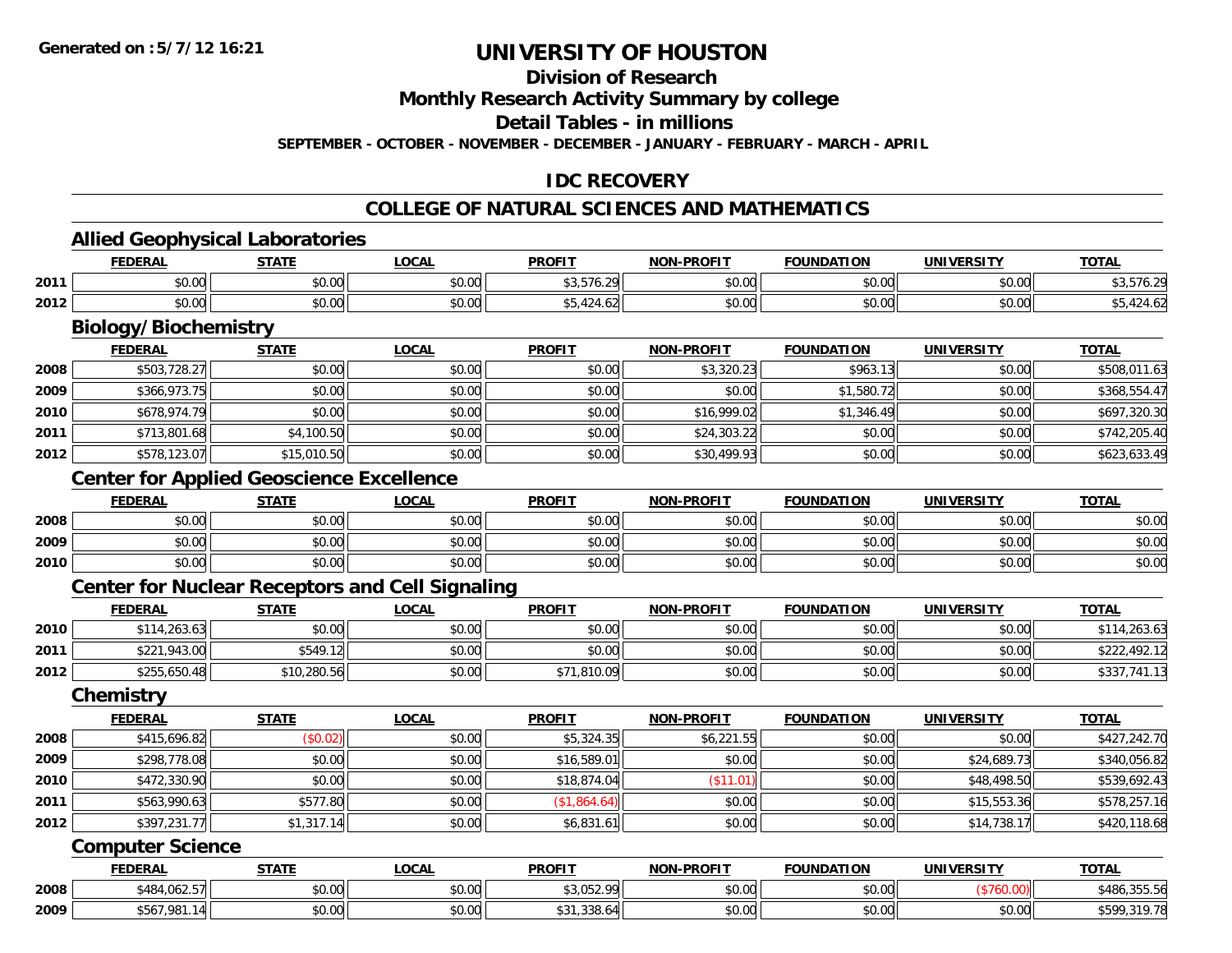### **Division of Research**

**Monthly Research Activity Summary by college**

**Detail Tables - in millions**

**SEPTEMBER - OCTOBER - NOVEMBER - DECEMBER - JANUARY - FEBRUARY - MARCH - APRIL**

## **IDC RECOVERY**

## **COLLEGE OF NATURAL SCIENCES AND MATHEMATICS**

## **Computer Science**

|      | <b>FEDERAL</b> | <u>STATE</u> | <u>LOCAL</u> | <b>PROFIT</b> | <b>NON-PROFIT</b> | <b>FOUNDATION</b> | <b>UNIVERSITY</b> | <b>TOTAL</b> |
|------|----------------|--------------|--------------|---------------|-------------------|-------------------|-------------------|--------------|
| 2010 | \$608,600.41   | \$193.37     | \$0.00       | ,964.28       | \$0.00            | \$0.00            | \$0.00            | \$620,758.06 |
| 2011 | \$822,279.52   | \$3,583.45   | \$0.00       | \$13,584.36   | \$0.00            | \$0.00            |                   | \$839,199.57 |
| 2012 | \$457,569.07   | \$3,018.92   | \$0.00       | \$73,652.37   | \$8,094.47        | \$0.00            | \$0.00            | \$542,334.83 |

# **Dean, Natural Sciences and Mathematics**

|      | <b>FEDERAL</b> | <b>STATE</b> | <u>LOCAL</u> | <b>PROFIT</b> | <b>NON-PROFIT</b> | <b>FOUNDATION</b> | <b>UNIVERSITY</b> | <b>TOTAL</b> |
|------|----------------|--------------|--------------|---------------|-------------------|-------------------|-------------------|--------------|
| 2008 | \$0.00         | \$0.00       | \$0.00       | \$0.00        | \$0.00            | \$0.00            | \$0.00            | \$0.00       |
| 2009 | \$0.00         | \$0.00       | \$0.00       | \$0.00        | \$0.00            | \$0.00            | \$0.00            | \$0.00       |
| 2010 | \$0.00         | \$0.00       | \$0.00       | \$0.00        | \$0.00            | \$0.00            | \$0.00            | \$0.00       |
| 2011 | \$0.00         | \$0.00       | \$0.00       | \$0.00        | \$0.00            | \$0.00            | \$0.00            | \$0.00       |
| 2012 | \$0.00         | \$0.00       | \$0.00       | \$0.00        | \$0.00            | \$0.00            | \$0.00            | \$0.00       |

#### **Geosciences**

|      | <b>FEDERAL</b> | <b>STATE</b> | <b>LOCAL</b> | <b>PROFIT</b> | <b>NON-PROFIT</b> | <b>FOUNDATION</b> | <b>UNIVERSITY</b> | <b>TOTAL</b> |
|------|----------------|--------------|--------------|---------------|-------------------|-------------------|-------------------|--------------|
| 2008 | \$212,298.62   | \$22,484.41  | \$0.00       | \$69,753.57   | \$8,358.46        | \$0.00            | \$2,110.23        | \$315,005.28 |
| 2009 | \$191,364.49   | \$7,035.77   | \$0.00       | \$130,172.68  | \$45,341.91       | \$0.00            | \$0.00            | \$373,914.85 |
| 2010 | \$178,107.49   | \$26,980.60  | \$0.00       | \$242.817.41  | \$27,767.64       | \$0.00            | \$0.00            | \$475,673.15 |
| 2011 | \$278,474.80   | \$66,539.46  | \$0.00       | \$174.924.31  | \$26,181.20       | \$0.00            | \$0.00            | \$546,119.77 |
| 2012 | \$319,934.18   | \$45,337.36  | \$0.00       | \$240,442.20  | \$23,724.45       | \$0.00            | \$0.00            | \$629,438.19 |

#### **Institute for Multidimensional Air Quality Studies**

|      | <u>FEDERAL</u> | <b>STATE</b> | <b>LOCAL</b> | <b>PROFIT</b> | <b>NON-PROFIT</b> | <b>FOUNDATION</b> | <b>UNIVERSITY</b> | <b>TOTAL</b> |
|------|----------------|--------------|--------------|---------------|-------------------|-------------------|-------------------|--------------|
| 2008 | \$0.00         | \$0.00       | \$0.00       | \$0.00        | \$0.00            | \$0.00            | \$0.00            | \$0.00       |
| 2009 | \$0.00         | \$0.00       | \$0.00       | \$0.00        | \$0.00            | \$0.00            | \$0.00            | \$0.00       |
| 2010 | \$0.00         | \$0.00       | \$0.00       | \$0.00        | \$0.00            | \$0.00            | \$0.00            | \$0.00       |
| 2011 | \$0.00         | \$0.00       | \$0.00       | \$0.00        | \$0.00            | \$0.00            | \$0.00            | \$0.00       |
| 2012 | \$0.00         | \$0.00       | \$0.00       | \$0.00        | \$0.00            | \$0.00            | \$0.00            | \$0.00       |

#### **Mathematics**

|      | <b>FEDERAL</b> | <b>STATE</b> | <u>LOCAL</u> | <b>PROFIT</b> | <b>NON-PROFIT</b> | <b>FOUNDATION</b> | <b>UNIVERSITY</b> | <b>TOTAL</b> |
|------|----------------|--------------|--------------|---------------|-------------------|-------------------|-------------------|--------------|
| 2008 | \$170,048.84   | \$3,115.79   | \$0.00       | \$2,140.34    | \$3,543.01        | \$0.00            | \$0.00            | \$178,847.99 |
| 2009 | \$126, 234.61  | \$0.00       | \$0.00       | \$2,230.59    | \$0.00            | \$0.00            | \$0.00            | \$128,465.20 |
| 2010 | \$200,211.30   | \$0.00       | \$0.00       | \$5,771.09    | \$0.00            | \$0.00            | \$0.00            | \$205,982.39 |
| 2011 | \$152,518.53   | \$10,606.67  | \$0.00       | \$9,513.58    | \$26,825.36       | \$0.00            | \$0.00            | \$199,464.14 |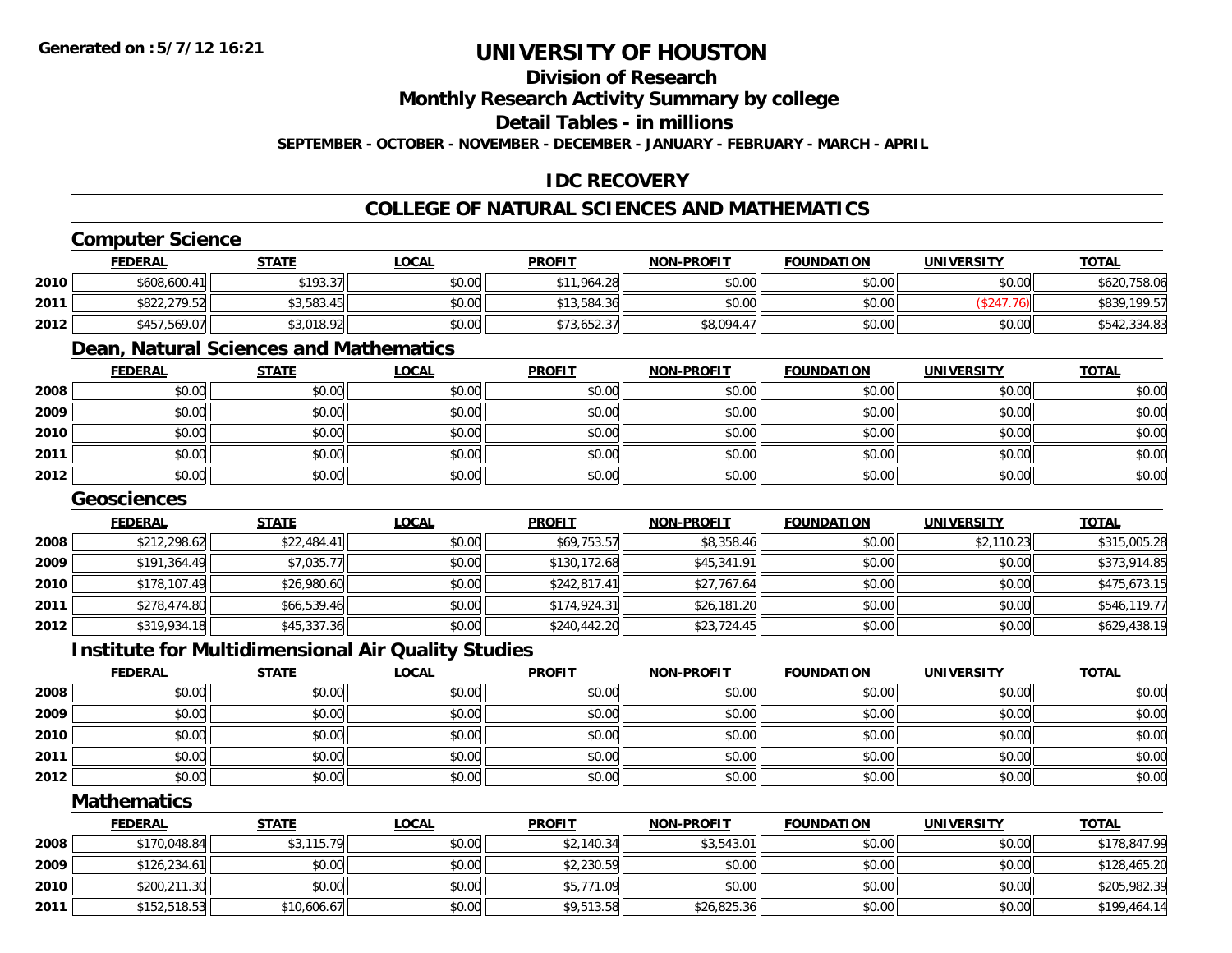#### **Division of Research**

**Monthly Research Activity Summary by college**

**Detail Tables - in millions**

**SEPTEMBER - OCTOBER - NOVEMBER - DECEMBER - JANUARY - FEBRUARY - MARCH - APRIL**

#### **IDC RECOVERY**

#### **COLLEGE OF NATURAL SCIENCES AND MATHEMATICS**

|       | <b>Mathematics</b> |              |              |                |                   |                   |                   |                 |
|-------|--------------------|--------------|--------------|----------------|-------------------|-------------------|-------------------|-----------------|
|       | <b>FEDERAL</b>     | <b>STATE</b> | <b>LOCAL</b> | <b>PROFIT</b>  | <b>NON-PROFIT</b> | <b>FOUNDATION</b> | <b>UNIVERSITY</b> | <b>TOTAL</b>    |
| 2012  | \$133,922.24       | \$15,679.55  | \$0.00       | \$37,277.57    | \$9,763.04        | (\$164.39)        | \$0.00            | \$196,478.00    |
|       | <b>Physics</b>     |              |              |                |                   |                   |                   |                 |
|       | <b>FEDERAL</b>     | <b>STATE</b> | <b>LOCAL</b> | <b>PROFIT</b>  | <b>NON-PROFIT</b> | <b>FOUNDATION</b> | <b>UNIVERSITY</b> | <b>TOTAL</b>    |
| 2008  | \$238,016.95       | \$0.00       | \$0.00       | \$81,413.54    | \$23,774.12       | \$0.00            | \$0.00            | \$343,204.61    |
| 2009  | \$174,425.13       | \$0.00       | \$0.00       | \$122,020.92   | \$10,328.13       | \$0.00            | \$0.00            | \$306,774.18    |
| 2010  | \$317,055.36       | \$0.00       | \$0.00       | \$162,800.34   | \$5,265.89        | \$0.00            | \$0.00            | \$485,121.58    |
| 2011  | \$421,417.38       | \$0.00       | \$0.00       | \$123,210.75   | \$0.96            | \$0.00            | \$0.00            | \$544,629.09    |
| 2012  | \$427,339.37       | \$0.00       | \$0.00       | \$38,868.74    | \$394.22          | \$0.00            | \$0.00            | \$466,602.33    |
| Total | \$12,063,348.87    | \$236,410.94 | \$0.00       | \$1,703,515.63 | \$300,695.80      | \$3,725.95        | \$104,582.23      | \$14,412,279.43 |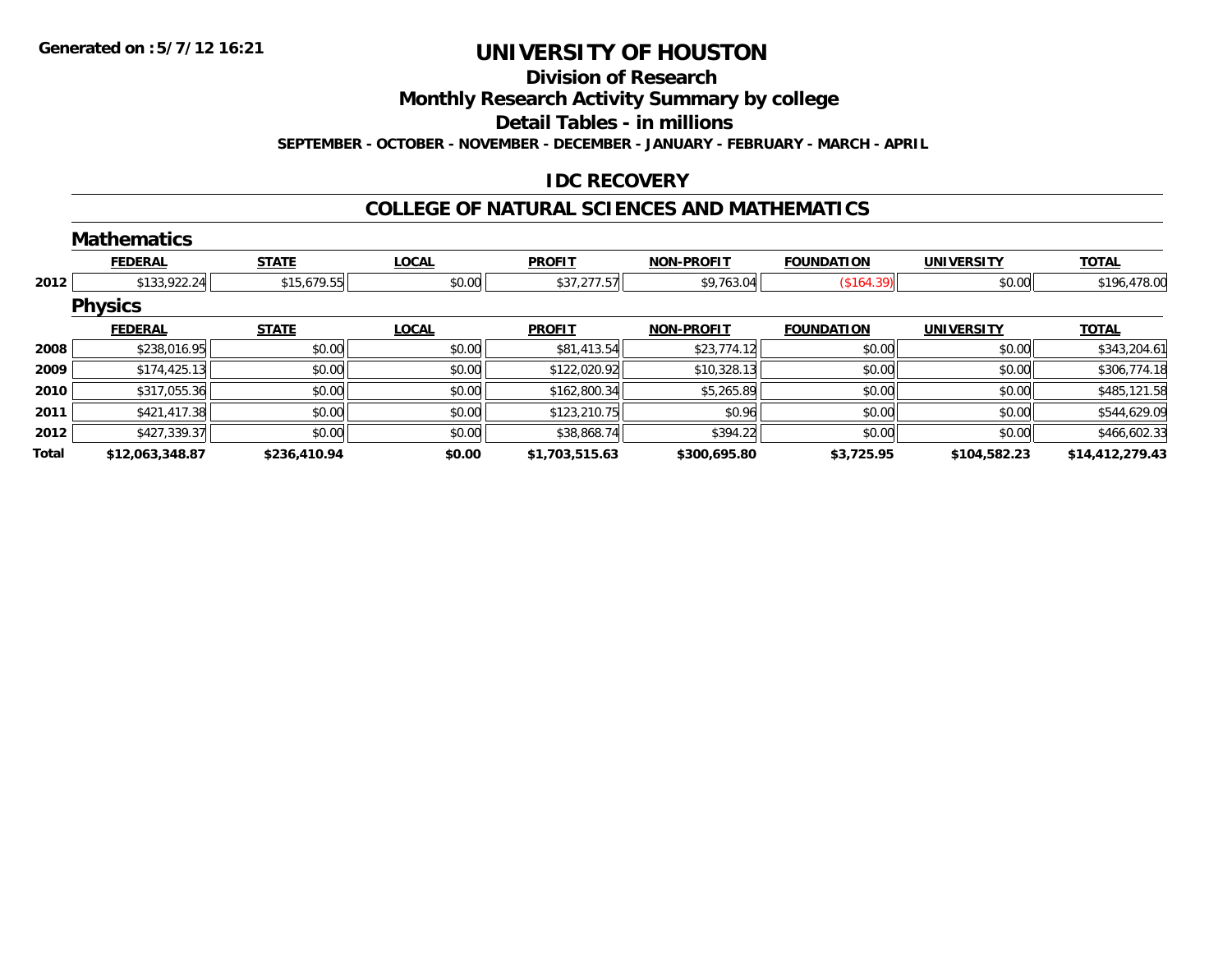## **Division of Research**

**Monthly Research Activity Summary by college**

**Detail Tables - in millions**

**SEPTEMBER - OCTOBER - NOVEMBER - DECEMBER - JANUARY - FEBRUARY - MARCH - APRIL**

#### **IDC RECOVERY**

#### **COLLEGE OF OPTOMETRY**

## **Optometry, Community**

|       | .              |              |              |               |                   |                   |                   |                |
|-------|----------------|--------------|--------------|---------------|-------------------|-------------------|-------------------|----------------|
|       | <b>FEDERAL</b> | <b>STATE</b> | <u>LOCAL</u> | <b>PROFIT</b> | <b>NON-PROFIT</b> | <b>FOUNDATION</b> | <b>UNIVERSITY</b> | <b>TOTAL</b>   |
| 2008  | \$694,119.46   | \$10.25      | \$0.00       | \$41,278.07   | \$197.02          | \$0.00            | \$27,649.13       | \$763,253.93   |
| 2009  | \$520,353.37   | \$642.50     | \$0.00       | \$26,389.47   | \$0.00            | \$0.00            | \$33,406.45       | \$580.791.79   |
| 2010  | \$746,185.69   | \$1,421.14   | \$0.00       | \$81,072.03   | \$0.00            | \$0.00            | \$15,212.44       | \$843,891.30   |
| 2011  | \$624,636.71   | \$0.00       | \$0.00       | \$36,474.82   | \$0.00            | \$0.00            | \$21,608.91       | \$682,720.44   |
| 2012  | \$715,488.54   | \$0.00       | \$0.00       | \$52,190.92   | \$0.00            | \$0.00            | \$33,958.05       | \$801,637.51   |
| Total | \$3,300,783.76 | \$2,073.89   | \$0.00       | \$237,405.31  | \$197.02          | \$0.00            | \$131,834.98      | \$3,672,294.97 |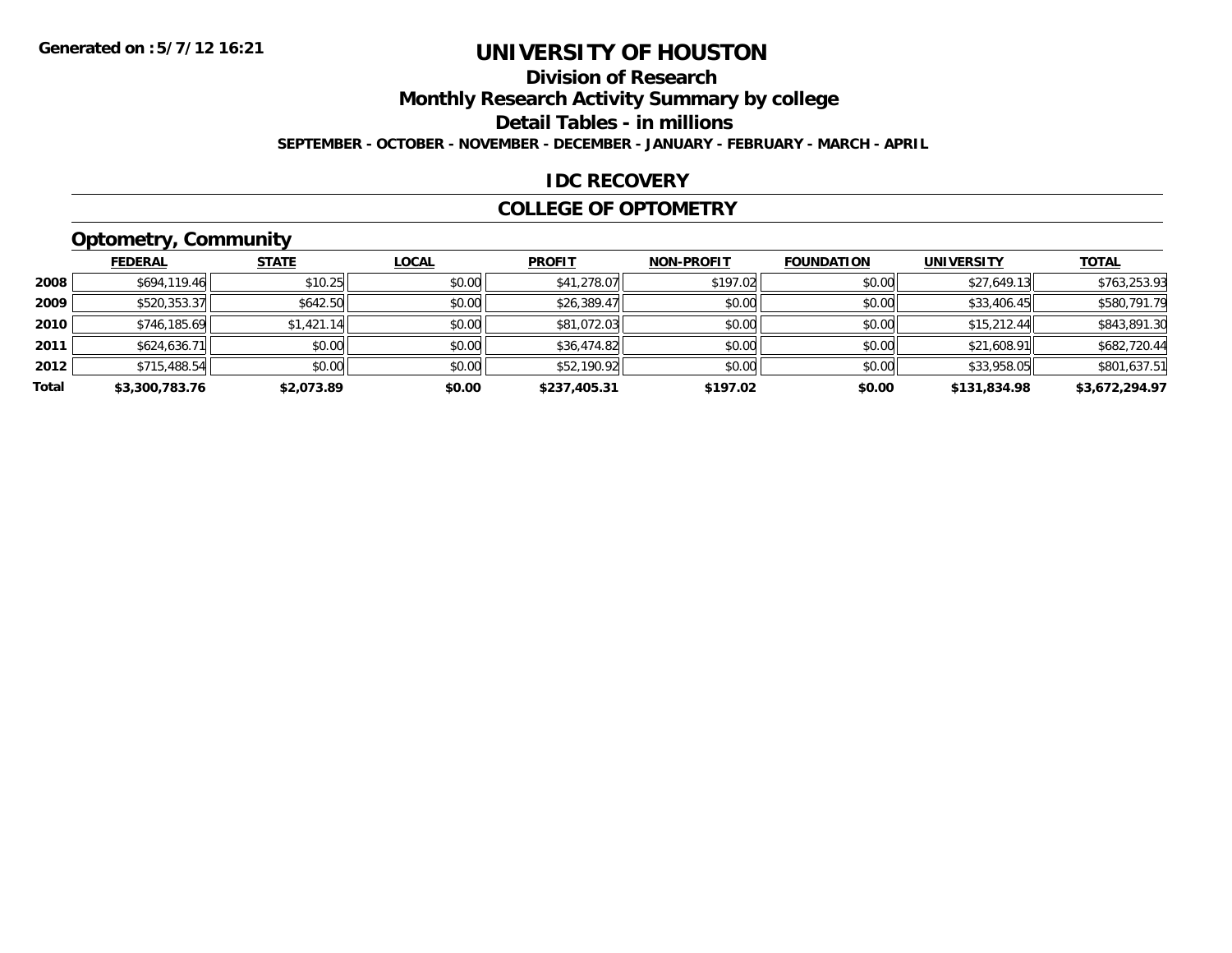**Division of Research**

**Monthly Research Activity Summary by college**

**Detail Tables - in millions**

**SEPTEMBER - OCTOBER - NOVEMBER - DECEMBER - JANUARY - FEBRUARY - MARCH - APRIL**

## **IDC RECOVERY**

### **COLLEGE OF PHARMACY**

## **Center for Experimental Therapeutics and Pharmacoi**

|      | Center for Experimental Therapeutics and Pharmacol |        |              |               |                   |                   |            |              |
|------|----------------------------------------------------|--------|--------------|---------------|-------------------|-------------------|------------|--------------|
|      | <b>FEDERAL</b>                                     | STATE  | <u>LOCAL</u> | <b>PROFIT</b> | <b>NON-PROFIT</b> | <b>FOUNDATION</b> | UNIVERSITY | <b>TOTAL</b> |
| 2010 | \$0.00                                             | \$0.00 | \$0.00       | \$0.00        | \$0.00            | \$0.00            | \$0.00     | \$0.00       |
| 2011 | \$0.00                                             | \$0.00 | \$0.00       | \$0.00        | \$0.00            | \$0.00            | \$0.00     | \$0.00       |
| 2012 | \$0.00                                             | \$0.00 | \$0.00       | \$0.00        | \$0.00            | \$0.00            | \$0.00     | \$0.00       |

#### **Clinical Sciences and Administration**

|      | <b>FEDERAL</b> | <b>STATE</b> | <b>LOCAL</b> | <b>PROFIT</b> | <b>NON-PROFIT</b> | <b>FOUNDATION</b> | UNIVERSITY | <b>TOTAL</b> |
|------|----------------|--------------|--------------|---------------|-------------------|-------------------|------------|--------------|
| 2008 | \$16,549.83    | \$0.00       | \$0.00       | \$39,479.09   | \$0.00            | \$818.60          | \$0.00     | \$56,847.52  |
| 2009 | \$29,572.02    | \$0.00       | \$0.00       | \$62,922.87   | \$1,149.92        | \$105.38          | \$32.05    | \$93,782.24  |
| 2010 | \$19,712.87    | \$0.00       | \$0.00       | \$45,066.31   | \$9,029.21        | \$0.00            | \$254.34   | \$74,062.73  |
| 2011 | \$39,586.79    | \$0.00       | \$0.00       | \$48,706.77   | \$14,210.59       | \$0.00            | \$4.97     | \$102,509.12 |
| 2012 | \$32,208.64    | \$0.00       | \$0.00       | \$42,872.04   | \$11.27           | \$0.00            | \$0.00     | \$75,069.41  |

#### **Dean, Pharmacy**

|      | <b>FEDERAL</b> | <b>STATE</b> | <u>LOCAL</u> | <b>PROFIT</b> | <b>NON-PROFIT</b> | <b>FOUNDATION</b> | <b>UNIVERSITY</b> | <b>TOTAL</b> |
|------|----------------|--------------|--------------|---------------|-------------------|-------------------|-------------------|--------------|
| 2008 | \$0.00         | \$0.00       | \$0.00       | \$0.00        | \$0.00            | \$0.00            | \$0.00            | \$0.00       |
| 2009 | \$0.00         | \$0.00       | \$0.00       | \$0.00        | \$0.00            | \$0.00            | \$0.00            | \$0.00       |
| 2010 | \$0.00         | \$0.00       | \$0.00       | \$0.00        | \$0.00            | \$0.00            | \$0.00            | \$0.00       |
| 2011 | \$0.00         | \$0.00       | \$0.00       | \$0.00        | \$0.00            | \$0.00            | \$0.00            | \$0.00       |
| 2012 | \$0.00         | \$0.00       | \$0.00       | \$0.00        | \$0.00            | \$0.00            | \$0.00            | \$0.00       |

## **Pharmacological and Pharmaceutical Sciences**

|       | <b>FEDERAL</b> | <b>STATE</b> | <b>LOCAL</b> | <b>PROFIT</b> | <b>NON-PROFIT</b> | <b>FOUNDATION</b> | <b>UNIVERSITY</b> | <b>TOTAL</b>   |
|-------|----------------|--------------|--------------|---------------|-------------------|-------------------|-------------------|----------------|
| 2008  | \$396,998.64   | \$0.00       | \$0.00       | \$14,665.18   | \$2,739.50        | \$0.00            | \$0.00            | \$414,403.32   |
| 2009  | \$298,291.24   | \$0.00       | \$0.00       | \$7,898.47    | \$7,552.21        | \$214.97          | \$0.00            | \$313,956.89   |
| 2010  | \$517,702.08   | \$0.00       | \$0.00       | (S422.90)     | \$8,836.87        | \$1,685.28        | \$0.00            | \$527,801.33   |
| 2011  | \$612,554.35   | \$0.00       | \$0.00       | \$0.00        | \$10,441.90       | \$0.00            | \$0.00            | \$622,996.25   |
| 2012  | \$344,813.38   | \$0.00       | \$0.00       | \$0.00        | \$5,793.10        | \$362.21          | \$0.00            | \$350,968.69   |
| Total | \$2,307,989.84 | \$0.00       | \$0.00       | \$261,187.83  | \$59,742.03       | \$3,186.44        | \$291.36          | \$2,632,397.50 |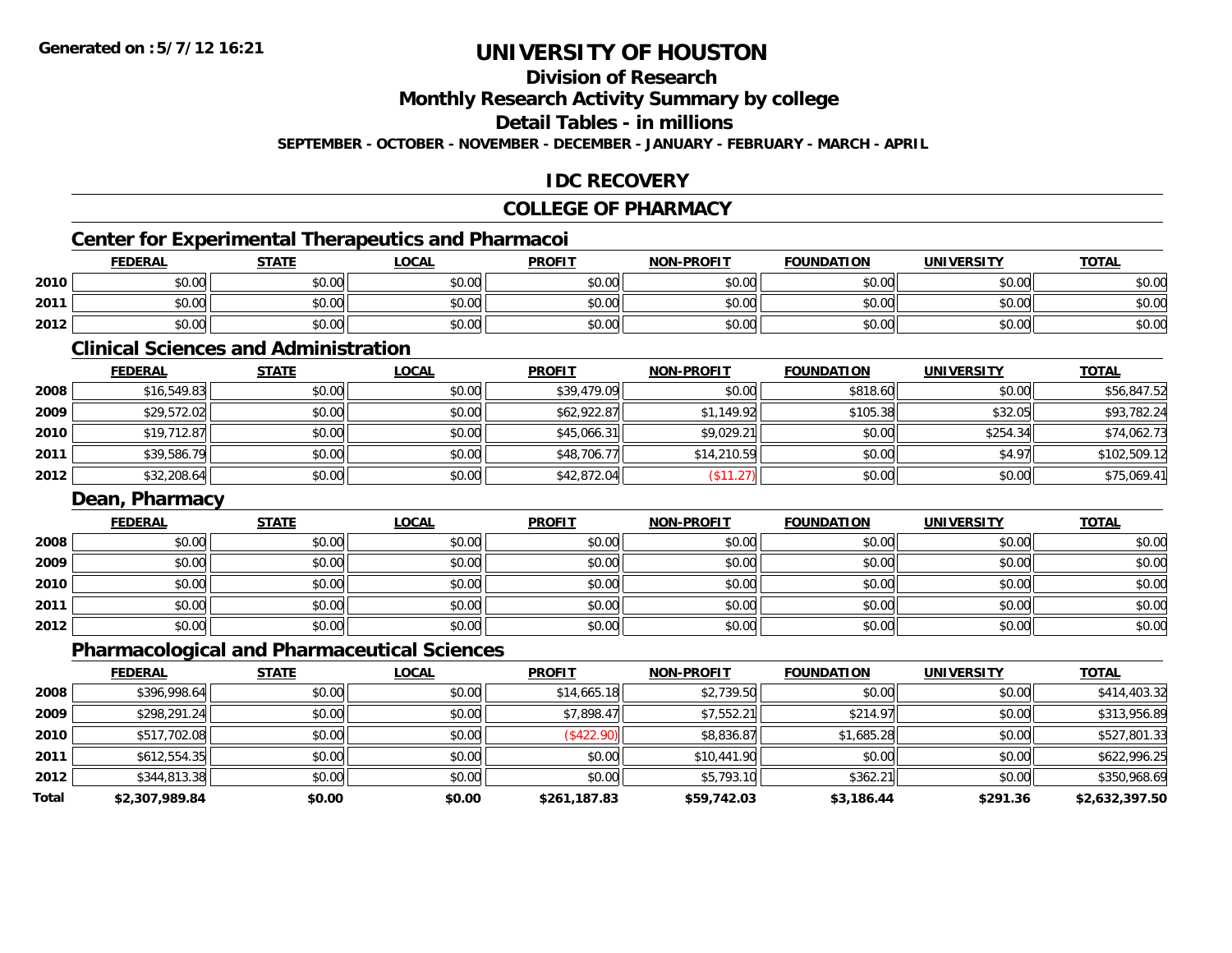**2012**

# **UNIVERSITY OF HOUSTON**

# **Division of Research**

**Monthly Research Activity Summary by college**

**Detail Tables - in millions**

**SEPTEMBER - OCTOBER - NOVEMBER - DECEMBER - JANUARY - FEBRUARY - MARCH - APRIL**

#### **IDC RECOVERY**

#### **COLLEGE OF TECHNOLOGY**

|      | <b>Center for Life Sciences Technology</b>    |              |              |               |                   |                   |                   |              |
|------|-----------------------------------------------|--------------|--------------|---------------|-------------------|-------------------|-------------------|--------------|
|      | <b>FEDERAL</b>                                | <b>STATE</b> | <b>LOCAL</b> | <b>PROFIT</b> | <b>NON-PROFIT</b> | <b>FOUNDATION</b> | <b>UNIVERSITY</b> | <b>TOTAL</b> |
| 2008 | \$0.00                                        | \$0.00       | \$0.00       | \$0.00        | \$0.00            | \$0.00            | \$0.00            | \$0.00       |
| 2009 | \$0.00                                        | \$0.00       | \$0.00       | \$0.00        | \$0.00            | \$0.00            | \$0.00            | \$0.00       |
| 2010 | \$0.00                                        | \$0.00       | \$0.00       | \$0.00        | \$0.00            | \$0.00            | \$0.00            | \$0.00       |
|      | <b>Center for Technology Literacy</b>         |              |              |               |                   |                   |                   |              |
|      | <b>FEDERAL</b>                                | <b>STATE</b> | <b>LOCAL</b> | <b>PROFIT</b> | <b>NON-PROFIT</b> | <b>FOUNDATION</b> | <b>UNIVERSITY</b> | <b>TOTAL</b> |
| 2010 | \$439.40                                      | \$0.00       | \$0.00       | \$0.00        | \$0.00            | \$0.00            | \$0.00            | \$439.40     |
| 2011 | \$96,706.39                                   | \$0.00       | \$0.00       | \$0.00        | \$0.00            | \$0.00            | \$0.00            | \$96,706.39  |
| 2012 | \$83,166.66                                   | \$0.00       | \$0.00       | \$0.00        | \$0.00            | \$0.00            | \$0.00            | \$83,166.66  |
|      | Dean, Technology                              |              |              |               |                   |                   |                   |              |
|      | <b>FEDERAL</b>                                | <b>STATE</b> | <b>LOCAL</b> | <b>PROFIT</b> | <b>NON-PROFIT</b> | <b>FOUNDATION</b> | <b>UNIVERSITY</b> | <b>TOTAL</b> |
| 2008 | \$71,731.05                                   | \$0.00       | \$0.00       | \$0.00        | \$0.00            | \$0.00            | \$0.00            | \$71,731.05  |
| 2009 | \$105,244.42                                  | \$0.00       | \$0.00       | \$0.00        | \$0.00            | \$0.00            | \$0.00            | \$105,244.42 |
| 2010 | \$59,224.06                                   | \$0.00       | \$0.00       | \$0.00        | \$0.00            | \$0.00            | \$0.00            | \$59,224.06  |
| 2011 | \$40,935.52                                   | \$0.00       | \$0.00       | \$0.00        | \$0.00            | \$0.00            | \$0.00            | \$40,935.52  |
| 2012 | \$28,524.59                                   | \$0.00       | \$0.00       | \$0.00        | \$0.00            | \$0.00            | \$0.00            | \$28,524.59  |
|      | <b>Engineering Technology</b>                 |              |              |               |                   |                   |                   |              |
|      | <b>FEDERAL</b>                                | <b>STATE</b> | <b>LOCAL</b> | <b>PROFIT</b> | <b>NON-PROFIT</b> | <b>FOUNDATION</b> | <b>UNIVERSITY</b> | <b>TOTAL</b> |
| 2008 | \$91,502.14                                   | \$0.00       | \$0.00       | \$672.01      | \$0.00            | \$0.00            | \$222.83          | \$92,396.98  |
| 2009 | \$16,924.29                                   | \$0.00       | \$0.00       | \$182.60      | \$2,361.19        | \$0.00            | \$2,834.27        | \$22,302.36  |
| 2010 | \$39,728.60                                   | \$0.00       | \$0.00       | \$720.73      | \$0.00            | \$12,890.54       | \$38.22           | \$53,378.09  |
| 2011 | \$76,438.60                                   | \$0.00       | \$0.00       | (\$0.19)      | \$0.00            | \$8,326.02        | \$0.00            | \$84,764.43  |
| 2012 | \$61,527.06                                   | \$0.00       | \$0.00       | \$5,013.80    | \$0.00            | \$0.00            | \$0.00            | \$66,540.86  |
|      | <b>Human Development and Consumer Science</b> |              |              |               |                   |                   |                   |              |
|      | <b>FEDERAL</b>                                | <b>STATE</b> | <b>LOCAL</b> | <b>PROFIT</b> | <b>NON-PROFIT</b> | <b>FOUNDATION</b> | <b>UNIVERSITY</b> | <b>TOTAL</b> |
| 2008 | \$3,668.37                                    | \$4,670.32   | \$0.00       | \$264.79      | \$0.00            | \$0.00            | \$0.00            | \$8,603.48   |
| 2009 | \$7,236.34                                    | \$0.00       | \$0.00       | \$350.61      | \$0.00            | \$0.00            | \$0.00            | \$7,586.95   |
| 2010 | \$1,157.05                                    | \$0.00       | \$0.00       | \$415.56      | \$0.00            | \$0.00            | \$0.00            | \$1,572.61   |
| 2011 | \$213.79                                      | \$0.00       | \$0.00       | \$150.30      | \$0.00            | \$0.00            | \$0.00            | \$364.09     |

2 \$127.81 \$0.00 \$0.00 \$0.00 \$0.00 \$0.00 \$0.00 \$0.00 \$0.00 \$0.00 \$0.00 \$0.00 \$0.00 \$127.81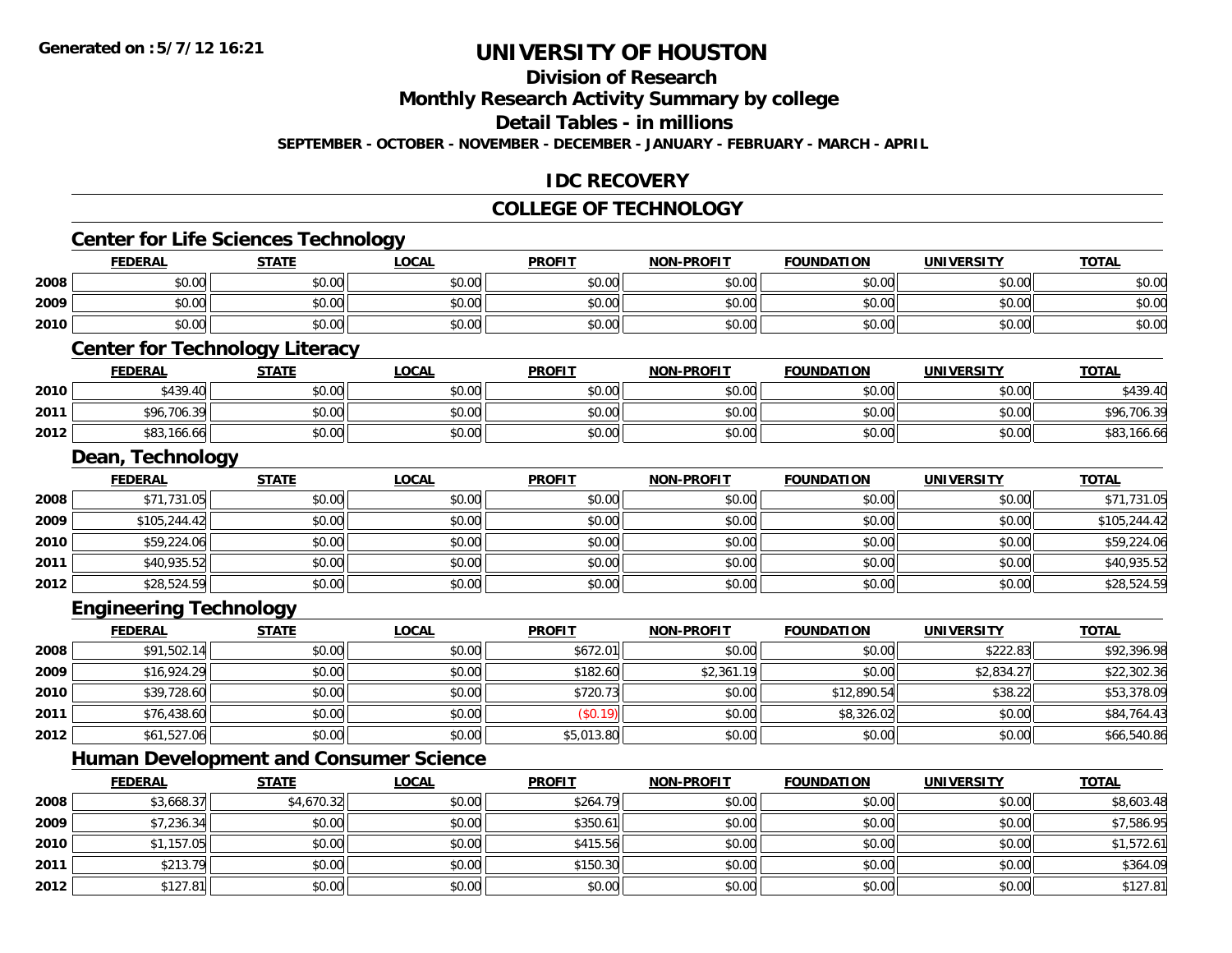## **Division of Research**

**Monthly Research Activity Summary by college**

**Detail Tables - in millions**

**SEPTEMBER - OCTOBER - NOVEMBER - DECEMBER - JANUARY - FEBRUARY - MARCH - APRIL**

#### **IDC RECOVERY**

#### **COLLEGE OF TECHNOLOGY**

## **Information & Logistics Technology**

|      | <b>FEDERAL</b> | <b>STATE</b> | <b>LOCAL</b> | <b>PROFIT</b> | <b>NON-PROFIT</b> | <b>FOUNDATION</b> | <b>UNIVERSITY</b> | <b>TOTAL</b> |
|------|----------------|--------------|--------------|---------------|-------------------|-------------------|-------------------|--------------|
| 2008 | \$6,608.16     | \$40.99      | \$0.00       | \$0.00        | \$0.00            | \$0.00            | \$0.00            | \$6,567.17   |
| 2009 | \$9,346.30     | \$0.00       | \$0.00       | \$0.00        | \$0.00            | \$0.00            | \$0.00            | \$9,346.30   |
| 2010 | \$1,978.67     | \$0.00       | \$0.00       | \$0.00        | \$0.00            | \$0.00            | \$0.00            | \$1,978.67   |
| 2011 | \$114.66       | \$0.00       | \$0.00       | \$0.00        | \$0.00            | \$0.00            | \$0.00            | (\$114.66)   |
| 2012 | \$9,608.28     | \$0.00       | \$0.00       | \$0.00        | \$0.00            | \$0.00            | \$0.00            | \$9,608.28   |

## **Texas Manufacturing Assistance Center**

|              | <b>FEDERAL</b> | <b>STATE</b> | <b>LOCAL</b> | <b>PROFIT</b> | <b>NON-PROFIT</b> | <b>FOUNDATION</b> | UNIVERSITY | <b>TOTAL</b> |
|--------------|----------------|--------------|--------------|---------------|-------------------|-------------------|------------|--------------|
| 2008         | \$0.00         | \$0.00       | \$0.00       | \$0.00        | \$0.00            | \$0.00            | \$0.00     | \$0.00       |
| 2009         | \$0.00         | \$0.00       | \$0.00       | \$0.00        | \$0.00            | \$0.00            | \$0.00     | \$0.00       |
| 2010         | \$0.00         | \$0.00       | \$0.00       | \$0.00        | \$0.00            | \$0.00            | \$0.00     | \$0.00       |
| 2011         | \$0.00         | \$0.00       | \$0.00       | \$0.00        | \$0.00            | \$0.00            | \$0.00     | \$0.00       |
| 2012         | \$0.00         | \$0.00       | \$0.00       | \$0.00        | \$0.00            | \$0.00            | \$0.00     | \$0.00       |
| <b>Total</b> | \$811,922.90   | \$4,629.33   | \$0.00       | \$7,770.21    | \$2,361.19        | \$21,216.56       | \$3,095.32 | \$850,995.50 |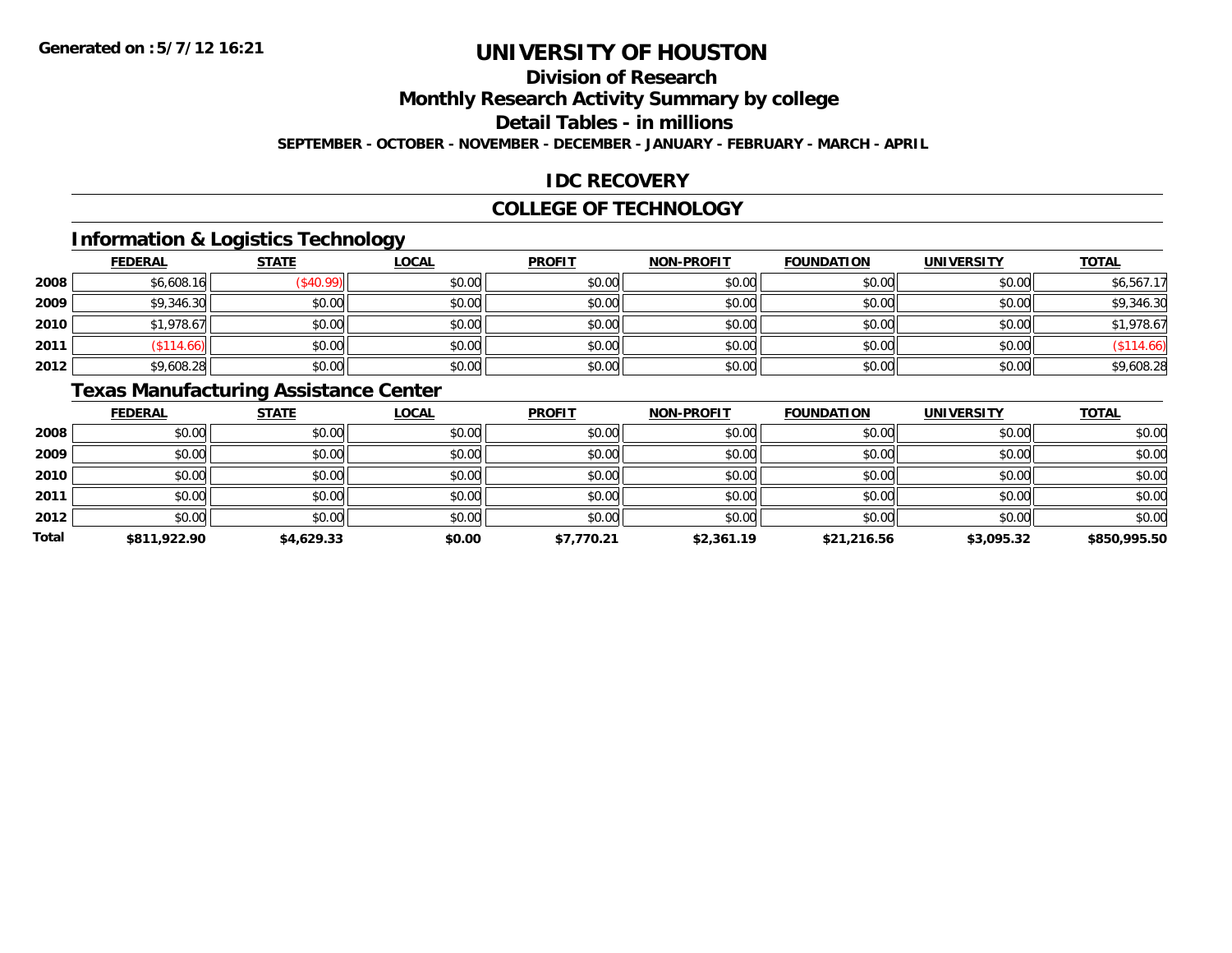**2012**

# **UNIVERSITY OF HOUSTON**

#### **Division of Research**

**Monthly Research Activity Summary by college**

**Detail Tables - in millions**

**SEPTEMBER - OCTOBER - NOVEMBER - DECEMBER - JANUARY - FEBRUARY - MARCH - APRIL**

#### **IDC RECOVERY**

#### **CULLEN COLLEGE OF ENGINEERING**

#### **Biomedical Engineering FEDERAL STATE LOCAL PROFIT NON-PROFIT FOUNDATION UNIVERSITY TOTALTOTAL 2008**8 \$18,125.68 \$18,029.30 \$0.00 \$0.00 \$0.00 \$0.00 \$0.00 \$0.00 \$0.00 \$12,803.62 \$12,803.62 \$0.00 \$30,929.30 **2009** \$17,470.39 \$0.00 \$0.00 \$0.00 \$0.00 \$544.78 \$0.00 \$18,015.17 **2010** $\textsf{[0]} \quad \textsf{[0]} \quad \textsf{[0]} \quad \textsf{[0]} \quad \textsf{[0]} \quad \textsf{[0]} \quad \textsf{[0]} \quad \textsf{[0]} \quad \textsf{[0]} \quad \textsf{[0]} \quad \textsf{[0]} \quad \textsf{[0]} \quad \textsf{[0]} \quad \textsf{[0]} \quad \textsf{[0]} \quad \textsf{[0]} \quad \textsf{[0]} \quad \textsf{[0]} \quad \textsf{[0]} \quad \textsf{[0]} \quad \textsf{[0]} \quad \textsf{[0]} \quad \textsf{[0]} \quad \textsf{[0]} \quad \textsf{$ **2011** \$47,468.74 \$0.00 \$0.00 \$0.00 \$0.00 \$0.00 \$0.00 \$47,468.74 **2012**2 \$62,611.92 \$62,611.92 \$0.00 \$0.00 \$0.00 \$0.00 \$0.00 \$0.00 \$0.00 \$0.00 \$0.00 \$0.00 \$62,611.92 **Center for Innovative Grouting Materials and Tech FEDERAL STATE LOCAL PROFIT NON-PROFIT FOUNDATION UNIVERSITY TOTAL2010** \$0.00 \$0.00 \$0.00 \$0.00 \$0.00 \$0.00 \$0.00 \$0.00 **2011**1 \$0.00 \$0.00 \$0.00 \$0.00 \$0.00 \$0.00 \$0.00 \$0.00 \$0.00 \$0.00 \$0.00 \$0.00 \$0.00 \$0.00 \$0.00 \$0.00 \$0.00 \$0.00 **2012** \$0.00 \$0.00 \$0.00 \$0.00 \$0.00 \$0.00 \$0.00 \$0.00 **Chemical Engineering FEDERAL STATE LOCAL PROFIT NON-PROFIT FOUNDATION UNIVERSITY TOTAL2008**8 \$324,311.65 \$38,245.58 \$8,245.58 \$8,648.69 \$78,691.60 \$78,691.60 \$0.00 \$90.00 \$90.00 \$0.00 \$449,987.52 **20099** \$286,009.81 \$223,733.31 \$5,169.31 \$142,924.48 \$142,924.48 \$0.00 \$1,869.31 \$0.00 \$659,706.22 **2010** \$485,728.45 (\$34,714.09) \$4,438.25 \$58,806.12 \$0.00 \$1,201.69 \$27,873.42 \$543,333.84 **2011** \$520,448.21 (\$393,786.84) \$1,411.18 \$116,227.68 \$0.00 (\$219.31) \$33,090.93 \$277,171.85 **2012** \$522,849.24 \$3,921.23 \$339.62 \$187,748.99 \$0.00 \$128.17 \$0.02 \$714,987.27 **Civil Engineering FEDERAL STATE LOCAL PROFIT NON-PROFIT FOUNDATION UNIVERSITY TOTALTOTAL 2008**8 \$124,943.95|| \$12,572.56|| \$11,480.86|| \$6,638.27|| \$8,710.83|| \$0.00|| \$164,346.47| \$0.00|| \$164,346.47 **2009** $\textbf{9} \quad \textbf{\$123,247.63} \quad \textbf{\$13,398.14} \quad \textbf{\$10,173.02} \quad \textbf{\$226.46} \quad \textbf{\$5,506.23} \quad \textbf{\$0.00} \quad \textbf{\$152,551.48} \quad \textbf{\$133,398.14} \quad \textbf{\$148,259.148} \quad \textbf{\$228.149} \quad \textbf{\$226.46} \quad \textbf{\$33,398.14} \quad \textbf{\$33,398.14} \quad$ **2010** $\textsf{0} \mid \textsf{89,688.44} \mid \textsf{819,129.25} \mid \textsf{813,994.53} \mid \textsf{813,121.92} \mid \textsf{813,1206.13} \mid \textsf{80.00} \mid \textsf{80.00} \mid \textsf{8243.94} \mid \textsf{8155,384.20} \mid \textsf{8243.95} \mid \textsf{8243.96} \mid \textsf{8243.96} \mid \textsf{8243.97} \mid \textsf{8243.97} \mid \$ **2011** \$179,642.12 \$12,367.06 \$0.00 \$38,427.64 \$14,903.85 \$0.00 \$5,260.31 \$250,600.98 **2012** \$159,589.48 \$15,675.07 \$25,274.12 \$19,679.65 \$12,092.18 \$0.00 \$0.00 \$232,310.50 **Composites Engineering and Applications Center FEDERAL STATE LOCAL PROFIT NON-PROFIT FOUNDATION UNIVERSITY TOTAL2011**1 \$0.00 \$0.00 \$0.00 \$0.00 \$0.00 \$0.00 \$0.00 \$0.00 \$0.00 \$0.00 \$0.00 \$0.00 \$0.00 \$0.00 \$0.00 \$0.00 \$0.00 \$0.00

2 \$0.00 | \$0.00 | \$0.00 | \$0.00 | \$0.00 | \$0.00 | \$0.00 | \$0.00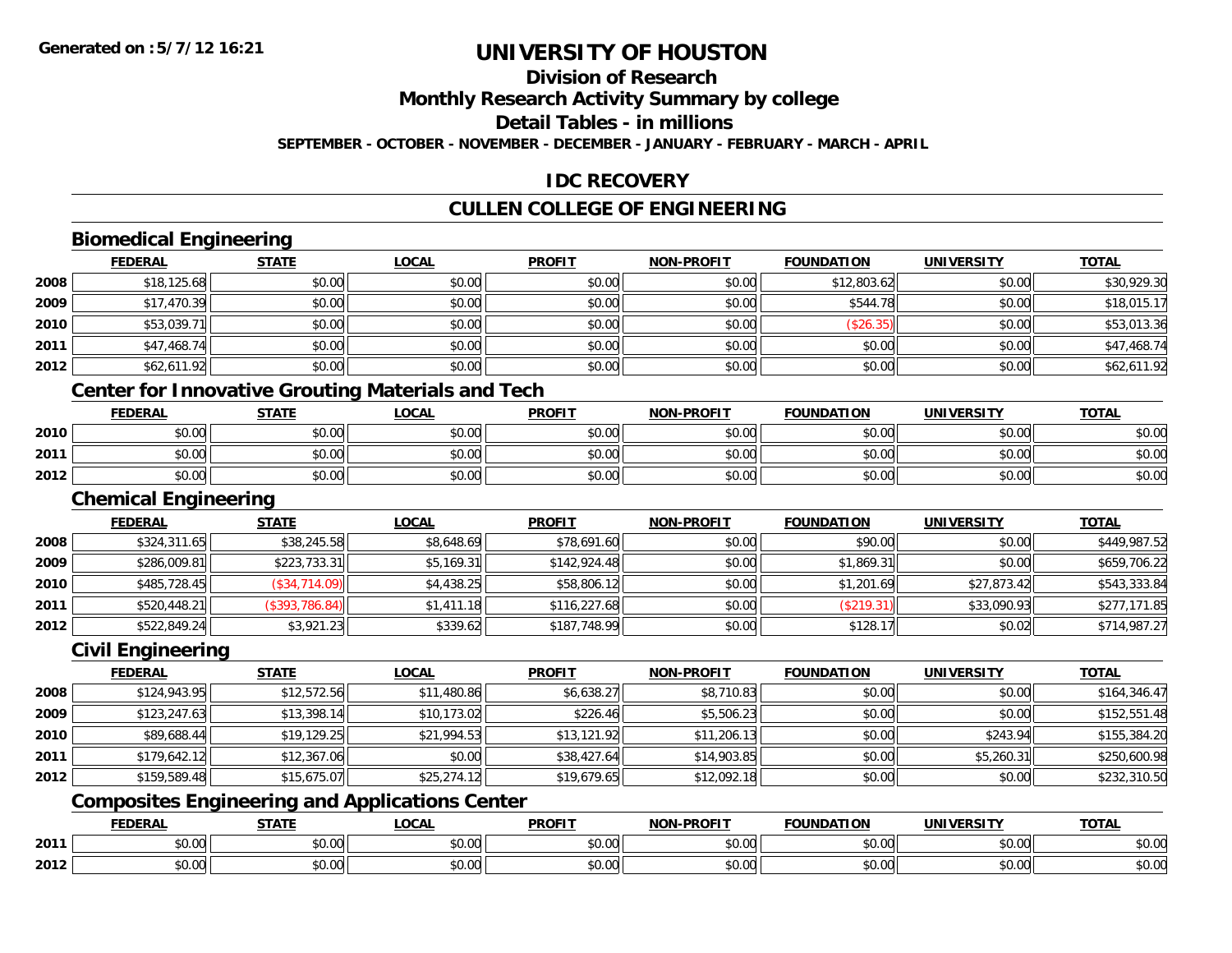# **Division of Research**

**Monthly Research Activity Summary by college**

**Detail Tables - in millions**

**SEPTEMBER - OCTOBER - NOVEMBER - DECEMBER - JANUARY - FEBRUARY - MARCH - APRIL**

#### **IDC RECOVERY**

## **CULLEN COLLEGE OF ENGINEERING**

|      | Dean, Engineering             |                                              |              |               |                   |                   |                   |              |
|------|-------------------------------|----------------------------------------------|--------------|---------------|-------------------|-------------------|-------------------|--------------|
|      | <b>FEDERAL</b>                | <b>STATE</b>                                 | <b>LOCAL</b> | <b>PROFIT</b> | <b>NON-PROFIT</b> | <b>FOUNDATION</b> | <b>UNIVERSITY</b> | <b>TOTAL</b> |
| 2009 | \$0.00                        | \$0.00                                       | \$0.00       | \$0.00        | \$0.00            | \$0.00            | \$0.00            | \$0.00       |
| 2010 | \$3,290.41                    | \$0.00                                       | \$0.00       | \$0.00        | \$0.00            | \$0.00            | \$0.00            | \$3,290.41   |
| 2011 | \$3,164.26                    | \$0.00                                       | \$0.00       | \$0.00        | \$0.00            | \$0.00            | \$0.00            | \$3,164.26   |
| 2012 | \$3,140.92                    | \$0.00                                       | \$0.00       | \$0.00        | \$0.00            | \$0.00            | \$0.00            | \$3,140.92   |
|      |                               | <b>Electrical &amp; Computer Engineering</b> |              |               |                   |                   |                   |              |
|      | <b>FEDERAL</b>                | <b>STATE</b>                                 | <b>LOCAL</b> | <b>PROFIT</b> | <b>NON-PROFIT</b> | <b>FOUNDATION</b> | <b>UNIVERSITY</b> | <b>TOTAL</b> |
| 2008 | \$373,618.92                  | \$16,364.22                                  | \$0.00       | \$10,113.78   | \$949.83          | \$0.00            | \$519.92          | \$401,566.67 |
| 2009 | \$232,537.96                  | \$14,478.95                                  | \$0.00       | \$39,140.47   | \$20,689.37       | \$0.00            | \$6,613.31        | \$313,460.05 |
| 2010 | \$300,258.67                  | \$12,163.62                                  | \$0.00       | \$55,124.22   | \$16,466.20       | \$0.00            | \$89.18           | \$384,101.88 |
| 2011 | \$449,407.17                  | \$15,064.58                                  | \$0.00       | \$45,126.52   | \$5,222.47        | \$0.00            | \$2,455.44        | \$517,276.18 |
| 2012 | \$444,873.78                  | \$1,030.52                                   | \$0.00       | \$77,547.80   | (\$3,375.31)      | (\$16, 163.66)    | \$0.21            | \$503,913.33 |
|      | <b>Industrial Engineering</b> |                                              |              |               |                   |                   |                   |              |
|      | <b>FEDERAL</b>                | <b>STATE</b>                                 | <b>LOCAL</b> | <b>PROFIT</b> | <b>NON-PROFIT</b> | <b>FOUNDATION</b> | <b>UNIVERSITY</b> | <b>TOTAL</b> |
| 2008 | \$7,478.01                    | \$0.00                                       | \$0.00       | \$0.00        | \$0.00            | \$0.00            | \$0.00            | \$7,478.01   |
| 2009 | \$24,052.95                   | \$23.57                                      | \$0.00       | \$2,158.44    | \$0.00            | \$0.00            | \$0.00            | \$26,234.96  |
| 2010 | \$21,251.92                   | \$1,034.91                                   | \$0.00       | \$0.00        | \$0.00            | \$0.00            | \$0.00            | \$22,286.83  |
| 2011 | \$16,504.45                   | \$1,517.54                                   | \$14,758.99  | \$0.00        | \$0.00            | \$0.00            | \$0.00            | \$32,780.98  |
| 2012 | \$20,372.17                   | \$2.80                                       | \$14,481.92  | (\$102.80)    | \$0.00            | \$0.00            | \$0.00            | \$34,754.09  |
|      | <b>Mechanical Engineering</b> |                                              |              |               |                   |                   |                   |              |
|      | <b>FEDERAL</b>                | <b>STATE</b>                                 | <b>LOCAL</b> | <b>PROFIT</b> | <b>NON-PROFIT</b> | <b>FOUNDATION</b> | <b>UNIVERSITY</b> | <b>TOTAL</b> |
| 2008 | \$158,636.12                  | \$0.00                                       | \$0.00       | \$66,654.94   | \$3,988.18        | \$0.00            | \$0.00            | \$229,279.24 |
| 2009 | \$193,354.94                  | \$0.00                                       | \$0.00       | \$88,822.99   | \$19,151.12       | \$0.00            | \$0.00            | \$301,329.05 |
| 2010 | \$399,281.23                  | \$0.00                                       | \$0.00       | \$60,250.89   | \$22,873.32       | \$0.00            | \$0.00            | \$482,405.44 |
| 2011 | \$561,925.97                  | \$0.00                                       | \$0.00       | \$151,835.59  | \$11,670.41       | \$7,500.08        | (\$24.91)         | \$732,907.14 |
| 2012 | \$413,113.42                  | \$0.00                                       | \$0.00       | \$70,011.70   | \$13,718.80       | \$17,976.11       | \$0.00            | \$514,820.03 |
|      |                               | <b>National Wind Energy Center</b>           |              |               |                   |                   |                   |              |
|      | <b>FEDERAL</b>                | <b>STATE</b>                                 | <b>LOCAL</b> | <b>PROFIT</b> | <b>NON-PROFIT</b> | <b>FOUNDATION</b> | <b>UNIVERSITY</b> | <b>TOTAL</b> |
| 2011 | \$0.00                        | \$0.00                                       | \$0.00       | \$0.00        | \$0.00            | \$0.00            | \$0.00            | \$0.00       |
| 2012 | \$0.00                        | \$0.00                                       | \$0.00       | \$0.00        | \$0.00            | \$0.00            | \$0.00            | \$0.00       |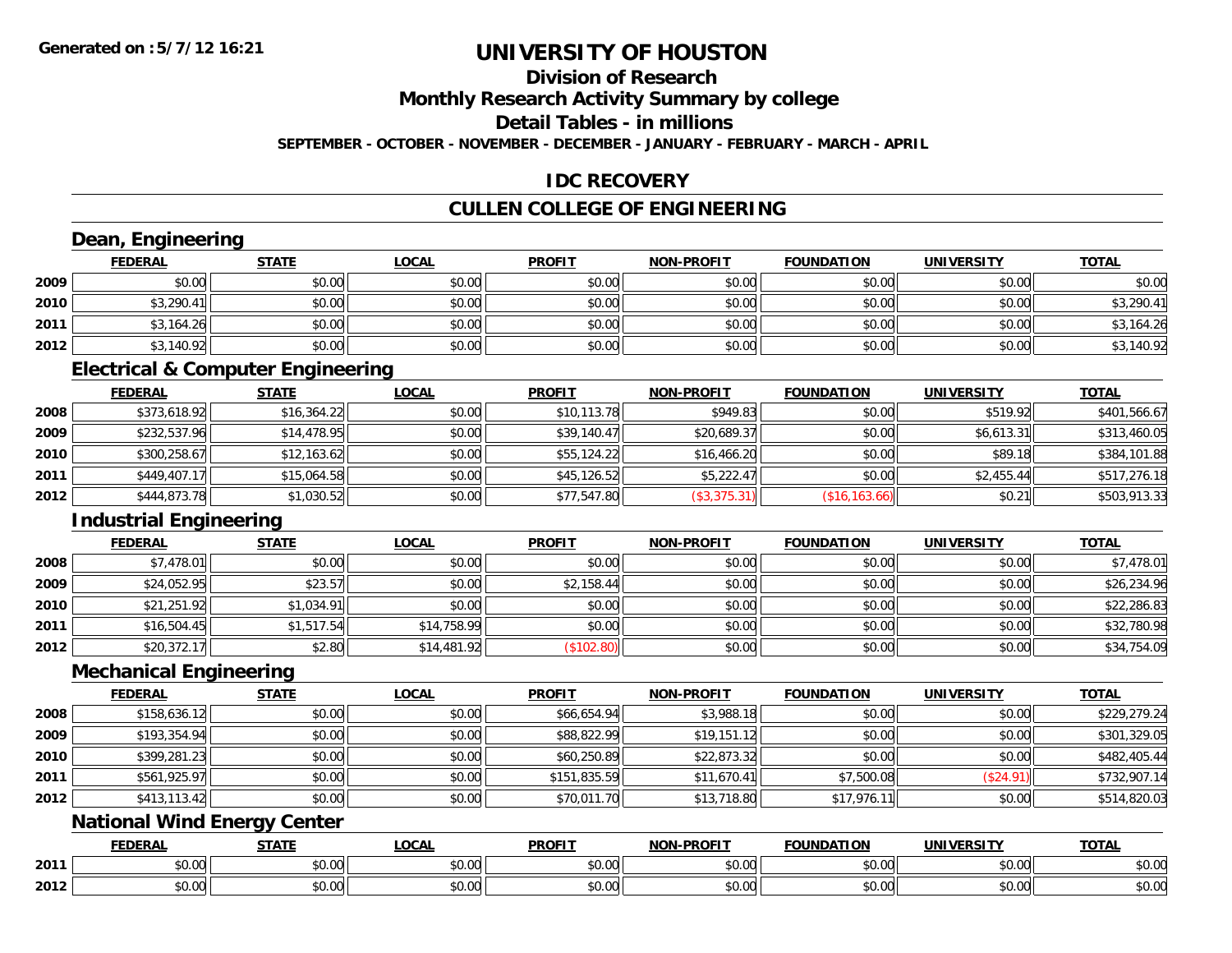**Division of Research**

**Monthly Research Activity Summary by college**

**Detail Tables - in millions**

**SEPTEMBER - OCTOBER - NOVEMBER - DECEMBER - JANUARY - FEBRUARY - MARCH - APRIL**

## **IDC RECOVERY**

## **CULLEN COLLEGE OF ENGINEERING**

#### **SW Public Safety Technology Center**

|              | <b>FEDERAL</b> | <u>STATE</u> | <u>_OCAL</u> | <b>PROFIT</b>  | <b>NON-PROFIT</b> | <b>FOUNDATION</b> | UNIVERSITY  | <b>TOTAL</b>   |
|--------------|----------------|--------------|--------------|----------------|-------------------|-------------------|-------------|----------------|
| 2008         | \$0.00         | \$0.00       | \$0.00       | \$0.00         | \$0.00            | \$0.00            | \$0.00      | \$0.00         |
| 2009         | \$0.00         | \$0.00       | \$0.00       | \$0.00         | \$0.00            | \$0.00            | \$0.00      | \$0.00         |
| <b>Total</b> | \$6,641,438.67 | (S27.778.03) | \$118,170.49 | \$1,329,177.35 | \$163,773.61      | \$25,704.44       | \$76.121.77 | \$8,326,608.31 |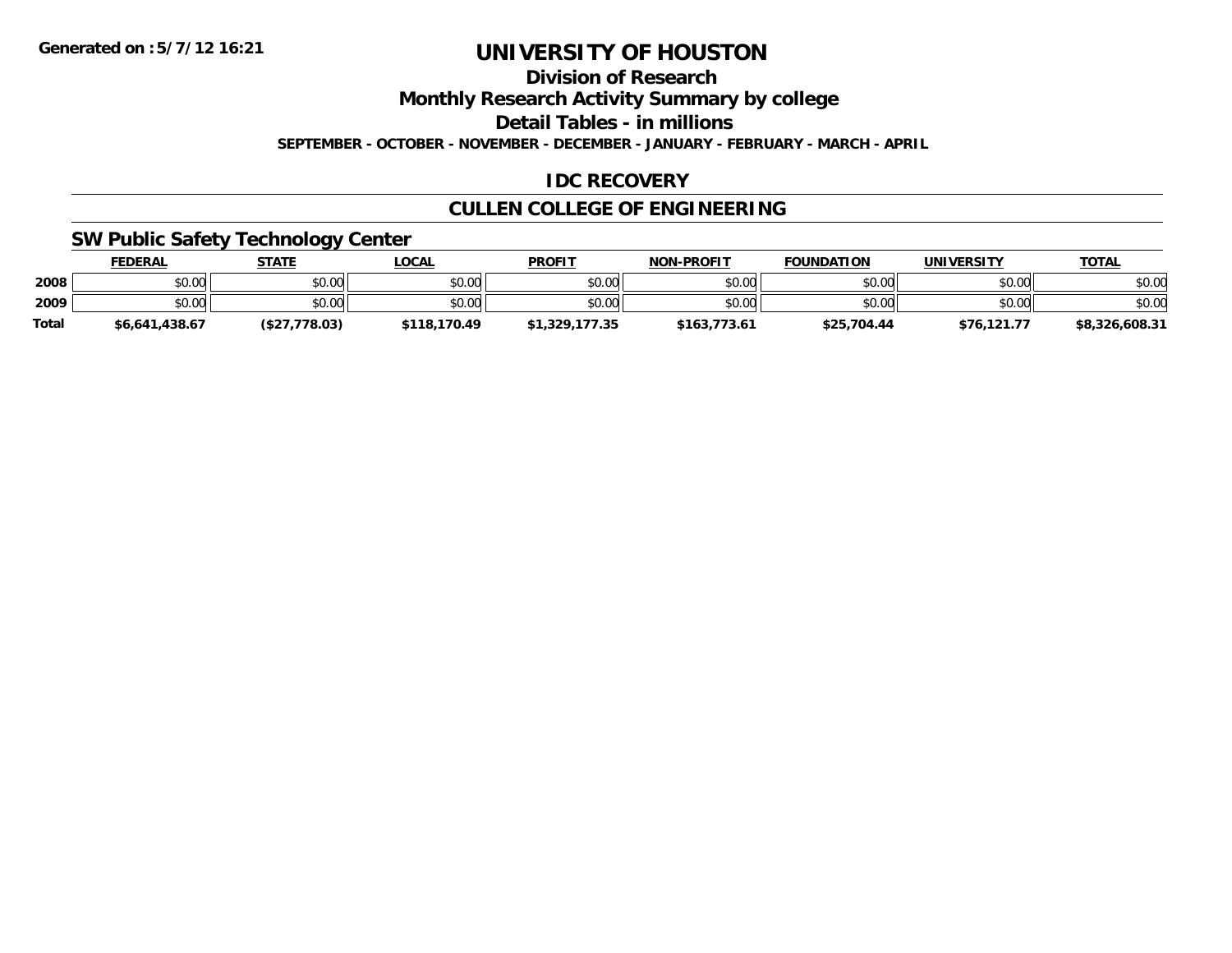## **Division of Research**

**Monthly Research Activity Summary by college**

**Detail Tables - in millions**

**SEPTEMBER - OCTOBER - NOVEMBER - DECEMBER - JANUARY - FEBRUARY - MARCH - APRIL**

#### **IDC RECOVERY**

## **DIVISION OF RESEARCH**

## **Center for Advanced Materials**

|      | <b>FEDERAL</b> | <b>STATE</b> | <b>LOCAL</b> | <b>PROFIT</b> | <b>NON-PROFIT</b> | <b>FOUNDATION</b> | <b>UNIVERSITY</b> | <b>TOTAL</b> |
|------|----------------|--------------|--------------|---------------|-------------------|-------------------|-------------------|--------------|
| 2008 | \$0.00         | \$0.00       | \$0.00       | \$0.00        | \$0.00            | \$0.00            | \$0.00            | \$0.00       |
| 2009 | \$0.00         | \$0.00       | \$0.00       | \$4,935.22    | \$0.00            | \$0.00            | \$0.00            | \$4,935.22   |
| 2010 | \$0.00         | \$0.00       | \$0.00       | \$0.00        | \$0.00            | \$0.00            | \$0.00            | \$0.00       |
| 2011 | \$0.00         | \$0.00       | \$0.00       | (\$36.23)     | \$0.00            | \$0.00            | \$0.00            | \$36.23      |
| 2012 | \$0.00         | \$0.00       | \$0.00       | \$0.00        | \$0.00            | \$0.00            | \$0.00            | \$0.00       |

## **Center for Biomedical & Environmental Genomics**

|      | <b>FEDERAL</b> | <b>STATE</b> | <u>LOCAL</u> | <b>PROFIT</b> | <b>NON-PROFIT</b> | <b>FOUNDATION</b> | <b>UNIVERSITY</b> | <b>TOTAL</b> |
|------|----------------|--------------|--------------|---------------|-------------------|-------------------|-------------------|--------------|
| 2008 | \$0.00         | \$0.00       | \$0.00       | \$0.00        | \$0.00            | \$0.00            | \$0.00            | \$0.00       |
| 2009 | \$0.00         | \$0.00       | \$0.00       | \$0.00        | \$0.00            | \$0.00            | \$0.00            | \$0.00       |
| 2010 | \$0.00         | \$0.00       | \$0.00       | \$0.00        | \$0.00            | \$0.00            | \$0.00            | \$0.00       |
| 2011 | \$0.00         | \$0.00       | \$0.00       | \$0.00        | \$0.00            | \$0.00            | \$0.00            | \$0.00       |
| 2012 | \$0.00         | \$0.00       | \$0.00       | \$0.00        | \$0.00            | \$0.00            | \$0.00            | \$0.00       |

### **Center for Industrial Partnerships**

|      | <b>FEDERAL</b>                                           | <b>STATE</b> | LOCAL        | <b>PROFIT</b> | <b>NON-PROFIT</b> | <b>FOUNDATION</b> | <b>UNIVERSITY</b> | <b>TOTAL</b> |  |  |
|------|----------------------------------------------------------|--------------|--------------|---------------|-------------------|-------------------|-------------------|--------------|--|--|
| 2009 | \$0.00                                                   | \$0.00       | \$0.00       | \$3,932.61    | \$0.00            | \$0.00            | \$0.00            | \$3,932.61   |  |  |
|      | <b>Center for Neuromotor &amp; Biomechanics Research</b> |              |              |               |                   |                   |                   |              |  |  |
|      | <b>FEDERAL</b>                                           | <b>STATE</b> | <u>LOCAL</u> | <b>PROFIT</b> | <b>NON-PROFIT</b> | <b>FOUNDATION</b> | <b>UNIVERSITY</b> | <b>TOTAL</b> |  |  |
| 2011 | \$0.00                                                   | \$0.00       | \$0.00       | \$0.00        | \$0.00            | \$0.00            | \$0.00            | \$0.00       |  |  |
| 2012 | \$0.00                                                   | \$0.00       | \$0.00       | \$0.00        | \$0.00            | \$0.00            | \$0.00            | \$0.00       |  |  |
|      | <b>Division of Research</b>                              |              |              |               |                   |                   |                   |              |  |  |
|      | <b>FEDERAL</b>                                           | <b>STATE</b> | LOCAL        | <b>PROFIT</b> | <b>NON-PROFIT</b> | <b>FOUNDATION</b> | <b>UNIVERSITY</b> | <b>TOTAL</b> |  |  |
| 2009 | \$563.17                                                 | \$0.00       | \$0.00       | \$0.00        | \$0.00            | \$0.00            | \$0.00            | \$563.17     |  |  |
| 2010 | \$5,176.15                                               | \$0.00       | \$0.00       | \$0.00        | \$0.00            | \$0.00            | \$0.00            | \$5,176.15   |  |  |
| 2011 | (\$1,516.32)                                             | \$479.87     | \$0.00       | \$0.00        | \$0.00            | \$0.00            | \$0.00            | (\$1,036.45) |  |  |
| 2012 | (\$0.00)                                                 | \$22,225.25  | \$0.00       | \$0.00        | \$0.00            | \$0.00            | \$0.00            | \$22,225.25  |  |  |
|      | <b>Institute for Nanoenergy</b>                          |              |              |               |                   |                   |                   |              |  |  |
|      | <b>FEDERAL</b>                                           | <b>STATE</b> | <b>LOCAL</b> | <b>PROFIT</b> | <b>NON-PROFIT</b> | <b>FOUNDATION</b> | <b>UNIVERSITY</b> | <b>TOTAL</b> |  |  |
| 2009 | \$0.00                                                   | \$0.00       | \$0.00       | \$0.00        | \$0.00            | \$0.00            | \$0.00            | \$0.00       |  |  |
| 2010 | \$0.00                                                   | \$0.00       | \$0.00       | \$0.00        | \$0.00            | \$0.00            | \$0.00            | \$0.00       |  |  |
| 2011 | \$0.00                                                   | \$0.00       | \$0.00       | \$0.00        | \$0.00            | \$0.00            | \$0.00            | \$0.00       |  |  |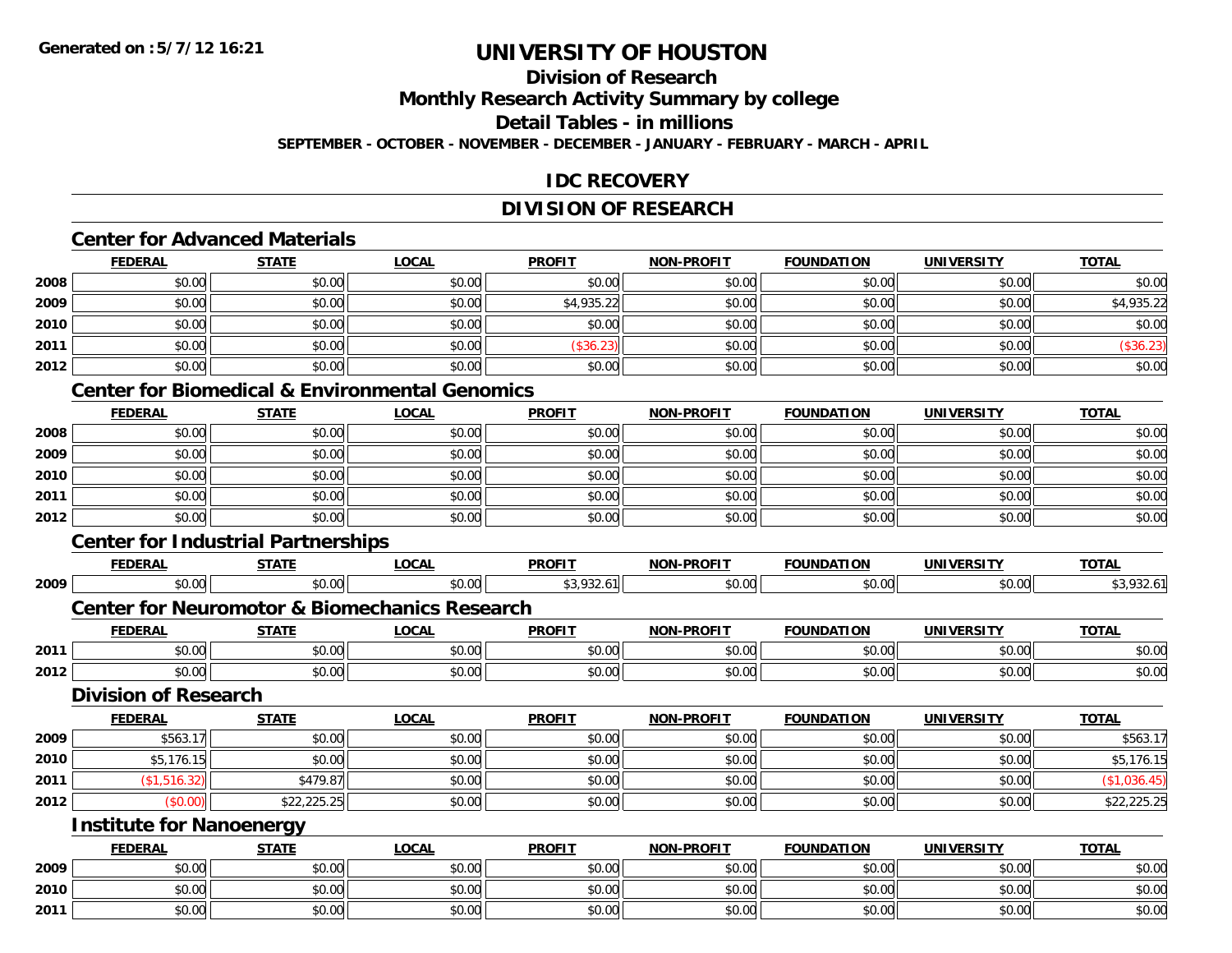**Division of Research**

**Monthly Research Activity Summary by college**

**Detail Tables - in millions**

**SEPTEMBER - OCTOBER - NOVEMBER - DECEMBER - JANUARY - FEBRUARY - MARCH - APRIL**

#### **IDC RECOVERY**

## **DIVISION OF RESEARCH**

|      | <b>Institute for Nanoenergy</b>       |              |              |               |                   |                   |                   |              |
|------|---------------------------------------|--------------|--------------|---------------|-------------------|-------------------|-------------------|--------------|
|      | <b>FEDERAL</b>                        | <b>STATE</b> | <b>LOCAL</b> | <b>PROFIT</b> | <b>NON-PROFIT</b> | <b>FOUNDATION</b> | <b>UNIVERSITY</b> | <b>TOTAL</b> |
| 2012 | \$0.00                                | \$0.00       | \$0.00       | \$0.00        | \$0.00            | \$0.00            | \$0.00            | \$0.00       |
|      | <b>Office of Contracts and Grants</b> |              |              |               |                   |                   |                   |              |
|      | <b>FEDERAL</b>                        | <b>STATE</b> | <b>LOCAL</b> | <b>PROFIT</b> | <b>NON-PROFIT</b> | <b>FOUNDATION</b> | <b>UNIVERSITY</b> | <b>TOTAL</b> |
| 2008 | \$0.00                                | \$0.00       | \$0.00       | \$0.00        | \$0.00            | \$0.00            | \$0.00            | \$0.00       |
| 2009 | \$0.00                                | \$0.00       | \$0.00       | \$0.00        | \$0.00            | \$0.00            | \$0.00            | \$0.00       |
| 2010 | \$0.00                                | \$0.00       | \$0.00       | \$0.00        | \$0.00            | \$0.00            | \$0.00            | \$0.00       |
| 2011 | \$0.00                                | \$0.00       | \$0.00       | \$0.00        | \$0.00            | \$0.00            | \$0.00            | \$0.00       |
| 2012 | \$0.00                                | \$0.00       | \$0.00       | \$0.00        | \$0.00            | \$0.00            | \$0.00            | \$0.00       |
|      | <b>Research Financial Services</b>    |              |              |               |                   |                   |                   |              |
|      | <b>FEDERAL</b>                        | <b>STATE</b> | <b>LOCAL</b> | <b>PROFIT</b> | <b>NON-PROFIT</b> | <b>FOUNDATION</b> | <b>UNIVERSITY</b> | <b>TOTAL</b> |
| 2008 | \$0.00                                | \$0.00       | \$0.00       | \$0.00        | \$0.00            | \$0.00            | \$0.00            | \$0.00       |
| 2009 | \$0.00                                | \$0.00       | \$0.00       | \$0.00        | \$0.00            | \$0.00            | \$0.00            | \$0.00       |
| 2010 | \$0.00                                | \$0.00       | \$0.00       | \$0.00        | \$0.00            | \$0.00            | \$0.00            | \$0.00       |
| 2011 | \$0.00                                | \$0.00       | \$0.00       | \$0.00        | \$0.00            | \$0.00            | \$0.00            | \$0.00       |
| 2012 | \$0.00                                | \$0.00       | \$0.00       | \$0.00        | \$0.00            | \$0.00            | \$0.00            | \$0.00       |
|      | <b>Research Information Center</b>    |              |              |               |                   |                   |                   |              |
|      | <b>FEDERAL</b>                        | <b>STATE</b> | <b>LOCAL</b> | <b>PROFIT</b> | <b>NON-PROFIT</b> | <b>FOUNDATION</b> | <b>UNIVERSITY</b> | <b>TOTAL</b> |
| 2008 | \$0.00                                | \$0.00       | \$0.00       | \$0.00        | \$0.00            | \$0.00            | \$0.00            | \$0.00       |
|      | <b>TcSAM</b>                          |              |              |               |                   |                   |                   |              |
|      | <b>FEDERAL</b>                        | <b>STATE</b> | <b>LOCAL</b> | <b>PROFIT</b> | <b>NON-PROFIT</b> | <b>FOUNDATION</b> | <b>UNIVERSITY</b> | <b>TOTAL</b> |
| 2008 | \$0.00                                | \$0.00       | \$0.00       | \$0.00        | \$0.00            | \$0.00            | \$0.00            | \$0.00       |
| 2009 | \$0.00                                | \$0.00       | \$0.00       | \$0.00        | \$0.00            | \$0.00            | \$0.00            | \$0.00       |
| 2010 | \$0.00                                | \$0.00       | \$0.00       | \$0.00        | \$0.00            | \$0.00            | \$0.00            | \$0.00       |
| 2011 | \$0.00                                | \$0.00       | \$0.00       | \$0.00        | \$0.00            | \$0.00            | \$0.00            | \$0.00       |
| 2012 | \$0.00                                | \$0.00       | \$0.00       | \$0.00        | \$0.00            | \$0.00            | \$0.00            | \$0.00       |
|      | <b>TcSUH</b>                          |              |              |               |                   |                   |                   |              |
|      | <b>FEDERAL</b>                        | <b>STATE</b> | <b>LOCAL</b> | <b>PROFIT</b> | <b>NON-PROFIT</b> | <b>FOUNDATION</b> | <b>UNIVERSITY</b> | <b>TOTAL</b> |
| 2008 | \$15,308.25                           | \$0.00       | \$0.00       | (\$181.08)    | \$0.00            | \$0.00            | \$0.00            | \$15,127.17  |
| 2009 | \$20,998.49                           | \$0.00       | \$0.00       | \$613.00      | \$0.00            | \$0.00            | \$0.00            | \$21,611.49  |
| 2010 | \$16,478.94                           | \$0.00       | \$0.00       | \$12,690.81   | \$0.00            | \$0.00            | \$0.00            | \$29,169.74  |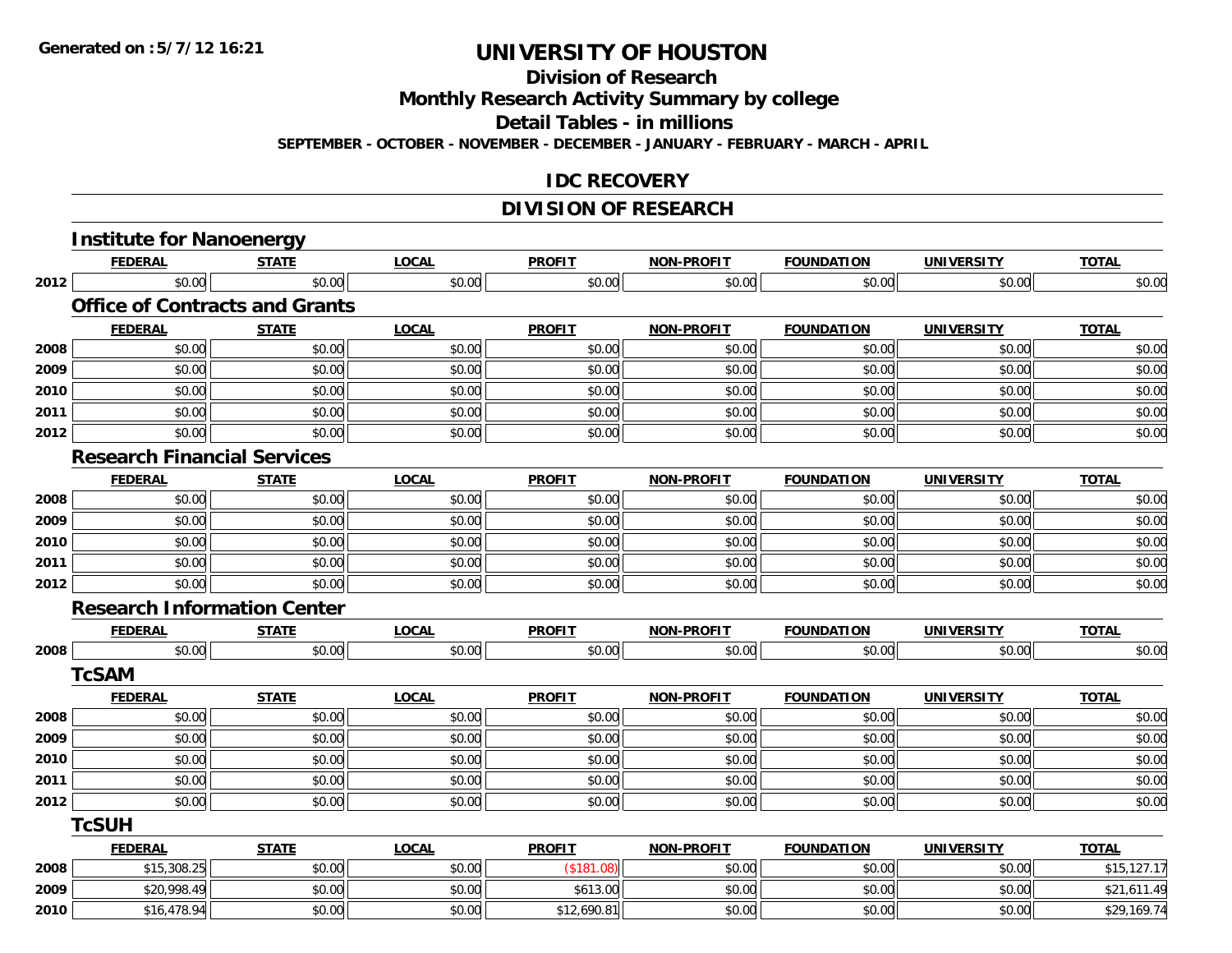#### **Division of Research**

**Monthly Research Activity Summary by college**

**Detail Tables - in millions**

**SEPTEMBER - OCTOBER - NOVEMBER - DECEMBER - JANUARY - FEBRUARY - MARCH - APRIL**

#### **IDC RECOVERY**

## **DIVISION OF RESEARCH**

|       | <b>TcSUH</b>   |                                          |              |               |                   |                   |                   |              |
|-------|----------------|------------------------------------------|--------------|---------------|-------------------|-------------------|-------------------|--------------|
|       | <b>FEDERAL</b> | <b>STATE</b>                             | <b>LOCAL</b> | <b>PROFIT</b> | <b>NON-PROFIT</b> | <b>FOUNDATION</b> | <b>UNIVERSITY</b> | <b>TOTAL</b> |
| 2011  | \$22,953.78    | \$21.68                                  | \$0.00       | \$19,515.18   | \$0.00            | \$0.00            | \$0.00            | \$42,490.64  |
| 2012  | \$36,836.80    | \$1,545.77                               | \$0.00       | \$12,540.49   | \$0.00            | \$0.00            | \$0.00            | \$50,923.07  |
|       |                | <b>Texas Learning/Computation Center</b> |              |               |                   |                   |                   |              |
|       | <b>FEDERAL</b> | <b>STATE</b>                             | <b>LOCAL</b> | <b>PROFIT</b> | <b>NON-PROFIT</b> | <b>FOUNDATION</b> | <b>UNIVERSITY</b> | <b>TOTAL</b> |
| 2008  | \$0.00         | \$0.00                                   | \$0.00       | \$0.00        | \$0.00            | \$0.00            | \$0.00            | \$0.00       |
| 2009  | \$0.00         | \$0.00                                   | \$0.00       | \$0.00        | \$0.00            | \$0.00            | \$0.00            | \$0.00       |
| 2010  | \$0.00         | \$0.00                                   | \$0.00       | \$0.00        | \$0.00            | \$0.00            | \$0.00            | \$0.00       |
| 2011  | \$0.00         | \$0.00                                   | \$0.00       | \$0.00        | \$0.00            | \$0.00            | \$0.00            | \$0.00       |
| 2012  | \$0.00         | \$0.00                                   | \$0.00       | \$0.00        | \$0.00            | \$0.00            | \$0.00            | \$0.00       |
|       |                | <b>Texas Obesity Research Center</b>     |              |               |                   |                   |                   |              |
|       | <b>FEDERAL</b> | <b>STATE</b>                             | <b>LOCAL</b> | <b>PROFIT</b> | <b>NON-PROFIT</b> | <b>FOUNDATION</b> | <b>UNIVERSITY</b> | <b>TOTAL</b> |
| 2010  | \$0.00         | \$0.00                                   | \$0.00       | \$0.00        | \$0.00            | \$0.00            | \$0.00            | \$0.00       |
| 2011  | \$0.00         | \$0.00                                   | \$0.00       | \$0.00        | \$0.00            | \$0.00            | \$0.00            | \$0.00       |
| 2012  | \$0.00         | \$0.00                                   | \$0.00       | \$0.00        | \$0.00            | \$0.00            | \$0.00            | \$0.00       |
|       | <b>TIMES</b>   |                                          |              |               |                   |                   |                   |              |
|       | <b>FEDERAL</b> | <b>STATE</b>                             | <b>LOCAL</b> | <b>PROFIT</b> | <b>NON-PROFIT</b> | <b>FOUNDATION</b> | <b>UNIVERSITY</b> | <b>TOTAL</b> |
| 2008  | \$0.00         | \$0.00                                   | \$0.00       | \$0.00        | \$0.00            | \$0.00            | \$0.00            | \$0.00       |
| 2009  | \$553.42       | \$0.00                                   | \$0.00       | \$0.00        | \$0.00            | \$0.00            | \$6,825.49        | \$7,378.91   |
| 2010  | \$19,456.52    | \$0.00                                   | \$0.00       | \$0.00        | \$0.00            | \$0.00            | \$162.29          | \$19,618.81  |
| 2011  | \$26,885.74    | \$0.00                                   | \$0.00       | \$0.00        | \$0.00            | \$0.00            | \$0.00            | \$26,885.74  |
| 2012  | \$69,373.04    | \$0.00                                   | \$0.00       | \$0.00        | \$0.00            | \$0.00            | \$0.00            | \$69,373.04  |
| Total | \$233,067.97   | \$24,272.58                              | \$0.00       | \$54,010.00   | \$0.00            | \$0.00            | \$6,987.78        | \$318,338.32 |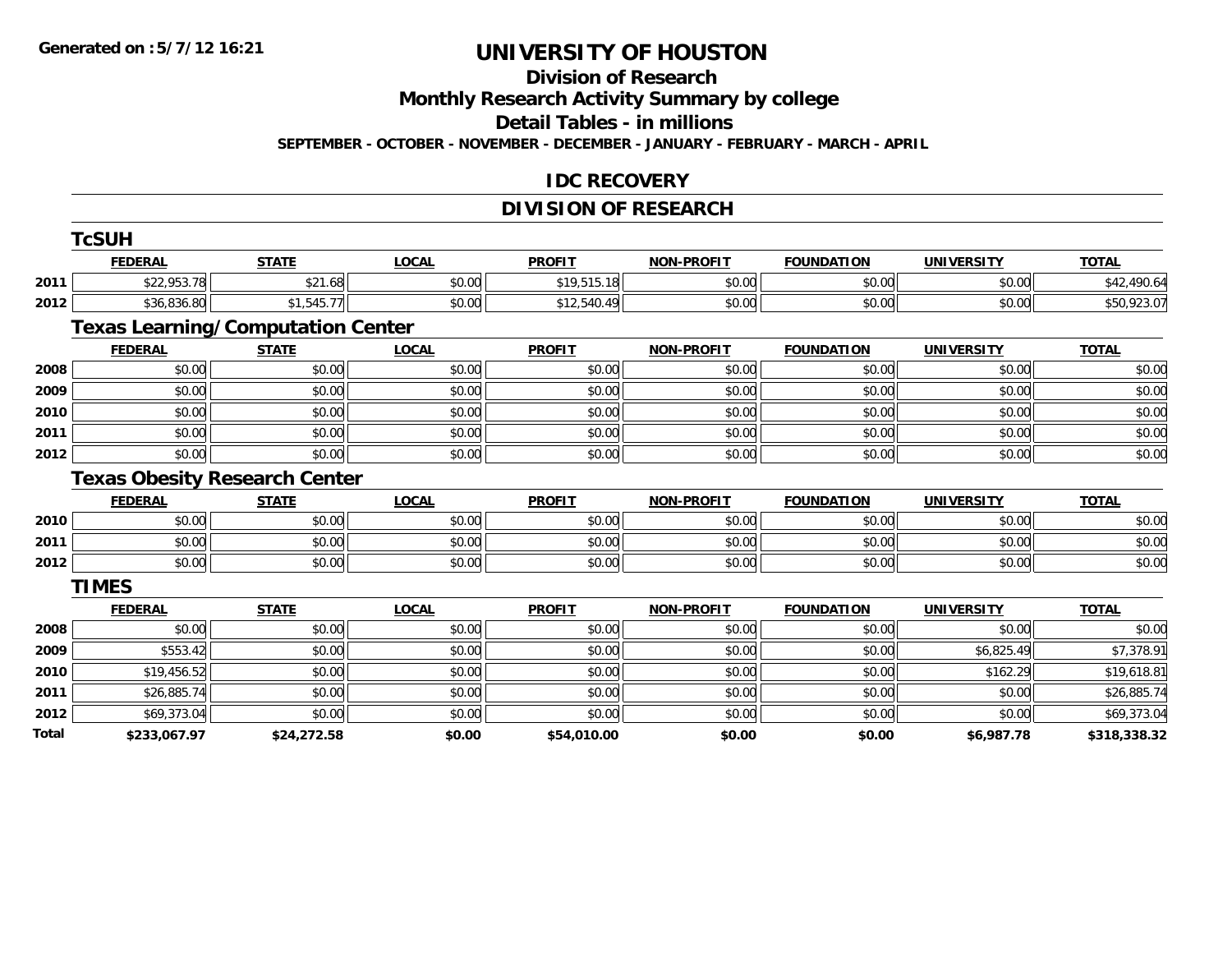**Division of Research**

**Monthly Research Activity Summary by college**

**Detail Tables - in millions**

**SEPTEMBER - OCTOBER - NOVEMBER - DECEMBER - JANUARY - FEBRUARY - MARCH - APRIL**

## **IDC RECOVERY**

## **GRADUATE COLLEGE OF SOCIAL WORK**

## **Child & Family for Innovative Research**

|      | <b>FEDERAL</b> | <b>STATE</b> | <u>LOCAL</u> | <b>PROFIT</b> | <b>NON-PROFIT</b> | <b>FOUNDATION</b> | <b>UNIVERSITY</b> | <b>TOTAL</b> |
|------|----------------|--------------|--------------|---------------|-------------------|-------------------|-------------------|--------------|
| 2009 | \$0.00         | \$0.00       | \$0.00       | \$0.00        | \$0.00            | \$0.00            | \$0.00            | \$0.00       |
| 2010 | \$0.00         | \$0.00       | \$0.00       | \$0.00        | \$0.00            | \$0.00            | \$0.00            | \$0.00       |
| 2011 | \$0.00         | \$0.00       | \$0.00       | \$0.00        | \$0.00            | \$0.00            | \$0.00            | \$0.00       |
| 2012 | \$0.00         | \$0.00       | \$0.00       | \$0.00        | \$0.00            | \$0.00            | \$0.00            | \$0.00       |
|      |                |              |              |               |                   |                   |                   |              |

#### **Community Projects - Social Work**

|      | <b>FEDERAL</b> | <b>STATE</b> | <b>LOCAL</b> | <b>PROFIT</b> | <b>NON-PROFIT</b> | <b>FOUNDATION</b> | <b>UNIVERSITY</b> | <b>TOTAL</b> |
|------|----------------|--------------|--------------|---------------|-------------------|-------------------|-------------------|--------------|
| 2008 | \$14,387.41    | \$0.00       | \$0.00       | \$0.00        | \$511.75          | \$0.00            | \$0.00            | \$14,899.16  |
| 2009 | \$15,776.17    | \$0.00       | \$0.00       | \$0.00        | \$48.04           | \$0.00            | \$0.00            | \$15,824.21  |
| 2010 | \$0.00         | \$0.00       | \$0.00       | \$0.00        | \$0.00            | \$0.00            | \$0.00            | \$0.00       |
| 2011 | \$0.00         | (\$168.90)   | \$0.00       | \$0.00        | \$0.00            | \$0.00            | \$0.00            | (\$168.90)   |
| 2012 | \$38.31        | \$0.00       | \$0.00       | \$0.00        | \$0.00            | \$0.00            | \$0.00            | \$38.31      |

#### **Dean, Social Work**

|      | <b>FEDERAL</b> | <b>STATE</b> | <u>LOCAL</u> | <b>PROFIT</b> | <b>NON-PROFIT</b> | <b>FOUNDATION</b> | UNIVERSITY | <b>TOTAL</b> |
|------|----------------|--------------|--------------|---------------|-------------------|-------------------|------------|--------------|
| 2008 | \$150, 121.16  | \$33,278.42  | \$0.00       | \$0.00        | \$1,431.07        | \$0.00            | \$0.00     | \$184,830.65 |
| 2009 | \$226,313.48   | \$61,602.22  | \$0.00       | \$0.00        | \$2,464.25        | \$0.00            | \$0.00     | \$290,379.95 |
| 2010 | \$314,047.11   | \$33,279.58  | \$0.00       | \$0.00        | \$0.00            | \$118.80          | \$0.00     | \$347,445.48 |
| 2011 | \$276,312.72   | \$1,024.87   | \$0.00       | \$0.00        | \$0.00            | \$129.39          | \$0.00     | \$277,466.98 |
| 2012 | \$170,346.18   | \$0.00       | \$0.00       | \$6,540.08    | \$0.00            | \$0.00            | \$0.00     | \$176,886.26 |

#### **Drug and Social Policy Research**

|      | <b>FEDERAL</b> | <u>STATE</u> | <b>LOCAL</b> | <b>PROFIT</b> | <b>NON-PROFIT</b> | <b>FOUNDATION</b> | <b>UNIVERSITY</b> | <b>TOTAL</b> |
|------|----------------|--------------|--------------|---------------|-------------------|-------------------|-------------------|--------------|
| 2008 | \$0.00         | \$0.00       | \$0.00       | \$0.00        | \$0.00            | \$0.00            | \$0.00            | \$0.00       |
| 2009 | \$0.00         | \$0.00       | \$0.00       | \$0.00        | \$0.00            | \$0.00            | \$0.00            | \$0.00       |
| 2010 | \$0.00         | \$0.00       | \$0.00       | \$0.00        | \$0.00            | \$0.00            | \$0.00            | \$0.00       |
| 2011 | \$0.00         | \$0.00       | \$0.00       | \$0.00        | \$0.00            | \$0.00            | \$0.00            | \$0.00       |
| 2012 | \$0.00         | \$0.00       | \$0.00       | \$0.00        | \$0.00            | \$0.00            | \$0.00            | \$0.00       |

#### **Office for Drug SPR**

|      | <b>FEDERAL</b>     | <b>STATE</b> | <u>LOCAL</u>  | <b>PROFIT</b> | <b>I-PROFIT</b><br>NON- | <b>FOUNDATION</b> | <b>UNIVERSITY</b> | <b>TOTAL</b> |
|------|--------------------|--------------|---------------|---------------|-------------------------|-------------------|-------------------|--------------|
| 2008 | <b>00</b><br>JU.UU | \$0.00       | \$0.00        | \$0.00        | \$0.00                  | \$0.00            | \$0.00            | \$0.00       |
| 2009 | ሶስ ሰሰ<br>PU.UU     | \$0.00       | 0.00<br>ง∪.∪บ | \$0.00        | \$0.00                  | \$0.00            | \$0.00            | \$0.00       |
| 2010 | 0000<br>JU.UU      | \$0.00       | \$0.00        | \$0.00        | \$0.00                  | \$0.00            | \$0.00            | \$0.00       |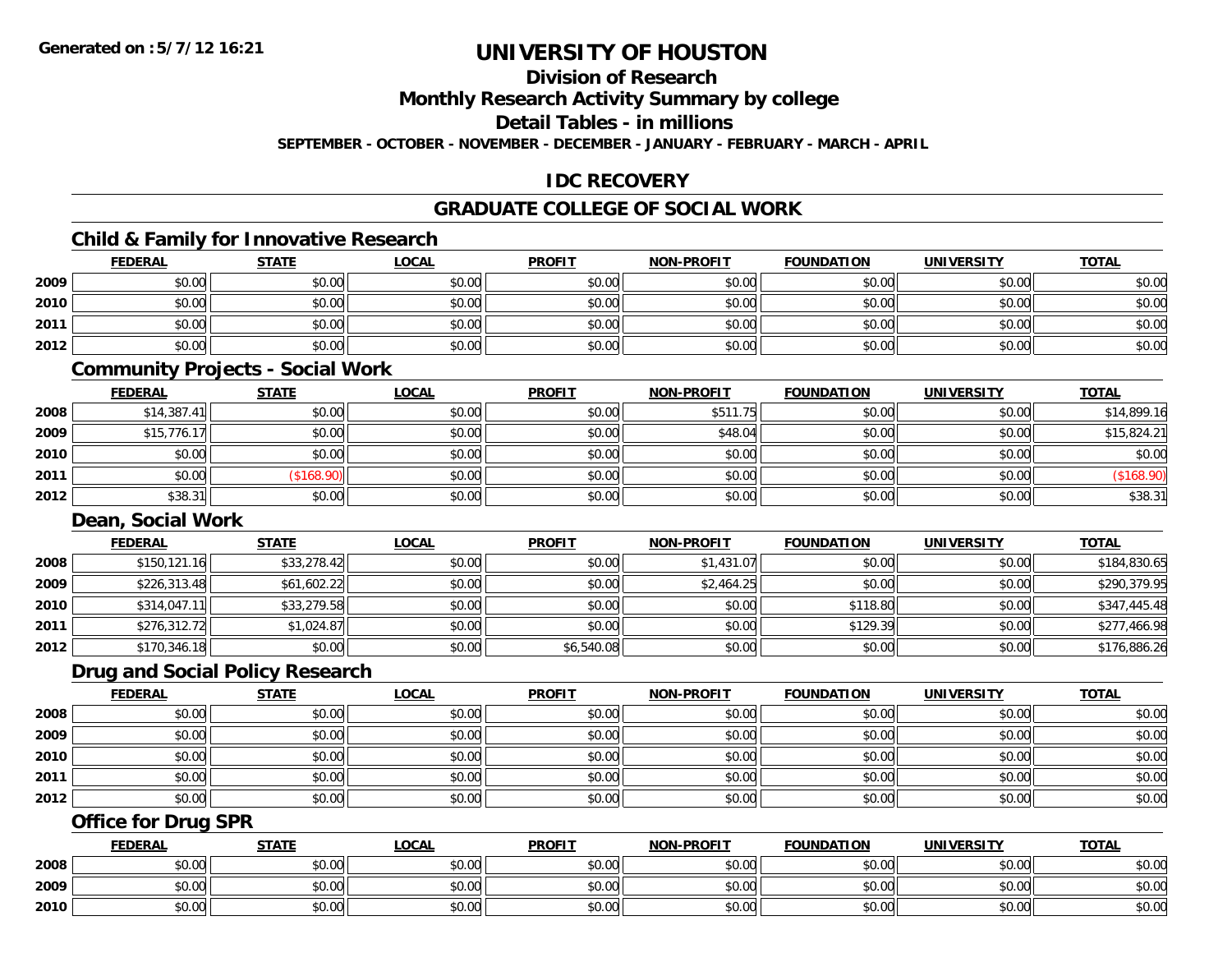**Division of Research**

**Monthly Research Activity Summary by college**

**Detail Tables - in millions**

**SEPTEMBER - OCTOBER - NOVEMBER - DECEMBER - JANUARY - FEBRUARY - MARCH - APRIL**

## **IDC RECOVERY**

#### **GRADUATE COLLEGE OF SOCIAL WORK**

## **Office for Drug SPR**

|              | <b>FEDERAL</b> | <b>STATE</b> | _OCAL  | <b>PROFIT</b> | <b>NON-PROFIT</b> | <b>FOUNDATION</b> | UNIVERSITY | <b>TOTAL</b>   |
|--------------|----------------|--------------|--------|---------------|-------------------|-------------------|------------|----------------|
| 2011         | \$0.00         | \$0.00       | \$0.00 | \$0.00        | \$0.00            | \$0.00            | \$0.00     | \$0.00         |
| 2012         | \$0.00         | \$0.00       | \$0.00 | \$0.00        | \$0.00            | \$0.00            | \$0.00     | \$0.00         |
| <b>Total</b> | \$1,167,342.53 | \$129,016.19 | \$0.00 | \$6,540.08    | \$4,455.11        | \$248.19          | \$0.00     | \$1,307,602.10 |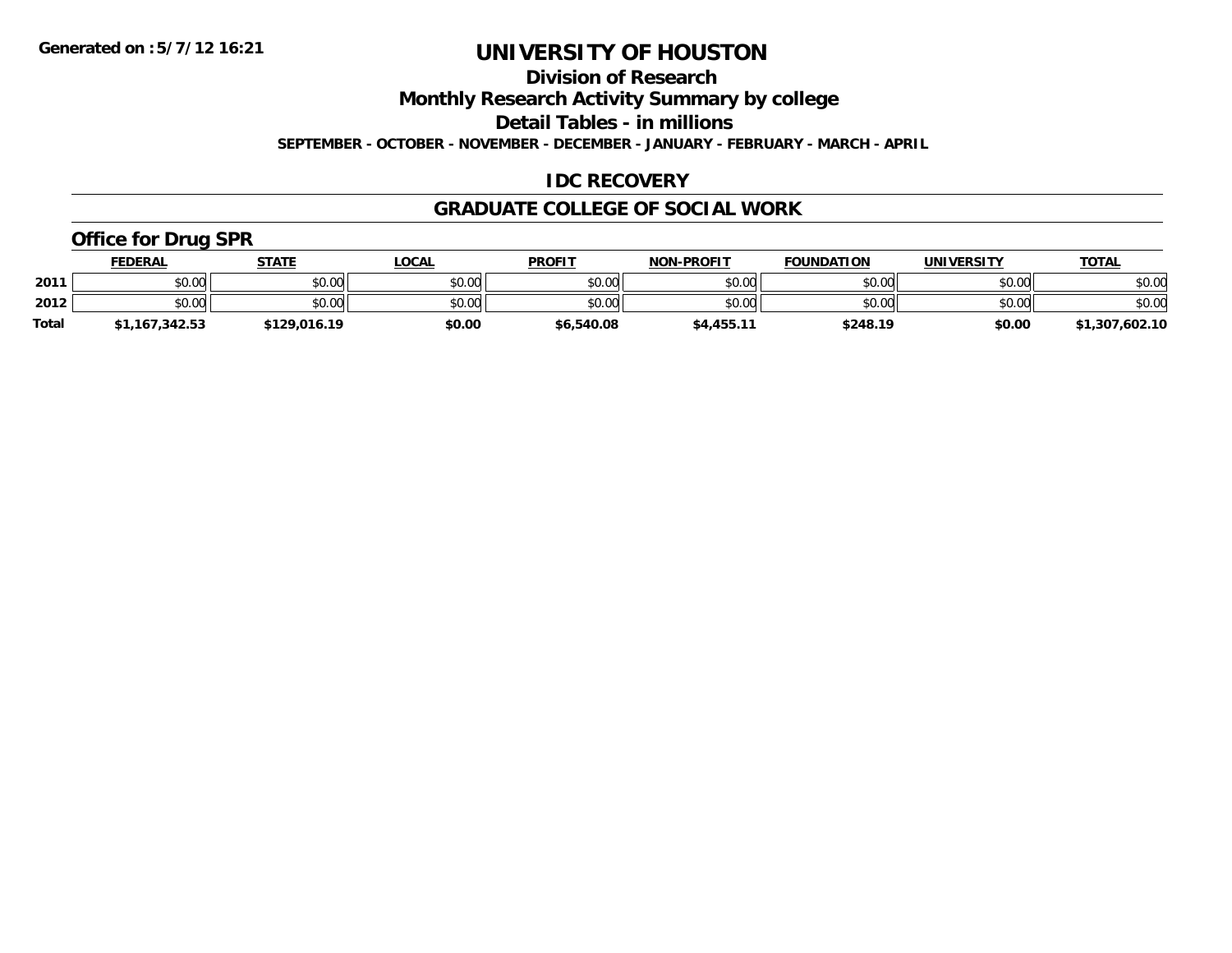## **Division of Research**

**Monthly Research Activity Summary by college**

**Detail Tables - in millions**

**SEPTEMBER - OCTOBER - NOVEMBER - DECEMBER - JANUARY - FEBRUARY - MARCH - APRIL**

## **IDC RECOVERY**

#### **HILTON COLLEGE OF HOTEL AND RESTAURANT MANAGEMENT**

#### **Hotel and Restaurant Management**

|       | <b>FEDERAL</b> | <b>STATE</b> | <b>LOCAL</b> | <b>PROFIT</b> | <b>NON-PROFIT</b> | <b>FOUNDATION</b> | <b>UNIVERSITY</b> | <b>TOTAL</b> |
|-------|----------------|--------------|--------------|---------------|-------------------|-------------------|-------------------|--------------|
| 2008  | \$0.00         | \$360.60     | \$0.00       | \$0.00        | \$0.00            | \$0.00            | \$0.00            | \$360.60     |
| 2009  | \$0.00         | \$0.00       | \$0.00       | \$526.26      | \$0.00            | \$0.00            | \$0.00            | \$526.26     |
| 2010  | \$0.00         | \$0.00       | \$0.00       | \$0.00        | \$2,142.34        | \$0.00            | \$0.00            | \$2,142.34   |
| 2011  | \$599.92       | \$0.00       | \$0.00       | \$0.00        | \$559.42          | \$0.00            | \$0.00            | \$1,159.34   |
| 2012  | \$2,932.80     | \$14,060.77  | \$0.00       | \$8.59        | \$3,044.34        | \$0.00            | \$0.00            | \$20,046.50  |
| Total | \$3,532.72     | \$14,421.37  | \$0.00       | \$534.85      | \$5,746.10        | \$0.00            | \$0.00            | \$24,235.04  |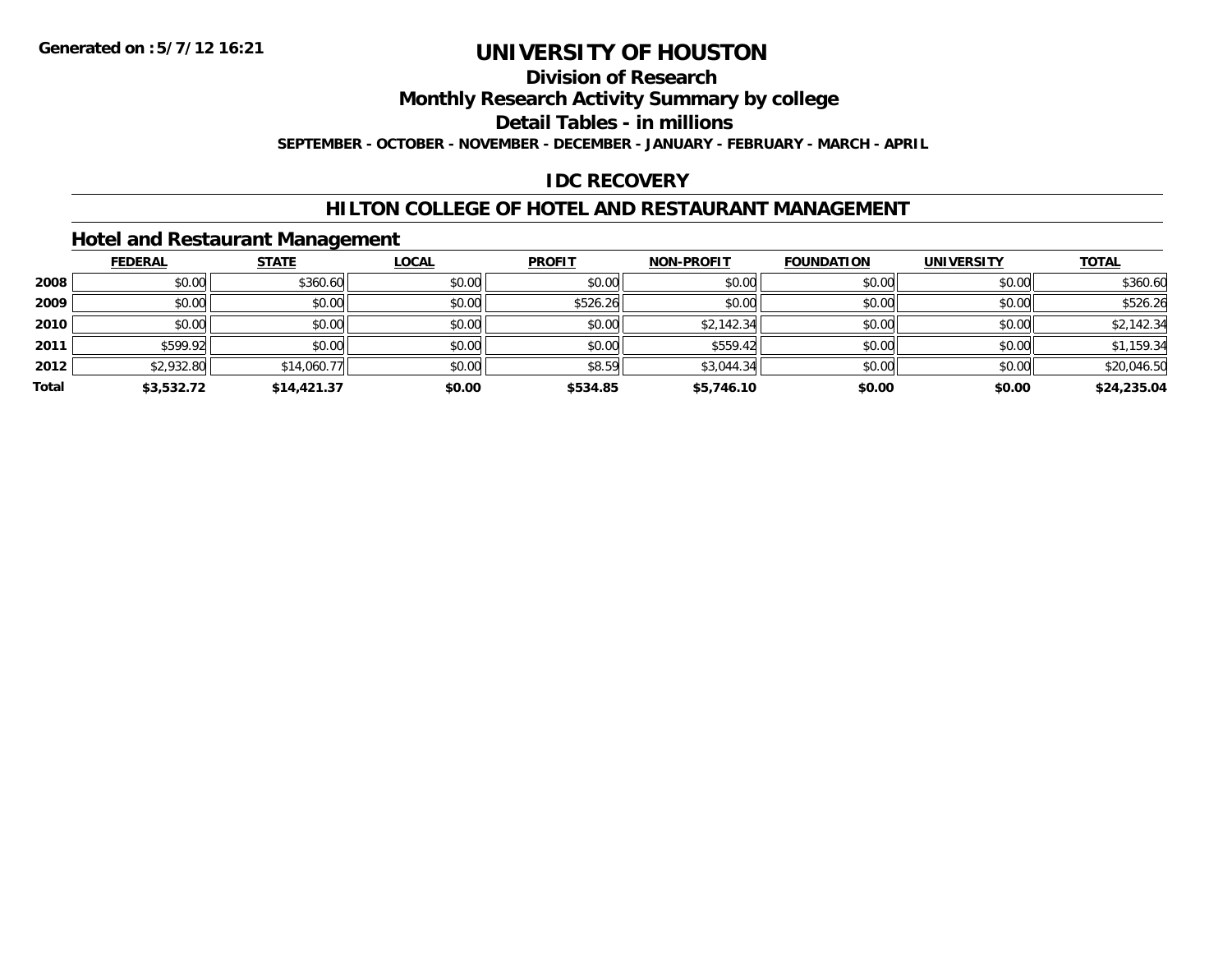# **Division of ResearchMonthly Research Activity Summary by college Detail Tables - in millions**

**SEPTEMBER - OCTOBER - NOVEMBER - DECEMBER - JANUARY - FEBRUARY - MARCH - APRIL**

#### **IDC RECOVERY**

#### **HONORS COLLEGE**

#### **Houston Teachers Institute**

|       | <b>FEDERAL</b> | <b>STATE</b> | <b>LOCAL</b> | <b>PROFIT</b> | <b>NON-PROFIT</b> | <b>FOUNDATION</b> | <b>UNIVERSITY</b> | <b>TOTAL</b> |
|-------|----------------|--------------|--------------|---------------|-------------------|-------------------|-------------------|--------------|
| 2009  | \$554.88       | \$0.00       | \$0.00       | \$0.00        | \$0.00            | \$0.00            | \$0.00            | \$554.88     |
| 2010  | \$10,218.61    | \$0.00       | \$0.00       | \$0.00        | \$0.00            | \$0.00            | \$0.00            | \$10,218.61  |
| 2011  | \$4,034.66     | \$0.00       | \$0.00       | \$0.00        | \$0.00            | \$0.00            | \$0.00            | \$4,034.66   |
| 2012  | \$4,466.28     | \$0.00       | \$0.00       | \$0.00        | \$4,856.68        | \$0.00            | \$0.00            | \$9,322.96   |
| Total | \$19,274.43    | \$0.00       | \$0.00       | \$0.00        | \$4,856.68        | \$0.00            | \$0.00            | \$24,131.11  |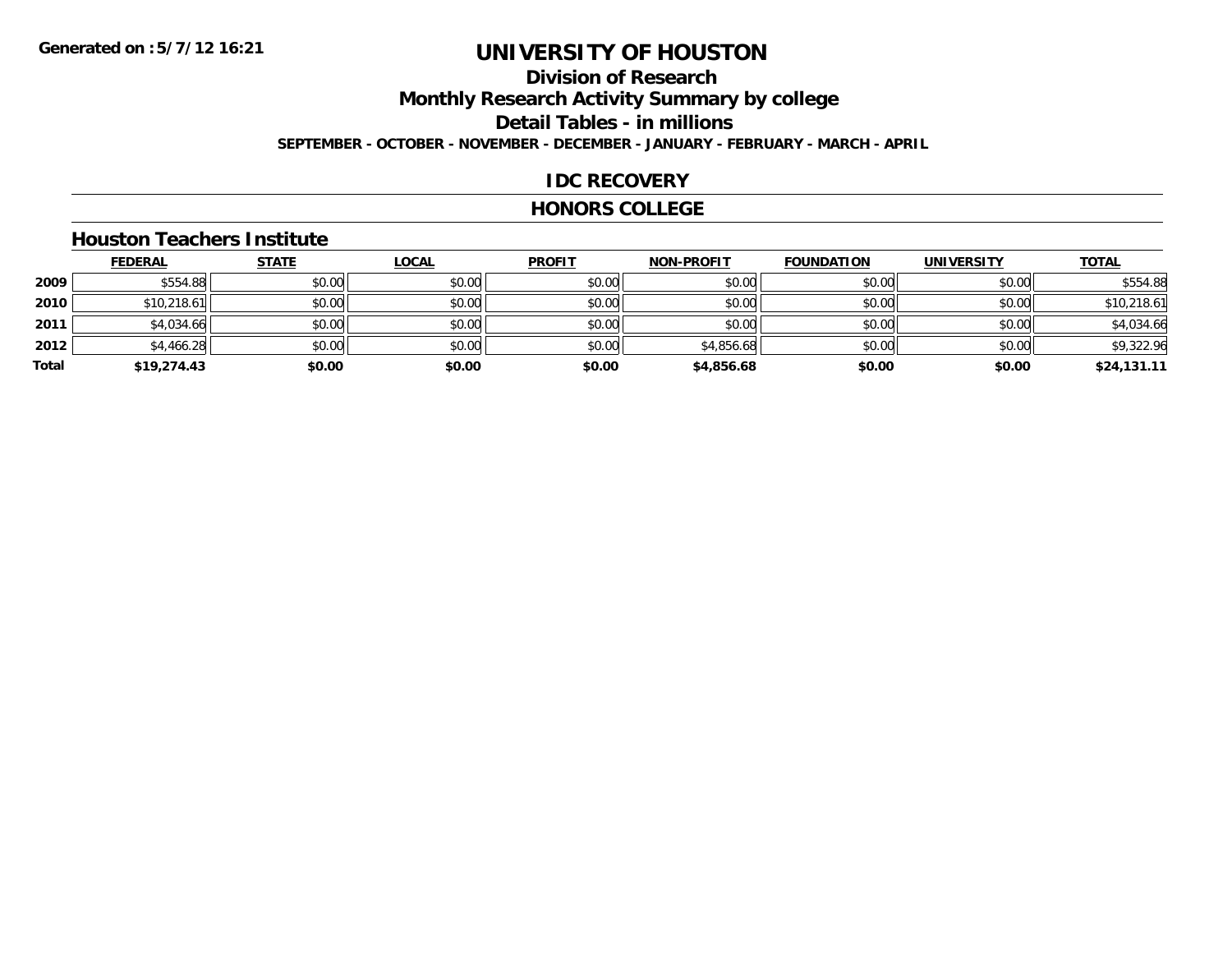## **Division of ResearchMonthly Research Activity Summary by college Detail Tables - in millions**

**SEPTEMBER - OCTOBER - NOVEMBER - DECEMBER - JANUARY - FEBRUARY - MARCH - APRIL**

#### **IDC RECOVERY**

#### **LIBRARY**

## **Administration, Library**

|       | <b>FEDERAL</b> | <b>STATE</b> | LOCAL  | <b>PROFIT</b> | <b>NON-PROFIT</b> | <b>FOUNDATION</b> | <b>UNIVERSITY</b> | <b>TOTAL</b> |
|-------|----------------|--------------|--------|---------------|-------------------|-------------------|-------------------|--------------|
| 2008  | \$3,934.25     | \$0.00       | \$0.00 | \$0.00        | \$0.00            | \$0.00            | \$0.00            | \$3,934.25   |
| 2009  | \$7,509.74     | \$0.00       | \$0.00 | \$0.00        | \$0.00            | \$0.00            | \$0.00            | \$7,509.74   |
| 2010  | \$6,425.40     | \$0.00       | \$0.00 | \$0.00        | \$0.00            | \$0.00            | \$0.00            | \$6,425.40   |
| 2011  | \$718.08       | \$0.00       | \$0.00 | \$0.00        | \$0.00            | \$0.00            | \$0.00            | \$718.08     |
| 2012  | \$0.00         | \$0.00       | \$0.00 | \$0.00        | \$0.00            | \$0.00            | \$0.00            | \$0.00       |
| Total | \$18,587.47    | \$0.00       | \$0.00 | \$0.00        | \$0.00            | \$0.00            | \$0.00            | \$18,587.47  |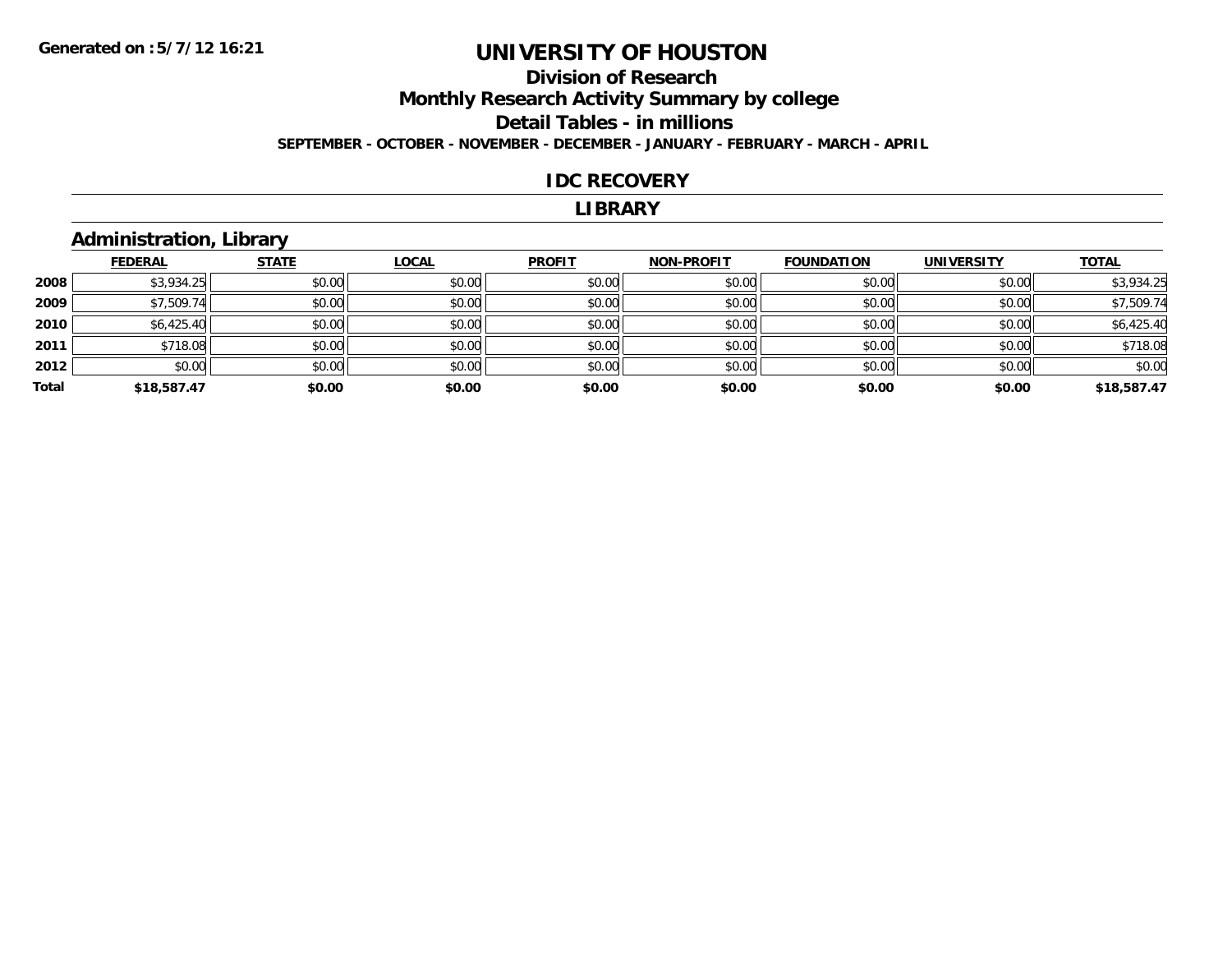#### **Division of Research**

**Monthly Research Activity Summary by college**

**Detail Tables - in millions**

**SEPTEMBER - OCTOBER - NOVEMBER - DECEMBER - JANUARY - FEBRUARY - MARCH - APRIL**

## **IDC RECOVERY**

#### **OTHER OUTSIDE ORGANIZATIONS USED FOR CPHS LOGINS**

## **University of Houston - Clear Lake Campus**

|       | <b>FEDERAL</b> | <b>STATE</b> | <u>LOCAL</u> | <b>PROFIT</b> | <b>NON-PROFIT</b> | <b>FOUNDATION</b> | <b>UNIVERSITY</b> | <b>TOTAL</b> |
|-------|----------------|--------------|--------------|---------------|-------------------|-------------------|-------------------|--------------|
| 2008  | \$0.00         | \$0.00       | \$0.00       | \$0.00        | \$0.00            | \$0.00            | \$0.00            | \$0.00       |
| 2009  | \$0.00         | \$0.00       | \$0.00       | \$0.00        | \$0.00            | \$0.00            | \$0.00            | \$0.00       |
| 2010  | \$0.00         | \$0.00       | \$0.00       | \$0.00        | \$0.00            | \$0.00            | \$0.00            | \$0.00       |
| 2011  | \$0.00         | \$0.00       | \$0.00       | \$0.00        | \$0.00            | \$0.00            | \$0.00            | \$0.00       |
| 2012  | \$0.00         | \$0.00       | \$0.00       | \$0.00        | \$0.00            | \$0.00            | \$0.00            | \$0.00       |
| Total | \$0.00         | \$0.00       | \$0.00       | \$0.00        | \$0.00            | \$0.00            | \$0.00            | \$0.00       |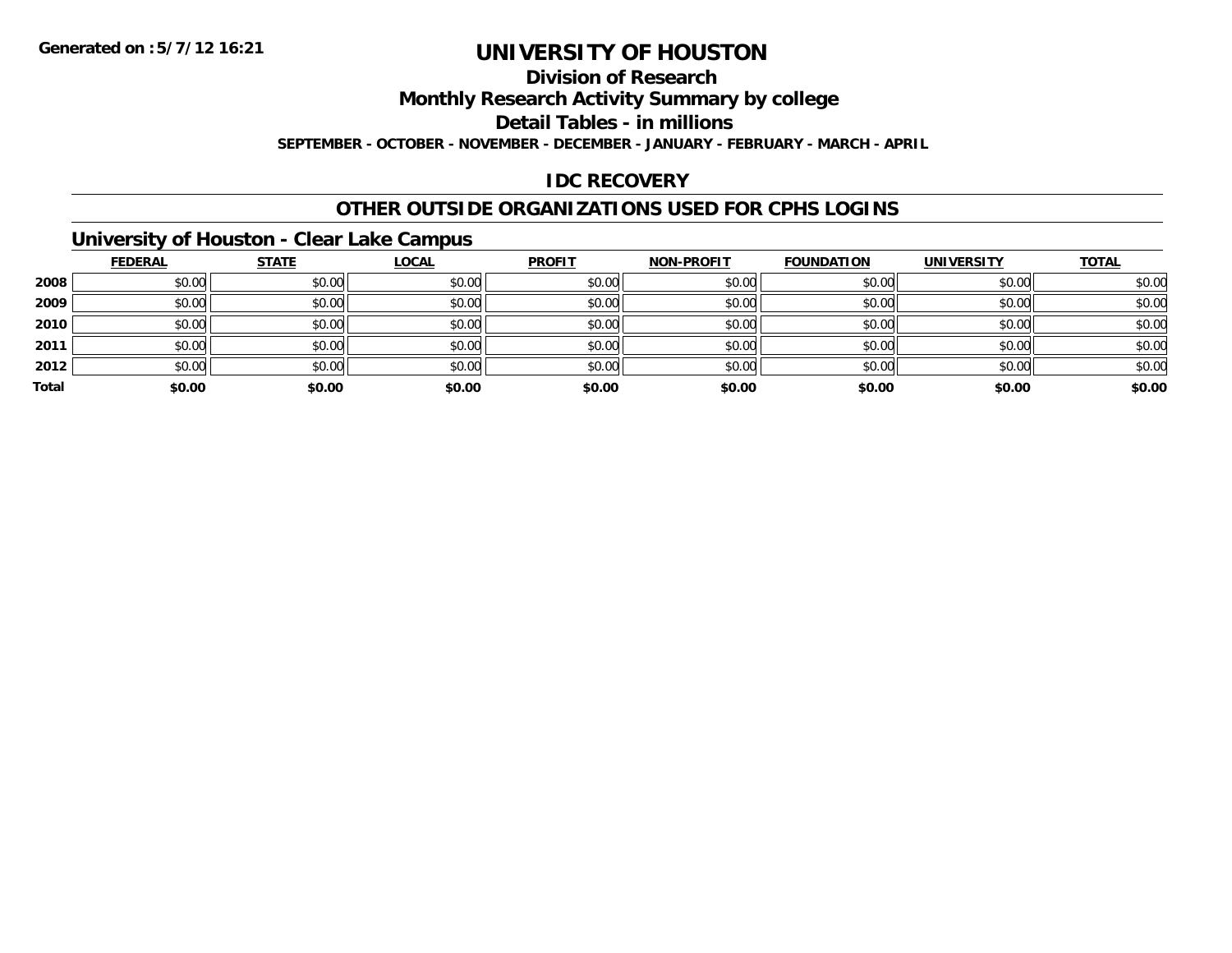**Division of Research**

**Monthly Research Activity Summary by college**

**Detail Tables - in millions**

**SEPTEMBER - OCTOBER - NOVEMBER - DECEMBER - JANUARY - FEBRUARY - MARCH - APRIL**

#### **IDC RECOVERY**

#### **SENIOR V.P. FOR ACADEMIC AFFAIRS AND PROVOST**

|              | <b>Continuing Education</b>                  |              |              |               |                   |                   |                   |              |
|--------------|----------------------------------------------|--------------|--------------|---------------|-------------------|-------------------|-------------------|--------------|
|              | <b>FEDERAL</b>                               | <b>STATE</b> | <b>LOCAL</b> | <b>PROFIT</b> | <b>NON-PROFIT</b> | <b>FOUNDATION</b> | <b>UNIVERSITY</b> | <b>TOTAL</b> |
| 2011         | \$0.00                                       | \$79.12      | \$0.00       | \$0.00        | \$0.00            | \$0.00            | \$0.00            | \$79.12      |
|              | <b>Learning and Assessment Services</b>      |              |              |               |                   |                   |                   |              |
|              | <b>FEDERAL</b>                               | <b>STATE</b> | <b>LOCAL</b> | <b>PROFIT</b> | <b>NON-PROFIT</b> | <b>FOUNDATION</b> | <b>UNIVERSITY</b> | <b>TOTAL</b> |
| 2008         | \$15,073.65                                  | \$5,828.42   | \$0.00       | \$0.00        | \$0.00            | \$0.00            | \$0.00            | \$20,902.07  |
| 2009         | \$14,463.87                                  | \$5,670.99   | \$0.00       | \$0.00        | \$0.00            | \$0.00            | \$0.00            | \$20,134.86  |
| 2010         | \$17,484.35                                  | \$6,037.78   | \$0.00       | \$0.00        | \$0.00            | \$0.00            | \$0.00            | \$23,522.13  |
| 2011         | \$15,558.13                                  | \$6,518.55   | \$0.00       | \$0.00        | (\$156.28)        | \$0.00            | \$0.00            | \$21,920.40  |
| 2012         | \$15,434.05                                  | (\$121.33)   | \$0.00       | \$0.00        | \$0.00            | \$0.00            | \$0.00            | \$15,312.72  |
|              | <b>Learning Support Services</b>             |              |              |               |                   |                   |                   |              |
|              | <b>FEDERAL</b>                               | <b>STATE</b> | <b>LOCAL</b> | <b>PROFIT</b> | <b>NON-PROFIT</b> | <b>FOUNDATION</b> | <b>UNIVERSITY</b> | <b>TOTAL</b> |
| 2009         | \$6,367.93                                   | \$0.00       | \$0.00       | \$0.00        | \$0.00            | \$0.00            | \$0.00            | \$6,367.93   |
| 2010         | \$9,978.56                                   | \$0.00       | \$0.00       | \$0.00        | \$0.00            | \$0.00            | \$0.00            | \$9,978.56   |
|              | Senior V.P. for Academic Affairs and Provost |              |              |               |                   |                   |                   |              |
|              | <b>FEDERAL</b>                               | <b>STATE</b> | <b>LOCAL</b> | <b>PROFIT</b> | <b>NON-PROFIT</b> | <b>FOUNDATION</b> | <b>UNIVERSITY</b> | <b>TOTAL</b> |
| 2008         | \$2.24                                       | \$0.00       | \$0.00       | \$0.00        | \$0.00            | \$0.00            | \$0.00            | \$2.24       |
| 2009         | (\$35.46)                                    | \$0.00       | \$0.00       | \$0.00        | \$0.00            | \$0.00            | \$0.00            | (\$35.46)    |
| <b>Total</b> | \$94,327.32                                  | \$24,013.53  | \$0.00       | \$0.00        | (\$156.28)        | \$0.00            | \$0.00            | \$118,184.57 |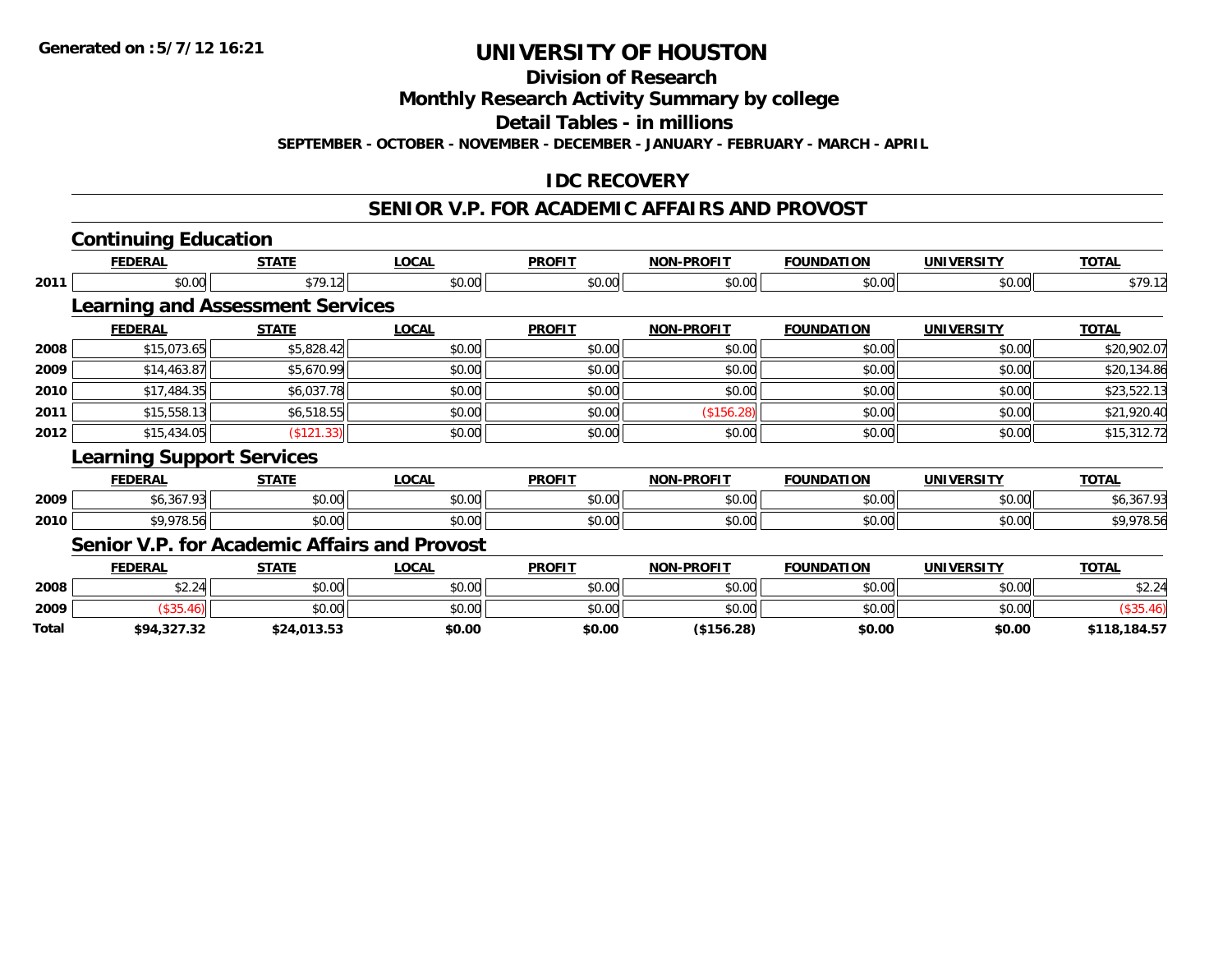#### **Division of Research**

**Monthly Research Activity Summary by college**

**Detail Tables - in millions**

**SEPTEMBER - OCTOBER - NOVEMBER - DECEMBER - JANUARY - FEBRUARY - MARCH - APRIL**

#### **IDC RECOVERY**

#### **UH LAW CENTER**

|       | Dean, Law          |              |              |               |                   |                   |                   |               |
|-------|--------------------|--------------|--------------|---------------|-------------------|-------------------|-------------------|---------------|
|       | <b>FEDERAL</b>     | <b>STATE</b> | <b>LOCAL</b> | <b>PROFIT</b> | <b>NON-PROFIT</b> | <b>FOUNDATION</b> | <b>UNIVERSITY</b> | <b>TOTAL</b>  |
| 2009  | \$6,328.30         | \$0.00       | \$0.00       | \$0.00        | \$0.00            | \$0.00            | \$0.00            | \$6,328.30    |
| 2010  | \$43,274.04        | \$0.00       | \$0.00       | \$0.00        | \$0.00            | \$0.00            | \$0.00            | \$43,274.04   |
| 2011  | \$6,961.73         | \$0.00       | \$0.00       | \$0.00        | \$0.00            | \$0.00            | \$0.00            | \$6,961.73    |
| 2012  | (\$70,357.49)      | \$0.00       | \$0.00       | \$0.00        | \$0.00            | \$0.00            | \$0.00            | (\$70,357.49) |
|       | <b>Law Library</b> |              |              |               |                   |                   |                   |               |
|       | <b>FEDERAL</b>     | <b>STATE</b> | <b>LOCAL</b> | <b>PROFIT</b> | <b>NON-PROFIT</b> | <b>FOUNDATION</b> | <b>UNIVERSITY</b> | <b>TOTAL</b>  |
| 2009  | (\$0.29)           | \$0.00       | \$0.00       | \$0.00        | \$0.00            | \$0.00            | \$0.00            | (\$0.29)      |
|       | Law-UH             |              |              |               |                   |                   |                   |               |
|       | <b>FEDERAL</b>     | <b>STATE</b> | <b>LOCAL</b> | <b>PROFIT</b> | <b>NON-PROFIT</b> | <b>FOUNDATION</b> | <b>UNIVERSITY</b> | <b>TOTAL</b>  |
| 2009  | \$19,991.11        | \$0.00       | \$0.00       | \$0.00        | \$0.00            | \$0.00            | \$0.00            | \$19,991.11   |
| 2010  | \$2,668.04         | \$0.00       | \$0.00       | \$0.00        | \$0.00            | \$0.00            | \$0.00            | \$2,668.04    |
| 2011  | \$21,770.55        | \$2,755.67   | \$0.00       | \$0.00        | \$0.00            | \$4,707.29        | \$0.00            | \$29,233.51   |
| 2012  | \$1,239.60         | \$0.00       | \$0.00       | \$0.00        | \$0.00            | \$2,426.87        | \$0.00            | \$3,666.47    |
| Total | \$31,875.59        | \$2,755.67   | \$0.00       | \$0.00        | \$0.00            | \$7,134.16        | \$0.00            | \$41,765.42   |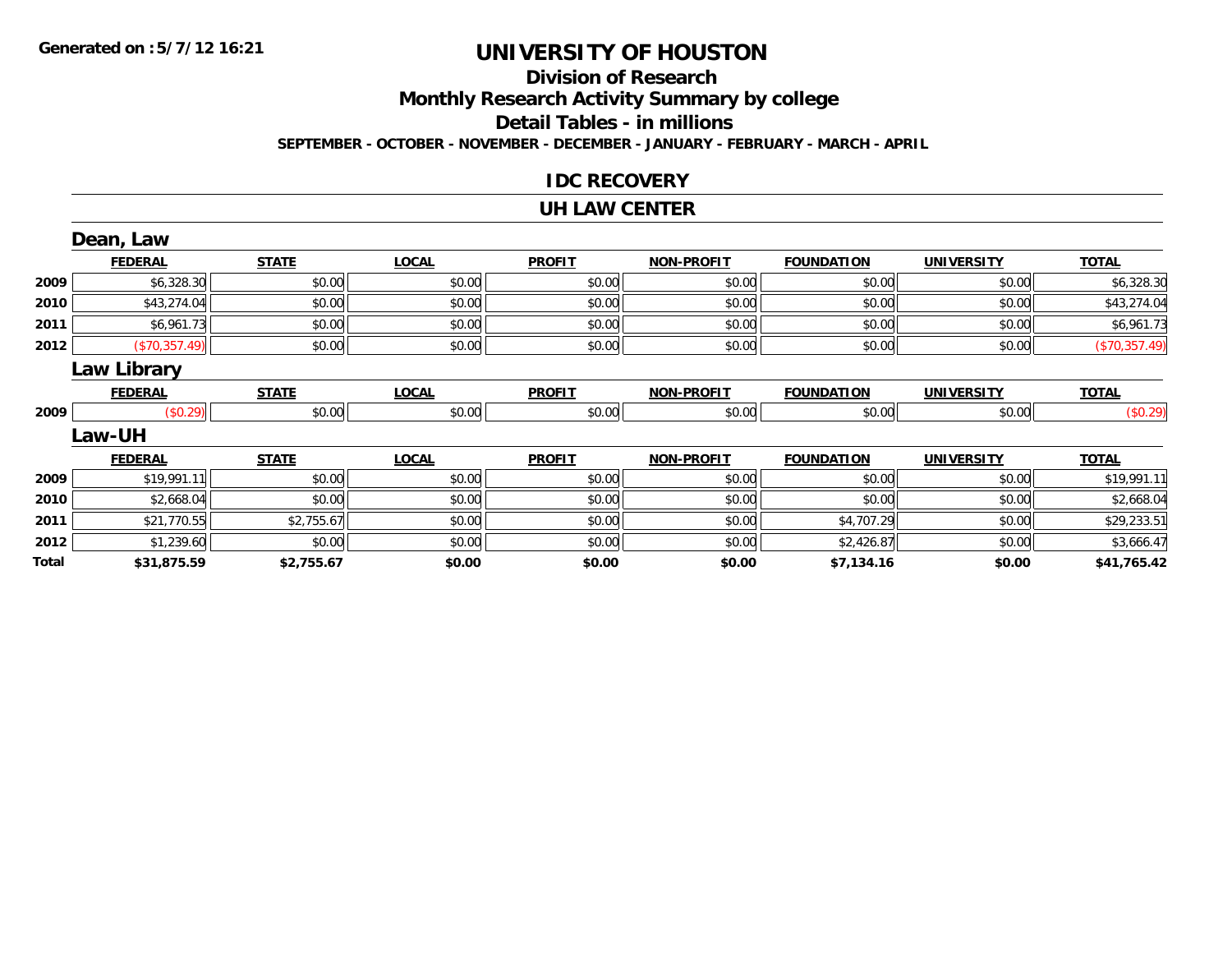**Division of Research**

**Monthly Research Activity Summary by college**

**Detail Tables - in millions**

**SEPTEMBER - OCTOBER - NOVEMBER - DECEMBER - JANUARY - FEBRUARY - MARCH - APRIL**

#### **IDC RECOVERY**

#### **UH SYSTEM**

|              | <b>KUHT-TV</b> |              |              |               |                   |                   |                   |              |
|--------------|----------------|--------------|--------------|---------------|-------------------|-------------------|-------------------|--------------|
|              | <b>FEDERAL</b> | <b>STATE</b> | <u>LOCAL</u> | <b>PROFIT</b> | <b>NON-PROFIT</b> | <b>FOUNDATION</b> | <b>UNIVERSITY</b> | <b>TOTAL</b> |
| 2009         | (0.25)         | \$0.00       | \$0.00       | \$0.00        | \$0.00            | \$0.00            | \$0.00            | \$35.46      |
| 2010         | \$2,503.85     | \$0.00       | \$0.00       | \$0.00        | \$0.00            | \$0.00            | \$0.00            | \$2,503.85)  |
| <b>Total</b> | (\$2,539.31)   | \$0.00       | \$0.00       | \$0.00        | \$0.00            | \$0.00            | \$0.00            | (\$2,539.31) |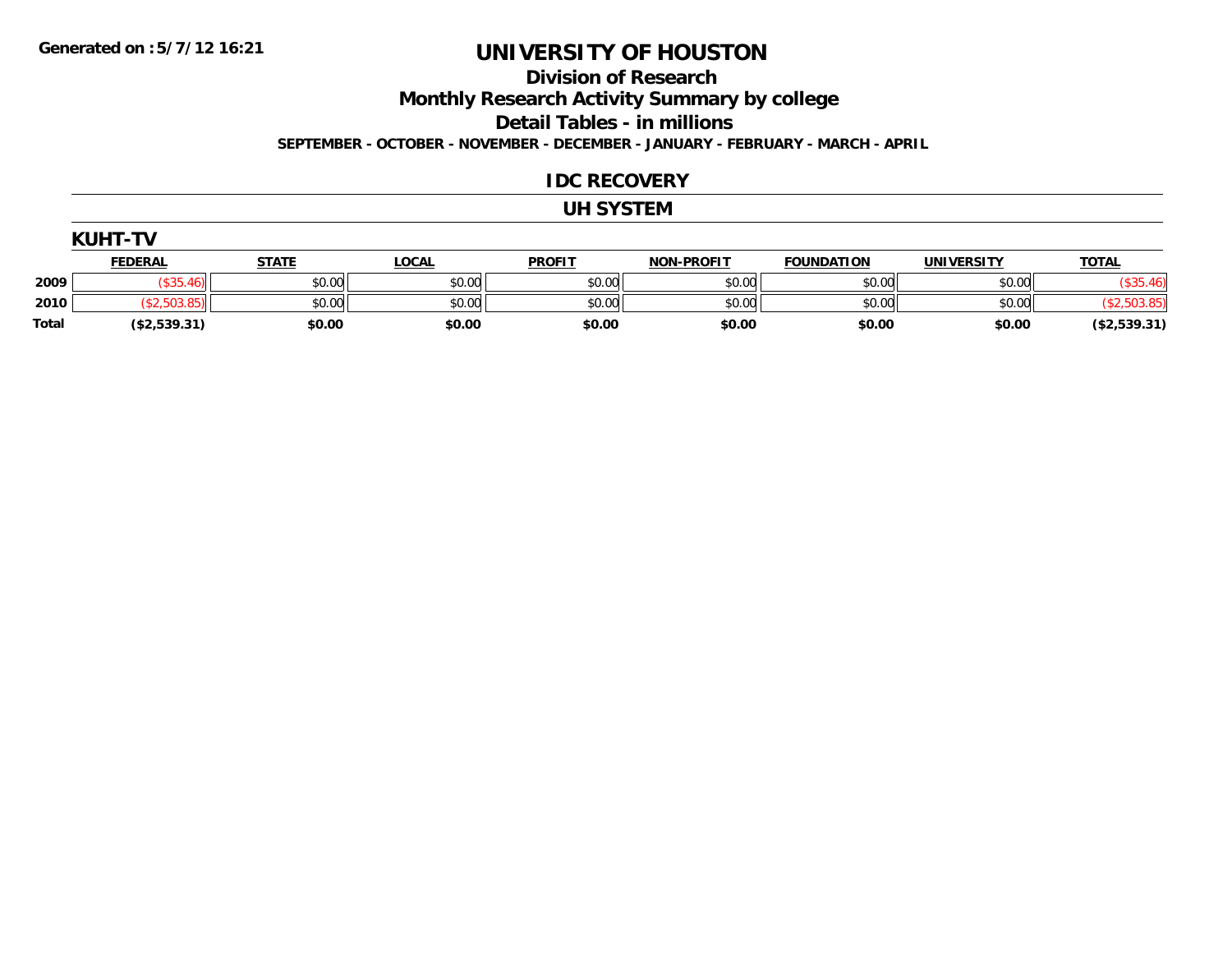## **Division of Research**

**Monthly Research Activity Summary by college**

**Detail Tables - in millions**

**SEPTEMBER - OCTOBER - NOVEMBER - DECEMBER - JANUARY - FEBRUARY - MARCH - APRIL**

#### **IDC RECOVERY**

#### **UKNOWN COLLEGE**

## **Unknown Department**

|       | <b>FEDERAL</b> | <b>STATE</b> | LOCAL  | <b>PROFIT</b> | <b>NON-PROFIT</b> | <b>FOUNDATION</b> | <b>UNIVERSITY</b> | <b>TOTAL</b> |
|-------|----------------|--------------|--------|---------------|-------------------|-------------------|-------------------|--------------|
| 2008  | \$9,748.08     | \$0.00       | \$0.00 | \$0.00        | \$0.00            | \$0.00            | \$0.00            | \$9,748.08   |
| 2009  | \$5,189.69     | \$0.00       | \$0.00 | \$0.00        | \$0.00            | \$0.00            | \$0.00            | \$5,189.69   |
| 2010  | \$10,457.27    | \$2,460.92   | \$0.00 | \$0.00        | \$0.00            | \$0.00            | \$0.00            | \$12,918.20  |
| 2011  | \$22,320.41    | \$8,382.03   | \$0.00 | \$2,843.25    | \$0.00            | \$4,566.73        | \$0.00            | \$38,112.43  |
| 2012  | \$21,289.17    | \$0.00       | \$0.00 | \$0.00        | \$0.00            | \$0.00            | \$0.00            | \$21,289.17  |
| Total | \$69,004.62    | \$10,842.96  | \$0.00 | \$2,843.25    | \$0.00            | \$4,566.73        | \$0.00            | \$87,257.56  |